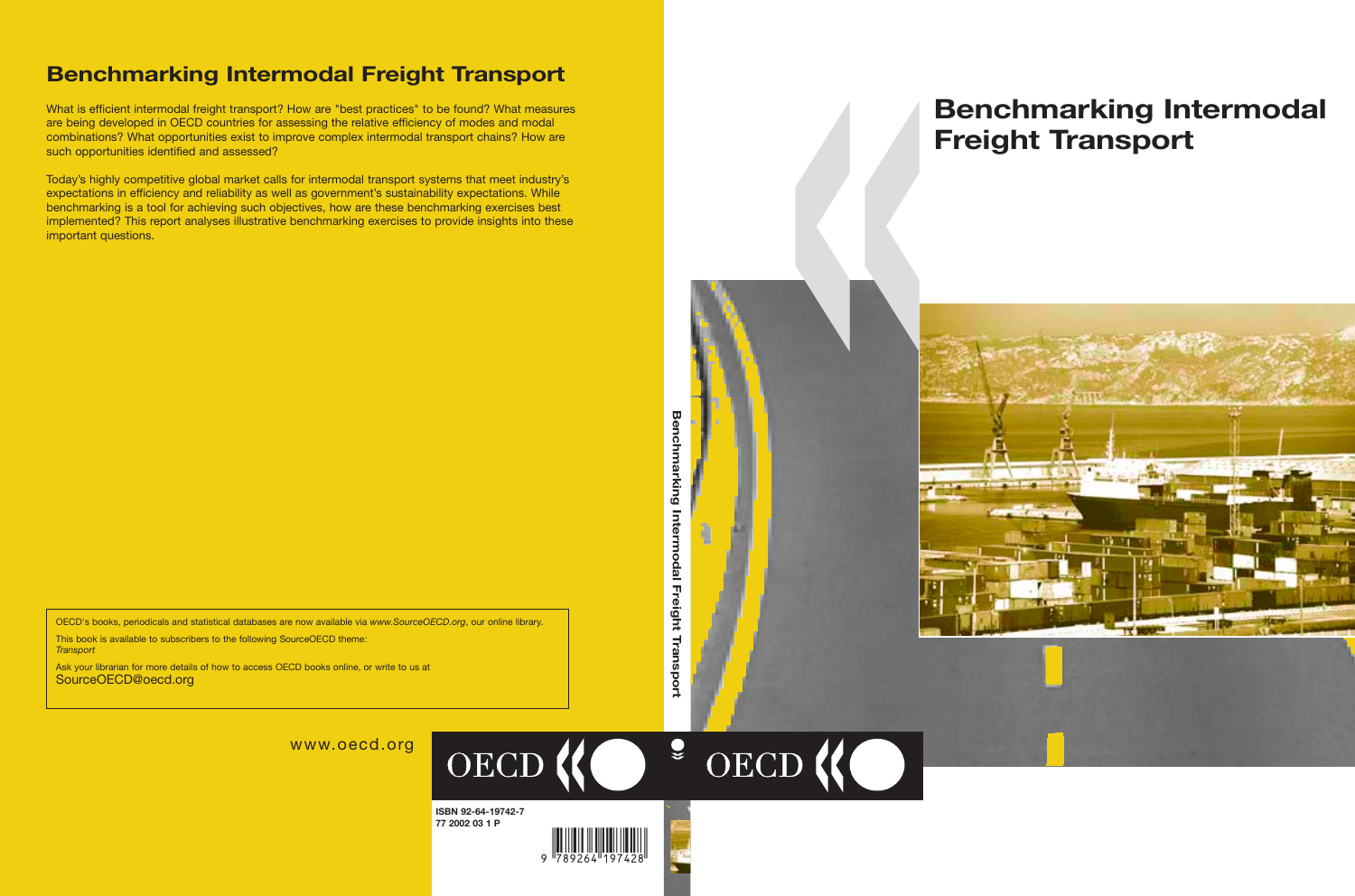# **Benchmarking Intermodal Freight Transport**

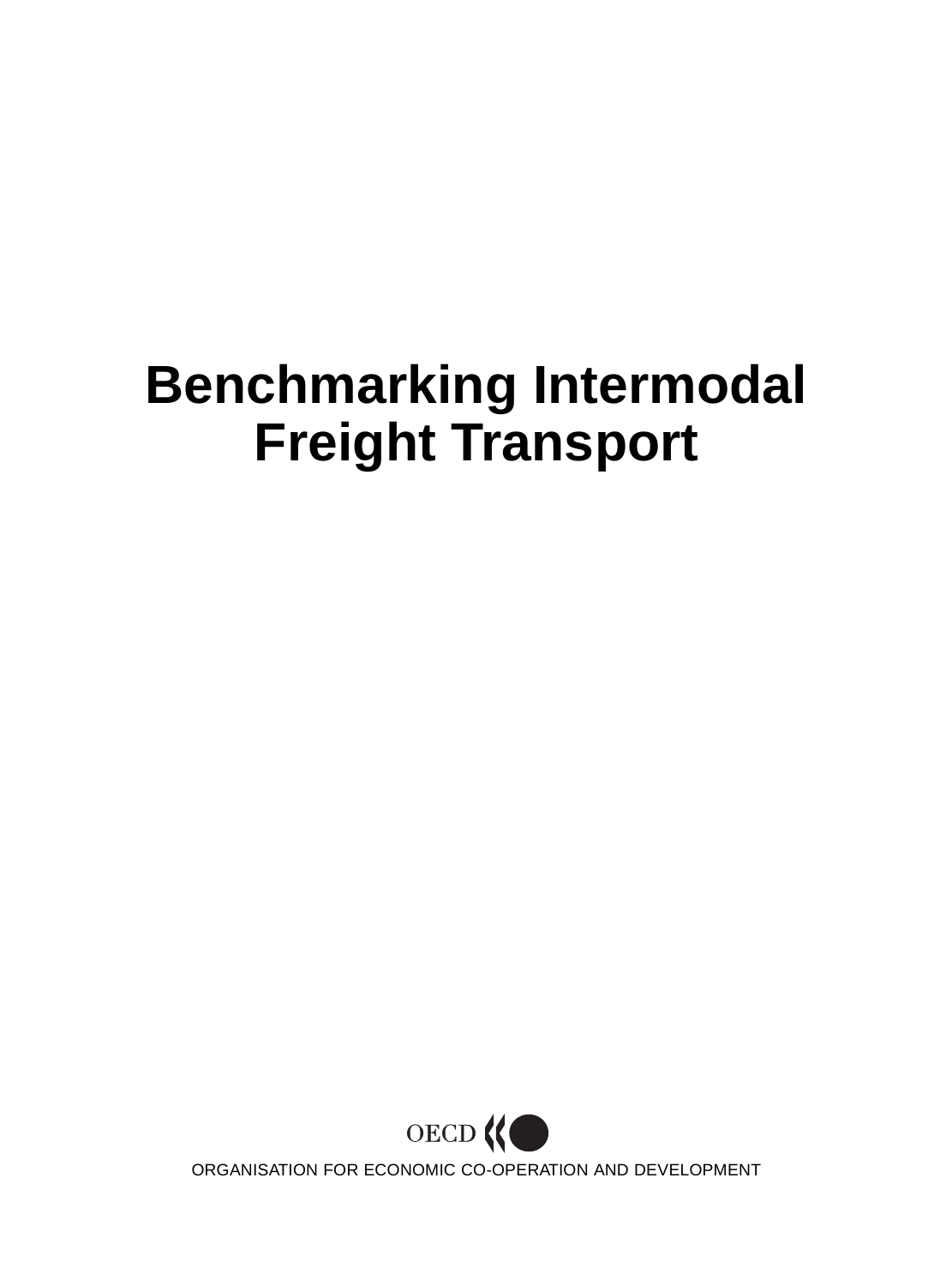# **ORGANISATION FOR ECONOMIC CO-OPERATION AND DEVELOPMENT**

 Pursuant to Article 1 of the Convention signed in Paris on 14th December 1960, and which came into force on 30th September 1961, the Organisation for Economic Co-operation and Development (OECD) shall promote policies designed:

- to achieve the highest sustainable economic growth and employment and a rising standard of living in Member countries, while maintaining financial stability, and thus to contribute to the development of the world economy;
- to contribute to sound economic expansion in Member as well as non-member countries in the process of economic development; and
- to contribute to the expansion of world trade on a multilateral, non-discriminatory basis in accordance with international obligations.

 The original Member countries of the OECD are Austria, Belgium, Canada, Denmark, France, Germany, Greece, Iceland, Ireland, Italy, Luxembourg, the Netherlands, Norway, Portugal, Spain, Sweden, Switzerland, Turkey, the United Kingdom and the United States. The following countries became Members subsequently through accession at the dates indicated hereafter: Japan (28th April 1964), Finland (28th January 1969), Australia (7th June 1971), New Zealand (29th May 1973), Mexico (18th May 1994), the Czech Republic (21st December 1995), Hungary (7th May 1996), Poland (22nd November 1996), Korea (12th December 1996) and the Slovak Republic (14th December 2000). The Commission of the European Communities takes part in the work of the OECD (Article 13 of the OECD Convention).

> *Publié en français sous le titre :* **Transport intermodal de marchandises** UNE ÉVALUATION COMPARATIVE

© OECD 2002

Permission to reproduce a portion of this work for non-commercial purposes or classroom use should be obtained through the Centre français d'exploitation du droit de copie (CFC), 20, rue des Grands-Augustins, 75006 Paris, France, tel. (33-1) 44 07 47 70, fax (33-1) 46 34 67 19, for every country except the United States. In the United States permission should be obtained through the Copyright Clearance Center, Customer Service, (508)750-8400, 222 Rosewood Drive, Danvers, MA 01923 USA, or CCC Online: *www.copyright.com*. All other applications for permission to reproduce or translate all or part of this book should be made to OECD Publications, 2, rue André-Pascal, 75775 Paris Cedex 16, France.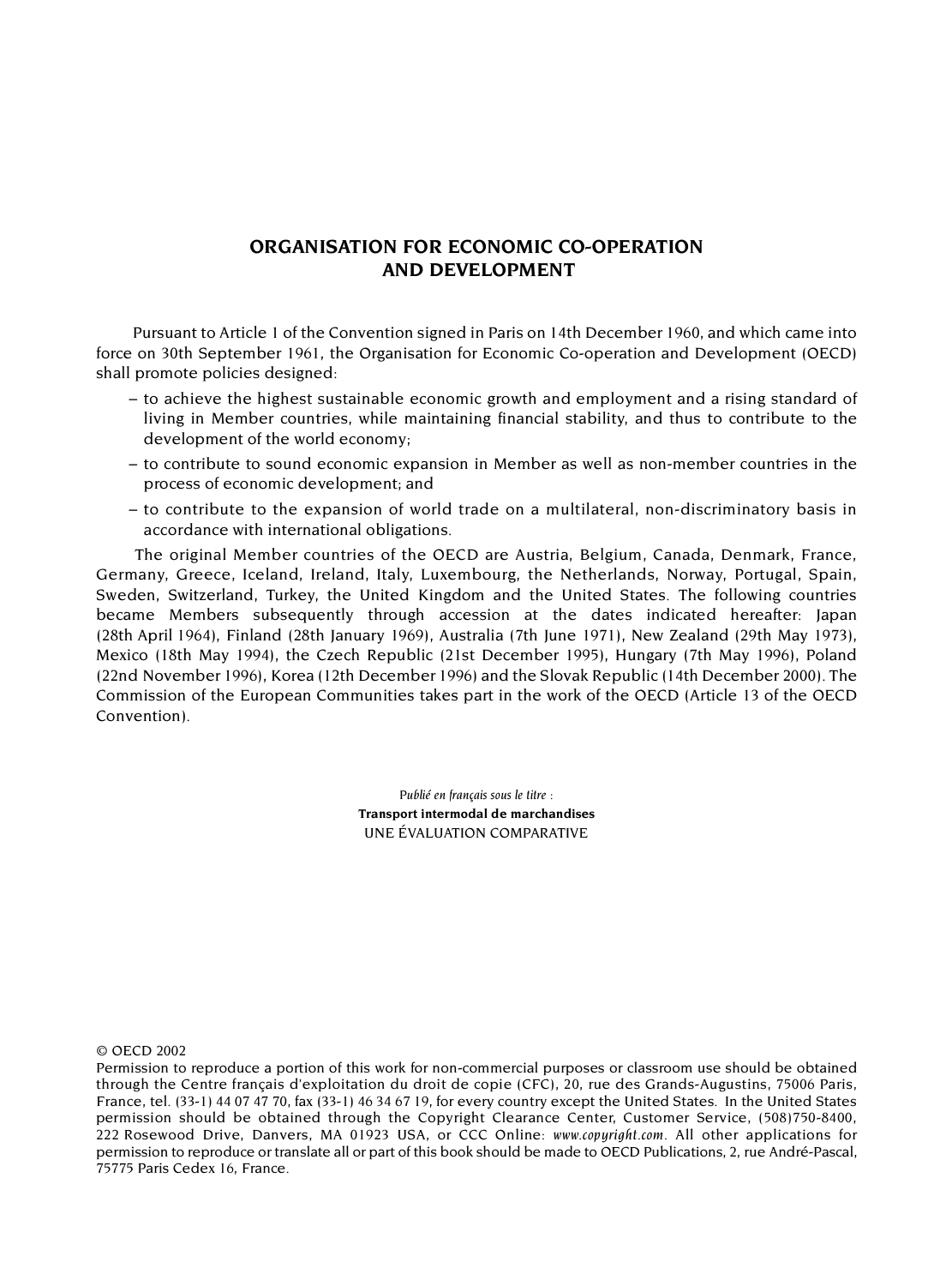#### **FOREWORD**

The mission of the OECD Programme of Research on Road Transport and Intermodal Linkages (RTR) is to promote economic development in its Member countries by enhancing transport safety, efficiency and sustainability through a co-operative research programme on road and intermodal transport. To achieve this objective, the Programme recommends options for the development and implementation of effective transport policies for Members, and encourages outreach activities for non-member countries. All 30 Member countries participate in the Programme.

The 1998-2000 Programme included a mandate for the establishment of an Intermodal Freight Transport Advisory Group. The Intermodal Freight Transport Advisory Group is examining key topics focusing on critical aspects of the role of governments in promoting intermodal transport including:

- Institutional aspects.
- Benchmarking intermodal freight transport performance.
- Urban freight logistics.
- International freight corridor development.

These topics are being addressed in sequence. This report on *Benchmarking Intermodal Freight Transport* represents the second output of the Intermodal Freight Transport Advisory Group, following the 2001 report on *Intermodal Freight Transport: Institutional Aspects*. It is published on the responsibility of the Secretary-General of the OECD.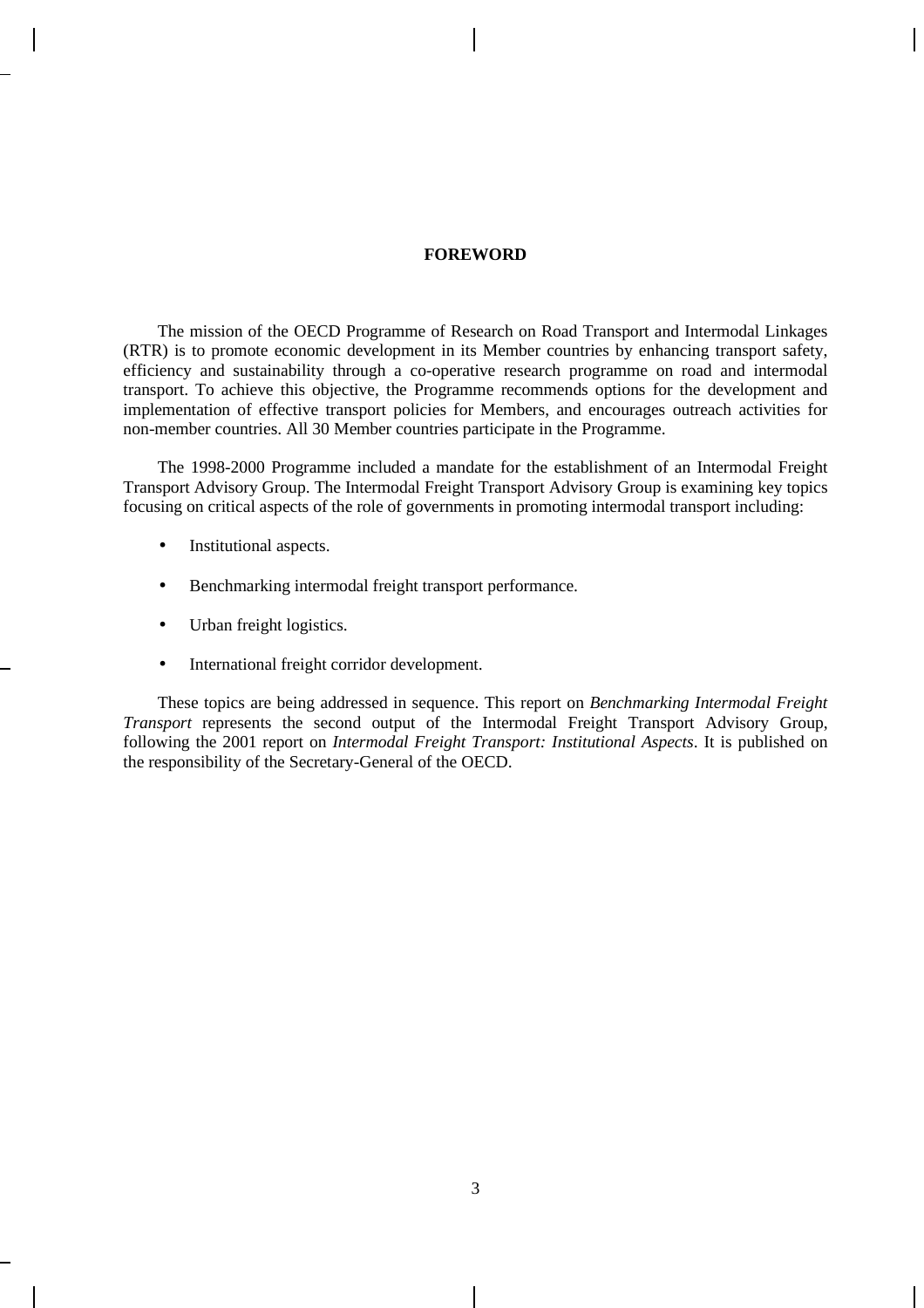## **ABSTRACT**

### **IRTD NUMBER: E112021**

The global marketplace requires integrated, intermodal transport systems. An important issue in dealing with this challenge is to assess which mode or modal combination, including transfer points, offers the "best" overall level of performance. Benchmarking is an instrument which can help answer this question. It aims to improve performance by identifying best practices, analysing the reasons for differences in performance and suggesting potential changes that could be introduced by decision makers.

The issue of identifying appropriate benchmarks that could be applied to assess the relative efficiency of transport chains was investigated by the Intermodal Freight Transport Advisory Group, which was established by the Steering Committee for the Programme of Research on Road Transport and Intermodal Linkages (RTR) in 1998. This is the second report prepared by the Group, following its 2001 report *Intermodal Freight Transport: Institutional Aspects*.

The report summarises the outcomes of the analysis of benchmarks studied and used in OECD Member countries, and provides recommendations to policy makers for conducting effective benchmarking exercises to improve system performance.

| Field classification | Economic and administration; environment; traffic and transport planning. |  |  |
|----------------------|---------------------------------------------------------------------------|--|--|
|                      |                                                                           |  |  |

Field codes 10; 72.

Keywords Decision process; economic efficiency; economics of transport; evaluation (assessment); freight transport; intermodal transport (freight); logistics; OECD.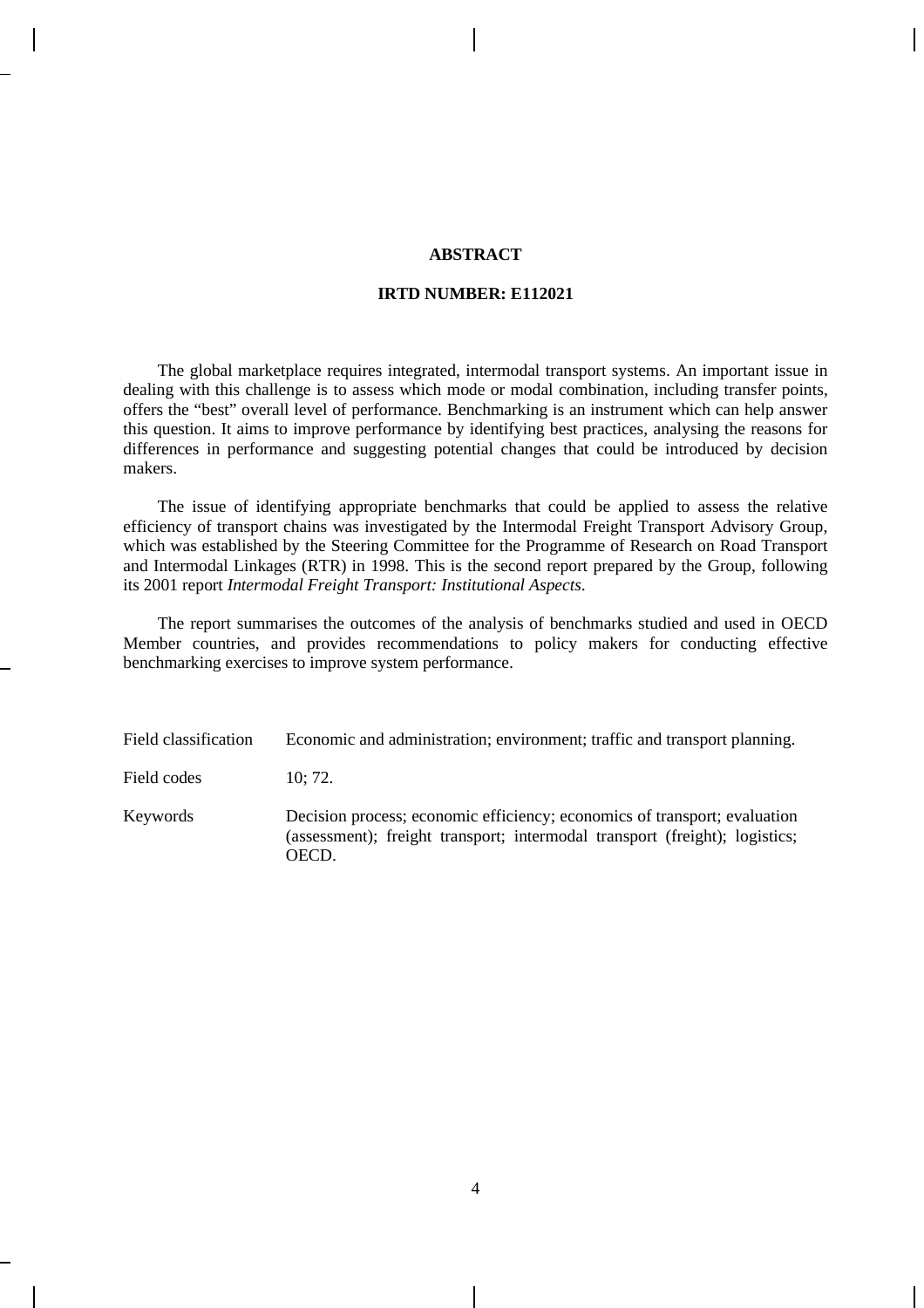# **TABLE OF CONTENTS**

| Chapter 4. Development of Benchmarking Methods for Comparisons |
|----------------------------------------------------------------|
|                                                                |
|                                                                |
|                                                                |
|                                                                |
|                                                                |
|                                                                |
|                                                                |
|                                                                |
|                                                                |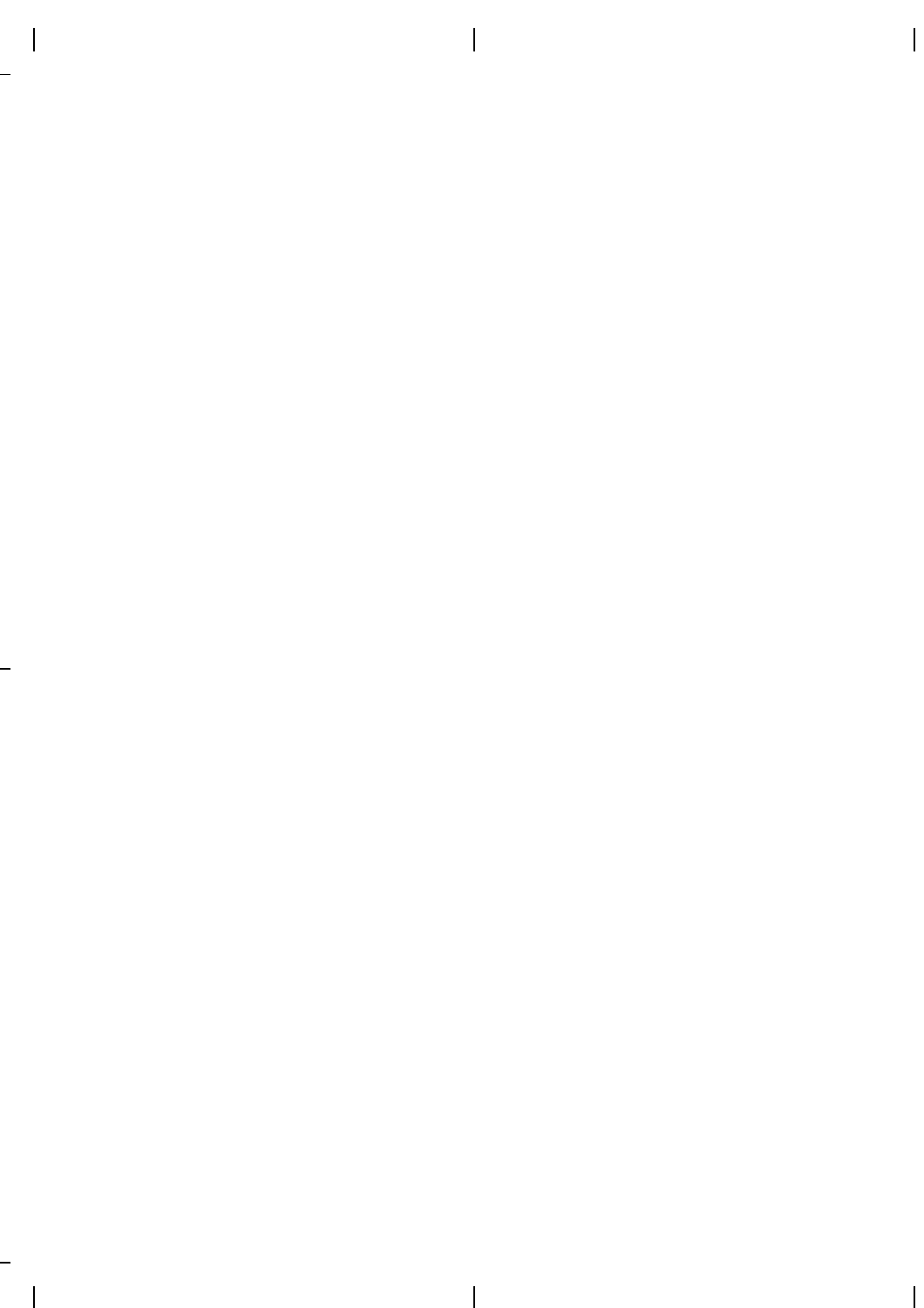# **EXECUTIVE SUMMARY**

#### **Background**

The Organisation for Economic Co-operation and Development (OECD) has an ongoing commitment to freight-related transport research. The Programme of Research on Road Transport and Intermodal Linkages (RTR) for the 1998-2000 period had three key elements:

- Multimodal transport strategies.
- Economic performance, transport infrastructure and management.
- Sustainable development.

The RTR Steering Committee established the Intermodal Freight Transport Advisory Group to investigate four topics:

- Institutional aspects of intermodal transport.
- Benchmarking and system performance measures.
- Economic and fiscal instruments.
- International freight corridor development.

Each of the above topics is being addressed in sequence. Work on the subject of institutional aspects has been completed, and the conclusions have been published in OECD (2001), *Intermodal Freight Transport: Institutional Aspects.*

The overall focus of the work on "benchmarking" is centred on comparing the relative efficiency of modes, modal combinations and modal interfaces. Government policy makers (along with transport industry and logistics service providers) have an interest in the efficiency (including time, cost and reliability), safety and sustainability of transport systems, although at a more aggregate level than the private sector. The Working Group was asked to develop a vision for intermodal transport and to identify appropriate benchmarks that could be applied to assess the relative efficiency of modes/modal combinations and intermodal transfers, and to identify sources of inefficiency that could contribute to modal choice.

In line with the original intent of the project, the benchmarking analysis also seeks to develop policy options for governments to address impediments to intermodal transport efficiency, encompassing institutional aspects, technology, including the role of intelligent transportation systems (ITS) and infrastructure. As such, the focus is on organisational aspects, from a government public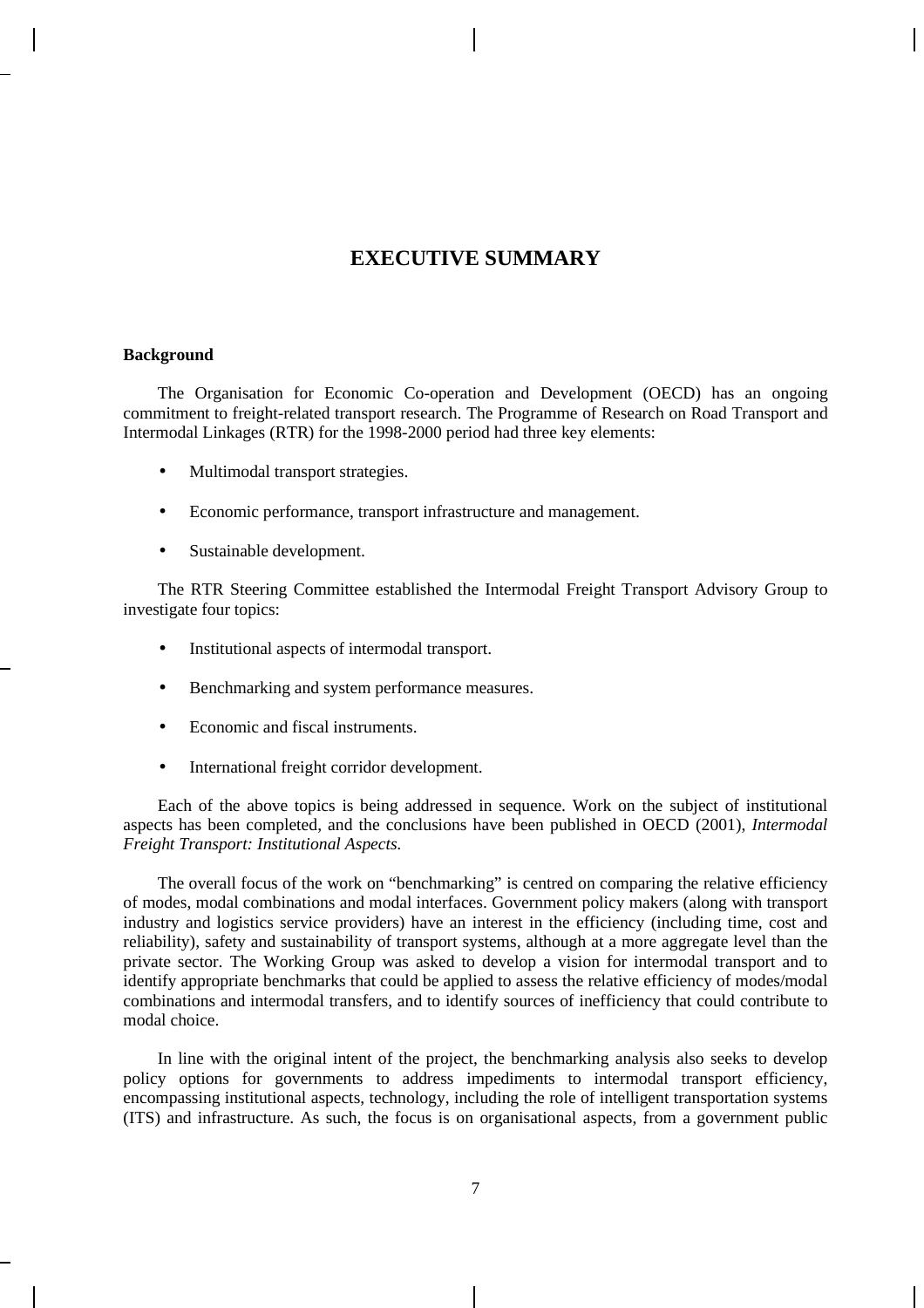policy perspective, rather than on the performance of industry players. The conclusions should be seen as a guide to improving system performance, rather than a regulatory framework.

This report summarises the outcomes of the following tasks, with contributions from each of the Member countries that were associated with the Working Group:

- A review of studies on benchmarking and the available data.
- An analysis of benchmarks used in Member countries to assess the performance of modes, modal combinations and the performance of ports and terminals at the modal interface.
- An analysis of benchmarks currently applied by Member countries to key transport corridors and commodities.
- A compendium of benchmarking studies available in Member countries.
- A summary of benchmarking methodologies.

Each of the four studies undertaken by the Advisory Group uses the following definition as a baseline for intermodal transport:

*Intermodalism implies the use of at least two different modes of transport in an integrated manner in a door-to-door transport chain.*

While the concept of intermodalism encompasses all freight movements involving two or more modes of transportation, the principal focus in this study was on movement of non-bulk and containerised freight.

## **Overview**

The global marketplace requires integrated, intermodal, single-waybill transport chains. An important issue in dealing with this challenge is to assess which mode or modal combination is the best. Benchmarking is an instrument which can help to answer this question.

Differences in the performance of various modes within the transport sector of a given country, and between the transport systems of different countries, imply that there is a significant potential for improvement. Ongoing technological advances and changes in institutional approaches ensure that this potential is constantly evolving. The transportation sector is influenced and moulded by ongoing economic, environmental and political (usually in the form of public finances) pressures to realise its potential for improvement.

Benchmarking has been identified as a tool for identifying potential improvements in the transport sector. It aims to improve performance by identifying best performance and best practices, analysing the reasons for differences and suggesting potential changes that could be implemented by decision makers.

The decision makers, or target groups, of these efforts include policy makers, infrastructure and facility operators, shippers and transport operators. Each of these target groups is a unique, but at the same time, essential component of the overall integrated transportation system. As such, each target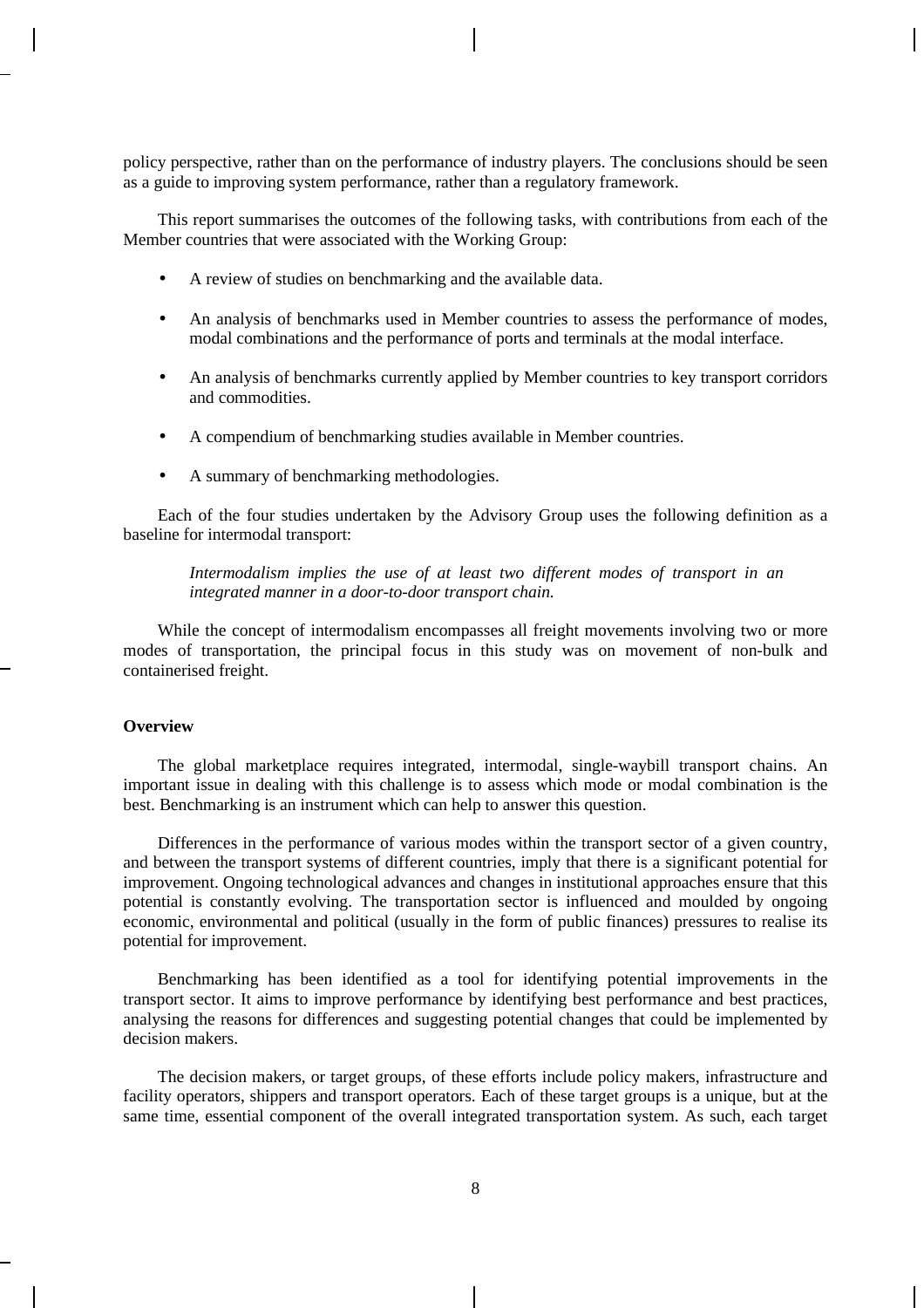group has its own motivation for employing tools such as benchmarking to identify potential improvements in the transport sector.

#### **Lessons learned**

Analysis of existing benchmarking studies has shown that different benchmarking methods are used for different purposes. The methods chosen depend on the stakeholders and their objectives for conducting the benchmarking exercise, since different objectives require different indicators.

Governments are responsible for national transportation and intermodal policy. Policy makers want to know if the direction they are proceeding along is the right one, how their policies affect the development of intermodal transport and how they compare to other countries. Included in these considerations is the support of economic growth, facilitation of the competitive position of national carriers in a global market, improved efficiency leading to decreased cost, and the reduction of environmental and social costs.

Facility operators, such as terminal and other infrastructure operators, aim to operate as efficiently as possible. Benchmarking offers an opportunity to compare the efficiency, service level and cost of their operations to similar services offered by other operators on a national and international scale.

Shippers make their choices based on the relative performance of the different transport modes. Factors such as cost, transit time, reliability and services offered influence their choices. Comparative analysis allows shippers to make sound decisions, based on their needs and priorities.

Transport operators need to know how their performance compares to other transportation companies. In an era of global competitiveness and pressure from environmental and social concerns, companies are increasingly interested in identifying, adopting and implementing recognised "best practices".

In conducting benchmarking exercises, care needs to be taken when drawing conclusions from such applications, for two reasons. First, both supply chains and interactions between transport policies and other driving forces of transport demand are becoming increasingly complex, and second, there are limitations to availability of relevant and comparable data.

Global supply chains involving intermodal transport are longer, more complex and inherently more expensive. In a just-in-time environment, all stakeholders are intent on identifying more efficient and productive approaches to reduce transport costs and eliminate impediments to improved efficiency. Comparative analysis and the identification of best practices is one tool to achieve this objective.

Transport benchmarking has to take into consideration the complexity and interactions between transport policy and the other driving forces between transportation supply and demand. This is a complex scenario even when the analysis is limited to national and individual modal scenarios. When dealing with intermodal transportation in an international context, the complexity of the interactions is substantially magnified.

Benchmarking studies are limited in scope by the availability of data, in particular data that are standard across the facilities or modes on which the comparative analysis is being made. Policy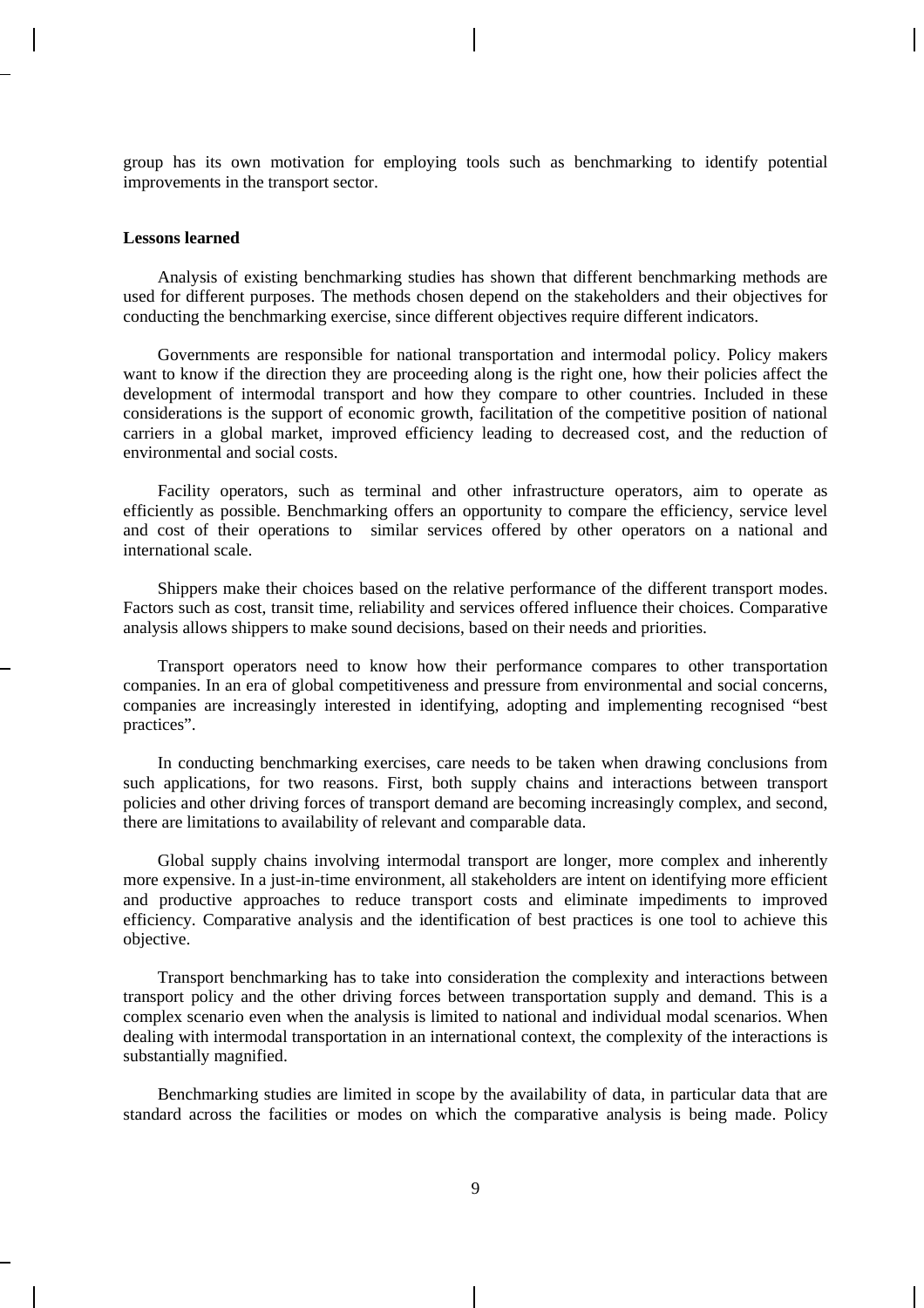makers, and other decision makers, must ensure that the conclusions drawn from a benchmarking exercise reflect the limitations of the information and the approach used.

Analysis of existing benchmarking studies has shown that methodologies for benchmarking have yet to be fully developed. The actual application of these methodologies is at the experimental stage, particularly in terms of benchmarking performances of holistic supply chains, due to the complexities of the supply chains and limitations in data availability.

The existing studies also show that there are many measurement issues to be resolved. In addition to the limitations of data availability, aggregated benchmark results, which are often used in such studies, can be misleading since changes in important factors may be buried in the aggregation process.

It was encouraging to find that benchmarking exercises that were conducted under the co-operation of relevant stakeholders could be regarded as successful examples.

#### **Recommendations**

One of the many difficulties in benchmarking intermodal activities is that the limits of the intermodal transport chain are not clearly defined. Policy makers wishing to use benchmarking as a tool should ensure that the objectives and scope of the exercise are clearly defined. This will help in ensuring that conclusions, and development of future policy, correctly reflect the true outcome of the benchmarking exercise.

The choice of indicators is crucial for benchmarking exercises. Policy makers must ensure that indicators which are most appropriate for the objectives and scope of the exercise are used, although the availability and reliability of the data must also be taken into account.

Given the complexity of benchmarking intermodal transport chains, shipper surveys could provide valuable insight into the overall performance of such systems by identifying "what aspects are most important to the shipper". Benchmarking of these "aspects" to assess relative performance across transport chains could assist the development of transport policy by laying the foundation for performance improvement.

Benchmarking is one of many tools that can be used in the development of transport, and intermodal, policies. The complexity of the interactions between transport policy and the other driving forces influencing the supply and demand of transportation services must also be known, understood and taken into account.

Benchmarking exercises are often most effective when comparing similar activities (for example, gantry crane operations at two ports). Benchmarking may also be successful when comparing largerscale operations of similarity (for example, Class I rail freight service in two or more countries). It is important to note that when using aggregate indicators such as, for example, tonne-kilometres or revenue passenger kilometres, there are numerous micro-level indicators that make up the aggregate indicator. The methodology may not be capable of addressing how best to improve micro-level performance of the elements that comprise an intermodal chain.

To be effective, benchmarking should focus on the expected outcomes of the comparative analysis. In order to improve performance, emphasis needs to be placed on "how to" address underlying differences between the "home" organisation and the performance of its "competitor". A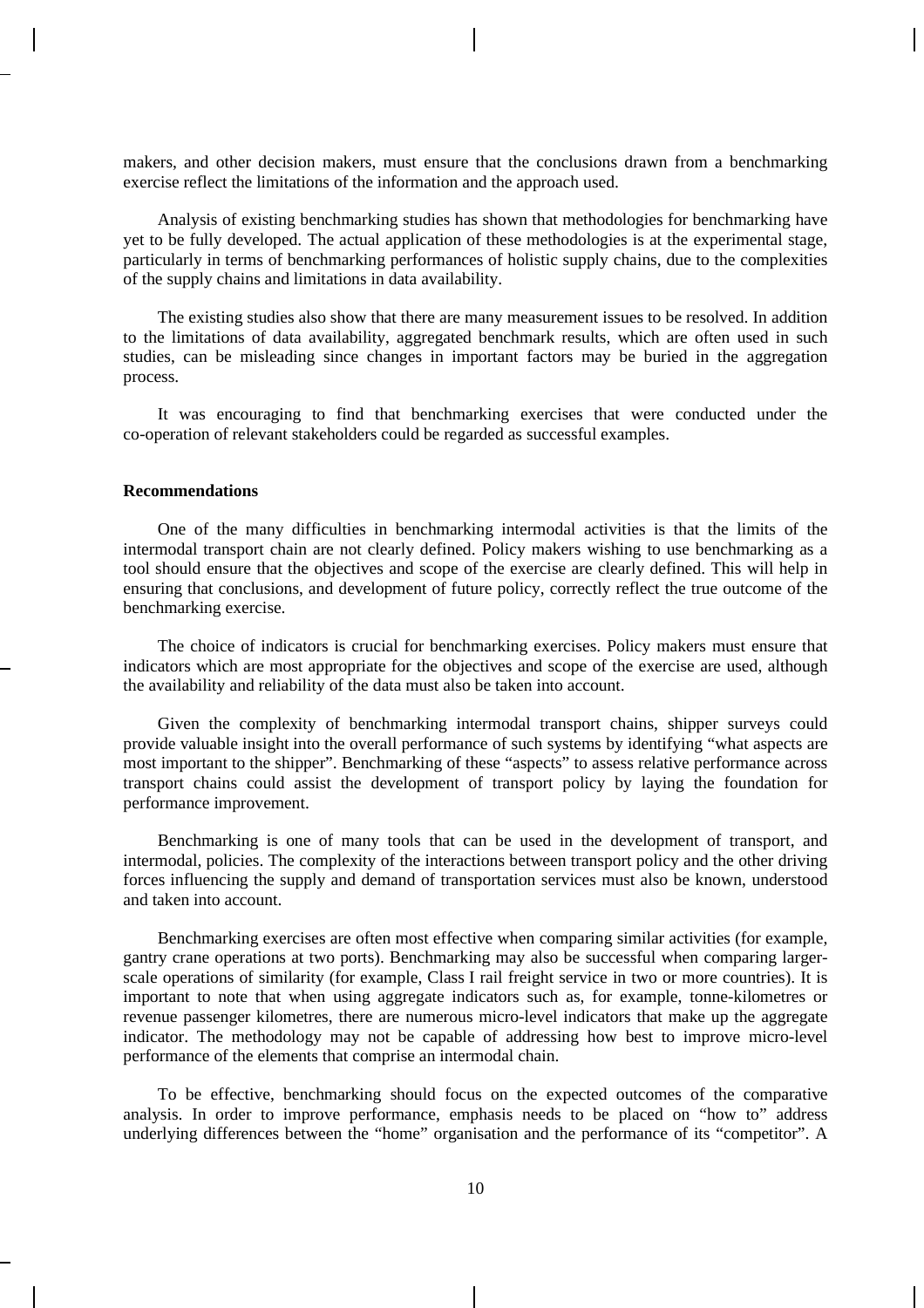10% shift in own performance may fall short of ensuring competitiveness if efficiency levels continue to be below those attained by other operators in the marketplace. Attention should be paid to selecting key performance indicators for which data can be collected, and which have relevance to the organisation's outcomes. In undertaking benchmarking of transport activities, it is important that primary stakeholders be involved in the exercise, both in the identification of the indicators and in the analysis of factors contributing to lack of performance, including those requiring action by governments.

Policy makers must be aware that the benchmarking exercise is only as good as the quality, and availability, of the data that it is based on.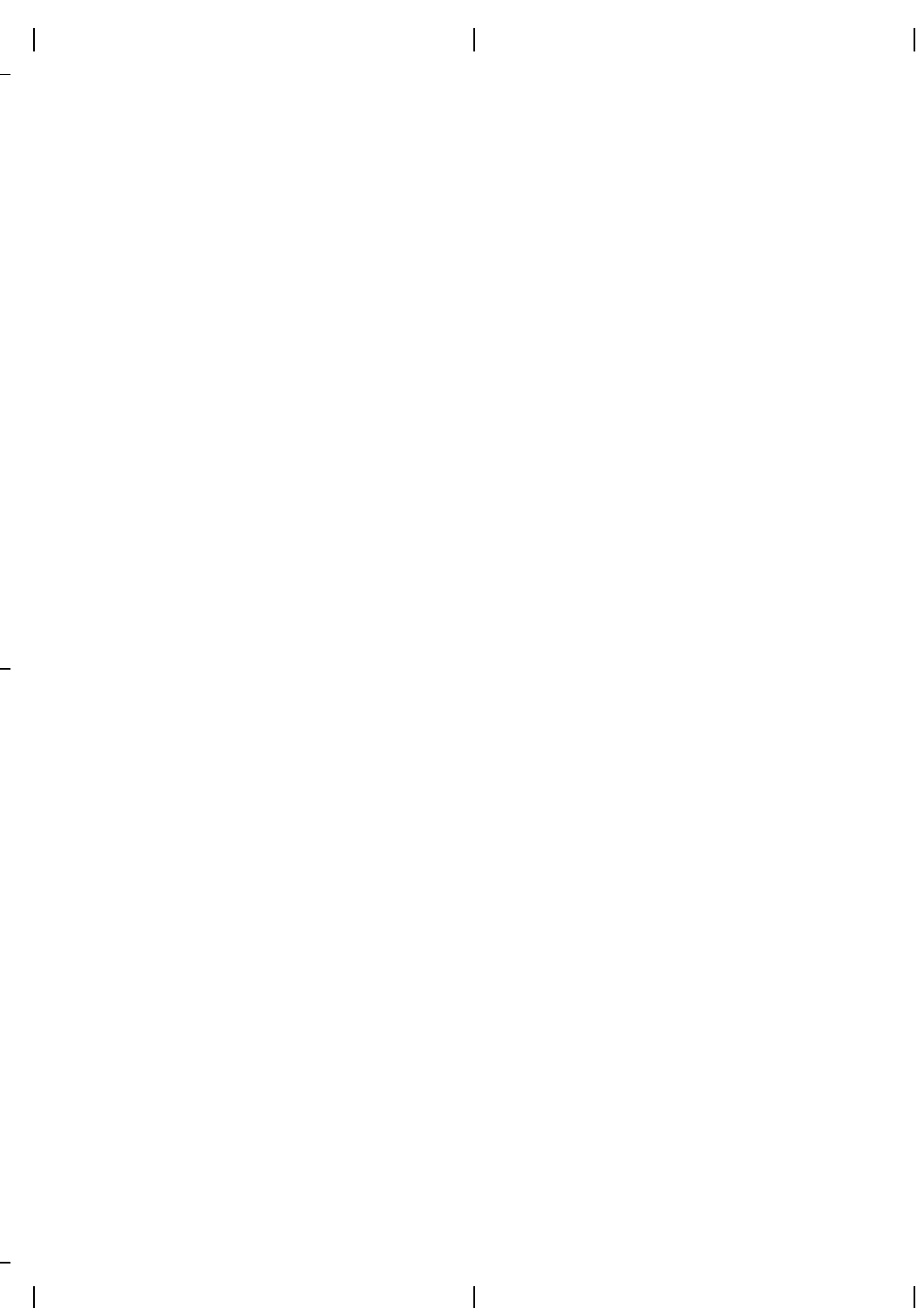#### *Chapter 1*

# **INTRODUCTION**

#### **Background and objectives**

This century will see a continuously evolving set of factors and pressures influencing the way in which transportation systems will be expected to meet the requirements of a global marketplace. For most of the 20<sup>th</sup> century, each of the modes evolved and functioned under a "modally" based regulatory structure. With the advent of containerisation in the mid-1900s, deregulation during the last two decades and the recent focus on logistics, global supply chains, e-commerce and advanced information technology, the climate is rapidly shifting towards integrated transport single-waybill shipments.

It is likely that the growth of intermodal freight transportation over the short to medium term will be driven and challenged by four complex factors: $<sup>1</sup>$ </sup>

- Measuring, understanding and responding to the role of intermodalism in the face of changing customer requirements and "hypercompetition"<sup>2</sup> of supply chains in a global marketplace.
- The need to reliably and flexibly respond to changing customer requirements with seamless and integrated co-ordination of freight and equipment flows through various modes.
- Knowledge of current and future intermodal operational options and alternatives, as well as the potential for improved information and communications technology (ICT) and the challenges associated with its application.
- Constraints on and co-ordination of infrastructure capacity, including policy and regulatory issues, as well as better management of existing infrastructure and the broader considerations concerning future investment in new infrastructure.

The Organisation for Economic Co-operation and Development (OECD) has an ongoing commitment to freight-related transport research. The Programme of Research on Road Transport and Intermodal Linkages (RTR) for the 1998-2000 period had three key elements:

Multimodal transport strategies.

 $\overline{a}$ 1. *Intermodal Freight Transportation,* Committee on Intermodal Freight Transport, TRB – 1999, William DeWitt, University of Maryland, Jennifer Clinger, Louis Berger Group, Inc.

<sup>2.</sup> Worldwide competition between global supply chains.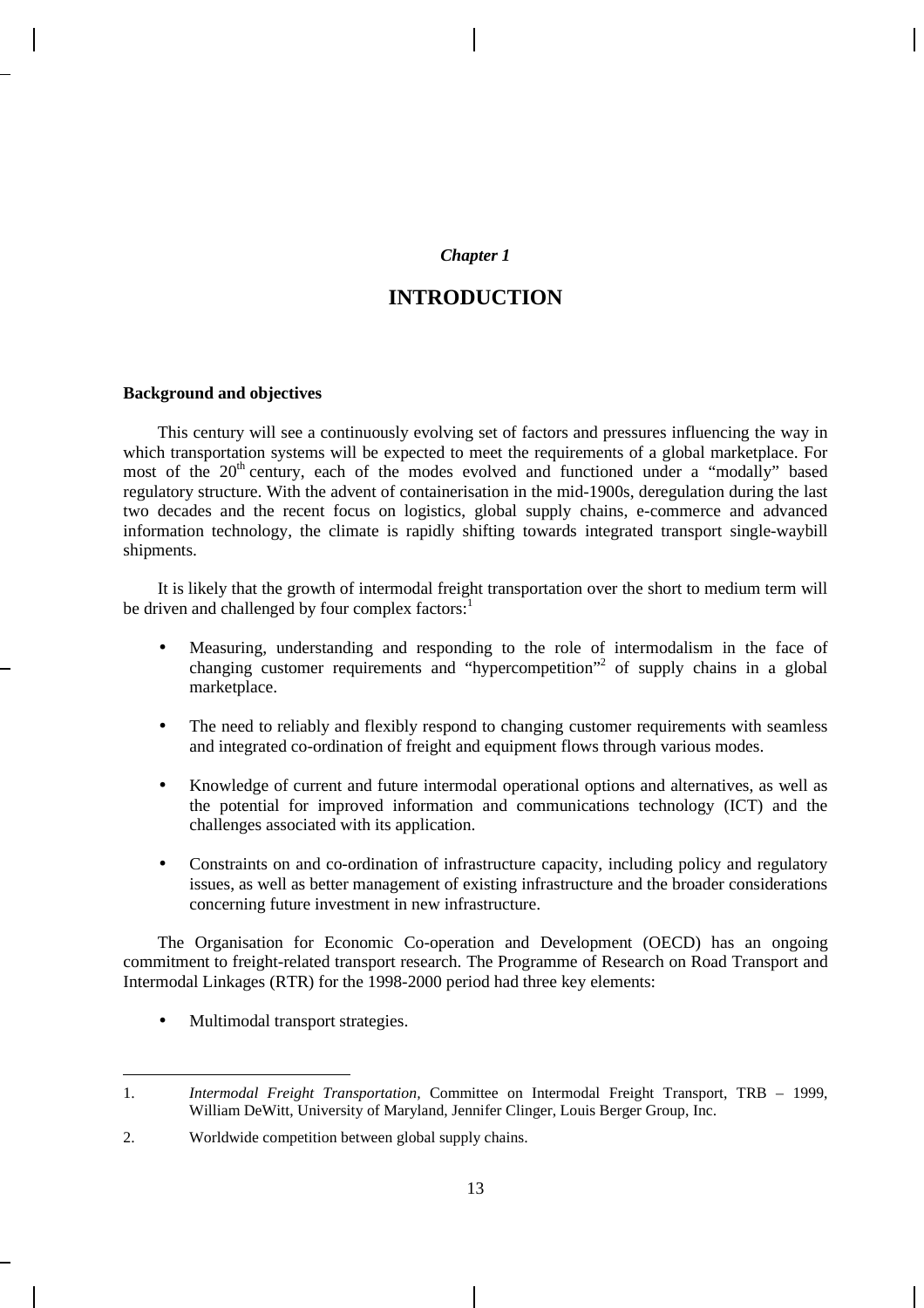- Economic performance, transport infrastructure and management.
- Sustainable development.

The RTR role<sup>3</sup> with respect to multimodal transport strategies is focused on helping Member countries to meet national and international challenges in developing seamless transport systems. Key projects in this area include:

- Trilateral Logistics (TRILOG).
- Influencing Road Traffic Demand.
- Implementation of Intelligent Transportation Systems (ITS).
- The Intermodal Freight Transport Advisory Group.

In determining its mandate, the Intermodal Freight Transport Advisory Group considered a range of public and private sector transportation concerns. The RTR Steering Committee authorised the Advisory Group to investigate four topics:

- Institutional aspects of intermodal transport.
- Benchmarking and system performance measures.
- Economic and fiscal instruments.
- International freight corridor development.

Each of the above topics is being addressed in sequence. Work on the subject of institutional aspects has been completed, and the conclusions published in OECD (2001), *Intermodal Freight Transport: Institutional Aspects.*

The overall focus of the work on "benchmarking" is centred on comparing the relative efficiency of modes, modal combinations and modal interfaces. Government policy makers (along with transport industry and logistics service providers) have an interest in the efficiency (including time, cost and reliability), safety and sustainability of transport systems, although at a more aggregate level than the private sector. The Working Group was asked to develop a vision for intermodal transport and to identify appropriate benchmarks that could be applied to assess the relative efficiency of modes/modal combinations and intermodal transfers, and to identify sources of inefficiency that could contribute to modal choice. In line with the original intent of the project, the benchmarking analysis also seeks to develop policy options for governments to address impediments to intermodal transport efficiency, encompassing institutional aspects, technology, including the role of intelligent transportation systems (ITS) and infrastructure. As such, the focus is on organisational aspects, from a government public policy perspective, rather than on the performance of industry players. The conclusions should be seen as a guide to improving system performance, rather than a regulatory framework.

 $\overline{a}$ 3. "The Challenge for Transport in the New Century: How to Develop Sustainable Transport", presentation by Dr. Anthony Ockwell, OECD, at the Annual Conference on Sustainable Transport, Alghero, Sardinia (Italy), 15-16 June 2000.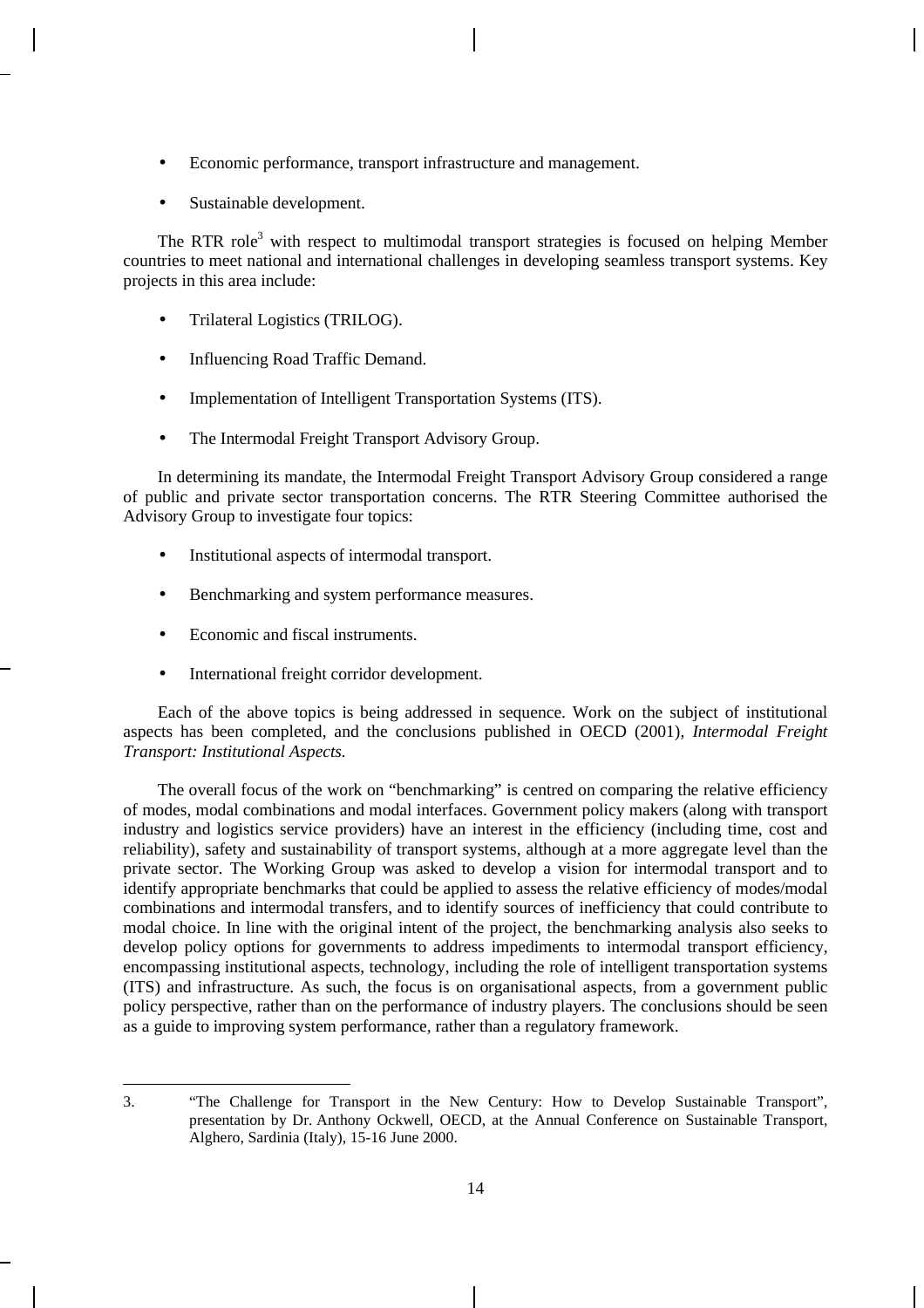It must also be noted that with respect to benchmarking government policies, it is first necessary to clearly enunciate governments' objectives, which may vary significantly across countries or even between regional and central governments. These different objectives are evidenced, for example, by the different objectives of road-pricing policies being considered and implemented in Member countries.

This report summarises the outcomes of the following tasks, with contributions from each of the Member countries associated with the Working Group:

- A review of studies on benchmarking and the available data.
- An analysis of benchmarks used in Member countries to assess the performance of modes, modal combinations and the performance of ports and terminals at the modal interface.
- An analysis of benchmarks currently applied by Member countries to key transport corridors and commodities.
- A compendium of benchmarking studies available in Member countries.
- A summary of benchmarking methodologies.

The list of members of the Working Group is provided in Annex 1.

# **Definitions**<sup>4</sup>

One of the first objectives of the Intermodal Freight Transport Advisory Group was to agree on a definition of "intermodal transport" that could be used throughout the four research projects undertaken by the group. Many concepts and definitions are in use, depending on the context and objectives. For example, the notion of "multimodal transport" is generally used for the carriage of goods by at least two modes.

The notion of "intermodal transport" as used in the common terminology in force within the European Union (EU), UN Economic Commission for Europe (UN/ECE) and the European Conference of Ministers of Transport (ECMT) concerns the movement of goods in one and the same loading unit (*e.g.* a container) or vehicle which uses successively several modes of transport without handling the goods while changing modes.

In the same terminology, the term "combined transport" is used for intermodal transport of unitised cargo when the major part of the European journey is by rail, and any initial or final leg is carried out by road. For EU subsidy schemes, this definition is even more detailed.

In the light of the objectives that appeared to be predominant in most of the countries studied in this project, we have chosen to emphasise that *intermodalism refers to the goal of making the optimal use of all the various modes of transportation*. It assumes that the use of multiple modes for a single trip can be better from an efficiency and environmental point of view. All freight movements involving at least two or more modes of transportation, from a point of origin to a destination, can

j 4. Various terms and abbreviations have been used throughout this report. For a detailed glossary of these terms, please refer to Annex 2.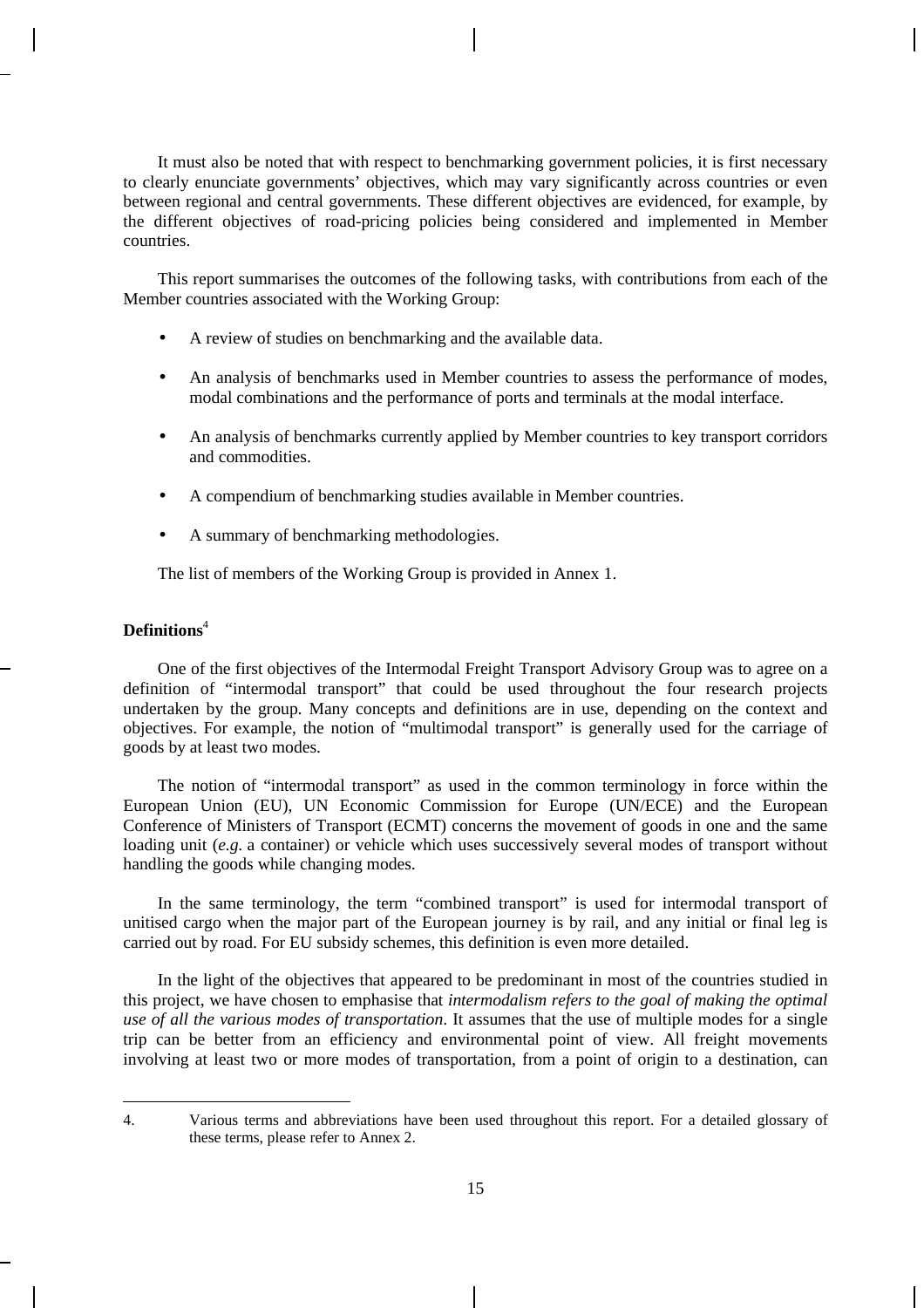therefore be defined as intermodal. The modes involved can encompass van and truck, railroad, barge and ship, air cargo liner and pipeline.

This notion of intermodalism is not limited to the promotion of modal shift to achieve a more efficient use of modes. It also comprises the promotion of improvements in the transport chain without modal shift. For the purpose of this study, a fairly general and broad definition has been adopted.

Each of the four studies undertaken by the Advisory Group uses the following definition as a baseline for intermodal transport:

*Intermodalism implies the use of at least two different modes of transport in an integrated manner in a door-to-door transport chain.*

While the concept of intermodalism encompasses all freight movements involving two or more modes of transportation, the principal focus in the present study was on movement of non-bulk and containerised freight.

Benchmarking is attracting serious attention because of the difficulty of defining, in the absence of comparisons with other sectors, what constitutes "good" performance. In order to overcome this difficulty, the performance of a given sector is compared to that of a reference sector, and this practice is taking on increasing importance in competitive markets.

#### As a general rule:

1

*The benchmarking process will provide meaningful comparisons of the most important dimensions of intermodal performance in a way that provides insight into the reasons for performance differences and lays the foundations for performance improvement. Hence, it involves the establishment of a standard(s) against which the performance of transport sectors, and government policies can be evaluated. It suggests first, the choice of indicators of performance; second, the determination of the reference sector; third, the measurement of indicators for the sector under consideration and the sector which serves as a reference; and fourth, the comparison of the sector under consideration against the reference sector.5*

The underlying premise here is the availability of sound, quantitative information. Unfortunately, in many cases, data that could be used as performance indicators for both the reference sector and for the sector under consideration, may not be readily available in the public domain.<sup>6</sup> Furthermore, a large proportion of intermodal transport of goods takes place in more than one jurisdiction. Accurate benchmarking of any aspect of the intermodal supply chain would require the availability of standardised data – an obstacle that is almost impossible to overcome for most potential performance indicators at the present time.

<sup>5.</sup> A more in-depth explanation of each of these facets can be found in Chapter 2 – Issues in Benchmarking.

<sup>6.</sup> Even when the required information is available, it may be considered proprietary by the organisation that could provide it (*e.g.* cost/revenue/traffic data related to port or other infrastructure providers). In some cases, national statistical agencies may have confidentiality restrictions at increased levels of disaggregation (*e.g.* traffic data by carrier). In many cases, the required data are simply not collected or saved over time.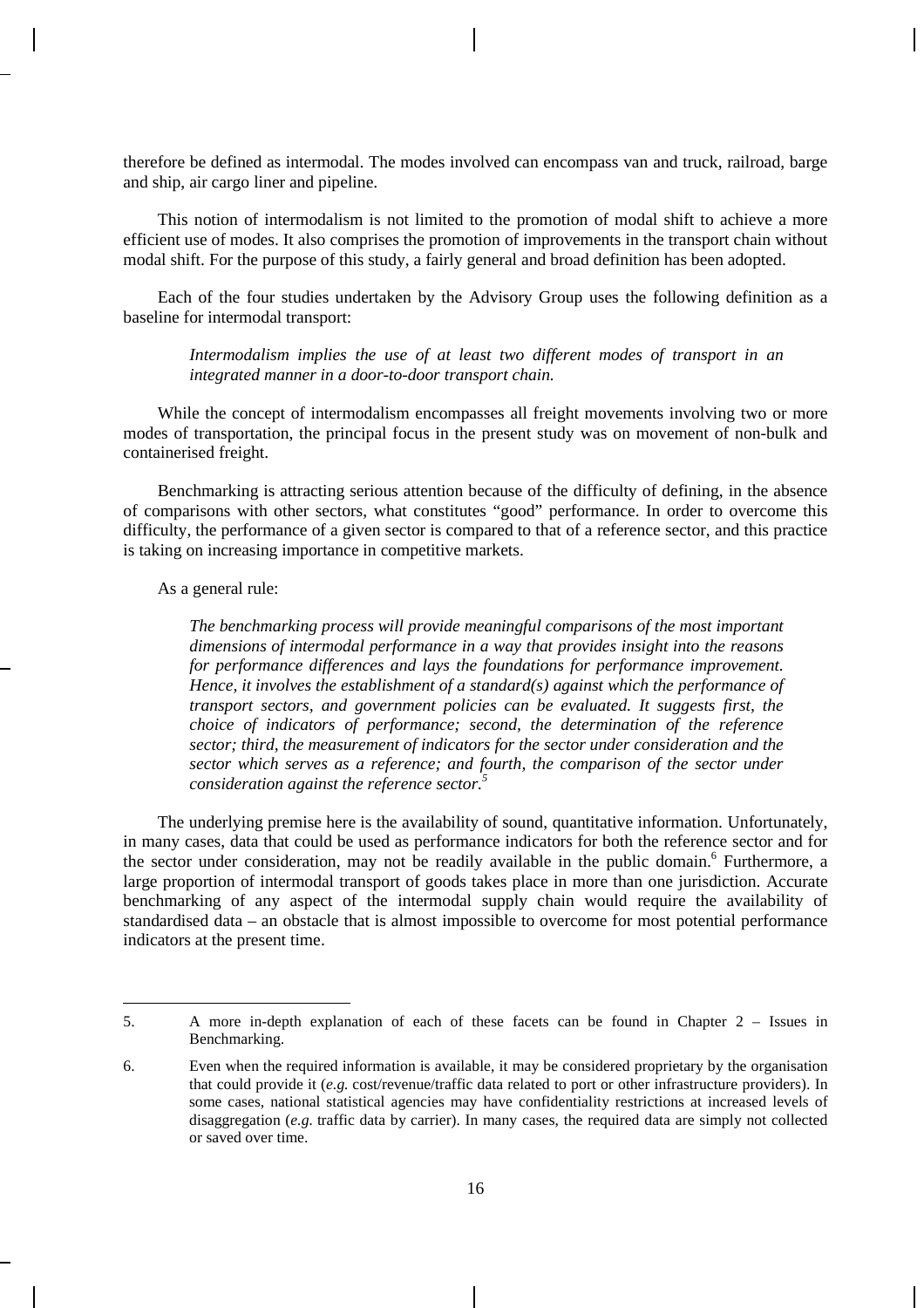Considering the very real problem of data availability, it is not a feasible ambition of this report to provide "real" empirical data on benchmarking intermodal transportation in OECD countries. Rather, the report aims to stimulate the development of benchmarks in Member countries to compare the (economic and environmental) effectiveness and efficiency of modes, modal combinations and modal interfaces by providing examples of practical experiences. It is also hoped that it will contribute to the understanding of methodological issues related to benchmarking.

#### **Challenges facing the transport sector**

A well-functioning freight transport system is an essential element of a successful economy. In transportation, smooth flows and profitability tend to be highly correlated. Smooth flows reflect effective loading/unloading and transfer in terminals, reliable vehicle performance, a minimum of starts and stops along the route, and high utilisation levels for the fixed assets required in the system. Actions or conditions that interrupt trip flow or increase trip time typically add to the cost and erode asset turnover. Conversely, modifications that improve flows and trip times usually reduce cost and improve asset turnover.

In the coming years, the freight transportation system will face challenges requiring the development of entirely new approaches to operations and planning. These challenges will not remain static, and governments and service providers must be prepared to meet them in a flexible, responsive manner. The factors that will drive the key issues and challenges affecting freight transportation in the future include the following:

- Domestic and international freight demand will continue to grow. For example, distance travelled by heavy trucks is expected to almost double from 1995 to  $2020$ .<sup>7</sup> The consumption of goods will increase as new segments of the population enjoy more disposable income. The incorporation of the former socialist republics into the world trade system and the expansion of economic activities in developing countries will significantly augment the flow of goods and merchandise. Pressure for increased economic competitiveness will grow as a consequence of factors such as the economic unification of Europe, the resurgence of the Asian economies and regional trade alliances such as NAFTA and APEC.
- Businesses and consumers are ordering goods with less lead-time and requiring predictable delivery within ever-narrower windows of time. Freight transportation systems will have to become more and more responsive to user needs and expectations as consumers continue to demand greater control over the services they receive. This trend will be accentuated by the availability of information systems and technologies that enable users to specify the kinds of service they require and to integrate their operations effectively with the freight transport system. As a result, users of the freight transportation system will be increasingly involved in closely managed logistics chains, where customer decisions drive supply decisions relating to quantities, location and delivery times.<sup>8</sup> Continuous information about production schedules is already being fed to suppliers, to arrange just-in-time (J-I-T) delivery of inputs to the production schedule and final delivery to the customer within a guaranteed response

<sup>1</sup> 7. OECD, 2001, *OECD Environmental Outlook.*

<sup>8.</sup> The requirement to reduce inventory investment by reducing cycle time is decreasing reliance on "push" systems, which are driven by the supply of materials and goods, and increasing reliance on "pull" systems, in which actual demand triggers product flow.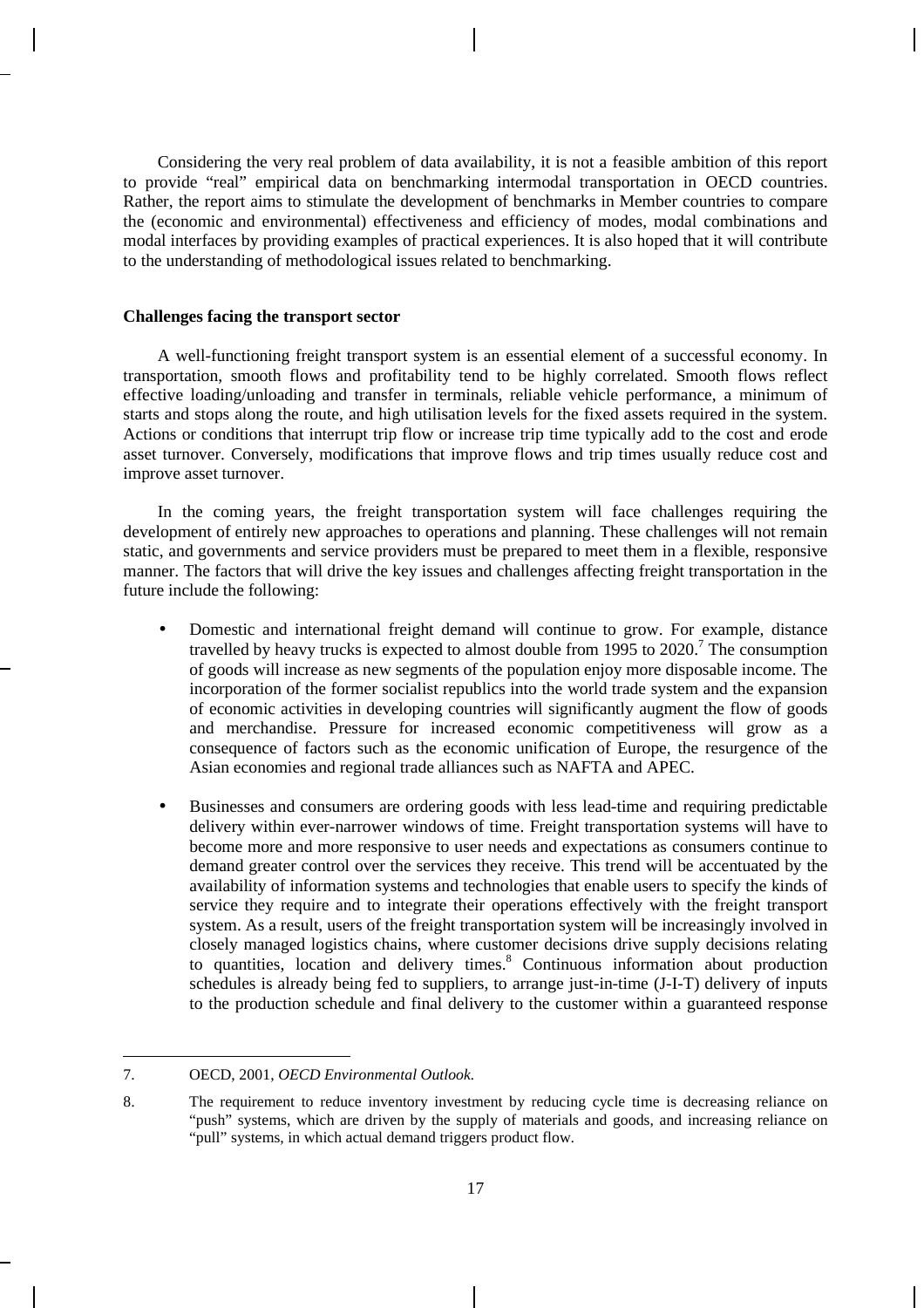period. These trends present a challenge at the domestic level; in the context of the global marketplace, the tensions placed on transportation systems are significantly exacerbated.

- Smooth product flow is maintained through flows of information and increased integration of management processes by all participating organisations. Extra complexity is introduced by any door-to-door service that relies on intermediate transfers of the shipment between carriers/modes. The freight transportation system is increasingly turning to information technology to help it increase both efficiency and productivity in an integrated system. Steadily declining prices of new technology, combined with a growing awareness by the industry of the benefits of these technologies, is leading to increased use of information technology. However, as supply chains take on global dimensions, the integration of complex technologies takes on added importance, especially considering the lack of universal standards or harmonisation of systems. These challenges are not limited to those technologies directly used by transportation service providers, but also affect government (*e.g.* customs, immigration, regulatory agencies) and private organisations (*e.g.* brokers, Third Party Logistics, infrastructure providers).
- In dealing with the growing volumes of domestic and international merchandise trade, freight planners have to consider limitations on infrastructure. Additional infrastructure will be increasingly difficult to obtain, and may even be considered undesirable in some communities or regions. Economies or regions which are seen – or see themselves – primarily as conduits between trading areas may be unwilling to expend the resources and face the social costs of expanding their infrastructure to meet transportation demands. More efficient use of existing infrastructure, and careful development of new infrastructure and facilities,<sup>9</sup> will become a key priority.
- Finally, the notion of "sustainable development" and, as applied to this sector, "sustainable transportation", will have significant long-term impacts on the transport industry.

The concept of sustainable development was introduced into mainstream thinking by the United Nations' Commission on Environment and Development in its 1987 report *Our Common Future.*10 In this report, sustainable development was defined as "development that meets the needs of the present without compromising the ability of future generations to meet their own needs". Since 1987, the concept has evolved to address specific issues in different sectors of the economy.

Internationally, there are various interpretations of the concept of "sustainable transportation". The Environment Directorate of the OECD has defined environmentally sustainable transportation as:

- "One that does not endanger public health or ecosystems and meets the needs for access consistent with the use of renewable resources at below their rates of regeneration; and
- Use of non-renewable resources at below the rates of development of renewable substitutes."

When viewed at the global level, sustainable transportation means finding solutions which satisfy our economic, social and environmental goals. This is an extremely complex challenge that has major

 $\overline{a}$ 9. Planners will be required to ensure that location and access to facilities such as transfer terminals will significantly increase the efficiency of the transportation network.

<sup>10.</sup> Commonly referred to as the "Bruntland Report", attributed to the chair of the Commission.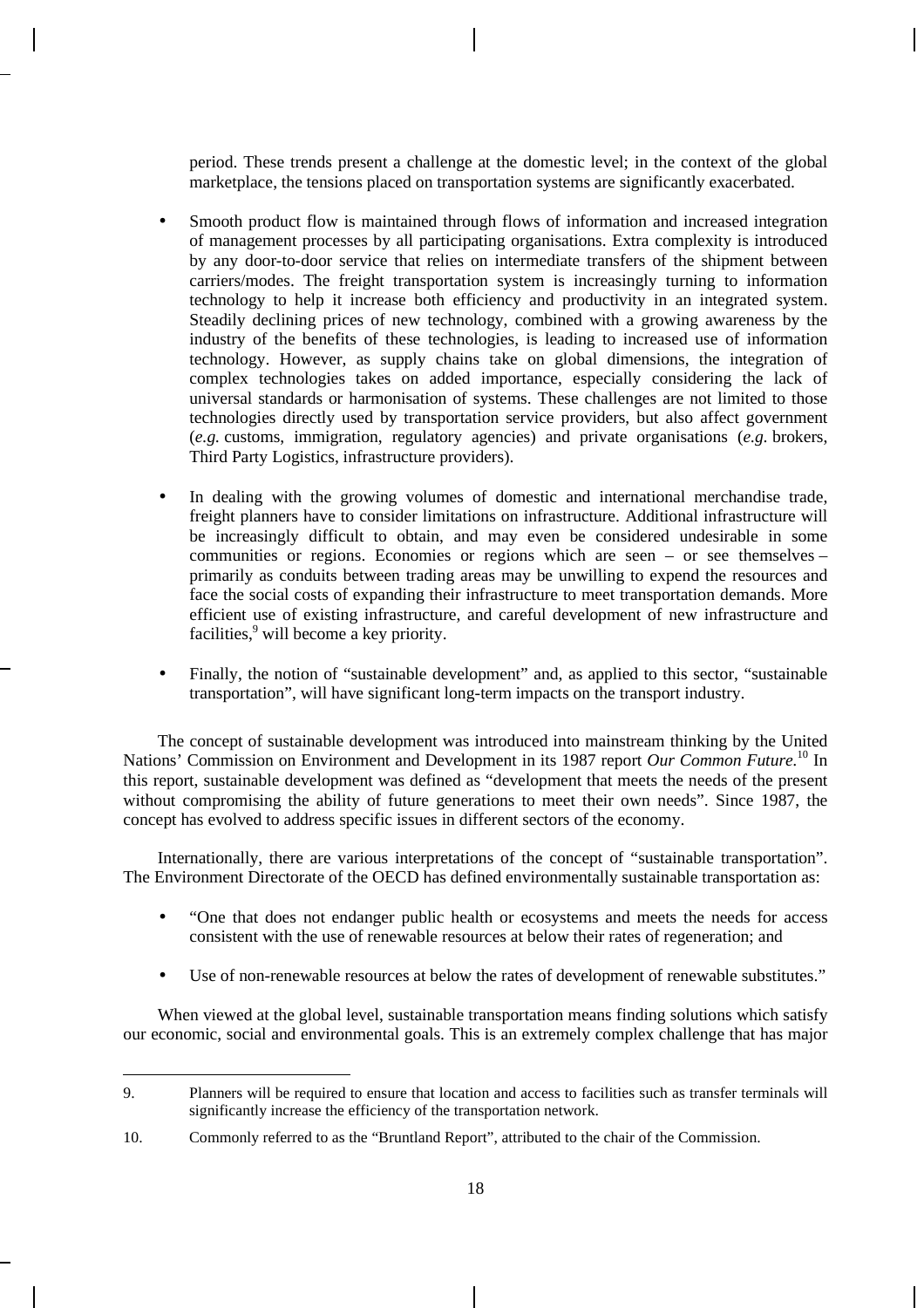implications for global economies, the environment and society in both the developed and developing world.

In summary, the challenges facing the transportation sector can be categorised as follows:

- The growing demand for freight transportation and logistics services, and the ability of the physical and information infrastructure to meet these demands.
- The sometimes seemingly contradictory goals of meeting freight transportation demand and sustainable transportation strategies.
- The impact of information technology on goods movement, and the issues surrounding the integration of complex systems in order to increase, rather than impede, transport efficiency.
- Development of the necessary "connectivity linkages" in a global supply chain in which transportation service providers will increasingly find themselves acting as both competitors and partners on an ongoing basis.

Benchmarking is a tool which can help not only governments but also other stakeholder groups to meet these challenges. The issues involved are discussed in Chapter 2.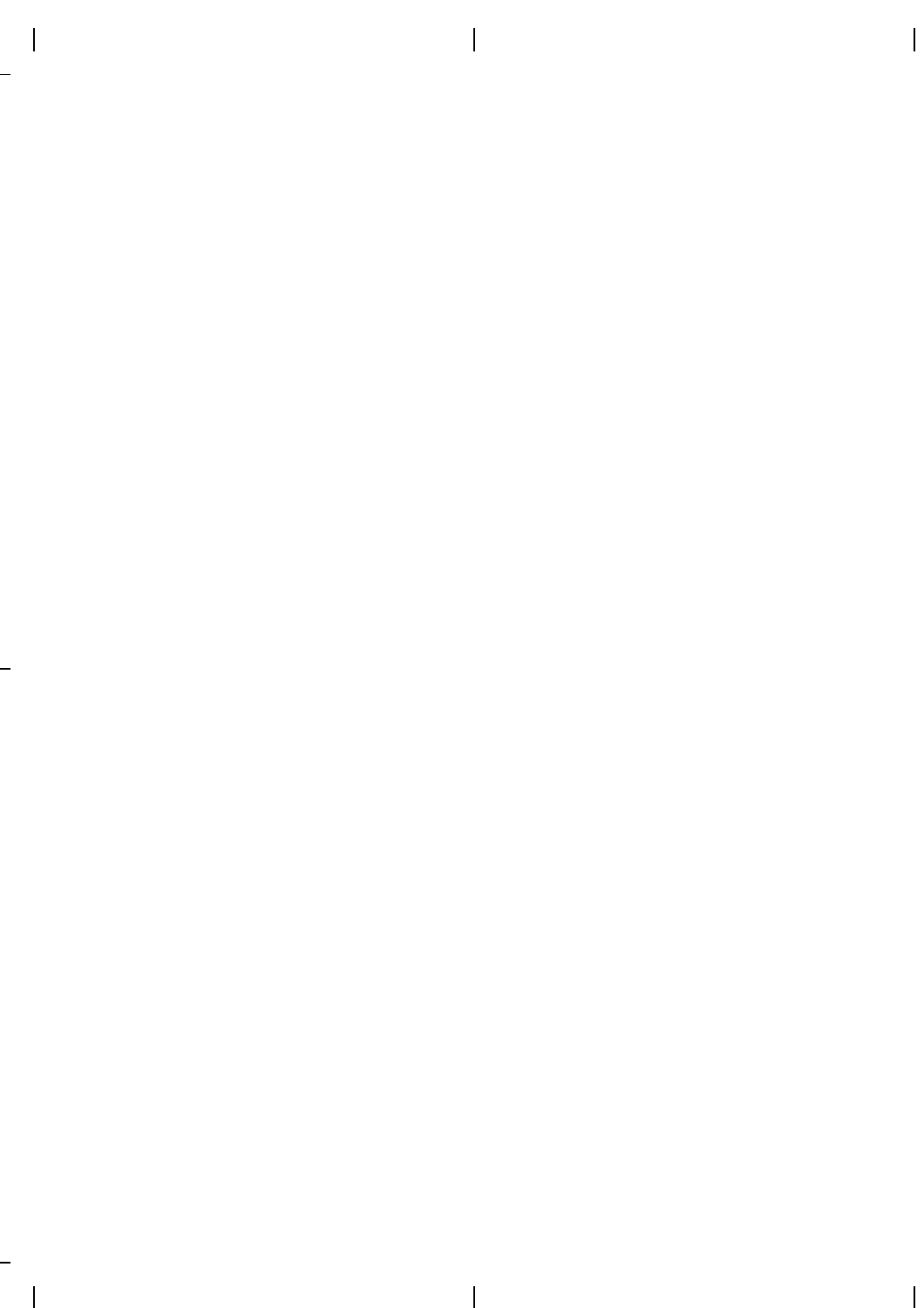#### *Chapter 2*

# **ISSUES IN BENCHMARKING**

#### **Background**

As stated in the introduction to this report, the  $21<sup>st</sup>$  century will present multiple challenges for the transportation sector. Governments, transportation service providers and associated organisations and industries must be prepared, in a flexible and responsive manner, to meet those challenges. Public decision makers are becoming more aware of the need to gain insights into the effectiveness of specific policy measures, the extent to which certain goals have been achieved and to know which aspects are measurable and which are not. At the same time, Parliaments and other interest groups are increasingly calling for more transparent and cost effective measures. This requirement is reflected in the growing use of performance indicators in the presentation of government budgets.

Benchmarking is essentially a learning process. It helps organisations to focus and drive for consensus on what needs to be done and how to achieve it in an organised, rigorous manner. It can provide the stimulus for improvement at all levels through an externally focused, competitive assessment. It can also stimulate cultural change, by encouraging inward-looking organisations to look outside and recognise that better practices are being utilised elsewhere. Benchmarking is primarily used to identify better ways of doing things; in short, to identify "best practices". Throughout the exercise, gaps between how things are currently being done, and how they are done better elsewhere, are identified.

Long-range strategies require organisations to continuously change and adapt to the market place of today, while at the same time preparing for the challenges of the future. In order to achieve this, they must understand that there is a need for change, determine the changes required and form clear goals for how the organisation, and the operations of the organisation, will look once the changes are made.

While individual companies and non-governmental organisations (NGOs) most certainly have a stake in ensuring that their organisations follow "best practices", government policy and decision makers must also be aware of the consequences of having legislative and regulatory regimes which impede, rather than facilitate, the competitive position of their national economy.

Furthermore, global issues such as sustainable development and climate change dictate that countries can no longer implement policies in isolation. From a policy perspective, "best practices" must now, in many instances, reach across national and regional borders.

Hence, it is necessary to assess the advancement of logistics from the viewpoints of both the industry sector and society as a whole. Logistics performance indicators can be used to assess the system, mainly from the following viewpoints: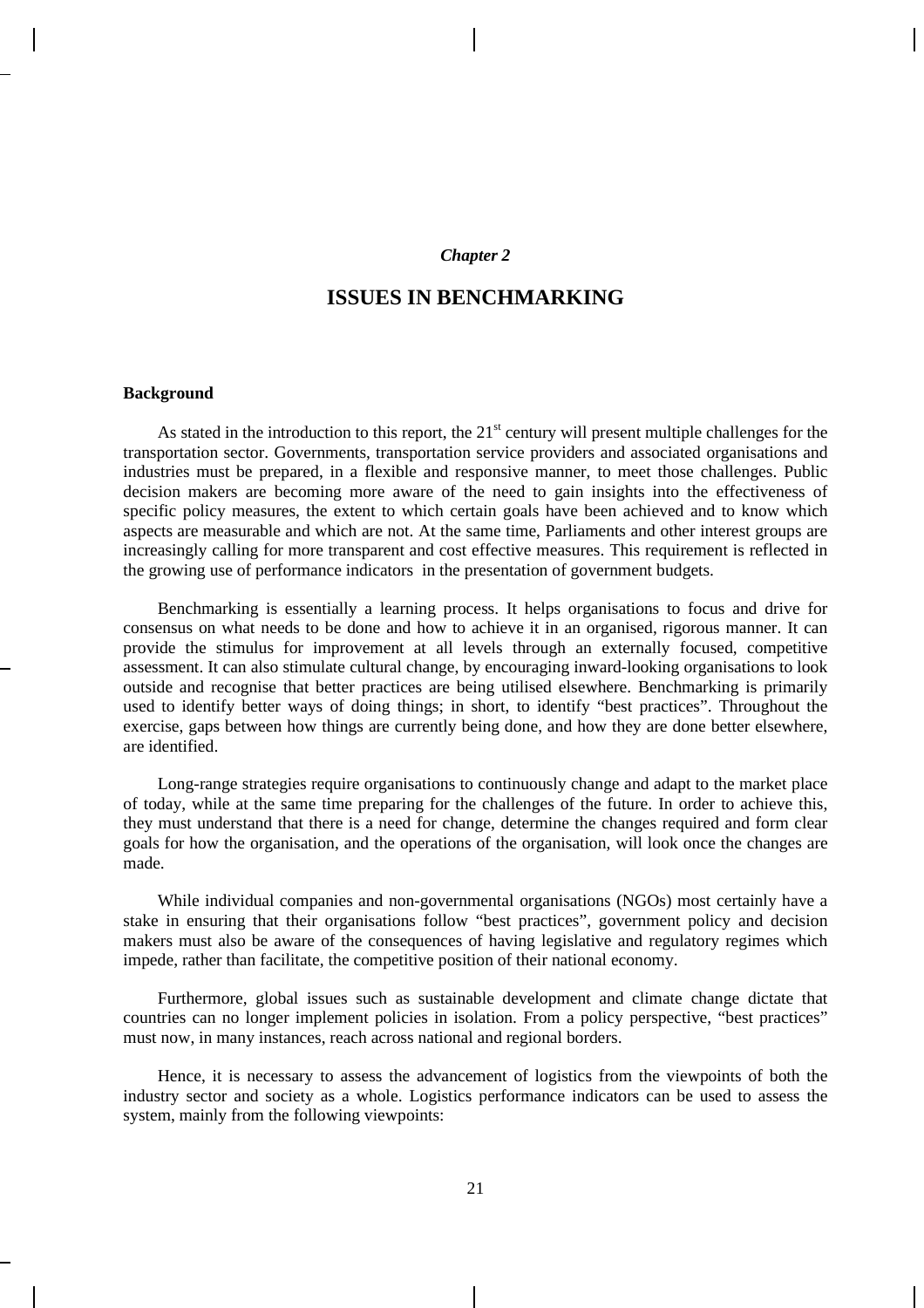*Consumers' perspective* (better services at lower prices):

• There is a need to evaluate the reduction in logistics costs, taking into account consumer service levels provided by the logistics systems. In particular, the security level of transported goods should be included in any consideration of service levels.

*Shippers' and logistics service providers' perspective* (better services at lower cost):

- Accurate evaluation of reductions in logistics costs in relation to the quality of logistics services and transportation.
- Estimation of total logistics costs, including production, sales, collection, storage, transportation and data processing.
- Selection of the most appropriate transportation service(s) from origin to destination by assessing all the factors, including time, cost, reliability and flexibility.

*Government perspective* (balance between efficiency and environmental friendliness of logistics, improvement in transport safety):

- Efficiency: efficient infrastructure development projects in terms of the advancement of logistics.
- Deregulation and standardisation to enable improvements in logistics efficiency.
- Environmentally friendly logistics: comprehensive assessment of external costs of logistics systems *(i.e.* air and noise pollution, congestion), and improvement in intermodal transport systems.
- Improvement in transport safety.

In summary, different target groups have different objectives. These "different objectives" lead to the requirement for specific performance indicators that will meet the organisational, financial, policy or stockholder needs of the user. For example,<sup>11</sup> transport policy makers are generally more interested than shippers in macro data on modal split. They are also more interested in data concerning general safety, environment and efficiency. Conversely, shippers have a greater interest than policy makers in a micro-level comparison of the costs and performance of specific modal combinations for particular merchandise streams. Transport service providers such as trucking companies focus on comparing costs and revenues at the micro business level (*e.g.* owner's road transport company *vs.* the average road transport company). Terminal operators are interested, among other things, in container crane efficiency.

As previously stated, *benchmarking involves the establishment of a standard(s) against which the performance of an industry can be judged.* It suggests: *i)* the choice of indicators of performance; *ii*) the determination of the reference sector; *iii*) the measurement of indicators for the sector under consideration and the sector which serves as a reference; and *iv)* the comparison of the sector under consideration against the reference sector.

j 11. The following examples are not an attempt to make strict distinctions, but rather to provide the reader with broad general examples of user needs.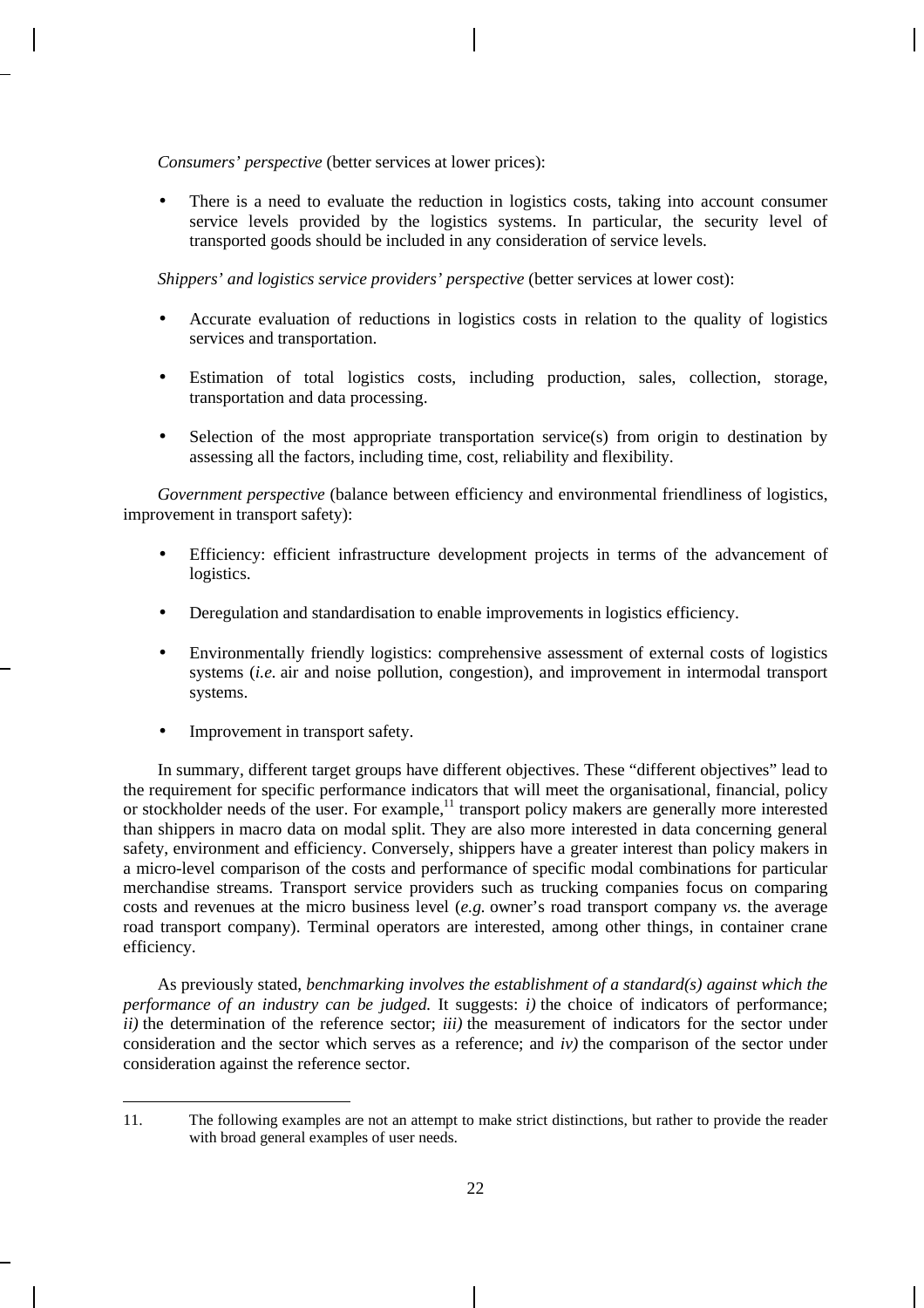#### **Choice of indicators of performance**

When the performance of a sector is under scrutiny, one of the first tasks is to reach consensus on the choice of indicators. As a rule, economists will choose indicators of efficiency/productivity, unit costs or price changes. Financial analysts will use financial returns. Others will prefer safety or environmental performance. All of these indicators are valid. The choice of a particular indicator will depend, among other things, on the objectives of the analysis and the availability of data.

The choice of potential indicators in the transport sector can be overwhelming. The first order of business is to ensure that analysts are clear on the objectives of the benchmarking exercise. Second, they must ensure that the indicators are available and are reliable.

The United Kingdom and the Netherlands have provided examples of indicators used by policy makers as a means to quantify and illustrate (*i.e.* to benchmark) progress in achieving stated policy objectives. They are used to make informed policy decisions by government and to help the public understand the impacts of decisions that both government and they make on the wider economy, the environment and society. In developing indicators, the framework is set within which both public and private decision makers can take appropriate action.

#### **United Kingdom**

In the United Kingdom, a series of 15 headline indicators designed to demonstrate progress towards sustainable development have been developed. These are:

| Achieving a sustainable economy  | Total output of the economy (GDP and GDP per person)           |
|----------------------------------|----------------------------------------------------------------|
|                                  | Total and social investment as a percentage of GDP             |
|                                  | Proportion of people of working age who are employed           |
| Building sustainable communities | Indicators of success in tackling poverty and social inclusion |
|                                  | Qualifications at age 19                                       |
|                                  | Expected years of healthy life                                 |
|                                  | Homes judged unfit to live in                                  |
|                                  | Level of crime                                                 |
| Managing the environment         | Emissions of greenhouse gases                                  |
|                                  | Days when air pollution is moderate or higher                  |
|                                  | Road traffic                                                   |
|                                  | Rivers of good or fair quality                                 |
|                                  | Population of wild birds                                       |
|                                  | New homes built on previously developed land                   |
| Prudent use of natural resources | Waste and waste management                                     |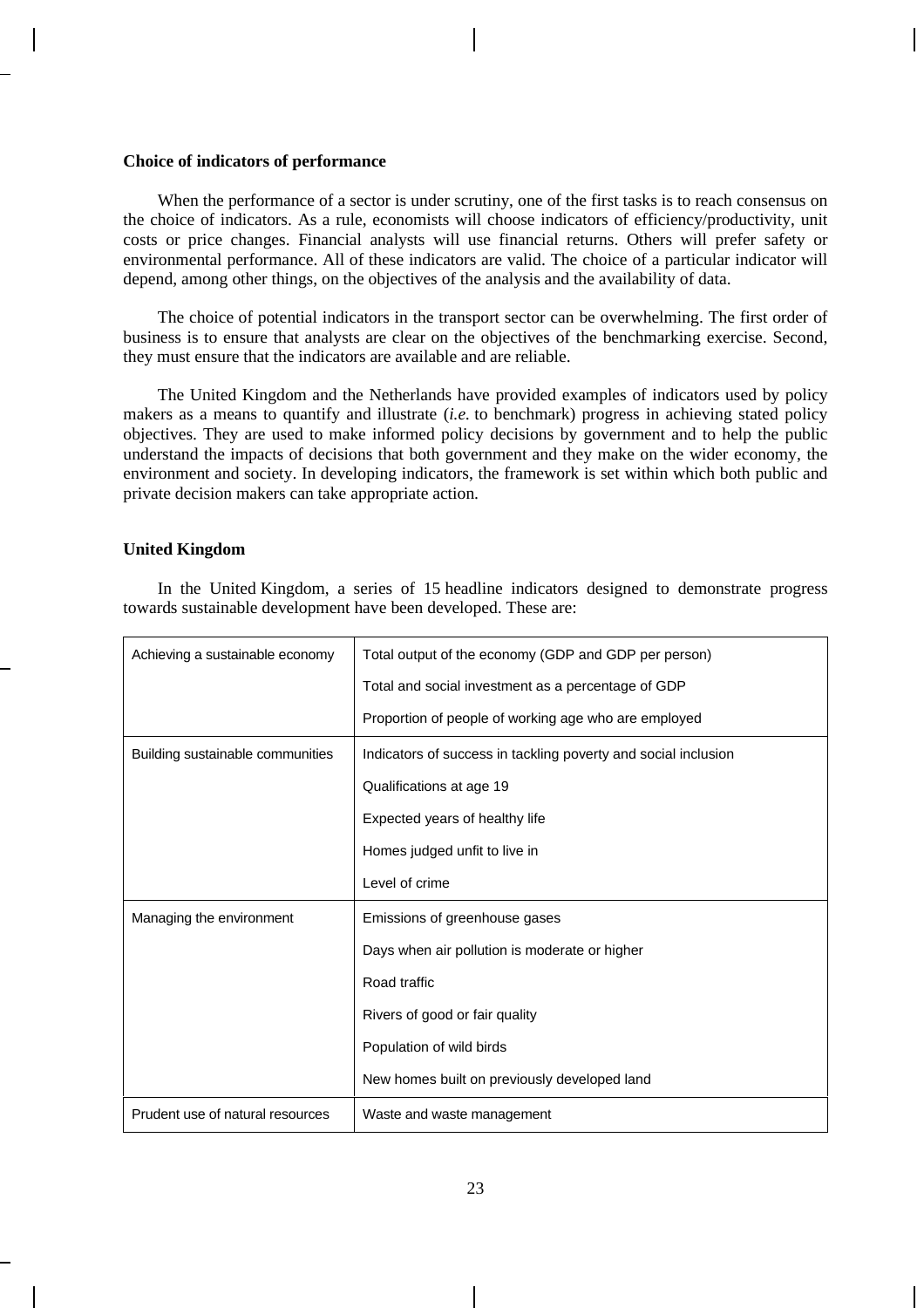Below these headline indicators lies a core set of 135 non-headline indicators. These indicators describe more specific objectives and are linked to the specific policies and actions of government and other sectors – for example, central and local government, the health service, manufacturing, the freight industry and consumers. In relation to transport, the United Kingdom collects information on the following set of core indicators:

- Freight transport intensity (ratio of total freight moved to GDP).
- Lorry traffic intensity (ratio of HGV mileage to GDP).
- Road traffic by type of vehicle (vehicle-km).
- Freight transport by mode (tonne-km).
- Energy consumption by road freight.
- Energy efficiency of road freight (energy consumption in relation to output measures as tonne-km).

A wide variety of transport statistics are collected to construct these indicators. Statistics on use can be classified by mode, relating to:

- Employment in transport and Retail Price Index.
- Environmental impacts.
- Safety.
- Vehicle stock.

This information is used to benchmark, for example, trends in accidents involving freight vehicles, congestion, the relative success of different transport modes and the efficiency of use of vehicles.

#### **The Netherlands**

In the Netherlands, the following performance indicators, among others, are used for the budget of the Directorate-General for Freight Transport: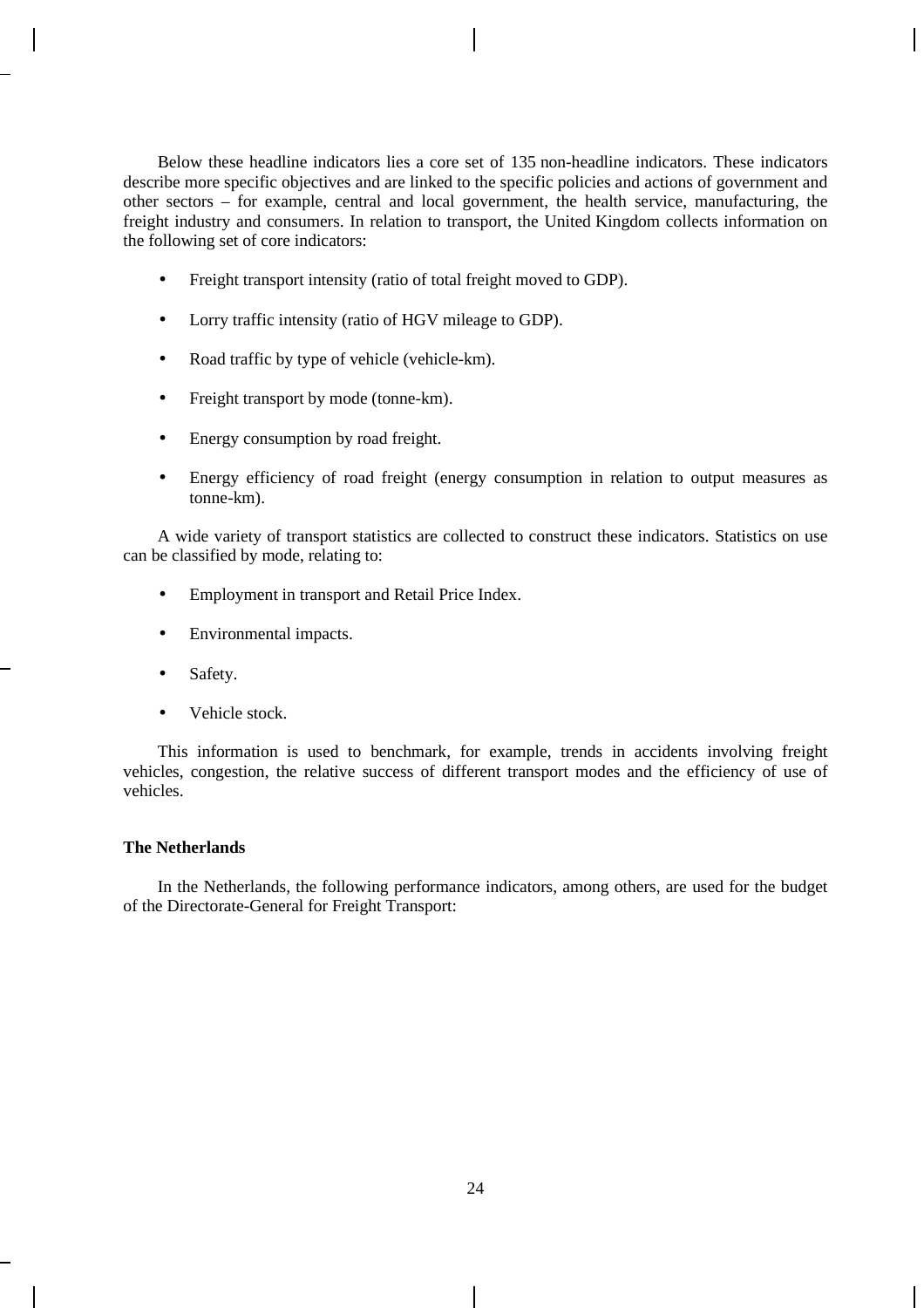|                                     | Internal safety of road transport                                                   |
|-------------------------------------|-------------------------------------------------------------------------------------|
| Goal: Safe freight transport        | Number of casualties caused by freight traffic                                      |
|                                     | Number of people injured by freight traffic who had to be hospitalised<br>$\bullet$ |
|                                     | Internal safety of railroads                                                        |
|                                     | Number of casualties on railroad crossings                                          |
|                                     |                                                                                     |
|                                     | Internal safety of water                                                            |
|                                     | Number of accidents in the North Sea<br>$\bullet$                                   |
|                                     | Number of accidents on inland waterways<br>$\bullet$                                |
|                                     | <b>External safety</b>                                                              |
|                                     | Number of violations of standards relating to the transport of<br>$\bullet$         |
|                                     | dangerous goods                                                                     |
|                                     | Number of goods traffic emplacements meeting the requirements                       |
|                                     | <b>Main ports and seaports</b>                                                      |
| Goal: Strengthening the network of  | Value added of main ports and seaports                                              |
| freight transport                   | Employment at main ports and seaports<br>$\bullet$                                  |
|                                     |                                                                                     |
|                                     | Functioning of the nodal points                                                     |
|                                     | Growth of transhipment through main ports                                           |
|                                     | Growth of transhipment through nodal points                                         |
|                                     | Number of terminals in service                                                      |
|                                     | <b>Quality of linkages</b>                                                          |
|                                     | Modal split in tonnes and tonne-kilometres<br>$\bullet$                             |
|                                     | Average flow speed on certain routes<br>$\bullet$                                   |
|                                     | Indicators for capacity of infrastructure for other modalities                      |
|                                     | <b>Healthy transport industry</b>                                                   |
| Goal: Efficient freight transport   | Value added of naval clusters                                                       |
| system                              | Value added of other sectors<br>$\bullet$                                           |
|                                     | Logistic efficiency                                                                 |
|                                     | Degree of utilisation per transport mode                                            |
|                                     | Share of logistic costs in total sales                                              |
|                                     | <b>Transport reduction</b>                                                          |
| Goal: Sustainable freight transport | Number of projects leading to transport reduction<br>$\bullet$                      |
|                                     |                                                                                     |
|                                     | Silent and clean transport                                                          |
|                                     | SOx emissions per transport mode                                                    |
|                                     | NOx emissions per transport mode<br>$\bullet$                                       |

In addition, a range of indicators are proposed by policy makers, semi-public organisations, shippers, and transport industry and logistic service providers. These are listed in Annex 8. These indicators show how different target groups have different objectives, each of which requires specific indicators.

Chapter 3 presents a number of benchmarking studies that have been completed by Member countries. Each of these reports considers, directly or indirectly, the choice of performance indicators. Tables indicating available performance indicators, by country, are also available in Annexes 3-9 of this report.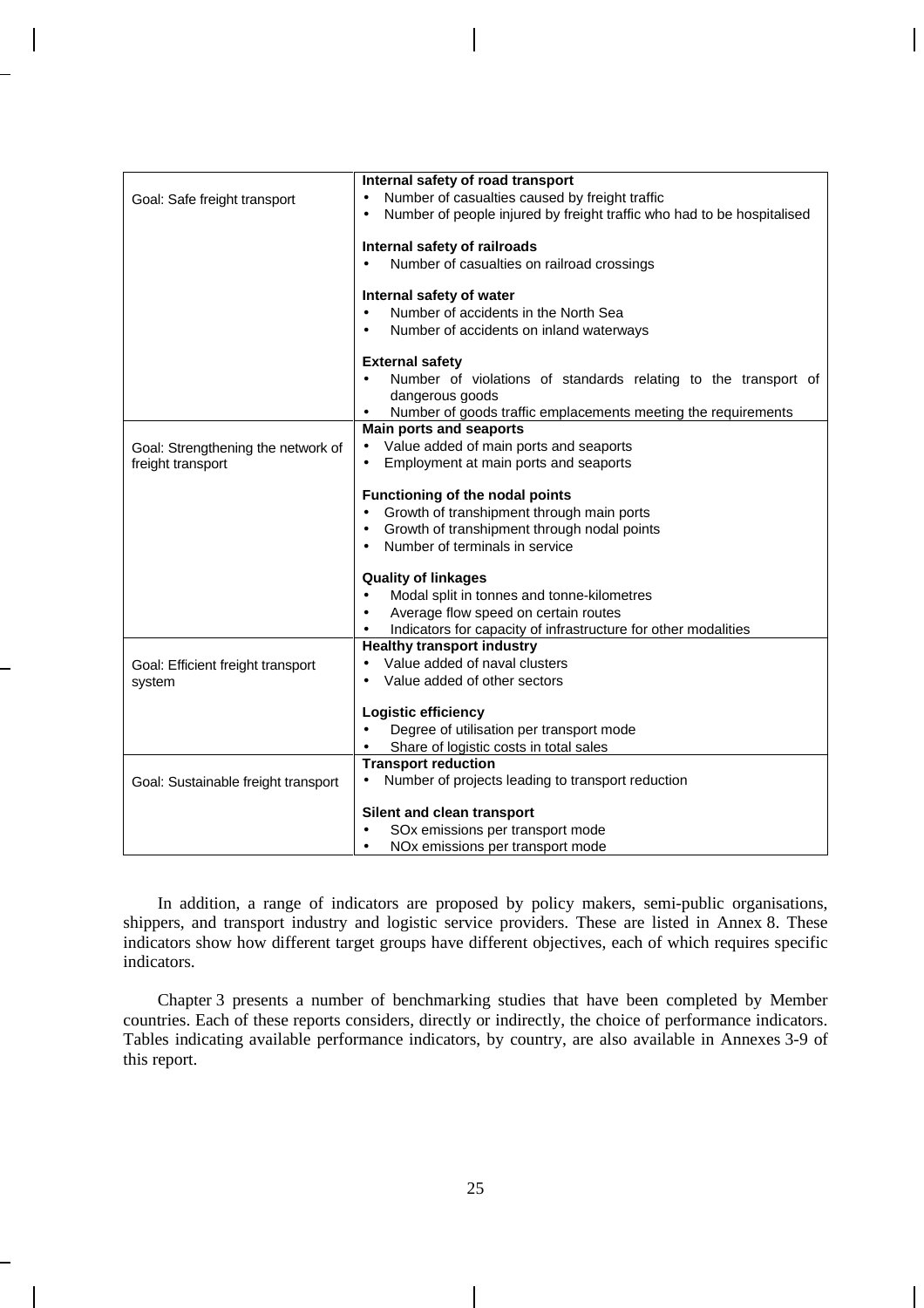#### **Choice of reference sector**

The determination of an appropriate reference sector, in particular from a policy perspective, can be a rigorous exercise. If the objective is to study the transportation sector as a whole, it must be borne in mind that the sector is made up of several industry components. As a result, the reference sector could be the average of the transportation sector, or all transport industries other than the selected one. However, it could be argued that these comparisons have limited value since, for example, the air industry has little in common with rail. In most cases however, benchmarking involves particular aspects of the sector; for example, safety standards and related indicators, financial performance, productivity or efficiency, to name but a few.

The performance of transport industries can be related to other sectors of the economy, in particular the business component. The basis for the comparison is that transportation is a derived demand, based on the rest of the economy, and that the performance of the transport sector can be assessed in relation to that of the users of transport services. While economic and financial criteria can, in theory, be measured for both the transport sector and the rest of the economy, safety and environmental indicators of the transportation sector and other sectors of the business economy are not easily comparable.

In the context of a global economy, benchmarking components of the transportation sector as well as benchmarking whole transport corridors, across national lines, is becoming increasingly relevant. Interest in such comparisons arises not only from the realisation that transport is a traded service, but from an increased recognition that in order to achieve regional or global objectives, best practices must be identified and applied across the board. However, difficulties arise in trying to gain access to relevant data, the absence of which makes comparisons almost irrelevant.

The transportation sector is under constant pressure to improve. Policy makers, in searching for ways to facilitate this improvement, have identified benchmarking as one of the tools available to them. By identifying best practices in other countries and regions, policies can be formulated which can stimulate such changes as improved efficiency, productivity, standards related to safety and regulatory harmonisation. It is also the role of governments to put in place mechanisms that ensure the continued competitive position of industries and transportation service providers. One of the biggest advantages of benchmarking, if done properly, is that it is an ongoing, dynamic approach to stimulating required change. However, quantitative indicators do not always fully reflect the complex inter-relationships between transport policy and other factors that influence transportation and the transport market, or between transportation supply and demand in general.

In some instances, in particular when dealing with policy-related concerns, the benchmarking exercise will start with a "base-case" study, *i.e.* a detailed snap-shot of the situation as it currently exits. One example of this would be a benchmarking study of intermodal transportation in an economy where no clear intermodal policy exists. The reference sector in this case would be identification of all factors that influence intermodal transport at a particular point in time, with the ultimate objective of determining policy and other impediments (inappropriate or lack of infrastructure, facilities, and equipment; intra-modal relationships, regulatory constraints, congestion, procedural constraints *e.g.* customs, immigration, etc.) to the efficient movement of goods by more than one mode. Policy makers also place a particular emphasis on general safety, environmental and efficiency data. The "factors" influencing the efficient movement of goods can then be compared to policies or approaches in other countries during the same period or can be followed over time as changes are implemented. Appropriate (and available) indicators would be identified which could be used to measure the results as changes are implemented.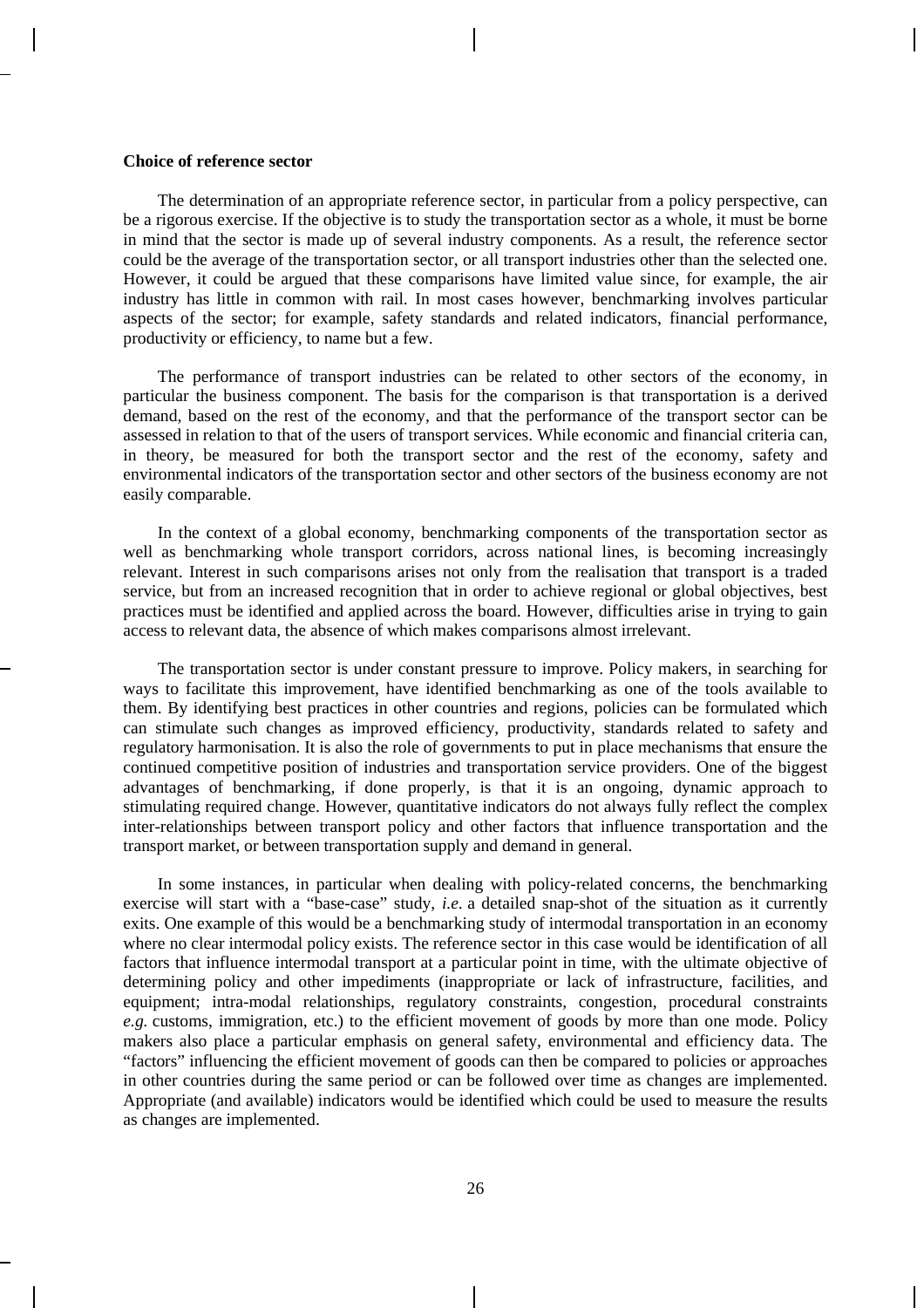#### **Measurement issues**

Many measurement issues are primarily a consequence of the availability and reliability of appropriate performance indicators. Availability of performance indicators is influenced by such factors as:

- Confidentiality constraints.
- Information is not collected.
- Information is not kept over time.
- Only partial information is collected and/or maintained over time.
- Differences in definitions of like concepts across jurisdictions or sectors.
- Changes in thresholds over time or across sectors.
- Jurisdictional constraints.
- Budget constraints.

Problems associated with the availability of required indicators become magnified when crossmodal or international comparisons are undertaken.

Many of the factors that influence the availability of data also impact upon the reliability of available information. For example, while state agencies or private sector enterprises may collect certain data, budget constraints may preclude adequate editing and verification of the statistics. Other factors, such as use of inappropriate or flawed methodological concepts or approaches (*e.g.* for surveys) can seriously detract from the reliability of required performance indicators.

Even when indicators are available and are considered reliable, measurement issues arise during their use. Some indicators are expressed as a ratio of a numerator over a denominator. When a sector is compared with itself over time, numerators and denominators can be estimated with some degree of certainty although care must be applied in their selection. In the transport sector, aggregate tonnekilometres or passenger-kilometres have long been seen as a good proxy for output, *i.e.* the denominator. Their widespread use by transport analysts is based on their availability and ease of utilisation. However, these measures may be deceptive, as changes in levels of service are buried in the aggregation process. Analysts strongly recommend computing output measures, using the highest level of detail possible (*e.g.* commodity, size of shipment, length of haul).

Difficulties also arise when one sector is compared with another. The measurement of comparable/compatible denominators represents a major task. In safety, for example, it is difficult to develop comparable measures of exposure across modes, making it difficult to compare the safety performance of each mode with that of other modes. The same issue pertains to environmental indicators, where fuel emissions can be computed by mode but not in terms of output.

While economic indicators by mode can be developed, these measures change over time and do not necessarily accurately indicate comparative levels. Even among freight carriers that have theoretically similar outputs – tonne-kilometres, for example – comparisons are misleading.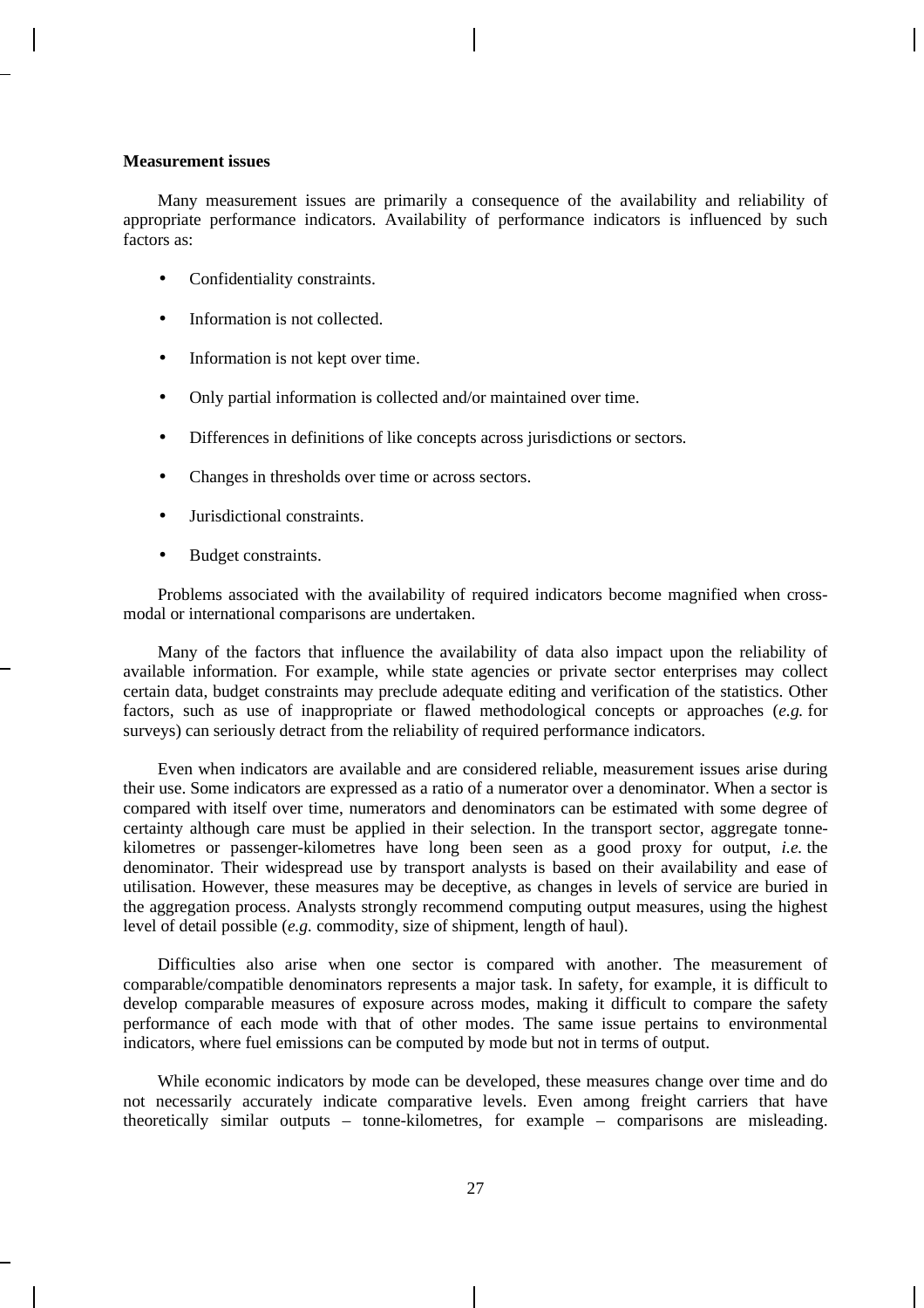Difficulties are often compounded by the volatility of traffic data, which may have more to do with problems related to data capture than with economic cycles.

On the numerator side of efficiency measures, *i.e.* in measuring input utilisation, issues arise from the diversity of input used. The challenge is to develop composite measures of input utilisation. The problem becomes more complex when the analyses are cross-modal in scope.<sup>12</sup> When comparisons are extended to the international scene, analysts must consider, for instance, the issue of price of labour, which may reflect not only the relative wealth of each country but also different degrees of experience and education.

Notwithstanding the many issues that arise with respect to measurement, effective benchmarking exercises regarding the transport sector are possible and have been used effectively by decision makers at all levels. It must be emphasised, however, that the objectives of the exercise must be well defined and understood. Considerable research and effort must be expended to ensure the availability of data to meet the needs of the exercise.

#### **Comparison of the sector under consideration with the reference sector**

It is only when measurement issues are resolved that meaningful comparisons can be made. These comparisons can then be passed on to target groups; for example, policy makers, infrastructure providers, shippers and transportation service providers. Decision makers must, however, be aware of the limitations of the performance indicators used. They must also exercise keen judgement to ensure that they do not draw conclusions that fall outside the objectives of the analysis, or misinterpret results. As stated earlier, aggregate indicators such as tonne-kilometres or revenue passengerkilometres are comprised of a large number of micro factors.

Based on the comparative analysis, the identification of best practices followed elsewhere, and the particular circumstances of the sector being studied,<sup>13</sup> required changes can be identified and implemented. Follow-up monitoring programmes can be used to identify whether these initiatives have produced the desired results, or to raise the necessity for further changes.

j 12. For example, marine carriers utilise bunker "C," a cheap fuel with a high BTU content. This problem can be addressed by developing measures of BTU or petajoule content. The marine mode makes extensive use of vessel chartering as a source of input, while trucking industries rely on resources from outside the firm, for example owner-operators. However, such forms of input are not available in other modes.

<sup>13.</sup> For example, the performance of a newly privatised carrier or sector cannot be effectively compared with that of a carrier or sector which continues to enjoy state subsidies. Conversely, even commercial enterprises may enjoy the benefits of indirect subsidies which affect aggregate performance indicators.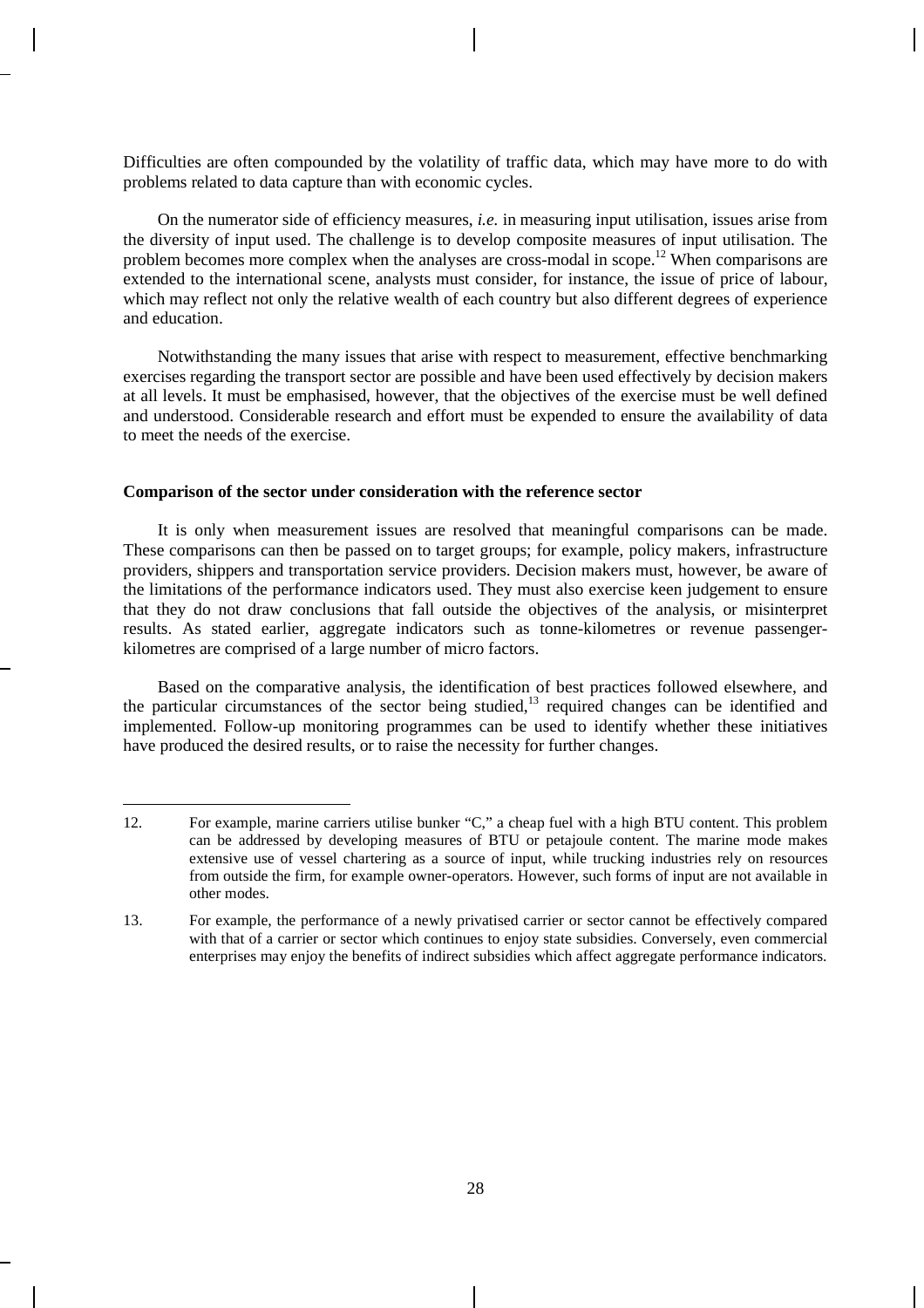#### *Chapter 3*

# **BENCHMARKS TO ASSESS THE PERFORMANCE OF THE TRANSPORT CHAIN**

Chapter 3 presents examples of benchmarking activity in a number of Member countries, $14$ including the reasons for undertaking the benchmarking activity and the approaches followed. The primary performance indicators used are shown in the Annexes.

#### **Benchmarking the logistics chain**

In terms of the supply chain, it is possible to differentiate three types of benchmarks:

- Infrastructure performance.
- Asset performance.
- Service-level performance.

#### *United Kingdom programme for benchmarking supply chain logistics*

An important use of indicators is to highlight the key issues and objectives for sustainable growth for industry to help firms to understand how their business practices affect not only their own efficiency and competitiveness but also the wider objectives for the economy, the environment and society. To this end, the UK Government has been working with the freight distribution industry to develop a set of key performance indicators.

#### *Infrastructure-based benchmarking*

1

The amount, design and management of the transport infrastructure are of interest to both government and industry. The government collects information on transport infrastructure in terms of amount and type of infrastructure, costs of maintenance and repair and amount and type of traffic (and hence extent of use). This information is used by government when deciding on the nature and level of infrastructure development and on policies which influence modal choice, vehicles emissions, safety improvements, enforcement levels, and so on. At the business level, it informs decisions on modal choice. Annex 9 provides benchmark data for the UK transport infrastructure, by mode.

<sup>14.</sup> The United Kingdom, the Netherlands and Western Europe, Japan, the Czech Republic, Sweden. See also, European Environment Agency, 2000, "Are We Moving in the Right Direction? – Indicators on Transport and Environment Integration in the EU", TERM 2000, and European Environment Agency, 2001, "Indicators tracking transport and environment integration in the EU", TERM 2001.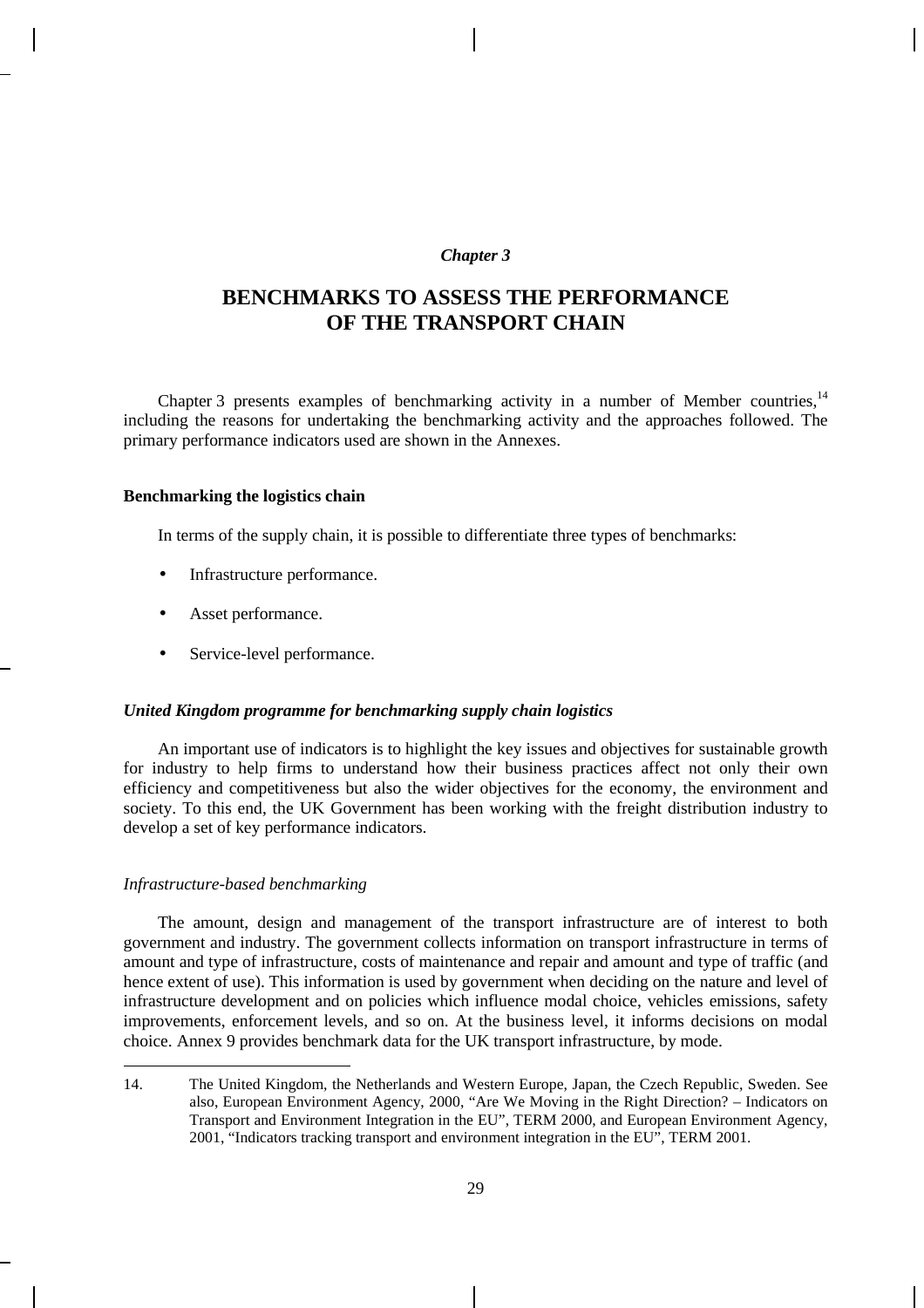#### *Asset-based benchmarking*

Asset and resource benchmarking have long provided a robust business management tool in the drive for improvements in efficiency and effectiveness. This usually involves the examination of business functions at the micro level. Such information is of value to government, since at the macro level such information can be used to gauge industry competitiveness and performance against criteria such as environmental performance and safety.

Improvement in efficiency, environmental and social performance is one of the key goals of the UK Government's Sustainable Distribution Strategy. The government has therefore established a programme of work with the distribution industry to develop a series of key performance indicators (KPIs) which can be used by individual companies to benchmark their transport performances with financial and environmental benefits.

The first set of KPIs has been developed with the help of the Cold Storage and Distribution Federation. These KPIs are used to measure transport efficiency within the food industry, in terms of vehicle and energy utilisation, both at company and sector level.<sup>15</sup> Five types of KPI have been monitored successfully:

- *Vehicle fill:* measured by payload weight, pallet numbers and average pallet height.
- *Empty running:* measured as the number of miles the vehicle travelled empty and the number of miles the vehicle travelled with only returnable items.
- *Time utilisation:* measured on an hourly basis as one of seven activities (running on the road; rest period; loading or unloading; preloaded and awaiting departure; delayed or otherwise inactive; maintenance and repair; and empty and stationary) over a 48-hour period.
- *Deviations from schedule:* measured as problem at collection point, problem at delivery point, own company actions, traffic congestion, equipment breakdown and lack of driver.
- *Fuel efficiency of tractor and trailer:* measured as km per litre, ml fuel required to move one standard industry pallet 1 km.

The programme of work for the next two years will see further extension of the KPI work within the food distribution sector, and the launch of KPI initiatives with the construction, parcels, chemicals, air freight, ports and automotive industries. In the case of the chemicals and automotive industries, the work will examine the possibility of benchmarking both road and rail movements.

# *Benchmarking performance of intermodal transport in the Czech Republic*

#### *Infrastructure-based benchmarking*

The Czech Government promotes intermodal transport using various measures, including development of infrastructure. For this purpose, the government collects information on transport infrastructure in terms of amount and type of infrastructure and amount and type of traffic. The

<sup>1</sup> 15. DETR (1999), *Benchmarking Vehicle Utilisation and Energy Consumption: Measurement of Key Performance Indicators*, DETR Energy Efficiency Best Practice Programme Energy Consumption Guide 76.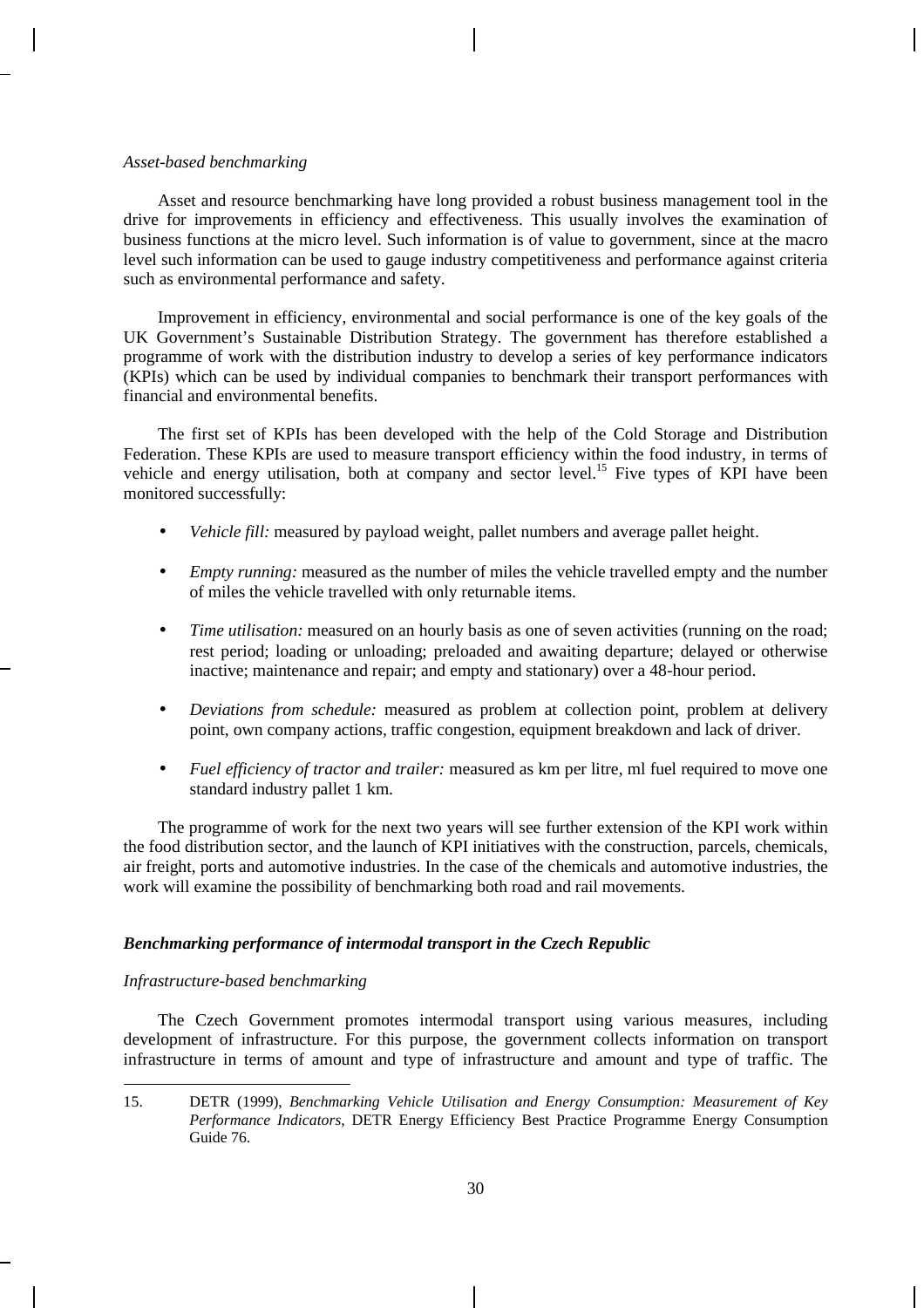government also collects information on the development of intermodal transport in order to evaluate the effectiveness of policy measures. Annex 4 provides benchmark data for the Czech Republic.

## *Current state of intermodal transport in the Czech Republic*

In the past, the terminal network in the Czech Republic was rather dense, consisting of 16 terminals. Due to the rapid decrease in production, and especially of exports, between 1992-96, some terminals became redundant. Therefore, one of the most important operators, CSKD Intrans, commenced reducing the number of terminals (six terminals were closed and two are being modernised).

Currently, the most frequently used transport system is containerised freight. The use of the swap-body (SB) system is also increasing. Articulated trucks are not used, but their operation in some terminals is possible.

Existing terminal equipment meets the needs for containers, but only partly for swap-bodies. Combined transport is focused on freight containers (20-40 feet), and in some terminals also on High Cube 45 feet (HC).

#### *Government support to intermodal transport*

The principal programme for the intermodal transport area is described in the paper "System Support of Combined Transport Development in the Czech Republic in 1999-2000/2005", which has as one of its objectives the partial transfer of freight from road transport to rail and water transport, which are more environmentally friendly. The paper outlines the following objectives:

- Creation of an information system for electronic exchange and data transfer for combined freight transport.
- Creation and implementation of UN/EDIFACT form.
- Development of a decision support system for intensified utilisation of combined transport.
- Investigation of infrastructure conditions of combined and integrated transport from the standpoint of wider exploitation in transport and logistic systems.
- Research into changes in the vehicles fleet-split needed for combined transport use.

Development of the transportation infrastructure in the Czech Republic is focused on:

- Connection of the transport network between the Czech Republic and adjacent countries.
- Co-ordination of the development of international transport corridors.

Support programmes of the Czech Ministry of Transport and Communications are focused on the following spheres:

• Purchase of special railway wagons for combined transport for Czech Railways (also for other railway operators in the future).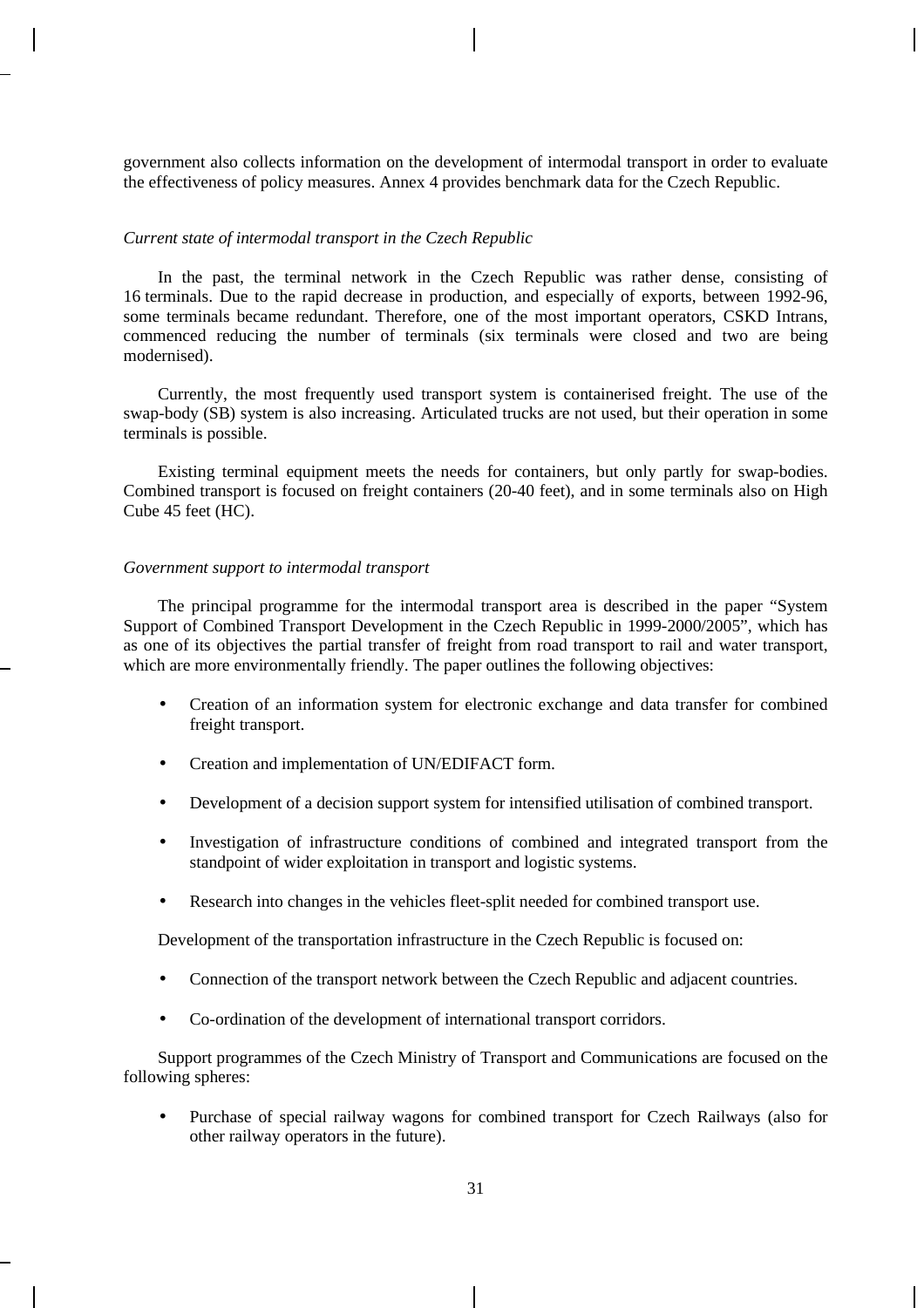- Support of projects concerning new systems of combined transport and vehicles (*e.g.* swapbodies, semi-trailers).
- Modernisation of lifting mechanisms.
- Adaptation of vessels for combined transport.
- Modernisation of terminal and other buildings.
- Improving services in terminals.

In addition, the Czech Republic participates in Pan-European programmes concerning development and support of combined transport.

# *Benchmarking exercises led by industry organisations in Europe*

## *Service-based benchmarking*

Service-level information is used by the distribution industry to compare performance either within sections of the supply chain or across different supply chains and modes. Once aggregated, such information can supply indicators of the efficiency of supply chains and hence provide a measure of potential impacts on GDP. Hence, much of the work in this area has been carried out by industry organisations.

# *Key performance indicators in the air-freight industry*

Led by the Freight Transport Association, the European Air Shippers' Council has developed key performance indicators and best practice for the air-freight industry. This focuses on:

- Delivery to the airline.
- Collection by/delivery to the agent.
- Flown as booked.
- Arrived as agreed.
- Aircraft arrival.
- Collection.

The approach has been successfully applied in the air-freight market and an agreed set of performance measures is now in place. The performance indicators established in this project will be used by shippers to improve their decision making. The approach used in this project is demand-led and focuses on service levels.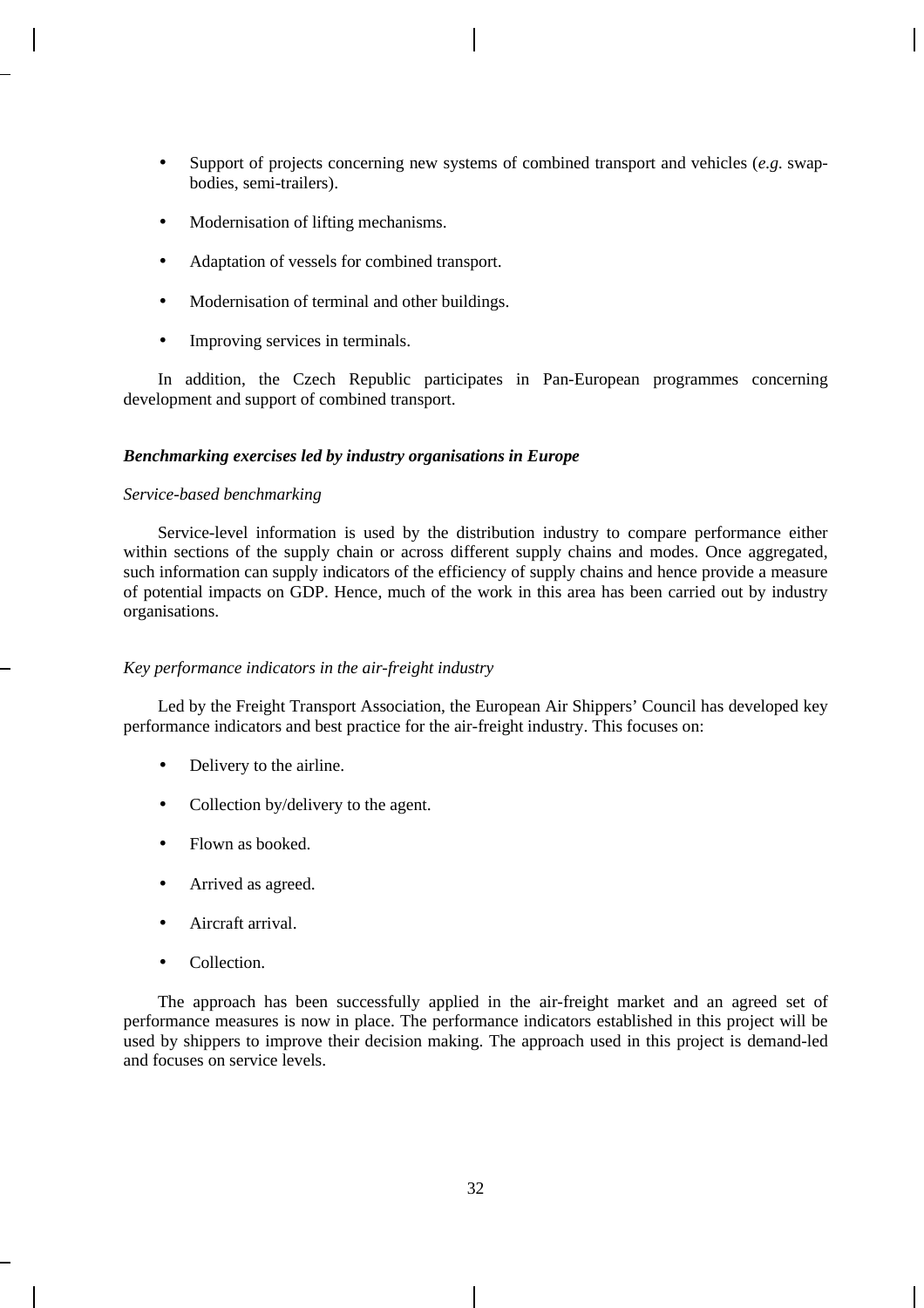# *Key performance indicators in short-sea shipping*

The European Shippers Council, the Freight Transport Association (United Kingdom), the Maritime Forum (Sweden), the Ministry of Industry, Employment and Communications of Sweden and the Ministry of Transport, Public Works and Water Management of the Netherlands (and other organisations) is undertaking a study to develop key performance indicators for the short-sea sector.

The project concerns the establishment, verification and dissemination of consistent service performance indicators for freight transport and concentrates on short-sea shipping, rail and road. The output from the project will provide European supply chain managers with a package of consistently calculated performance standards that will allow the relative service-level performance of each freight mode to be consistently compared on each of their European flow corridors. This removes a large "step into the unknown", thereby encouraging companies to shift away from their current mode towards more sustainable modes, especially combined transport.

The key performance indicators will focus on:

- Time.
- Cargo care.
- Compliance.
- Customer service.

The short-sea shipping section of the project was implemented in 2001, principally focusing on the freight corridor that links Rotterdam and Göteborg. On a Europe-wide, multimodal basis, use of the approach developed in the project will help to identify commercially important freight flow corridors, under-performing infrastructure and bottlenecks.

# *Best practice guide for collection and delivery of cargo at airports*

The Airline Operators Committee Cargo, together with the British International Freight Association, have established a working group to look at ways in which forwarders and transit shed operators could improve the way in which they handle cargo arriving at and departing from Heathrow Airport.<sup>16</sup> The working group has developed a best practice guide for collection and delivery of cargo. This covers guidance on scheduling of deliveries, dealing with missing packages and the vetting of documentation and an agreed procedure for sharing wooden pallets. Statistics are collected on truck dwell times at the transit sheds.

# **Benchmarking the output of logistics chains**

In terms of outputs of the logistics chain, three types of benchmarks may be developed:

- Performance indicators on logistics costs.
- Logistics-related social costs and charges.
- Benchmarking on road safety.

<sup>1</sup> 16. AOCC and BIFA (1998), *Heathrow Best Practices and Cargo Handling Guide*, September.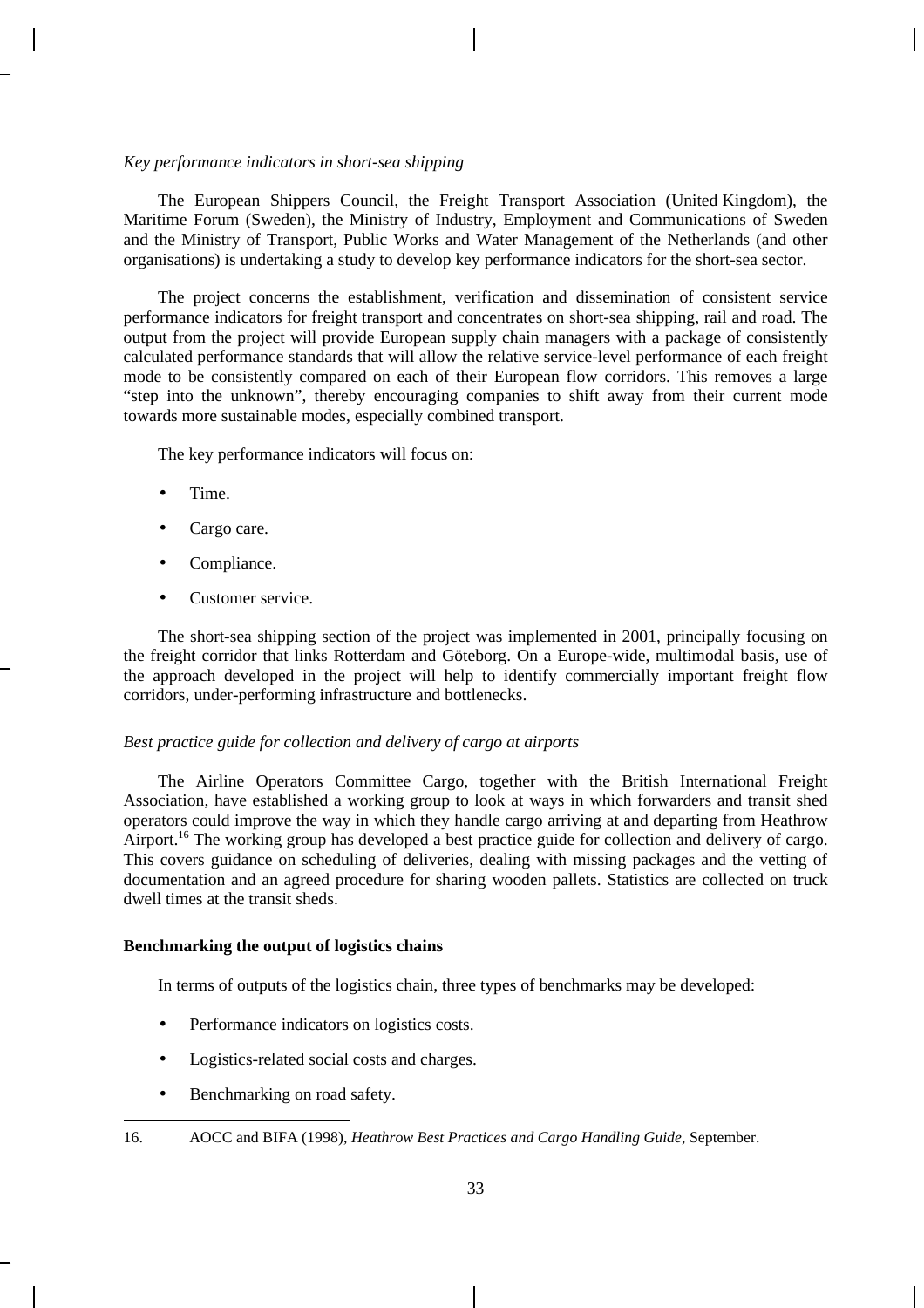#### *Evaluation of logistics systems in Japan*

#### *Why develop logistics performance indicators?*

Developing logistics performance indicators is essential to evaluating the efficiency and sustainability of logistics systems, and to monitoring the implementation and outcome of logistics policies. In particular, in developing performance indicators, it should be borne in mind that, while the private sector's goal is globalisation of business and optimisation of supply chains, government's role is to evaluate the performance of intermodal transportation and to reflect the result on future transport policies and international policy co-ordination. In other words, logistics performance indicators should be designed to reflect the different perspectives of the different stakeholders.

Ideally, comparative evaluation of logistics systems in different countries should be conducted using the same performance indicators. However, data constraints make it extremely difficult to conduct complete comparative evaluation of logistics systems. Therefore, logistics efficiency and sustainability improvements can very often only be identified through partial evaluation. It is possible to evaluate logistics systems in different countries by identifying best practices in some countries as the standard evaluation criteria. It may also be possible to recommend more desirable policies by examining logistics policies implemented in various countries to address the recent trend towards globalisation and trade liberalisation.

#### *Classification of performance indicators*

#### Logistics costs and services

Logistics performance indicators can be classified into two types: cost indicators and quality indicators.

Cost indicators include the following:

- Transport cost.
- Inventory cost.
- Sorting and packing cost.
- Packaging cost.

Quality indicators include the following:

- Knowledge of goods and customer services.
- Availability of goods.
- Lead-time from order to delivery, and its accuracy.
- Flexibility: response time to special orders.
- Ability to organise information: time, accuracy, and details of contents.
- Response and restoration time when a mistake or problem occurs.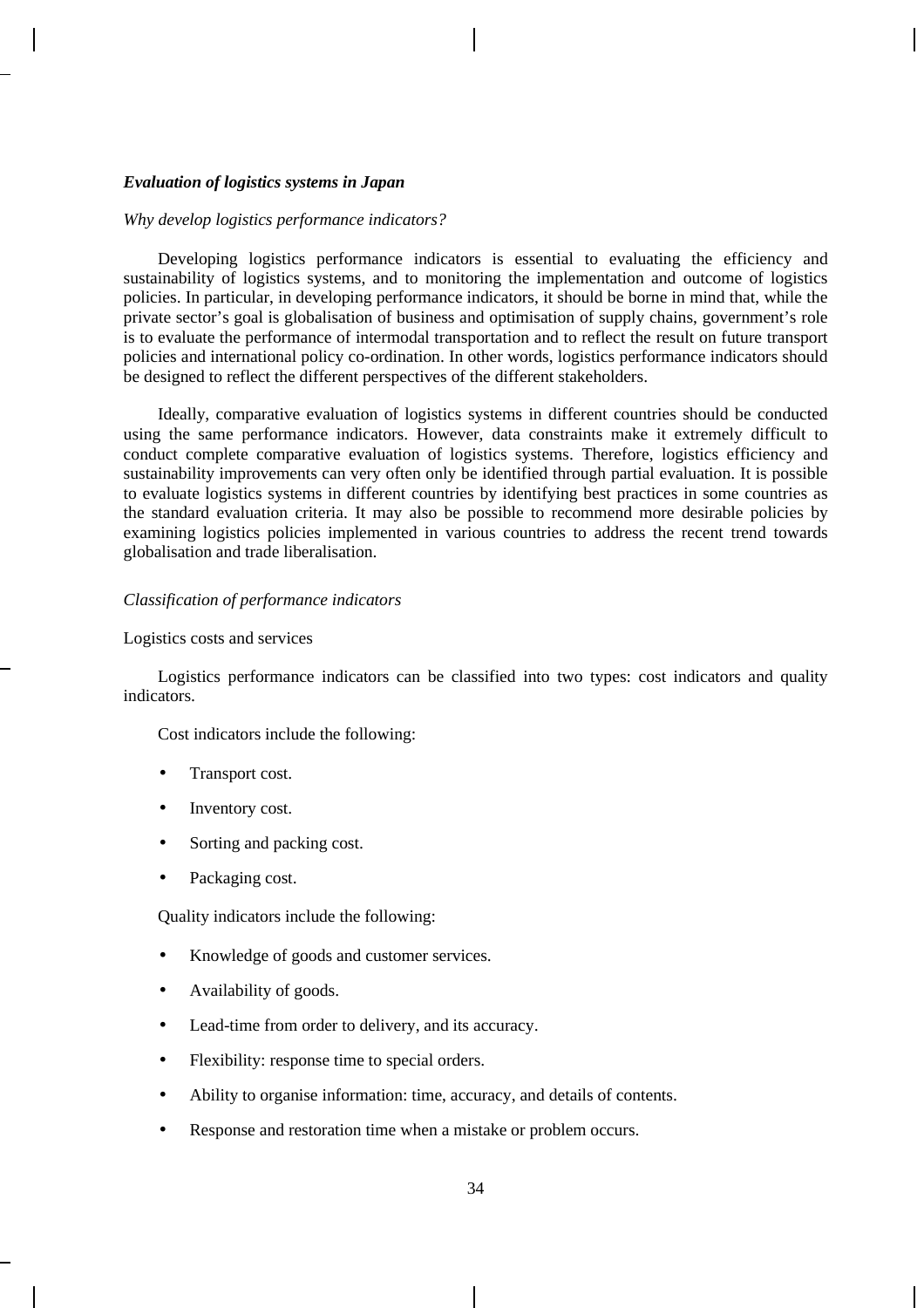• Aftercare and response time (technical information, stocks of spare parts, repairs).

In any discussion of the performance of logistics systems, it is necessary to balance reduction in logistics costs and the level of logistics services. Logistics costs include not only transport costs, but also inventory, sorting, packing and production costs. Therefore, a reduction in transport costs will not necessarily lead to a reduction in total logistics costs. Even in the relationship between logistics costs and services, transport services include various factors (time-designated delivery, missed delivery, delay and re-delivery, etc.), which affect inventory costs.

This makes the relationship between logistics costs and logistics services a complex one. As shipping size becomes smaller, the shipping order becomes more frequent and the lead-time from ordering to receiving becomes shorter, making fleet management more complicated. As a consequence, loading factors decrease, and total transport costs increase. On the other hand, inventory costs, which include safety and average inventory costs, decrease as transport frequencies increase and lead-times become shorter.

#### *Prices and consumer services*

There is a need to evaluate the reduction in logistics costs not only from the viewpoint of price reduction, but also from more comprehensive aspects such as consumer service quality and security of transported goods. For example, supplying huge quantities of cheap goods using mass freight transport is not always effective, because small retailers who do not need such large deliveries often play unique and significant roles in the consumer goods market, with their better knowledge of goods, efficient repair services and their own parts suppliers.

Cost indicators include prices of goods and annual expenses needed for purchasing (*i.e.* transport expenses for shopping, e-commerce transmission expenses). Quality indicators include safety and reliability of goods and reliable and timely delivery of goods.

#### *Socio-economic costs and transport policies*

When evaluating reduction in logistics costs, non-monetary and socio-economic costs such as environmental costs should also be taken into consideration. These costs are often neglected by the private sector, but they are borne by society. For example, as the number of vehicles rises due to declines in loading rates of trucks, traffic congestion becomes worse and average vehicle speed decreases. This results in an increase in vehicle emissions and aggravates air pollution. In such cases, governments are expected to play a leading role in improving this situation by implementing effective transport policies (*e.g.* regulations restricting trucks in certain areas, taxes imposed on heavy trucks, etc.). Logistics performance indicators should be designed in such a way that they incorporate indicators by which socio-economic costs can be evaluated.

#### *The need for comprehensive evaluation of logistics systems*

Traffic- and business-related cost indicators can easily be found and used in evaluating logistics systems. For example, when average vehicle speed in an urban area is low, it is clear that the physical distribution of goods is not operating at the optimal level of efficiency. However, by combining these cost and quality indicators or by aggregating them into a regional or national average value, a more comprehensive evaluation can be conducted.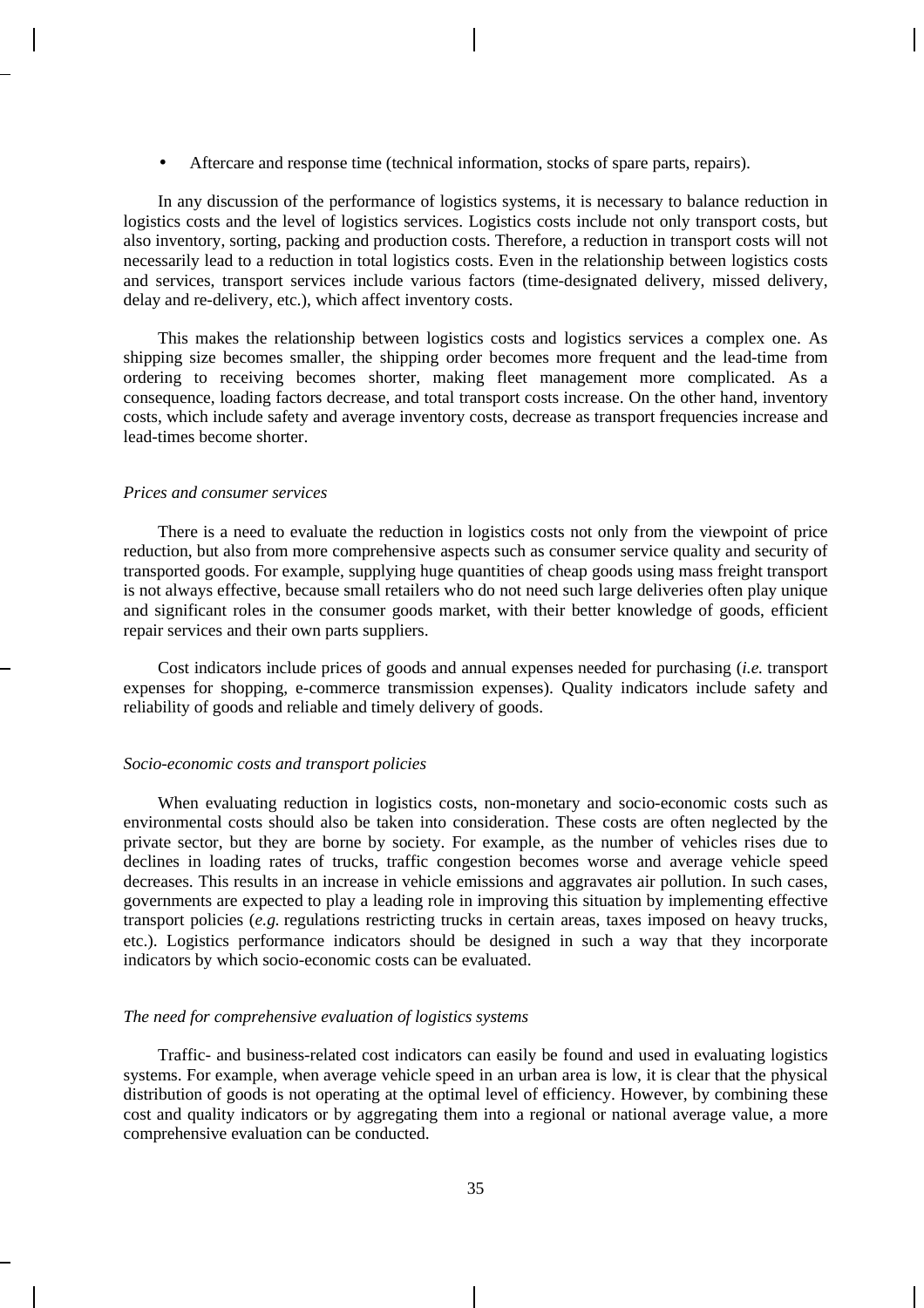#### *Traditional logistics performance measures*

Traditional performance indicators for logistics systems have largely relied on simple quantitative measurements. While such simple measurements are convenient for conducting comparative analyses among different nations, they are sometimes inadequate for comparing the efficiencies of supply chains as a whole. For example, road transport has the highest energy consumption share among the different transport modes. However, a simple modal shift from road to rail or sea does not directly induce a decrease in energy consumption. These inter-urban modes generate huge volumes of feeder truck transport. Therefore, the single modal approach is not adequate for assessing the real impact of freight transport on the environment.

### *The need for new performance indicators*

### Door-to-door approach for intermodal transport

There is a need to develop new logistics performance indicators that better reflect actual conditions of supply chains as a whole. In order to improve transport policies in a competitive market, intermodal statistics that provide details on the volume and structure of transport flows are also needed. Data on transport modes and loading units used, types of goods transported, and other parameters of transport are required in order to enable comparative analysis with a single transport mode. There are several types of indicators for intermodal transport systems. The following discussions include some case studies in which several performance indicators are tested.

The door-to-door approach, which involves the direct transfer of goods of intermodal transport from origin to destination, is preferred to evaluate the whole supply chains. Logistics costs depend on the type of cargo and the conditions of transport, including distance and weight, and other services such as handling at night or on holidays. The key factor usually depends on truck feeder transport costs.

| , oroomagoo                   |       |  |
|-------------------------------|-------|--|
| Total                         | 100.0 |  |
| Southeast Asian terminal      | 37.2  |  |
| Sea                           | 35.2  |  |
| Domestic inland cost in Japan | 27.6  |  |

|  |  | Table 3.1. Cost composition of intermodal chain from Southeast Asia to Japan |  |  |
|--|--|------------------------------------------------------------------------------|--|--|
|--|--|------------------------------------------------------------------------------|--|--|

**Percentages** 

Note: Aggregates of 31 samples. Does not include inland transport cost in Asian countries. Source: The Japan Institute of Logistics Systems (JILS).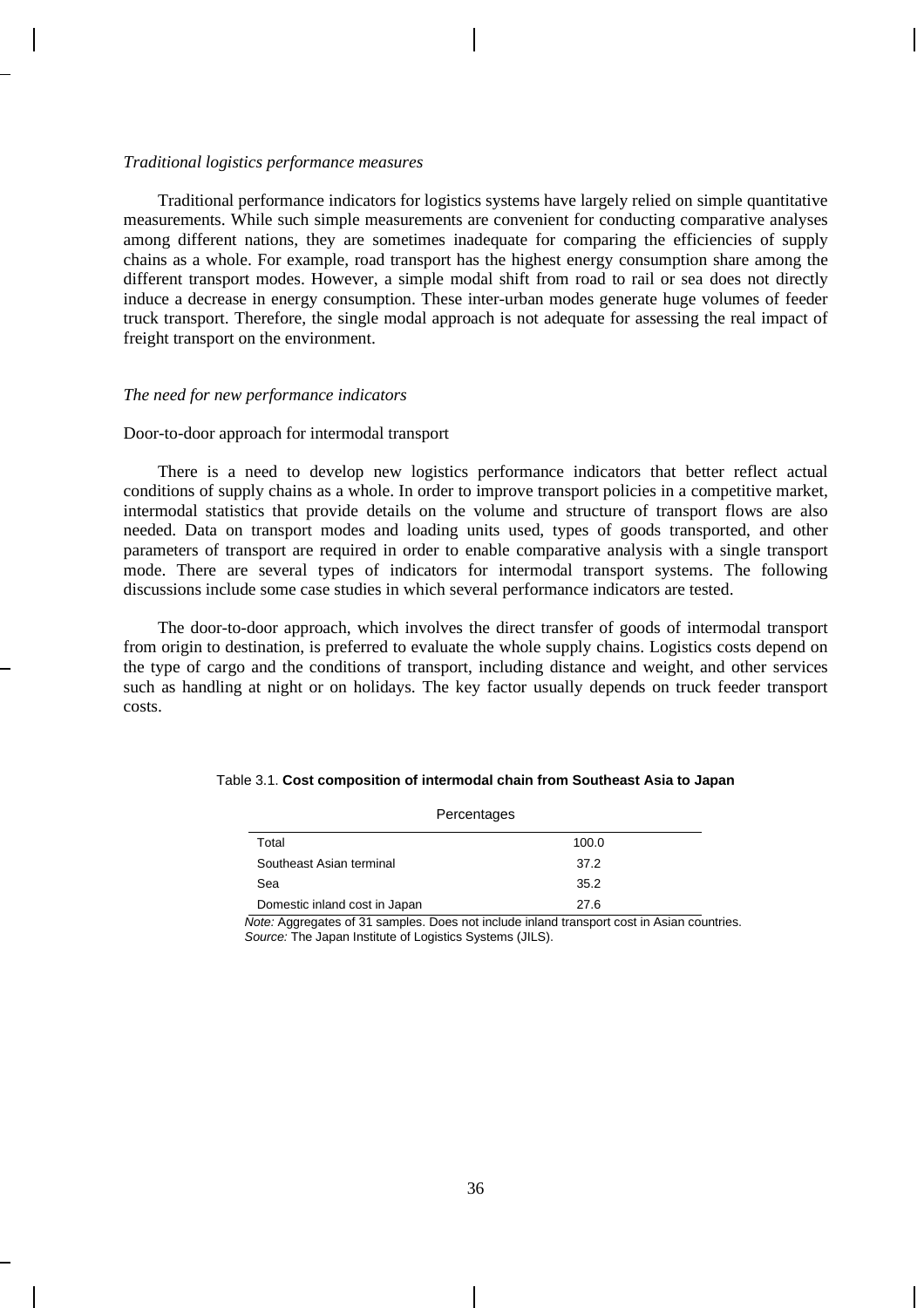|                                      | Percentage | JPY per container |
|--------------------------------------|------------|-------------------|
| Total                                | 100.0      | 419 003           |
| Southeast Asian terminal             | 37.2       | 155 843           |
| Export inspection                    | 1.8        | 7 3 5 8           |
| Packaging                            | 21.0       | 88 123            |
| Loading                              | 2.1        | 8693              |
| Transport to yard                    | 6.6        | 27824             |
| Custom                               | 3.9        | 16 436            |
| Loading to ship                      | 1.8        | 7409              |
| Sea transport cost                   | 35.2       | 147453            |
| <b>Terminal in Southeast</b><br>Asia | 3.4        | 14 147            |
| Sea transport                        | 26.1       | 109 408           |
| Domestic terminal                    | 4.6        | 19 120            |
| <b>Others</b>                        | 1.1        | 4 7 7 8           |
| Domestic inland cost in<br>Japan     | 27.6       | 115707            |
| Receiving                            | 4.8        | 20 316            |
| Unloading                            | 9.6        | 40 051            |
| Inspection                           | 0.7        | 3 0 5 0           |
| Customs                              | 2.7        | 11 215            |
| Inland transport                     | 9.5        | 39 665            |
| Other                                | 0.3        | 1410              |

#### Table 3.2. **Detailed composition of cost**

Table 3.2 shows detailed composition of cost in the case of international sea and land transport. It can be seen that handling costs in terminals are very high. In the case of domestic rail and road transport, as shown in Table 3.3, the ratio of road feeder cost to the total intermodal transport cost is high (48.7% in production goods and 32.1% in consumer goods). The road feeder cost includes total cost of the road transport component:

- − collection of freight from consignor and carriage to rail terminal for loading and transport by rail; and
- − collection of freight from rail terminal upon arrival and carriage to consignee.

 Therefore, it is important in intermodal transport to identify not only the role of major trunk transport by sea or rail but also the role of handling in terminals and road feeder transport. In addition, when road transport costs are lowered, even intermodal transport becomes more attractive, although there are constraints on delivery time.

Furthermore, in regard to the environmental impacts of intermodal transport, energy consumption of total truck transport (single-mode transport) is not necessarily greater than intermodal transport, when the feeder truck transport is longer and not only the fuel consumption of transport but also the energy consumption of equipment and physical infrastructure is included.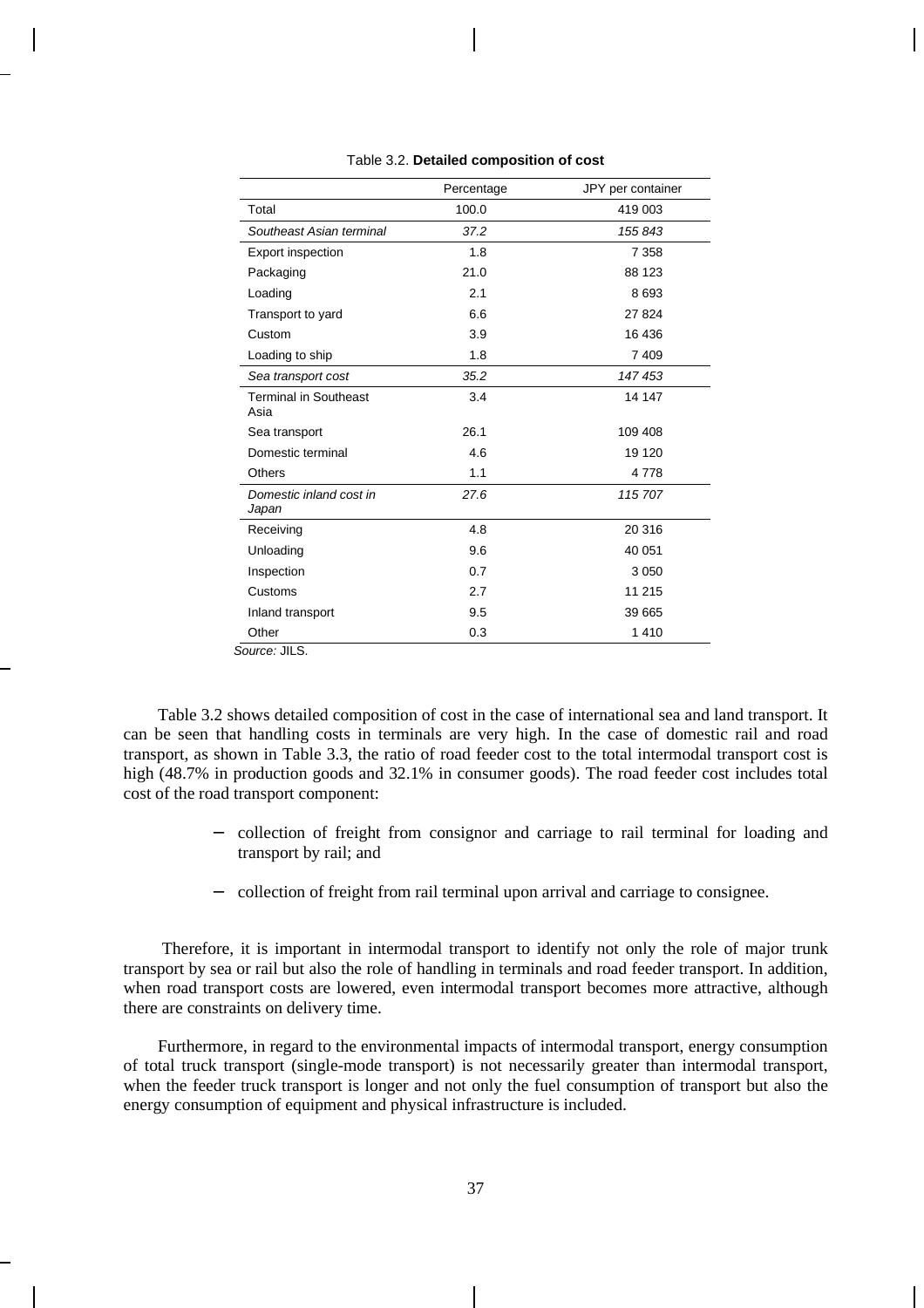#### Table 3.3. **Cost and time comparison between single modal (road) and intermodal (road and railway) transport**

| Cost       |                | Tokushima to Tokyo<br>Product goods<br>Case A |                | Kanagawa to Saitama<br>Consumer goods<br>Case B |
|------------|----------------|-----------------------------------------------|----------------|-------------------------------------------------|
|            | <b>JPY</b>     | %                                             | <b>JPY</b>     | $\%$                                            |
| Road only  | 166 600        |                                               | 143 900        |                                                 |
| Intermodal | 135 600        | 100.0                                         | 134 000        | 100.0                                           |
| -Road 1    | 42 200         | 31.1                                          | 24 000         | 17.9                                            |
| -Rail      | 69 600         | 51.3                                          | 91 000         | 67.9                                            |
| -Road 2    | 23 800         | 17.6                                          | 19 000         | 14.2                                            |
|            |                |                                               |                |                                                 |
| Time       |                | Case A                                        |                | Case B                                          |
|            | <b>Minutes</b> | Intermodal/Road only                          | <b>Minutes</b> | Intermodal /Road only                           |
| Road only  | 600            |                                               | 720            |                                                 |
| Intermodal | 1 540          | 2.567                                         | 4 2 7 0        | 5.931                                           |

Source: Survey by Japanese Ministry of Land, Infrastructure and Transport.

#### Table 3.4. **Energy consumption**

#### Kcal/km

|                               |        | Length of door-to-door |        |
|-------------------------------|--------|------------------------|--------|
|                               | 100 km | 200 km                 | 500 km |
| Truck only                    | 444    | 417                    | 396    |
| Intermodal: Rail short feeder | 398    | 363                    | 305    |
| Rail only                     | 557    | 436                    | 363    |

Note: 1993 Estimates. Feeder 20 km on both sides.

Truck: trunk 80km/h, feeder 20km/h, load volume: 11 tonnes.

Source: Institute of Highway Economics (1993), Road Transportation: Energy and Environmental Problems.

# *Macro-cost on logistics*

Transport costs represent a significant share of total logistics costs. For Japan, macro-logistics costs represented some 10% of GDP in 1995, and transport costs accounted for 65% of logistics costs at the sales delivery stage. Therefore, improvement of transport systems is a very important component in improving the performance and international competitiveness of logistics systems in Japan. In considering this, the interdependency between transport costs and inventory costs should also be taken into account.

### Table 3.5. **Macro-cost on logistics**

|                | JPY trillion, FY 1998 |
|----------------|-----------------------|
| Total          | 47.1                  |
| Transport      | 30.5                  |
| <b>Stock</b>   | 14.5                  |
| Management     | 2.1                   |
| GDP            | 494.4                 |
| Total cost/GDP | 9.5%                  |
| Source: JILS.  |                       |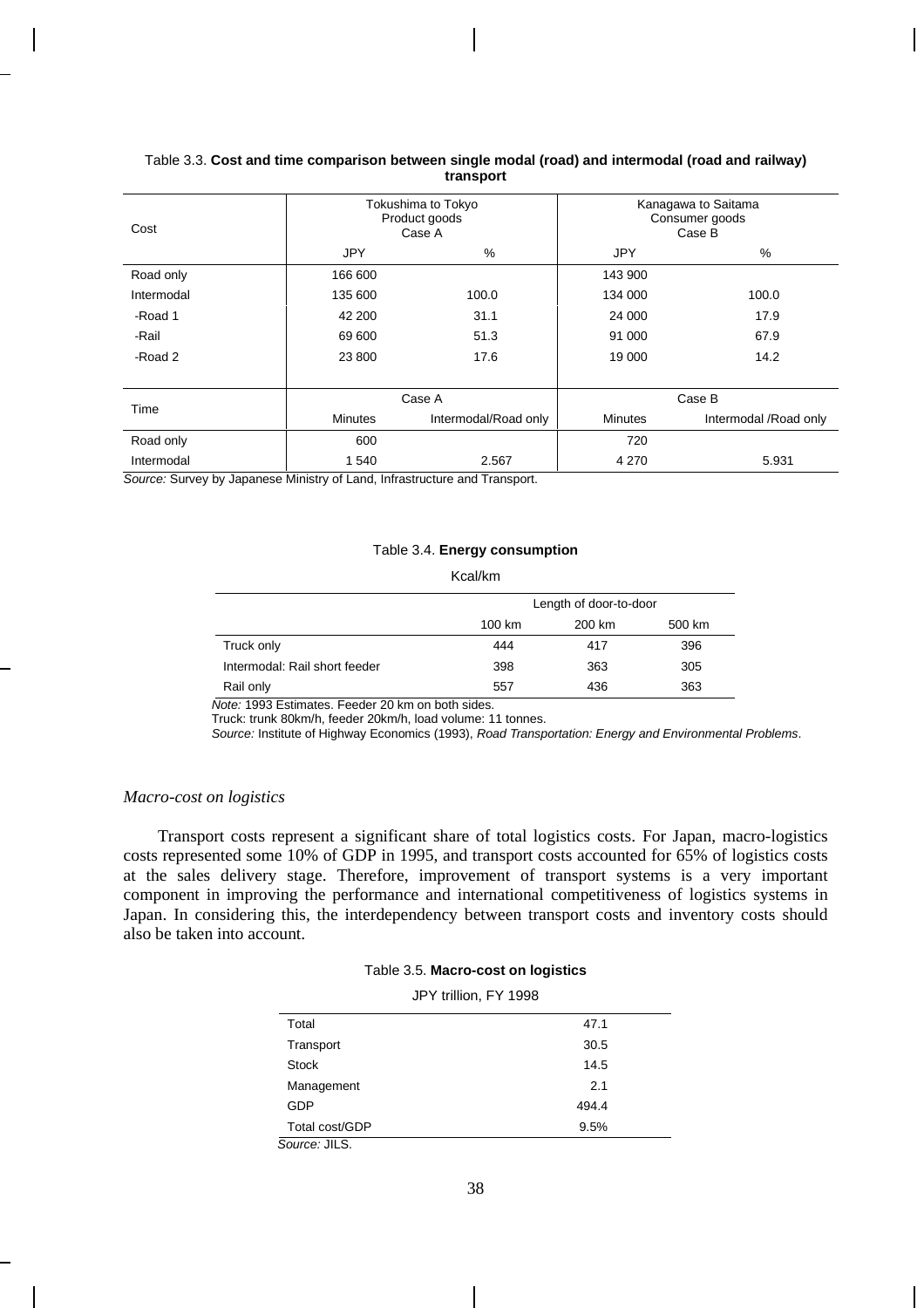|               | 1.9199119990 |
|---------------|--------------|
| Total         | 100.0        |
| Transport     | 58.9         |
| <b>Stock</b>  | 20.1         |
| Other         | 21.0         |
| Source: JILS. |              |

### Table 3.6. **Composition of logistics cost in manufacturing industry, 1997 Percentages**

### *Efficient prices for transport in the Netherlands*

Indicators of the social costs of various transport modes are available in the Netherlands. These indicators can be useful in considering policy options for internalising the social costs, thereby enabling a more appropriate distribution of costs and better modal choice based on full costs.

In principle, the social costs of vehicular traffic embrace all the costs (direct and indirect) associated with that traffic. A correction for market distortions caused by government intervention should only be considered for those costs that are ignored by users in their mobility decisions and which are passed on to society as a whole.

The marginal social costs (MSC) are the social costs arising when one additional vehicle or vessel joins the existing traffic volume. By consistently confronting each and every mobility decision as precisely as possible through marginal social costs – by means of a cost-effective pricing policy – mobility can be regulated at the social optimum. Hence, an efficient pricing policy should lead to enhanced efficiency in transport and to greater overall economic welfare.

Marginal social costs can be internalised in a variety of ways, of which government pricing policy is just one. In the past, vehicle standards relating to emissions, noise and safety have proved to be effective means of reducing the external costs of transportation.

Figure 3.1 shows the marginal costs associated with the various means of transportation of goods. The marginal social costs are divided into infrastructure upkeep and operation costs, the external costs of traffic incidents, noise nuisance and emissions. For each transportation mode, the variable charges are added below the marginal social costs.

The cost-charge differential varies from about EUR 0.01 per tonne-km for inland shipping to EUR 0.06-0.07 for aviation and small HGVs. No category of goods vehicles covers its external costs through payment of variable user charges. The cost-charge differential (in EUR per tonne-km) is currently greatest for the lightest category of HGVs and smallest for the articulated HGV. On long hauls, served by rail, shipping and articulated HGVs, the differential is greatest for rail (about EUR 0.03 per tonne-km) and least for inland barges and articulated HGVs (over EUR 0.01 per tonnekm). In the case of air freight, there is a gap of about EUR 0.06 between the MSC and variable charges, which amounts to the high external costs of airborne emissions.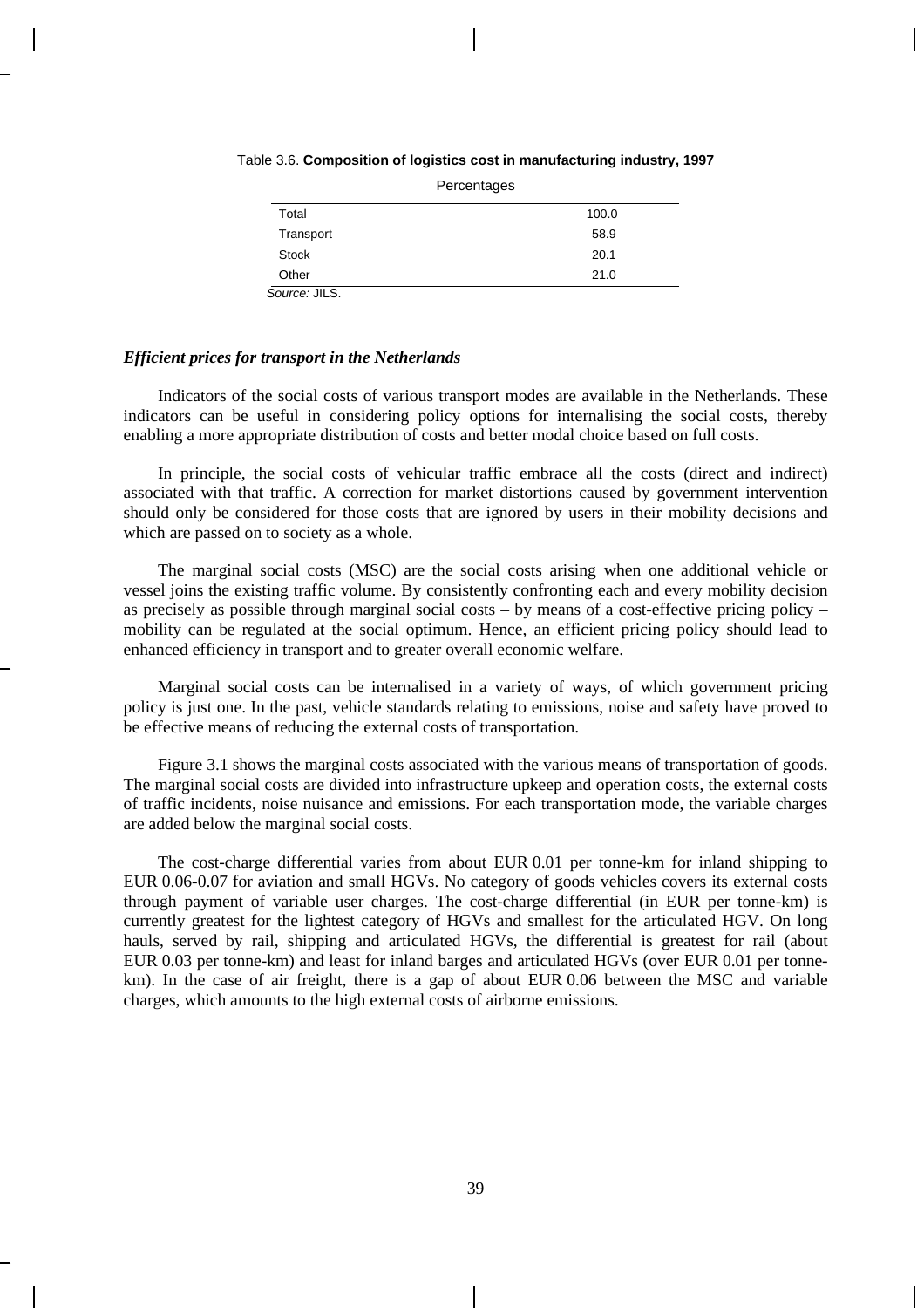#### Figure 3.1. **Marginal social costs and charges**



EUR cents per tonne-kilometre (excluding congestion costs)

Source: Centre for Energy Savings and Clean Technology, Efficient Prices for Traffic.

Figure 3.2 shows the marginal social costs and the costs of infrastructure construction. Of the fixed social costs, only the costs of infrastructure construction have been quantified, with no consideration being given to the external costs of space occupation by parked vehicles, ecological fragmentation and landscape deterioration. Given the considerable differences in the amount of "parking" space occupied by the various vehicle categories, inclusion of the associated external costs would lead to changes in the differences among the various modes of transport. Hence, the present results underestimate the fixed costs.

As with marginal social costs, the construction costs per tonne-km decrease with the size of the vehicle, ranging from about EUR 0.02 for a small HGV to about EUR 0.01 for an articulated HGV. Rail freight is confronted with high construction costs of about EUR 0.07 per tonne-km, exceeding the MSC. The costs of infrastructure for inland barges are about EUR 0.01 per tonne-km, about equal to the MSC. The infrastructure construction costs for air freight are low (about EUR 0.003 per tonne-km) compared to other modes of goods transport.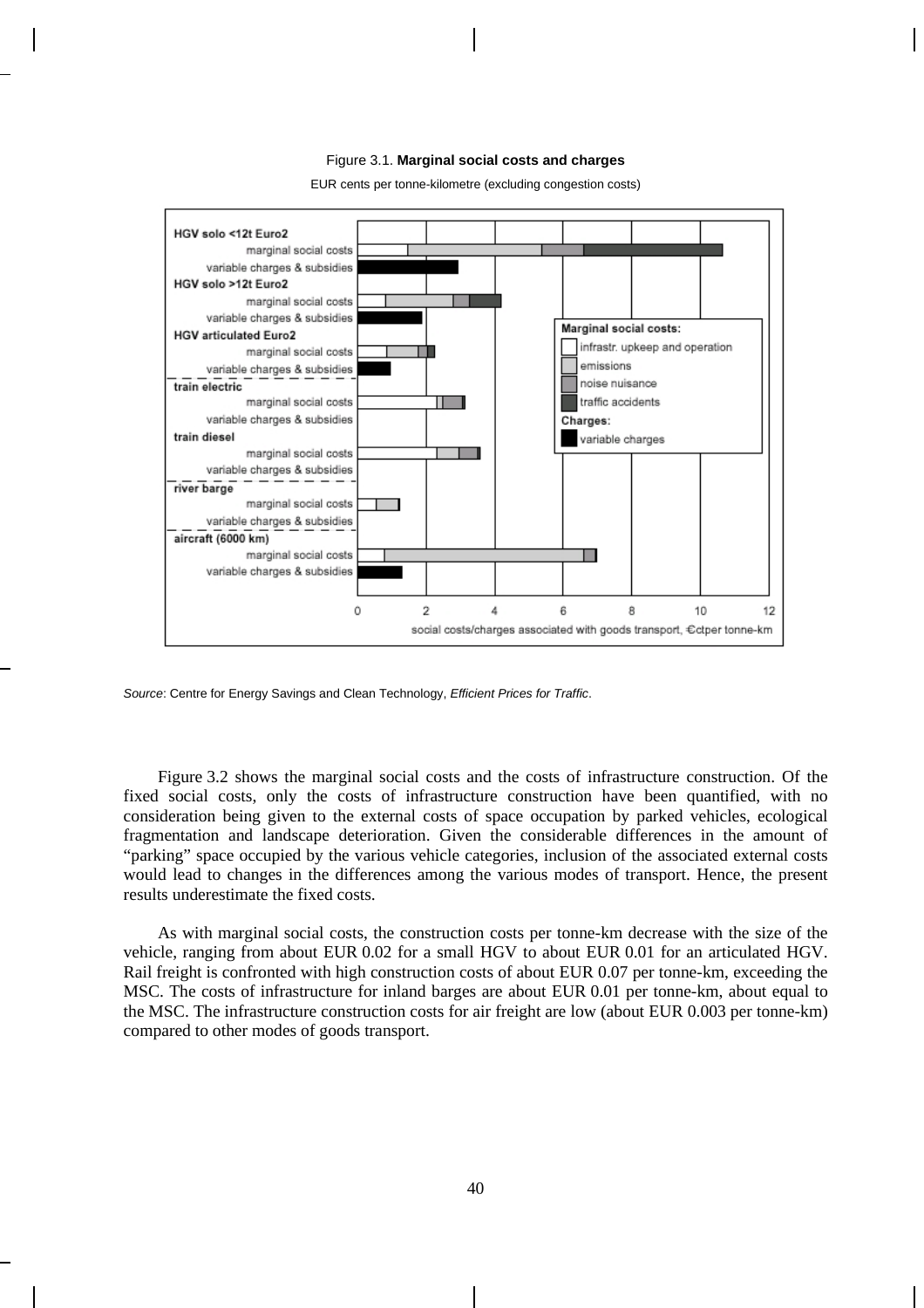#### Figure 3.2. **Total social costs and charges**



EUR cents per tonne-kilometre (excluding congestion costs)

Source: Centre for Energy Savings and Clean Technology, Efficient Prices for Traffic.

#### *Road safety and benchmarking*

Safety is a crucial factor in attaining sustainable development in the transport sector. There are two sides to the road safety issue. One is the societal perspective: What are the impacts for society of road crashes and victims? What should society do to reduce the problem? The other is the individual perspective: How are road crashes influencing the life of citizens? What could a road user do to reduce the problem? Difficulties arise because the two perspectives are radically different: what is clearly a huge problem for society is often perceived as a small problem for the individual.

To date, no comprehensive benchmarking work has been carried out in the area of road safety. However, the OECD and the World Road Association (PIARC) Road Safety Committee (C13) have touched upon the problem and have produced some valuable documents. The EC, in its latest roadsafety programme, indicates the need for a better information system within the Union. This is a necessary, but not sufficient, step towards benchmarking. The ETSC (European Traffic Safety Council) has launched a project to construct road-safety performance indicators – a prerequisite for an effective benchmarking activity in the area of road safety. Outside Europe, Australia is probably the country which has the most experience in road-safety benchmarking.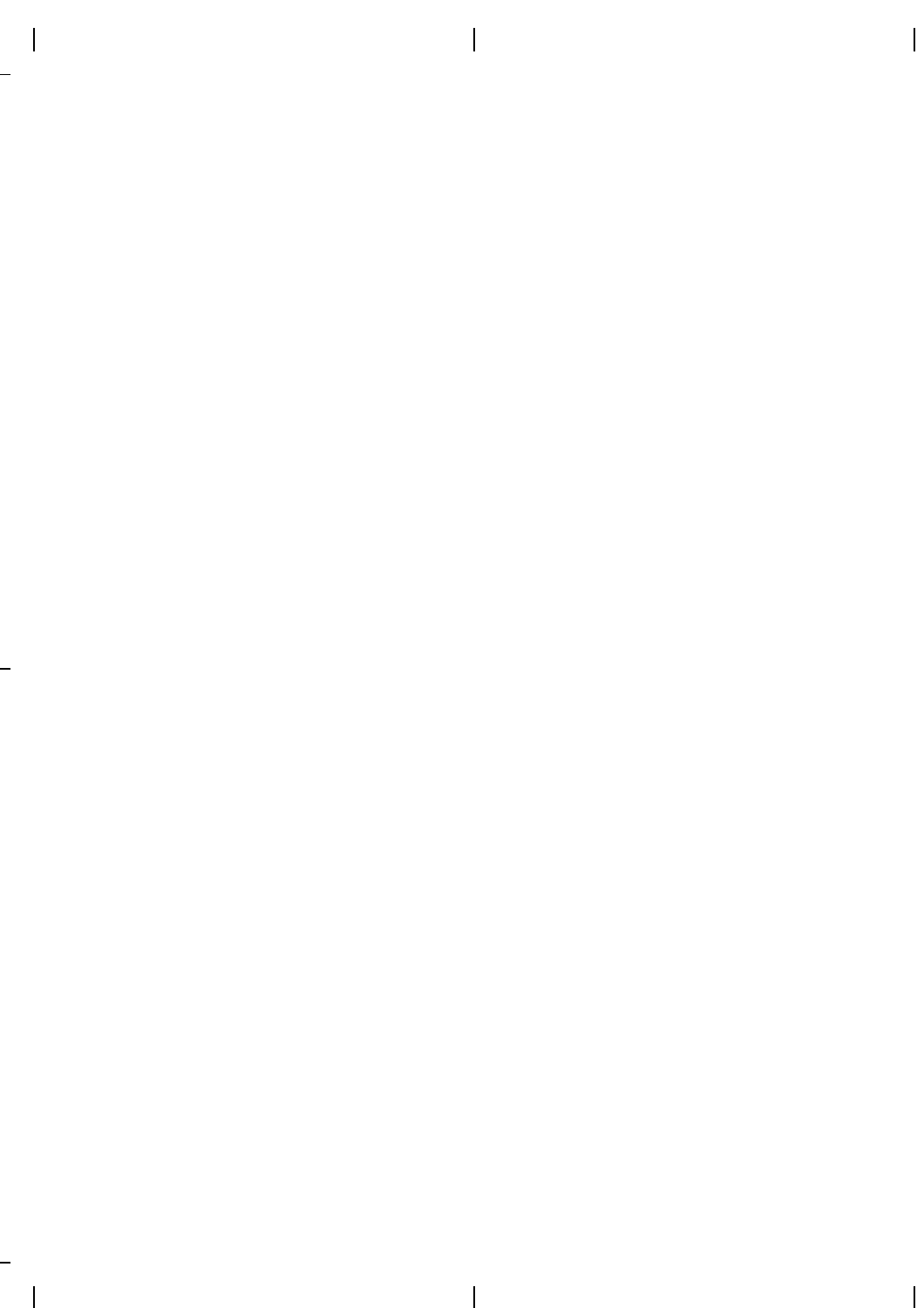# *Chapter 4*

# **DEVELOPMENT OF BENCHMARKING METHODS FOR COMPARISONS OF THE RELATIVE EFFICIENCY OF MODES**

### **Framework for intermodal benchmarking**

This chapter aims to provide potential users with a range of approaches that can be either used directly, or modified to meet their own objectives.

Most of the existing work on benchmarking of transport activities uses *partial productivity (PP)* analysis, such as labour or capital productivity (*e.g.* revenue tonne-kilometres per employee, containers handled per hour). There are a number of reasons for this:

- Benchmarking studies are limited in scope by the availability of data, in particular, data which are standard across the facilities or modes on which the comparative analysis is based.
- Such analyses appear to be more relevant when comparing activities at facilities that have the same function (*e.g.* container yards) and which have similar operational, political and geographic characteristics. These similarities provide the "level playing field" that allows:
	- − Policy makers to compare a specified activity or operation (*e.g.* container stacking procedures in a container yard, administration required for entry at the yard gates, crane capacity utilisation, stevedoring productivity, etc.) and establish that it requires improvement.
	- − A designated "best practice" to be transferred from one jurisdiction to another and result in a predictable improvement in efficiency.

In order to be an effective tool, the use of partial productivity measures is therefore limited to instances of like operations and to analysis of specific and singular activities. In an intermodal context, however, partial productivity cannot fully take into account all of the various operations and issues involved.

When two jurisdictions have dissimilarities, and when it is desirable to benchmark the efficiency of a sequence of activities or a group of operations, partial productivity measures have been shown at times to be inadequate or misleading. For example, comparing Port C which is capital-intensive to dissimilar Port L which is labour-intensive, using a capital productivity measure, might show that Port L is more productive. Should Port L replace labour with capital, its (capital) productivity would diminish whereas overall cargo handling would probably become more efficient. It is therefore vital that the results of a benchmarking exercise be correctly understood and interpreted.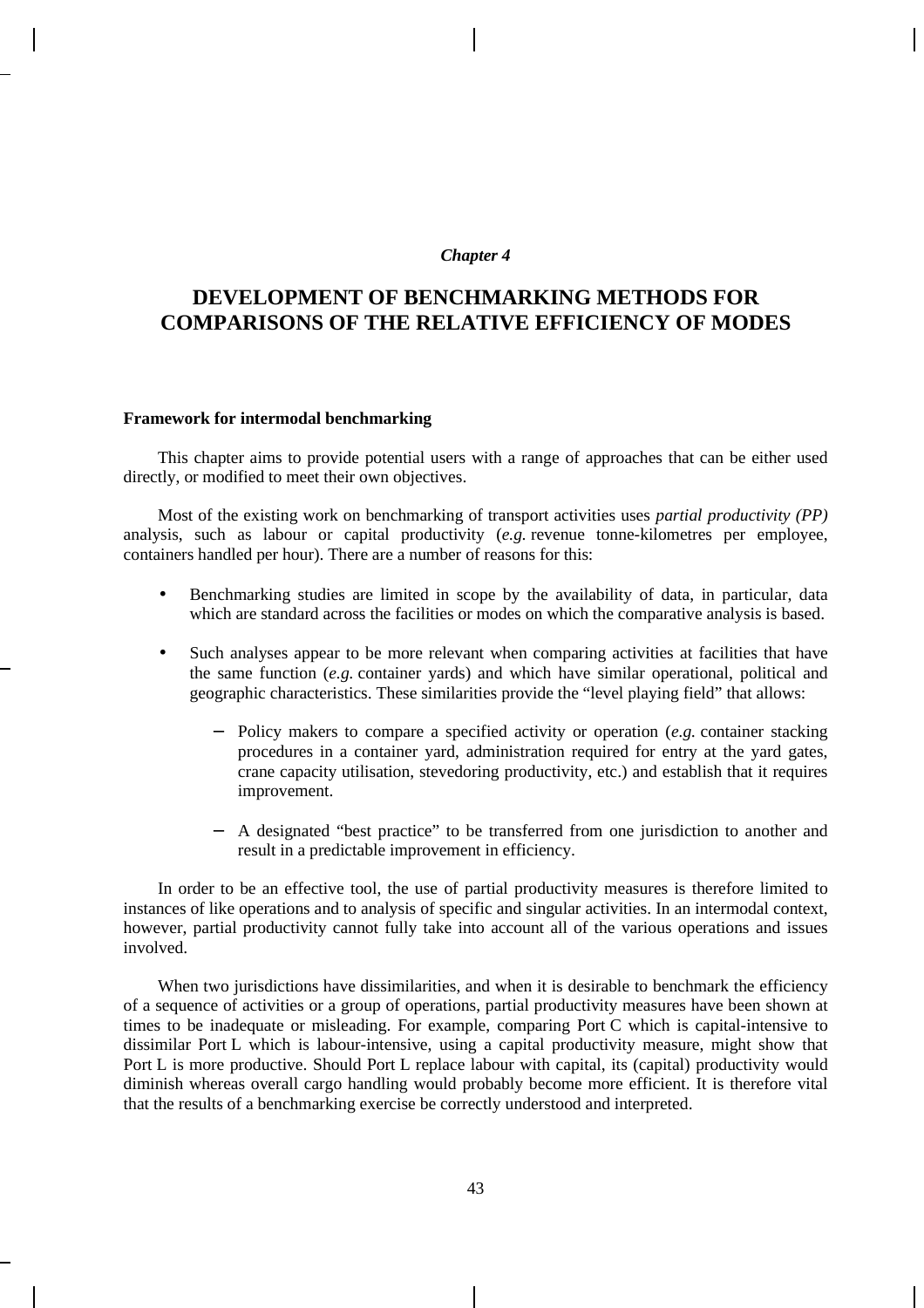When benchmarking a sequence of transport activities the likelihood of dissimilarities increases markedly. Within an integrated transport chain, every difference in line-haul activity, cargo transfer activity, border crossing operation, policy environment, route geography, commodity mix, etc., adds an additional layer of complexity to a benchmarking exercise. A balanced approach must be used that could allow, for example, the efficiency of transport activities of an island nation to be accurately compared to those of a landlocked nation or for a credible comparison of various intermodal corridors.

In theory, the use of *total factor productivity (TFP)* analysis addresses these difficulties to some extent by providing for the varying use of all factors of production. It must be emphasised, however, that when referring to the benchmarking of intermodal activities, it is not intended that one operation be applied to the entire analytical exercise.<sup>17</sup>

Total factor productivity is derived from cost data. An important consideration is that intermodal services are provided by a number of carriers and, with the exception of shipping lines, carriers do not generally provide publicly available information on the cost of intermodal services. Therefore, in practice, the information required to apply this methodology would not generally be available. As such, the use of TFP has been generally confined to the study of a particular modal sector, or comparison of modal interfaces such as maritime ports. The analyses also tend to focus on activities with similar jurisdictional characteristics (political, administrative, and geographical).

Essentially, TFP is calculated by dividing all outputs (weighted by revenue contribution) by all inputs (weighted by cost shares). There are various ways to calculate TFP, but for an example, crude TFP can be calculated as follows:

$$
TFP(k)=Y(k)/X(k)
$$

for:

 $Y(k)=v_1v_1(k)+v_2v_2(k)+\ldots v_my_m(k),\Sigma v_i=1$ 

$$
X(k) = w_1x_1(k) + w_2x_2(k) + \ldots + w_nx_n(k), \Sigma w_i = 1
$$

where

1

Y(k) is an output index for Firm k

 $X(k)$  is an input index for Firm  $k$ 

 $y_m$  are output quantities

 $x_n$  are input quantities

and  $v_m$  and  $w_n$  represent revenue and cost shares for the respective outputs and inputs.

<sup>17.</sup> It is not possible to conduct a credible TFP benchmarking exercise between modes and facilities, in a number of countries, along an integrated supply chain, in a single operation. There are also a number of other issues, such as border crossing delays, etc., that complicate this comparative analysis. However, given the resources and adequate data, it would be theoretically possible to "benchmark" the various modal components of an integrated transport chain and arrive at a set of "best practices" for the entire chain.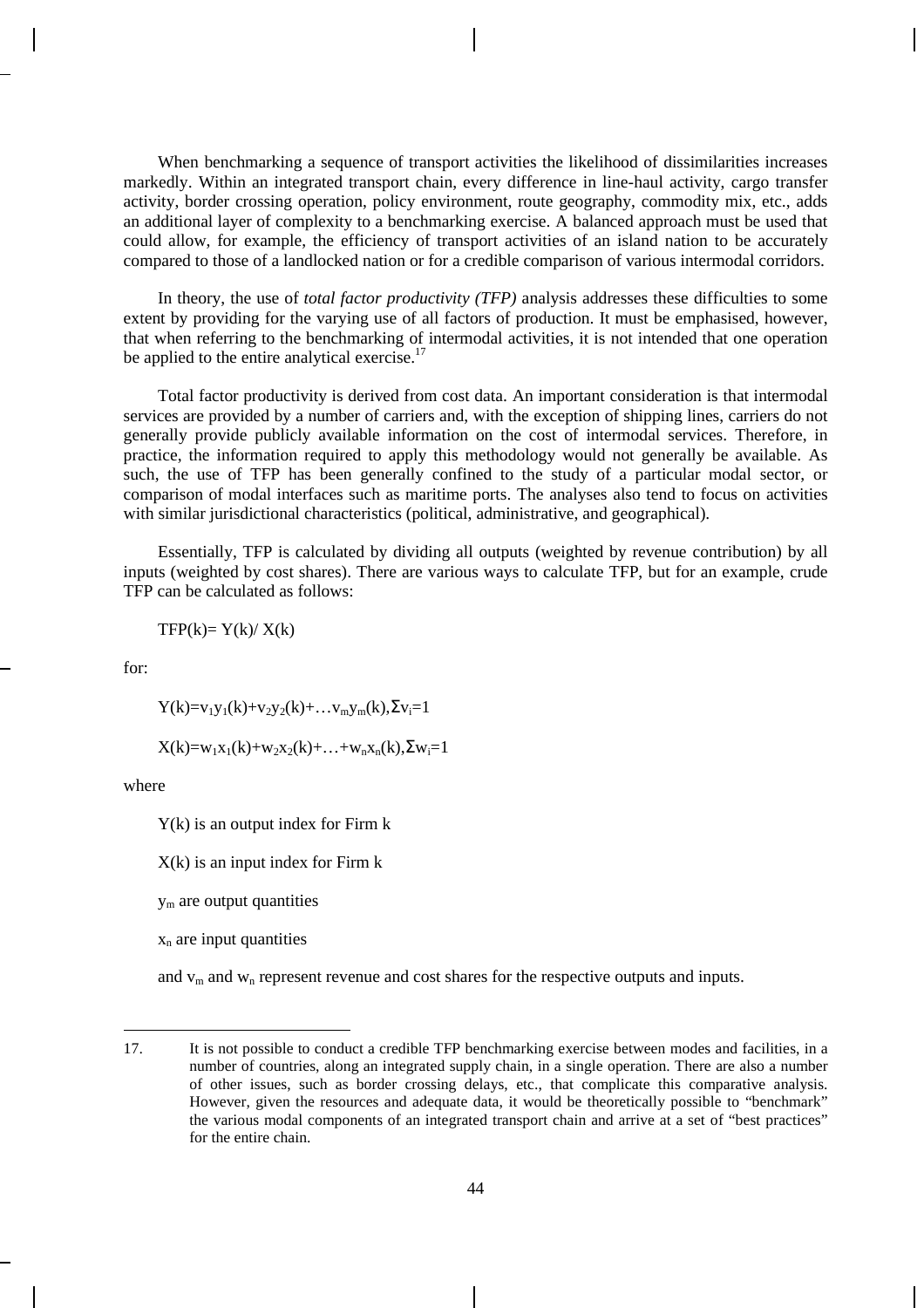TFP analysis has a number of limitations. It is a high-level measure applied to a particular modal component or facility within the transport chain. Insofar as the ultimate goal of any benchmarking exercise is to improve one's operations*:*

- Total factor productivity comparisons will not indicate where in the transport chain such improvement is required.<sup>18</sup>
- Data requirements are substantial. $^{19}$
- There is disagreement regarding which inputs and outputs must be considered and how they are to be measured.

Although the second point above may suffice to impair any thorough TFP analysis of an intermodal movement, it is the last point that truly limits the soundness of an accurate evaluation.

# *Inputs*

Evaluating inputs: *i*) on a cross-modal basis; and *ii*) on an international basis, present the following problems.

# *Cross-modal (or inter-modal)*

Consider a comparison of two intermodal movements, one that is predominantly a truck movement and the other that is predominantly a maritime movement. The types of fuel input for these two movements are not the same, but they can be normalised using British Thermal Units (BTUs).

However, some modes have inputs that are not available to others, such as vessel chartering which is available for ocean line-haul, or the use of owner-operators in the trucking industry. The limits associated with driver hours in trucking are not present to the same degree in the rail and maritime industries. There is no clearly accepted method of normalising such inputs.

Consider a second comparison of two intermodal movements, one with truck-maritime-rail segments, and the other with only truck-rail segments. The presence of the extra modal interface in the first movement presents an added complexity – the first productivity measure will have to include elements related to the operation of port equipment, berthing and other port-related charges, and pilotage requirements. Some composite measure of input utilisation must be developed, but again there is no clearly accepted method for doing so.

j 18. One possible approach would be to target specific functions and to carry out specific benchmarking analysis on these activities, and then re-evaluate the whole chain. For example, one element in an intermodal movement would be gantry crane operations, so a "micro-analysis" might be completed on this activity. Improvement in gantry operations, however, may not result in a significant improvement in the TFP – perhaps the biggest impediment to an efficient movement is a lengthy customs clearance process. Any change to the clearance process may affect other links of the chain so use of TFP to improve the performance of an intermodal movement as a whole would be an iterative process.

<sup>19.</sup> In attempting to develop a series of performance indicators for the 2001 OECD report on *Intermodal Freight Transport: Institutional Aspects*, it became clear that it was very difficult to obtain standardised data across Member countries. Achieving a consensus on definitions for indicators represents an additional challenge.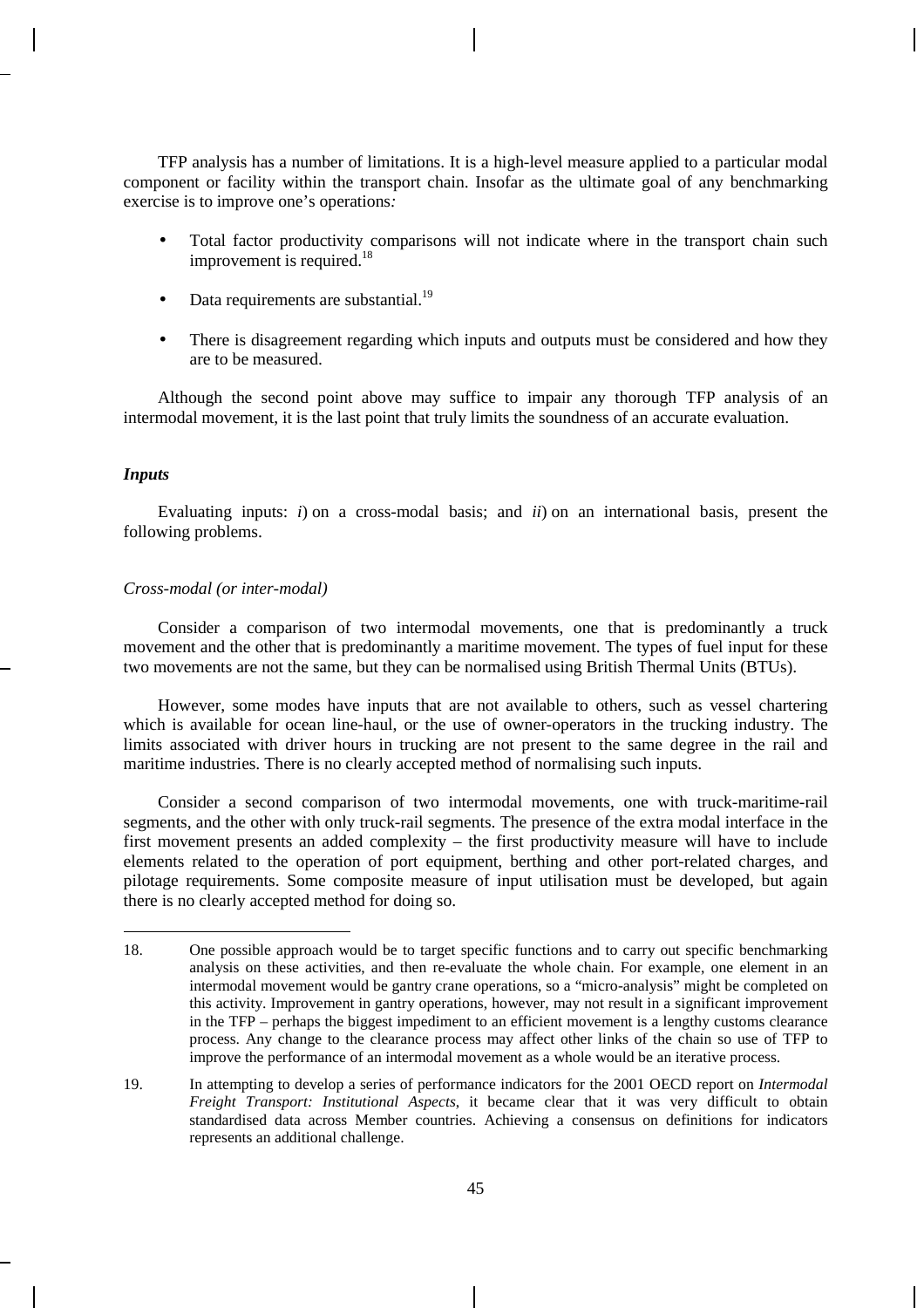# *International*

Expanding a benchmarking analysis to an international level requires an even greater degree of sophistication. Most important are the complexities added at border crossings. For example, the input portion of the productivity ratio must reflect customs clearance requirements. If train crews are required to be changed at a border, the difference in costs for the skilled/unskilled labour will have to be accounted for, and the price of labour may reflect not only the relative wealth of each country but also different degrees of education and experience. Currencies, taxes, speed limits, weight and dimension regulations are just some examples of issues that may need to be factored into the analysis.

# *Outputs*

The use of aggregated freight tonne-kilometres as an output is inadequate in itself. The value of a tonne-kilometre can vary with the type of commodity being shipped, and (particularly in the case of rail or maritime movements) with the shipment distance. A distinction must be made if the movement involves unprocessed bulk commodities rather than a high-value containerised merchandise. If the movement is a long one, where the fixed costs associated with a tonne-kilometre are less than for a short haul, this too must be accounted for in the analysis. Therefore as much detail as possible must be used for output measures and their associated input measures should be similarly disaggregated.

# *Other measurement issues*

A number of other measurement issues arise when attempting all-encompassing analyses like TFP. These can be broken down into four main groups of issues relating to:

- *Safety:* There is little consensus in the designation of values for accidents, injuries and fatalities. Further, the method of measurement of these can vary; for example, some countries require death to occur within a certain time after an accident for it to be allocated to that accident.
- *Environment:* Environmental issues are currently the subject of careful scrutiny by various international groups. The costs associated with various pollutants, as well as those related to congestion and interference, are all acknowledged to be deserving of consideration and should be included in a thorough TFP analysis.
- *Service quality:* Even more obscure than safety and environment are costs or revenues associated with service quality. These can include a broad spectrum of areas such as on-time performance/service rates, use of electronic data interchange (EDI) and other technologies, and customer satisfaction.
- *Infrastructure:* Costs associated with infrastructure development and maintenance are difficult, if not impossible, to obtain. Where they are available, the allocation of these costs to a particular freight movement would involve quantifying the damage inflicted by that movement relative to: *a*) damage by other freight and passenger movements; and *) deterioration due to environmental factors.<sup>20</sup>*

 $\overline{a}$ 20. Allocation of infrastructure costs is a controversial domestic issue in many jurisdictions. International agreement on an allocation framework would be difficult to achieve.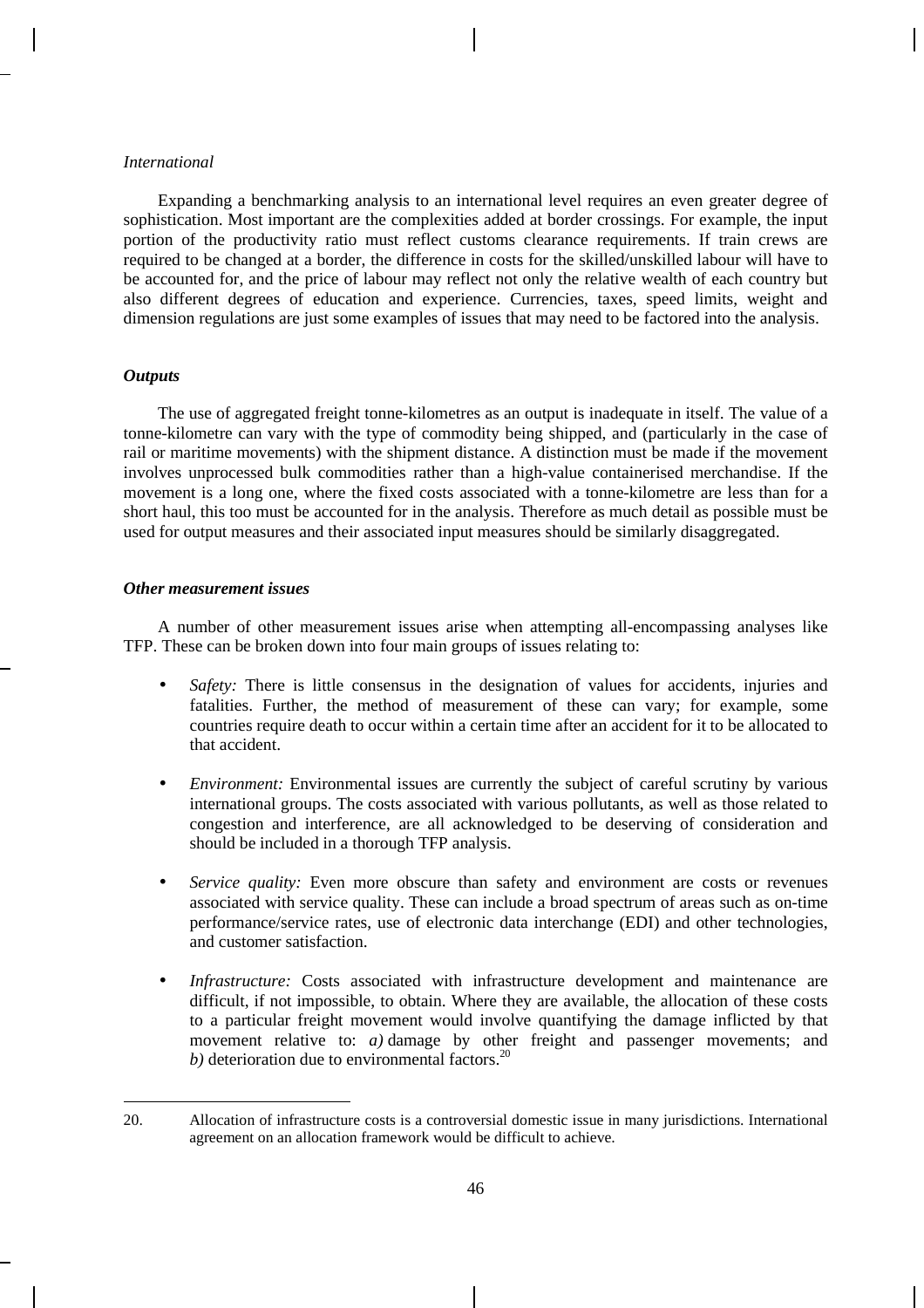The use of total factor productivity to analyse the performance of an intermodal movement may be ideal in theory but may not be feasible in practice. Its use to evaluate modal interfaces may hold greater promise, although measurement and definitional issues remain a significant challenge.<sup>21</sup>

# *The intermodal chain*

One of the many difficulties in benchmarking intermodal activities is that the limits of the intermodal transport chain are not clearly defined. The term can be, and has been, applied to the full spectrum of transport activities – from the assembly of goods on the factory floor to their appearance on the retailer's shelf.

It is reasonable to argue that it is the performance of this entire chain that matters, and that benchmarking of intermodal activity should include all elements of it. To do so would be immensely complex, perhaps unmanageably so. While it is true in principle that a focus on anything less than the full chain runs the risk of encouraging partial optimisation, in practice this risk may be small. For the purpose of developing a benchmarking methodology, it is better to focus on a smaller but more manageable set of activities.

At the other extreme, "intermodal" is often used as a synonym for intermodal road/rail, road/sea or rail/sea operations.

For the purpose of benchmarking intermodal transport, the intermodal system may be defined as those activities that occur between the point at which cargoes are consolidated (into containers) and the point at which they are de-consolidated. This eliminates many of the most variable elements of the transport chain, and concentrates on the major unitised movements that form the core of the intermodal system as it is commonly understood.

Figure 4.1 indicates the broad range of activities that would be included in intermodal benchmarking if this more limited definition were adopted. This transport chain involves the transportation modes of sea, road and rail and all the interchange points – seaports, land intermodal yards and terminals. The efficiencies of all the intermodal linkages are seen as the distinguishing sections that separate the benchmarking of individual modes or terminals from the benchmarking of the total supply chains. This section therefore concentrates on developing inter-connecting performance indicators for each of the links of the supply chain and incorporating the single modal and terminal performance indicators where appropriate.

It is possible to disaggregate the intermodal supply chain further than outlined in Figure 4.1. In particular, the various intermodal exchange activities can be isolated and separately benchmarked to gauge their impact on total supply chain performance.

Figure 4.2 shows this from an import perspective. This transport chain would include: sea transport, ship to port wharf, wharf terminal, port warehousing, port warehouse exit terminal, wharf/port road access, road operators, (and where relevant, direct rail siding on the wharf), urban warehousing/de-consolidation (where de-consolidation takes place at which point, for the purposes of this study, the supply chain ends), access roads to receiver's distribution (typically urban road), receiver's receiving depot's access, receiver's receiving depot.

 $\overline{a}$ 21. The solution to benchmarking intermodal services is to develop measures of cost of services, along with service factors such as speed and reliability of services.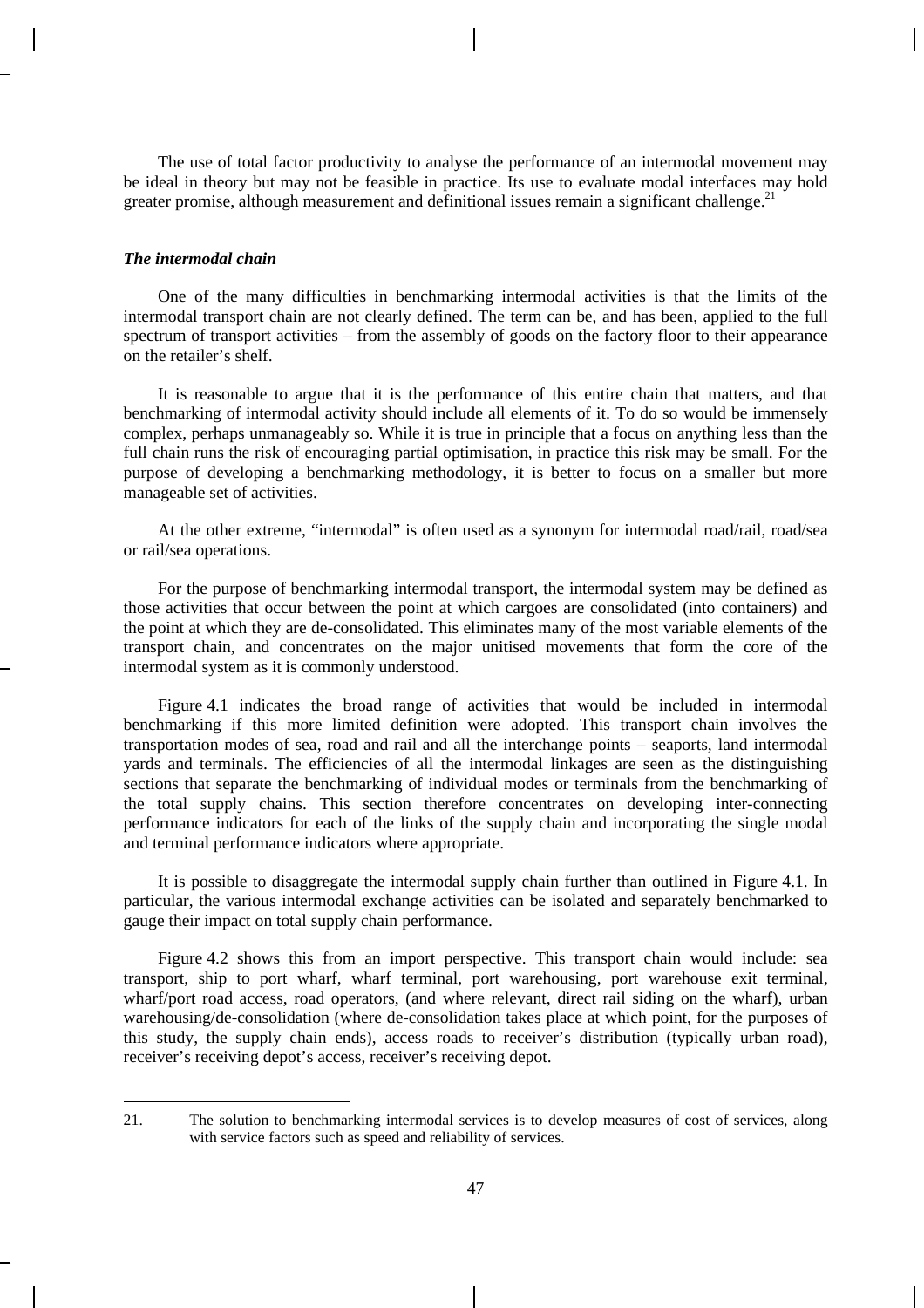

Similarly, from an export perspective, the transport chain for container traffic may include: exit from an urban or inland supplier's warehouse, urban transport or line-haul including access roads to port, incoming terminal to port warehouse, wharf storage, port wharf loading to ship.

A major issue for intermodal benchmarking is the amount of detail collected and reported. For example, a benchmarking study that carefully monitors each of the supply chain linkages outlined in Figure 4.2 would be thorough, and very likely able to isolate the key factors affecting performance. However, it may provide too much detail to allow easy understanding by its target audience. Hence, reporting according to the framework outlined in Figure 4.1 may be more useful.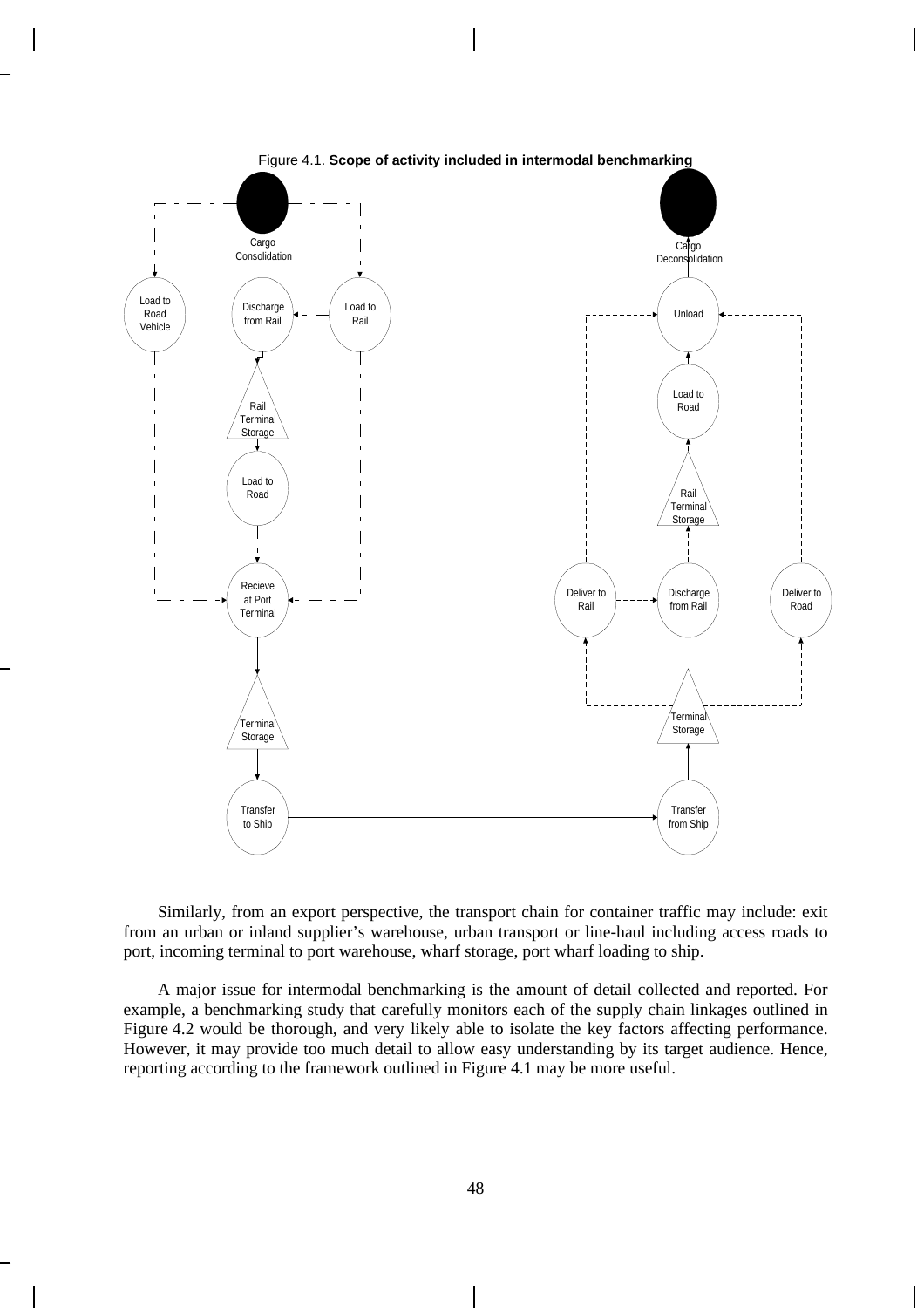



#### *What to measure*

If the objective suggested for this project is to be achieved, the benchmarking strategy must pay attention to the monitoring and measurement not only of performance outcomes, but also of those factors that are likely to be responsible for intermodal performance, or lack thereof.

To some extent, this is inevitably an iterative process. As the benchmarking process progresses, understanding of what is most important in determining differences in performance will increase, and the focus of attention can be refined. Although a literature survey did not reveal any former benchmarking studies of intermodal performance, some of the earlier studies on performance of elements of the chain do help to illuminate areas of likely importance. However, given the limited amount of work that has so far been done in this area, it is almost certainly wise to maintain a general measurement framework at this stage.

Such a framework is outlined in Figure 4.3, and used to structure the comments of the remainder of this presentation. In the sections that follow, the approach has tended to err on the side of inclusiveness. However, it is unlikely that any individual study will be able to cover all of the aspects encapsulated within such an approach.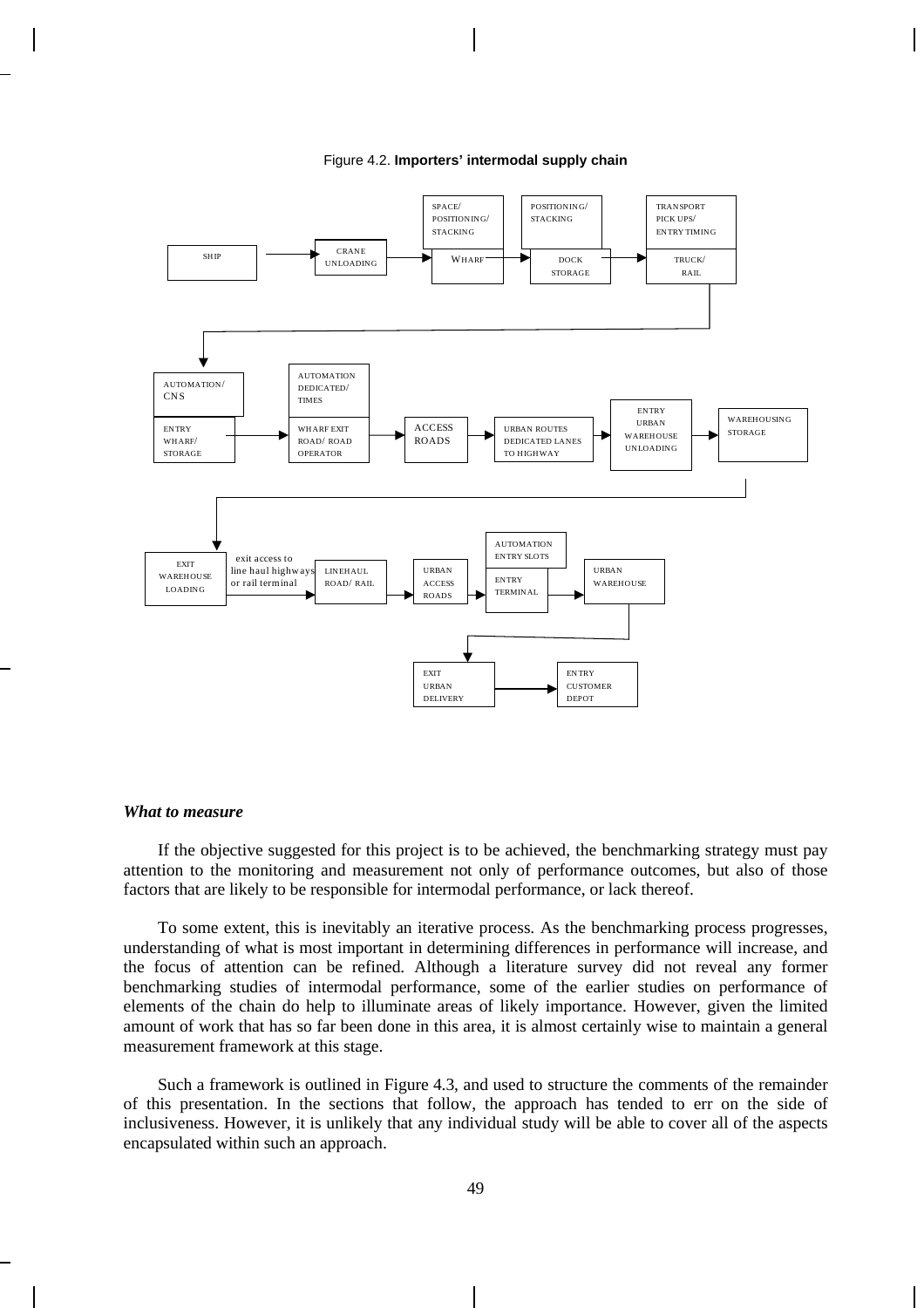

Figure 4.3. **Framework for intermodal performance analysis**

The focus of this discussion is on:

- Reasons for benchmarking the holistic supply chain.
- Outcomes for the entire intermodal transport chain.
- Measures of the performance of the main elements of this chain.
- The impact of key infrastructure and equipment inputs.
- The operating environment.

The aim is to achieve a manageable, like-with-like methodology for benchmarking intermodal transport.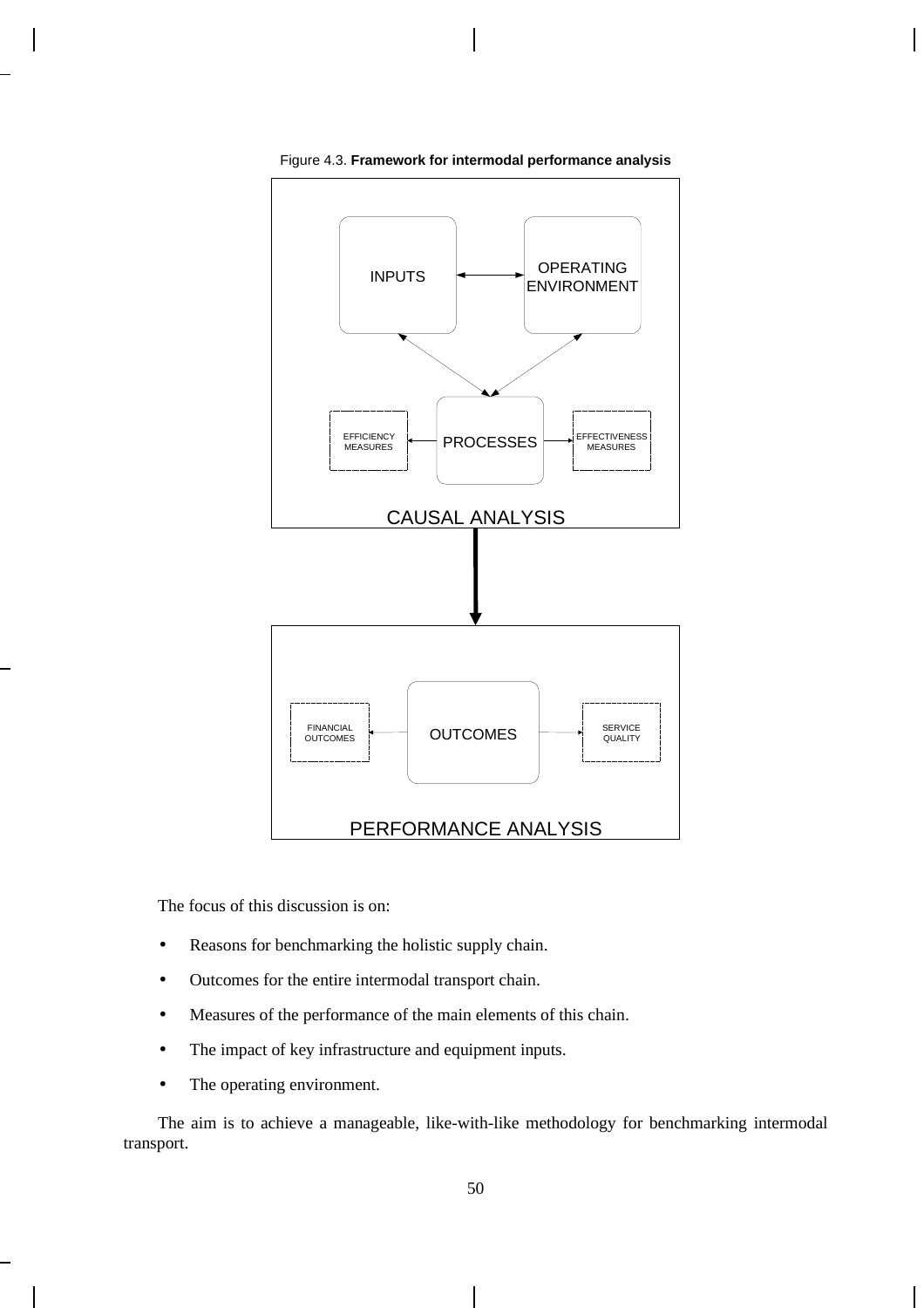### *Partial analysis vs. holistic analysis*

Traditional economic analysis of transport tasks looks at the different elements of the supply chain on an individual modal basis. With only a limited analysis of each of the interfaces between the key elements, such research produces, at best, a partial analysis of the interdependency of the total supply chain. This approach is inadequate because it:

- Ignores interdependencies between the elements and the importance of the entire transport chain for given tasks.
- Yields a partial assessment of performance.
- Ignores the fact that interfaces are important and can exert a significant influence on modal choice and overall performance.
- Provides little or possibly inappropriate signals to the users of multi-transport services.

As a result, interest is growing in a system-wide analysis using a multi or intermodal framework as the reference point for evaluating the efficiency of transport chains. This approach stresses not only the performance of individual elements and linkages between them but also the need for system-wide efficiency measures. Performance in this context needs to be assessed having regard to the technical, pricing and dynamic efficiencies of the overall supply chain.

Efficiency in intermodal transport requires each mode and each terminal comprising the total supply chain to operate in an efficient manner. To achieve this, each component of the total freight transport chain must perform at that level which achieves maximum output level for the lowest cost. Overall efficiency is obtained when these individual participatory efficiencies are combined in such a manner that holistic efficiency is achieved.

Performance efficiency relates to how well the resources are being utilised. Performance effectiveness relates to how well the goals of all the participants (shippers/customers/operators) of the total transport chain are being attained. Efficiency is a minimiser or maximiser concept. Performance effectiveness relates to desired achievements of the participants. Emphasis on customer service requirements (such as price/costs, timeliness, loss and damage or any other goal that each of the participants perceives to be important) will differ between participants and over different time periods. Thus, in some instances, the supply chain may be efficient but not effective: *i.e.* there are no wasted resources, but major goals of key participants are not being achieved.

### *Interdependencies of the holistic supply chain*

When a transport chain is viewed in a holistic manner, maximum efficiency will only be achieved if all modal and terminal operators are providing maximum service at minimal cost. If any service provider is not attaining the optimum at their particular link of a particular transport chain, then the entire intermodal freight service will fall below maximum efficiency. Further, when all participants of the container transport supply chain are operating efficiently, there are compounding benefits that result in higher supply chain efficiencies.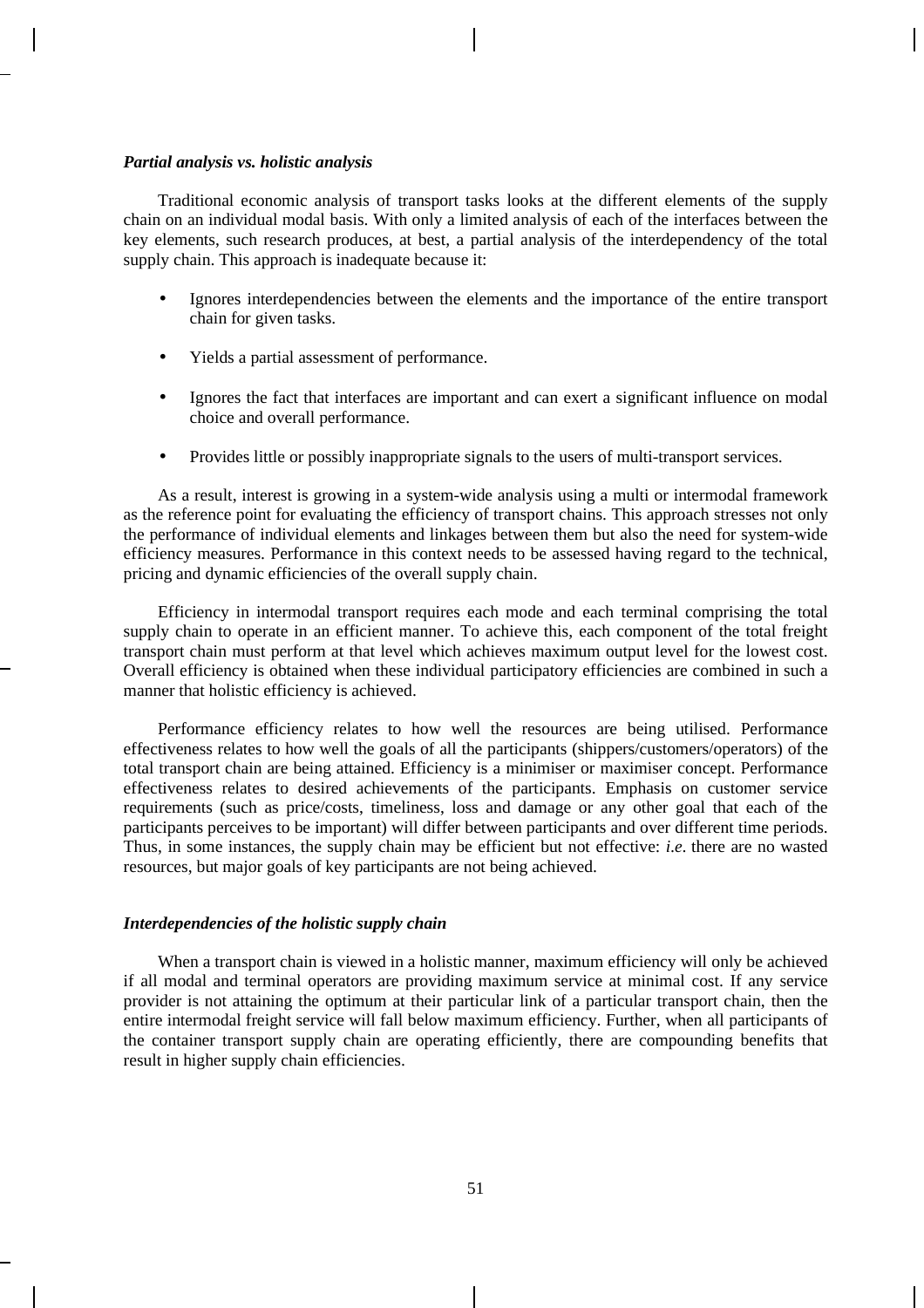Consequently, any generic benchmarking study of intermodal supply chains for container traffic must first identify the weakest link of the particular supply chain corridor being benchmarked. As in any chain, the weakest link determines the overall strength of the entire chain. Due to the interdependencies of transport supply chains, the weakest link will impact differently depending on the position it holds within the supply chain. For example, if the weak link occurs early in the transport chain, then choices relating to immediate partners in the chain will be different from the most efficient choice. These inefficiencies will compound throughout the chain. If the weak link occurs towards the end of the supply chain, then choices relating to the ongoing partners of the chain will not be as adverse.

Similarly, if one part of the chain is markedly more efficient due to superior managerial talents, technology, etc., than the remaining links of the chain, then this "kink" in efficiency may be detrimental to the overall efficiency of the total chain. For example, bottlenecks may occur and other participants either backwards or forwards in the chain may suffer from lumpiness in delivery flows.

Dynamic inefficiencies may develop in that such shifts away from a particular junction may lead to other modal or terminal links, which are the most efficient, being by-passed, and less efficient (second-best) alternatives being used. In the longer term these less efficient modes or terminals will compound inefficiencies along the entire transport chain. The stakeholders of these less efficient transport links will attempt to maintain their market share, which may prevent the most efficient or "first-best" transport link from being used for considerable periods. Further inefficiencies may permeate outwards on either side of this link and compounding inefficiencies will occur along the total transport freight chain. Not only will quality of service drop but costs will become distorted.

# **Measuring performance outcomes for the entire intermodal transport chain**

Measuring outcomes of the supply chain is usually of considerable interest to users and other stakeholders as it provides an indication of relative performance between the benchmarked services (perhaps different corridors, trades or points in time). It is one of the most straightforward elements of the intermodal transport chain to report.

Performance outcomes for the entire intermodal supply chain can be reported on three separate levels:

- Key performance indicators of the transport chain as a whole (*i.e.* from commissioning to decommissioning containers).
- Measures of the seamlessness of the "holistic" supply chain.
- Survey-based measures of customers' perception of the supply chain.

# *Key performance indicators of intermodal supply*

The major categories of performance indicators of the intermodal transport chain include:

- Pricing.
- Financial (including profitability).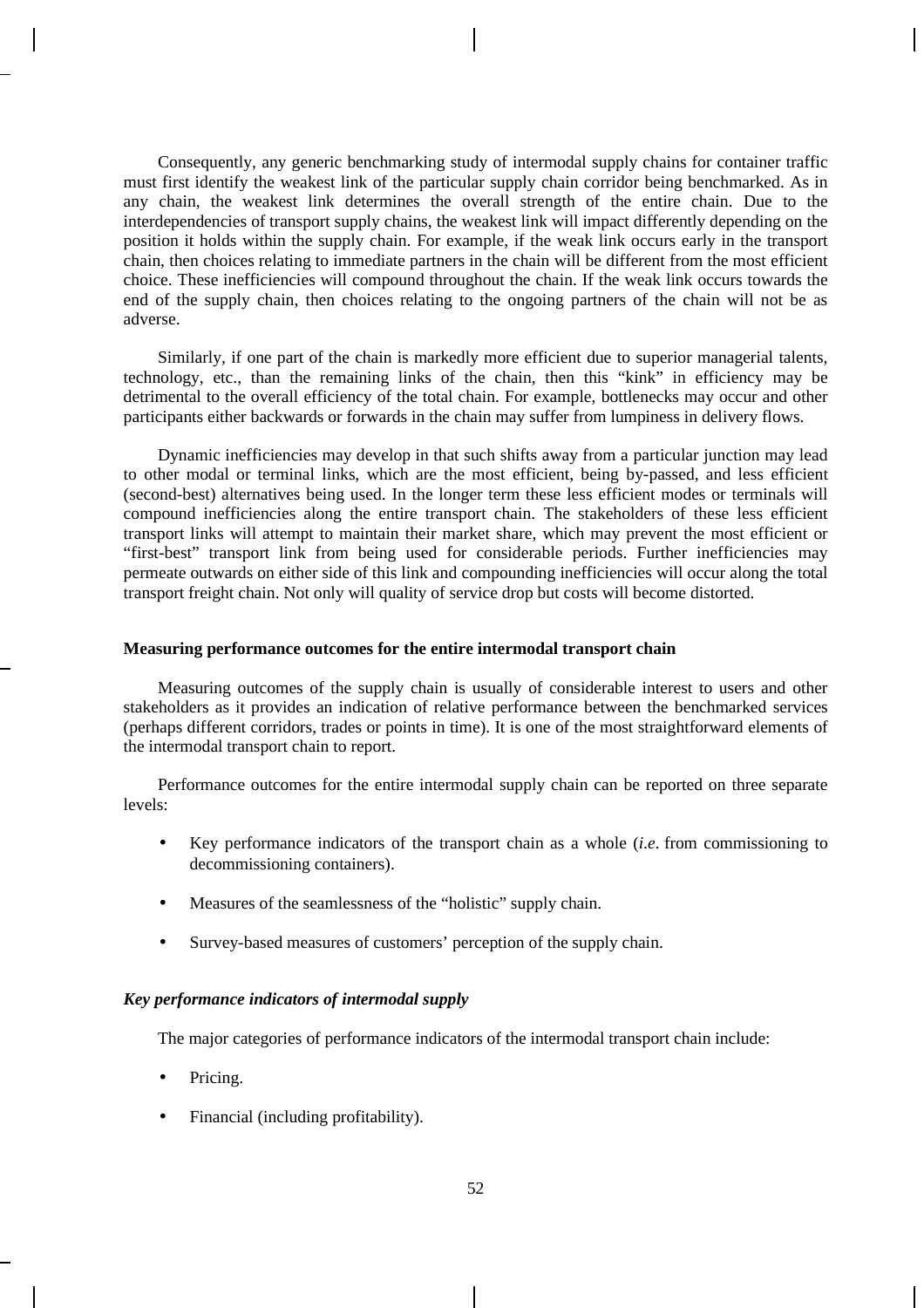- Timing (including transit time, frequency of service and on-time reliability).
- Service quality (loss and damage control).
- Ease of use (including administration, asset management and human resources).

These factors are discussed below, including recommendations of preferred measures. Table 4.1 outlines the range of measures from each category that may be applied to intermodal container benchmarking depending on circumstances and objectives.

# *Pricing outcomes*

Pricing outcomes monitor the sum of the direct transportation charges paid by the user to move the container from the point of commissioning to the point of decommissioning. Assuming that intermodal operation will usually apply a through transport freight rate, this should be comparatively straightforward to measure.

Some suggested measures include "freight rate per TEU" and "freight rate per FEU". It may also be desirable to obtain information on both dry and refrigerated containers.

# *Financial outcomes (including profitability)*

It is useful to view the financial outcomes from both the user and the producer perspective, if adequate information is available.

Financial measures from the producer perspective would include measures of profitability. It is particularly useful to monitor profitability where there is reason to believe that one or more of the core operations in the intermodal chain is explicitly or implicitly subsidised.

Information availability is likely to be a problem here. It is more likely that information will be available for rail operators and port terminals than for road and shipping operators, but even in the former cases it is far from certain. As the core enterprises involved in the intermodal transport chain are capital-intensive, an asset-based ratio is probably the most appropriate measure of profitability.

Financial measures of users should include the sum of the direct freight charges plus any other costs associated with transportation. These may include the cost of holding the inventory, losses associated with any delays incurred and their own administration costs. The appropriate measures include "rate of return on assets" (producer) and "total freight cost per TEU" (customer).

# *Timing*

Three main temporal issues emerge in discussions of user choice in freight transport:

- Frequency of service.
- Transit time.
- Predictability or reliability.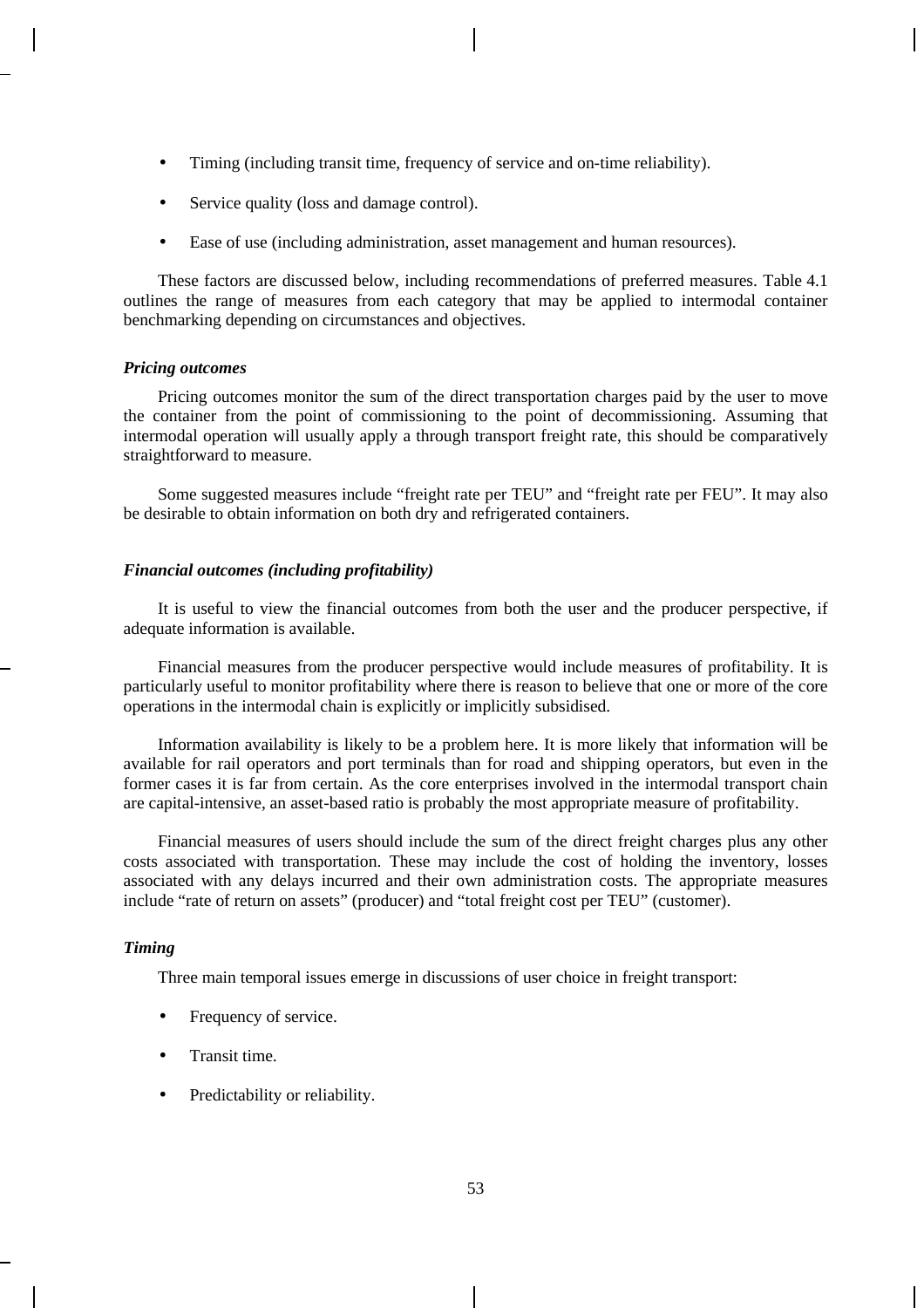| Price                            | Financial                         | Timing                                                                                                       | Loss & damage control                                                                                         | Ease of use                                                     | Technical                                                                | Asset management                               |
|----------------------------------|-----------------------------------|--------------------------------------------------------------------------------------------------------------|---------------------------------------------------------------------------------------------------------------|-----------------------------------------------------------------|--------------------------------------------------------------------------|------------------------------------------------|
| (distance-based)<br>Door-to-door | Return on assets                  | based)<br>e time<br>Total cycl<br>distance                                                                   | Ratio of L&D claims to total<br>carried (distance-/value- or<br>number of containers<br>time-based per cycle) | (insurance/damage)<br>Invoicing accuracy<br>Claims processing   | Computer links/<br>Scheduling<br>Equipment<br>Flexibilities<br>slottings | In-transit privileges                          |
| (value-based)<br>Door-to-door    | Return on equity                  | Transit time variances<br>(distance-based)                                                                   | Notification procedures to<br>shipper of L&D                                                                  | Shipment tracing<br>asset visibility                            | Slotting ease                                                            | Flexibility of routings                        |
| Door-to-door (time-<br>based)    | Trading margin                    | On-time performance<br>(sustainability factor)                                                               | Tracing abilities to pinpoint<br>L&D within chain                                                             | sections of the chain<br>Feedback across all<br>Courtesy levels | Equipment<br>availability                                                | superiority in total<br>Technological<br>chain |
| Willingness to<br>negotiate      | Total freight cost<br>to customer | (% level of reliability to<br>Timeliness reliability<br>published or quoted<br>estimated time of<br>arrival) | carried (distance-/value-or<br>total number of containers<br>Value of L&D claims to<br>time-based per cycle)  | documentation<br>EDI/Common                                     | Equipment mobility<br>Physical condition<br>of equipment                 | Ability of negotiating<br>service changes      |
|                                  |                                   |                                                                                                              | Common insurance                                                                                              | Knowledge of shipper's<br>Shipper relationship<br>needs         | Specialised<br>equipment                                                 | Infrastructure<br>compatibility                |

Table 4.1. Framework for intermodal performance analysis Table 4.1. **Framework for intermodal performance analysis**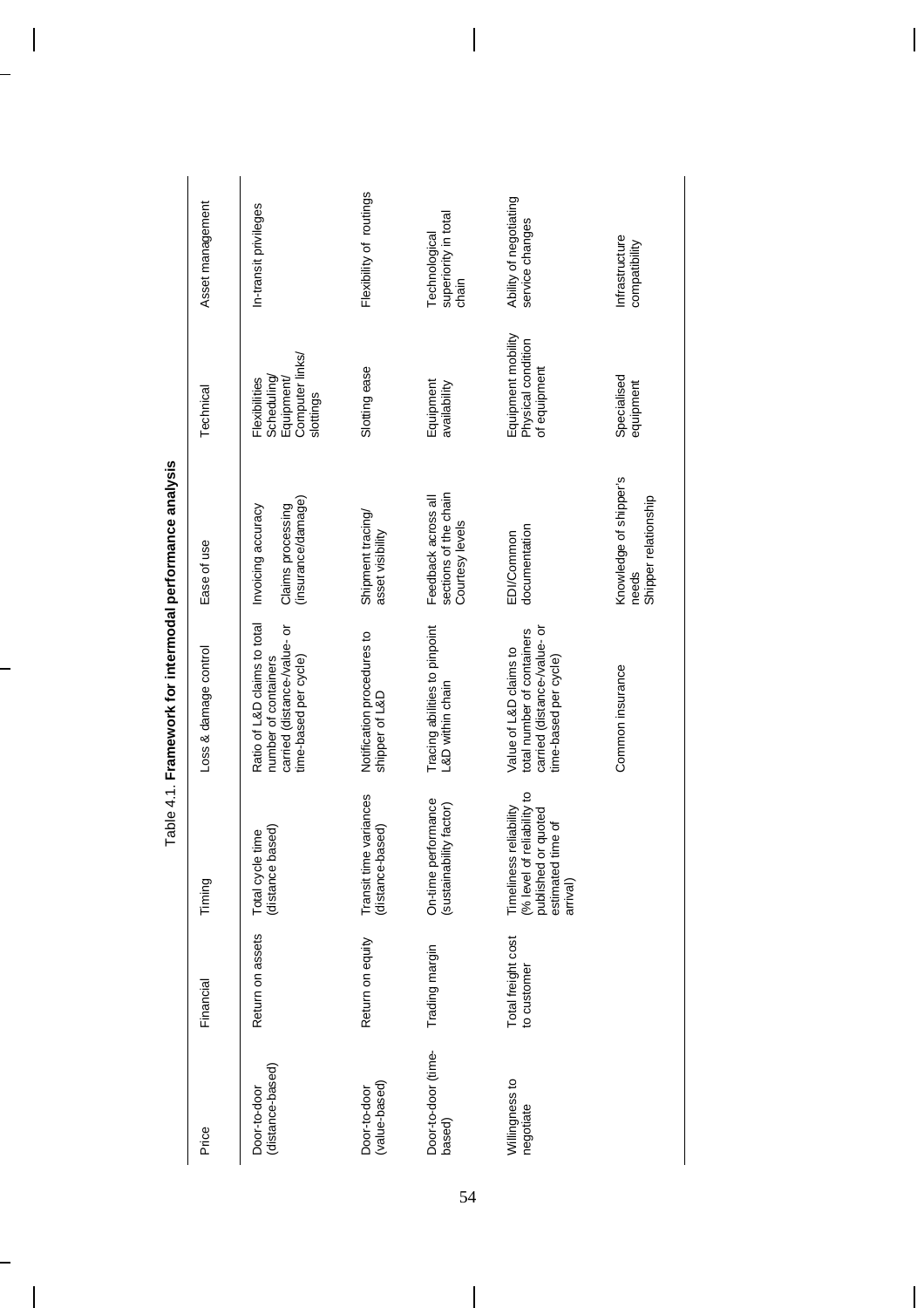In principle, measurement of service frequency is straightforward. However, there may be practical difficulties. Consider, for instance, the case where three competing shipping lines each offer a weekly intermodal service between an origin and a destination. Acting in its own right, each line will offer one service per week to its customers. However, a freight forwarder operating in competition and buying slots from each of the operators, could advertise three services per week.

Monitoring transit times is more straightforward. In keeping with the boundaries proposed in this report, the relevant duration is from the time of container availability for collection at the point of consolidation to the time of delivery at the point of de-consolidation.

Two dimensions of reliability warrant separate measurement: consistency can be measured as the variance of the transit time referred to above; reliability will generally be far more difficult to measure and relates to occasions on which a service that is offered and accepted is not delivered (this could result, for instance, from short-shipment of booked cargoes; the appropriate measure is the percentage of cargo for which failure occurs).

# *Loss and damage control*

Loss and damage is often less important for containerised cargo than for general freight or even break-bulk cargoes. However, losses and damage do occur and need to be measured in an intermodal benchmarking study.

The core output measures relate to the ratio of the number of loss and damage claims per container carried, and the value of loss and damage claims per container carried. However, if data are available, it is also useful to identify reasons for loss or damage within the chain and to understand how and when the shipper is notified about any associated problems.

# *Ease of use*

Ease of use in the intermodal transport chain relates principally to administrative procedures such as the simplicity of documentation. It also includes the error rate in invoicing clients, shipment tracing capability and aspects of the relationship between the service providers and the client.

Appropriate measures include those outlined below and indicated in Table 4.1:

- The proportion of transactions performed by electronic data interchange (EDI).
- The number of documentary clearances required for a "typical" unit of cargo in transit.
- The number of documents that must be prepared for each unit of cargo.

The section below on key performance indicators of holistic supply chains focuses on ease of use as these generally relate to the seamlessness of transfers between major transport modes in intermodal container movements.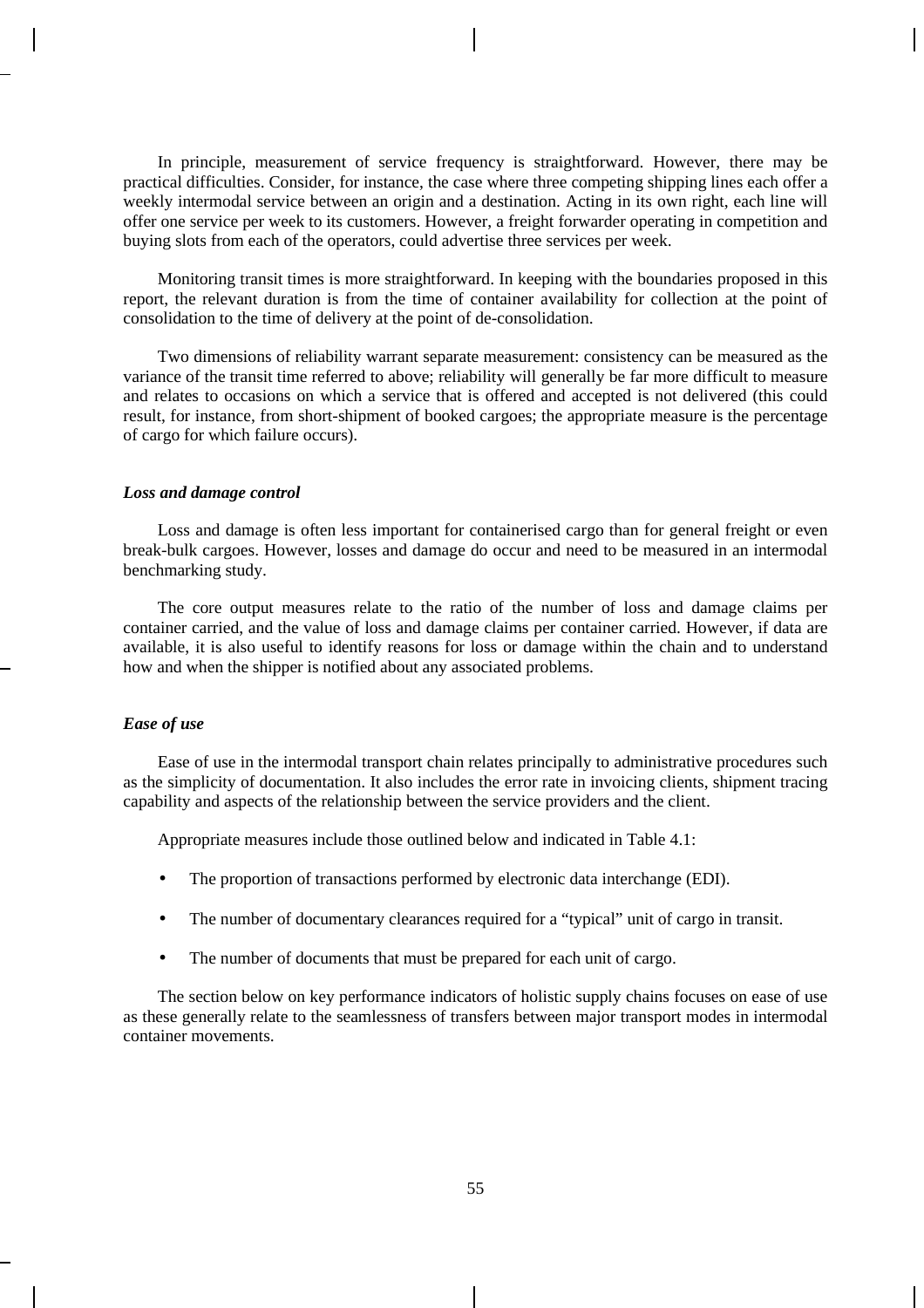### *Key performance indicators: holistic supply chains*

As discussed earlier, any generic benchmarking study of intermodal supply chains must develop inter-connecting performance indicators for each of the links of the supply chain. In many instances, these will focus on intermodal linkages and how these allow a seamless transfer of containers between the different core transport modes (*i.e.* rail, road and sea transport).

The ability to provide an integrated intermodal transport service depends largely on the compatibility of transportation equipment, the meshing of operating schedules and the extent of commonality in administrative arrangements such as invoicing and other documentation using EDI or manual methods.

Table 4.2 provides a list of the major aspects of the intermodal supply chain that will determine the ease of transition between transport modes from the point of consolidation of containers to their ultimate de-consolidation. The table shows that there are many administrative requirements, such as billing, packaging and insurance, that need to be standardised to ensure an easy transition between transport modes and thereby reduce freight costs and the potential for delays.

There are also a number of aspects of the intermodal transfer that are more difficult to alter in the short term, yet are often critical to the overall performance of the intermodal freight services. These include the meshing of schedules, for example between trucks and freight trains, and the flexibility of lifting equipment to easily cater for containers of different dimensions.

Table 4.2 also suggests a number of measures of electronic data interchange (EDI).

| Indicator                                                          | Explanation                                                                                                                                                   |
|--------------------------------------------------------------------|---------------------------------------------------------------------------------------------------------------------------------------------------------------|
| Meshing of schedules                                               | Measured in terms of time delays either per comparable section of the supply chain or<br>whole comparable supply chains.                                      |
| Design compatibility                                               | Measures standardisation of equipment along length of chain.                                                                                                  |
| Flexibility to cater for all container<br>sizes along total length | Measures the ability of each section of supply chain to accommodate any container<br>size. Measure of adaptability of equipment per section or entire length. |
| Complete asset visibility                                          | Measured by time and/or distance that container is visible (real time) over total time<br>and/or distance.                                                    |
| Common documentation                                               | Measures the number of separate items of documentation required.                                                                                              |
| Common EDI access to<br>documentation                              | Measures the compatibility of EDI systems and the extent of access possible for each<br>of the key stakeholders throughout the transport chain.               |
| Equitable level of security                                        | Assesses whether all stakeholders have adequate and equitable security of cargo.                                                                              |
| Common insurance                                                   | Determines whether a single, or multiple, insurance policies are required.                                                                                    |
| Singular billing arrangements                                      | As per common documentation, measures the number of separate invoices required.                                                                               |
| Singular customs requirements                                      | Assesses whether there are singular, all-inclusive customs and other border<br>requirements and fees.                                                         |
| Common packaging identifications                                   | Measures the number of items of separate identification required.                                                                                             |
| Inclusive institutional acceptance<br>of ISO standards.            | This would include dimensions, specifications and testing for all general purpose,<br>thermal, dry bulk, tank, small and other sized containers.              |

Table 4.2. **Indicators of the seamlessness of the holistic supply chain**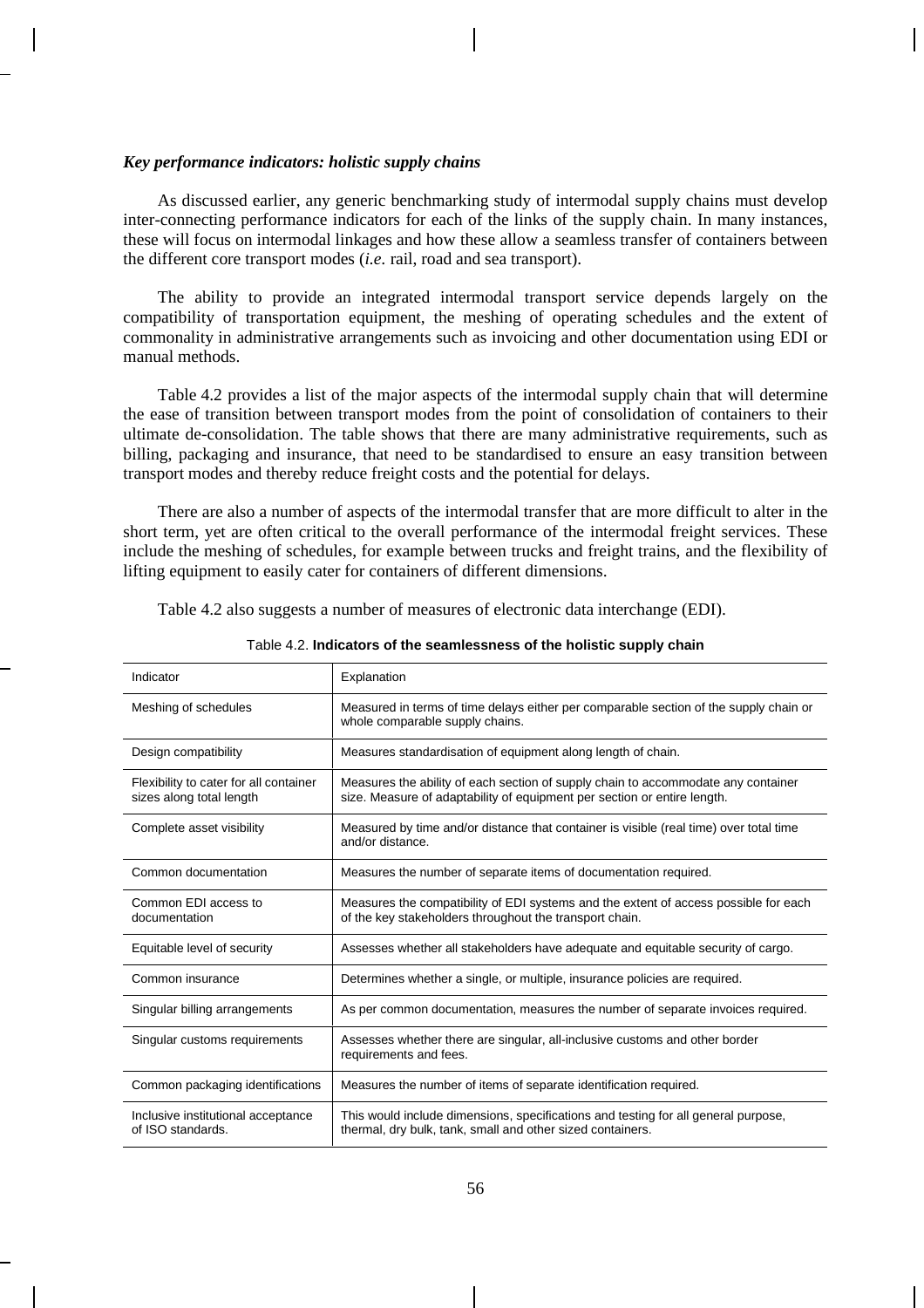# *Key performance indicators: critical success factors*

In transport benchmarking studies, it is advisable to carry out customer surveys to obtain comparative data. Such surveys serve two purposes. First, they focus on overall customer requirements, which are sometimes ignored in the search to identify what to benchmark. Second, they provide an alternative source of data that can be used either to verify data provided by the service providers or other sources or as a replacement if such data are not otherwise available, as is often the case.

Customer surveys aim to establish "which aspects of the intermodal transport service are most important to the shipper" and "to what level of satisfaction have these aspects been provided". It is possible to combine these themes and ask questions about critical success factors. Examining critical success factors is equivalent to asking the question "what factors have had the greatest impact on the performance of the shipper?".

Shippers often differ in their critical success factors. The typical format used by companies to identify their critical success factors relating to intermodal transportation include the following questions:

- What is the most critical factor to my organisation's success (*e.g.* customer satisfaction, expense to revenue ratio, return on asset performance)?
- What factors are causing the most trouble (*e.g.* time delays, invoicing problems)?
- What services provided to my customers are directly related to the supply chain functions?
- What factors directly related to the supply chain functions affect my customer's satisfaction?
- What specific operational problems have been identified in the supply chain?
- What are the major costs (or cost drivers) in the supply chain?
- Which functions in the supply chain represent the highest percentage of cost?
- Which functions in the supply chain have the greatest room for improvement?
- Which functions in the supply chain have the greatest effect (or potential) for differentiating the organisation from competitors in the marketplace?

Answers to these questions should contribute to achieving the main purposes of an intermodal benchmarking study; that is, to provide insight into the reasons for differences in performance and to lay the foundation for performance improvement.

### **Performance measures of separate modal components**

After examining the performance of the transport chain as a whole, it would be necessary to consider its major elements to determine the main causes of good or poor performance. This would involve examination of the major transport modes – sea, rail and road – and the interchange interfaces at the port and at rail and/or road terminals.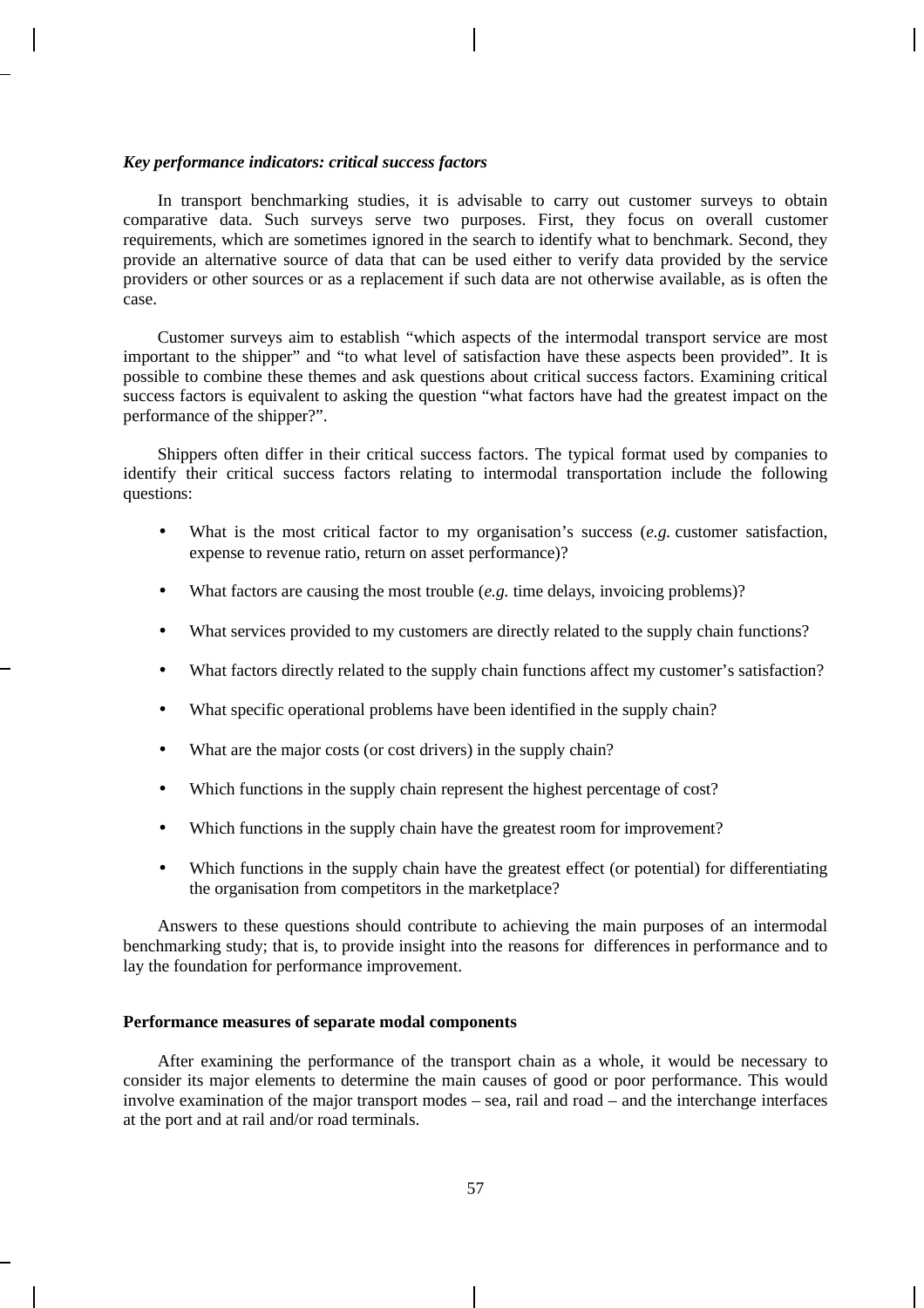To undertake a thorough examination of every facet of each of the elements of the intermodal transportation would require an extensive data collection exercise. It is likely that it would be very difficult to collect such an exhaustive set of data and the effort may require more time and resources than is often available for such studies. Thus, it would usually be better to refine the benchmarking of intermodal components to a limited number of measures of the main elements of the transport chain, plus any areas that have been identified in the holistic measures as either high priority to customers or recording sub-standard performance.

Examining the core transport modes would involve repeating many of the questions that were posed for the holistic transport chain – but targeted at the modal level. These include measurement of price, financial performance (including profitability), timeliness, frequency of service, reliability and the incidence of lost and damaged freight. It would also involve some process or efficiency measures that are outlined below. It may also involve the ease-of use-questions, although some of these are more relevant to the intermodal transport chain.

This section presents many of the measures that may be applied to the components of intermodal transport supply chains. Total factor productivity is considered briefly before looking at the application of partial productivity analysis to examine the performance of the terminals (*i.e.* port, rail and road) as these are often the crucial elements of the intermodal supply chains that do not have readily available comparable data. Benchmarking the transport modes, rail, road and sea, is summarised in terms of the key measures across the categories of price, efficiency and service quality (including timeliness, consistency, and loss and damage rates).

# *Measures of the productivity of shipping terminals*

Benchmarking the performance of port services can be a very detailed exercise in its own right, and many studies are available on this topic. Rather than discussing port benchmarking methodologies in detail, attention is given to the possible scope of such studies, focusing on the most important measures which should be included in intermodal benchmarking studies.

Key performance indicators could be compared for the following port related activities:

- Pilotage.
- Towage.
- Mooring and un-mooring.
- Stevedoring.
- Port authority/government services (*e.g.* providing channels, navigation aids and berths).
- The port-land interface.

For intermodal benchmarking studies, key performance indicators should first be reported for the port activities in their entirety, and then individually for stevedoring and any other aspect that is identified as a problem or high-priority area. Table 4.3 reports key performance indicators of total port operations.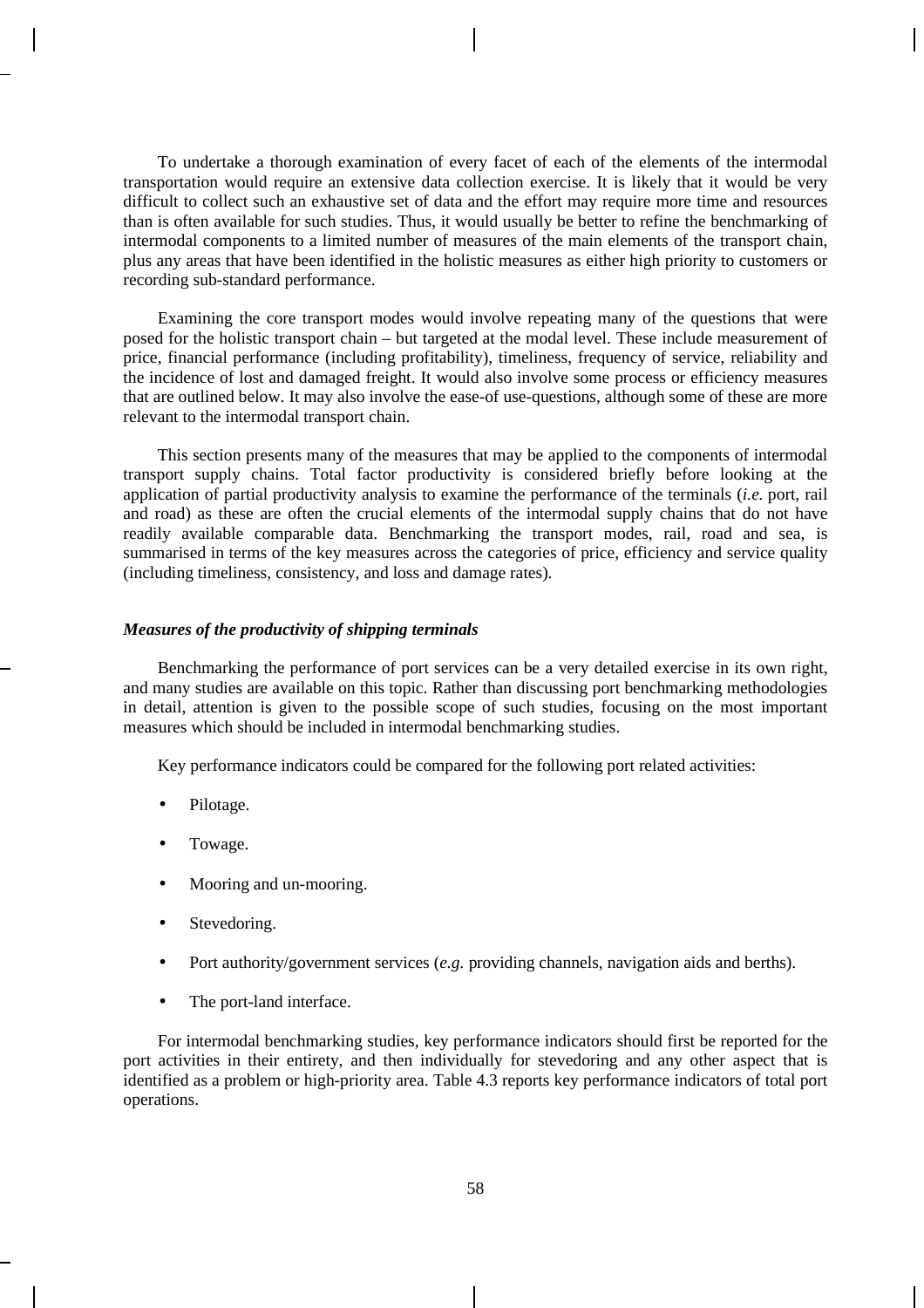| Cost                                     | Cost per TEU. This could be measured as the sum of the cost per TEU of<br>ship-based charges, shore-based charges, and government and port authority<br>charges.                                          |
|------------------------------------------|-----------------------------------------------------------------------------------------------------------------------------------------------------------------------------------------------------------|
| Productivity – inherently terminal based | TEU/hectare of land storage.                                                                                                                                                                              |
|                                          | TFU/berth metre.                                                                                                                                                                                          |
|                                          | TEU/unit of handling equipment.                                                                                                                                                                           |
| Timing                                   | Average time taken to discharge containers from their arrival at the berth to<br>their availability for collection.                                                                                       |
|                                          | Early/late ship arrival. This data can be broken down into ship arrival and<br>departure advice either at 24 hours or inside 24 hours as well as the ex post<br>measure of actual arrival and departures. |
|                                          | Reliability: Variance of discharge time outlined above.                                                                                                                                                   |
| Loss and damage                          | Number of staff accidents per 100 employees or part thereof.                                                                                                                                              |
|                                          | Absentee rate – hours absent as a proportion of hours worked.                                                                                                                                             |
|                                          | Number of containers damaged per 100 handled.                                                                                                                                                             |
|                                          | Number of containers lost per 100 handled.                                                                                                                                                                |
|                                          | Value of loss/damage claims per annum.                                                                                                                                                                    |

#### Table 4.3. **Indicators of the performance of total port activities**

The most useful indicators include the total port cost per TEU and the measures of timeliness. In many cases, loss and damage are not major issues. Port productivity measures are often best viewed by examining stevedoring performance.

# *Stevedoring performance*

Many factors impact on the stevedoring performance of individual ports. Some of the major factors include institutional arrangements and legislative requirements, ship characteristics, terminal equipment and technological developments. As with all parts of the supply chain, stevedoring productivity should be compared judiciously at all times. Geographic groupings can be more accurately benchmarked than global benchmarks. Where port productivity is incorporated into the supply chain, the benchmarks should reflect the port performance in conjunction with the wharf and container park management as well as the land transport and land access connections. Shipping companies are diversifying into the management of container wharves, container parks and even into road fleets in order to have greater control and improve scheduling meshing over these sections of the supply chain corridors.

A ready supply of data exists on stevedoring productivity throughout most of the world's major ports. Table 4.4 outlines common measures of capital and labour partial productivity measures of stevedoring performance.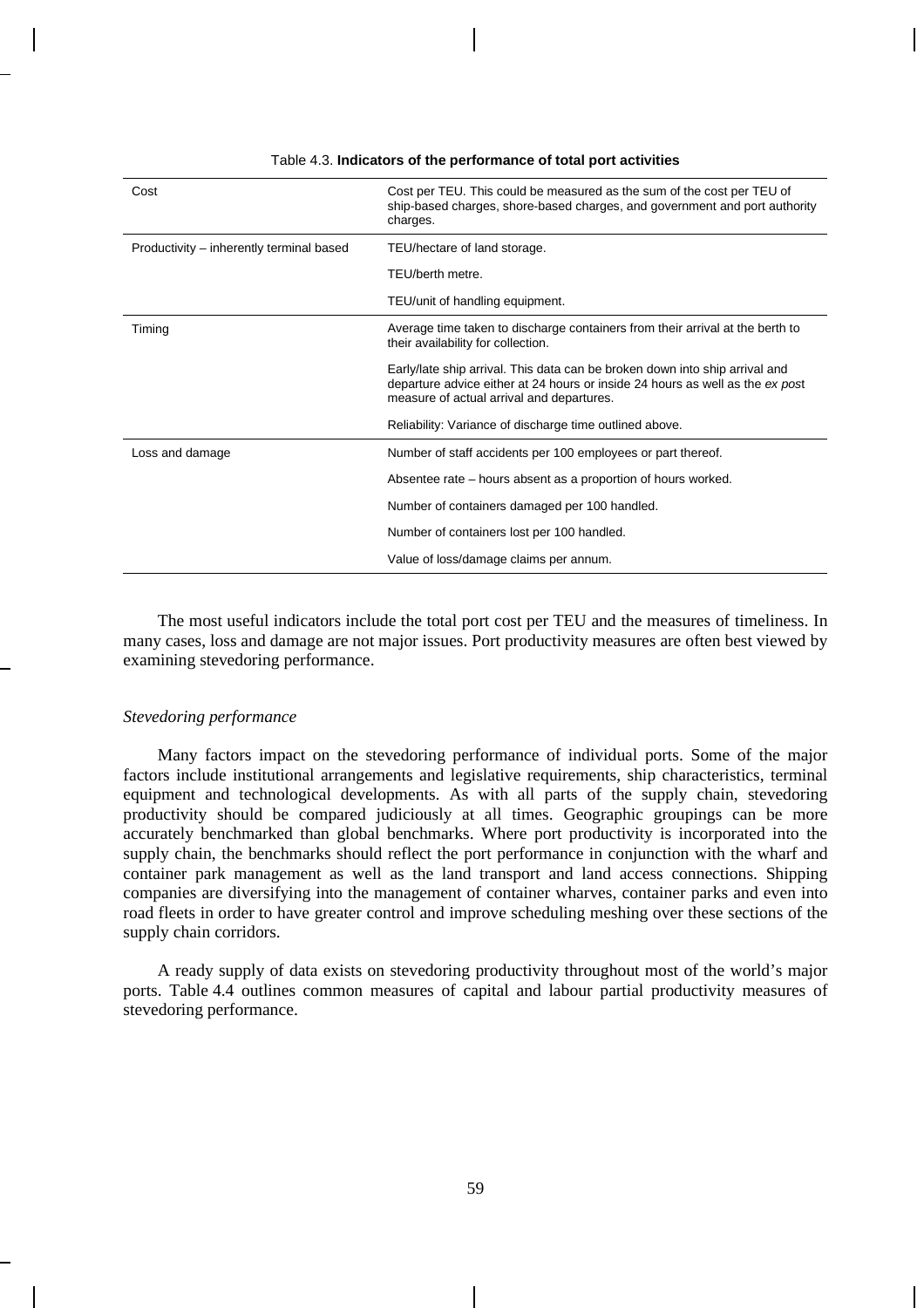| Measures productivity on an individual crane basis. That is, the average number of<br>lifts or twenty-foot equivalent units (TEUs) moved over a set period (usually an hour)<br>by any individual crane.                                                                                                                                                        |
|-----------------------------------------------------------------------------------------------------------------------------------------------------------------------------------------------------------------------------------------------------------------------------------------------------------------------------------------------------------------|
| Number of containers or TEUs moved per crane per elapsed hour of operations. An<br>elapsed hour is calculated on the basis of the total time over which a ship is worked,<br>measured from first labour aboard to last labour ashore.                                                                                                                           |
| Number of containers or TEUs moved per crane per net hour of operations. A net<br>crane hour is calculated on the basis of elapsed time minus the time unable to work<br>the ship due to award shift breaks, ship's fault, inclement weather, awaiting cargo,<br>industrial disputes, closed port holidays, or shifts not worked at ship operator's<br>request. |
| Measures productivity on a ship basis. That is, the average number of containers or<br>TEUs loaded or unloaded from the ship per hour by any individual crane.                                                                                                                                                                                                  |
| Number of containers or TEUs moved per ship per elapsed hour of stevedoring<br>operation.                                                                                                                                                                                                                                                                       |
| Number of containers or TEUs moved per ship per net hour of stevedoring operation.                                                                                                                                                                                                                                                                              |
| Number of ships loaded and unloaded per wharf per annum.                                                                                                                                                                                                                                                                                                        |
| Number of ships loaded and unloaded per berth per annum.                                                                                                                                                                                                                                                                                                        |
|                                                                                                                                                                                                                                                                                                                                                                 |
| Number of containers or TEUs moved per full-time equivalent terminal employee per<br>year. Terminal employees include all those engaged in terminal activities.                                                                                                                                                                                                 |
|                                                                                                                                                                                                                                                                                                                                                                 |

As indicated in Table 4.4, crane rates, net crane rates and crane down time measure the productivity or efficiency of crane operations at wharves based on a time measure. In addition, distance and ease-of-movement measures can be used to monitor the efficiency of crane usage. Some measures that incorporate issues of distance and ease of movement include: berth metres per terminal crane, crane spread and reach capabilities, crane height capabilities, crane flexibility, mobility, and adaptability.

Two of the most commonly used capital productivity measures are the number of container movements per net crane hour and the number of TEUs moved per net crane hour. Several of the other more obvious partial productivity indicators for terminal efficiency are simply the inverse of the infrastructure and equipment adequacy measures discussed already. These are:

- TEU/hectare of land storage.
- TEU/berth metre.
- TEU/unit of handling equipment.

Together, these will probably provide an adequate set of indicators of capital productivity. Adding a measure of labour productivity should complete the set. An ideal measure of labour productivity would be TEU/person-hour worked. However, the required data are unlikely to be readily available, and it will probably be necessary to settle for thousand TEU per equivalent full-time employee per annum.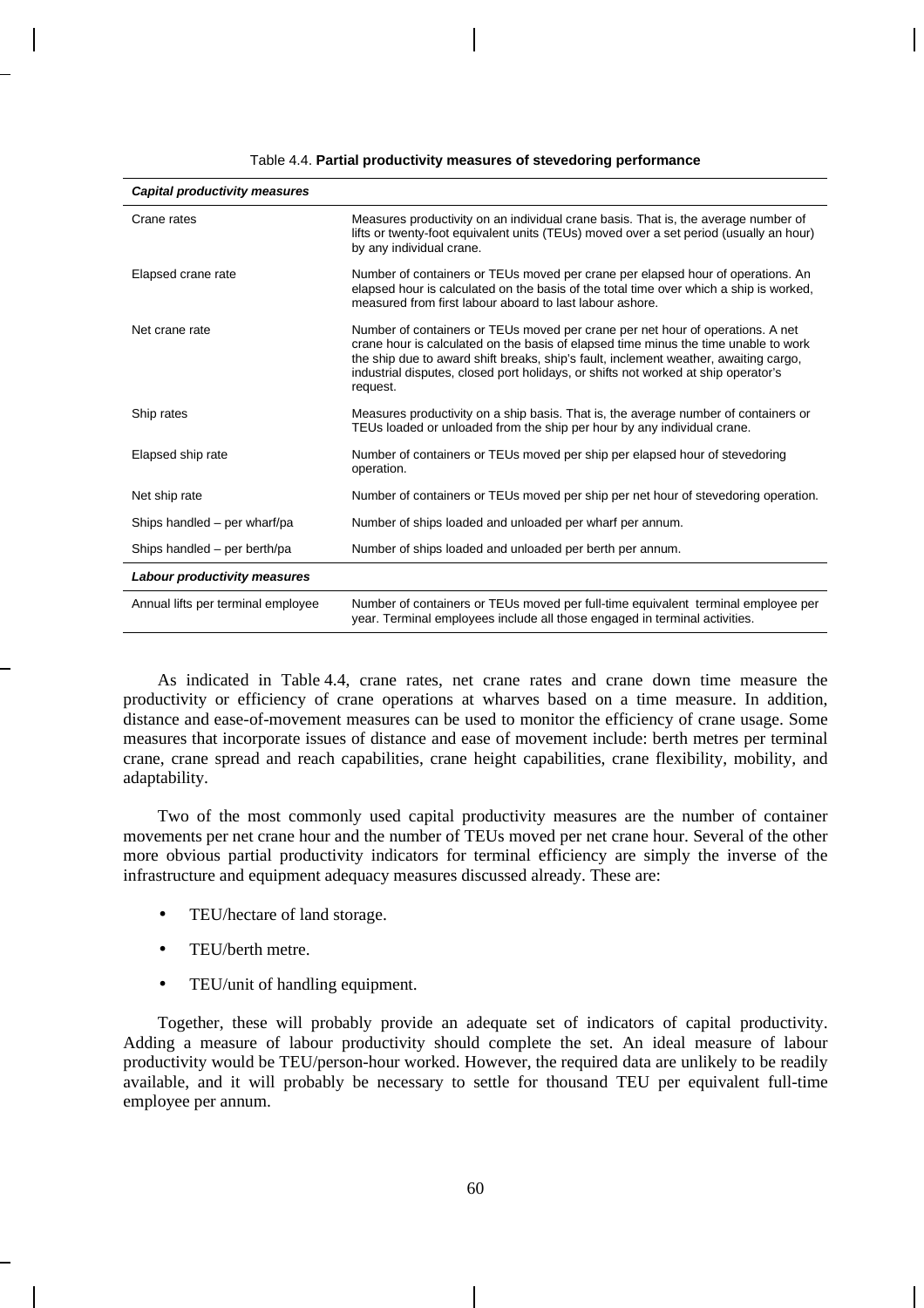There are several measures of effectiveness (*i.e.* involving timing and service-quality issues) that could be used in the port components of an intermodal transport study (Table 4.5).

| <b>Stevedoring timeliness</b>                                      |                                                                                                                                                                                                                                                                                         |
|--------------------------------------------------------------------|-----------------------------------------------------------------------------------------------------------------------------------------------------------------------------------------------------------------------------------------------------------------------------------------|
| Ship turn around time                                              | Average time (hours) taken to load or unload ships.                                                                                                                                                                                                                                     |
| Length of delivery/pick-up time prior to ship<br>loading/unloading | Minutes.                                                                                                                                                                                                                                                                                |
| <b>Stevedoring reliability</b>                                     |                                                                                                                                                                                                                                                                                         |
| Berth availability                                                 | Measures proportion of ship arrivals where a berth is available within four<br>hours of the scheduled berthing time.                                                                                                                                                                    |
| Stevedoring reliability rate                                       | Measures the proportion of ship visits where the average crane rate for<br>each ship is within two containers per hour (+or-) of the quarterly average<br>rate for the terminal. This rate provides a partial indicator of the variability of<br>stevedoring productivity at each port. |
| Cargo receival rate                                                | Cargo receival measures the proportion of receivals (exports) completed by<br>the stevedore's cut-off time. It provides a partial indicator that can assist<br>forecasting performance of terminal. A consistent 100% rate shows a<br>reliability factor of 1.                          |
| Crane down time                                                    | Number of hours a crane is not working for any reason when scheduled to<br>work as a proportion of hours it is scheduled to work.                                                                                                                                                       |
| Crane breakdown                                                    | Number of hours a crane is broken down when scheduled to work, as a<br>proportion of hours it is scheduled to work.                                                                                                                                                                     |
| Industrial action                                                  | Number of hours lost to industrial disputes as a percentage of hours<br>worked.                                                                                                                                                                                                         |
| <b>Stevedoring loss and damage</b>                                 |                                                                                                                                                                                                                                                                                         |
| Loss and damage                                                    | Number of staff accidents per 100 employees or part thereof.                                                                                                                                                                                                                            |
|                                                                    | Absentee rate – hours absent as a proportion of hours worked.                                                                                                                                                                                                                           |
|                                                                    | Number of containers damaged per 100 handled.                                                                                                                                                                                                                                           |
|                                                                    | Number of containers lost per 100 handled.                                                                                                                                                                                                                                              |
|                                                                    | Value of loss/damage claims pa.                                                                                                                                                                                                                                                         |

Table 4.5. **Measures of stevedoring effectiveness**

Similar to the measures for the entire intermodal transport chain, it is important to report data across the categories listed in Table 4.5. This may involve a minimum set of key performance indicators such as:

- Ship turnaround time.
- Berth availability.
- Stevedore reliability rate.
- Number of containers lost or damaged per 100 handled.

Stevedoring cost should be measured using the stevedoring charge per TEU. It may be necessary at times to consider container stevedoring charges and shore-based reefer charges separately.

Timeliness indicators can be broadly divided into two classes: processing duration indicators, and delays. An appropriate measure for processing duration is container dwell time in terminal. A proxy for delays in ports is captured in the ship turnaround measure. Consistency of performance at the process component level is best measured using the variance of the processing duration measures outlined above (*i.e.* container dwell time in terminal).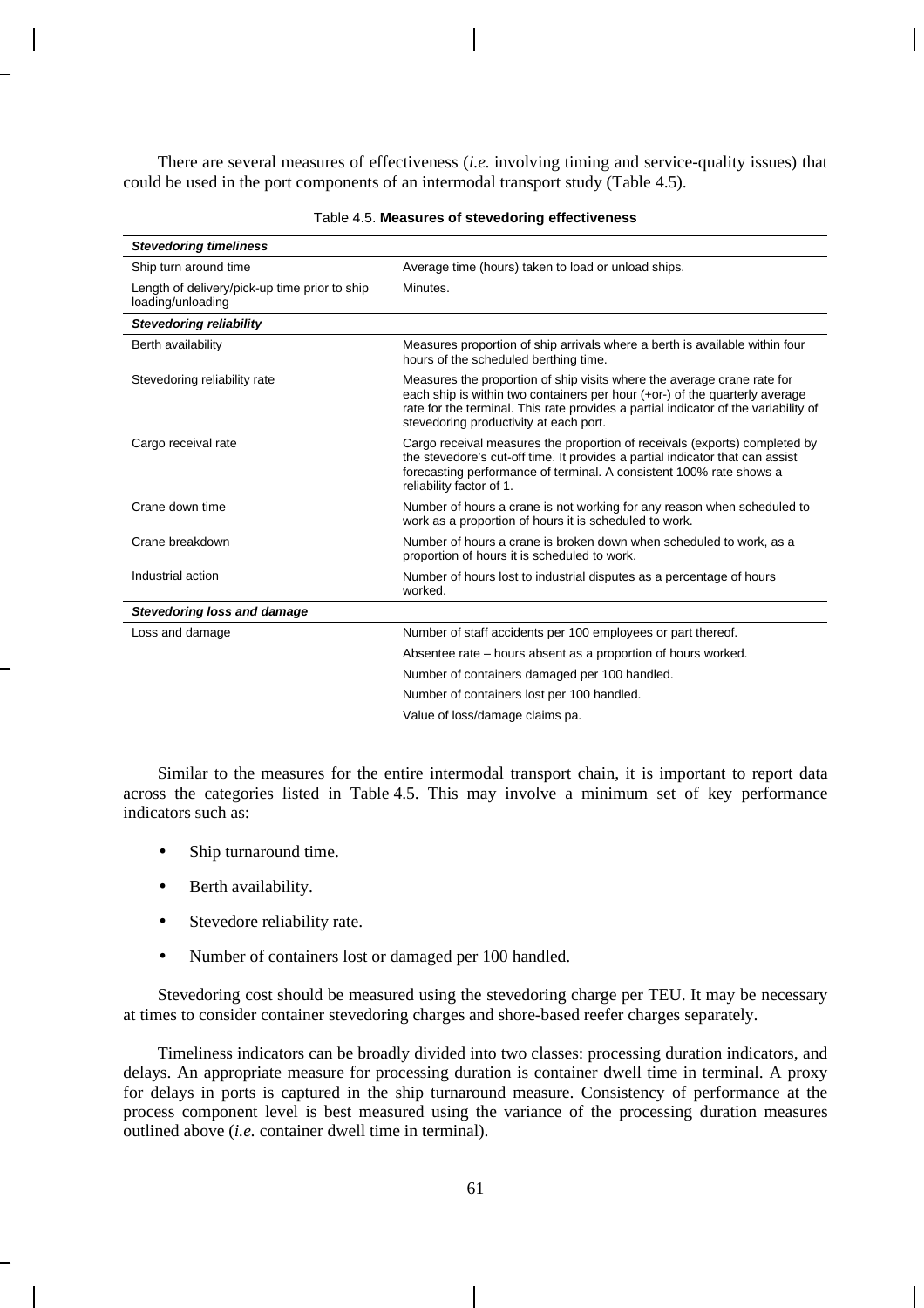### *Measures of the productivity of rail (and road) terminals*

The traditional way of measuring the performance of rail or road terminals is to look at turnaround time, plant utilisation and productivity within the terminal. Concepts such as delay are very useful for analysing a whole range of impediments to on-time delivery which, at present, are not captured by traditional performance measures. Terminal location, intermodal arrangements and jurisdictions are very important. Those terminals that are the most innovative in using intermodal solutions are the most successful in overcoming delay. Overcoming institutional and jurisdictional impediments can lead to improved performance and the customer having a real perception of better service. The measurement of these latter two impediments relates to all terminal operators for all modes, and does not just concern rail.

The main procedures to examine (benchmark) for seamless transportation in rail terminals occur at the intermodal interface. Procedures such as road-to-rail transfers, administrative communications and connection times or scheduling meshing are very important. What happens at these interfaces provides the clearest, most meaningful benchmarks for the terminal component of container supply chains. The measurement of terminal performance should not be limited to what goes on inside the terminal. The role that the terminal plays in the container supply chain is equally important.

The first traditional measure of rail terminal performance is turnaround time. Turnaround time describes the time elapsed between when a truck enters a terminal to pick up or deliver a container and when it leaves the terminal. Within the rail terminal there should be sufficient lifting capacity available to minimise delay. In the case of rail terminals based on marshalling yards, turnaround is based on the availability of locomotives for trip trains. Availability of a locomotive in the yard is not enough if it does not have clearance to depart when its wagons are loaded. In this sense, trains can be delayed waiting for clearance to depart within the rail terminal just as trucks can be delayed queuing outside the terminal gates. Consequently, when benchmarking rail terminals it is necessary to be clear about the definition of turnaround times.

Performance measures which include truck turnaround times within the rail or road terminals and the wharves as well as the truck turnaround time between them can be easily measured if dedicated access between container parks, wharf areas, rail terminals and urban road terminals are available.

The main areas of rail and road terminal performance that could be measured as part of an intermodal transport benchmarking study are outlined in Table 4.6.

| Incoming/outgoing by road         | Incoming/outgoing by rail                  |
|-----------------------------------|--------------------------------------------|
| Truck turnaround times            | Computerised efficiency of wagon movements |
| Automation at entry gates         | On-time terminal departures                |
| Slotting availability             | Shunting times                             |
| Entry waiting times               | Locomotive availability                    |
| Shipment tracing capabilities     | Shipment tracing capabilities              |
| Container dwell time in terminals | Container dwell time in terminals          |
| CNS and EDI links                 | Crane and wagon harmony                    |

Table 4.6. **Measures of rail and road terminal performance**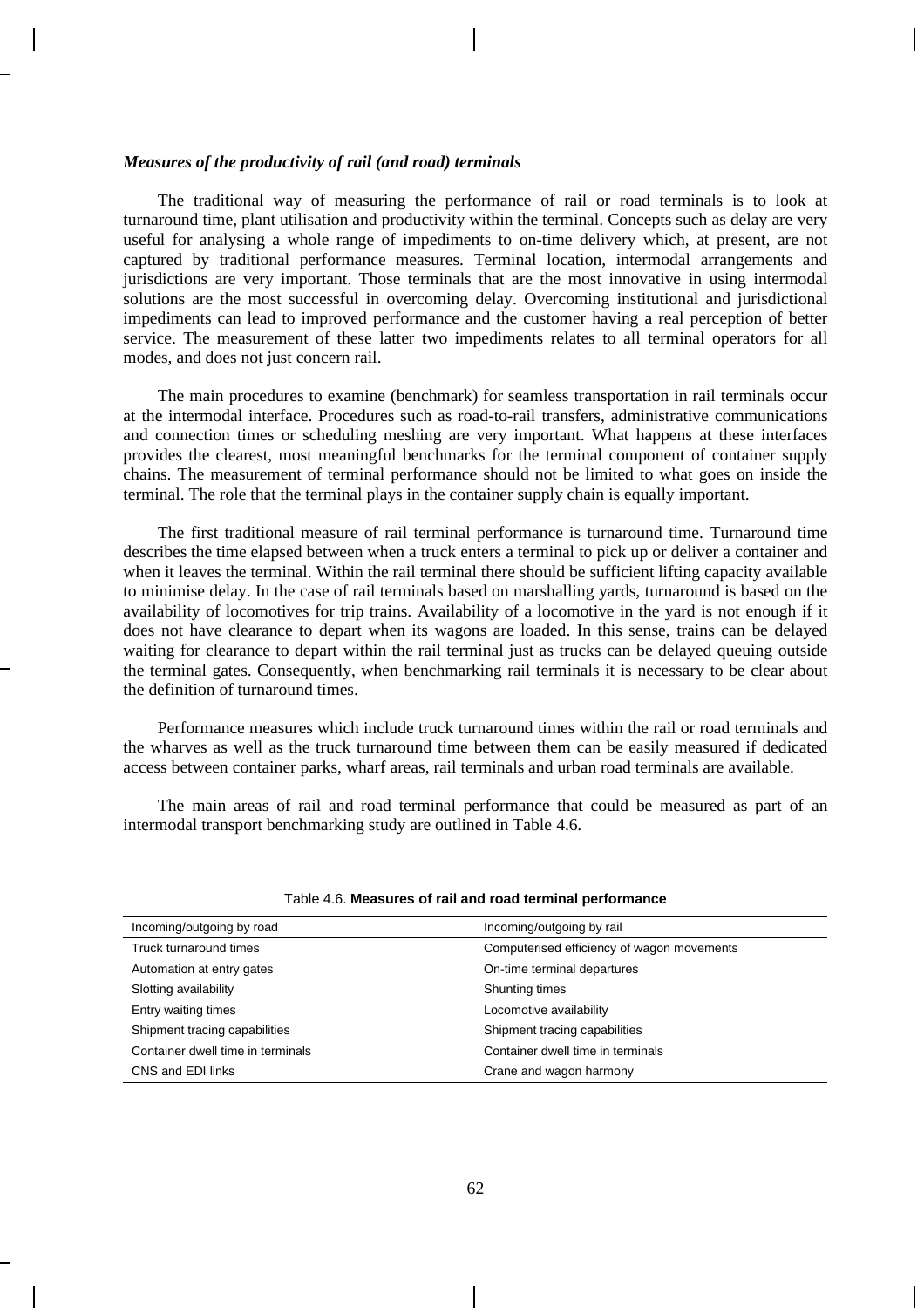# *Measures of rail performance*

An intermodal transport benchmarking study should focus on a few core measures of rail freight cost, productivity, timeliness and reliability. If major problems are identified with the rail line-haul then it could subsequently be examined in more detail. On this basis, the three important quantifiable process elements likely to impact on the efficiency of rail operations are:

- Train size.
- Equipment utilisation.
- Labour productivity.

While it may be suggested that information be collected on the maximum feasible train length, not all trains will be of the maximum feasible size. As there are significant economies of scale in block train operation, the actual size of train can have an important effect on intermodal economics. Thus, the suggested measure is "actual average TEU/train".

The number of trips made by each wagon is an important measure of capital utilisation. Although this will obviously be affected by haulage distance, it will also be influenced by other operational and management factors. It is therefore worthwhile specifically focusing on this aspect. The suggested measure of equipment utilisation is wagon cycle time.

The preferred measure of labour productivity is TEU-km per full time employee.

As discussed earlier, timeliness indicators can be broadly divided into processing duration indicators and delays. Suggested indicators for processing duration of line-haul container-rail services are average train turnaround and TEU handled per train hour. "Average truck queuing time" could be used to measure delays in the line-haul movement of containers by rail. As was the case for port performance, consistency of performance at the process component level is best measured using the variance of the processing duration measures outlined above.

It is possible to consider a much broader range of effectiveness measures of rail freight movement of containers (Table 4.7). The choice of these measures would depend on the objectives, scope and resourcing of the intermodal benchmarking project.

# *Measures of road performance*

The measurement of line-haul road performance in moving containers is very similar to that outlined above for line-haul rail freight. Given the highly competitive and efficient road transport services in many countries, a wide range of indicators may be considered; however, only a few key indicators are mentioned here, allowing scope for more detailed benchmarking if necessary.

From the point of view of diagnosing intermodal performance differences, the most important element of road transport efficiency is the number of TEU per vehicle per annum. This will be affected principally by four factors:

- Restrictions on operating hours.
- Length of haul.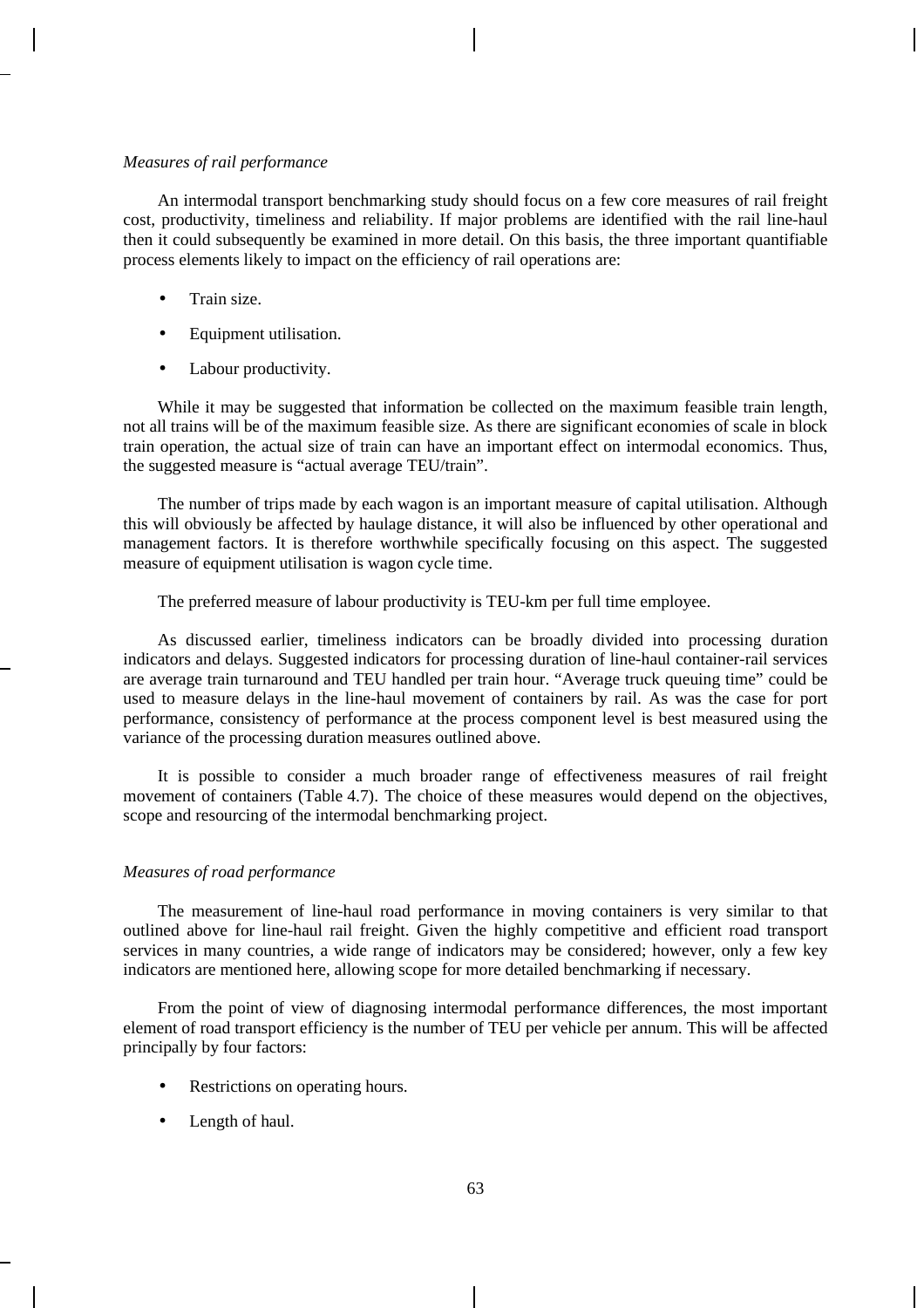- The nature of haulage equipment.
- Road vehicle utilisation.

| Table 4.7. Measures of the effectiveness of line-haul container rail services |  |
|-------------------------------------------------------------------------------|--|
|-------------------------------------------------------------------------------|--|

| <b>Transit times</b>                                           |  |
|----------------------------------------------------------------|--|
| Train arrival within 10 minutes of schedule                    |  |
| Train departure within 10 minutes of schedule<br>Care of goods |  |
| Security of containers in transit                              |  |
| % of containers/per trip/per annum lost                        |  |
| % of containers/per trip/per annum damaged                     |  |
| Extent of insurance for loss and damage                        |  |
| % of claims in value to total revenue p.a.                     |  |
| Ease of administering claims                                   |  |
| Time taken between claim and full settlement                   |  |
| In-transit storage privileges                                  |  |
| Shipment tracing capabilities                                  |  |
| Price                                                          |  |
| Administration efficiency                                      |  |
| Ease of contact                                                |  |
| Timely and acceptable replies to inquiries                     |  |
| Physical condition of equipment                                |  |
| Equipment availability                                         |  |
| Wagon availability                                             |  |
| Locomotive availability                                        |  |
| Technological standards                                        |  |
| Comparable road/rail cycle times                               |  |
| Invoicing accuracy                                             |  |

The first three of these factors are operating factors more relevant to the following sections . Probably the most important aspect here is the extent to which road vehicles delivering a container to an intermodal terminal (port or railhead) depart unloaded, and those that collect a container arrive unloaded. The suggested measure is TEU loaded/unloaded per road vehicle at intermodal terminals. Similar to the measures suggested for rail freight, an appropriate indicator of processing duration of line-haul container road services is average truck turnaround. Average truck queuing time could be used to measure delays in the line-haul movement of containers by road. As was the case for port performance, consistency of performance at the process component level is best measured using the variance of the processing duration measures outlined above.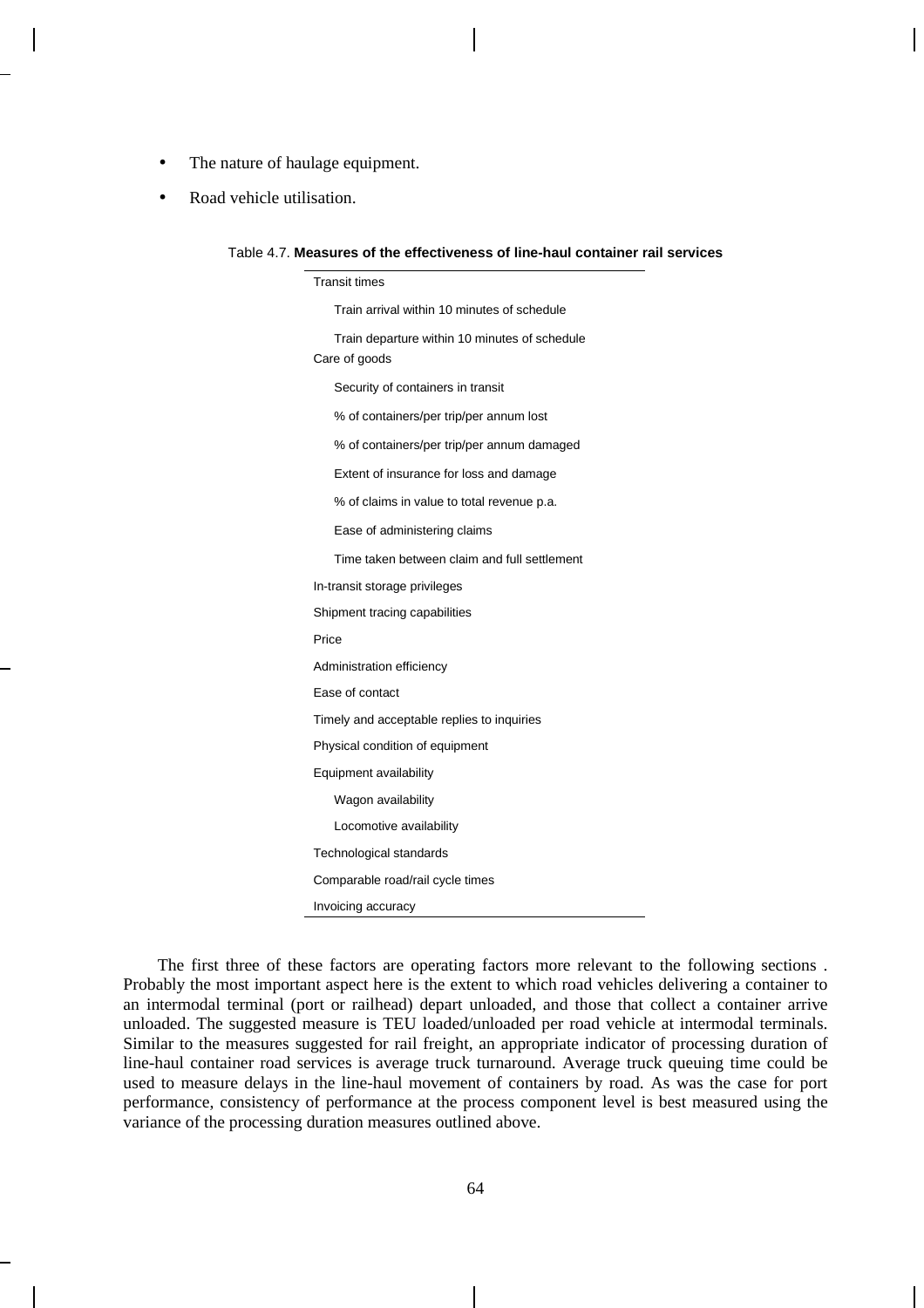## *Measures of ship performance*

Although the ocean transport leg is an important part of the intermodal transport chain, whether there is any point in attempting to measure the efficiency of this element is questionable. The international mobility of ships and the relative ease of entry have led to a high degree of homogenisation of shipping performance. The performance differences that do exist are generally transitory, except for those that are dictated by the physical characteristics of port facilities used by the vessels. These should be included in the benchmarking framework as infrastructure factors.

However, for the sake of completeness, it would be possible to collect information on a small number of key performance indicators similar to those discussed for rail and road line-haul services.

The cost measure would be either cost per TEU or cost per TEU per 1 000 km travelled.

Ship productivity measures could include TEU kilometres per year or TEU handled per ship per hour while an utilisation measure would be average stacking rates (*i.e.* average number of containers per trip as a proportion of the maximum number of containers per trip).

Timeliness indicators could include frequency of service offered and transit time (in hours or days). Reliability could be measured by the extent of delays in coming to berth (*i.e.* percentage of trips in which arrivals were more than about 10% behind schedule). Other elements of delay may be important in specific instances, but obtaining detailed data on them is generally difficult: their effect can in any case be captured in the ship turnaround measure. Another measure of reliability may be given by the variation in the average transit time compared to the scheduled transit time.

#### **Accounting for the impact of different inputs to intermodal transport chains**

The physical attributes of many aspects of the elements of an intermodal supply chain can have a significant impact on productivity. For example, the amount of storage area at terminals will affect both cost and productivity, with larger terminals generally requiring less handling than smaller terminals. The main inputs that should be considered in an intermodal transport benchmarking project may be split between infrastructure and equipment factors.

# *Infrastructure*

### *Maritime access*

Two elements of maritime infrastructure may have sufficient impact on the efficiency of the intermodal transport chain to justify monitoring as part of a benchmarking study:

- Depth of approach channels.
- Berth availability.

The depth of water available in a port will constrain the maximum size of vessel that can be deployed, and hence the ability to realise economies of scale on the ocean transport leg. To appreciate the possible impact of this factor, data should be collected on "draft".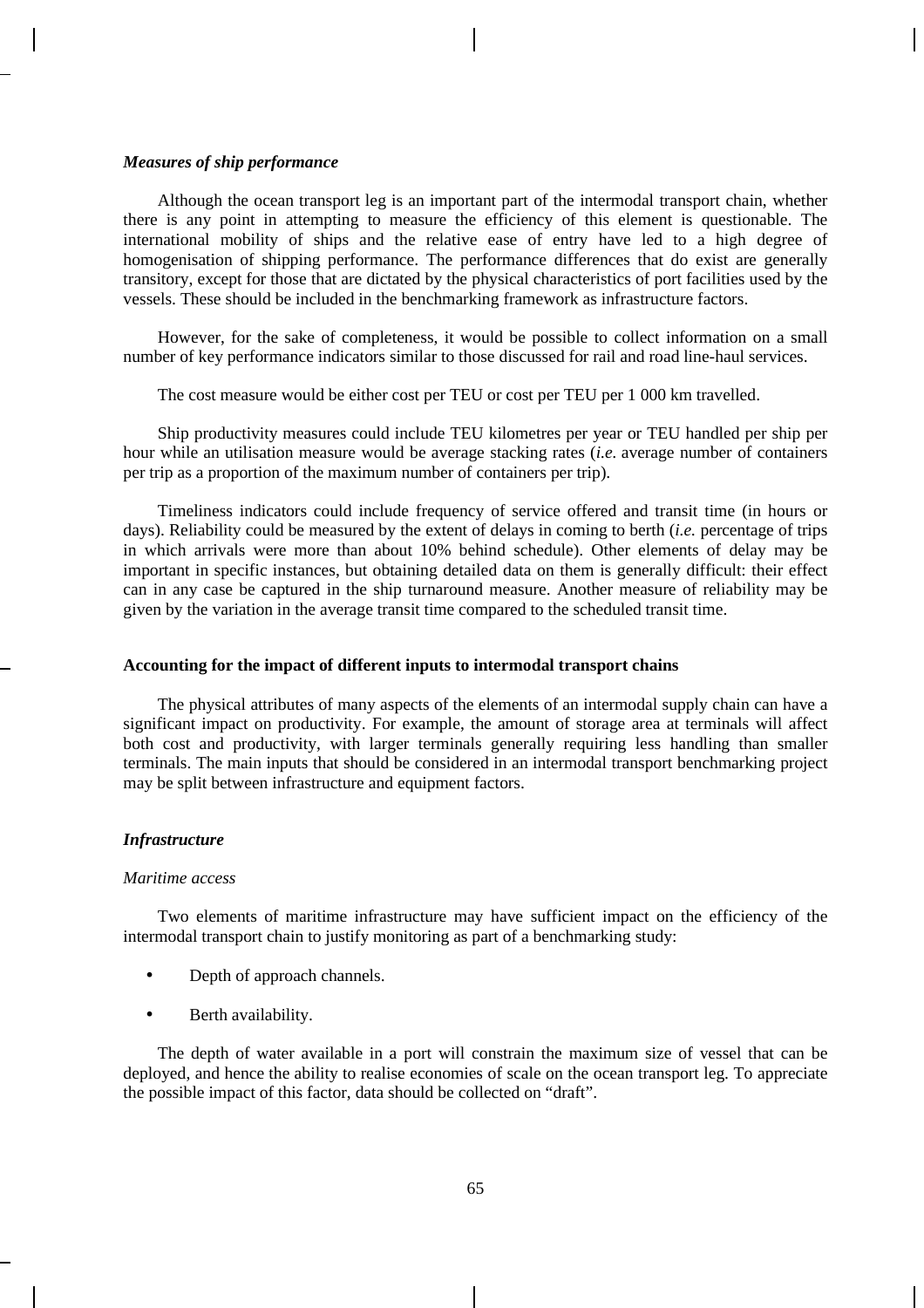By far the most common cause of delays to shipping in the container transport industry is the lack of berth availability. If the vessel cannot come to berth on schedule, the implications for the efficiency, timeliness and predictability of intermodal transport movements are obvious. An intermodal benchmarking study should therefore report measures of berth occupancy and the number of berths. These two factors need to be considered simultaneously since the impact of berth occupancy on expected delay depends on the number of berths. Berth length per thousand TEU handled is often used as an alternative indicator of berth adequacy. This measure has the advantage of being readily available from published data and unequivocal.

#### *Modal interchange*

The most important factor here is the adequacy of the storage area. Generous storage areas can facilitate intermodal performance by reducing the number of within-terminal moves that are required to handle containers. Hence, the appropriate measure should be thousand TEU per annum per hectare.

# *Rail transport*

Two elements of rail infrastructure that may have sufficient impact on the efficiency of the intermodal transport chain to justify monitoring as part of a benchmarking study are:

- Pathway availability.
- Topography.

The availability of pathways on the rail system can have a significant impact on the performance of intermodal rail operations. This is especially the case where rail operators share track with passenger movements (which are given priority on most networks). Pathways through systems that share track with commuter trains can be a particular problem. Thus, an intermodal benchmarking study should collect information to indicate the relevant priority of rail pathways and their impact on scheduling and operations.

Some studies have also suggested that the topography of rail routes is also important. Clearly, in extreme cases – for instance, where the terrain is very mountainous – topographical differences could have a significant effect on transit times, fuel costs and rail maintenance. In general, however, topography is unlikely to be sufficiently important to justify undertaking the difficult task of developing an appropriate quantitative measure. This can be done by making appropriate assumptions about differences in fuel consumption.

#### *Road transport*

The level of congestion on the road network will clearly have an impact on both efficiency and reliability. The appropriate measure is "average travel speeds on relevant trunk road network". Particularly at maritime terminals, the quality of gate access is often cited as an important determinant of road transport efficiency. A suggested measure is "TEU by road per gate lane".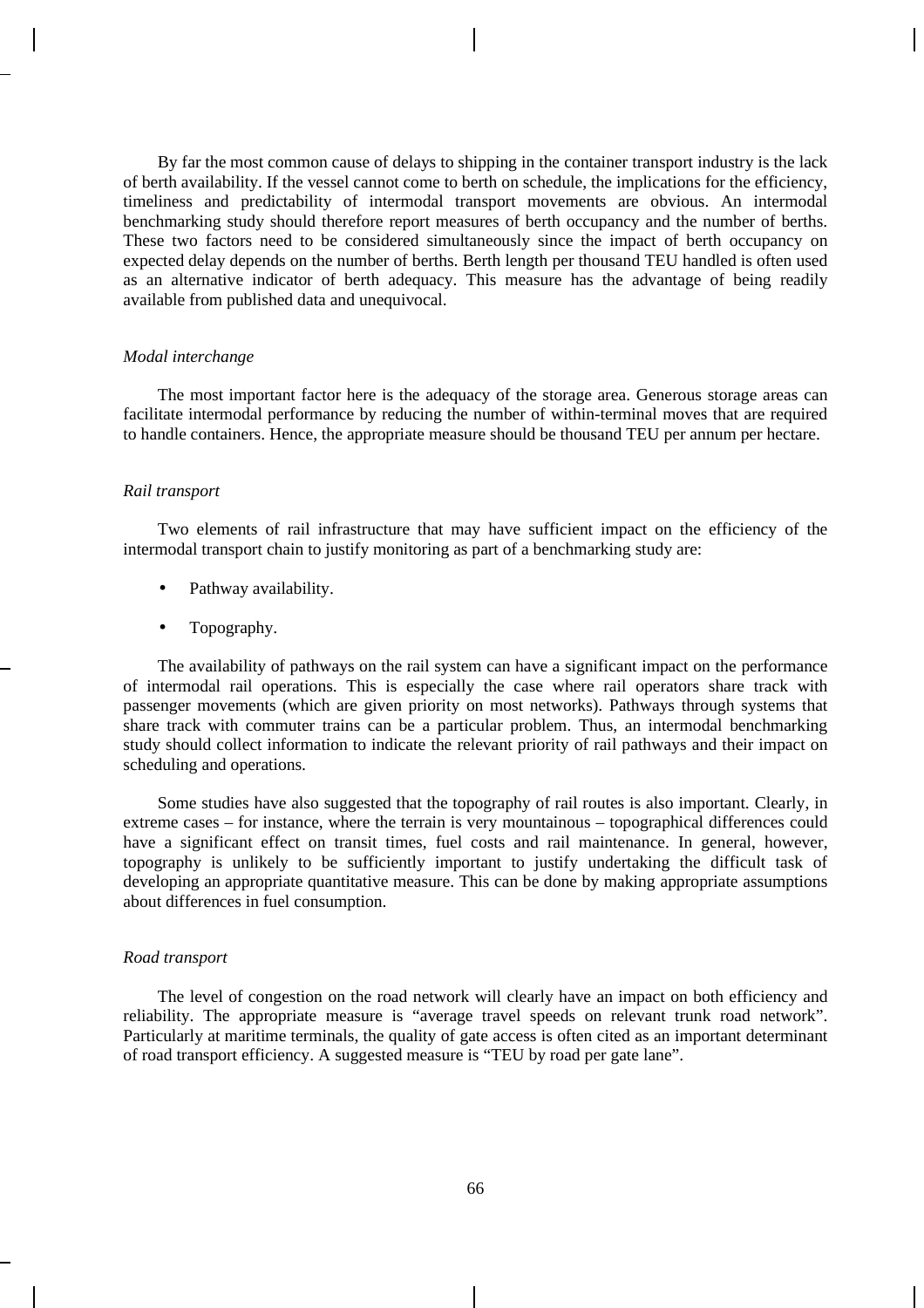# *Equipment*

#### *Terminal*

In principle, the quantity and quality of terminal equipment could significantly impact the efficiency of intermodal operations. In practice, it is likely to be an issue only where the most expensive items of equipment are concerned: the obvious case is that of container gantries in marine terminals. Suggested measure: TEU handled per unit of equipment.

# *Rail*

The maximum train capacity is likely to be the most important element here. This will be determined by two factors: the maximum length of train that can be accommodated at the terminal and along the routes that will be transited; and the ability to make use of double-stack technology. Suggested measure: max TEU per train.

#### *Road*

Differences in road equipment are far more limited than differences in rail, and in this case are likely to be reduced principally to whether or not double-bottom road vehicles can be used. Suggested measure: proportion of double-bottom vehicles used.

# *Labour*

Intermodal performance will be influenced by both the unit cost and the skill level of available labour. Realistically, only the first of these is likely to be readily amenable to quantification. For most exercises, a simple index of national wage levels for the transport industries will probably provide an adequate indication of the influence of this factor. Suggested measure: unit labour costs, preferably in the transport industry if available.

### **Accounting for the operating environment**

For the most part, characteristics of the operating environment are unlikely to be readily amenable to quantification. However, in some circumstances these may have a significant influence on performance, and it would be wise to provide for a narrative of significant characteristics to be included in any benchmarking study.

#### *Physical*

One dimension of the operating environment that is readily amenable to quantification is the length of haul for the intermodal movement. Suggested measures: average length of inland haulage; average length of sea transit.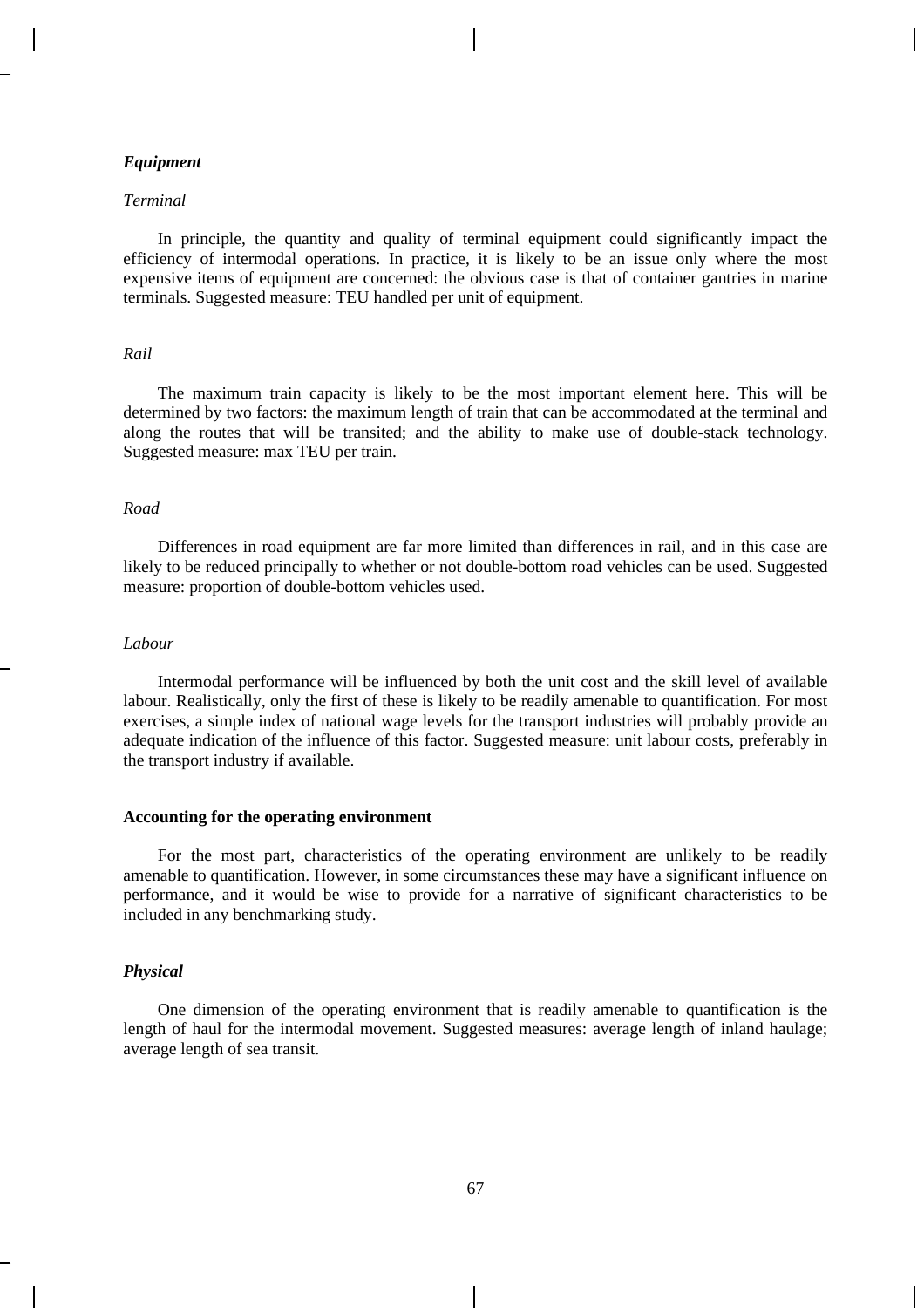#### *Institutional*

This may cover such factors as the nature of the organisations that control the intermodal chains that are being benchmarked. For instance, are the rail operations effectively extensions of the operations of ocean carriers, as tends to be the case in the major trans-continental movements in the United States? Or are land transport operators – in particular, rail operators – the prime movers? What role is played by third parties that are not aligned with the transport service providers (*e.g.* third-party logistics providers and freight forwarders)?

The use of fixed time-windows for ship and train operations, and booked timeslots for trucks, may be of interest.

#### *Political and regulatory*

Political and regulatory factors can also have a major influence on intermodal performance. For instance, the willingness (or unwillingness) of some European governments to expose their rail operations to competition is argued by some to have been a significant determinant in the relative efficiency of European and North American intermodal operations. The attitudes of governments to collective agreements on intermodal services may also warrant attention: the European Community, for instance, does not allow liner shipping conferences to act collectively on the provision of intermodal services, while the United States does.

In some circumstances – most particularly where non-EU countries are concerned, as in the Asia to Europe land-bridging operations, or in new intermodal routes to Central Asian economies – imperfect harmonisation of documentation requirements and inspection processes may be a major constraint on intermodal performance.

Other aspects that may be relevant in particular cases are restriction on the operating hours of port terminals; and regulations governing driving hours for truck drivers and locomotive crews.

#### *Competitive forces within and between container supply chains*

The total supply chain must supply a seamless, efficient service along its entire length. There is little market incentive for co-ordination between participants because the same competitive elements that encourage participants to be individually efficient discourage them from working together to become collectively more efficient.

Therefore, while market forces work at the individual participatory level of competition to stimulate greater efficiencies, there are few such incentives to stimulate the entire international supply chain. Although this situation is changing, with shipping companies leading the movement of vertical integration along supply chains, the extent of ownership along any international supply chain is still in its infancy. Consequently, any benchmarking exercise on global transport supply chains needs to include an institutional category. This category needs to list appropriate institutional, governmental policies and industrial associations that work to stimulate overall seamlessness. A broader global level of competition should be benchmarked that guides the total freight transport chain to overall efficiency via seamlessness. Healthy competition thus can occur at the global level, stimulating the total chain, and at the modal level, stimulating individual participants within each chain. Both elements need to be benchmarked.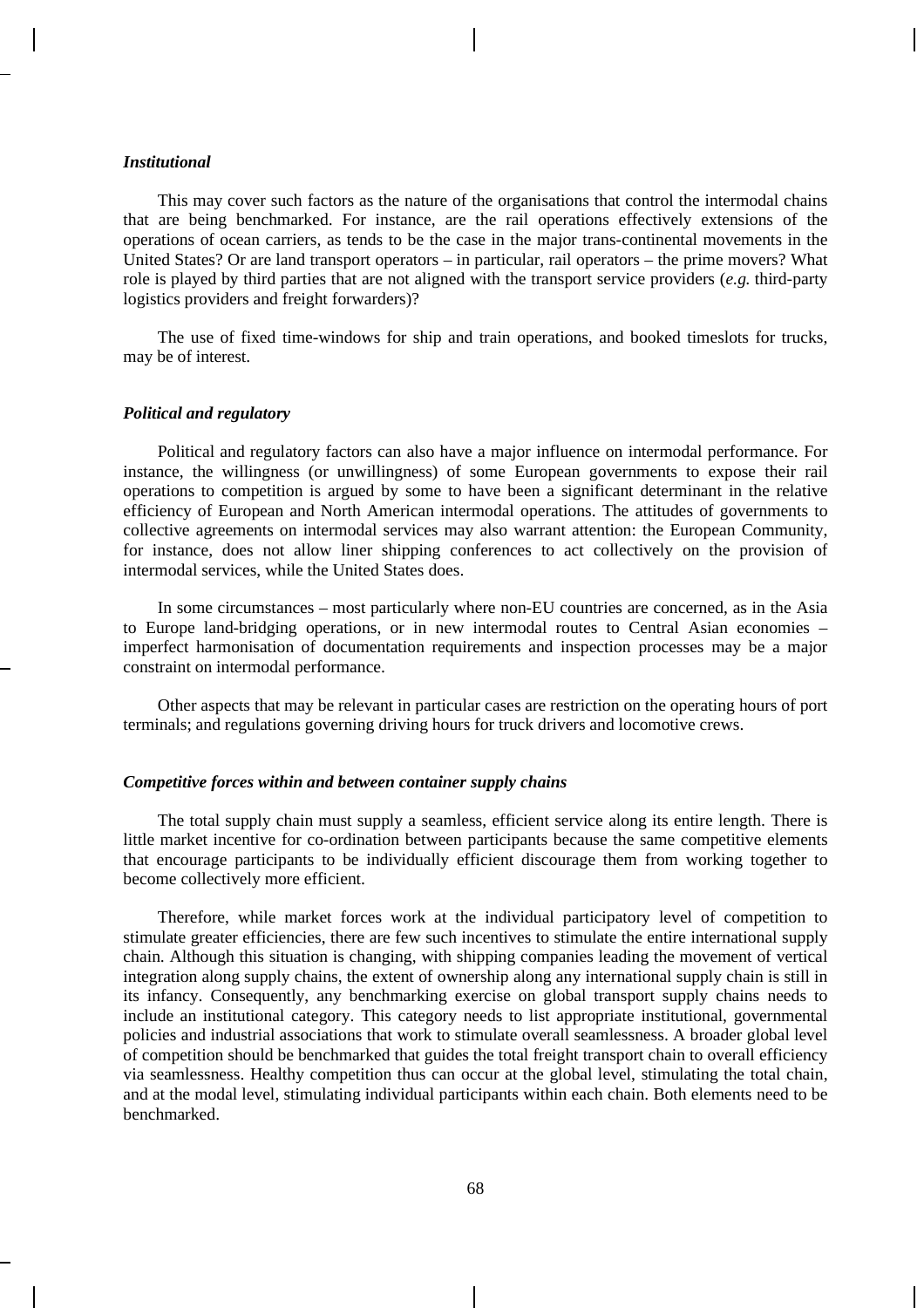# **Applying intermodal benchmarking methodologies**

This section briefly examines two issues which need to be considered when applying the intermodal benchmarking methodologies outlined in the previous section. These are:

- Data sources for such studies.
- Examples that may be included to obtain "best practice" comparators.

A detailed examination of data sources or possible best practice ports is not provided, as the selection of data and ports will depend on the objectives, scope and coverage of each particular intermodal benchmarking study. Further, each intermodal benchmarking study would involve extensive contact with customers and key service providers to determine what elements of the chain should be benchmarked, which other supply chains should be involved and to collect data directly.

# *Overview of data sources*

An intermodal benchmarking study would typically require data on:

- Three transport modes: rail, road and sea.
- Three terminal operations: ports, rail terminals and road terminals.
- Performance measures on each of the above services and for the entire chain spanning price, financial viability, timeliness (frequency of service and transit time), reliability (measures of punctuality), loss and damage rates and ease-of-use (mainly administrative) factors.
- Customers' perceptions of service, including their critical success factors.
- Characteristics of the core infrastructure and equipment used.
- Operating characteristics for each of the separate intermodal transport supply chains being benchmarked.

This will require an extensive data collection exercise, with budget, time and data constraints demanding that priority be given to collecting a few key performance indicators across each of the categories listed above.

It appears that no centralised database exists that can be drawn upon to provide all the data required for meaningful intermodal transport benchmarking studies across countries.

As with the modal benchmarking studies we have identified in this report, data collection would typically involve a mix drawing from:

- Statistics publicly reported by each of the service providers (*e.g.* port authority annual reports).
- Other relevant studies published by third parties (*e.g.* government reports on transport performance or industry or academic studies).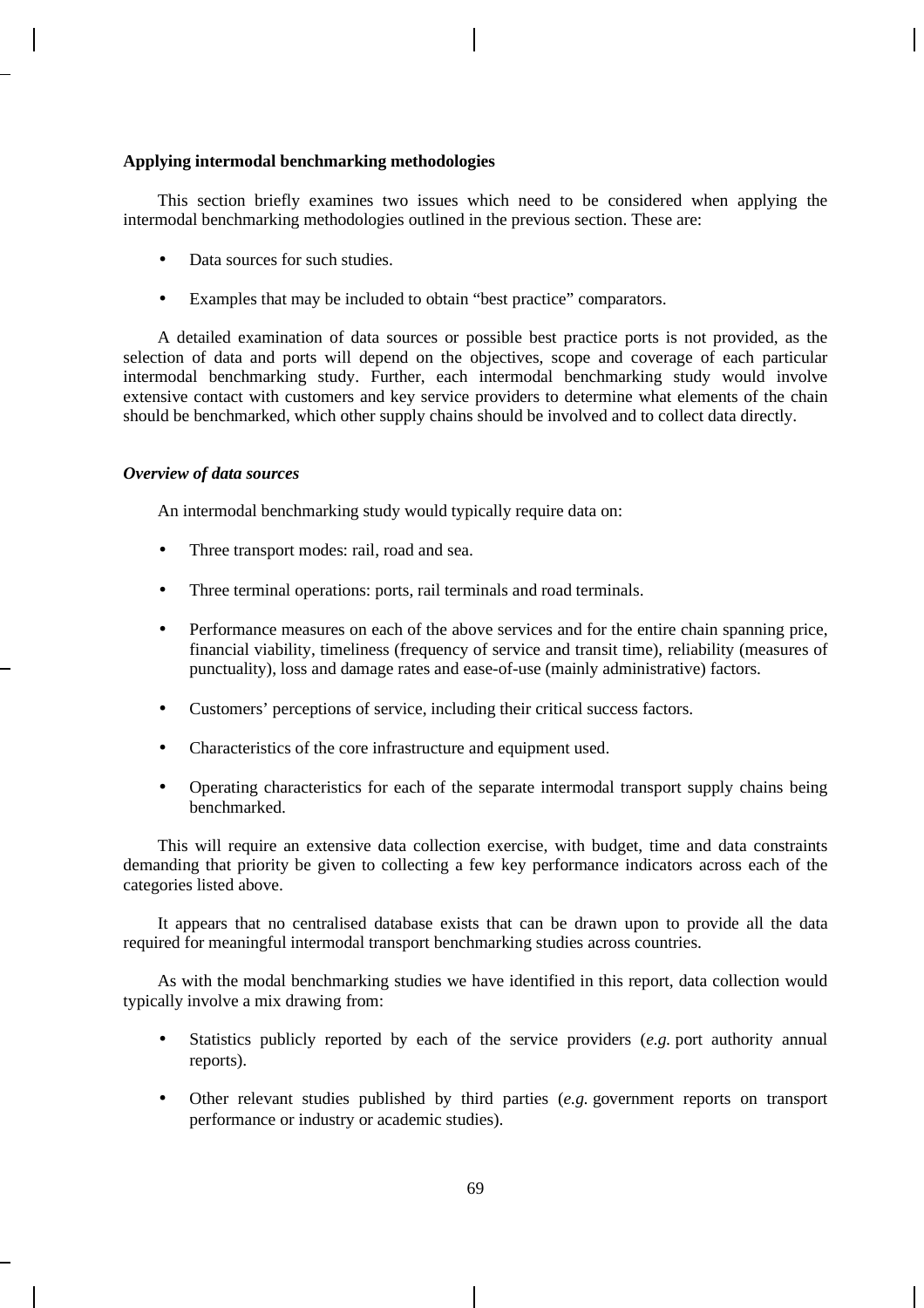- Specific data requests to service providers, often in survey format.
- Other previously private information that service providers are willing to release.
- Data provided by customers.
- Specific data requests of customers.

It would not be possible to undertake a meaningful intermodal benchmarking study without collecting performance and background data directly from all the main service providers and customers. The extent to which such studies could draw on published information provided by third parties would depend on the nature and scope of each individual intermodal benchmarking study. This would need to be examined on a country-by-country basis.

# *Case study of an integrated intermodal port*

There are many geographic groupings that could provide interesting and meaningful intermodal container transport benchmarking studies. For any such grouping, or indeed for any benchmarking study, it is imperative to include an entity that can be considered as "best practice". In this way, the benchmarking study establishes the magnitude of performance improvement that other participants should be capable of achieving and provides a guide to the practical steps that could be taken to achieve these productivity improvements.

Port performance will be central to the effective intermodal operations of supply chains that involve a sea transport component. Thus, it is important that intermodal container transport studies include ports that have implemented leading practices to ensure effective intermodal integration.

A recent study carried out for the Australian Marine and Ports Group (MPG,  $1998$ )<sup>22</sup> by Tasman Asia Pacific and Meyrick and Associates, examined measures to improve the efficiency and effectiveness of container and break–bulk ports. Examining measures to improve intermodal integration was a central part of this study, which included an international fact–finding mission covering eight leading ports: Vancouver, Seattle, Tacoma, London, Felixstowe, Rotterdam, Antwerp and Zeebrugge.

Intermodal integration was a problem in all the ports visited in the MPG study. Port authorities and service providers were generally well aware of the problems encountered by shippers and were initiating a range of actions to improve the flow of cargo. However, many of the problem areas lay outside their jurisdictions. The ports with the best record in achieving integration between modes took a proactive approach to removing bottlenecks by bringing together parties with a mutual interest in solving the problem or by directly providing services themselves. From an institutional perspective, the most innovative solutions to this problem were found in Vancouver.

While Vancouver has many problems to be resolved within its transport chain, it does provide a useful case study of what can be achieved through co-operation among the different players in the chain. For immediate port–related problems, the Vancouver Port Corporation provides a particularly useful role model as a strategic, whole–of–port collaborative manager. At the city level, the Greater

 $\overline{a}$ 22. Marine and Ports Group (1998), *Measures to Promote Effective and Efficient Container Port Practices*, report prepared by Meyrick and Associates and Tasman Asia Pacific for the Marine and Ports Group of the Australian Transport Council, Canberra, October.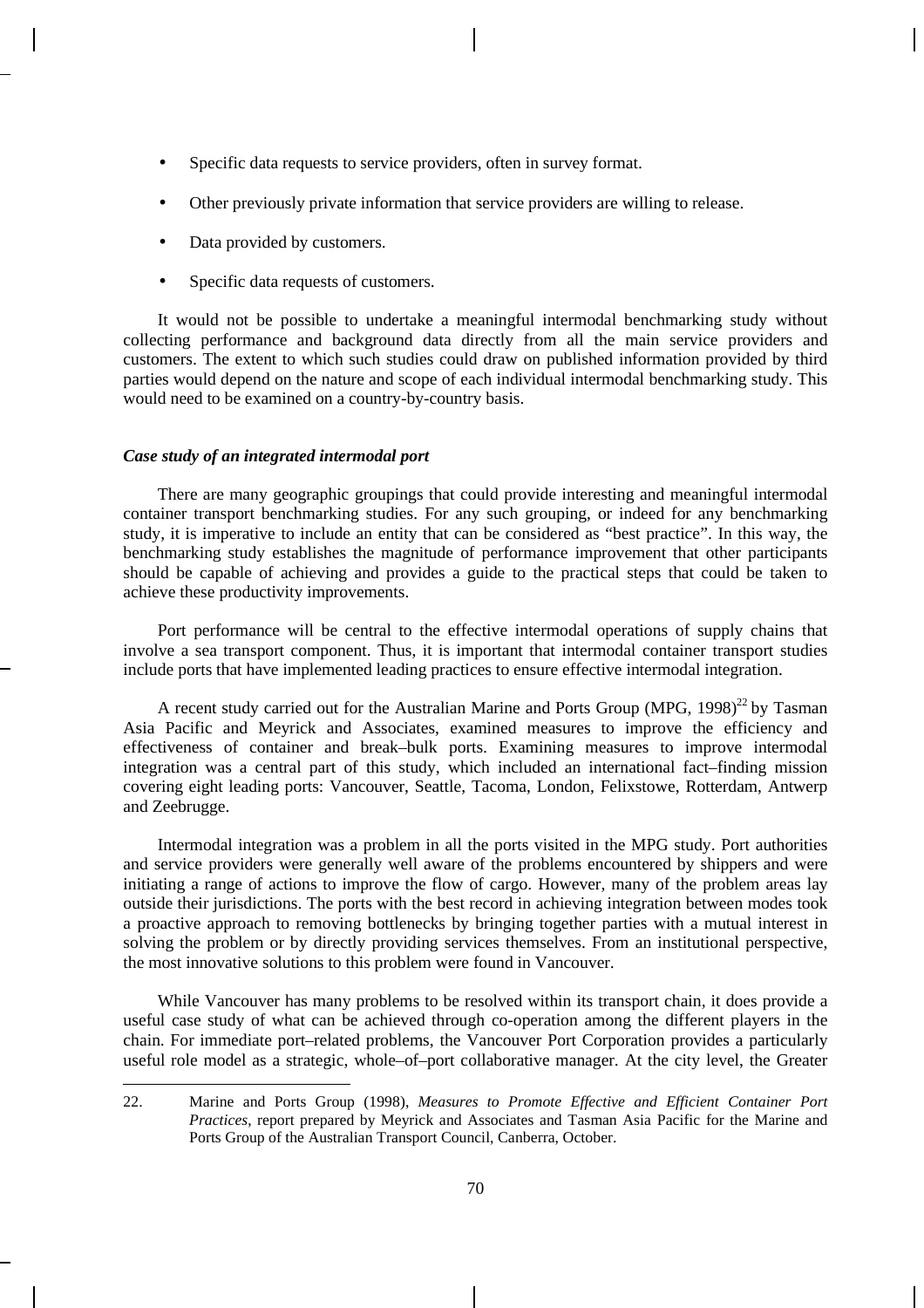Vancouver Gateway Council provides a useful model of a formal attempt to co-ordinate transport interests to lobby local government to help solve integration problems. At a higher regional level, the most useful and frequently quoted model is that of WESTAC in Western Canada. By providing highquality, even–handed research and a forum where senior government, transport company and union representatives can come together to openly discuss problem issues, WESTAC (the Western Transport Advisory Council) has been uniquely successful in advancing awareness of the need to look at the operation of the transport system as a whole.

While not replicating the findings here, the MPG report is recommended as a guide to identifying leading container ports and understanding their intermodal co-ordination strategies.

# **Evaluation model**

The common practice of overall benchmarking is to search for industry or functional activities or outputs that can be classified as best in class, as world-class, or as representing best practice. The basic premise of benchmarking is to learn something of value from someone or someplace else, something that helps you perform more effectively or efficiently. The goal of most benchmarking activities is to learn from the best.

Thus, a so-called intermodal evaluation procedure can be developed that incorporates critical success factors that can be benchmarked with competitors. The benchmarking conditions for comparing like with like have to be adhered to. Then, by reducing all criteria to monetary values an arithmetic model can be used. Often, these models are difficult to apply due to problems in accumulating appropriate data. As a consequence, raw data in the form of KPIs are often used.

Three steps are needed to construct an intermodal evaluation approach. These involve:

- Indicators of the modal split and the intermodal relation for all modes.
- Weights for the indicators.
- An aggregation rule to find one final value for the evaluation procedure.

The indicators should be relevant, complete, and quantifiable. In the best of cases, all indicators should be measurable in monetary items. We have listed numerous indicators above and any of these factors can be used within the model. For example, the following four indicators have been chosen for simplicity:

- Price of transportation over total supply chain.
- Cost of total travel time.
- Cost of total waiting time.
- Value of container load.

As all indicators can be measured in terms of money, no transformation problems of measurement or weightings are incurred before aggregating the values. The only information required is the travel time, the probability of non-arrival, loss or damage insurance sum and a commodity factor. Normally, evaluations are undertaken on specific and targeted components such as by routes or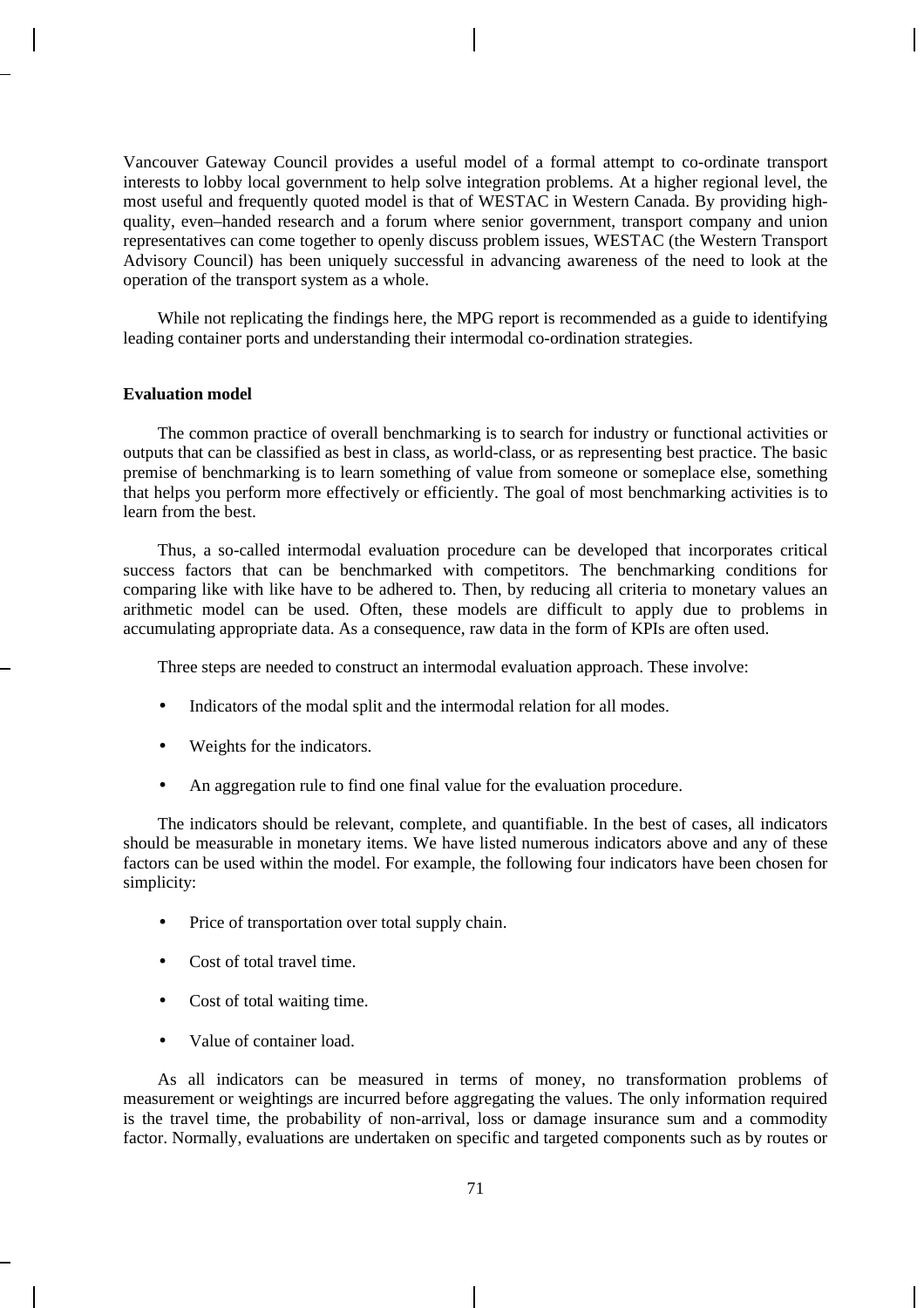corridors. Geographic groupings incorporating shipping lines, wharves, container parks, and access roads or barge facilities could be benchmarked. Another section of supply chains where benchmarking could be undertaken could include similar geographic road/rail land transport corridors in the United States. Asian regional shipping lines and associated land transport functions may be another possible component. If an aggregate supply chain is benchmarked, then the following model can be used. The aggregation of the data would mean that the use of the results would have some limitations.

The intermodal evaluation model (IEM) is valued by the following formula:

$$
(1) \text{ IEM} = (\alpha \cdot d_1) + (\beta \cdot d_2) + (\gamma \cdot d_3) + (\delta \cdot d_4)
$$

or specified for modes, routes and commodities:

(2) 
$$
\text{IEM}_{i,r,c} = (\alpha_{i,r,c} \cdot d_{1,i,r,c}) + (\beta_{i,r,c} \cdot d_{2,i,r,c}) + (\gamma_{i,r,c} \cdot d_{3,i,r,c}) + (\delta_{i,r,c} \cdot d_{4,i,r,c})
$$

*with:*

IEM= value calculated by the intermodal evaluation model

 $i =$  index of the transportation mode

 $r =$  index of the route

 $c =$  index of the container

 $\alpha$  = container rate factor

 $d_1$  = price of transportation

 $\beta$  = travel time in hours

 $d_2$  = cost of travel time in terms of money per hour and per container

 $\gamma$  = waiting time in hours

 $d_3$  = cost of waiting time in terms of money per hour and per container

 $\delta$  = probability of non-arrival, loss or damage

 $d_4$  = value of the container contents in terms of money (may be on a per ton basis).

The dimension of the value IEM is money per container. Equations (1) and (2) are only specified for one transport mode on the route *r* for the container *c*. This is only one part of the evaluation model, which has to take into account all modes *I* on all routes *r* and also all types of containers *c*. Therefore, all evaluations *I, r, c* of the total network are summed as shown:

(3) IEM= 
$$
M_1
$$
.  $IEM_1 + M_2$ .  $IEM_2 + ...M_1$ .  $IEM_1 \rightarrow min$  (or max depending on variables used)

*subject to:*

$$
(4) \; M_{i} = \sum_{g=1}^{G} m_{i,c}
$$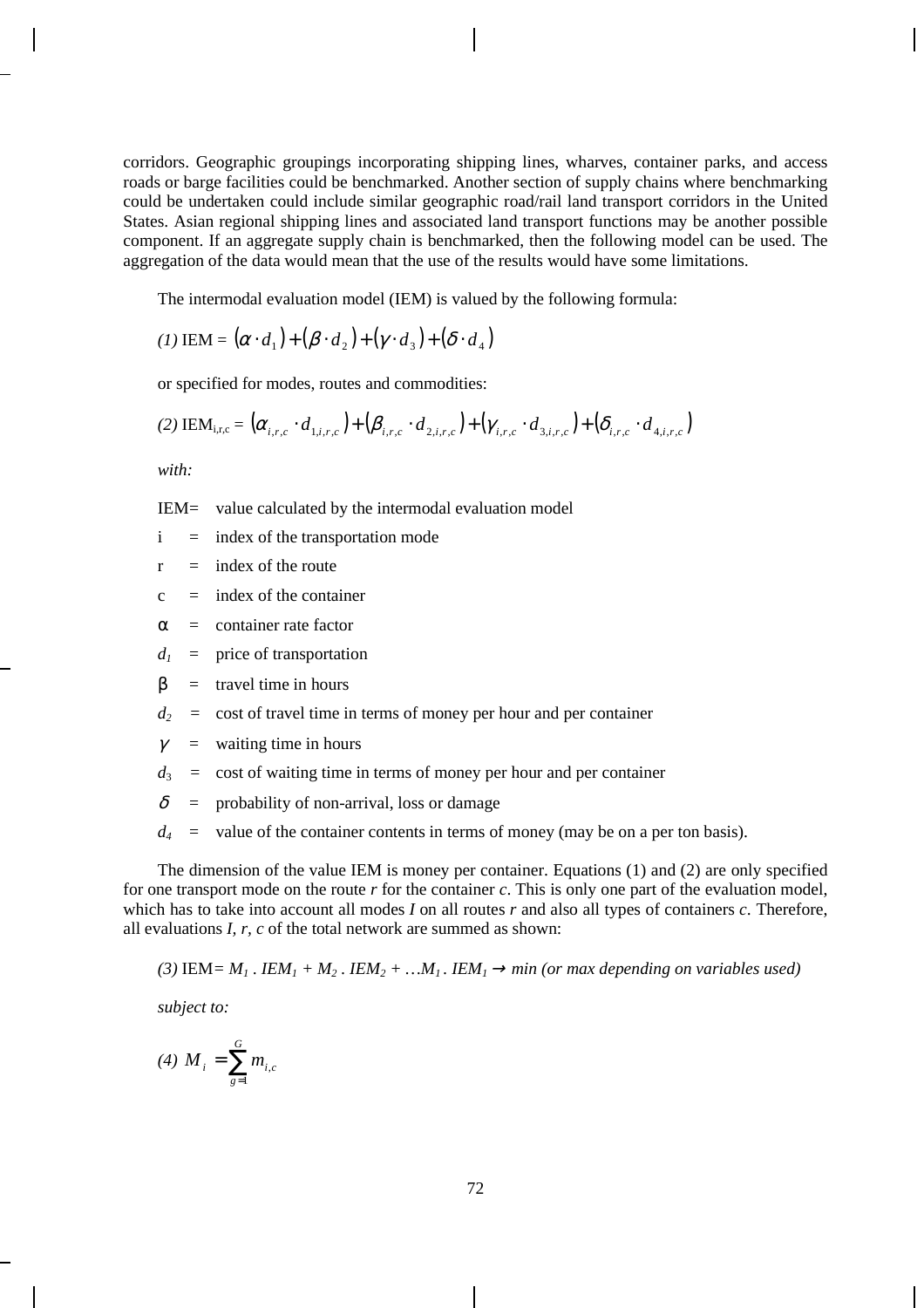*where:*

j

IEM= value calculated by the intermodal evaluation model

 $M =$  volume of all containers  $c = (I, \ldots, C)$  in the network transported by mode *I* (in tonnes).

The purpose of this model is to estimate the best set of transport modes and terminal connections for the overall container supply chain. For cost efficiency the equation has to be minimised, but if other indicators are used the function may need to be maximised (*e.g.* a service quality indicator).

The model as presented uses no weights but again, depending on the service quality indicators, various weightings can be incorporated in the equation as only a simple additive aggregation rule applies. Various computer-based models have typically incorporated this simple model to handle large amounts of data. The model needs to be used with caution as the data are often difficult to collect in standardised forms.

This approach was developed for measuring performances of the road and rail transport industries and ports of Australia. The aim was to examine their performance relative to that of their competitors and to identify areas for improvement, thereby providing advice to policy makers on possible policy options for improving performance through industry reforms (BIE, 1992).<sup>23</sup>

In practice, applying the model in its complete form was difficult due to problems of data availability, as well as different approaches to measuring inputs and outputs. Therefore, the model was applied in a modified form, focusing on those indicators which were most relevant to the objectives of the government and industries in measuring performance.

<sup>23.</sup> Bureau of Industry Economics, Australia, *International Benchmarking/International Performance Indicators (1992-1995).*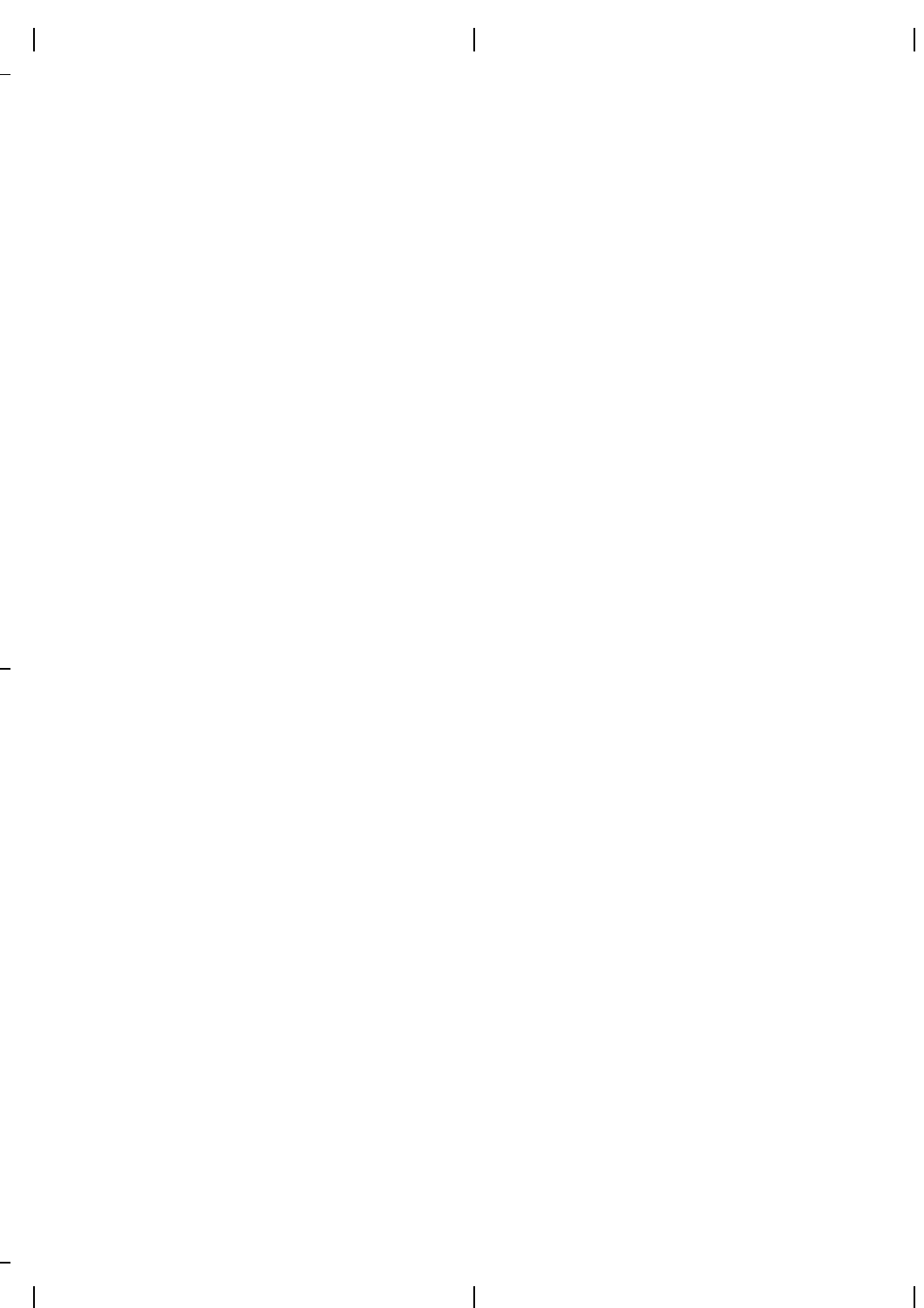## *Annex 1*

## **INTERMODAL FREIGHT TRANSPORTATION ADVISORY GROUP**

Chairman: Fred Heuer (the Netherlands)

# *Members of the Sub-Group on Benchmarking*

| Garry Tulipan (Chairman)   | Canada                     |
|----------------------------|----------------------------|
| Catherine Kim              | Canada                     |
| <b>Brigitte Parent</b>     | Canada                     |
| Miroslav Capka             | Czech Republic             |
| Miroslav Kubasek           | Czech Republic             |
| Shunsuke Otsuka            | Japan                      |
| Hiroyuki Yamamoto          | Japan                      |
| Satoru Mizushima           | Japan                      |
| Shigenori Kenzaka          | Japan                      |
| Hideaki Iwasaki            | Japan                      |
| Ryuichi Yoshimoto          | Japan                      |
| <b>Fred Heuer</b>          | Netherlands                |
| Henriëtte Noordhof         | <b>Netherlands</b>         |
| Marjolein Masclee          | Netherlands                |
| Matthias Rinderknecht      | Switzerland                |
| Rolf Zimmermann            | Switzerland                |
| Elizabeth McDonnel         | <b>United Kingdom</b>      |
| Judith Ritchie             | <b>United Kingdom</b>      |
| Harry Caldwell             | <b>United States</b>       |
| <b>Siegbert Schacknies</b> | <b>United States</b>       |
| <b>Robert Radics</b>       | <b>United States</b>       |
| <b>Kerstin Sterner</b>     | <b>European Commission</b> |
| Martine Sophie Fouvez      | <b>ECMT</b>                |
| Anthony Ockwell            | <b>OECD</b> Secretariat    |
| John White                 | <b>OECD</b> Secretariat    |
| Yuri Furusawa              | <b>OECD</b> Secretariat    |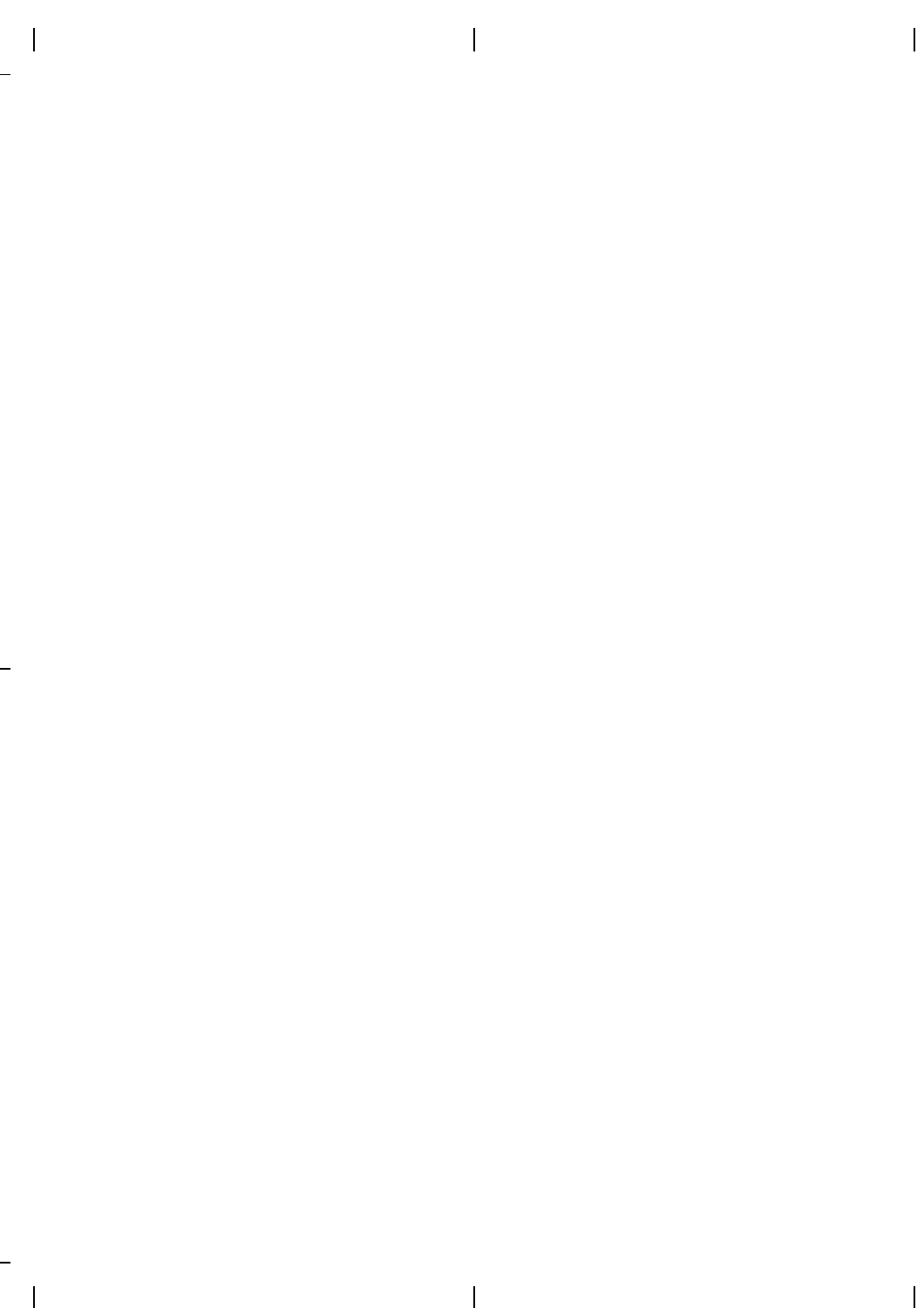## *Annex 2*

### **GLOSSARY OF ABBREVIATIONS AND TERMS**

### **Abbreviations:**

| <b>OECD</b> | Organisation for Economic Co-operation and Development                                              |  |  |  |  |
|-------------|-----------------------------------------------------------------------------------------------------|--|--|--|--|
| <b>UIRR</b> | International Union of Combined Road-Rail Transport Companies                                       |  |  |  |  |
| <b>ECMT</b> | European Conference of Ministers of Transport                                                       |  |  |  |  |
| $\mathbf C$ | Freight container                                                                                   |  |  |  |  |
| SВ          | Swap body                                                                                           |  |  |  |  |
| ST          | Semi-trailer                                                                                        |  |  |  |  |
| HC          | High cube                                                                                           |  |  |  |  |
| Ro-La       | Rolling motorway                                                                                    |  |  |  |  |
| <b>AGTC</b> | European Agreement on Important International Combined Transport Lines and Related<br>Installations |  |  |  |  |
| EU          | European Union                                                                                      |  |  |  |  |
| IT          | Intermodal transport                                                                                |  |  |  |  |
| <b>TEU</b>  | Twenty-foot Equivalent Unit                                                                         |  |  |  |  |
| <b>FEU</b>  | Forty-foot Equivalent Unit                                                                          |  |  |  |  |
|             |                                                                                                     |  |  |  |  |

## **Terms**

### **(European Commission – Directorate General for Transport):**

**Multimodal transport**: Carriage of goods by at least two different modes of transport.

**Intermodal transport**: The movement of goods in one and the same loading unit or vehicle which uses successively several modes of transport without handling of the goods themselves in changing modes.

**Combined transport**: Intermodal transport where the major part of the European journey is by rail and any initial and/or final legs carried out by road are as short as possible.

**Rolling Road**: Transport or complete road vehicles on low-floor wagons.

**Accompanied transport**: Transport of complete road vehicles via another mode of transport (*e.g.* by ferry or train) accompanied by the driver.

**Unaccompanied transport**: Transport of road vehicles or part vehicles through another mode of transport (*e.g.* by ferry or train) not accompanied by the driver.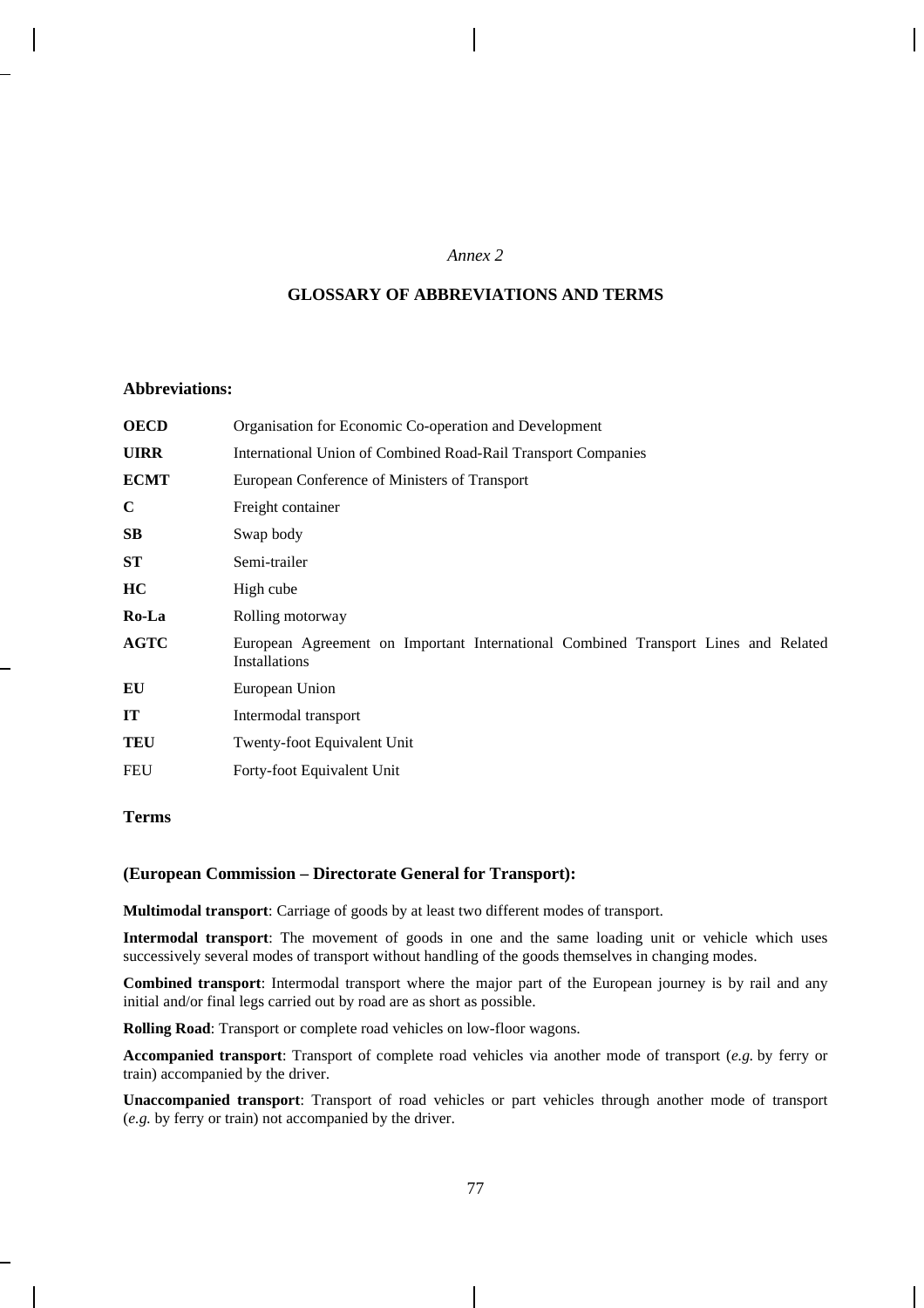**Roll-on-roll-off "Ro-Ro"**: The facility for a road vehicle to be driven on and off a ship or, as in the case of rolling road, a train.

**Lift-on-lift-off "Lo-Lo"**: Loading and unloading of ITU using lift equipment.

**Intermodal transport unit (ITU)**: Containers, swap bodies and semi-trailers suitable for intermodal transport.

**Semi-trailer**: Any vehicle intended to be coupled to a motor vehicle in such a way that part of it rests on the motor vehicle and a substantial part of its weight of the load is borne by the motor vehicle. These may have to be specially adapted to be used in combined transport.

Loading unit: Container or swap body.

**High cube container:** Container of standard ISO length and width but with extra height – 9'6" (2.9m) instead of 8" (2.44m). For the time being, this only applies to 40' containers.

**Swap body**: Freight carrying units not strong enough to be stackable, except in some cases when empty or toplifted. Used only in rail/road movements.

**Terminal**: Place where a modal change takes place.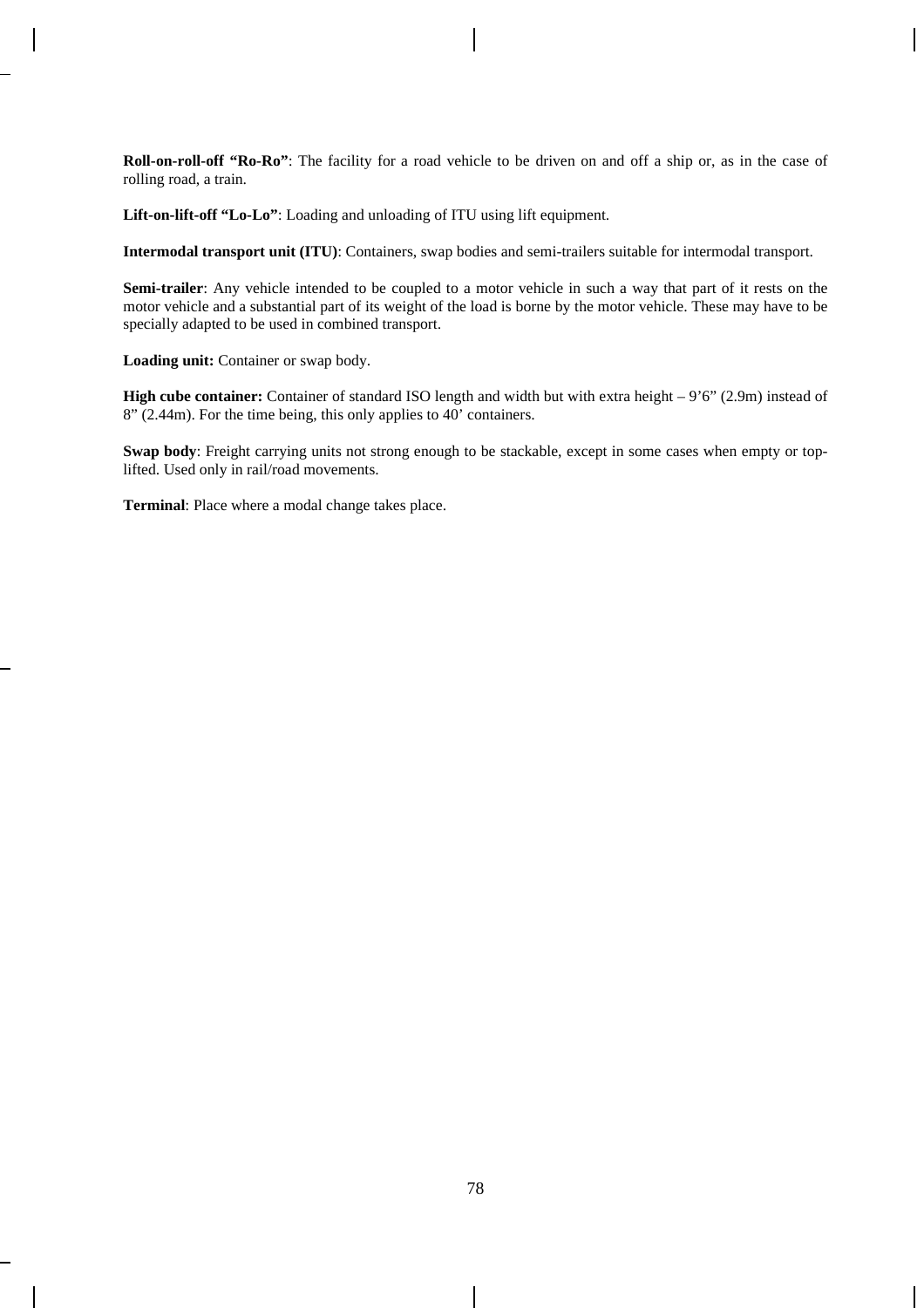## *Annex 3*

## **PERFORMANCE INDICATORS IN CANADA**

The following series of tables provides information on all modes of freight transport in Canada for the years 1990, 1993, 1995 and 1998. Data have been provided wherever possible although, due to the unavailability of some data, there are inevitably some statistical gaps in the tables.

| Table A3.1. Comparative table of modes of transport, 1998 |  |  |  |
|-----------------------------------------------------------|--|--|--|
|                                                           |  |  |  |

| Indicators, 1998                                               | Road   | Rail                                       | Shipping | Air   |
|----------------------------------------------------------------|--------|--------------------------------------------|----------|-------|
| Domestic freight moved (million tonne-km)                      | 76 694 | Aggregate<br>domestic and<br>international | 35 800   | 594.3 |
| Domestic freight moved - containers<br>(million tonne-km)      | n.a.   | 28 500                                     | n.a.     | n.a.  |
| International freight moved (million tonne-km)                 | 61 396 | Aggregate<br>domestic and<br>international | 1871500  | 195.1 |
| International freight moved - containers<br>(million tonne-km) | n.a.   | 4 600                                      | n.a.     | n.a.  |
| Percentage share of domestic traffic (tonnes) <sup>1</sup>     | 42/67  | 47/27                                      | 11/6     | $<$ 1 |
| Percentage share international traffic (tonnes) <sup>1</sup>   | 13/30  | 20/16                                      | 67/54    | $<$ 1 |
| Energy consumption and pollution per tonne-km                  | n.a.   | n.a.                                       | n.a.     | n.a.  |
| Reliability                                                    | n.a.   | n.a.                                       | n.a.     | n.a.  |
| Price per tonne                                                | n.a.   | n.a.                                       | n.a.     | n.a.  |
| Lading factor and degree of utilisation                        | n.a.   | n.a.                                       | n.a.     | n.a.  |

1. Canadian trucking data are available only for the for-hire trucking industry. It is estimated that private trucking accounts for 60-70% of commercial trucking in Canada. The first value shown is modal share using the for-hire figure for trucking. The second value shown is modal share using an estimated value for total trucking; this estimate is the for-hire figure divided by a factor of 0.35.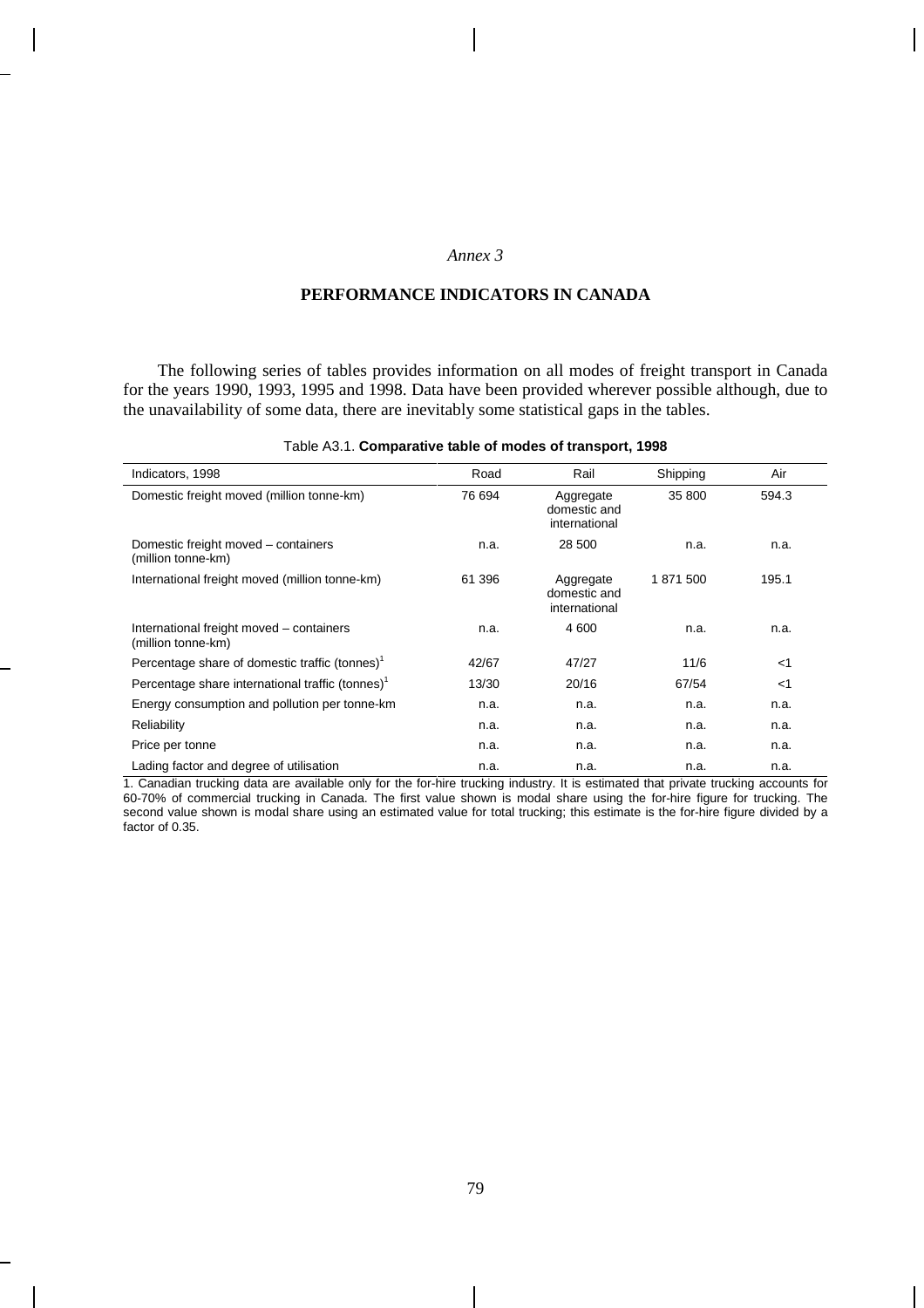| Indicators                                                                  | 1990   | 1993      | 1995               | 1998    |
|-----------------------------------------------------------------------------|--------|-----------|--------------------|---------|
| Domestic freight moved (billion tonne-km) <sup>1</sup>                      |        | See notes |                    |         |
| Domestic freight lifted (million tonnes)                                    | 191.8  | 180.9     | 203.0              | 202.4   |
| Domestic freight moved – containers (billion tonne- $km^2$                  | n.a.   | n.a.      | n.a.               | 28.5    |
| Domestic freight lifted - containers lifted (million tonnes)                | 7.1    | 6.7       | 10.6               | 13.3    |
| Domestic freight lifted - No. of containers                                 | n.a.   | n.a.      | n.a.               | n.a.    |
| International freight moved (billion tonne-km)                              |        |           | See notes          |         |
| International freight lifted (million tonnes)                               | 50.5   | 59.7      | 72.1               | 82.4    |
| International freight moved - containers<br>(billion tonne-km) <sup>3</sup> | n.a.   | n.a.      | n.a.               | 4.6     |
| International freight lifted – containers (million tonnes)                  | 2.9    | 2.9       | 4.5                | 4.7     |
| Percentage share of domestic traffic <sup>4</sup>                           | 48/28  | 49/29     | 48/28              | 47/27   |
| Percentage share of international traffic <sup>4</sup>                      | 16/14  | 19/16     | 19/16              | 20/16   |
| Energy consumption & pollution per tonne-km                                 |        |           | See following rows |         |
| Fuel intensity (tonne-km per litre) <sup>5</sup>                            | n.a.   | n.a.      | 135                | n.a.    |
| Energy demand (petajoules) <sup>6</sup>                                     | 89.5   | n.a.      | 80.9               | n.a.    |
| GHG emissions (grams per tonne-km) <sup>o</sup>                             | n.a.   | n.a.      | 20                 | n.a.    |
| GHG emissions (megatonnes)                                                  | 5.640  | 5.645     | 5.966              | 6.355   |
| Carbon dioxide                                                              | 5.008  | 5.013     | 5.298              | 5.643   |
| Methane                                                                     | 0.006  | 0.006     | 0.006              | 0.007   |
| Nitrous oxide                                                               | 0.626  | 0.626     | 0.662              | 0.705   |
| Reliability                                                                 | n.a.   | n.a.      | n.a.               | n.a.    |
| Price per tonne (CAD/tonne)                                                 | 25.56  | 25.33     | 23.78              | 23.18   |
| Price per tonne (CAD/tonne-km)                                              | 0.0241 | 0.0233    | 0.0227             | 0.0227  |
| Lading factor and degree of utilisation                                     | n.a.   | n.a.      | n.a.               | n.a.    |
| Accidents <sup>7</sup>                                                      | 903    | 1 0 2 5   | 1 2 7 6            | 1 0 7 5 |
| Accidents per million train-miles                                           | 13.2   | 13.4      | 16.4               | 14.2    |

Table A3.2. **Rail freight**

GHG: Greenhouse gas.

1. Cannot disaggregate domestic and international values. Aggregate figures are: 248.4, 256.3, 280.5 and 299.5 for the years listed. In 1998 Class I traffic accounted for 268.7 billion t-km; 74% of this was associated with domestic traffic.

2. Includes traffic between Canadian maritime ports (maritime imports and exports) and other Canadian points.

3. Represents rail movements across the Canada-US border.

4. Canadian trucking data is available only for the for-hire trucking industry. It is estimated that private trucking accounts for 60-70% of commercial trucking in Canada. The first value shown is modal share using the for-hire figure for trucking. The second value shown is modal share using an estimated value for total trucking; this estimate is the for-hire figure divided by a factor of 0.35.

5. Estimates.

6. Data available for passengers and freight.

7. Includes 48, 80, 71 and 68 accidents involving passenger trains for the years listed, since some of these may have involved collisions with freight trains.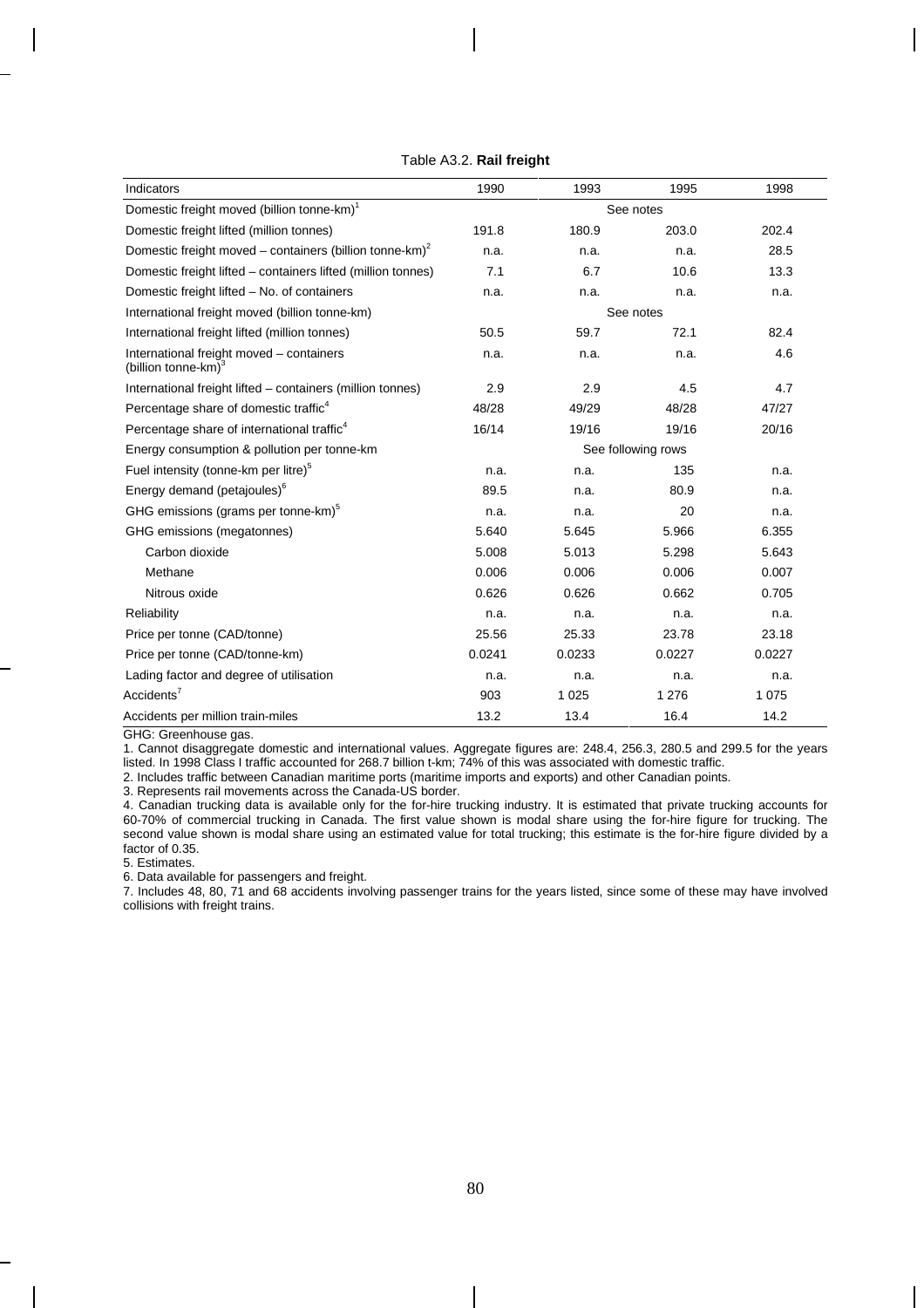| Table A3.3. Air freight |  |  |  |  |
|-------------------------|--|--|--|--|
|-------------------------|--|--|--|--|

| Indicators                                         | 1990        | 1993        | 1995        | 1998        |
|----------------------------------------------------|-------------|-------------|-------------|-------------|
| Domestic cargo (tonne-km)                          | 472 798 013 | 423 975 342 | 396 080 464 | 594 336 935 |
| Domestic enplaned cargo (tonnes) <sup>1</sup>      | 317 623     | 281 551     | 223 592     | 462 964     |
| Domestic freight moved - containers                | n.a.        | n.a.        | n.a.        | n.a.        |
| International cargo (tonne-km)                     | 265 800 165 | 193 706 641 | 248 373 727 | 195 053 188 |
| International enplaned cargo (tonnes) <sup>2</sup> | 85 017      | 80 323      | 97 331      | 92 861      |
| International freight lifted - containers          | n.a.        | n.a.        | n.a.        | n.a.        |
| International freight lifted - value               | n.a.        | n.a.        | n.a.        | n.a.        |
| Enplaned belly-hold cargo (tonnes)                 | 305 950     | 297 332     | 341 210     | 373 991     |
| Enplaned freighter cargo (tonnes)                  | 93 104      | 76 515      | 55 567      | 73 614      |
| Percentage share of domestic traffic               | $<$ 1       | $<$ 1       | $<$ 1       | $<$ 1       |
| Percentage share of international traffic          | $<$ 1       | $<$ 1       | $<$ 1       | $<$ 1       |
| Energy demand (petajoules) <sup>3</sup>            | 185.2       | n.a.        | 185.1       | n.a.        |
| GHG emissions (megatonnes)                         | n.a.        | 6.805       | 8.000       | n.a.        |
| Carbon dioxide                                     | n.a.        | 6.600       | 7.759       | n.a.        |
| Methane                                            | n.a.        | 0.004       | 0.005       | n.a.        |
| Nitrous oxide                                      | n.a.        | 0.201       | 0.236       | n.a.        |
| <b>Total accidents</b>                             | 498         | 422         | 390         | 386         |
| <b>Fatal accidents</b>                             | 47          | 48          | 52          | 31          |
| Reliability                                        | n.a.        | n.a.        | n.a.        | n.a.        |
| Price per tonne                                    | n.a.        | n.a.        | n.a.        | n.a.        |
| Lading factor and degree of utilisation            | n.a.        | n.a.        | n.a.        | n.a.        |

GHG: Greenhouse gas; enplaned cargo: cargo which is loaded as well as traffic stopping over at an airport.

Note: Figures represent cargo mass shipped by level 1 and 2 charter and major scheduled carriers. Regional/local operators are not required to submit cargo data. Figures represent 90% sample of level 2 carriers.

1. Total mass of enplaned cargo destined for Canadian airports.

2. Total mass of enplaned cargo destined for the United States and other international airports.

3. Data available for passengers and freight.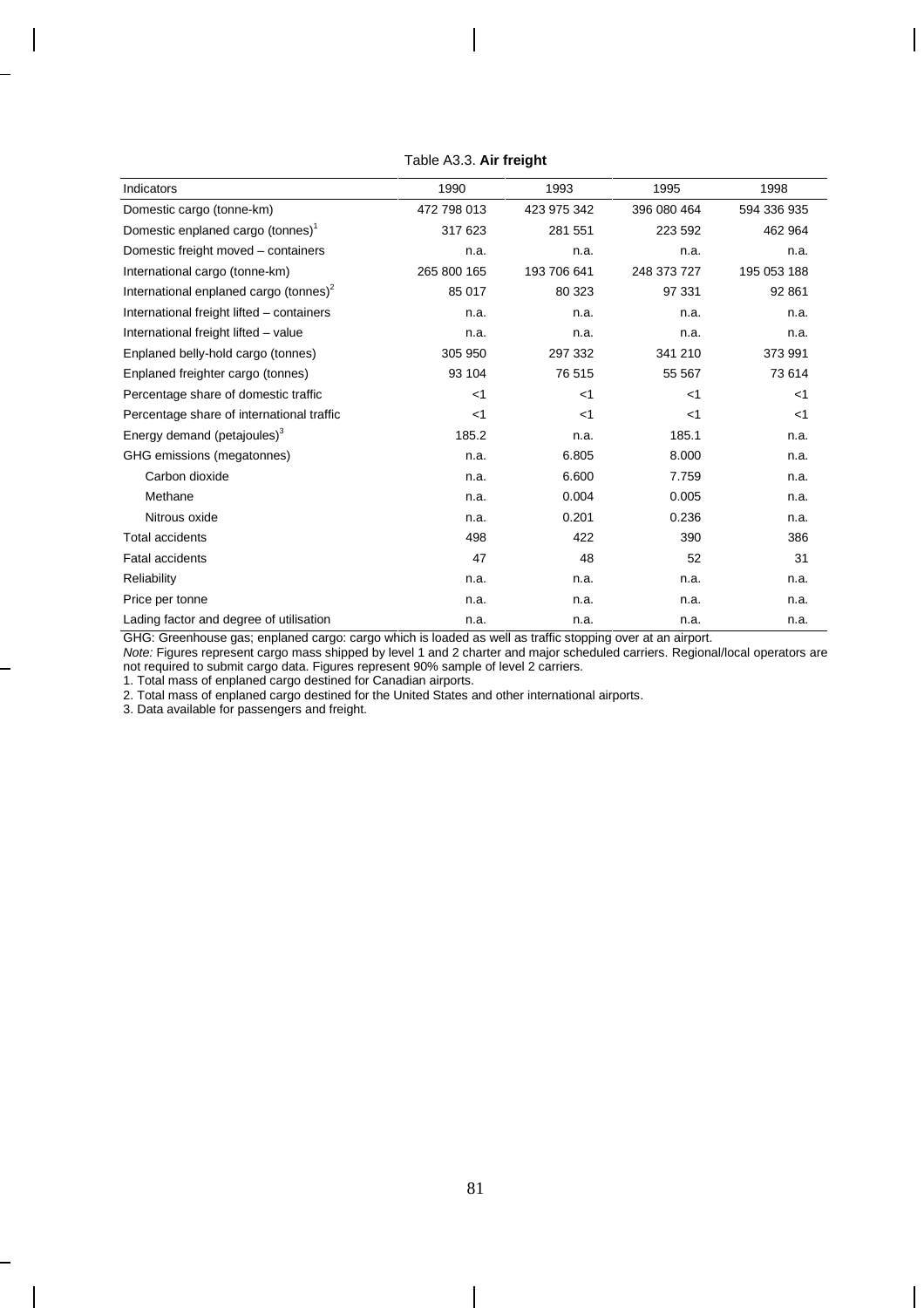## Table A3.4. **Road transport**

| Indicators                                                                                 | 1990       | 1993       | 1995        | 1998        |
|--------------------------------------------------------------------------------------------|------------|------------|-------------|-------------|
| Domestic freight moved (million tonne-km) <sup>1</sup>                                     | 54 701     | 51 977     | 65 806      | 76 694      |
| Domestic freight moved – containers (million tonne-km)                                     | n.a.       | n.a.       | n.a.        | n.a.        |
| International freight moved $-$ total (million tonne-km) <sup><math>1</math></sup>         | 23 070     | 32 636     | 44 205      | 61 396      |
| International freight moved - containers                                                   | n.a.       | n.a.       | n.a.        | n.a.        |
| Percentage share international traffic                                                     | n.a.       | n.a.       | n.a.        | n.a.        |
| HGV mileage intensity (base: $1980 = 100$ )                                                | n.a.       | n.a.       | n.a.        | n.a.        |
| Domestic tonnes lifted (thousand tonnes) <sup>1</sup>                                      | 149 327    | 140 383    | 167 425     | 177829      |
| International tonnes lifted (thousand tonnes) <sup>1</sup>                                 | 24 919     | 33 018     | 43515       | 56 102      |
| Tonnes moved (thousand tonne-km) <sup>1</sup>                                              | 77 770 727 | 84 613 208 | 110 010 741 | 138 090 057 |
| Average length of haul (km)                                                                | 446        | 488        | 522         | 590         |
| Average load: rigid (tonnes)                                                               | n.a.       | n.a.       | n.a.        | n.a.        |
| Average load: articulated vehicles (tonnes)                                                | n.a.       | n.a.       | n.a.        | n.a.        |
| Empty/ light running                                                                       | n.a.       | n.a.       | n.a.        | n.a.        |
| Percentage share of domestic traffic <sup>2</sup>                                          | 37/63      | 38/63      | 40/65       | 42/67       |
| Percentage share of international traffic <sup>2</sup>                                     | 8/20       | 10/25      | 12/27       | 13/30       |
| Number of collisions involving heavy trucks <sup>3</sup> causing<br>fatalities or injuries | n.a.       | 8658       | 8 5 9 1     | n.a.        |
| <b>Fatal collisions</b>                                                                    | n.a.       | 516        | 465         | n.a.        |
| Straight-truck                                                                             | n.a.       | 204        | 159         | n.a.        |
| Tractor-trailer                                                                            | n.a.       | 319        | 314         | n.a.        |
| Personal injuries collisions                                                               | n.a.       | 8 1 4 2    | 8 1 2 6     | n.a.        |
| Straight-truck                                                                             | n.a.       | 4673       | 4 4 9 2     | n.a.        |
| Tractor-trailer                                                                            | n.a.       | 3573       | 3756        | n.a.        |
| Fatalities in collisions involving heavy trucks                                            | 695        | 615        | 581         | n.a.        |
| Straight-truck                                                                             | 257        | 249        | 175         | n.a.        |
| Tractor-trailer                                                                            | 438        | 366        | 406         | n.a.        |
| Injuries in collisions involving heavy trucks                                              | 14 042     | 11 949     | 12109       | n.a.        |
| Straight-truck                                                                             | 882        | 6757       | 6522        | n.a.        |
| Tractor-trailer                                                                            | 5 9 6 0    | 5 1 9 2    | 5 5 8 7     | n.a.        |
| Lading factor: rigid                                                                       | n.a.       | n.a.       | n.a.        | n.a.        |
| Lading factor: articulated vehicles                                                        | n.a.       | n.a.       | n.a.        | n.a.        |
| Fuel consumption (litres per 100 km)                                                       |            |            |             |             |
| Gasoline trucks                                                                            | 13.3       | n.a.       | 13.3        | n.a.        |
| Light and medium diesel trucks                                                             | 21.9       | n.a.       | 21.6        | n.a.        |
| Heavy diesel trucks                                                                        | 41.3       | n.a.       | 40.6        | n.a.        |
| Fuel intensity (tonne-km per litre) <sup>4</sup>                                           | n.a.       | n.a.       | 24          | n.a.        |
| Energy demand (petajoules) <sup>5</sup>                                                    | 645.4      | n.a.       | 771.1       | n.a.        |
| GHG emissions (grammes per tonne-km) <sup>4</sup>                                          | n.a.       | n.a.       | 114         | n.a.        |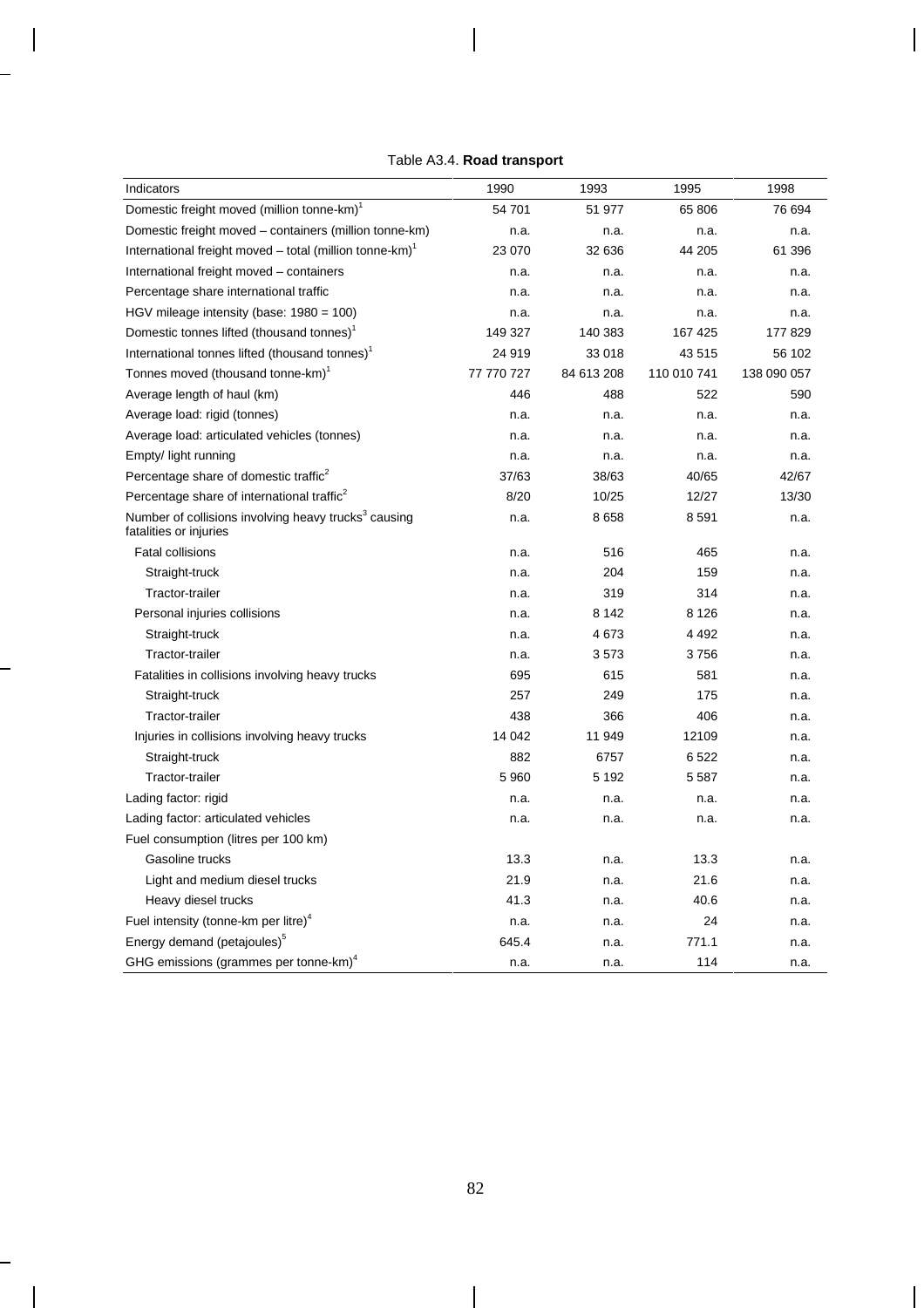| Indicators                                        | 1990 | 1993 | 1995 | 1998 |
|---------------------------------------------------|------|------|------|------|
| Average speeds                                    |      |      |      |      |
| Motorways (70 mph speed limit)                    |      |      |      |      |
| Rigid 2 axles                                     | n.a. | n.a. | n.a. | n.a. |
| Rigid 3/4 axles                                   | n.a. | n.a. | n.a. | n.a. |
| All articulated vehicles                          | n.a. | n.a. | n.a. | n.a. |
| Dual carriageways (70 mph speed limit)            |      |      |      |      |
| Rigid 2 axles                                     | n.a. | n.a. | n.a. | n.a. |
| Rigid 3/4 axles                                   | n.a. | n.a. | n.a. | n.a. |
| All articulated vehicles                          | n.a. | n.a. | n.a. | n.a. |
| Single carriageways (60 mph speed limit)          |      |      |      |      |
| Rigid 2 axles                                     | n.a. | n.a. | n.a. | n.a. |
| Rigid 3/4 axles                                   | n.a. | n.a. | n.a. | n.a. |
| All articulated vehicles                          | n.a. | n.a. | n.a. | n.a. |
| Urban roads (40 mph speed limit)                  |      |      |      |      |
| Rigid 2 axles                                     | n.a. | n.a. | n.a. | n.a. |
| Rigid 3/4 axles                                   | n.a. | n.a. | n.a. | n.a. |
| All articulated vehicles                          | n.a. | n.a. | n.a. | n.a. |
| Urban roads (30 mph speed limit)                  |      |      |      |      |
| Rigid 2 axles                                     | n.a. | n.a. | n.a. | n.a. |
| Rigid 3/4 axles                                   | n.a. | n.a. | n.a. | n.a. |
| All articulated vehicles                          | n.a. | n.a. | n.a. | n.a. |
| Vehicle safety - VI/testing failure rate (%)      | n.a. | n.a. | n.a. | n.a. |
| Emission standards (thousand tonnes) <sup>6</sup> |      |      |      |      |
| NO <sub>x</sub>                                   | n.a. | n.a. | n.a. | n.a. |
| $PM_{10}$                                         | n.a. | n.a. | n.a. | n.a. |

#### Table A3.4. **Road transport** (cont'd.)

Note: 1990 data available second week of August 2000. 1998 data available in October 2000.

1. Includes only Canadian domiciled for-hire Class I and II carriers (carriers earning gross annual intercity revenues of CAD 350 000 or more (1987), CAD 500 000 or more (1988-89), CAD 1 million or more (1990-96). Starting in 1997, includes long-distance carriers with annual revenues of CAD 1 million or more, i.e. carriers with at least 50% of revenues coming from long-distance (>80 km) movements. Local carriers' activity not captured due to methodological changes (NAICS criteria) making historical comparison inexact (underestimated level of intra-provincial traffic) for the years shown. Private trucking is estimated to account for 60-70% of commercial trucking activity but is not included in the table.

2. Canadian trucking data is available only for the for-hire trucking industry. It is estimated that private trucking accounts for 60 to 70% of commercial trucking in Canada. The first value shown is modal share using the for-hire figure for trucking. The second value shown is modal share using an estimated value for total trucking; this estimate is the for-hire figure divided by a factor of 0.35.

3. Heavy truck: > 4.536 kg.

4. Estimates. Diesel trucks – for-hire.

5. Energy demand for gasoline trucks and for diesel cars and trucks.

6. Data might be available.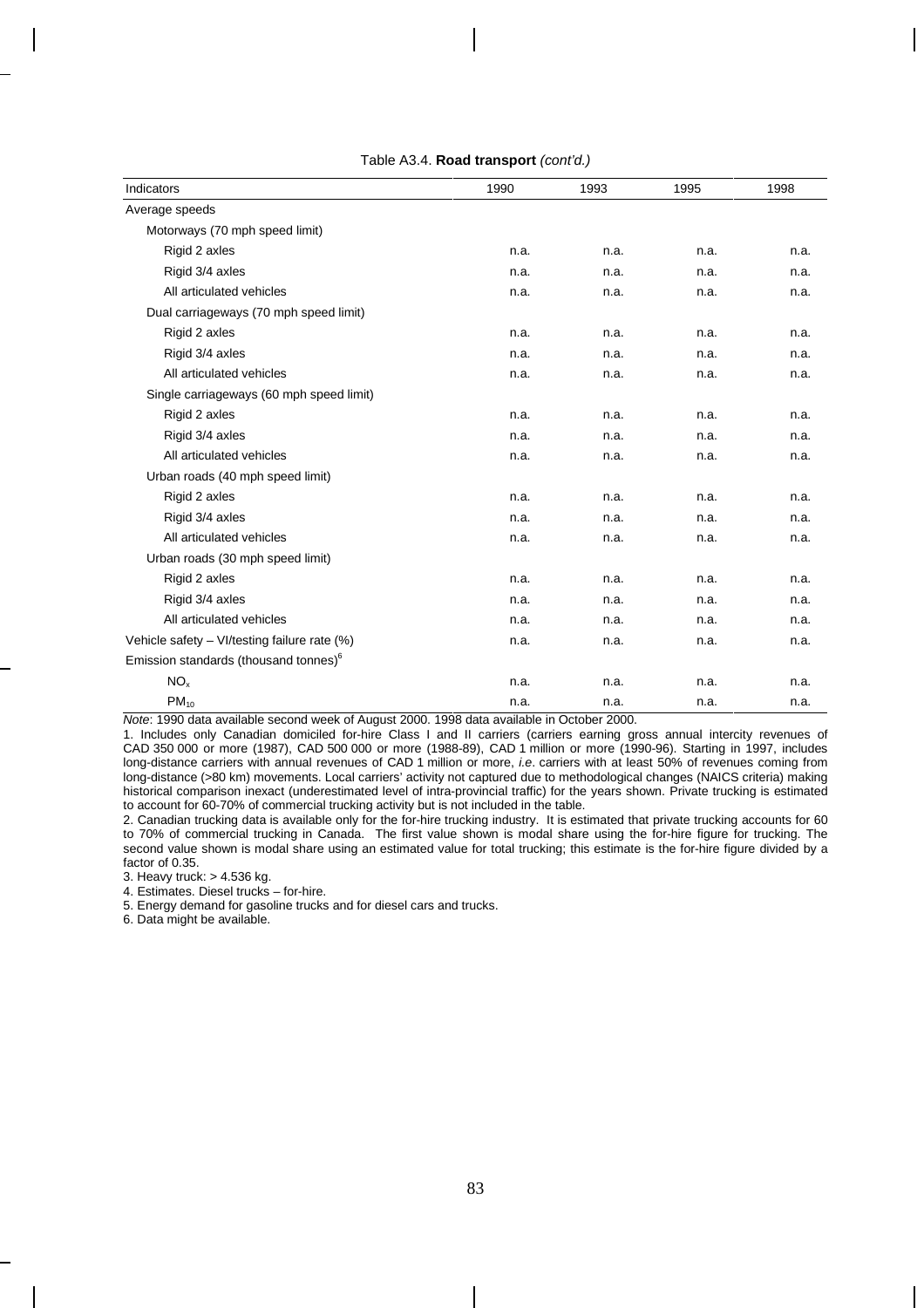#### Table A3.5. **Maritime freight**

| Indicators                                                        | 1990    | 1993    | 1995                                  | 1998   |
|-------------------------------------------------------------------|---------|---------|---------------------------------------|--------|
| Domestic freight moved (billion tonne-km) <sup>1</sup>            | n.a.    | n.a.    | 39.0                                  | 35.8   |
| Domestic containerised traffic (thousand units)                   | n.a.    | n.a.    | n.a.                                  | n.a.   |
| International freight moved (billion tonne- $km$ ) <sup>2</sup>   | n.a.    | n.a.    | 1769.4                                | 1871.5 |
| International containerised traffic (thousand units) <sup>3</sup> | 1 2 3 2 | 1 2 5 8 | 1 5 3 4                               | 1959   |
| Domestic freight lifted (million tonnes)                          |         |         | n.a. (See data for coastwise traffic) |        |
| International freight lifted (million tonnes)                     | 232.3   | 224.2   | 260.0                                 | 279.5  |
| Total international bulk traffic (million tonnes) <sup>4</sup>    | 172.4   | 166.2   | 192.8                                 | 204.8  |
| Percentage share domestic traffic <sup>5</sup>                    | 15/9    | 14/8    | 12/7                                  | 11/6   |
| Percentage share international traffic <sup>5</sup>               | 76/66   | 71/59   | 69/57                                 | 67/54  |
| Total domestic combined transport (thousand units)                | n.a.    | n.a.    | n.a.                                  | n.a.   |
| Total international combined transport (thousand units)           | n.a.    | n.a.    | n.a.                                  | n.a.   |
| Total coastwise traffic (million tonnes) <sup>6</sup>             | 60.3    | 50.0    | 50.5                                  | 48.3   |
| Total unitised short-sea and near-sea traffic (thousand units)    | n.a.    | n.a.    | n.a.                                  | n.a.   |
| Total inland water traffic (million tonnes)                       | n.a.    | n.a.    | n.a.                                  | n.a.   |
| Marine accident figures                                           |         |         |                                       |        |
| Vessels involved in accidents, excluding fishing vessels'         | 586     | 398     | 384                                   | 279    |
| Deaths <sup>8</sup>                                               | 15      | 4       | 21                                    | 27     |
| Injuries <sup>8</sup>                                             | 63      | 51      | 46                                    | 43     |
| Fuel intensity (tonne-km per litre) <sup>9</sup>                  | n.a.    | n.a.    | 311                                   | n.a.   |
| Energy demand (petajoules) <sup>10</sup>                          | 107.3   | n.a.    | 102.8                                 | n.a.   |
| GHG emissions (grammes per tonne- $km$ ) <sup>2</sup>             | n.a.    | n.a.    | 9                                     | n.a.   |
| Reliability                                                       | n.a.    | n.a.    | n.a.                                  | n.a.   |
| Costs                                                             | n.a.    | n.a.    | n.a.                                  | n.a.   |

1. Estimate. Represents shipments between Canadian points (including domestic trans-shipment for international destinations). 2. Estimates.

3. Containers loaded and unloaded. Includes empty units.

4. Includes grains, mineral and mine products, and liquid bulk. Transport Canada, Economic Analysis.

5. Canadian trucking data is available only for the for-hire trucking industry. It is estimated that private trucking accounts for 60-70% of commercial trucking in Canada. The first value shown is modal share using the for-hire figure for trucking. The second value shown is modal share using an estimated value for total trucking; this estimate is the for-hire figure divided by a factor of 0.35.

6. As defined by the United Kingdom, as opposed to "domestic freight lifted".

7. Includes Canadian and foreign flag vessels.

8. Shipping accidents and accidents aboard ship, excluding fishing, passenger and ferry vessels.

9. Estimates. Domestic use by eastern carriers.

10. Data available for passengers and freight.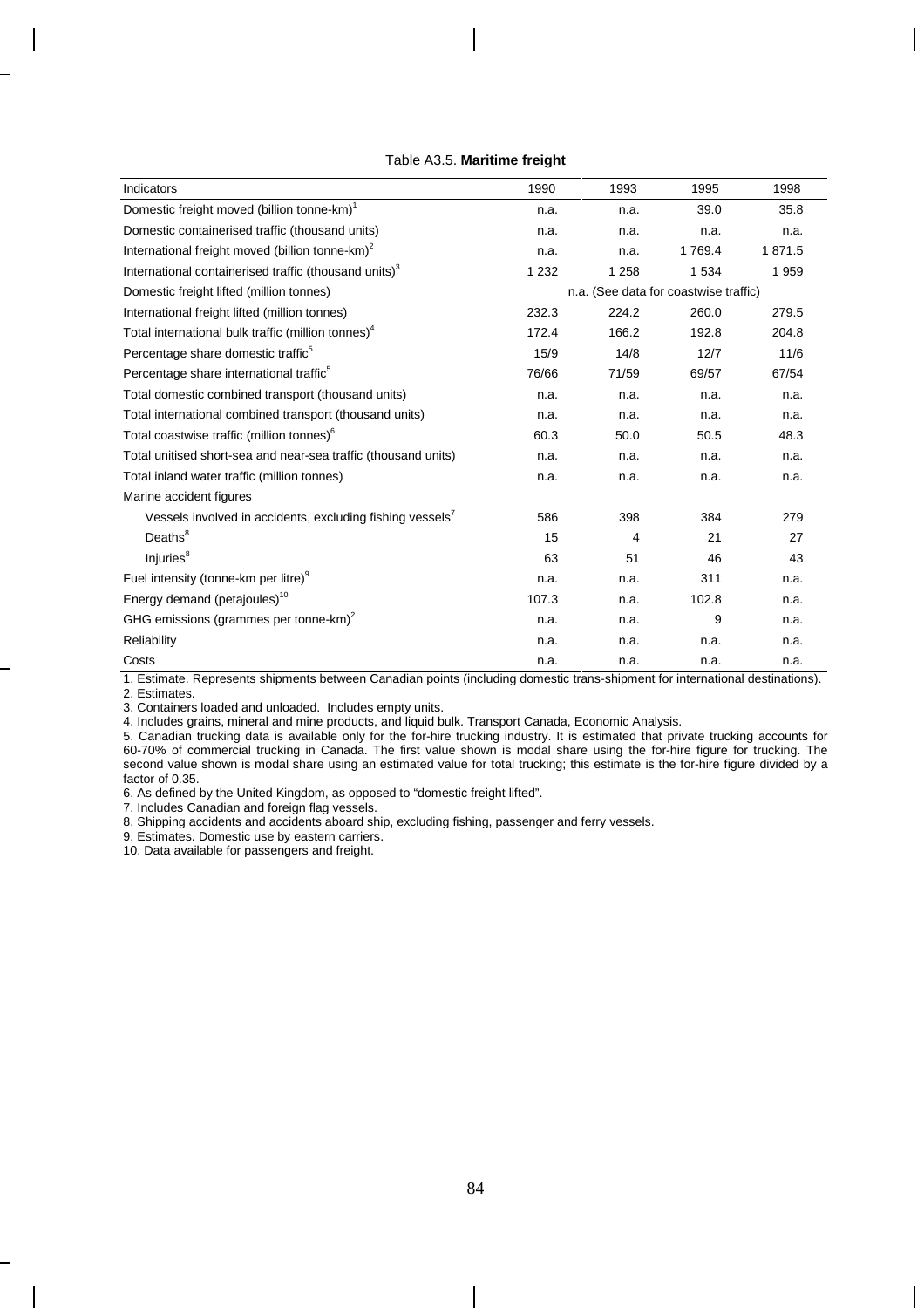| Net registered tonnage <sup>1</sup> (tonnes) | Number of vessels<br>(arrivals) |         |         |         |  |
|----------------------------------------------|---------------------------------|---------|---------|---------|--|
|                                              | 1990                            | 1993    | 1995    | 1998    |  |
| <b>Tankers</b>                               |                                 |         |         |         |  |
| $1 - 4999$                                   | 2 8 0 4                         | 1 9 5 0 | 1835    | 1881    |  |
| 5 000 - 19 999                               | 1 4 5 6                         | 1 2 9 9 | 1 2 2 0 | 1 2 1 2 |  |
| 20 000 - 99 999                              | 174                             | 174     | 252     | 315     |  |
| 100 000+                                     | 16                              | 13      | 28      | 24      |  |
| Ro-Ro vessels <sup>2</sup>                   |                                 |         |         |         |  |
| $1 - 4999$                                   |                                 |         |         |         |  |
| 5 000 - 19 999                               |                                 |         |         |         |  |
| 20 000+                                      |                                 |         |         |         |  |
| Fully cellular container vessels             |                                 |         |         |         |  |
| $1 - 4999$                                   | 34                              | 34      | 82      | 129     |  |
| 5 000 - 19 999                               | 774                             | 689     | 844     | 1012    |  |
| $20000+$                                     | 153                             | 147     | 163     | 436     |  |
| Other dry cargo vessels                      |                                 |         |         |         |  |
| $1 - 4999$                                   | 31 635                          | 28 097  | 29 3 21 | 23 1 27 |  |
| 5 000 - 19 999                               | 11 005                          | 10 329  | 11 172  | 11 098  |  |
| 20 000 - 99 999                              | 1 1 8 0                         | 1418    | 1 3 5 8 | 1 4 0 8 |  |
| 100 000+                                     | 0                               | 0       | 0       | 0       |  |
| Total                                        | 54 755                          | 50 149  | 52 792  | 46 366  |  |

### Table A3.6. **Vessel arrival by registered tonnage**

1. Deadweight tonnes as submitted by the United Kingdom are not available for Canadian data.

2. Ro-Ro vessels not consistently distinguished from other vessels for the time series. Ro-Ro arrivals for 1995 and 1998 were generally comparable in number to tanker arrivals.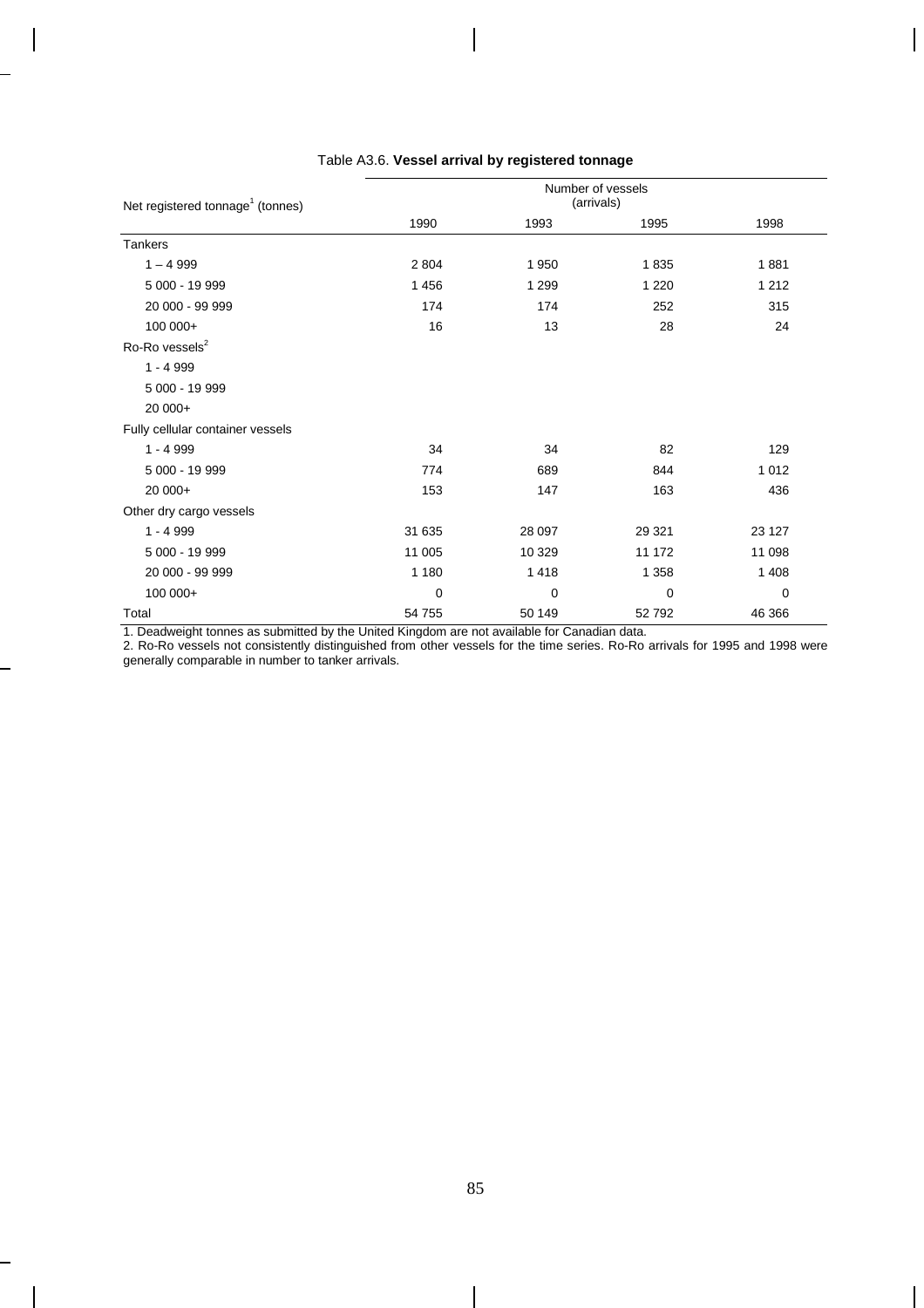|                                  | 1990       | 1993       | 1995       | 1998              |
|----------------------------------|------------|------------|------------|-------------------|
| Total domestic tonnage           | 7 606 481  | 5 088 611  | 5 690 481  | 5 848 390         |
| Of which: Bulk                   | 7 225 741  | 4799408    | 5 339 087  | 5 315 476         |
| Container & Ro-Ro                | 227 242    | 191 152    | 248 193    | 246 520           |
| Total international tonnage      | 13 518 950 | 10 718 055 | 12 913 115 | 15 158 615        |
| Of which: Bulk                   | 6962014    | 3 831 790  | 4 693 508  | 4 842 013         |
| Container & Ro-Ro                | 5 435 577  | 5753386    | 6 945 858  | 8 449 173         |
| Quayage (total length of berths) | n.a.       | n.a.       | n.a.       | 3 000 $m1$        |
| Draught (metres)                 | n.a.       | n.a.       | n.a.       | 10.7 <sup>1</sup> |
| Total container area (hectares)  | 60         | 68         | 70         | 70                |
| No. of cranes                    | 13         | 13         | 13         | 14                |
| TEU per metre quay               | n.a.       | n.a.       | n.a.       | n.a.              |
| TEU per hectare                  | n.a.       | n.a.       | n.a.       | n.a.              |
| Movements per hour               | n.a.       | n.a.       | n.a.       | n.a.              |
| Crane intensity                  | n.a.       | n.a.       | n.a.       | n.a.              |
| Movements per crane hour         | n.a.       | n.a.       | n.a.       | n.a.              |
| Crane productivity               | n.a.       | n.a.       | n.a.       | n.a.              |
| Accident rate                    | n.a.       | n.a.       | n.a.       | n.a.              |
| Costs                            | n.a.       | n.a.       | n.a.       | n.a.              |
| TEU per hour                     | n.a.       | n.a.       | n.a.       | n.a.              |
| Reliability                      | n.a.       | n.a.       | n.a.       | n.a.              |

### Table A3.7. **Canada's top three container ports: Montreal**

Ro-Ro: Passenger motor cars and vehicles and other motor vehicles.

Note: Total domestic and international tonnages include bulk, containerised and general cargo. Montreal, Vancouver and Halifax handle a large majority of Canada's container traffic, therefore tables for Canada's fourth and fifth largest container ports have not been developed.

1. Current situation, www.port-montreal.com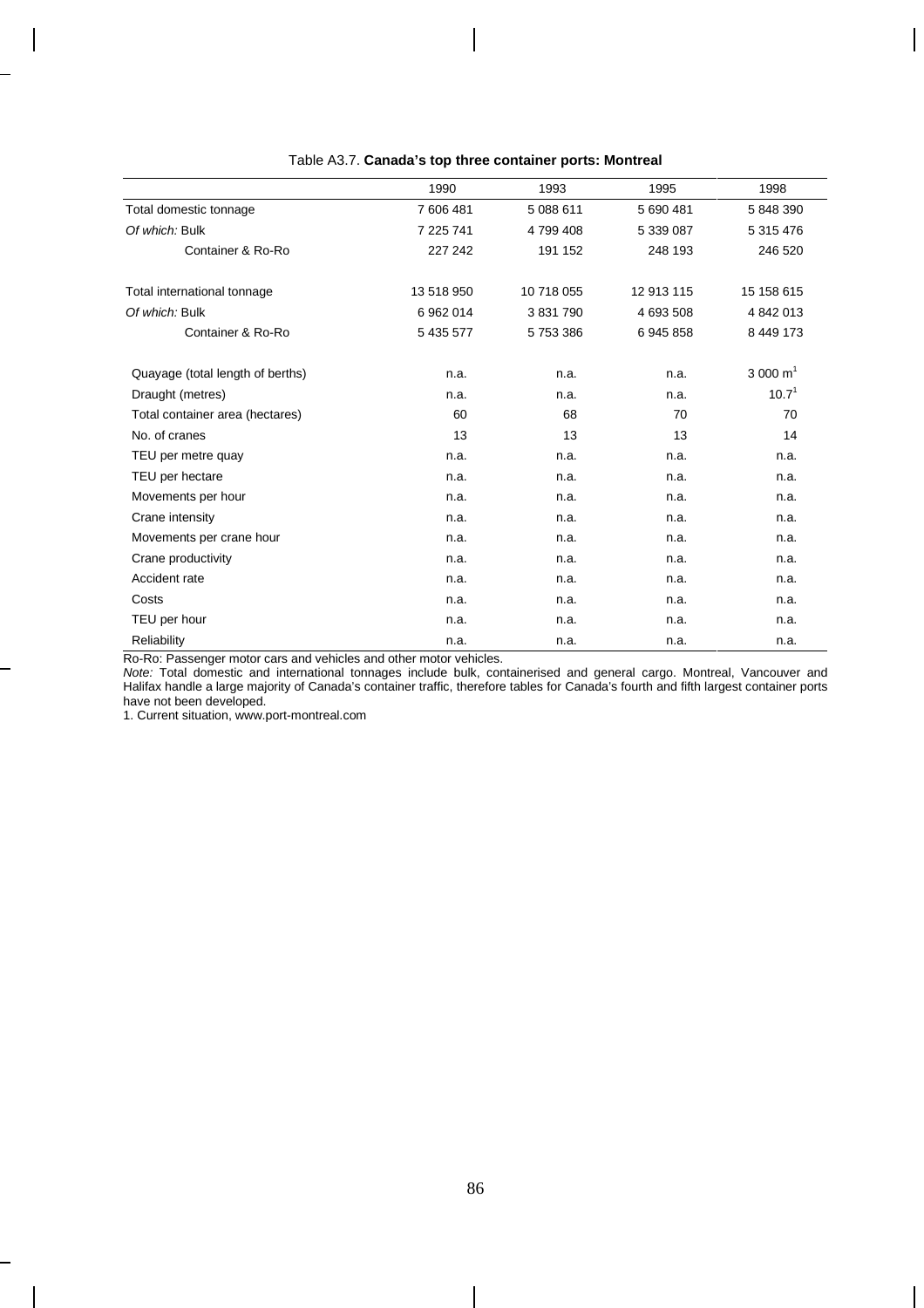|                                  | 1990       | 1993       | 1995       | 1998                 |
|----------------------------------|------------|------------|------------|----------------------|
| Total domestic tonnage           | 3 193 805  | 2 547 410  | 2 504 656  | 1 412 840            |
| Of which: Bulk                   | 3 015 601  | 2515612    | 2 360 119  | 1 398 540            |
| Container & Ro-Ro                | 16744      | 2 0 6 1    | 100        | 0                    |
| Total international tonnage      | 61 337 335 | 56 330 323 | 66 936 165 | 69 263 575           |
| Of which: Bulk                   | 58 182 624 | 51 122 222 | 60 518 685 | 59 462 523           |
| Container & Ro-Ro                | 2 656 686  | 3767773    | 4 504 193  | 7 202 657            |
| Quayage (total length of berths) | n.a.       | n.a.       | n.a.       | $2,107$ <sup>1</sup> |
| Draught (metres)                 | n.a.       | n.a.       | n.a.       | $15.85^1$            |
| Total container area (hectares)  | n.a.       | n.a.       | n.a.       | $92^{1}$             |
| No. of cranes                    | n.a.       | n.a.       | n.a.       | $13^{1}$             |
| TEU per metre quay               | n.a.       | n.a.       | n.a.       | n.a.                 |
| TEU per hectare                  | n.a.       | n.a.       | n.a.       | n.a.                 |
| Movements per hour               | n.a.       | n.a.       | n.a.       | n.a.                 |
| Crane intensity                  | n.a.       | n.a.       | n.a.       | n.a.                 |
| Movements per crane hour         | n.a.       | n.a.       | n.a.       | n.a.                 |
| Crane productivity               | n.a.       | n.a.       | n.a.       | n.a.                 |
| Accident rate                    | n.a.       | n.a.       | n.a.       | n.a.                 |
| Costs                            | n.a.       | n.a.       | n.a.       | n.a.                 |
| TEU per hour                     | n.a.       | n.a.       | n.a.       | n.a.                 |
| Reliability                      | n.a.       | n.a.       | n.a.       | n.a.                 |

#### Table A3.7. **Canada's top three container ports: Vancouver**

Ro-Ro: Passenger motor cars and vehicles and other motor vehicles.

Note: Total Domestic and International tonnages include bulk, containerised and general cargo. Montreal, Vancouver and Halifax handle a large majority of Canada's container traffic, therefore tables for Canada's fourth and fifth largest container ports have not been developed.

1. Current situation.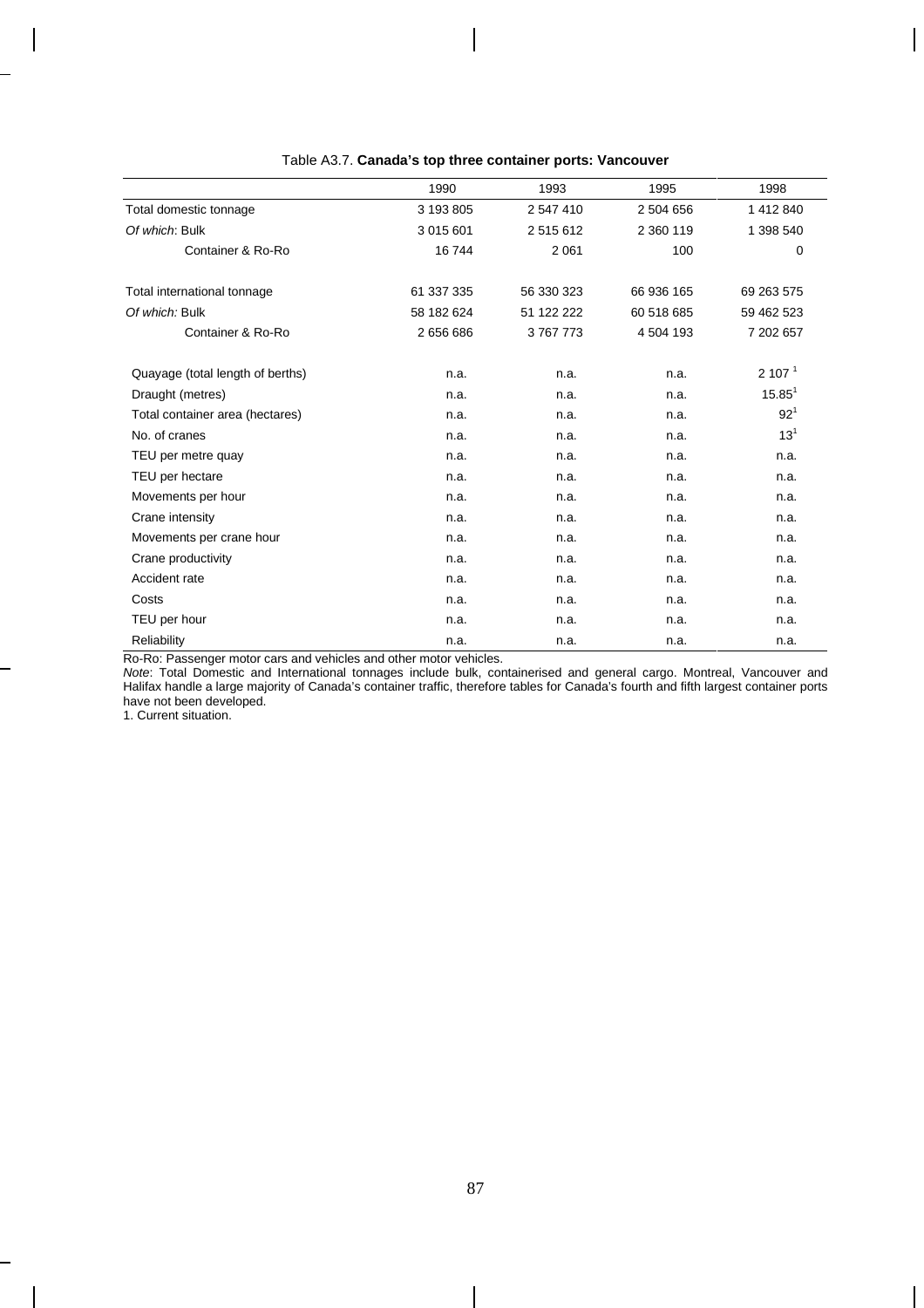|                                     | 1990          | 1993       | 1995          | 1998       |
|-------------------------------------|---------------|------------|---------------|------------|
| Total domestic tonnage              | 4 009 746     | 2 885 076  | 2 5 6 9 4 9 2 | 2625149    |
| Of which: Bulk                      | 3 624 813     | 2 615 743  | 2 3 5 2 1 2 1 | 2 360 345  |
| Container & Ro-Ro                   | 309 794       | 237 299    | 159 500       | 166 982    |
| Total international tonnage         | 12 827 478    | 11 293 243 | 10 783 929    | 10 859 585 |
| Of which: Bulk                      | 8 8 5 7 3 1 5 | 7962819    | 7 013 726     | 7 151 024  |
| Container & Ro-Ro                   | 3 853 802     | 3 227 704  | 3679669       | 3675111    |
| Quayage (total length of berths)    | 1822.5        | 1822.5     | 1822.5        | 1822.5     |
| Draught (metres)                    | n.a.          | n.a.       | n.a.          | $15.3^1$   |
| Total container area (hectares)     | 50.17         | 48.57      | 48.57         | 48.57      |
| No. of cranes                       | 5             | 7          | 7             | 7          |
| TEU per metre quay                  | n.a.          | n.a.       | n.a.          | n.a.       |
| TEU per hectare                     | n.a.          | n.a.       | n.a.          | n.a.       |
| Movements per hour                  | n.a.          | n.a.       | n.a.          | n.a.       |
| Crane intensity                     | n.a.          | n.a.       | n.a.          | n.a.       |
| Movements per crane hour            | n.a.          | n.a.       | n.a.          | n.a.       |
| Crane productivity                  | n.a.          | n.a.       | n.a.          | n.a.       |
| Accident rate                       | n.a.          | n.a.       | n.a.          | n.a.       |
| Costs                               | n.a.          | n.a.       | n.a.          | n.a.       |
| TEU per hour                        | n.a.          | n.a.       | n.a.          | n.a.       |
| Reliability                         | n.a.          | n.a.       | n.a.          | n.a.       |
| Percentage containers moved by rail | 80            | 80         | 70            | 70         |

#### Table A3.7. **Canada's top three container ports: Halifax**

Ro-Ro: Passenger motor cars and vehicles and other motor vehicles.

Note: Total Domestic and International tonnages include bulk, containerised and general cargo. Montreal, Vancouver and Halifax handle a large majority of Canada's container traffic, therefore tables for Canada's fourth and fifth largest container ports have not been developed.

1. Current situation, www.portofhalifax.ca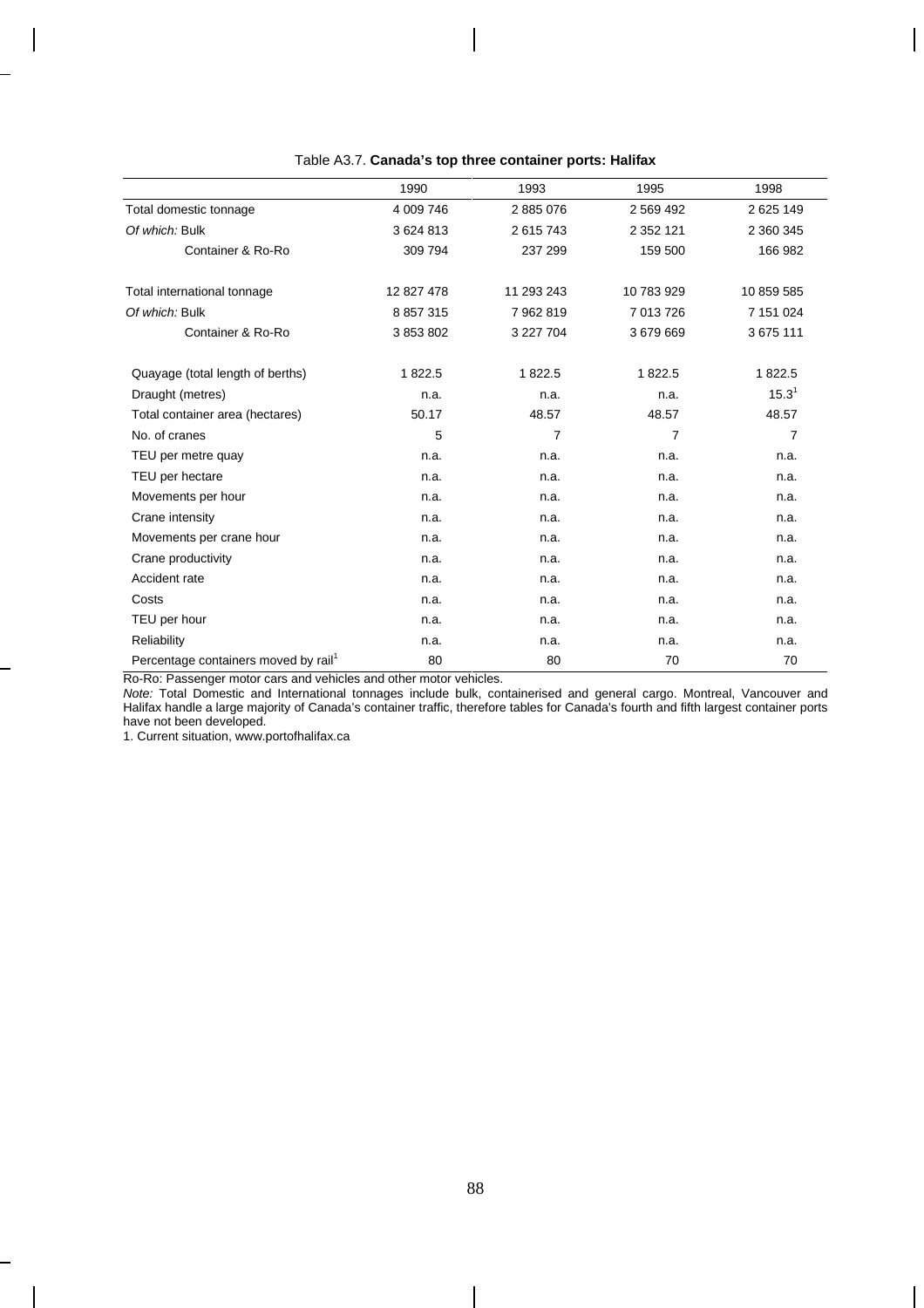Table A3.8. **Length of national rail, road and inland waterway networks**

Kilometres

| Year | Rail <sup>1</sup> | Road <sup>2</sup> | Inland<br>waterway |
|------|-------------------|-------------------|--------------------|
| 1990 | 84 567            | n.a.              | n.a.               |
| 1991 | 83 701            | n.a.              | n.a.               |
| 1992 | 83 363            | n.a.              | n.a.               |
| 1993 | 83 2 25           | 24 000            | n.a.               |
| 1994 | 82 178            | n.a.              | n.a.               |
| 1995 | 79 081            | 24 450            | n.a.               |
| 1996 | 77 684            | n.a.              | n.a.               |
| 1997 | 77 111            | 24 400            | n.a.               |
| 1998 | 76 618            | 24 240            | n.a.               |

1. In track-kilometres. The length of the rail system in route-kilometres in 1998 was 50 430 km.

2. The table shows Canadian National Highway System (NHS) in route-kilometres. The NHS is defined as any existing, primary routes that provide for inter-provincial and international trade and travel by connecting as directly as possible a capital city or major provincial population/commercial centre in Canada with: i) another capital city or major provincial population or commercial centre; *ii*) a major port of entry or exit to the US highway network; *iii*) another transportation mode served directly by the highway mode. In 1998 approximately 70% of the NHS was two-lane. More generally, length of public roads in two-lane equivalent kilometres (all road surface types) was 888 898 km in 1991 and 901 903 km in 1998. A "two-lane equivalent" is a length of road measured as if there were only two lanes, e.g. a one-kilometre stretch of road with two regular lanes and one passing lane down the middle counts as 1.5.

Source: Transport Canada, Economic Analysis

#### Table A3.9. **Growth of domestic traffic by road, rail and inland water, 1990-98**

| Year | Road <sup>1</sup> | Rail <sup>2</sup> | Inland<br>waterway <sup>3</sup> |
|------|-------------------|-------------------|---------------------------------|
| 1990 | 54.7              | n.a.              | n.a.                            |
| 1991 | 47.7              | n.a.              | n.a.                            |
| 1992 | 47.8              | n.a.              | n.a.                            |
| 1993 | 52.0              | n.a.              | n.a.                            |
| 1994 | 60.1              | n.a.              | n.a.                            |
| 1995 | 65.8              | n.a.              | 39.0                            |
| 1996 | 71.5              | n.a.              | 36.4                            |
| 1997 | 72.2              | n.a.              | 39.2                            |
| 1998 | 76.7              | n.a.              | 35.8                            |

Billion tonne-km

1. Includes only Canadian domiciled for-hire Class I and II carriers (carriers earning gross annual intercity revenues of CAD 350 000 or more (1987), CAD 500 000 or more (1988-89), CAD 1 million or more (1990-96). Starting in 1997, includes longdistance carriers with annual revenues of CAD 1 million or more, i.e. carriers with at least 50% of revenues coming from long-distance (>80 km) movements. Local carriers activity not captured due to methodological changes (NAICS criteria) making historical comparison inexact (underestimated level of intra-provincial traffic) for the years shown. Private trucking is estimated to account for 60-70% of commercial trucking activity but is not included in the table.

2. Tonne-kilometres for domestic and international traffic cannot be distinguished for the time series. See Table A3.11 for total traffic values (domestic + international).

3. Values shown are for domestic traffic (traffic between Canadian points through Canadian and foreign waters) and not for inland shipping per se. In Canada, inland shipping would tend to refer to shipping within the St. Lawrence Seaway and the Great Lakes – data for these waters are not designated specifically in existing data sources, but values could be retrieved if required.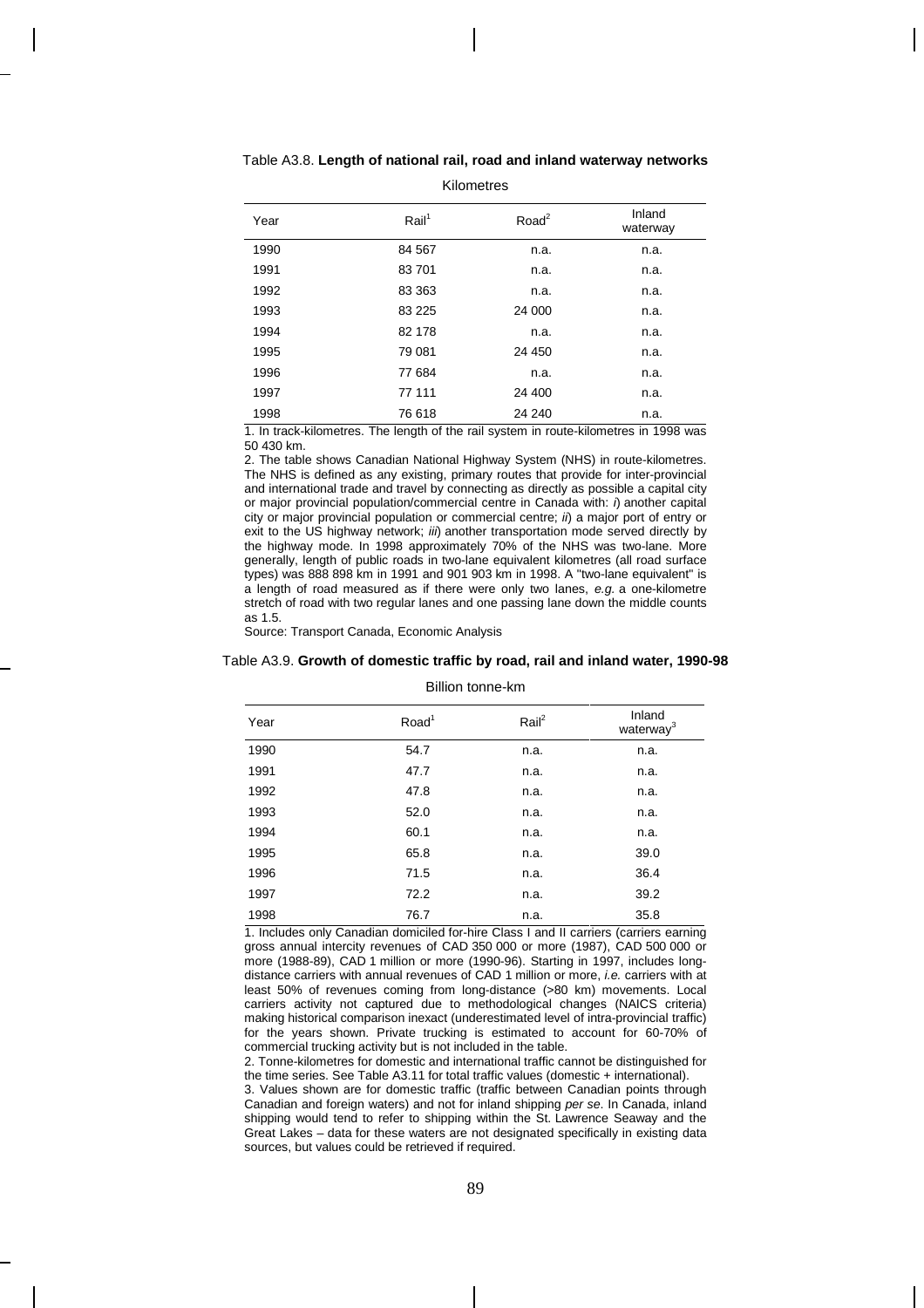#### Table A3.10. **Growth of total traffic by road, rail and water, 1990-98**

Billion tonne-km

| Year | Road <sup>1</sup> | Rail  | Inland<br>waterway <sup>2</sup> |
|------|-------------------|-------|---------------------------------|
| 1990 | 77.8              | 248.4 | n.a.                            |
| 1991 | 70.6              | 260.5 | n.a.                            |
| 1992 | 72.9              | 250.7 | n.a.                            |
| 1993 | 84.6              | 256.3 | n.a.                            |
| 1994 | 101.9             | 288.4 | n.a.                            |
| 1995 | 110.0             | 280.5 | 1 808.4                         |
| 1996 | 121.1             | 282.5 | 1813.1                          |
| 1997 | 130.9             | 306.9 | 2 0 3 0.0                       |
| 1998 | 138.1             | 299.5 | 1 907.4                         |

1. Includes only Canadian domiciled for-hire Class I and II carriers (carriers earning gross annual intercity revenues of CAD 350 000 or more (1987), CAD 500 000 or more (1988-89), CAD 1 million or more (1990-96). Starting 1997: Including longdistance carriers with annual revenues of CAD 1 million or more, i.e. carriers with at least 50% of revenues coming from long-distance (>80 km) movements. Local carriers activity not captured due to methodological changes (NAICS criteria) making historical comparison inexact (underestimated level of intra-provincial traffic) for the years shown. Private trucking is estimated to account for 60-70% of commercial trucking activity but is not included in the table.

2. Includes tonne-kilometres worked in international and foreign waters. Tonnekilometres allocated to Canadian waters for 1995-98 are as follows: 178.0 B, 172.9 B, 186.9 B and 188.0 B.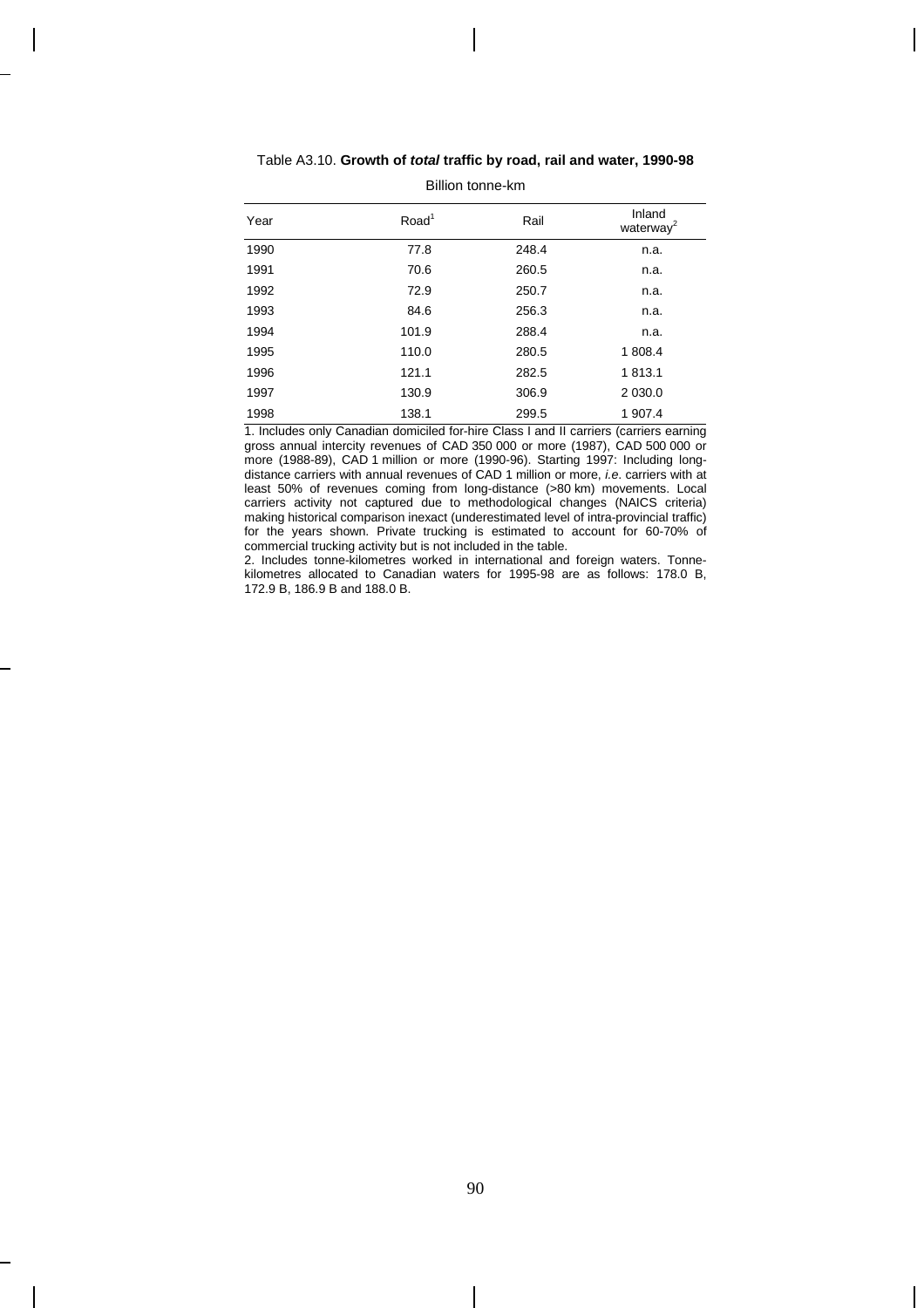## *Annex 4*

### **PERFORMANCE INDICATORS IN THE CZECH REPUBLIC**

The following tables provide information on all modes of freight transport in the Czech Republic for the years 1990, 1993, 1995 and 1998. Data have been provided from: Czech Statistical Yearbook (data from 1990, 1993), Transport Yearbook (data from 1995, 1998) and other sources (Czech Railway Yearbook, Transport Research Centre projects, etc.). Some data are not available. Almost all data from 1990 are valid for former Czechoslovakia, not only for the Czech Republic.

| Indicators, 1998                                               | Road     | Rail               | Shipping<br>(inland<br>waterways) | Air    |
|----------------------------------------------------------------|----------|--------------------|-----------------------------------|--------|
| Domestic freight moved (million tonne-km)                      | 17931    | 8 1 9 5            | 14.8                              | 0.636  |
| Domestic freight moved - containers<br>(million tonne-km)      | n.a.     | n.a.               | n.a.                              | n.a.   |
| International freight moved (million tonne-km)                 | 15 980   | 10 514             | 899.6                             | 54.126 |
| International freight moved - containers<br>(million tonne-km) | n.a.     | n.a.               | n.a.                              | n.a.   |
| Percentage share of domestic traffic (tonnage)                 | 89.62    | 10.33              | $<$ 1                             | $<$ 1  |
| Percentage share of domestic traffic (tonne-km)                | 71.54    | 28.39              | $<$ 1                             | $<$ 1  |
| Percentage share of international traffic (tonnage)            | 33.24    | 64.86              | 1.76                              | $<$ 1  |
| Percentage share of international traffic (tonne-km)           | 60.23    | 36.17              | 3.39                              | $<$ 1  |
| Energy consumption (GJ/tonne-km)/                              | 0.00051/ | 0.00055/           | 0.00059/                          | 0.14/  |
| Pollution per tonne-km (g/tonne-km)                            | 0.094    | 0.018 <sup>1</sup> | 0.069                             | 9.20   |
| Reliability                                                    | n.a.     | n.a.               | n.a.                              | n.a.   |
| Price per tonne                                                | n.a.     | n.a.               | n.a.                              | n.a.   |
| Price (USD/tonne-km)                                           | 0.0825   | 0.0425             | n.a.                              | n.a.   |
| Lading factor and degree of utilisation                        | n.a.     | n.a.               | n.a.                              | n.a.   |

#### Table A4.1. **Comparative table of modes of transport, 1998**

1. Diesel traction only.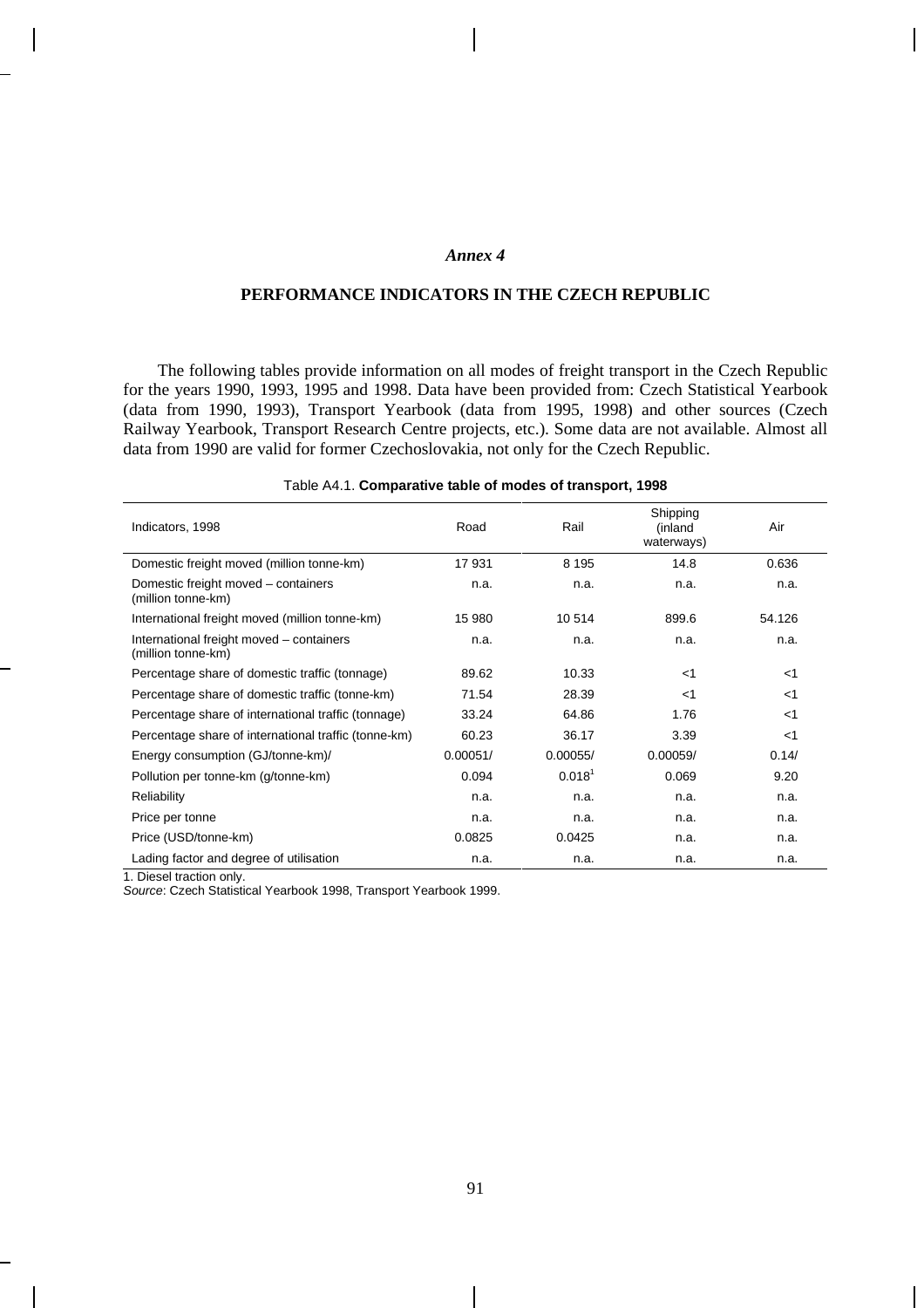|  |  |  | Table A4.2. Rail freight |
|--|--|--|--------------------------|
|--|--|--|--------------------------|

| Indicators                                                                                              | 1990                | 1993               | 1995     | 1998                |
|---------------------------------------------------------------------------------------------------------|---------------------|--------------------|----------|---------------------|
| Domestic freight moved (million tonne-km)                                                               | 26 748              | 12 570             | 10 493   | 8 1 9 5             |
| Domestic freight lifted (million tonnes)                                                                | n.a.                | 70.0               | 54.6     | 51.1                |
| Domestic freight moved – containers (million tonne-km)                                                  | n.a.                | n.a.               | n.a.     | n.a.                |
| Domestic freight lifted – containers (million tonnes)                                                   | n.a.                | n.a.               | n.a.     | n.a.                |
| Domestic freight lifted - No. of containers                                                             | n.a.                | n.a.               | n.a.     | n.a.                |
| International freight moved (million tonne-km)                                                          | 14.402 <sup>1</sup> | 12 5 20            | 12 293   | 10514               |
| International freight lifted (million tonnes)                                                           | $170.5^2$           | 53.8               | 54.3     | 53.7                |
| International freight moved – containers (million tonne-km)                                             | n.a.                | n.a.               | n.a.     | n.a.                |
| Domestic and international freight lifted – containers<br>(million tonnes)                              | 3506                | 1016               | 1 3 6 5  | 2 2 2 7             |
| Domestic and international freight lifted - No. of containers                                           | 583 645             | 113 556            | 140 000  | 83 686 <sup>3</sup> |
| Percentage share of domestic traffic (tonne-km)                                                         | 83.45               | 53.85              | 41.08    | 31.34               |
| Percentage share of domestic traffic (tonnes)                                                           | n.a.                | n.a.               | 8.75     | 10.33               |
| Percentage share of international traffic (tonne-km)                                                    | 56.96               | 44.18              | 41.12    | 29.86               |
| Percentage share of international traffic (tonnes)                                                      | n.a.                | n.a.               | 79.40    | 64.86               |
| Energy consumption & pollution per tonne-km<br>(covers not only freight rail, but total rail transport) |                     | See following rows |          |                     |
| Fuel intensity (tonne-km per litre)                                                                     | n.a.                | n.a.               | n.a.     | n.a.                |
| Energy demand (petajoules)                                                                              | n.a.                | n.a.               | 16.532   | 10.305              |
| GHG emissions (grams per tonne-km)                                                                      | 0.018               | 0.018              | 0.021    | 0.018               |
| GHG emissions (thousand tonnes), diesel traction only                                                   | $-738.5$            | $-456.5$           | $-476.5$ | 331.458             |
| Carbon dioxide (thousand tonnes)                                                                        | 738                 | 456                | 476      | 331                 |
| Methane (thousand tonnes)                                                                               | n.a.                | n.a.               | n.a.     | 0.028               |
| Nitrous oxide (thousand tonnes)                                                                         | n.a.                | n.a.               | n.a.     | 0.430               |
| Reliability                                                                                             | n.a.                | n.a.               | n.a.     | n.a.                |
| Price per tonne (USD per tonne)                                                                         | n.a.                | n.a.               | n.a.     | n.a.                |
| Price per tonne (USD per tonne-km)                                                                      | 0.025               | 0.029              | 0.036    | 0.043               |
| Lading factor and degree of utilisation                                                                 | n.a.                | n.a.               | n.a.     | n.a.                |
| Accidents                                                                                               | n.a.                | 2 2 5 5            | 2 2 8 8  | 2582                |
| Accidents per million train-kilometres                                                                  | n.a.                | 0.045              | 0.045    | 0.059               |

Note: For containers transport, data are available only for total volume of container transport, and cannot be divided into domestic and international transport. GHG: Greenhouse gas.

1. Estimate.

2. Domestic and international transport.

3. Number of railway wagons loaded by containers and swap-bodies.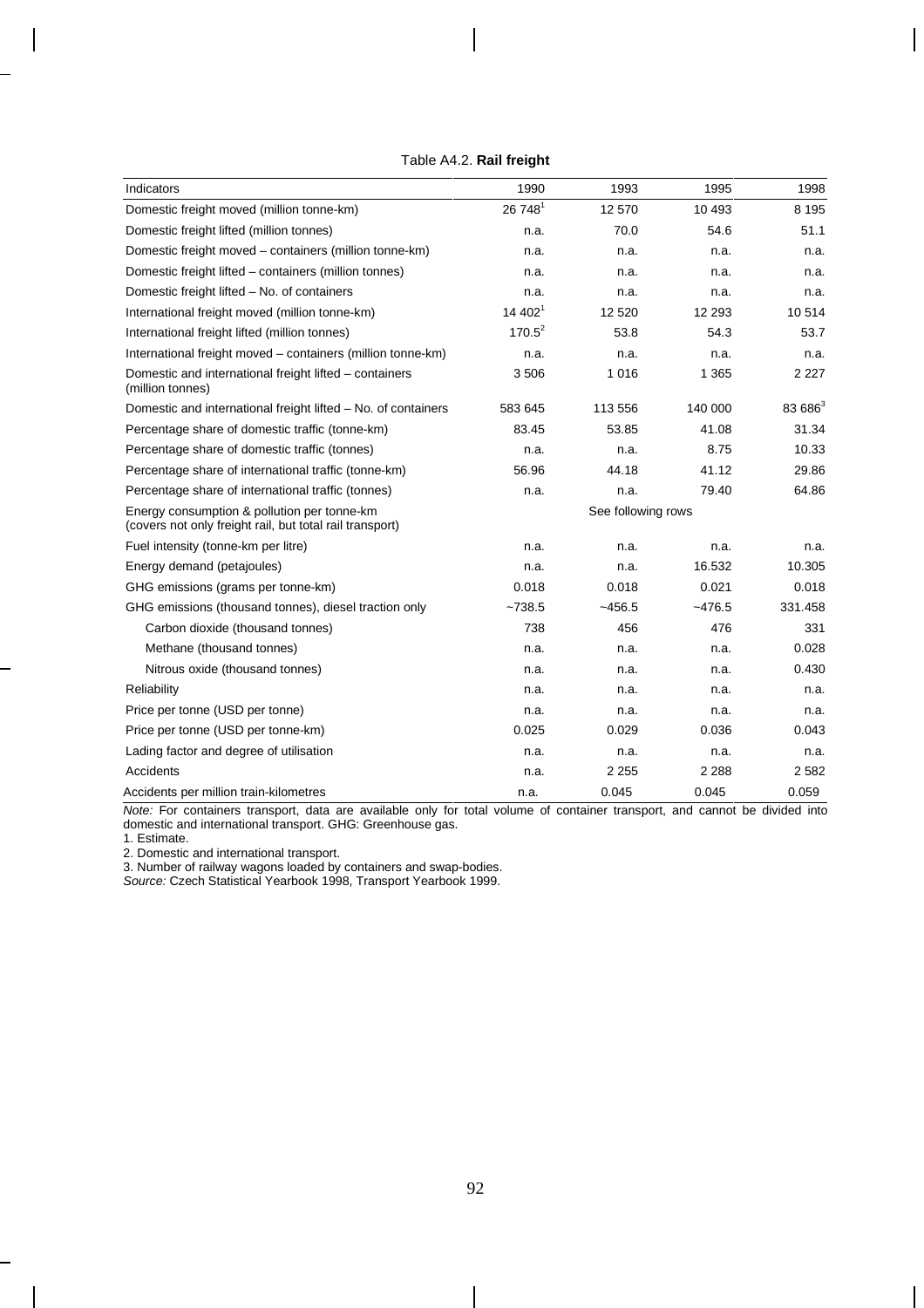## Table A4.3. **Air freight**

| Indicators                                           | 1990     | 1993   | 1995     | 1998    |
|------------------------------------------------------|----------|--------|----------|---------|
| Domestic cargo (thousand tonne-km)                   | 2017     | 24     | 81       | 636     |
| Domestic enplaned cargo (tonnes)                     | 4 2 5 2  | 120    | 310      | 1656    |
| Domestic freight moved-containers                    | n.a.     | n.a.   | n.a.     | n.a.    |
| International cargo (thousand tonne-km)              | 55 706   | 26 344 | 33 392   | 54 126  |
| International enplaned cargo (tonnes)                | 19871    | 10789  | 17 252   | 12 532  |
| International freight lifted - containers            | n.a.     | n.a.   | n.a.     | n.a.    |
| International freight lifted - value                 | n.a.     | n.a.   | n.a.     | n.a.    |
| Enplaned belly-hold cargo (tonnes)                   | n.a.     | n.a.   | n.a.     | n.a.    |
| Enplaned freighter cargo (tonnes)                    | n.a.     | n.a.   | n.a.     | n.a.    |
| Percentage share of domestic traffic (tonnes)        | n.a.     | n.a.   | $<$ 1    | $<$ 1   |
| Percentage share of domestic traffic (tonne-km)      | $<$ 1    | $<$ 1  | $<$ 1    | $<$ 1   |
| Percentage share of international traffic (tonnes)   | n.a.     | n.a.   | $<$ 1    | $<$ 1   |
| Percentage share of international traffic (tonne-km) | $<$ 1    | $<$ 1  | $<$ 1    | $<$ 1   |
| Energy demand (petajoules)                           | n.a.     | n.a.   | 6.681    | 7.340   |
| GHG emissions (grammes per tonne-km)                 | 5.11     | n.a.   | 6.28     | 9.20    |
| GHG emissions (thousand tonnes)                      | $-294.7$ | n.a.   | $-211.7$ | 503.684 |
| Carbon dioxide                                       | 294      | n.a.   | 211      | 503     |
| Methane                                              | n.a.     | n.a.   | n.a.     | 0.044   |
| Nitrous oxide                                        | n.a.     | n.a.   | n.a.     | 0.640   |
| <b>Total accidents</b>                               | n.a.     | 16     | 8        | 10      |
| <b>Fatal accidents</b>                               | n.a.     | 4      | 3        | 1       |
| Reliability                                          | n.a.     | n.a.   | n.a.     | n.a.    |
| Price per tonne                                      | n.a.     | n.a.   | n.a.     | n.a.    |
| Lading factor and degree of utilisation              | n.a.     | n.a.   | n.a.     | n.a.    |

GHG: Greenhouse gas; Enplaned cargo: cargo which is loaded as well as traffic stopping over at an airport.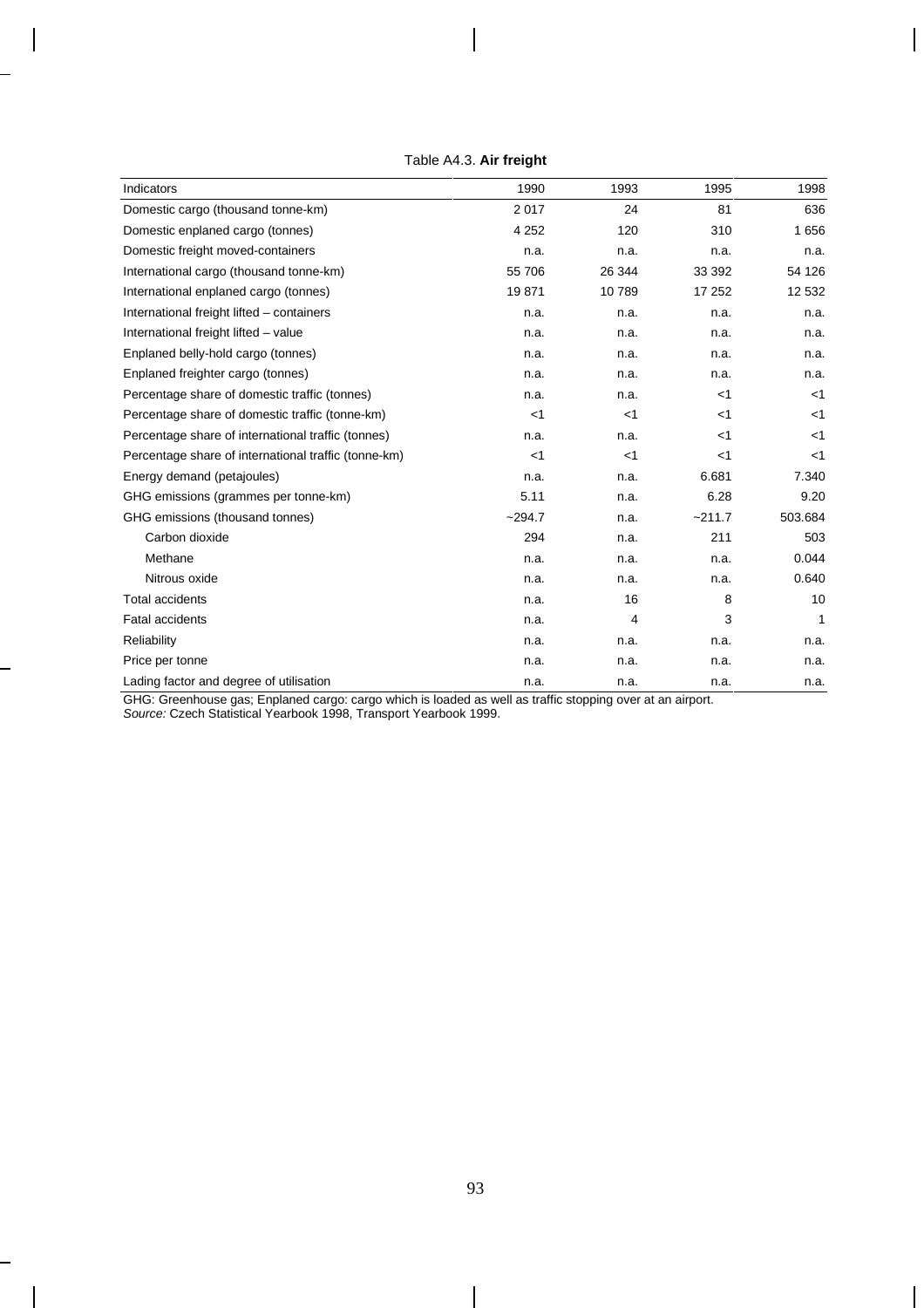## Table A4.4. **Road transport**

| Indicators                                                                                | 1990      | 1993                | 1995      | 1998      |
|-------------------------------------------------------------------------------------------|-----------|---------------------|-----------|-----------|
| Domestic freight moved (million tonne-km)                                                 | $6728^1$  | 10 104 <sup>1</sup> | 14 695    | 17931     |
| Domestic freight moved - containers (million tonne-km)                                    | n.a.      | n.a.                | n.a.      | n.a.      |
| International freight moved – total (million tonne- $km$ ) <sup>2</sup>                   | 10 0921   | 15 156 <sup>1</sup> | 16 572    | 15 980    |
| International freight moved - containers                                                  | n.a.      | n.a.                | n.a.      | n.a.      |
| HGV mileage intensity (base: 1990 = 100)                                                  | 100       | 109                 | 123       | 149       |
| Domestic tonnes lifted (thousand tonnes)                                                  | n.a.      | n.a.                | 566 017   | 443 370   |
| International tonnes lifted (thousand tonnes)                                             | n.a.      | n.a.                | 12779     | 27 518    |
| Tonnes moved (thousand tonne-km)                                                          | 16820     | 25 260              | 31 268    | 33 911    |
| Average length of haul (km)                                                               | n.a.      | 90.9                | 107.5     | n.a.      |
| Average load: rigid (tonnes)                                                              | n.a.      | n.a.                | n.a.      | n.a.      |
| Average load: articulated (tonnes)                                                        | n.a.      | n.a.                | n.a.      | n.a.      |
| Empty/light running                                                                       | n.a.      | n.a.                | n.a.      | n.a.      |
| Percentage share of domestic traffic (tonnes)                                             | n.a.      | n.a.                | 90.79     | 89.62     |
| Percentage share of domestic traffic (tonne-km)                                           | 20.99     | 43.29               | 57.53     | 68.59     |
| Percentage share of international traffic (tonnes)                                        | n.a.      | n.a.                | 18.58     | 33.24     |
| Percentage share of international traffic (tonne-km)                                      | 39.91     | 53.48               | 55.44     | 58.21     |
| Number of collisions involving heavy trucks causing<br>fatalities or injuries (1999 only) |           |                     |           |           |
| <b>Fatal collisions</b>                                                                   | n.a.      | n.a.                | n.a.      | n.a.      |
| Straight-truck                                                                            | n.a.      | n.a.                | n.a.      | n.a.      |
| <b>Tractor-trailer</b>                                                                    | n.a.      | n.a.                | n.a.      | n.a.      |
| Personal injuries collisions                                                              | n.a.      | n.a.                | n.a.      | n.a.      |
| Straight-truck                                                                            | n.a.      | n.a.                | n.a.      | n.a.      |
| Tractor-trailer                                                                           | n.a.      | n.a.                | n.a.      | n.a.      |
| Fatalities in collisions involving heavy trucks                                           | n.a.      | n.a.                | n.a.      | 135       |
| Straight-truck                                                                            | n.a.      | n.a.                | n.a.      | 95        |
| Tractor-trailer                                                                           | n.a.      | n.a.                | n.a.      | 40        |
| Injuries in collisions involving heavy trucks                                             | n.a.      | n.a.                | n.a.      | 2073      |
| Straight-truck                                                                            | n.a.      | n.a.                | n.a.      | 1 616     |
| Tractor-trailer                                                                           | n.a.      | n.a.                | n.a.      | 457       |
| Lading factor: rigid                                                                      | n.a.      | n.a.                | n.a.      | n.a.      |
| Lading factor: articulated vehicles                                                       | n.a.      | n.a.                | n.a.      | n.a.      |
| Fuel consumption (litres per 100 km)                                                      |           |                     |           |           |
| Gasoline trucks                                                                           | n.a.      | n.a.                | n.a.      | n.a.      |
| Light and medium diesel trucks                                                            | n.a.      | n.a.                | n.a.      | n.a.      |
| Heavy diesel trucks                                                                       | n.a.      | n.a.                | n.a.      | n.a.      |
| Fuel intensity (tonne-km per litre)                                                       | n.a.      | n.a.                | n.a.      | n.a.      |
| Energy demand (petajoules)                                                                | n.a.      | n.a.                | 34.236    | 17.192    |
| GHG emissions (grammes per tonne-km)                                                      | 0.14      | 0.12                | 0.13      | 0.094     |
| GHC emissions (thousand tonnes)                                                           | $-2318.5$ | $-3108.5$           | $-3962.5$ | 3 178.426 |
| Carbon dioxide                                                                            | 2 318     | 3 1 0 8             | 3 9 6 2   | 3 178     |
| Methane                                                                                   | n.a.      | n.a.                | n.a.      | 0.302     |
| Nitrous oxide                                                                             | n.a.      | n.a.                | n.a.      | 0.124     |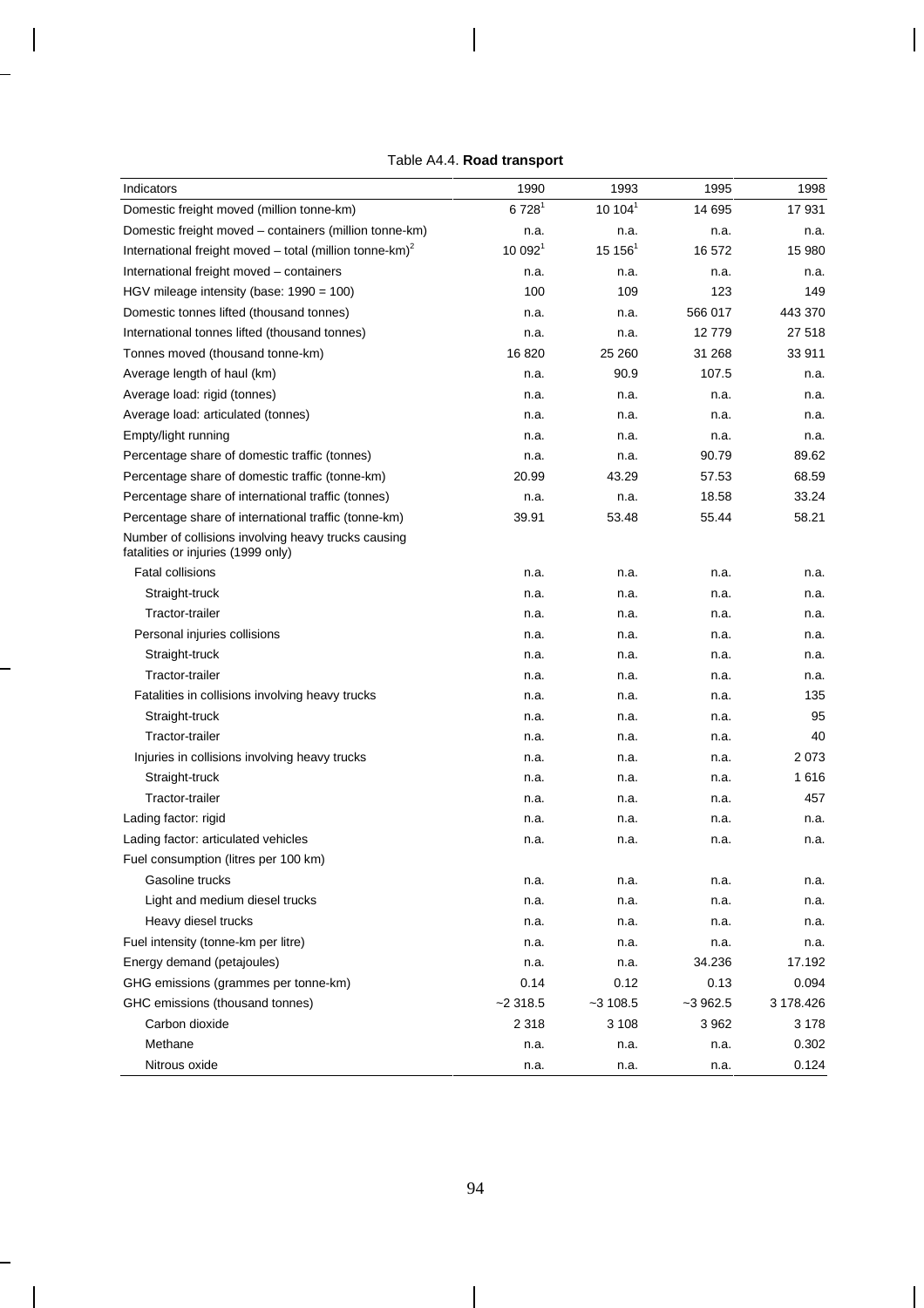| Indicators                                   | 1990 | 1993 | 1995 | 1998 |
|----------------------------------------------|------|------|------|------|
| Average speeds                               |      |      |      |      |
| Motorways (70 mph speed limit)               |      |      |      |      |
| Rigid 2 axles                                | n.a. | n.a. | n.a. | n.a. |
| Rigid 3/4 axles                              | n.a. | n.a. | n.a. | n.a. |
| All articulated vehicles                     | n.a. | n.a. | n.a. | n.a. |
| Dual carriageways (70 mph speed limit)       |      |      |      |      |
| Rigid 2 axles                                | n.a. | n.a. | n.a. | n.a. |
| Rigid 3/4 axles                              | n.a. | n.a. | n.a. | n.a. |
| All articulated vehicles                     | n.a. | n.a. | n.a. | n.a. |
| Single carriageways (60 mph speed limit)     |      |      |      |      |
| Rigid 2 axles                                | n.a. | n.a. | n.a. | n.a. |
| Rigid 3/4 axles                              | n.a. | n.a. | n.a. | n.a. |
| All articulated vehicles                     | n.a. | n.a. | n.a. | n.a. |
| Urban roads (40 mph speed limit)             |      |      |      |      |
| Rigid 2 axles                                | n.a. | n.a. | n.a. | n.a. |
| Rigid 3/4 axles                              | n.a. | n.a. | n.a. | n.a. |
| All articulated vehicles                     | n.a. | n.a. | n.a. | n.a. |
| Urban roads (30 mph speed limit)             |      |      |      |      |
| Rigid 2 axles                                | n.a. | n.a. | n.a. | n.a. |
| Rigid 3/4 axles                              | n.a. | n.a. | n.a. | n.a. |
| All articulated vehicles                     | n.a. | n.a. | n.a. | n.a. |
| Vehicle safety - VI/testing failure rate (%) | n.a. | n.a. | n.a. | n.a. |
| Emission standards (thousand tonnes)         |      |      |      |      |
| NO <sub>x</sub>                              | n.a. | n.a. | n.a. | n.a. |
| $PM_{10}$                                    | n.a. | n.a. | n.a. | n.a. |

## Table A4.4. **Road transport** (cont'd.)

1. Estimate.

2. Domestic and international transport.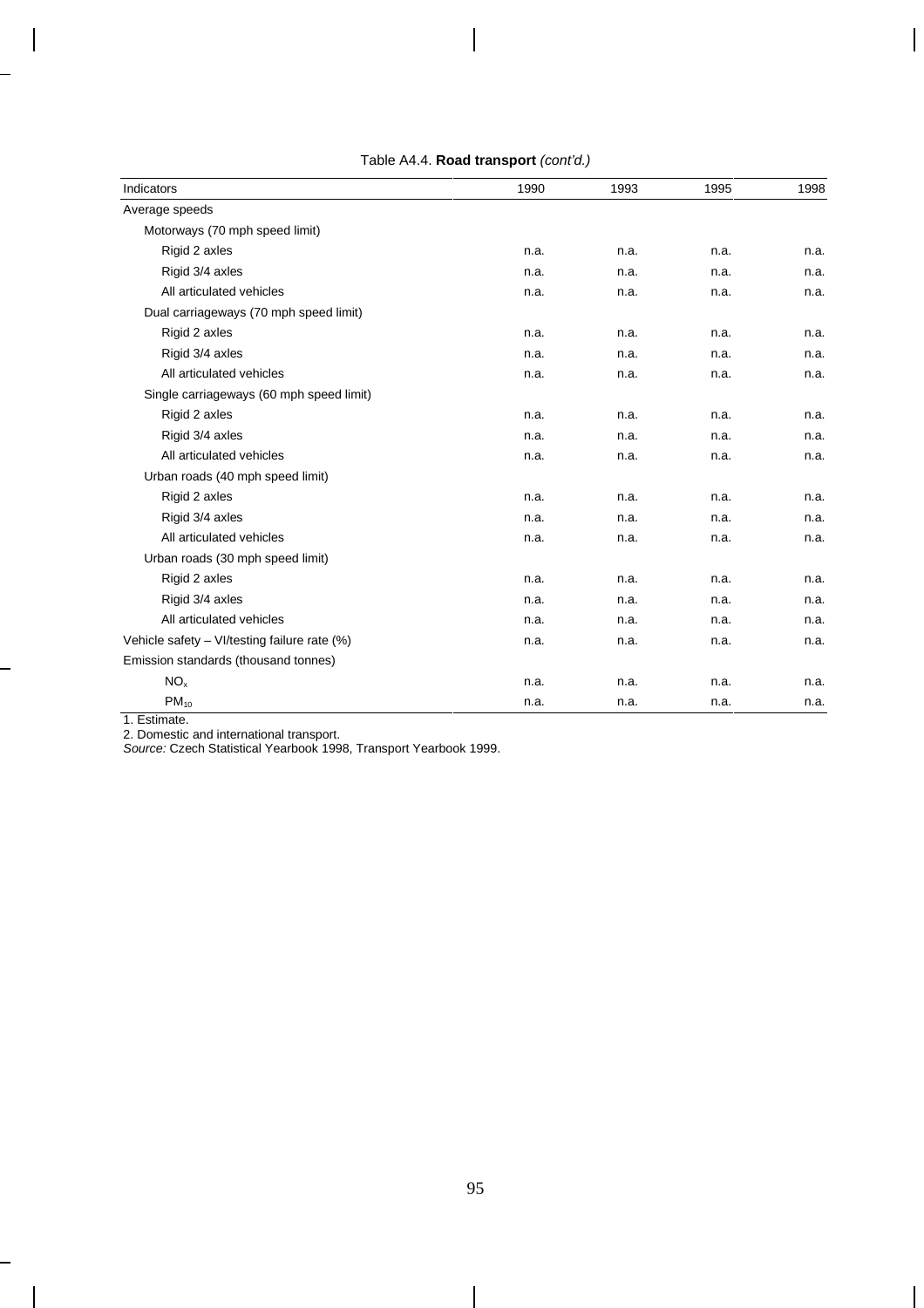## Table A4.5. **Inland waterways**

| Indicators                                                              | 1990    | 1993    | 1995    | 1998   |
|-------------------------------------------------------------------------|---------|---------|---------|--------|
| Domestic freight moved (million tonne-km)                               | 575     | 487     | 353     | 14.8   |
| Domestic containerised traffic (thousand units)                         | n.a.    | n.a.    | n.a.    | n.a.   |
| International freight moved (million tonne-km)                          | 734     | 637     | 995.2   | 899.6  |
| International containerised traffic (thousand units)                    | n.a.    | n.a.    | n.a.    | n.a.   |
| Domestic freight lifted (thousand tonnes)                               | 5 0 6 0 | 3737    | 2770    | 223    |
| International freight lifted (thousand tonnes)                          | 1 175   | 982     | 1670    | 1454   |
| Total international bulk traffic (million tonnes)                       | n.a.    | n.a.    | n.a.    | n.a.   |
| Percentage share of domestic traffic (tonnes)                           | n.a.    | n.a.    | $<$ 1   | $<$ 1  |
| Percentage share of domestic traffic (tonne-km)                         | 1.79    | 2.09    | 1.38    | $<$ 1  |
| Percentage share of international traffic (tonnes)                      | n.a.    | n.a.    | 2.43    | 1.76   |
| Percentage share of international traffic (tonne-km)                    | 2.90    | 2.25    | 3.33    | 3.28   |
| Total domestic combined transport (thousand units)                      | n.a.    | n.a.    | n.a.    | n.a.   |
| Total international and domestic combined transport<br>(thousand units) | n.a.    | 0.41    | 1.900   | 1.490  |
| Total coastwise traffic (million tonnes)                                |         |         |         |        |
| Total unitised short-sea and near-sea traffic<br>(thousand units)       |         |         |         |        |
| Total inland water traffic (million tonnes)                             | 6.370   | 4.906   | 4.440   | 1.677  |
| Inland waterways accident figures                                       |         |         |         |        |
| Vessels involved in accidents, excluding fishing vessels                | n.a.    | n.a.    | 32      | 16     |
| Deaths                                                                  | n.a.    | n.a.    | n.a.    | n.a.   |
| Injuries                                                                | n.a.    | n.a.    | n.a.    | n.a.   |
| Fuel intensity (tonne-km per litre)                                     | n.a.    | n.a.    | n.a.    | n.a.   |
| Energy demand (petajoules)                                              | 0.763   | 0.658   | 0.836   | 0.538  |
| GHG emissions (grammes per tonne-km)                                    | 0.041   | 0.043   | 0.037   | 0.069  |
| GHG emissions (thousand tonnes)                                         | $-54.1$ | $-48.1$ | $-48.1$ | 30.085 |
| Carbon dioxide                                                          | 54      | 48      | 48      | 30     |
| Methane                                                                 | n.a.    | n.a.    | n.a.    | 0.005  |
| Nitrous oxide                                                           | n.a.    | n.a.    | n.a.    | 0.080  |
| Reliability                                                             | n.a.    | n.a.    | n.a.    | n.a.   |
| Costs                                                                   | n.a.    | n.a.    | n.a.    | n.a.   |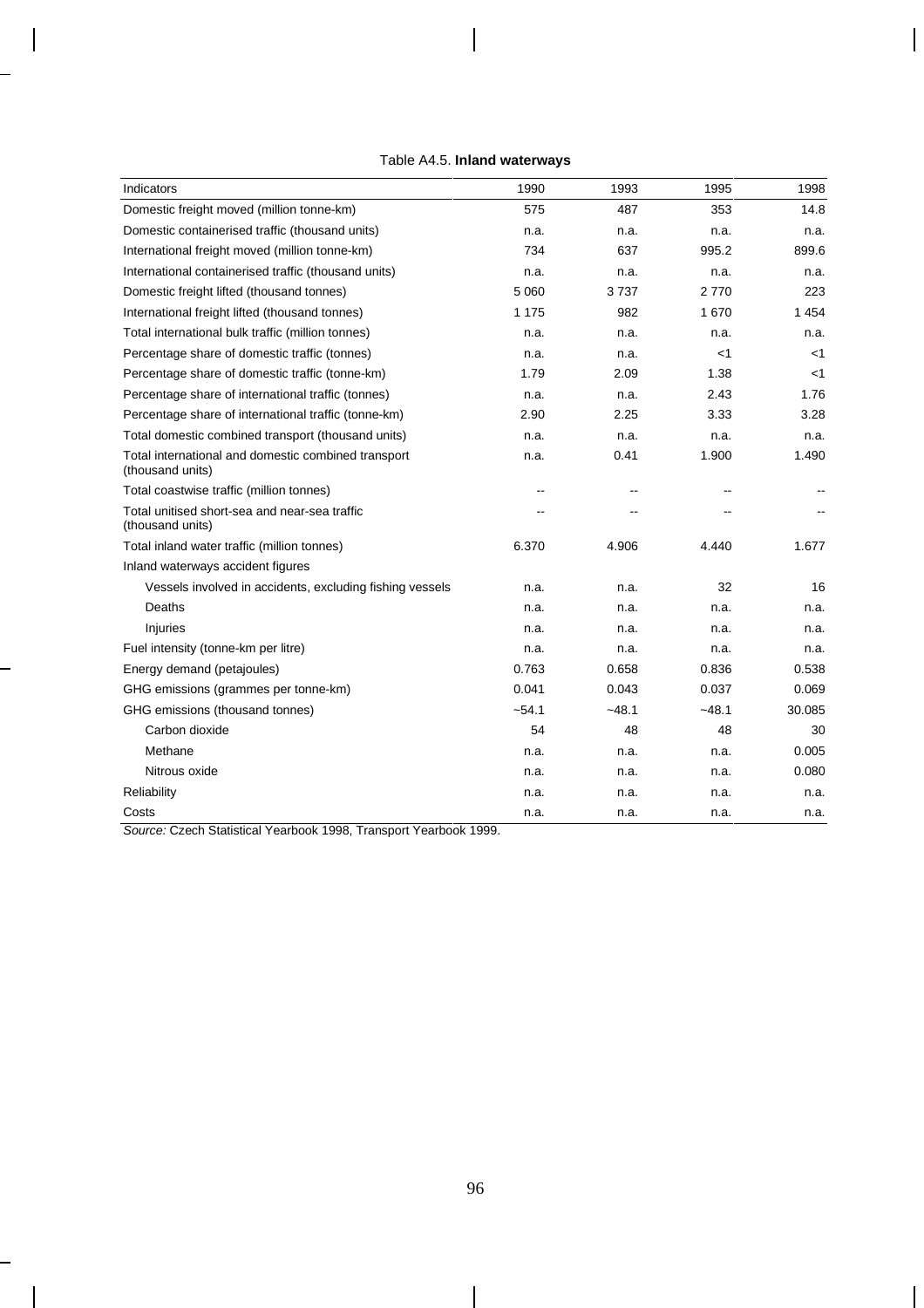|                           |      | Number of vessels |      |      |  |  |  |
|---------------------------|------|-------------------|------|------|--|--|--|
| Type of vessel            | 1990 | 1993              | 1995 | 1998 |  |  |  |
| Freight motor ships       | n.a. | n.a.              | 80   | 79   |  |  |  |
| Tow and push boats        | n.a. | n.a.              | 278  | 294  |  |  |  |
| Tow and draught tow-boats | n.a. | 154               |      |      |  |  |  |

#### Table A4.6. **Types of vessel registered in the Czech Republic**

Source: Czech Statistical Yearbook 1998, Transport Yearbook 1999.

### Table A4.7. **Length of national rail, road and inland waterway networks**

| Kilometres |      |        |                    |  |  |  |  |  |  |
|------------|------|--------|--------------------|--|--|--|--|--|--|
| Year       | Rail | Road   | Inland<br>waterway |  |  |  |  |  |  |
| 1980       | 9499 | 56 263 | n.a.               |  |  |  |  |  |  |
| 1985       | 9468 | 55 933 | n.a.               |  |  |  |  |  |  |
| 1990       | 9451 | 55 892 | 303                |  |  |  |  |  |  |
| 1991       | 9454 | 55 873 | n.a.               |  |  |  |  |  |  |
| 1992       | 9439 | 55 874 | n.a.               |  |  |  |  |  |  |
| 1993       | 9441 | 55 912 | 303                |  |  |  |  |  |  |
| 1994       | 9413 | 55 922 | n.a.               |  |  |  |  |  |  |
| 1995       | 9430 | 55 875 | 303                |  |  |  |  |  |  |
| 1996       | 9430 | 55 489 | n.a.               |  |  |  |  |  |  |
| 1997       | 9430 | 55 576 | n.a.               |  |  |  |  |  |  |
| 1998       | 9430 | 55 393 | 303                |  |  |  |  |  |  |

Source: Czech Statistical Yearbook 1998, Transport Yearbook 1999.

### Table A4.8. **Evolution of domestic traffic by road, rail and inland water, 1990-98**

| Million tonne-km |        |         |                    |  |  |  |  |  |
|------------------|--------|---------|--------------------|--|--|--|--|--|
| Year             | Road   | Rail    | Inland<br>waterway |  |  |  |  |  |
| 1990             | n.a.   | n.a.    | n.a.               |  |  |  |  |  |
| 1991             | n.a.   | n.a.    | n.a.               |  |  |  |  |  |
| 1992             | n.a.   | n.a.    | n.a.               |  |  |  |  |  |
| 1993             | n.a.   | 12 570  | 487                |  |  |  |  |  |
| 1994             | 12 147 | 10 991  | 409                |  |  |  |  |  |
| 1995             | 14 696 | 10 330  | 353.0              |  |  |  |  |  |
| 1996             | 14 100 | 10 493  | 165.5              |  |  |  |  |  |
| 1997             | 17 046 | 9796    | 27.8               |  |  |  |  |  |
| 1998             | 17 931 | 8 1 9 5 | 14.8               |  |  |  |  |  |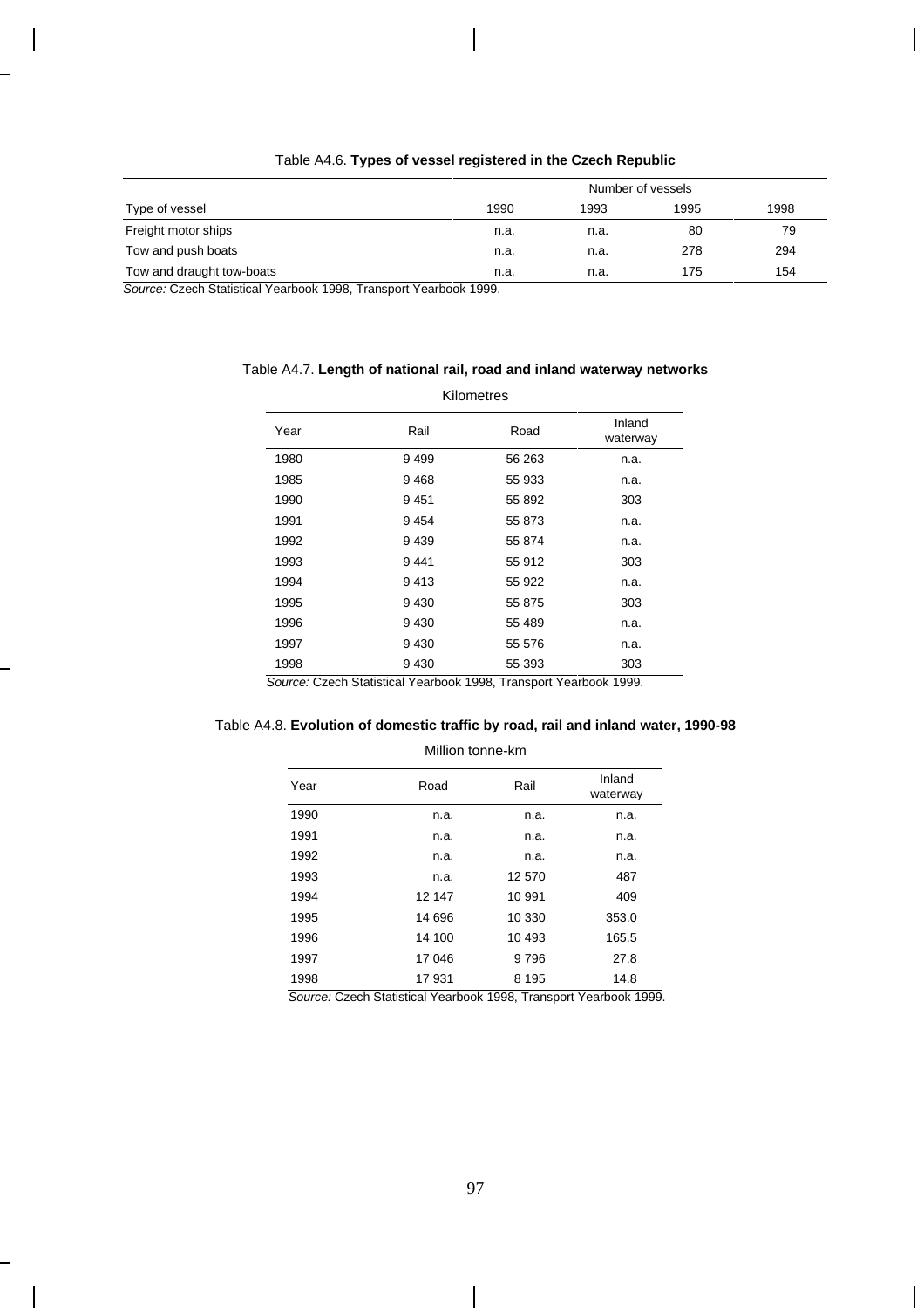| Billion tonne-km |      |      |       |  |  |  |  |  |
|------------------|------|------|-------|--|--|--|--|--|
| Year             | Road | Rail | Water |  |  |  |  |  |
| 1990             | 23.3 | 59.5 | 4.4   |  |  |  |  |  |
| 1991             | 17.4 | 46.0 | 3.9   |  |  |  |  |  |
| 1992             | 14.0 | 44.2 | 3.0   |  |  |  |  |  |
| 1993             | 13.0 | 22.6 | 1.2   |  |  |  |  |  |
| 1994             | 23.6 | 22.8 | 1.2   |  |  |  |  |  |
| 1995             | 31.3 | 22.6 | 1.3   |  |  |  |  |  |
| 1996             | 30.1 | 22.3 | 1.1   |  |  |  |  |  |
| 1997             | 40.6 | 21.0 | 0.8   |  |  |  |  |  |
| 1998             | 33.9 | 18.7 | 0.9   |  |  |  |  |  |

### Table A4.9. **Evolution of total traffic by road, rail and water, 1990-98**

Source: Czech Statistical Yearbook 1998, Transport Yearbook 1999.

### Table A4.10. **Length of tracks, stock capacities and operating hours in terminals**

| Terminal                                                           | Length of<br>Number of<br>crane loading<br>crane<br>tracks<br>track |   | Loading<br>tracks length | Length of<br>other tracks | <b>Stock</b><br>capacity | Operating<br>hours |
|--------------------------------------------------------------------|---------------------------------------------------------------------|---|--------------------------|---------------------------|--------------------------|--------------------|
| Unit                                                               | (m)                                                                 |   | (m)                      | (m)                       | (TEU)                    |                    |
| Operator: CSKD Intrans a.s. - 7 terminals                          |                                                                     |   |                          |                           |                          |                    |
| Brno - Horni Herspice                                              | 270                                                                 | 3 | $3 \times 340$           |                           | 408                      | 6.00-18.00         |
| Ceske Budejovice                                                   | 265                                                                 | 2 | $2 \times 270$           | $2 \times 370$            | 450                      | non-stop           |
| Lovosice                                                           | 190                                                                 | 2 | $2 \times 190$           | 383                       | 286                      | 6.00-18.00         |
| Ostrava - Privoz                                                   | 200                                                                 | 2 | $2 \times 200$           | $3 \times 250$            | 162                      | 6.00-18.00         |
| Pardubice                                                          | 205                                                                 | 1 | 205                      | $2 \times 270$            | 300                      | 6.00-18.00         |
| Praha - Žižkov nakl.nadr.                                          | 215                                                                 | 3 | $3 \times 215$           | 346                       | 255                      | non-stop           |
| Prerov - Horni Mostenice                                           | 132                                                                 | 1 | 280                      |                           | 66                       | 6.00-18.00         |
| Operator: Metrans a.s. - 2 terminals                               |                                                                     |   |                          |                           |                          |                    |
| <b>Praha Uhrineves</b>                                             | none                                                                |   | $7 \times 600$           | 2 300                     | 3 0 0 0                  | non-stop           |
| Lipa u Zlina                                                       | none                                                                |   | $2 \times 250$           | 2700                      | 1 0 0 0                  | non-stop           |
| Operator: Hudson Cargo a.s. - 1 terminal                           |                                                                     |   |                          |                           |                          |                    |
| Breclav                                                            | none                                                                |   | build                    |                           | 1 250                    | 7.00-17.00         |
| Operator: Bohemiakombi spol.s.r.o. - 1 terminal - Rolling motorway |                                                                     |   |                          |                           |                          |                    |
| Lovosice Ro-La                                                     | none                                                                |   | $2 \times 550$           | 564+720                   | 0                        | non-stop           |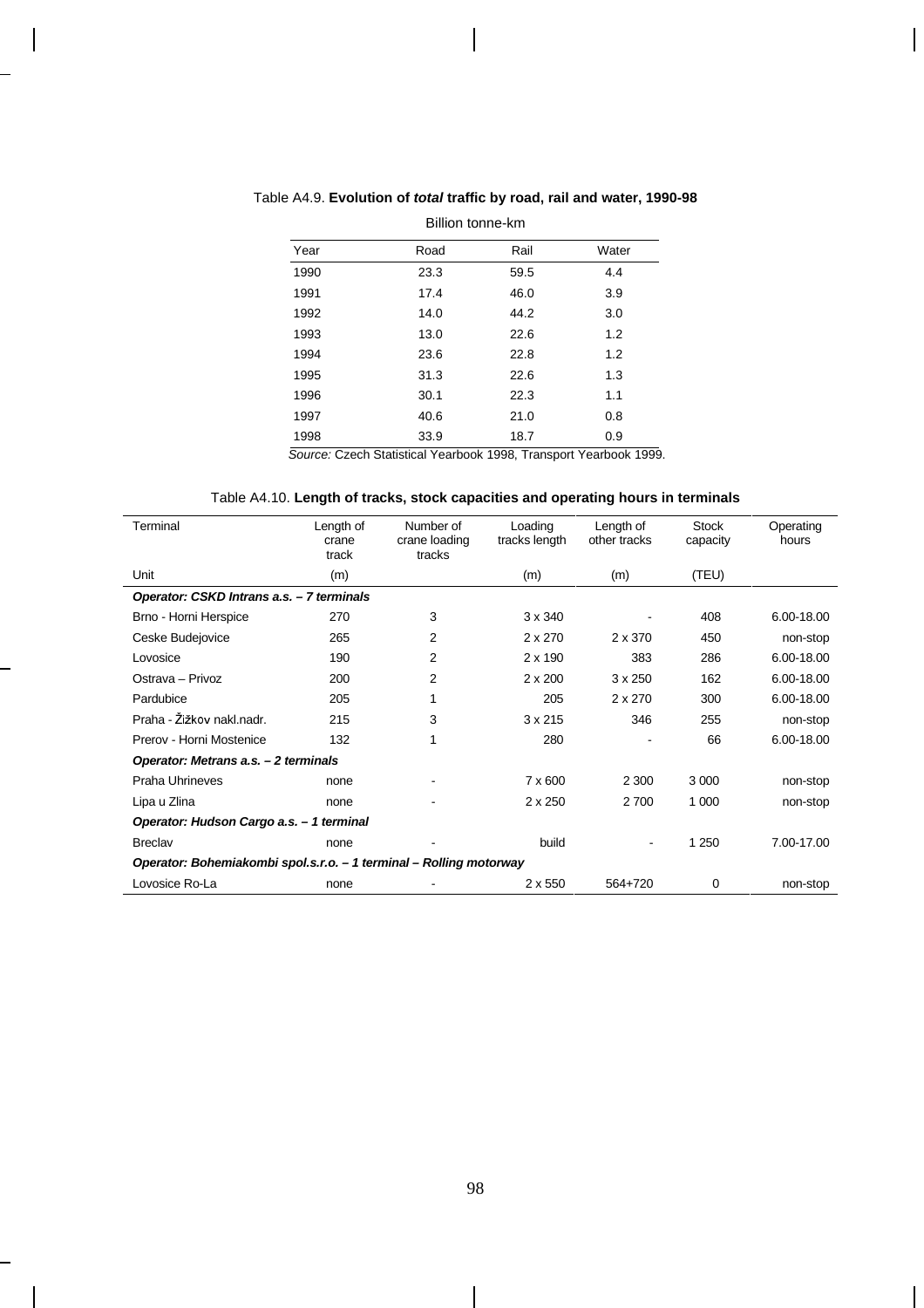| Terminal                             | Mechanism                                                          | No.            | Spreader lifting<br>capacity | Grapple arms<br>lifting capacity | Loading units<br>manipulated                        |
|--------------------------------------|--------------------------------------------------------------------|----------------|------------------------------|----------------------------------|-----------------------------------------------------|
| Unit                                 |                                                                    |                | (tonnes)                     | (tonnes)                         |                                                     |
|                                      | Operator: CSKD Intrans a.s. - 7 terminals                          |                |                              |                                  |                                                     |
| Brno - Horni<br>Herspice             | Gantry crane                                                       | 1              | 32                           | 27                               | C 20'-40' max<br>36t); SB (max 27t)                 |
|                                      |                                                                    |                |                              |                                  | <b>HC 45'</b>                                       |
|                                      | Gantry crane                                                       | 1              | 36                           | 27                               | ST(max 27t)                                         |
|                                      | <b>Stacker</b>                                                     | 2              | 16                           |                                  | C 20', 40'                                          |
| Ceske Budejovice                     | Gantry crane                                                       | 1              | 40                           | 24                               | C 20'-40' (max<br>36t); SB(max 24t),<br>ST(max 30t) |
| Lovosice                             | Gantry crane on tyres                                              |                | 24                           |                                  | C 20', 40',                                         |
|                                      | PD 25, PD32                                                        | 2              | 32                           |                                  |                                                     |
|                                      | Single side loading fork<br>truck                                  | 2              | 24                           |                                  | C <sub>20</sub>                                     |
| Ostrava - Privoz                     | Gantry crane on tyres                                              |                | 25                           | $\blacksquare$                   | C 20'-40' (max<br>36t); SB (max 24t)                |
|                                      | PD 25, PD38                                                        | 2              | 38                           | 24                               | ST(max 27t)                                         |
| Pardubice                            | Gantry crane on tyres                                              |                | 25                           |                                  | C 20', 40'; SB                                      |
|                                      | PD 25, PD38                                                        | $\overline{2}$ | 38                           | 24                               | (max 24t)                                           |
| Praha - Žižkov                       | Gantry crane on tyres                                              |                | 25                           |                                  | C 20', 40' (max)                                    |
| nakl.nadr.                           | PD 25, PD38                                                        | $\overline{c}$ | 38                           | 24                               | 28t); HC; SB (max<br>24t)                           |
| Prerov - Horni<br>Mostenice          | Gantry crane on tyres                                              | $\mathbf{1}$   | 25                           | $\mathbf{r}$                     | C 20'-40' (max<br>20t); HC                          |
| Operator: Metrans a.s. - 2 terminals |                                                                    |                |                              |                                  |                                                     |
| Praha Uhrineves                      | Stacker                                                            | 2              | 40, 55                       | 35                               | C 20'-40' (max<br>36t); SB (max<br>24t); HC         |
|                                      | (superstacker)                                                     |                |                              |                                  | ST(max 27t)                                         |
| Lipa u Zlina                         | <b>Stacker</b>                                                     | 1              | 25                           |                                  | C 20'-40' (max<br>36t); HC; SB (max<br>$36t$ ;      |
|                                      | Jib (mobile) crane                                                 | 2              | 16, 20                       |                                  | ST (max 36t)                                        |
|                                      | Operator: Hudson Cargo a.s. - 1 terminal                           |                |                              |                                  |                                                     |
| <b>Breclav</b>                       | Jib (mobile) crane                                                 | 1              | 20                           |                                  | C 20'                                               |
|                                      | Operator: Bokemiakombi spol.s.r.o. - 1 terminal - rolling motorway |                |                              |                                  |                                                     |
| Lovosice Ro-La                       | Ro-Ro ramp                                                         | $\overline{2}$ | $\overline{a}$               | $\overline{a}$                   | $\overline{a}$                                      |

## Table A4.11. **Terminal loading equipment characteristics**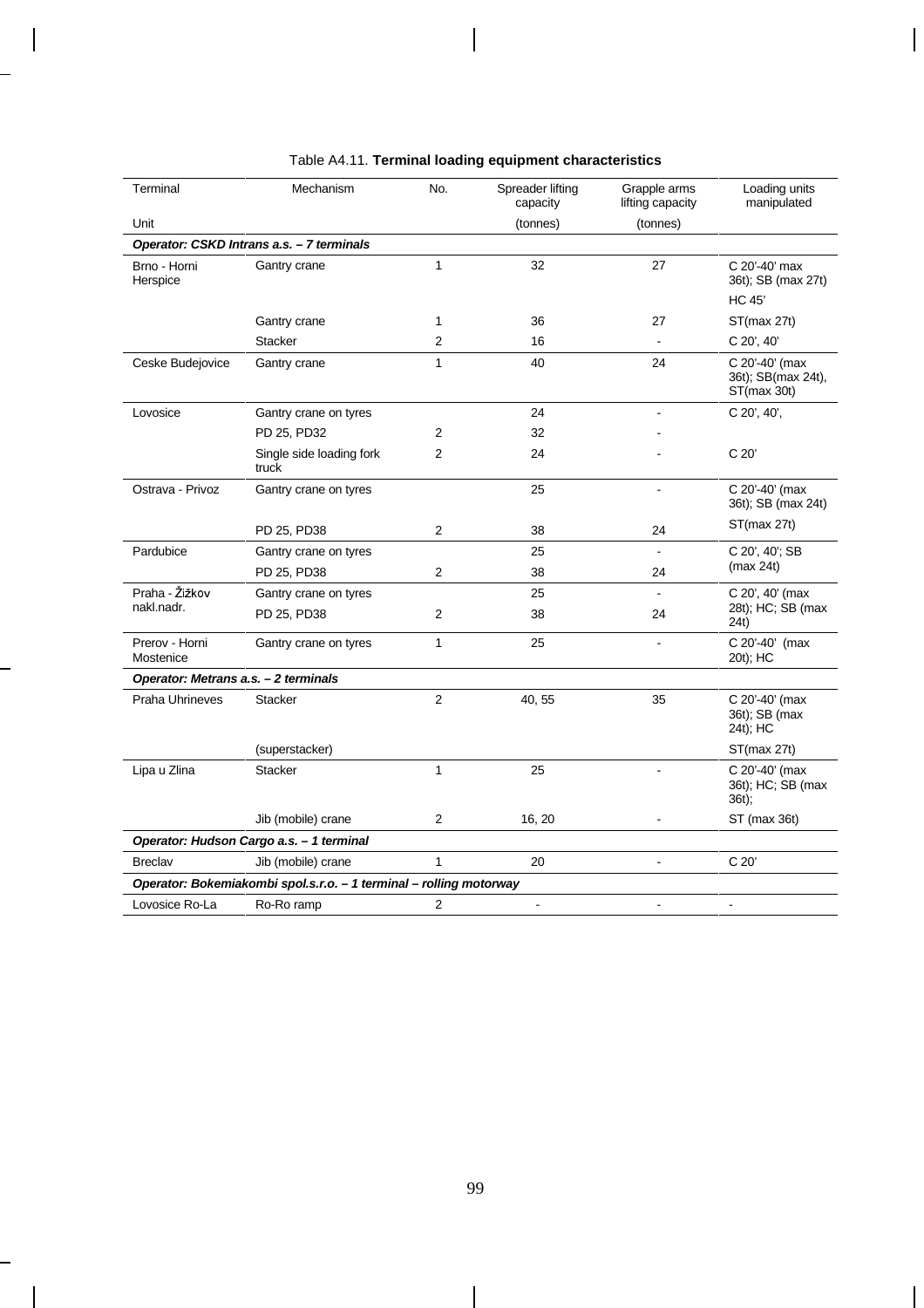| Terminal                                              | Year<br>founded | Loading<br>capacity | Entry | <b>Bonded</b><br>warehouse | Forwarding       | Stocking                  |
|-------------------------------------------------------|-----------------|---------------------|-------|----------------------------|------------------|---------------------------|
| Unit                                                  |                 | (TEU)               |       |                            |                  |                           |
| Operator: CSKD Intrans a.s. - 7 terminals             |                 |                     |       |                            |                  |                           |
| Brno - Horni Herspice                                 | 1976            | 850                 | x     | X                          | X                | X                         |
| Ceske Budejovice                                      | 1979            | 490                 | x     | X                          | x                | X                         |
| Lovosice                                              | 1977            | 800                 | x     |                            | X                |                           |
| Ostrava - Privoz                                      | 1976            | 250                 | x     |                            | x                | X                         |
| Pardubice                                             | 1982            | 500                 | X     | $\boldsymbol{\mathsf{x}}$  | X                | x                         |
| Praha - Žižkov nakl.nadr.                             | 1974            | 420                 | X     | $\boldsymbol{\mathsf{x}}$  | $\mathsf{x}$     | X                         |
| Prerov - Horni Mostenice                              | 1973            | 100                 | X     | $\boldsymbol{\mathsf{x}}$  | $\boldsymbol{x}$ | $\boldsymbol{\mathsf{x}}$ |
| Operator: Metrans a.s. - 2 terminals                  |                 |                     |       |                            |                  |                           |
| <b>Praha Uhrineves</b>                                | 1991            | 1 0 0 0             | x     | X                          | X                | X                         |
| Lipa u Zlina                                          | 1995            | 450                 | X     | X                          | X                | X                         |
| Operator: Hudson Cargo a.s. - 1 terminal              |                 |                     |       |                            |                  |                           |
| <b>Breclav</b>                                        | 1996            | 150                 | X     | $\boldsymbol{\mathsf{x}}$  | X                | $\boldsymbol{\mathsf{x}}$ |
| Operator: Bohemiakombi spol.s.r.o. - 1 Ro-La terminal |                 |                     |       |                            |                  |                           |
| Lovosice Ro-La                                        | 1994            | 250 vehicles        | x     |                            |                  |                           |

## Table A4.12. **Terminal service characteristics**

## Table A4.13. **Length of tracks, stock capacities and operating hours in river ports**

| Terminal                            | Length<br>of crane<br>line | Number of<br>crane<br>loading<br>tracks | Length of<br>loading tracks | Length of<br>other<br>tracks | <b>Stock</b><br>capacity | Operating<br>hours |
|-------------------------------------|----------------------------|-----------------------------------------|-----------------------------|------------------------------|--------------------------|--------------------|
| Unit                                | (m)                        |                                         | (m)                         | (m)                          | (TEU)                    |                    |
| CESKE PRISTAVY A.S. - 4 river ports |                            |                                         |                             |                              |                          |                    |
| Decin - Stare Loubi                 | 340                        | 2                                       | 415                         | $\overline{\phantom{0}}$     | 5 000 $m^2$              | 6.00-20.00         |
| Melnik - Topulky                    | none                       | -                                       | $550+220$                   | $\overline{\phantom{0}}$     | 600                      | 7.00-17.00         |
| Praha Holesovice                    | 170                        | 2                                       | $2 \times 210$              | $\overline{\phantom{0}}$     | 250                      | 6.00-18.00         |
| Usti n/L - pristav Krasne Brezno    | 190                        | 3                                       | 560+475+190                 | $\overline{\phantom{0}}$     | 7 500 $m2$               | 6.00-20.00         |

## Table A4.14. **River ports: loading equipment characteristics**

| Terminal                         | Mechanism      | No. | Hook lifting<br>capacity | Grapple arms<br>lifting capacity | Loading units<br>manipulated |
|----------------------------------|----------------|-----|--------------------------|----------------------------------|------------------------------|
| Unit                             |                |     | (tonnes)                 | (tonnes)                         |                              |
| Decin - Stare Loubi              | Gantry crane   |     | 32                       | ۰                                | Packages only                |
| Praha Holesovice                 | Gantry crane   |     | 40                       | $\overline{\phantom{a}}$         | C 20', 40'; HC               |
| Usti n/L - pristav Krasne Brezno | Gantry crane   |     | 40                       | $\overline{\phantom{0}}$         | Packages only                |
| Melnik - Topulky                 | <b>Stacker</b> |     | 40                       | ۰                                | C 20', 40'; HC               |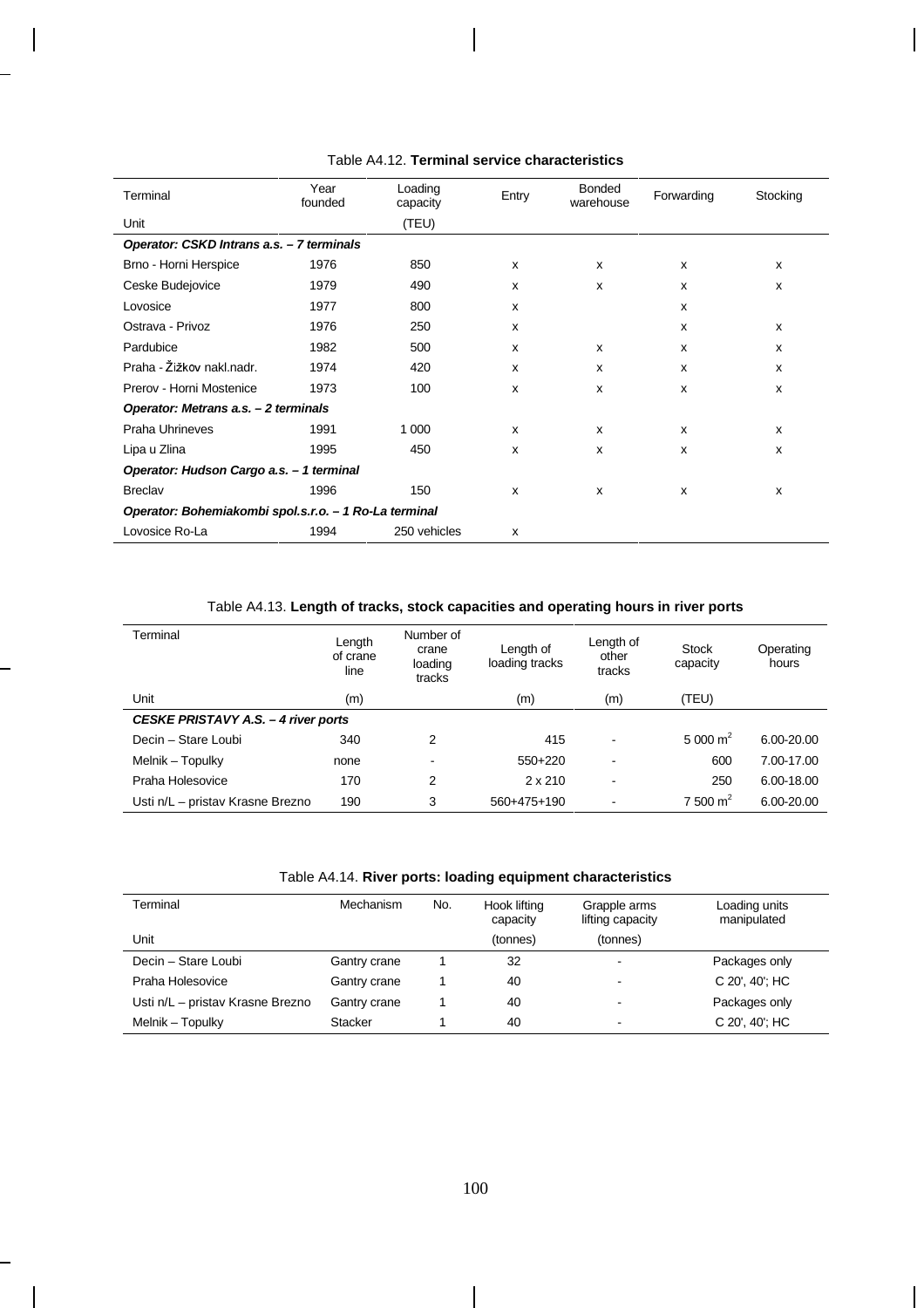| Terminal                                      | Year<br>founded | Loading<br>capacity | Customs | Bonded<br>warehouse | Forwarding<br>facilities | Storage of<br>empty units |
|-----------------------------------------------|-----------------|---------------------|---------|---------------------|--------------------------|---------------------------|
| Unit                                          |                 | (TEU)               |         |                     |                          |                           |
| CSPL a.s. - 1 river port                      |                 |                     |         |                     |                          |                           |
| Decin - Stare Loubi                           |                 | 460                 | x       | x                   |                          | X                         |
| Ceske přístavy a.s. – 2 river ports           |                 |                     |         |                     |                          |                           |
| Praha Holesovice - rented<br>to a.s. Contrans | 1991            | 400                 | x       | x                   | X                        | X                         |
| Usti n/L -Krasne Brezno,<br>provoz ČSPL       | Packages        |                     |         | x                   |                          | X                         |
| Eurokai a.s. - 1 river port                   |                 |                     |         |                     |                          |                           |
| Melnik - Topulky                              |                 | 2 500               | x       | x                   | X                        | x                         |

### Table A4.15. **River ports: service characteristics**

## Table A4.16. **Share of intermodal transport in total transport in the Czech Republic**

| <b>Transport modes</b> |                                | <b>Units</b>          |         | Year    |         |         |  |  |
|------------------------|--------------------------------|-----------------------|---------|---------|---------|---------|--|--|
|                        |                                |                       | 1995    | 1996    | 1997    | 1998    |  |  |
|                        | Goods transported              | <b>Million tonnes</b> | 583.83  | 685.74  | 521.48  | 470.89  |  |  |
| Road                   | Volume                         | Billion tonne-km      | 31.28   | 23.17   | 40.64   | 33.91   |  |  |
|                        | % share of total transport     | %                     | 83.75   | 86.13   | 82.16   | 80.79   |  |  |
|                        | Goods transported              | <b>Million tonnes</b> | 108.86  | 107.25  | 111.38  | 110.28  |  |  |
| Rail                   | Volume                         | Billion tonne-km      | 22.62   | 22.34   | 21.01   | 18.76   |  |  |
|                        | % share of total transport     | %                     | 15.62   | 13.47   | 17.55   | 18.92   |  |  |
|                        | Goods transported              | <b>Million tonnes</b> | 2.15    | 3.96    | 4.69    | 5.29    |  |  |
|                        | Volume                         | Billion tonne-km      | 0.447   | 0.565   | 0.654   | 0.731   |  |  |
|                        | By containers                  | <b>Million tonnes</b> | 1.36    | 1.74    | 1.89    | 2.07    |  |  |
|                        | By swap-bodies, semi-trailers  | <b>Million tonnes</b> | 0.09    | 0.17    | 0.23    | 0.29    |  |  |
| IT by rail             | By accompanied transport       | <b>Million tonnes</b> | 0.7     | 2.05    | 2.57    | 2.93    |  |  |
|                        | % share of railway transport   | %                     | 1.98    | 3.69    | 4.21    | 4.80    |  |  |
|                        | % share of total transport     | %                     | 0.31    | 0.50    | 0.74    | 0.91    |  |  |
|                        | % share of total IT            | %                     | 98.90   | 99.55   | 99.62   | 99.66   |  |  |
|                        | Goods transported              | <b>Million tonnes</b> | 4.39    | 3.18    | 1.83    | 1.68    |  |  |
| Inland waterways       | Volume                         | Billion tonne-km      | 1.32    | 1.35    | 0.74    | 0.82    |  |  |
|                        | % share of total transport     | %                     | 0.63    | 0.40    | 0.29    | 0.29    |  |  |
|                        | IT by waterways                | <b>Million tonnes</b> | 0.024   | 0.018   | 0.018   | 0.017   |  |  |
|                        | % share of waterways transport | %                     | 0.55    | 0.57    | 0.98    | 1.7     |  |  |
| IT by waterways        | % share of total transport     | %                     | 0.003   | 0.002   | 0.003   | 0.003   |  |  |
|                        | % share of total IT            | %                     | 1.10    | 0.45    | 0.38    | 0.34    |  |  |
|                        | Goods transported              | <b>Million tonnes</b> | 0.018   | 0.014   | 0.014   | 0.013   |  |  |
| Air                    | Volume                         | Billion tonne-km      | 0.033   | 0.026   | 0.027   | 0.056   |  |  |
|                        | % share of total transport     | %                     | 0.00258 | 0.00176 | 0.00221 | 0.00223 |  |  |
| Total                  | Goods transported              | Million tonnes        | 697.098 | 796.184 | 634.704 | 582.863 |  |  |
|                        | Volume                         | Billion tonne-km      | 55.25   | 46.89   | 62.42   | 53.55   |  |  |
|                        | Goods transported              | Million tonnes        | 2.174   | 3.978   | 4.708   | 5.307   |  |  |
| Total IT               | % share of total transport     | %                     | 0.31    | 0.50    | 0.74    | 0.91    |  |  |

Source: MT, Czech Railways; 1999.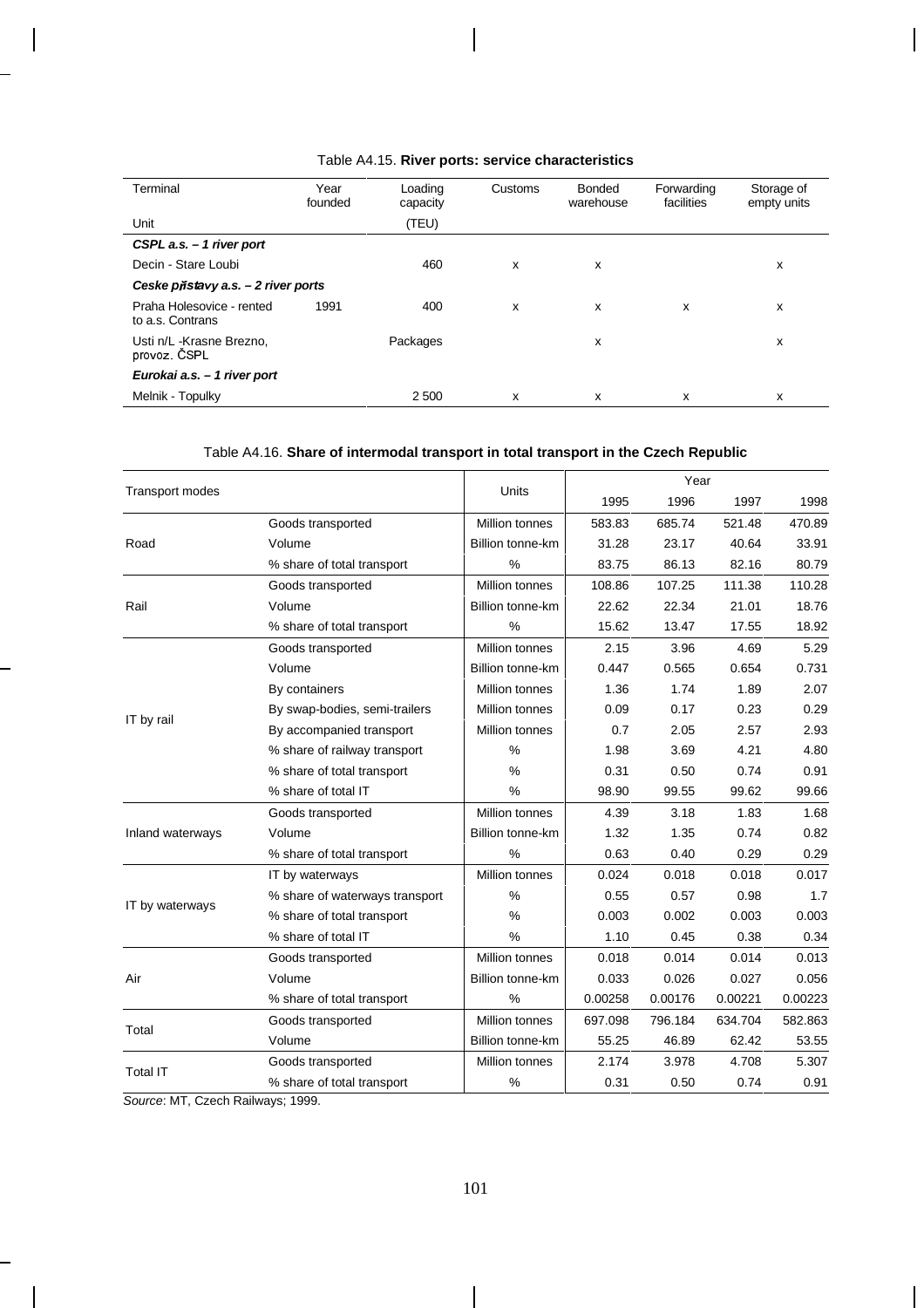|                                                                  |                                            | 1993        | 1994                      | 1995     | 1996     | 1997     | 1998     | 1999  | 2000  |  |
|------------------------------------------------------------------|--------------------------------------------|-------------|---------------------------|----------|----------|----------|----------|-------|-------|--|
|                                                                  | Terminals/Terminals per thousand square km |             |                           |          |          |          |          |       |       |  |
| Road-railway                                                     | Pcs                                        | 17          | 16                        | 16       | 15       | 15       | 16       | 11    | 11    |  |
| Per thousand sq. km                                              | Pcs                                        | 0.22        | 0.20                      | 0.20     | 0.19     | 0.19     | 0.20     | 0.14  | 0.14  |  |
| Of which:: Ro-La                                                 | Pcs                                        | 0           | 1                         | 2        | 2        | 2        | 2        | 2     | 2     |  |
| Per thousand sq. km                                              | Pcs                                        | 0           | 0.012                     | 0.025    | 0.025    | 0.025    | 0.025    | 0.025 | 0.025 |  |
| Railway-water                                                    | Pcs                                        | 4           | 4                         | 4        | 4        | 4        | 4        | 4     | 4     |  |
| Per thousand sq. km                                              | Pcs                                        | 0.051       | 0.051                     | 0.051    | 0.051    | 0.051    | 0.051    | 0.051 | 0.051 |  |
| A) - Railway combined transport - unaccompanied                  |                                            |             |                           |          |          |          |          |       |       |  |
| a) Freight containers <sup>1</sup>                               |                                            |             |                           |          |          |          |          |       |       |  |
|                                                                  | Thous. pcs                                 | 113.5       | 130.2                     | 140.0    | 172.4    | 174.0    | 181.0    |       |       |  |
|                                                                  | Million tonnes                             | 1.01        | 1.009                     | 1.36     | 1.74     | 1.89     | 2.07     |       |       |  |
|                                                                  | % change                                   | $-32.3$     | 0.0                       | $+34.7$  | $+27.9$  | $+8.6$   | $+9.5$   |       |       |  |
| a1) Of which: international                                      |                                            |             |                           |          |          |          |          |       |       |  |
| Total                                                            | Million tonnes                             | 0.57        | 0.6                       | 0.90     | 1.27     | 1.42     | 1.59     |       |       |  |
| Of which: import                                                 | Million tonnes                             | 0.13        | 0.17                      | 0.30     | 0.51     | 0.54     | 0.58     |       |       |  |
| export                                                           | Million tonnes                             | 0.34        | 0.26                      | 0.36     | 0.55     | 0.58     | 0.58     |       |       |  |
| transit                                                          | Million tonnes                             | 0.1         | 0.17                      | 0.24     | 0.21     | 0.30     | 0.43     |       |       |  |
| a2) Of which: interstate                                         |                                            |             |                           |          |          |          |          |       |       |  |
| Total                                                            | Million tonnes                             | 0.44        | 0.4                       | 0.46     | 0.47     | 0.47     | 0.48     |       |       |  |
| b) Other unaccompanied transport (swap-bodies, semi-trailers)    |                                            |             |                           |          |          |          |          |       |       |  |
| Total                                                            | Million tonnes                             | 0.025       | 0.072                     | 0.09     | 0.17     | 0.23     | 0.29     |       |       |  |
| Number of pieces <sup>2</sup>                                    | Thous. pcs                                 | 0.95        | 1.09                      | 1.45     | 2.58     | 9.68     | 11.5     |       |       |  |
| Total unaccompanied $(a+b = A)$                                  |                                            |             |                           |          |          |          |          |       |       |  |
| Total A)                                                         | Million tonnes                             | 1.035       | 1.729                     | 1.45     | 1.91     | 2.12     | 2.26     |       |       |  |
| B) Railway combined transport - accompanied (Ro-La) <sup>5</sup> |                                            |             |                           |          |          |          |          |       |       |  |
| Vehicles                                                         | Thous. pcs                                 | 0.939       | 23.57                     | 85.24    | 94.81    | 89.11    | 99.98    |       |       |  |
| Goods carried on<br>vehicles                                     | Million tonnes                             | 0.027       | 0.719                     | 2.557    | 2.686    | 2.575    | 2.934    |       |       |  |
| C) Total railway combined transport (A+B)                        |                                            |             |                           |          |          |          |          |       |       |  |
|                                                                  | Million tonnes                             | 1.041       | 1.73                      | 2.15     | 3.96     | 4.69     | 5.29     |       |       |  |
| Total                                                            | % change                                   | $-30,5$     | $+66,2$                   | $+124,2$ | $+184,1$ | $+118,4$ | $+112,7$ |       |       |  |
| Railway IT volume                                                | Mln. t-km                                  | $\mathsf 3$ | $\ensuremath{\mathsf{3}}$ | 446.8    | 565.4    | 654.3    | 731.3    |       |       |  |
| D) - Water combined transport                                    |                                            |             |                           |          |          |          |          |       |       |  |
|                                                                  | Thous. pcs                                 | 0.41        | 0.99                      | 1.9      | 1.5      | 1.51     | 1.49     |       |       |  |
|                                                                  | Million tonnes                             | 0.005       | 0.012                     | 0.023    | 0.018    | 0.018    | 0.017    |       |       |  |
|                                                                  | % change                                   | $-68.8$     | $+140$                    | $+91.7$  | $-21.8$  | $+0.66$  | $-1.3$   |       |       |  |
| Intermodal transport in the Czech Republic (C+D)                 |                                            |             |                           |          |          |          |          |       |       |  |
| IC <sup>4</sup>                                                  | Thous. pcs                                 | 113.5       | 131.19                    | 141.9    | 173.9    | 75.51    | 82.49    |       |       |  |
| $ST + SB4$                                                       | Thous. pcs                                 | 0.95        | 1.09                      | 1.45     | 2.58     | 9.68     | 11.5     |       |       |  |
| Accompanied vehicles                                             | Thous. pcs                                 | 0.939       | 23.57                     | 85.24    | 94.81    | 89.11    | 99.98    |       |       |  |
|                                                                  | Million tonnes                             | 1.046       | 1.74                      | 2.173    | 3.978    | 4.708    | 5.307    |       |       |  |
| Total IT in CR                                                   | % change                                   | $-31.0$     | $+48$                     | $+24.8$  | $+83.0$  | $+18.3$  | $+12.7$  |       |       |  |

## Table A4.17. **Development of combined transport in the Czech Republic, 1993-2000**

1. Only loaded containers.

2. Estimate.

3. Not available.

4. Estimate Ro-La.

5. Estimate by Ministry of Transport.

Source: Ministry of Transport, Czech Railways.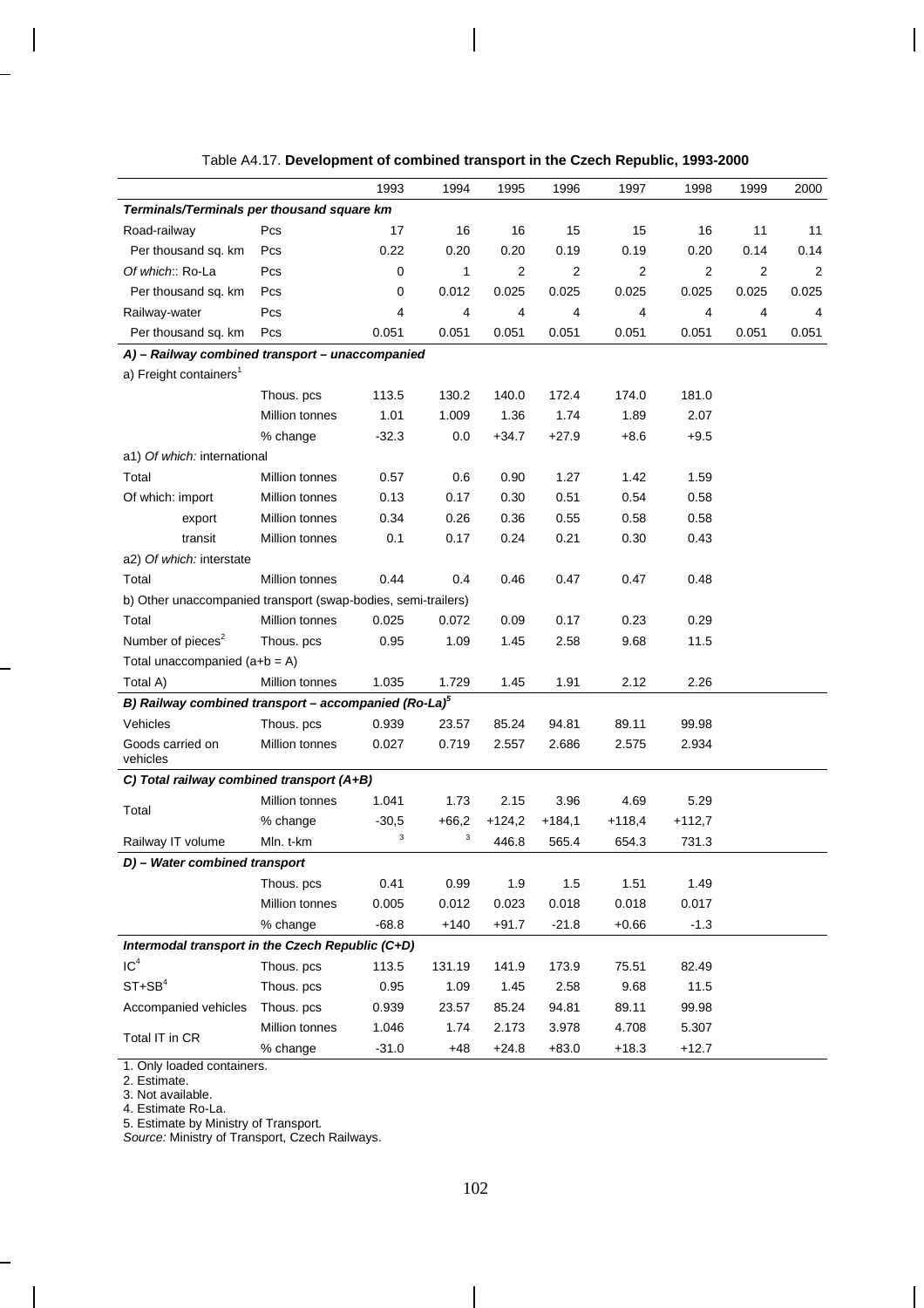## *Annex 5*

## **TRANSPORT IN CENTRAL AND EASTERN EUROPEAN COUNTRIES**

## Table A5.1. **Transport development in Central and East European Countries, 1970-98**

|                                                                                                      |                |             |             |       | Billion tonne-km |             |             |       |             |       |       |
|------------------------------------------------------------------------------------------------------|----------------|-------------|-------------|-------|------------------|-------------|-------------|-------|-------------|-------|-------|
| <b>Bulgaria</b>                                                                                      | 1970           | 1980        | 1985        | 1990  | 1992             | 1993        | 1994        | 1995  | 1996        | 1997  | 1998  |
| Railways                                                                                             | 13.9           | 17.7        | 18.2        | 14.1  | 7.8              | 7.7         | 7.8         | 8.6   | 7.5         | 7.4   | 6.2   |
| Road*                                                                                                | $\overline{7}$ | 13.1        | 13.5        | 13.8  | 7                | 8.5         | 10          | 11    | 15.5        | 14.1  | 14.5  |
| Inland waterways                                                                                     | 1.83           | 2.61        | 2           | 1.61  | 0.84             | 0.46        | 0.36        | 0.73  | 0.63        | 0.68  | 0.71  |
| Total                                                                                                | 22.73          | 33.41       | 33.7        | 29.51 | 15.64            | 16.66       | 18.16       | 20.33 | 23.63       | 22.18 | 21.41 |
|                                                                                                      |                |             |             |       |                  |             |             |       |             |       |       |
|                                                                                                      |                |             |             |       |                  |             |             |       |             |       |       |
| Czechoslovakia                                                                                       | 1970           | 1980        | 1985        | 1990  | 1992             |             |             |       |             |       |       |
| Railways                                                                                             | 55.9           | 66.2        | 66.1        | 59.4  | 44               |             |             |       |             |       |       |
| Road                                                                                                 | 10.1           | 21.3        | 21.5        | 23.3  | 14               |             |             |       |             |       |       |
| Inland waterways                                                                                     | 2.43           | 3.59        | 4.36        | 4.42  | 2.98             |             |             |       |             |       |       |
| Total                                                                                                | 68.43          | 91.09       | 91.9        | 87.12 | 60.98            |             |             |       |             |       |       |
| Note: On 1 January 1993, Czechoslovakia was divided into the Czech Republic and the Slovak Republic. |                |             |             |       |                  |             |             |       |             |       |       |
|                                                                                                      |                |             |             |       |                  |             |             |       |             |       |       |
| Czech Republic                                                                                       |                |             |             |       |                  | 1993        | 1994        | 1995  | 1996        | 1997  | 1998  |
| Railways                                                                                             |                |             |             |       |                  | 25.2        | 22.8        | 22.6  | 22.2        | 20.7  | 19.5  |
| Road*                                                                                                |                |             |             |       |                  | 13          | 22.7        | 20.8  | 30.1        | 40.6  | 33.9  |
| Inland waterways                                                                                     |                |             |             |       |                  | 1.26        | 1.19        | 1.32  | 1.1         | 0.78  | 0.91  |
| Total                                                                                                |                |             |             |       |                  | 39.46       | 46.69       | 44.72 | 53.4        | 62.08 | 54.31 |
|                                                                                                      |                |             |             |       |                  |             |             |       |             |       |       |
|                                                                                                      |                |             |             |       |                  |             |             |       |             |       |       |
| Slovak Republic                                                                                      |                |             |             |       |                  | 1993        | 1994        | 1995  | 1996        | 1997  | 1998  |
| Railways                                                                                             |                |             |             |       |                  | 13.9        | 12.3        | 13.7  | 11.9        | 12.4  | 11.8  |
| Road*                                                                                                |                |             |             |       |                  | 5.5         | 4.9         | 5.2   | 5.2         | 5.2   | 4.8   |
| Inland waterways                                                                                     |                |             |             |       |                  | 0.84        | 0.85        | 1.23  | 1.6         | 1.52  | 1.53  |
| Total                                                                                                |                |             |             |       |                  | 20.24       | 18.05       | 20.13 | 18.7        | 19.12 | 18.13 |
|                                                                                                      |                |             |             |       |                  |             |             |       |             |       |       |
|                                                                                                      |                |             |             |       | 1992             |             |             |       |             |       |       |
| Estonia                                                                                              | 1970           | 1980<br>5.9 | 1985<br>6.5 | 1990  |                  | 1993        | 1994        | 1995  | 1996<br>4.2 | 1997  | 1998  |
| Railways                                                                                             | 5.1            |             |             | 7     | 3.6              | 4.2         | 3.6         | 3.8   |             | 5.1   | 6.1   |
| Road*                                                                                                | 2.4            | 4.2         | 4.4         | 4.5   | 1.5              | 1.1         | 1.4         | 1.6   | 1.9         | 2.8   | 3.8   |
| Inland waterways                                                                                     | 0.01           | 0.01        | 0.01        | 0     | 0                | $\mathbf 0$ | $\mathbf 0$ | 0     | 0           | 0     | 0     |
| Total                                                                                                | 7.51           | 10.11       | 10.91       | 11.5  | 5.1              | 5.3         | 5           | 5.4   | 6.1         | 7.9   | 9.9   |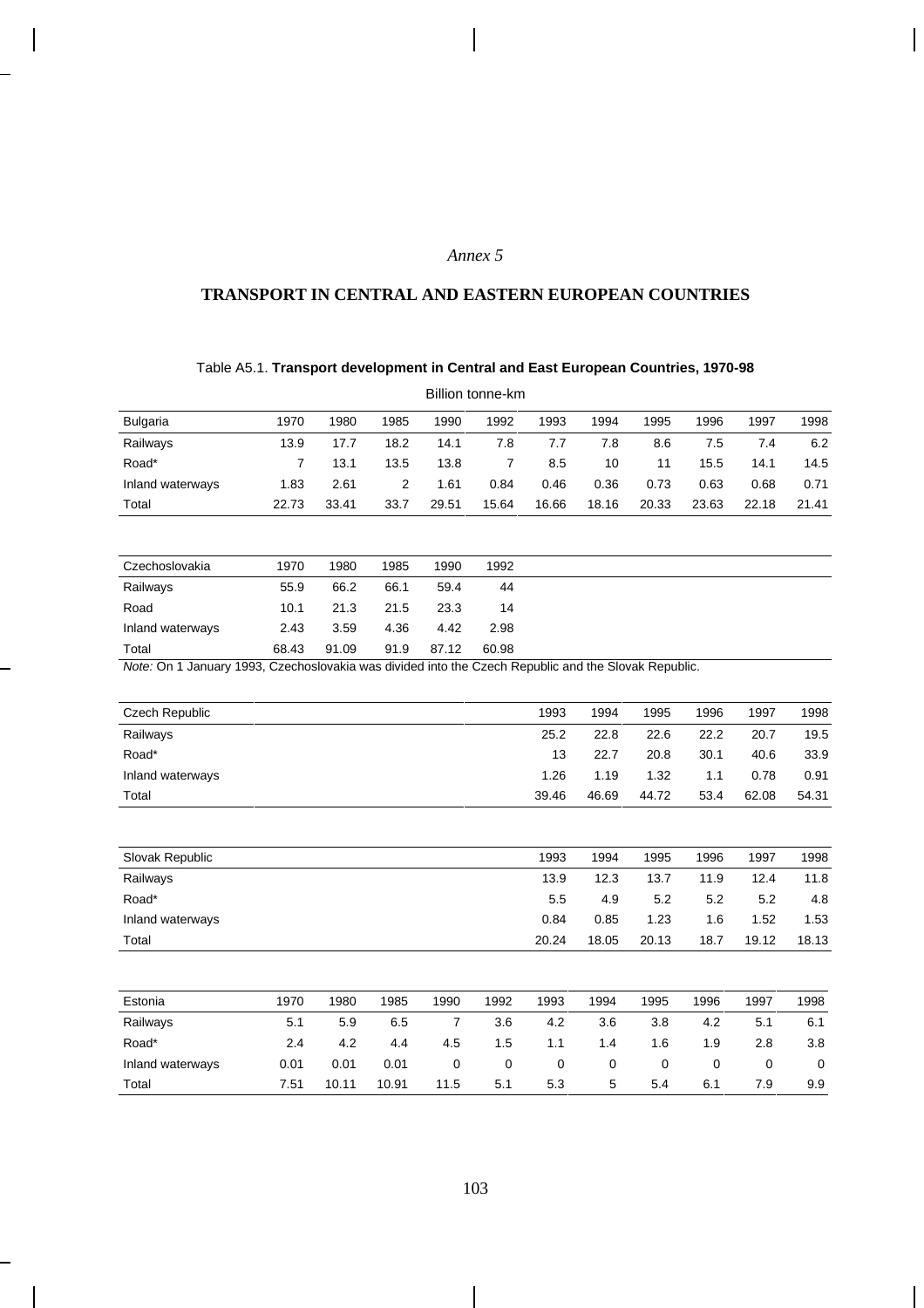| 8.4<br>Railways<br>19.8<br>24.4<br>21.8<br>16.8<br>10.0<br>7.7<br>7.7<br>7.6<br>8.1<br>8.2<br>Road*<br>5.8<br>11.4<br>12.7<br>15.2<br>12.8<br>13.4<br>13<br>14.2<br>14.7<br>15.0<br>17.0<br>2.14<br>1.76<br>2.15<br>2.04<br>1.6<br>1.62<br>1.35<br>1.26<br>1.34<br>1.64<br>1.56<br>Inland waterways<br>36.64<br>22.72<br>Total<br>27.36<br>37.95<br>34.04<br>24.4<br>22.05<br>23.86<br>23.64<br>24.74<br>26.76<br>1970<br>1980<br>1985<br>1992<br>1993<br>1994<br>1995<br>1996<br>1998<br>Lithuania<br>1990<br>1997<br>13.6<br>11.3<br>Railways<br>18.2<br>20.9<br>19.3<br>9.9<br>8<br>7.7<br>8.1<br>8.6<br>8.3<br>Road*<br>3.4<br>6.9<br>7.4<br>5<br>6.9<br>5.2<br>5.6<br>7.3<br>4.6<br>4.2<br>5.1<br>0.17<br>0.01<br>0.12<br>0.15<br>0.16<br>0.05<br>0.05<br>0.03<br>0.02<br>0.01<br>0.01<br>Inland waterways<br>17.12<br>Total<br>25.25<br>28.47<br>26.76<br>16.35<br>16.85<br>12.63<br>12.92<br>12.31<br>13.71<br>13.91<br>1970<br>1980<br>1985<br>1990<br>1992<br>1993<br>1994<br>1995<br>1996<br>1997<br>1998<br>Latvia<br>17.6<br>12.4<br>13.0<br>Railways<br>15.5<br>19.9<br>18.5<br>10.1<br>9.9<br>9.5<br>9.8<br>14<br>2.9<br>5.1<br>5.9<br>5.9<br>2.5<br>2.2<br>4.1<br>Road*<br>1.3<br>1.4<br>1.8<br>3.4<br>0.3<br>0.29<br>$\mathbf 0$<br>$\mathbf 0$<br>0<br>0.05<br>0.09<br>0<br>0<br>0<br>Inland waterways<br>0.4<br>13<br>10.9<br>14.6<br>Total<br>18.45<br>22.79<br>26.1<br>24.69<br>11.2<br>11.6<br>17.4<br>17.1<br>1980<br>1970<br>1985<br>1990<br>1992<br>1993<br>1994<br>1995<br>1996<br>1997<br>1998<br>Poland<br>61.2<br>99.3<br>134.7<br>118<br>81.8<br>57<br>63.3<br>64.7<br>69.1<br>67.4<br>Railways<br>68.7<br>40.3<br>42<br>69.5<br>Road*<br>15.8<br>44.6<br>36.6<br>40.7<br>45.4<br>51.2<br>56.5<br>63.7<br>0.66<br>2.3<br>2.33<br>1.41<br>1.03<br>0.75<br>0.79<br>0.88<br>0.85<br>0.93<br>1.10<br>Inland waterways<br>Total<br>117.4<br>181.63<br>156.01<br>99.75<br>104.66<br>110.89<br>121.18<br>124.75<br>133.33<br>131.8<br>123.13<br>1970<br>1980<br>1985<br>1990<br>1992<br>1993<br>1994<br>1995<br>1996<br>1997<br>1998<br>Romania<br>48.1<br>75.5<br>64.1<br>48.8<br>21.9<br>21.6<br>24.2<br>24.3<br>16.6<br>24.2<br>22.1<br>Railways<br>5.2<br>11.8<br>27.9<br>29<br>15.4<br>18.3<br>19.8<br>15.8<br>Road*<br>15.7<br>19.7<br>21.8<br>1.35<br>2.35<br>2.35<br>2.09<br>1.89<br>1.59<br>1.9<br>3.11<br>3.77<br>4.33<br>4.20<br>Inland waterways<br>Total<br>54.65<br>89.65<br>94.35<br>79.89<br>41.79<br>38.89<br>41.8<br>47.01<br>47.87<br>48.23<br>36.6<br>1970<br>1980<br>1985<br>1990<br>1992<br>1993<br>1994<br>1995<br>1996<br>1997<br>1998<br>Slovenia<br>Railways<br>3.3<br>3.9<br>4.3<br>4.2<br>2.6<br>2.3<br>2.3<br>2.9<br>2.6<br>2.6<br>2.6<br>Road*<br>2.1<br>3.9<br>4.7<br>4.9<br>2.8<br>2.8<br>2.4<br>2.4<br>2.3<br>2.9<br>3.1<br>$\pmb{0}$<br>$\mathbf 0$<br>$\mathbf 0$<br>$\mathbf 0$<br>Inland waterways<br>0<br>0<br>0<br>$\pmb{0}$<br>0<br>0<br>0<br>5.4<br>7.8<br>9<br>9.1<br>5.4<br>5.1<br>Total<br>4.7<br>5.3<br>4.9<br>5.5<br>5.7 |         | 1970 | 1980 | 1985 | 1990 | 1992 | 1993 | 1994 | 1995 | 1996 | 1997 | 1998 |
|----------------------------------------------------------------------------------------------------------------------------------------------------------------------------------------------------------------------------------------------------------------------------------------------------------------------------------------------------------------------------------------------------------------------------------------------------------------------------------------------------------------------------------------------------------------------------------------------------------------------------------------------------------------------------------------------------------------------------------------------------------------------------------------------------------------------------------------------------------------------------------------------------------------------------------------------------------------------------------------------------------------------------------------------------------------------------------------------------------------------------------------------------------------------------------------------------------------------------------------------------------------------------------------------------------------------------------------------------------------------------------------------------------------------------------------------------------------------------------------------------------------------------------------------------------------------------------------------------------------------------------------------------------------------------------------------------------------------------------------------------------------------------------------------------------------------------------------------------------------------------------------------------------------------------------------------------------------------------------------------------------------------------------------------------------------------------------------------------------------------------------------------------------------------------------------------------------------------------------------------------------------------------------------------------------------------------------------------------------------------------------------------------------------------------------------------------------------------------------------------------------------------------------------------------------------------------------------------------------------------------------------------------------------------------------------------------------------------------------------------------------------------------------------------------------------------------------------------------------------------------------------------------------------------------------------------------------------------------------------------|---------|------|------|------|------|------|------|------|------|------|------|------|
|                                                                                                                                                                                                                                                                                                                                                                                                                                                                                                                                                                                                                                                                                                                                                                                                                                                                                                                                                                                                                                                                                                                                                                                                                                                                                                                                                                                                                                                                                                                                                                                                                                                                                                                                                                                                                                                                                                                                                                                                                                                                                                                                                                                                                                                                                                                                                                                                                                                                                                                                                                                                                                                                                                                                                                                                                                                                                                                                                                                              | Hungary |      |      |      |      |      |      |      |      |      |      |      |
|                                                                                                                                                                                                                                                                                                                                                                                                                                                                                                                                                                                                                                                                                                                                                                                                                                                                                                                                                                                                                                                                                                                                                                                                                                                                                                                                                                                                                                                                                                                                                                                                                                                                                                                                                                                                                                                                                                                                                                                                                                                                                                                                                                                                                                                                                                                                                                                                                                                                                                                                                                                                                                                                                                                                                                                                                                                                                                                                                                                              |         |      |      |      |      |      |      |      |      |      |      |      |
|                                                                                                                                                                                                                                                                                                                                                                                                                                                                                                                                                                                                                                                                                                                                                                                                                                                                                                                                                                                                                                                                                                                                                                                                                                                                                                                                                                                                                                                                                                                                                                                                                                                                                                                                                                                                                                                                                                                                                                                                                                                                                                                                                                                                                                                                                                                                                                                                                                                                                                                                                                                                                                                                                                                                                                                                                                                                                                                                                                                              |         |      |      |      |      |      |      |      |      |      |      |      |
|                                                                                                                                                                                                                                                                                                                                                                                                                                                                                                                                                                                                                                                                                                                                                                                                                                                                                                                                                                                                                                                                                                                                                                                                                                                                                                                                                                                                                                                                                                                                                                                                                                                                                                                                                                                                                                                                                                                                                                                                                                                                                                                                                                                                                                                                                                                                                                                                                                                                                                                                                                                                                                                                                                                                                                                                                                                                                                                                                                                              |         |      |      |      |      |      |      |      |      |      |      |      |
|                                                                                                                                                                                                                                                                                                                                                                                                                                                                                                                                                                                                                                                                                                                                                                                                                                                                                                                                                                                                                                                                                                                                                                                                                                                                                                                                                                                                                                                                                                                                                                                                                                                                                                                                                                                                                                                                                                                                                                                                                                                                                                                                                                                                                                                                                                                                                                                                                                                                                                                                                                                                                                                                                                                                                                                                                                                                                                                                                                                              |         |      |      |      |      |      |      |      |      |      |      |      |
|                                                                                                                                                                                                                                                                                                                                                                                                                                                                                                                                                                                                                                                                                                                                                                                                                                                                                                                                                                                                                                                                                                                                                                                                                                                                                                                                                                                                                                                                                                                                                                                                                                                                                                                                                                                                                                                                                                                                                                                                                                                                                                                                                                                                                                                                                                                                                                                                                                                                                                                                                                                                                                                                                                                                                                                                                                                                                                                                                                                              |         |      |      |      |      |      |      |      |      |      |      |      |
|                                                                                                                                                                                                                                                                                                                                                                                                                                                                                                                                                                                                                                                                                                                                                                                                                                                                                                                                                                                                                                                                                                                                                                                                                                                                                                                                                                                                                                                                                                                                                                                                                                                                                                                                                                                                                                                                                                                                                                                                                                                                                                                                                                                                                                                                                                                                                                                                                                                                                                                                                                                                                                                                                                                                                                                                                                                                                                                                                                                              |         |      |      |      |      |      |      |      |      |      |      |      |
|                                                                                                                                                                                                                                                                                                                                                                                                                                                                                                                                                                                                                                                                                                                                                                                                                                                                                                                                                                                                                                                                                                                                                                                                                                                                                                                                                                                                                                                                                                                                                                                                                                                                                                                                                                                                                                                                                                                                                                                                                                                                                                                                                                                                                                                                                                                                                                                                                                                                                                                                                                                                                                                                                                                                                                                                                                                                                                                                                                                              |         |      |      |      |      |      |      |      |      |      |      |      |
|                                                                                                                                                                                                                                                                                                                                                                                                                                                                                                                                                                                                                                                                                                                                                                                                                                                                                                                                                                                                                                                                                                                                                                                                                                                                                                                                                                                                                                                                                                                                                                                                                                                                                                                                                                                                                                                                                                                                                                                                                                                                                                                                                                                                                                                                                                                                                                                                                                                                                                                                                                                                                                                                                                                                                                                                                                                                                                                                                                                              |         |      |      |      |      |      |      |      |      |      |      |      |
|                                                                                                                                                                                                                                                                                                                                                                                                                                                                                                                                                                                                                                                                                                                                                                                                                                                                                                                                                                                                                                                                                                                                                                                                                                                                                                                                                                                                                                                                                                                                                                                                                                                                                                                                                                                                                                                                                                                                                                                                                                                                                                                                                                                                                                                                                                                                                                                                                                                                                                                                                                                                                                                                                                                                                                                                                                                                                                                                                                                              |         |      |      |      |      |      |      |      |      |      |      |      |
|                                                                                                                                                                                                                                                                                                                                                                                                                                                                                                                                                                                                                                                                                                                                                                                                                                                                                                                                                                                                                                                                                                                                                                                                                                                                                                                                                                                                                                                                                                                                                                                                                                                                                                                                                                                                                                                                                                                                                                                                                                                                                                                                                                                                                                                                                                                                                                                                                                                                                                                                                                                                                                                                                                                                                                                                                                                                                                                                                                                              |         |      |      |      |      |      |      |      |      |      |      |      |
|                                                                                                                                                                                                                                                                                                                                                                                                                                                                                                                                                                                                                                                                                                                                                                                                                                                                                                                                                                                                                                                                                                                                                                                                                                                                                                                                                                                                                                                                                                                                                                                                                                                                                                                                                                                                                                                                                                                                                                                                                                                                                                                                                                                                                                                                                                                                                                                                                                                                                                                                                                                                                                                                                                                                                                                                                                                                                                                                                                                              |         |      |      |      |      |      |      |      |      |      |      |      |
|                                                                                                                                                                                                                                                                                                                                                                                                                                                                                                                                                                                                                                                                                                                                                                                                                                                                                                                                                                                                                                                                                                                                                                                                                                                                                                                                                                                                                                                                                                                                                                                                                                                                                                                                                                                                                                                                                                                                                                                                                                                                                                                                                                                                                                                                                                                                                                                                                                                                                                                                                                                                                                                                                                                                                                                                                                                                                                                                                                                              |         |      |      |      |      |      |      |      |      |      |      |      |
|                                                                                                                                                                                                                                                                                                                                                                                                                                                                                                                                                                                                                                                                                                                                                                                                                                                                                                                                                                                                                                                                                                                                                                                                                                                                                                                                                                                                                                                                                                                                                                                                                                                                                                                                                                                                                                                                                                                                                                                                                                                                                                                                                                                                                                                                                                                                                                                                                                                                                                                                                                                                                                                                                                                                                                                                                                                                                                                                                                                              |         |      |      |      |      |      |      |      |      |      |      |      |
|                                                                                                                                                                                                                                                                                                                                                                                                                                                                                                                                                                                                                                                                                                                                                                                                                                                                                                                                                                                                                                                                                                                                                                                                                                                                                                                                                                                                                                                                                                                                                                                                                                                                                                                                                                                                                                                                                                                                                                                                                                                                                                                                                                                                                                                                                                                                                                                                                                                                                                                                                                                                                                                                                                                                                                                                                                                                                                                                                                                              |         |      |      |      |      |      |      |      |      |      |      |      |
|                                                                                                                                                                                                                                                                                                                                                                                                                                                                                                                                                                                                                                                                                                                                                                                                                                                                                                                                                                                                                                                                                                                                                                                                                                                                                                                                                                                                                                                                                                                                                                                                                                                                                                                                                                                                                                                                                                                                                                                                                                                                                                                                                                                                                                                                                                                                                                                                                                                                                                                                                                                                                                                                                                                                                                                                                                                                                                                                                                                              |         |      |      |      |      |      |      |      |      |      |      |      |
|                                                                                                                                                                                                                                                                                                                                                                                                                                                                                                                                                                                                                                                                                                                                                                                                                                                                                                                                                                                                                                                                                                                                                                                                                                                                                                                                                                                                                                                                                                                                                                                                                                                                                                                                                                                                                                                                                                                                                                                                                                                                                                                                                                                                                                                                                                                                                                                                                                                                                                                                                                                                                                                                                                                                                                                                                                                                                                                                                                                              |         |      |      |      |      |      |      |      |      |      |      |      |
|                                                                                                                                                                                                                                                                                                                                                                                                                                                                                                                                                                                                                                                                                                                                                                                                                                                                                                                                                                                                                                                                                                                                                                                                                                                                                                                                                                                                                                                                                                                                                                                                                                                                                                                                                                                                                                                                                                                                                                                                                                                                                                                                                                                                                                                                                                                                                                                                                                                                                                                                                                                                                                                                                                                                                                                                                                                                                                                                                                                              |         |      |      |      |      |      |      |      |      |      |      |      |
|                                                                                                                                                                                                                                                                                                                                                                                                                                                                                                                                                                                                                                                                                                                                                                                                                                                                                                                                                                                                                                                                                                                                                                                                                                                                                                                                                                                                                                                                                                                                                                                                                                                                                                                                                                                                                                                                                                                                                                                                                                                                                                                                                                                                                                                                                                                                                                                                                                                                                                                                                                                                                                                                                                                                                                                                                                                                                                                                                                                              |         |      |      |      |      |      |      |      |      |      |      |      |
|                                                                                                                                                                                                                                                                                                                                                                                                                                                                                                                                                                                                                                                                                                                                                                                                                                                                                                                                                                                                                                                                                                                                                                                                                                                                                                                                                                                                                                                                                                                                                                                                                                                                                                                                                                                                                                                                                                                                                                                                                                                                                                                                                                                                                                                                                                                                                                                                                                                                                                                                                                                                                                                                                                                                                                                                                                                                                                                                                                                              |         |      |      |      |      |      |      |      |      |      |      |      |
|                                                                                                                                                                                                                                                                                                                                                                                                                                                                                                                                                                                                                                                                                                                                                                                                                                                                                                                                                                                                                                                                                                                                                                                                                                                                                                                                                                                                                                                                                                                                                                                                                                                                                                                                                                                                                                                                                                                                                                                                                                                                                                                                                                                                                                                                                                                                                                                                                                                                                                                                                                                                                                                                                                                                                                                                                                                                                                                                                                                              |         |      |      |      |      |      |      |      |      |      |      |      |
|                                                                                                                                                                                                                                                                                                                                                                                                                                                                                                                                                                                                                                                                                                                                                                                                                                                                                                                                                                                                                                                                                                                                                                                                                                                                                                                                                                                                                                                                                                                                                                                                                                                                                                                                                                                                                                                                                                                                                                                                                                                                                                                                                                                                                                                                                                                                                                                                                                                                                                                                                                                                                                                                                                                                                                                                                                                                                                                                                                                              |         |      |      |      |      |      |      |      |      |      |      |      |
|                                                                                                                                                                                                                                                                                                                                                                                                                                                                                                                                                                                                                                                                                                                                                                                                                                                                                                                                                                                                                                                                                                                                                                                                                                                                                                                                                                                                                                                                                                                                                                                                                                                                                                                                                                                                                                                                                                                                                                                                                                                                                                                                                                                                                                                                                                                                                                                                                                                                                                                                                                                                                                                                                                                                                                                                                                                                                                                                                                                              |         |      |      |      |      |      |      |      |      |      |      |      |
|                                                                                                                                                                                                                                                                                                                                                                                                                                                                                                                                                                                                                                                                                                                                                                                                                                                                                                                                                                                                                                                                                                                                                                                                                                                                                                                                                                                                                                                                                                                                                                                                                                                                                                                                                                                                                                                                                                                                                                                                                                                                                                                                                                                                                                                                                                                                                                                                                                                                                                                                                                                                                                                                                                                                                                                                                                                                                                                                                                                              |         |      |      |      |      |      |      |      |      |      |      |      |
|                                                                                                                                                                                                                                                                                                                                                                                                                                                                                                                                                                                                                                                                                                                                                                                                                                                                                                                                                                                                                                                                                                                                                                                                                                                                                                                                                                                                                                                                                                                                                                                                                                                                                                                                                                                                                                                                                                                                                                                                                                                                                                                                                                                                                                                                                                                                                                                                                                                                                                                                                                                                                                                                                                                                                                                                                                                                                                                                                                                              |         |      |      |      |      |      |      |      |      |      |      |      |
|                                                                                                                                                                                                                                                                                                                                                                                                                                                                                                                                                                                                                                                                                                                                                                                                                                                                                                                                                                                                                                                                                                                                                                                                                                                                                                                                                                                                                                                                                                                                                                                                                                                                                                                                                                                                                                                                                                                                                                                                                                                                                                                                                                                                                                                                                                                                                                                                                                                                                                                                                                                                                                                                                                                                                                                                                                                                                                                                                                                              |         |      |      |      |      |      |      |      |      |      |      |      |
|                                                                                                                                                                                                                                                                                                                                                                                                                                                                                                                                                                                                                                                                                                                                                                                                                                                                                                                                                                                                                                                                                                                                                                                                                                                                                                                                                                                                                                                                                                                                                                                                                                                                                                                                                                                                                                                                                                                                                                                                                                                                                                                                                                                                                                                                                                                                                                                                                                                                                                                                                                                                                                                                                                                                                                                                                                                                                                                                                                                              |         |      |      |      |      |      |      |      |      |      |      |      |
|                                                                                                                                                                                                                                                                                                                                                                                                                                                                                                                                                                                                                                                                                                                                                                                                                                                                                                                                                                                                                                                                                                                                                                                                                                                                                                                                                                                                                                                                                                                                                                                                                                                                                                                                                                                                                                                                                                                                                                                                                                                                                                                                                                                                                                                                                                                                                                                                                                                                                                                                                                                                                                                                                                                                                                                                                                                                                                                                                                                              |         |      |      |      |      |      |      |      |      |      |      |      |
|                                                                                                                                                                                                                                                                                                                                                                                                                                                                                                                                                                                                                                                                                                                                                                                                                                                                                                                                                                                                                                                                                                                                                                                                                                                                                                                                                                                                                                                                                                                                                                                                                                                                                                                                                                                                                                                                                                                                                                                                                                                                                                                                                                                                                                                                                                                                                                                                                                                                                                                                                                                                                                                                                                                                                                                                                                                                                                                                                                                              |         |      |      |      |      |      |      |      |      |      |      |      |
|                                                                                                                                                                                                                                                                                                                                                                                                                                                                                                                                                                                                                                                                                                                                                                                                                                                                                                                                                                                                                                                                                                                                                                                                                                                                                                                                                                                                                                                                                                                                                                                                                                                                                                                                                                                                                                                                                                                                                                                                                                                                                                                                                                                                                                                                                                                                                                                                                                                                                                                                                                                                                                                                                                                                                                                                                                                                                                                                                                                              |         |      |      |      |      |      |      |      |      |      |      |      |
|                                                                                                                                                                                                                                                                                                                                                                                                                                                                                                                                                                                                                                                                                                                                                                                                                                                                                                                                                                                                                                                                                                                                                                                                                                                                                                                                                                                                                                                                                                                                                                                                                                                                                                                                                                                                                                                                                                                                                                                                                                                                                                                                                                                                                                                                                                                                                                                                                                                                                                                                                                                                                                                                                                                                                                                                                                                                                                                                                                                              |         |      |      |      |      |      |      |      |      |      |      |      |
|                                                                                                                                                                                                                                                                                                                                                                                                                                                                                                                                                                                                                                                                                                                                                                                                                                                                                                                                                                                                                                                                                                                                                                                                                                                                                                                                                                                                                                                                                                                                                                                                                                                                                                                                                                                                                                                                                                                                                                                                                                                                                                                                                                                                                                                                                                                                                                                                                                                                                                                                                                                                                                                                                                                                                                                                                                                                                                                                                                                              |         |      |      |      |      |      |      |      |      |      |      |      |
|                                                                                                                                                                                                                                                                                                                                                                                                                                                                                                                                                                                                                                                                                                                                                                                                                                                                                                                                                                                                                                                                                                                                                                                                                                                                                                                                                                                                                                                                                                                                                                                                                                                                                                                                                                                                                                                                                                                                                                                                                                                                                                                                                                                                                                                                                                                                                                                                                                                                                                                                                                                                                                                                                                                                                                                                                                                                                                                                                                                              |         |      |      |      |      |      |      |      |      |      |      |      |
|                                                                                                                                                                                                                                                                                                                                                                                                                                                                                                                                                                                                                                                                                                                                                                                                                                                                                                                                                                                                                                                                                                                                                                                                                                                                                                                                                                                                                                                                                                                                                                                                                                                                                                                                                                                                                                                                                                                                                                                                                                                                                                                                                                                                                                                                                                                                                                                                                                                                                                                                                                                                                                                                                                                                                                                                                                                                                                                                                                                              |         |      |      |      |      |      |      |      |      |      |      |      |
| * Erom 1997, pational and international traffic by vehicles registered in the country                                                                                                                                                                                                                                                                                                                                                                                                                                                                                                                                                                                                                                                                                                                                                                                                                                                                                                                                                                                                                                                                                                                                                                                                                                                                                                                                                                                                                                                                                                                                                                                                                                                                                                                                                                                                                                                                                                                                                                                                                                                                                                                                                                                                                                                                                                                                                                                                                                                                                                                                                                                                                                                                                                                                                                                                                                                                                                        |         |      |      |      |      |      |      |      |      |      |      |      |

# Table A5.1. **Transport development in Central and East European Countries, 1970-98** (cont'd.)

Billion tonne-km

From 1997, national and international traffic by vehicles registered in the country.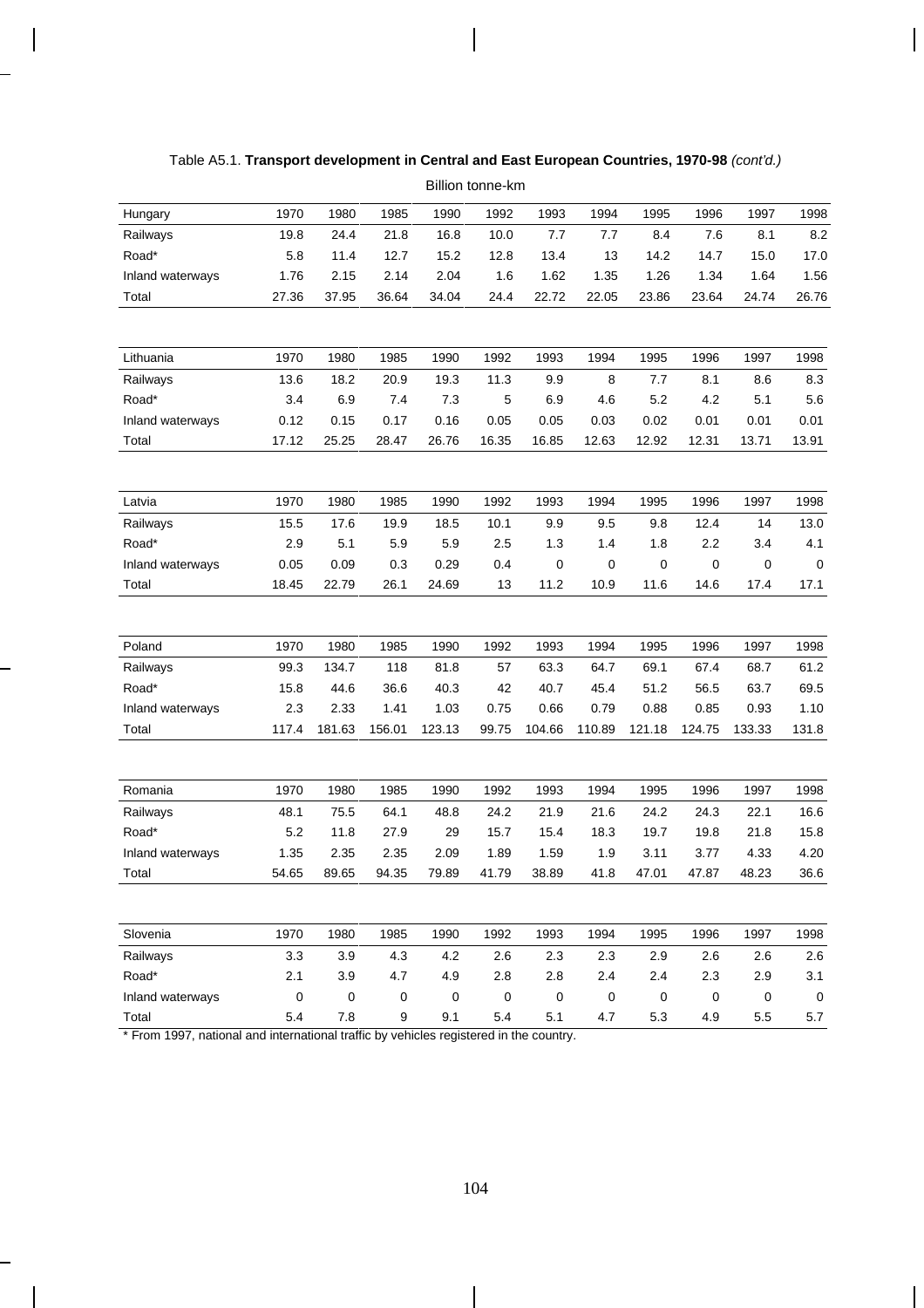|                                                                                                     |       |       |      |       | Percentages |         |         |         |         |      |      |
|-----------------------------------------------------------------------------------------------------|-------|-------|------|-------|-------------|---------|---------|---------|---------|------|------|
| Bulgaria                                                                                            | 1970  | 1980  | 1985 | 1990  | 1992        | 1993    | 1994    | 1995    | 1996    | 1997 | 1998 |
| Railways                                                                                            | 61.2  | 53.0  | 54.0 | 47.8  | 49.9        | 46.2    | 43.0    | 42.3    | 31.7    | 33.4 | 29.0 |
| Road*                                                                                               | 30.8  | 39.2  | 40.1 | 46.8  | 44.8        | 51.0    | 55.1    | 54.1    | 65.6    | 63.6 | 67.7 |
| Inland waterways                                                                                    | 8.1   | 7.8   | 5.9  | 5.5   | 5.4         | 2.8     | 2.0     | 3.6     | 2.7     | 3.1  | 3.3  |
|                                                                                                     |       |       |      |       |             |         |         |         |         |      |      |
| Czechoslovakia                                                                                      | 1970  | 1980  | 1985 | 1990  | 1992        | 1993    | 1994    | 1995    | 1996    | 1997 | 1998 |
| Railways                                                                                            | 81.69 | 72.68 | 71.9 | 68.18 | 72.15       |         |         |         |         |      |      |
| Road                                                                                                | 14.76 | 23.38 | 23.4 | 26.74 | 22.96       |         |         |         |         |      |      |
| Inland waterways                                                                                    | 3.551 | 3.941 | 4.74 | 5.073 | 4.887       |         |         |         |         |      |      |
| Note: On 1 January 1993, Czechoslovakia was divided into the Czech Republic and the Slovak Republic |       |       |      |       |             |         |         |         |         |      |      |
| <b>Czech Republic</b>                                                                               | 1970  | 1980  | 1985 | 1990  | 1992        | 1993    | 1994    | 1995    | 1996    | 1997 | 1998 |
| Railways                                                                                            |       |       |      |       |             | 63.9    | 48.8    | 50.5    | 41.6    | 33.3 | 35.9 |
| Road*                                                                                               |       |       |      |       |             | 32.9    | 48.6    | 46.5    | 56.4    | 65.4 | 62.4 |
| Inland waterways                                                                                    |       |       |      |       |             | 3.2     | 2.5     | 3.0     | 2.1     | 1.3  | 1.7  |
|                                                                                                     |       |       |      |       |             |         |         |         |         |      |      |
| Slovak Republic                                                                                     | 1970  | 1980  | 1985 | 1990  | 1992        | 1993    | 1994    | 1995    | 1996    | 1997 | 1998 |
| Railways                                                                                            |       |       |      |       |             | 68.7    | 68.1    | 68.1    | 63.6    | 64.9 | 65.1 |
| Road*                                                                                               |       |       |      |       |             | 27.2    | 27.1    | 25.8    | 27.8    | 27.2 | 26.5 |
| Inland waterways                                                                                    |       |       |      |       |             | 4.2     | 4.7     | 6.1     | 8.6     | 7.9  | 8.4  |
|                                                                                                     |       |       |      |       |             |         |         |         |         |      |      |
| Estonia                                                                                             | 1970  | 1980  | 1985 | 1990  | 1992        | 1993    | 1994    | 1995    | 1996    | 1997 | 1998 |
| Railways                                                                                            | 67.9  | 58.4  | 59.6 | 60.9  | 70.6        | 79.2    | 72.0    | 70.4    | 68.9    | 64.6 | 61.6 |
| Road*                                                                                               | 32.0  | 41.5  | 40.3 | 39.1  | 29.4        | 20.8    | 28.0    | 29.6    | 31.1    | 35.4 | 38.4 |
| Inland waterways                                                                                    | 0.1   | 0.1   | 0.1  | 0.0   | 0.0         | 0.0     | 0.0     | 0.0     | 0.0     | 0.0  | 0.0  |
|                                                                                                     |       |       |      |       |             |         |         |         |         |      |      |
| Hungary                                                                                             | 1970  | 1980  | 1985 | 1990  | 1992        | 1993    | 1994    | 1995    | 1996    | 1997 | 1998 |
| Railways                                                                                            | 72.4  | 64.3  | 59.5 | 49.4  | 41.0        | 33.9    | 34.9    | 35.2    | 32.1    | 32.7 | 30.6 |
| Road*                                                                                               | 21.2  | 30.0  | 34.7 | 44.7  | 52.5        | 59.0    | 59.0    | 59.5    | 62.2    | 60.6 | 63.5 |
| Inland waterways                                                                                    | 6.4   | 5.7   | 5.8  | 6.0   | 6.6         | 7.1     | 6.1     | 5.3     | 5.7     | 6.6  | 5.8  |
|                                                                                                     |       |       |      |       |             |         |         |         |         |      |      |
| Lithuania                                                                                           | 1970  | 1980  | 1985 | 1990  | 1992        | 1993    | 1994    | 1995    | 1996    | 1997 | 1998 |
| Railways                                                                                            | 79.4  | 72.1  | 73.4 | 72.1  | 69.1        | 58.8    | 63.3    | 59.6    | 65.8    | 62.7 | 59.7 |
| Road*                                                                                               | 19.9  | 27.3  | 26.0 | 27.3  | 30.6        | 40.9    | 36.4    | 40.2    | 34.1    | 37.2 | 40.3 |
| Inland waterways                                                                                    | 0.7   | 0.6   | 0.6  | 0.6   | 0.3         | 0.3     | 0.2     | 0.2     | 0.1     | 0.1  | 0.1  |
| Latvia                                                                                              | 1970  | 1980  | 1985 | 1990  | 1992        | 1993    | 1994    | 1995    | 1996    | 1997 | 1998 |
| Railways                                                                                            | 84.0  | 77.2  | 76.2 | 74.9  | 77.7        | 88.4    | 87.2    | 84.5    | 84.9    | 80.5 | 76.0 |
| Road*                                                                                               | 15.7  | 22.4  | 22.6 | 23.9  | 19.2        | 11.6    | 12.8    | 15.5    | 15.1    | 19.5 | 24.0 |
| Inland waterways                                                                                    | 0.3   | 0.4   | 1.1  | 1.2   | 3.1         | $0.0\,$ | $0.0\,$ | $0.0\,$ | $0.0\,$ | 0.0  | 0.0  |
|                                                                                                     |       |       |      |       |             |         |         |         |         |      |      |

## Table A5.2. **Freight transport: modal shares in Central and East European Countries, 1970-98**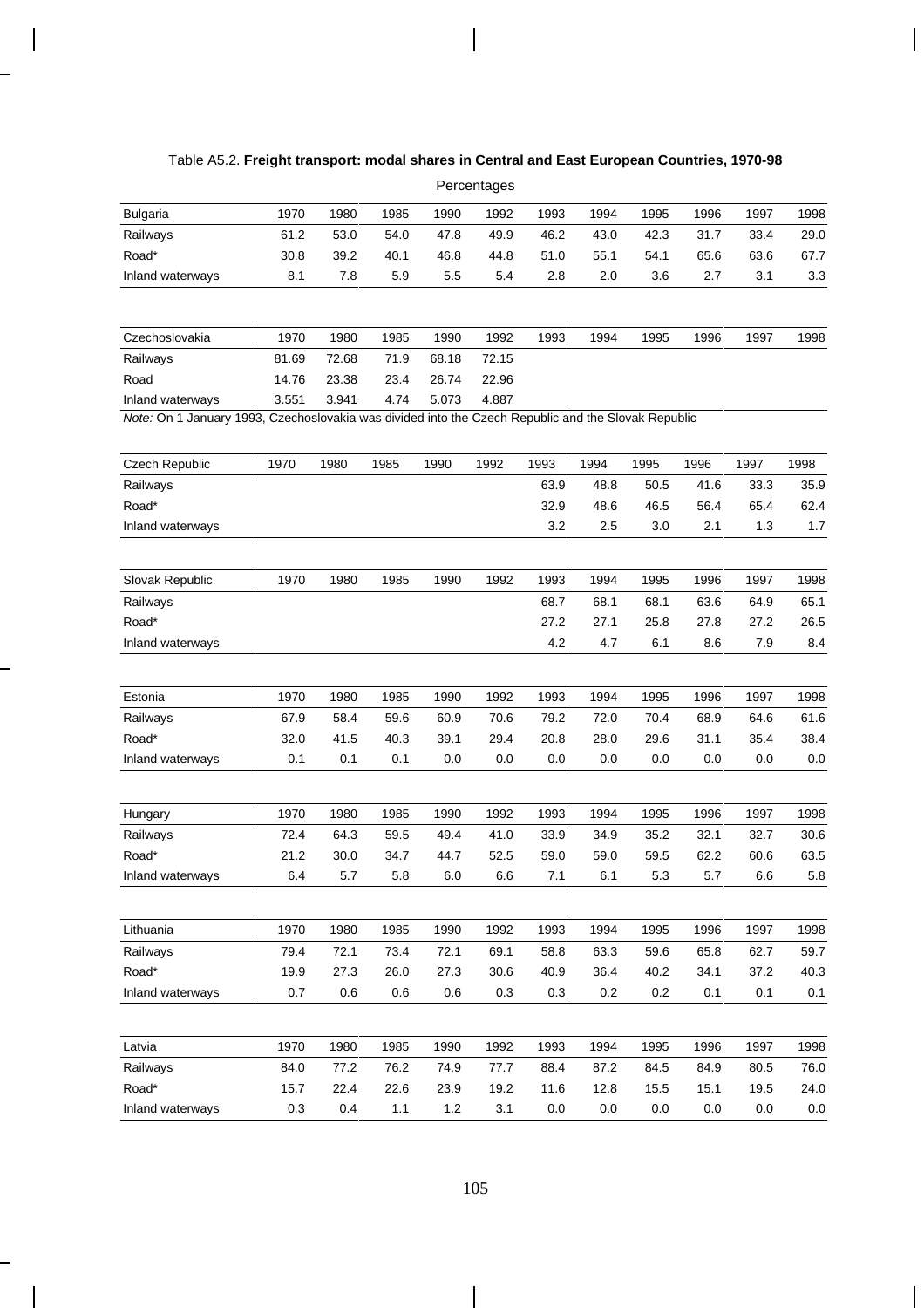| Poland                                       | 1970 | 1980 | 1985     | 1990 | 1992 | 1993 | 1994 | 1995 | 1996 | 1997 | 1998 |
|----------------------------------------------|------|------|----------|------|------|------|------|------|------|------|------|
| Railways                                     | 84.6 | 74.2 | 75.6     | 66.4 | 57.1 | 60.5 | 58.3 | 57.0 | 54.0 | 51.5 | 46.4 |
| Road*                                        | 13.5 | 24.6 | 23.5     | 32.7 | 42.1 | 38.9 | 40.9 | 42.3 | 45.3 | 47.8 | 52.7 |
| Inland waterways                             | 2.0  | 1.3  | 0.9      | 0.8  | 0.8  | 0.6  | 0.7  | 0.7  | 0.7  | 0.7  | 0.8  |
| Romania                                      | 1970 | 1980 | 1985     | 1990 | 1992 | 1993 | 1994 | 1995 | 1996 | 1997 | 1998 |
| Railways                                     | 88.0 | 84.2 | 67.9     | 61.1 | 57.9 | 56.3 | 51.7 | 51.5 | 50.8 | 45.8 | 45.4 |
| Road*                                        | 9.5  | 13.2 | 29.6     | 36.3 | 37.6 | 39.6 | 43.8 | 41.9 | 41.4 | 45.2 | 43.2 |
| Inland waterways                             | 2.5  | 2.6  | 2.5      | 2.6  | 4.5  | 4.1  | 4.5  | 6.6  | 7.9  | 9.0  | 11.5 |
| Slovenia                                     | 1970 | 1980 | 1985     | 1990 | 1992 | 1993 | 1994 | 1995 | 1996 | 1997 | 1998 |
| Railways                                     | 61.1 | 50.0 | 47.8     | 46.2 | 48.1 | 45.1 | 48.9 | 54.7 | 53.1 | 47.3 | 45.6 |
| Road*                                        | 38.9 | 50.0 | 52.2     | 53.8 | 51.9 | 54.9 | 51.1 | 45.3 | 46.9 | 52.7 | 54.4 |
| Inland waterways                             | 0.0  | 0.0  | 0.0      | 0.0  | 0.0  | 0.0  | 0.0  | 0.0  | 0.0  | 0.0  | 0.0  |
| $\sim$ $\sim$<br>$\sim$ $\sim$ $\sim$ $\sim$ |      |      | $\cdots$ |      |      |      |      |      |      |      |      |

# Table A5.2. **Freight transport: modal shares in Central and East European Countries, 1970-98** (cont'd.)

Percentages

\* From 1997, national and international traffic by vehicles registered in the country.

Source: UIC, ECMT, national statistics, Eurostat.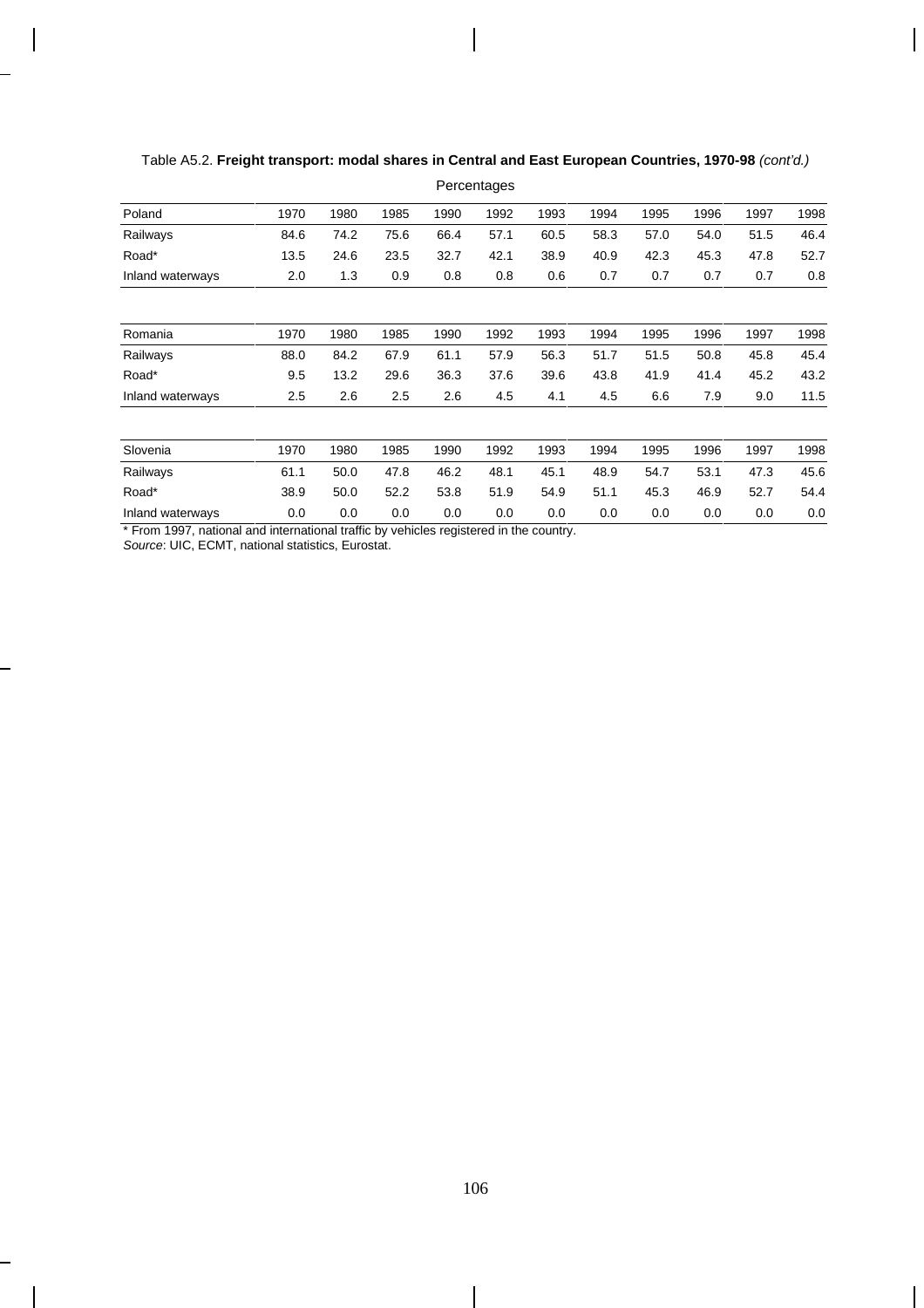### *Annex 6*

### **PERFORMANCE INDICATORS IN FINLAND**

The following series of tables provides information on all modes of freight transport in Finland for the years 1980, 1985, 1990, 1993, 1994, 1995, 1996, 1997, 1998 and 1999. Data have been provided wherever possible although, due to the unavailability of some data, there are inevitably some statistical gaps in the tables.

|                                | <b>IVIIIIUII WHIGS</b> |                      |           |       |                    |       |       |       |       |       |  |  |  |  |
|--------------------------------|------------------------|----------------------|-----------|-------|--------------------|-------|-------|-------|-------|-------|--|--|--|--|
|                                | 1980                   | 1985                 | 1990      | 1993  | 1994               | 1995  | 1996  | 1997  | 1998  | 1999  |  |  |  |  |
| Total                          | 437.6                  | 470.3                | $106.0^1$ | 557.5 | 124.3 <sup>1</sup> | 527.6 | 495.1 | 510.6 | 530.4 | 539.1 |  |  |  |  |
| Railway transport <sup>2</sup> | 29.8                   | 30.8                 | 34.6      | 37.9  | 40.2               | 39.4  | 37.7  | 40.3  | 40.7  | 40.0  |  |  |  |  |
| - Domestic                     |                        | $\ddot{\phantom{0}}$ | 21.2      | 23.3  | 23.7               | 21.9  | 21.6  | 23.6  | 23.6  | 23.2  |  |  |  |  |
| - International                |                        |                      | 13.4      | 14.6  | 16.5               | 17.5  | 16.1  | 16.7  | 17.1  | 16.8  |  |  |  |  |
| Road transport <sup>3</sup>    | 342.0                  | 372.0                |           | 446.6 |                    | 404.8 | 374.4 | 383.1 | 400.1 | 410.8 |  |  |  |  |
| Waterway transport             | 65.7                   | 67.4                 | 71.3      | 72.9  | 84.0               | 83.3  | 82.9  | 87.1  | 89.5  | 88.2  |  |  |  |  |
| - Domestic <sup>4</sup>        | 16.3                   | 15.4                 | 12.4      | 8.5   | 9.8                | 12.1  | 12.6  | 11.9  | 12.9  | 10.7  |  |  |  |  |
| - International                | 49.4                   | 52.0                 | 58.9      | 64.4  | 74.2               | 71.2  | 70.3  | 75.2  | 76.6  | 77.5  |  |  |  |  |
| Air transport                  | 0.05                   | 0.08                 | 0.08      | 0.08  | 0.10               | 0.10  | 0.11  | 0.11  | 0.11  | 0.11  |  |  |  |  |
| - Domestic                     | 0.02                   | 0.02                 | 0.02      | 0.02  | 0.02               | 0.02  | 0.02  | 0.02  | 0.02  | 0.02  |  |  |  |  |
| - International                | 0.03                   | 0.05                 | 0.06      | 0.07  | 0.08               | 0.08  | 0.09  | 0.10  | 0.09  | 0.09  |  |  |  |  |

### Table A6.1. **Tonnes in goods transport, 1980-99**

Million tonnes

Note: Totals may not add due to rounding errors.

1. Excluding road transport.

2. Since 1995, wagonload tonnes.

3. Statistics revised in 1995.

4. Including domestic shipping, floating and dredged quantities.

Source: Civil Aviation Administration, Finnish Maritime Administration, Finnra, Statistics Finland, VR-Group Ltd.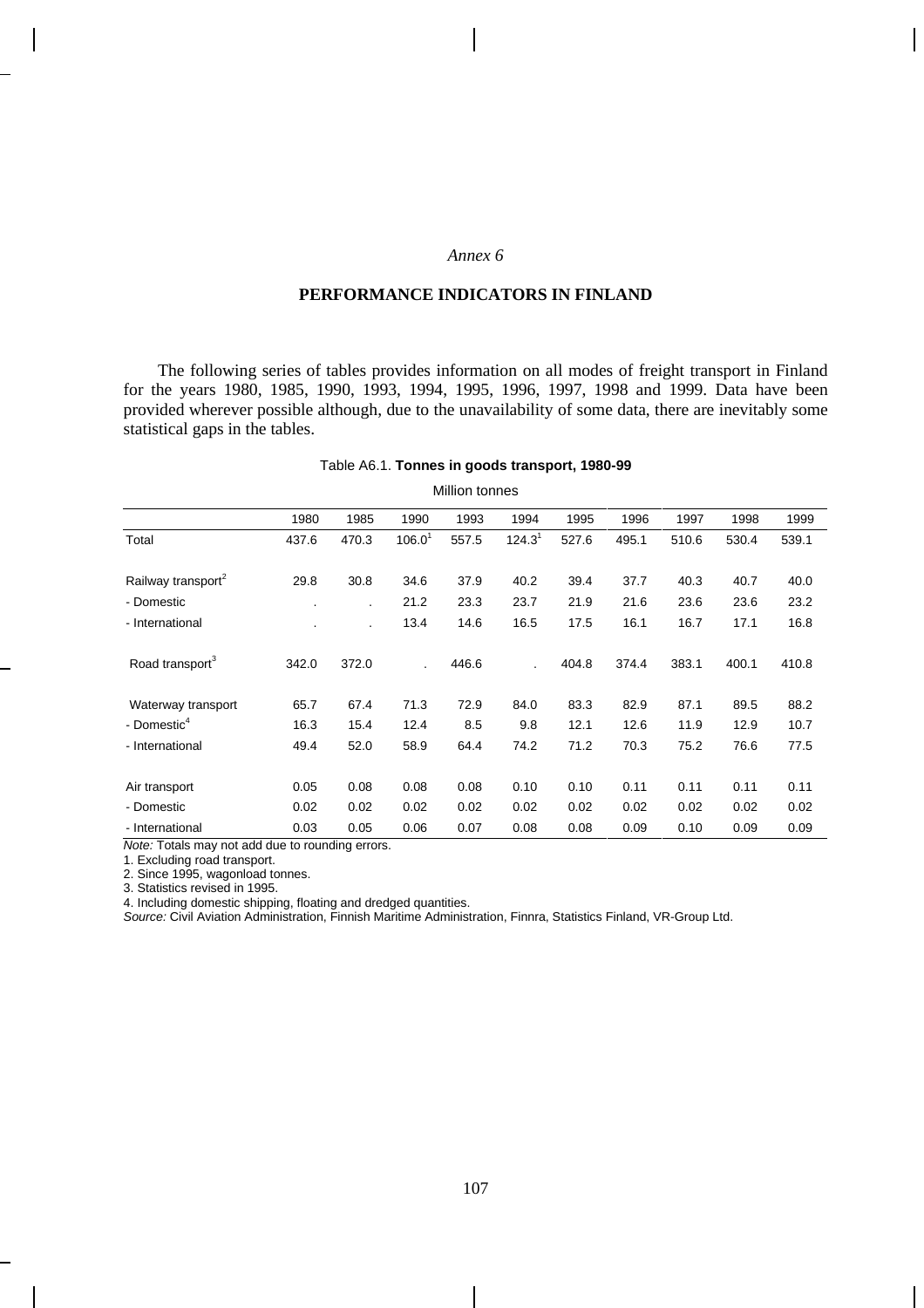Million tonne-km

|                                | 1980           | 1985           | 1990           | 1993           | 1994    | 1995    | 1996       | 1997    | 1998    | 1999           |
|--------------------------------|----------------|----------------|----------------|----------------|---------|---------|------------|---------|---------|----------------|
| Total                          |                |                | 184 298        | 206 927        | 242 854 | 229 874 | 231 091    | 235 147 | 223 800 | 210 368        |
|                                |                |                |                |                |         |         |            |         |         |                |
| Railway transport <sup>1</sup> | 8 3 3 5        | 8 0 6 7        | 8 3 5 7        | 9 2 5 9        | 9949    | 9 2 9 3 | 8806       | 9856    | 9885    | 9753           |
| - Domestic                     |                |                |                |                | ٠       | 5936    | 5699       | 6 2 5 8 | 6313    | 6 3 8 0        |
| - International                |                |                |                |                |         | 3 3 5 7 | 3 1 0 7    | 3598    | 3572    | 3 3 7 3        |
|                                |                |                |                |                |         |         |            |         |         |                |
| Road transport                 | 18 400         | 20 800         | 26 300         | 25 000         | 25 700  | 23 200  | 24 100     | 25 400  | 26 500  | 26 475         |
| - Vans, lorries $<$ 3.5 t      | 500            | 700            | 900            | 900            | 900     | 900     | 900        | 900     | 900     | 900            |
| - Lorries <sup>2</sup> > 3.5 t | 17 900         | 20 100         | 25 400         | 24 100         | 24 800  | 22 300  | 23 200     | 24 500  | 25 600  | 25 600         |
|                                |                |                |                |                |         |         |            |         |         |                |
| Water transport                |                |                | 153 669        | 176 051        | 210 588 | 200 426 | 201 573    | 202 912 | 183 904 | 176 907        |
| - Domestic                     | 5 1 9 4        | 4 1 8 1        | 4 0 31         | 3 3 8 4        | 3599    | 3 2 7 6 | 3646       | 3 3 4 0 | 3 2 3 8 | 3 1 1 9        |
| - Shipping                     | 3 3 9 5        | 2692           | 2970           | 3 0 2 0        | 3 2 9 0 | 2870    | 3 3 2 6    | 2 9 5 0 | 2923    | 2832           |
| - Floating                     | 1789           | 1 4 7 9        | 1 0 5 1        | 354            | 299     | 366     | 280        | 380     | 288     | 276            |
| - Dredged quantities           | 10             | 10             | 10             | 10             | 10      | 40      | 40         | 10      | 27      | 10             |
| - International                |                |                | 145 607        | 169 283        | 203 390 | 193874  | 281<br>194 | 196 232 | 183877  | 170 670        |
|                                |                |                |                |                |         |         |            |         |         |                |
| Air transport                  | 53             | 84             | 157            | 181            | 216     | 231     | 258        | 319     | 300     | 351            |
| - Domestic                     | $\overline{2}$ | $\overline{2}$ | $\overline{2}$ | $\overline{2}$ | 3       | 3       | 3          | 3       | 3       | $\overline{2}$ |
| - International                | 51             | 82             | 154            | 179            | 213     | 228     | 256        | 316     | 297     | 349            |

Note: Totals may not add due to rounding errors.

1. Since 1995, wagonload tonnes.

2. Statistics revised.

Source: Civil Aviation Administration, Finnish Maritime Administration, Finnra, Statistics Finland, VR-Group Ltd.

| Emissions                             | CO      | НC        | NO <sub>x</sub> | Particles | SO <sub>2</sub> | Pb          | CO <sub>2</sub> |
|---------------------------------------|---------|-----------|-----------------|-----------|-----------------|-------------|-----------------|
| Total emissions (thousand tonnes)     | $450^1$ | $180^{1}$ | 252             | 50        | 90              | 0           | 57 300          |
| National transport total              | 319     | 60        | 226             | 12        | 19              | $\cdot$     | 16 300          |
| Road transport                        | 275     | 45        | 118             | 7         | 0               | $\cdot$     | 11 000          |
| - Cars                                | 243     | 36        | 69              | 2         | 0               |             | 6 300           |
| - Vans                                | 15      | 3         | 8               | 1         | 0               |             | 1 100           |
| - Buses                               | 5       | 2         | 11              | 1         | 0               |             | 800             |
| - Lorries                             | 12      | 4         | 30              | 3         | 0               |             | 2800            |
| Other modes of transport <sup>1</sup> |         |           |                 |           |                 |             |                 |
| - Trains                              | 0.6     | 0.2       | 4.0             | 0.1       |                 |             | 300             |
| - Vessels                             | 25.9    | 9.7       | 65.4            | 1.9       | 18.2            |             | 2800            |
| - Aircraft                            | 2.2     | 0.2       | 1.3             |           | 0.1             | $\mathbf 0$ | 400             |
| - Motor driven machines               | 15.1    | 4.5       | 37.1            | 3.2       | 0.6             |             | 1 900           |
| Proportion of total emissions (%)     | 71      | 33        | 90              | 24        | 21              | $\bullet$   | 28              |

|  |  | Table A6.3. Emissions of vehicles and motor-driven machines in Finland. 1998 |  |  |  |  |  |  |  |
|--|--|------------------------------------------------------------------------------|--|--|--|--|--|--|--|
|--|--|------------------------------------------------------------------------------|--|--|--|--|--|--|--|

Note: Statistics revised in 1998.

Source: Technical Research Centre of Finland, Statistics Finland.

<sup>1.</sup> Estimate.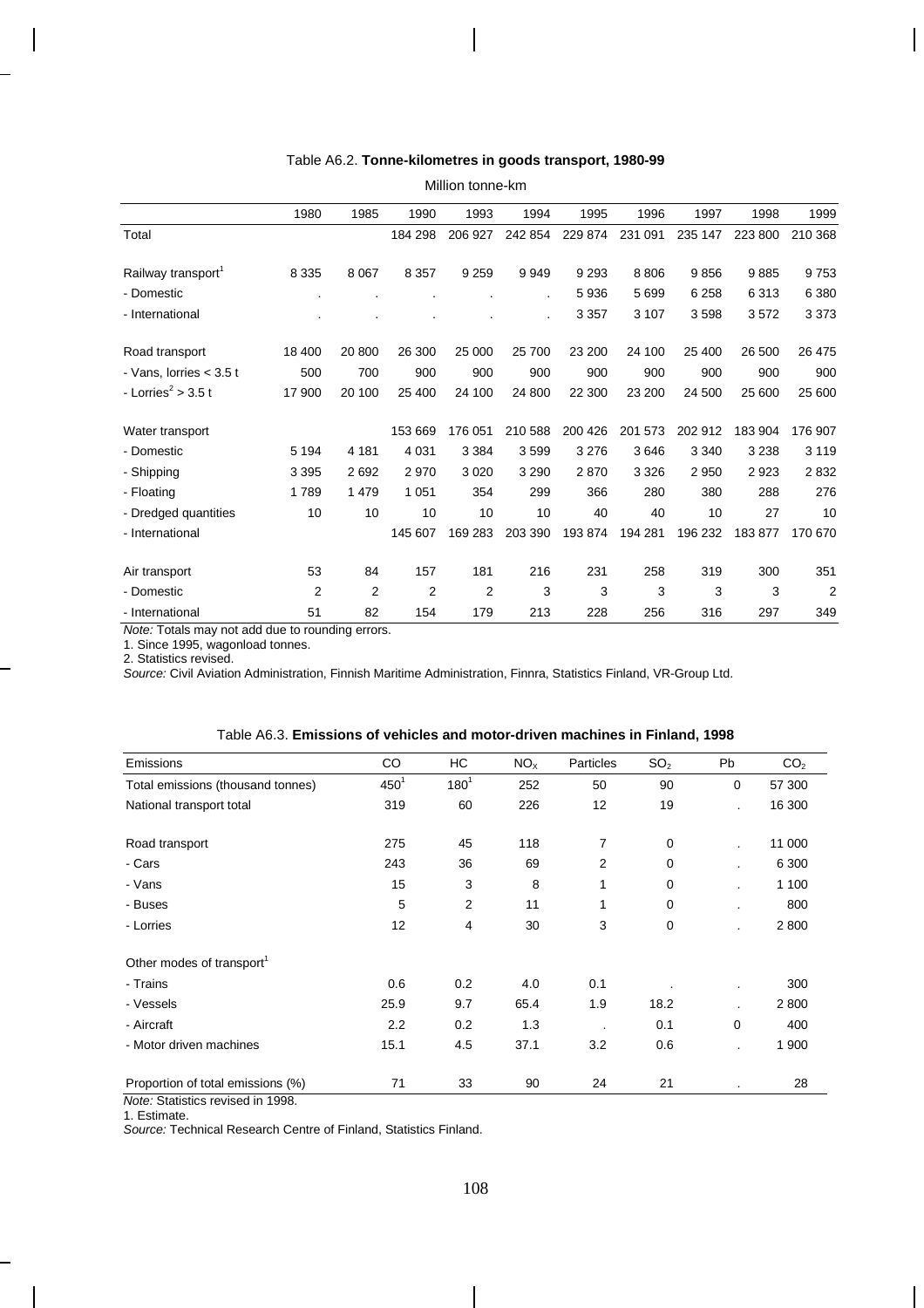#### Table A6.4. **Accidents**

|                                   | 1980 | 1985 | 1990 | 1991 | 1992 | 1993 | 1994 | 1995 | $1996^2$ | 1997 |
|-----------------------------------|------|------|------|------|------|------|------|------|----------|------|
| Total (number)                    | 743  | 679  | 825  | 767  | 762  | 636  | 607  | 574  | 521      | 575  |
| Railway transport                 | 24   | 18   | 32   | 25   | 21   | 11   | 17   | 22   | 18       | 14   |
| Other land transport <sup>1</sup> | 589  | 561  | 680  | 640  | 636  | 516  | 507  | 455  | 448      | 491  |
| Water transport                   | 125  | 95   | 109  | 99   | 97   | 100  | 82   | 90   | 53       | 65   |
| Air transport                     | 5    | 5    | 4    | 3    | 8    | 9    |      |      | 2        | 5    |

Traffic deaths according to cause of death statistics, 1980-97

Note: Due to differing definitions, etc., the figures in this table differ from those presented in the context of the respective modes of transport.

1. Number of persons killed in road, level crossing and other overland traffic accidents.

2. Statistics revised in 1996.

Source: Statistics Finland.

# Table A6.5.**Goods transport by rail, 1980-98** Thousand tonnes

|                                                                                                   | 1980    | 1990   | 1992    | 1993    | 1994    | 1995    | 1996    | 1997    | 1998   |
|---------------------------------------------------------------------------------------------------|---------|--------|---------|---------|---------|---------|---------|---------|--------|
|                                                                                                   |         |        |         |         |         |         |         |         |        |
| Total <sup>1</sup>                                                                                | 29 574  | 34 562 | 32 587  | 37 869  | 40 150  | 39 387  | 37 717  | 40 321  | 40 740 |
| By type of consignment                                                                            |         |        |         |         |         |         |         |         |        |
| - Full wagon load                                                                                 | 29 0 85 | 33 112 | 31 206  | 36 109  | 38 414  | 39 387  | 37 717  | 40 321  | 40 740 |
| - Smalls                                                                                          | 489     | 1450   | 1 3 8 1 | 1760    | 1736    |         |         |         |        |
| National transport                                                                                |         | 21 192 | 19758   | 23 237  | 23 679  | 21 903  | 21 565  | 23 603  | 23 613 |
| By type of consignment                                                                            |         |        |         |         |         |         |         |         |        |
| - Full wagon load                                                                                 |         | 19742  | 18 377  | 21 477  | 21 943  | 21 903  | 21 5 65 | 23 603  | 23 613 |
| - Smalls                                                                                          | 489     | 1450   | 1 3 8 1 | 1760    | 1736    |         |         |         |        |
| International transport                                                                           |         | 13 370 | 12829   | 14 633  | 16 471  | 17484   | 16 152  | 16718   | 17 127 |
| Tonnes in transit transport                                                                       |         |        | 5 3 8 5 | 6 3 5 9 | 6 2 1 6 | 4 1 0 5 | 3 2 3 4 | 3 3 6 8 | 2948   |
| Av. length of transport (km)<br>$\triangle$ C <sub>ream</sub> $A$ OOF full we see a second second | 280.8   | 237.9  | 238.1   | 242.0   | 244.6   | 236.0   | 233.5   | 244.5   | 242.8  |

1. Since 1995, full-wagon consignment.

Source: VR-Group Ltd.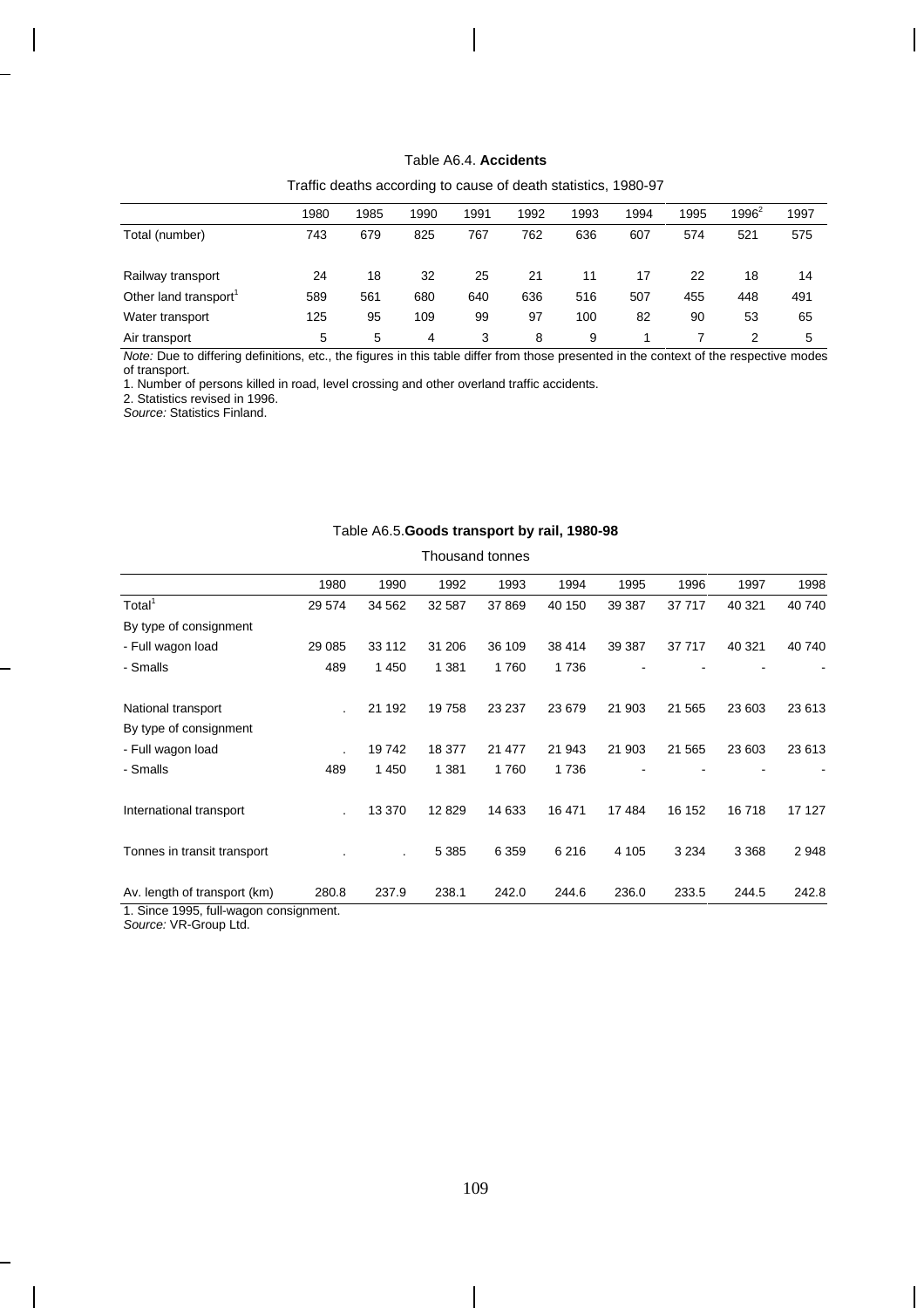|                                        | 1980    | 1990    | 1992           | 1993    | 1994    | 1995    | 1996    | 1997    | 1998              |
|----------------------------------------|---------|---------|----------------|---------|---------|---------|---------|---------|-------------------|
| Total <sup>1)</sup>                    | 8 3 3 5 | 8 3 5 7 | 7848           | 9 2 5 9 | 9949    | 9 2 9 3 | 8806    | 9856    | 9885              |
| By type of consignment                 |         |         |                |         |         |         |         |         |                   |
| - Full wagon load                      | 8 1 6 9 | 7877    | 7431           | 8737    | 9413    | 9 2 9 3 | 8806    | 9856    | 9885              |
| - Smalls                               | 166     | 480     | 417            | 522     | 536     |         |         |         |                   |
| National transport                     |         |         | $\blacksquare$ | 5 5 9 0 | 6 0 03  | 5936    | 5 6 9 9 | 6 2 5 8 | 6313              |
| - By type of consignment               |         |         |                |         |         |         |         |         |                   |
| - Full wagon load                      |         |         | ٠              | 5 0 68  | 5 4 6 7 | 5936    | 5 6 9 9 | 6 2 5 8 | 6313              |
| - Smalls                               |         |         | ٠              | 522     | 536     |         |         |         | $\hbox{\small -}$ |
| International transport                |         |         |                | 3669    | 3946    | 3 3 5 7 | 3 1 0 7 | 3598    | 3572              |
| Transit transport                      |         | 480     | 417            | 1 386   | 1483    | 911     | 612     | 652     | 578               |
| Av. length of haul (km)                | 280.8   | 237.9   | 238.1          | 242.0   | 244.6   | 235.9   | 233.5   | 244.5   | 242.8             |
| 1. Since 1995, full-wagon consignment. |         |         |                |         |         |         |         |         |                   |

# Table A6.6. **Goods transport by rail, 1980-98**

Million tonne-km

Source: VR-Group Ltd.

|                                | Table A6.7. Energy consumption of rail transport, 1985-98 |      |                |      |         |      |               |                     |      |      |  |
|--------------------------------|-----------------------------------------------------------|------|----------------|------|---------|------|---------------|---------------------|------|------|--|
|                                | 1985                                                      | 1990 | 1991           | 1992 | 1993    | 1994 | 1995          | 1996                | 1997 | 1998 |  |
| Total (petajoules)             | 4.20                                                      | 3.79 | $3.69^{\circ}$ | 3.70 | 3.89    | 4.11 | 3.98          | $3.77^{1}$          | 3.95 | 3.97 |  |
| Consumption of electricity     |                                                           |      |                |      |         |      |               |                     |      |      |  |
| - Million kWh                  | 290                                                       | 340  | $350^{\circ}$  | 360  | $375^1$ | 395  | $420^{\circ}$ | 420 <sup>1</sup>    | 450  | 470  |  |
| - Petajoules                   | 1.04                                                      | 1.22 | $1.26^{1}$     | 1.30 | 1.35    | 1.42 | 1.51          | $1.51$ <sup>1</sup> | 1.62 | 1.69 |  |
| Consumption of diesel oil      |                                                           |      |                |      |         |      |               |                     |      |      |  |
| - Million litres               | 88.9                                                      | 72.3 | 68.4           | 67.7 | 71.6    | 75.7 | 69.6          | 63.8                | 65.8 | 64.3 |  |
| - Petajoules                   | 3.16                                                      | 2.57 | 2.43           | 2.40 | 2.54    | 2.69 | 2.47          | 2.26                | 2.33 | 2.28 |  |
| $\cdot$ $\sim$ $\cdot$ $\cdot$ |                                                           |      |                |      |         |      |               |                     |      |      |  |

1. Revised figures.

Source: VR-Group Ltd.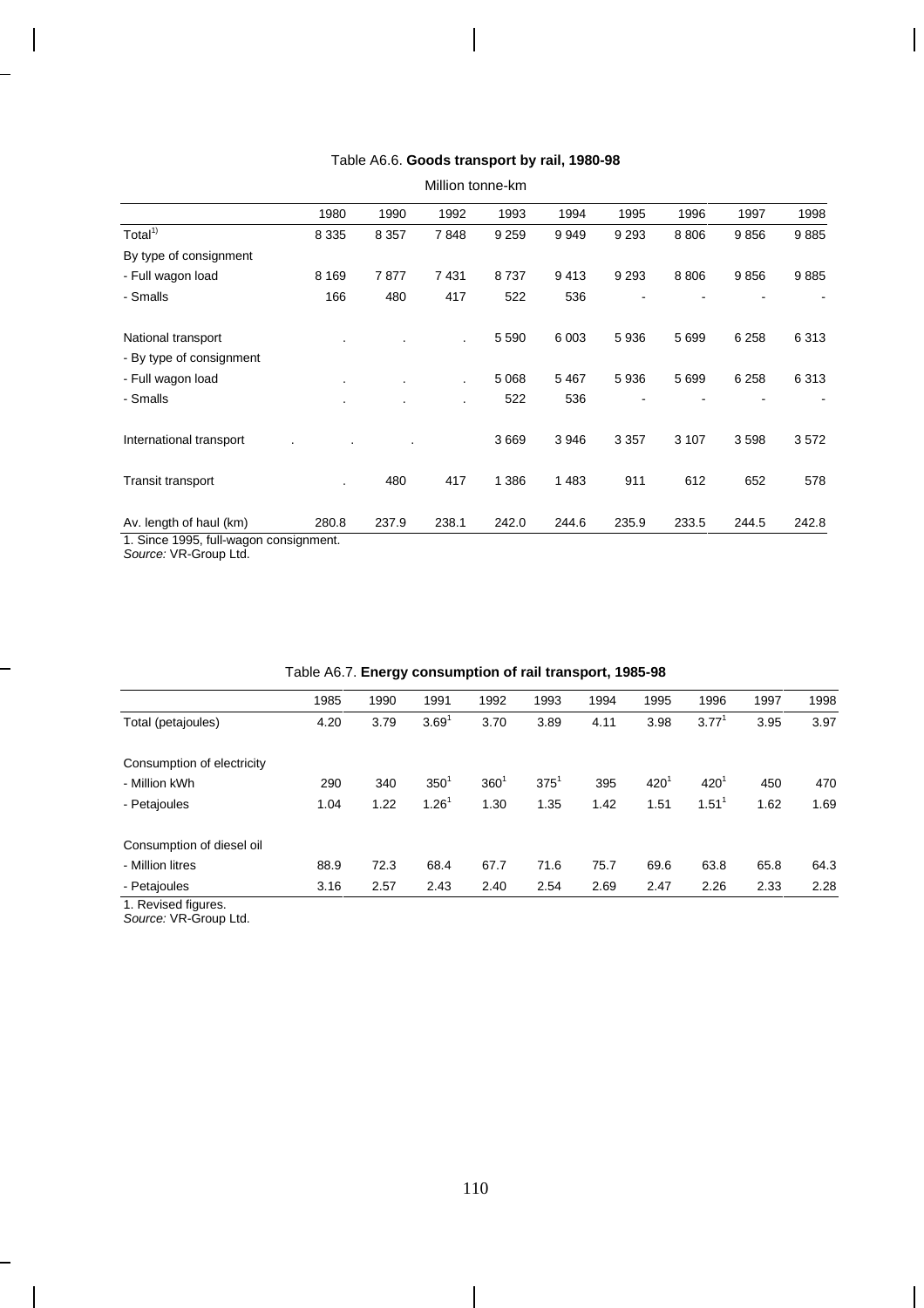|                                        | Energy consumption |       | Co             |       | Hc              |       |
|----------------------------------------|--------------------|-------|----------------|-------|-----------------|-------|
| Energy consumption                     | GJ/a               | %     | t/a            | %     | t/a             | %     |
| Total                                  | 3 870 521          | 100.0 | 588            | 100.0 | 232             | 100.0 |
|                                        |                    |       |                |       |                 |       |
| Passenger transport                    | 1 427 086          | 36.9  | 137            | 23.3  | 40              | 17.2  |
| - Electric locomotives                 | 695 109            | 18.0  | 29             | 4.9   | 4               | 1.7   |
| - Diesel locomotives                   | 388 839            | 10.0  | 88             | 14.9  | 31              | 13.4  |
| - Change operations/Diesel locomotives | 28 044             | 0.7   | $\overline{7}$ | 1.3   | 3               | 1.5   |
| - Local transport                      | 315 094            | 8.1   | 13             | 2.2   | $\overline{2}$  | 0.8   |
| Goods transport                        | 2 435 375          | 62.9  | 449            | 76.4  | 191             | 82.4  |
| - Electric locomotives                 | 640 005            | 16.5  | 27             | 4.5   | 4               | 1.5   |
| - Diesel locomotives                   | 1 472 862          | 38.1  | 338            | 57.4  | 149             | 64.1  |
| - Change operations/Diesel locomotives | 322 508            | 8.3   | 85             | 14.5  | 39              | 16.8  |
| Locomotives only                       | 8 0 6 0            | 0.2   | $\overline{2}$ | 0.3   | 1               | 0.3   |
| - Electric locomotives                 | 663                | 0.0   | 0              | 0.0   | 0               | 0.0   |
| - Diesel locomotives                   | 7 3 9 7            | 0.2   | 2              | 0.3   | 1               | 0.3   |
| <b>Electrical transport</b>            | 1650871            | 42.7  | 69             | 11.7  | 9               | 4.0   |
| Diesel transport                       | 2 219 650          | 57.3  | 520            | 88.3  | 222             | 96.0  |
|                                        |                    |       |                |       |                 |       |
|                                        |                    |       |                |       |                 |       |
|                                        | NO <sub>X</sub>    |       | Particles      |       | CO <sub>2</sub> |       |
| Emissions                              | t/a                | %     | t/a            | $\%$  | t/a             | $\%$  |
| Total                                  | 3 9 7 0            | 100.0 | 110.7          | 100.0 | 280 465         | 100.0 |
| Passenger transport                    | 772                | 19.4  | 30.6           | 27.6  | 105 142         | 37.5  |
| - Electric locomotives                 | 81                 | 2.0   | 9.8            | 8.8   | 43 198          | 15.4  |
| - Diesel locomotives                   | 614                | 15.5  | 14.6           | 13.2  | 40 149          | 14.3  |
| - Change operations/Diesel locomotives | 39                 | 1.0   | 1.7            | 1.6   | 2 1 0 2         | 0.7   |
| - Local transport                      | 37                 | 0.9   | 4.5            | 4.0   | 19 693          | 7.0   |
| Goods transport                        | 3 1 8 5            | 80.2  | 79.9           | 72.2  | 174 727         | 62.3  |
| - Electric locomotives                 | 75                 | 1.9   | 9.1            | 8.2   | 40 000          | 14.3  |
| - Diesel locomotives                   | 2656               | 66.9  | 50.9           | 45.9  | 110 557         | 39.4  |
| - Change operations/Diesel locomotives | 454                | 11.4  | 20.0           | 18.0  | 24 170          | 8.6   |
| Locomotives only                       | 13                 | 0.3   | 0.3            | 0.2   | 596             | 0.2   |
| - Electric locomotives                 | $\pmb{0}$          | 0.0   | $0.0\,$        | 0.0   | 41              | 0.0   |
| - Diesel locomotives                   | 13                 | 0.3   | 0.3            | 0.2   | 554             | 0.2   |
| Electrical transport                   | 193                | 4.9   | 23.3           | 21.1  | 102 933         | 36.7  |

# Table A6.8. **Energy consumption and emissions of rail transport, 1998**

Source: VTT – Technical Research Centre of Finland.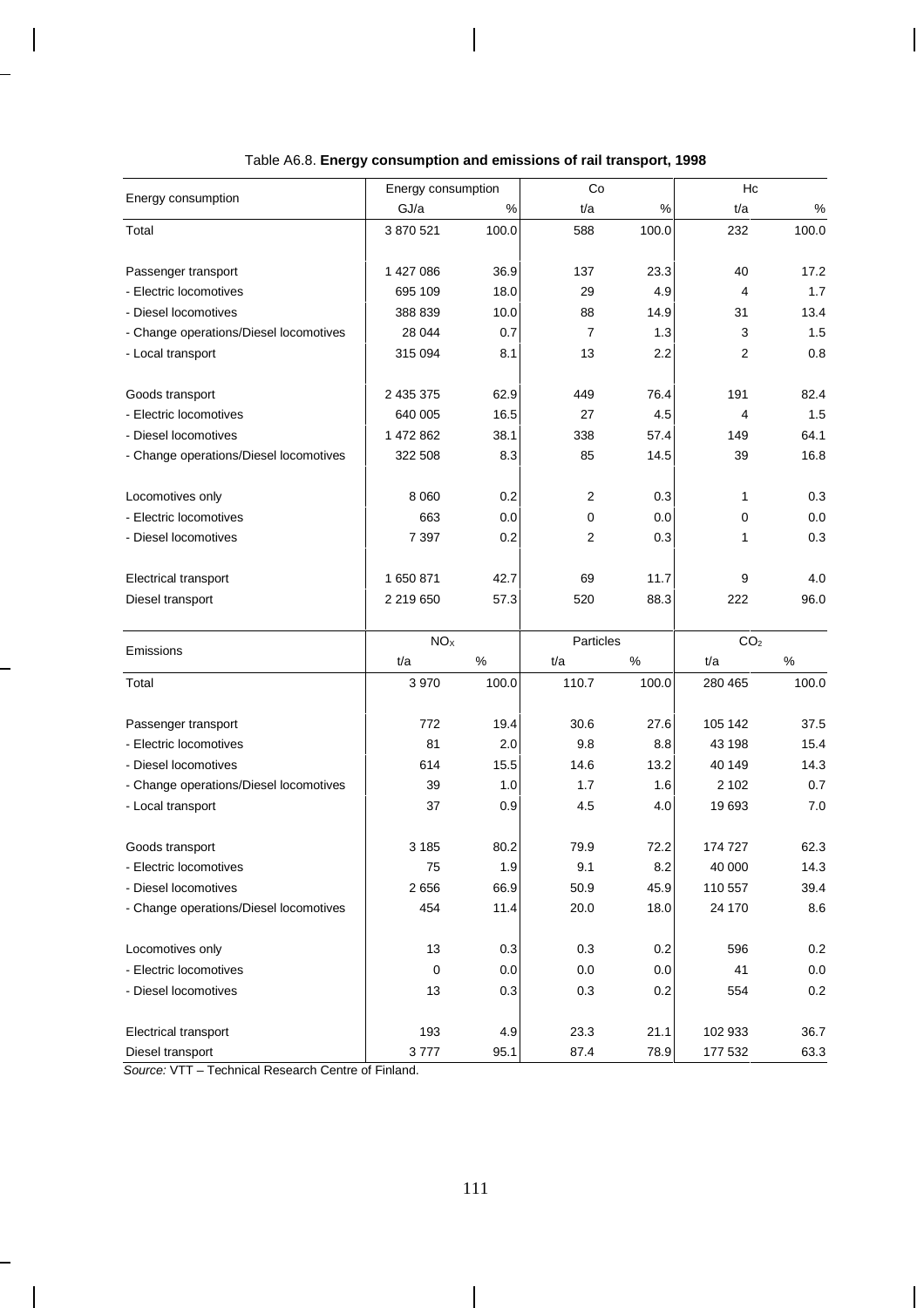# Table A6.9. **Accidents**

|                            | Number of accidents |        | Number of people killed or seriously injured |       |  |  |
|----------------------------|---------------------|--------|----------------------------------------------|-------|--|--|
|                            |                     | Killed | Injured                                      | Total |  |  |
| Total                      | 75                  | 24     | 14                                           | 38    |  |  |
| Collisions                 | 9                   | 0      | 0                                            | 0     |  |  |
| - Train traffic            | 4                   | 0      | 0                                            | 0     |  |  |
| - Shunting                 | 5                   | 0      | 0                                            | Ω     |  |  |
| <b>Derailments</b>         | 10                  | 10     | 10                                           | 20    |  |  |
| - Train traffic            | 4                   | 10     | 9                                            | 19    |  |  |
| - Shunting                 | 6                   | 0      |                                              |       |  |  |
| Level-crossing accidents   | 39                  | 11     |                                              | 13    |  |  |
| - With safety equipment    | 11                  | 3      | 2                                            | 5     |  |  |
| - Without safety equipment | 28                  | 8      | O                                            | 8     |  |  |
| Fire in railway vehicles   | 13                  | 0      | Ω                                            | O     |  |  |
| Other accidents            | 4                   | 3      | 2                                            | 5     |  |  |

## a) Accidents connected with railway traffic, 1998

b) Victims in railway traffic, 1990-98

|                                           | 1990 | 1991           | 1992                     | 1993           | 1994 | 1995 | 1996 | 1997           | 1998 |
|-------------------------------------------|------|----------------|--------------------------|----------------|------|------|------|----------------|------|
| Total killed and injured                  | 58   | 56             | 46                       | 40             | 41   | 32   | 21   | 37             | 38   |
| Passengers                                | 5    | 15             | 4                        | 5              | 4    | 4    | 6    | 3              | 19   |
| - Collisions and derailments <sup>1</sup> |      | $\overline{2}$ | $\overline{a}$           | $\blacksquare$ |      |      | 6    | $\blacksquare$ | 18   |
| - Other accidents                         | 5    | 13             | 4                        | 5              | 4    | 4    |      | 3              | 1    |
| Railway employees                         | 7    | $\overline{2}$ | 4                        | 5              | 7    | 1    | 1    | 6              | 2    |
| Other                                     | 46   | 39             | 38                       | 30             | 30   | 27   | 14   | 28             | 17   |
| <b>Total killed</b>                       | 36   | 34             | 31                       | 20             | 30   | 17   | 12   | 21             | 24   |
| Passengers                                |      | 9              | 1                        | ۰              | 3    | 1    | 3    | 1              | 10   |
| - Collisions and derailments              |      |                |                          |                |      |      | 3    |                | 9    |
| - Other accidents                         |      | 9              | 1                        | ä,             | 3    | 1    |      | 1              |      |
| Railway employees                         | 2    | 1              | 3                        |                | 3    | 1    | 1    | 1              |      |
| Other                                     | 34   | 24             | 27                       | 20             | 24   | 15   | 8    | 19             | 13   |
| Total seriously injured                   | 22   | 22             | 15                       | 20             | 11   | 15   | 9    | 16             | 14   |
| Passengers                                | 5    | 6              | 3                        | 5              | 1    | 3    | 3    | $\overline{2}$ | 9    |
| - Collisions and derailments              |      | 2              | $\overline{\phantom{a}}$ |                |      |      | 3    |                | 9    |
| - Other accidents                         | 5    | 4              | 3                        | 5              | 1    | 3    |      | 2              | 0    |
| Railway employees                         | 5    |                | 1                        | 5              | 4    |      |      | 5              |      |
| Other                                     | 12   | 15             | 11                       | 10             | 6    | 12   | 6    | 9              | 4    |

1. Includes falling off a moving train.

Source: VR-Group Ltd.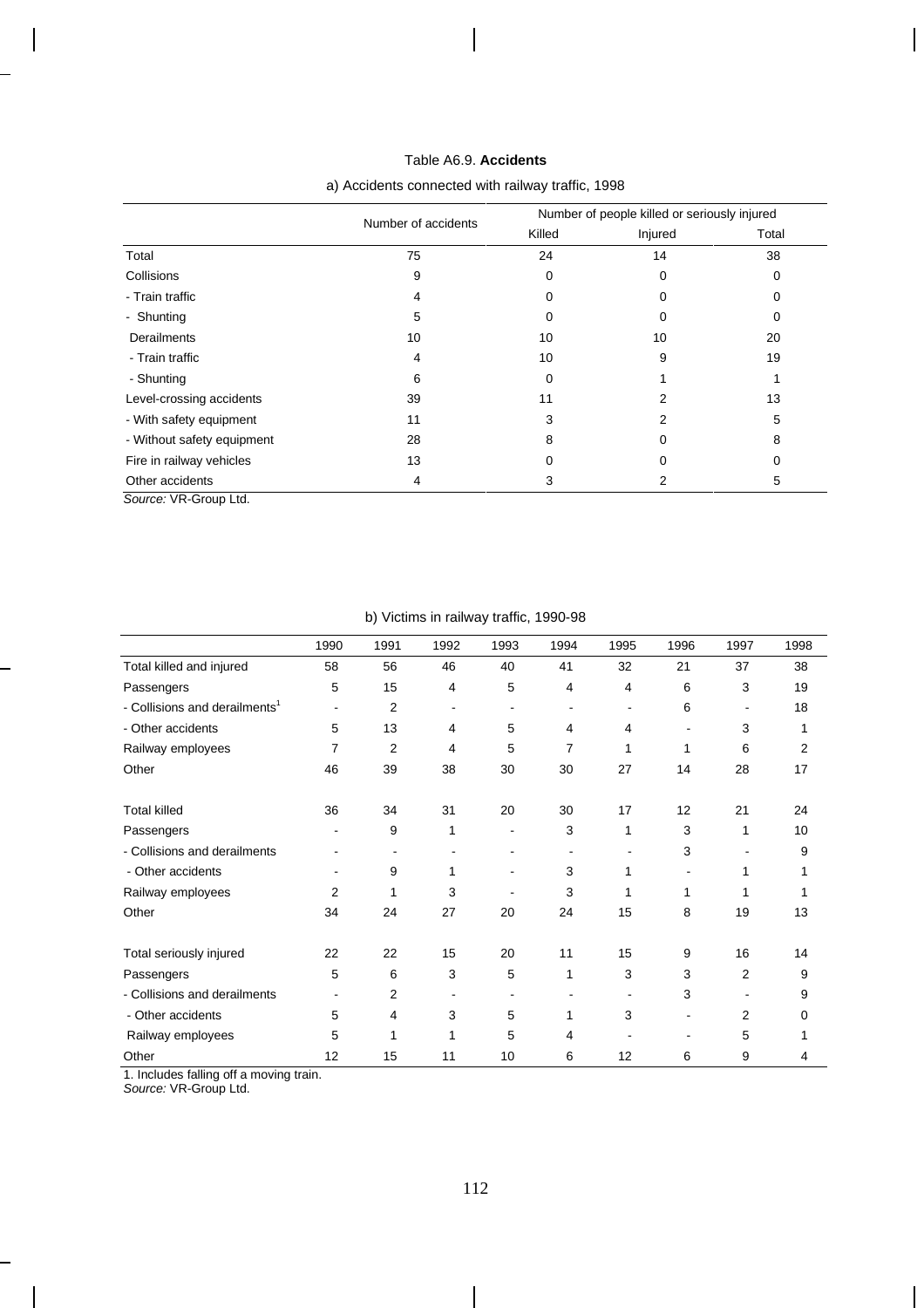| Table A6.10. Tonnes and tonne-kilometres in road transport, 1991-98 |  |  |
|---------------------------------------------------------------------|--|--|
|---------------------------------------------------------------------|--|--|

|                          | 1991    | 1992   | 1993    | 1994   | 1995    | 1996    | 1997    | 1998    |
|--------------------------|---------|--------|---------|--------|---------|---------|---------|---------|
| Total tonnes (thousand)  |         |        |         |        |         |         |         |         |
| National transport       | 453 400 |        | 446 600 |        | 404 750 | 374 438 | 383 135 | 400 131 |
| - Hire or reward         | 273 000 |        | 279 100 |        | 278 585 | 262 071 | 259 055 | 276 158 |
| - Own account            | 180 400 |        | 167 500 |        | 126 164 | 112 367 | 124 080 | 123 972 |
| Total tonne-km (million) |         |        |         |        |         |         |         |         |
| National transport       | 23 800  | 23 800 | 24 100  | 24 800 | 22 3 39 | 23 174  | 24 5 11 | 25 611  |
| - Hire or reward         | 18 100  |        | 19 300  |        | 19657   | 20 610  | 21 739  | 22 944  |
| - Own account            | 5700    |        | 4 800   |        | 2681    | 2563    | 2772    | 2668    |

Lorries registered in Finland

1. Statistics revised in 1995.

Source: Finnish National Road Administration, Statistics Finland.

## Table A6.11. **Energy consumption and emissions**

a) Fuel consumption by Finnish road transport, 1990-98, tonnes/year

|              | 1990      | 1992      | 1993      | 1994      | 1995      | 1996      | 1997      | 1998      |
|--------------|-----------|-----------|-----------|-----------|-----------|-----------|-----------|-----------|
| Total        | 3 508 960 | 3 399 462 | 3 251 920 | 3 355 604 | 3 309 705 | 3 280 484 | 3451356   | 3 487 728 |
|              |           |           |           |           |           |           |           |           |
| Cars         | 2 127 389 | 2 113 679 | 2 000 954 | 2 011 906 | 993 835   | 930 682   | 2 002 456 | 2 001 089 |
| Vans         | 350 829   | 347 071   | 325 832   | 339 879   | 339 052   | 333 731   | 350 298   | 364 070   |
| <b>Buses</b> | 240 920   | 230 643   | 222 654   | 240 656   | 232 166   | 239 032   | 246 192   | 243 052   |
| Lorries      | 789822    | 708 070   | 702 479   | 763 163   | 744 652   | 777 040   | 852 411   | 879 517   |
|              |           |           |           |           |           |           |           |           |

Source: VTT – Technical Research Centre of Finland.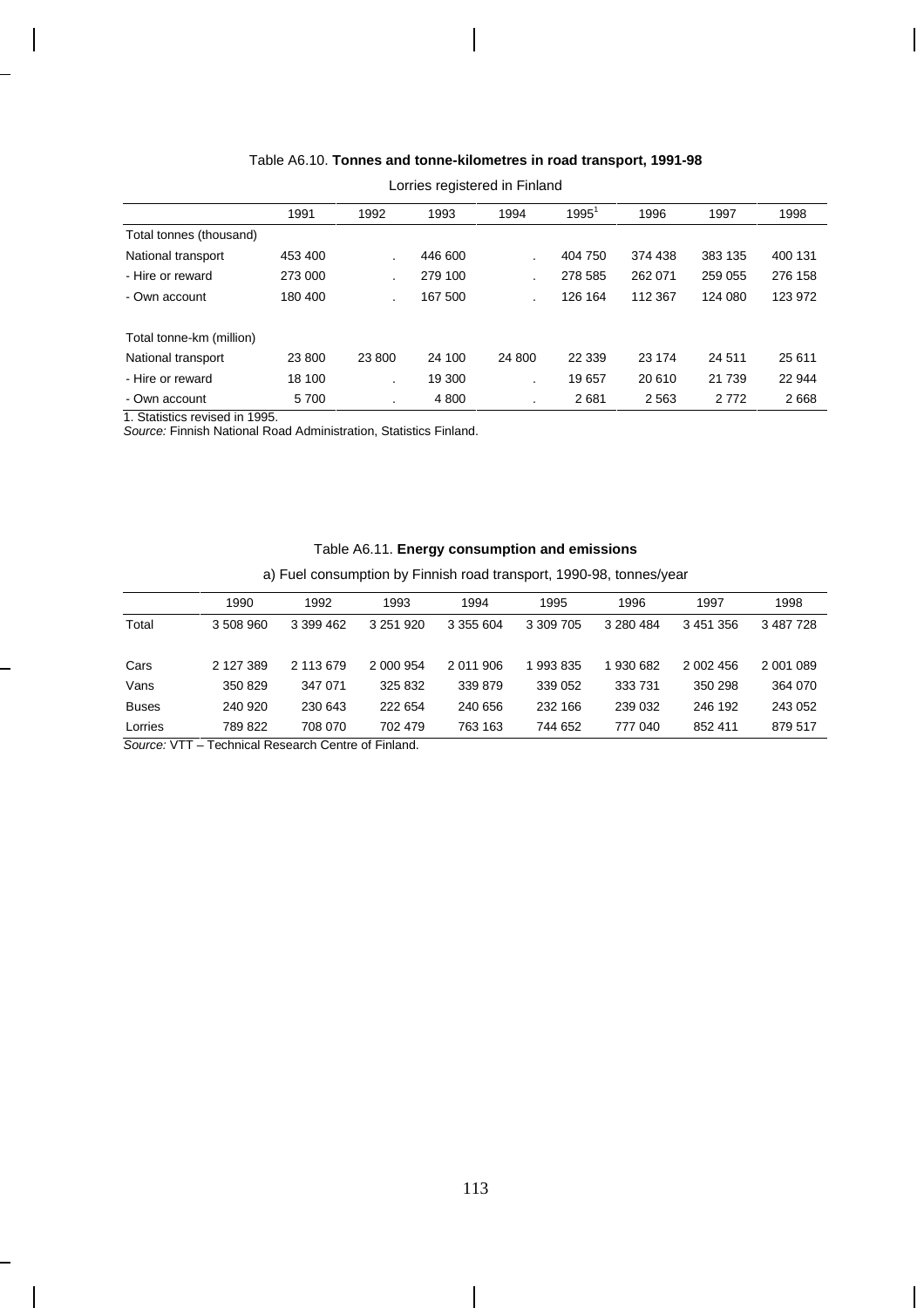| Consumption      | Fuel consumption |       | CO              |       | HC             |       | $\mathsf{NO}_\mathsf{X}$ |       | Particles   |       |
|------------------|------------------|-------|-----------------|-------|----------------|-------|--------------------------|-------|-------------|-------|
|                  | t/a              | $\%$  | t/a             | %     | t/a            | $\%$  | t/a                      | $\%$  | t/a         | $\%$  |
| Total            | 3 487 728        | 100.0 | 274 790         | 100.0 | 45 467         | 100.0 | 117 945                  | 100.0 | 6742        | 100.0 |
| Cars             | 2 001 089        | 57.4  | 242 990         | 88.4  | 36 314         | 79.9  | 68 660                   | 58.2  | 2 2 5 6     | 33.5  |
| - Diesel         | 240 030          | 6.9   | 3 4 9 6         | 1.3   | 1 0 8 0        | 2.4   | 4598                     | 3.9   | 1 4 3 8     | 21.3  |
| - With catalyser | 725 306          | 20.8  | 47 009          | 17.1  | 5412           | 11.9  | 6435                     | 5.5   | 120         | 1.8   |
| - Other          | 1 035 754        | 29.7  | 192 485         | 70.0  | 29 822         | 65.6  | 57 626                   | 48.9  | 698         | 10.4  |
| Vans             | 364 070          | 10.4  | 14619           | 5.3   | 2 5 3 4        | 5.6   | 8 2 7 6                  | 7.0   | 726         | 10.8  |
| - Diesel         | 317 093          | 9.1   | 3414            | 1.2   | 1 1 8 2        | 2.6   | 5 6 8 3                  | 4.8   | 702         | 10.4  |
| - With catalyser | 3873             | 0.1   | 295             | 0.1   | 25             | 0.1   | 44                       | 0.0   | $\mathbf 0$ | 0.0   |
| - Other          | 43 104           | 1.2   | 10911           | 4.0   | 1 3 2 7        | 2.9   | 2549                     | 2.2   | 24          | 0.4   |
| <b>Buses</b>     | 243 052          | 7.0   | 5 0 0 2         | 1.8   | 2 179          | 4.8   | 10818                    | 9.2   | 930         | 13.8  |
| Lorries          | 879 517          | 25.2  | 12 179          | 4.4   | 4 4 4 0        | 9.8   | 30 190                   | 25.6  | 2830        | 42.0  |
| Emissions        | CO <sub>2</sub>  |       | CH <sub>4</sub> |       | $N_20$         |       | SO <sub>2</sub>          |       |             |       |
|                  | t/a              | $\%$  | t/a             | %     | t/a            | $\%$  | t/a                      | $\%$  |             |       |
| Total            | 10 952 732       | 100.0 | 2 3 5 5         | 100.0 | 1 1 1 3        | 100.0 | 286                      | 100.0 |             |       |
| Cars             | 6 273 583        | 57.3  | 1833            | 77.8  | 893            | 80.3  | 236                      | 82.7  |             |       |
| - Diesel         | 755 596          | 6.9   | 31              | 1.3   | 70             | 6.3   | $\overline{7}$           | 2.5   |             |       |
| - With catalyser | 2 272 626        | 20.7  | 452             | 19.2  | 707            | 63.5  | 94                       | 33.0  |             |       |
| - Other          | 3 245 361        | 29.6  | 1 3 5 0         | 57.3  | 116            | 10.5  | 135                      | 47.2  |             |       |
| Vans             | 1 145 380        | 10.5  | 71              | 3.0   | 72             | 6.5   | 16                       | 5.5   |             |       |
| - Diesel         | 998 187          | 9.1   | 23              | 1.0   | 65             | 5.9   | 10                       | 3.3   |             |       |
| - With catalyser | 12 134           | 0.1   | $\overline{2}$  | 0.1   | 3              | 0.3   | $\mathbf{1}$             | 0.2   |             |       |
| - Other          | 135 058          | 1.2   | 47              | 2.0   | $\overline{4}$ | 0.3   | 6                        | 2.0   |             |       |
| <b>Buses</b>     | 765 111          | 7.0   | 128             | $5.4$ | 40             | 3.6   | $\overline{7}$           | 2.6   |             |       |
| Lorries          | 2768658          | 25.3  | 323             | 13.7  | 108            | 9.7   | 26                       | 9.3   |             |       |

b) Fuel consumption and emissions of road transport by automobile type, 1998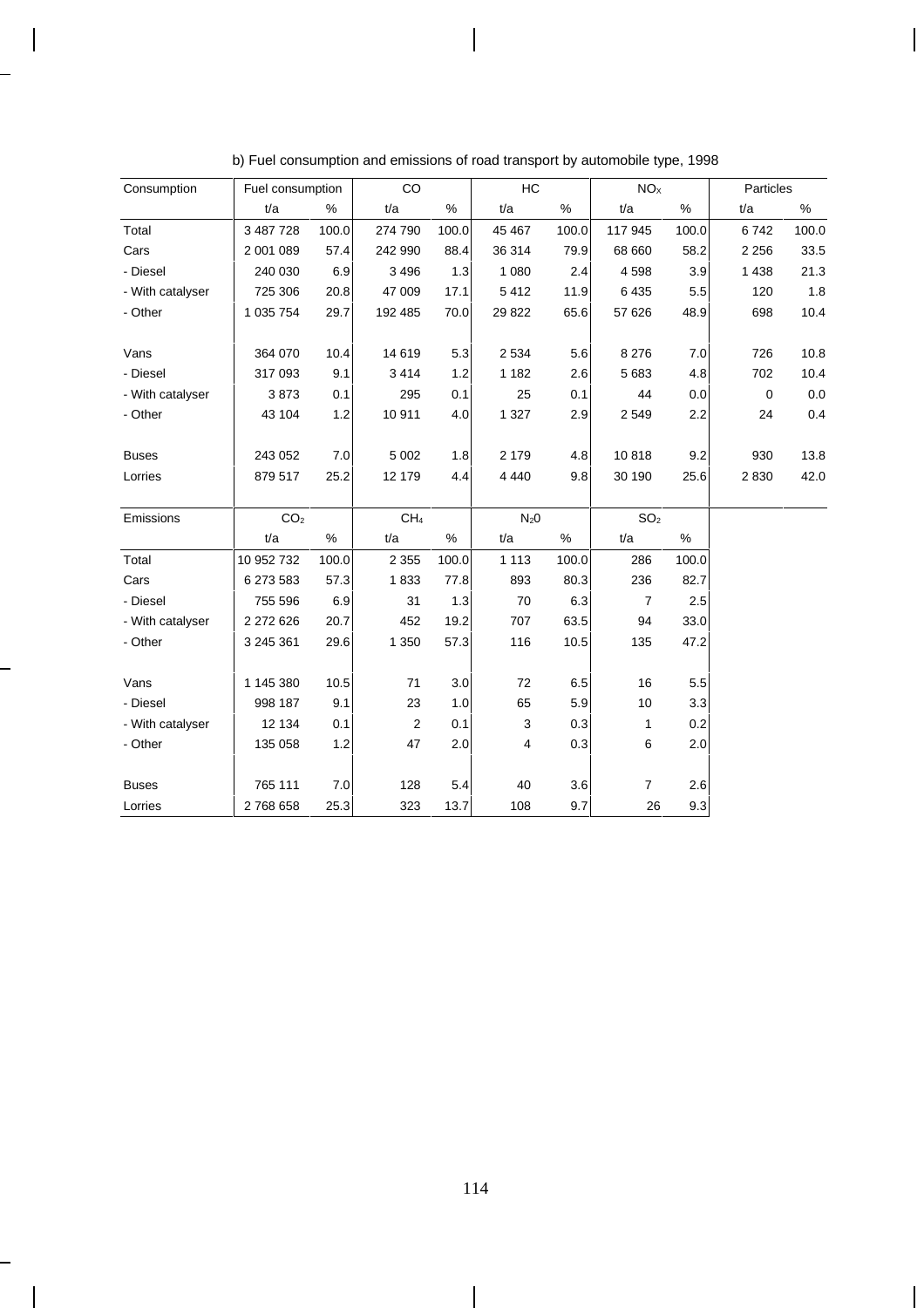|                                     | 1980    | 1990    | 1992   | 1993    | 1994    | 1995   | 1996    | 1997   | 1998         |
|-------------------------------------|---------|---------|--------|---------|---------|--------|---------|--------|--------------|
| <b>Accidents known to police</b>    |         |         |        |         |         |        |         |        |              |
| - Involving personal injury         | 6790    | 10 175  | 7882   | 6 1 4 7 | 6 2 4 5 | 7812   | 7 2 7 4 | 6980   | 6902         |
| - Provided from traffic insurance   | 80 999  | 107 553 | 91 043 | 81 518  | 83748   | 84 867 | 81 511  | 81 168 | $87.173^{2}$ |
| Killed                              |         |         |        |         |         |        |         |        |              |
| Number                              | 551     | 649     | 601    | 484     | 480     | 441    | 404     | 438    | 400          |
| - Accidents per 100 000 inhabitants | 11.5    | 13.0    | 12.0   | 9.5     | 9.4     | 8.6    | 7.9     | 8.5    | 7.8          |
| - Accidents per 100 million auto-km | 2.1     | 1.6     | 1.4    | 1.2     | 1.2     | 1.1    | 1.0     | 1.0    | 0.9          |
| <b>Injured</b>                      |         |         |        |         |         |        |         |        |              |
| Number                              | 8 4 4 2 | 12758   | 9899   | 7806    | 8 0 8 0 | 10 191 | 9 2 9 9 | 8957   | 9 0 9 7      |
| - Accidents per 100 000 inhabitants | 177     | 255     | 196    | 154     | 158     | 199    | 181     | 174    | 176          |
| - Accidents per 100 million auto-km | 32      | 32      | 23     | 19      | 19      | 24     | 22      | 21     | 20           |

# Table A6.12. **Road traffic accidents, 1980-98**

1. 1995: statistics revised in 1995.

2. Preliminary data.

Source: Motor Insurer's Centre, Statistics Finland.

|                         | 1980    | 1990    | 1991    | 1992    | 1993    | 1994    | 1995    | 1996    | 1997    | 1998    |
|-------------------------|---------|---------|---------|---------|---------|---------|---------|---------|---------|---------|
| All vessels total       |         |         |         |         |         |         |         |         |         |         |
| - Number                | 22 594  | 26 571  | 25 7 34 | 27 352  | 28 180  | 28 849  | 30 129  | 28 559  | 30 650  | 31 646  |
| - Net-ton<br>(thousand) | 58 303  | 140 864 | 149 816 | 149 555 | 156 405 | 148 105 | 166 161 | 167 378 | 172 098 | 177 788 |
| Finnish                 |         |         |         |         |         |         |         |         |         |         |
| - Number                | 10 408  | 10 702  | 10 013  | 9755    | 10 509  | 11 039  | 12 124  | 12 023  | 12710   | 13 051  |
| - Net-ton<br>(thousand) | 33 231  | 70 282  | 74 664  | 73 366  | 83 588  | 89 607  | 106 069 | 108 878 | 108 039 | 112 669 |
| Direct from abroad      |         |         |         |         |         |         |         |         |         |         |
| - Number                | 17 048  | 19 905  | 19 503  | 21 1 22 | 21 456  | 22 4 32 | 23 699  | 22 891  | 25 203  | 26 255  |
| - Net-ton<br>(thousand) | 44 068  | 102 500 | 112 418 | 119 238 | 117 003 | 111 934 | 127 711 | 131 338 | 144 923 | 148 690 |
| Finnish                 |         |         |         |         |         |         |         |         |         |         |
| - Number                | 7693    | 8 0 0 4 | 7766    | 7602    | 7542    | 8 4 4 3 | 9436    | 9646    | 10914   | 11 188  |
| - Net-ton<br>(thousand) | 24 4 44 | 51 977  | 58 339  | 60 4 29 | 63 608  | 69 327  | 83 258  | 86 826  | 94 421  | 96 061  |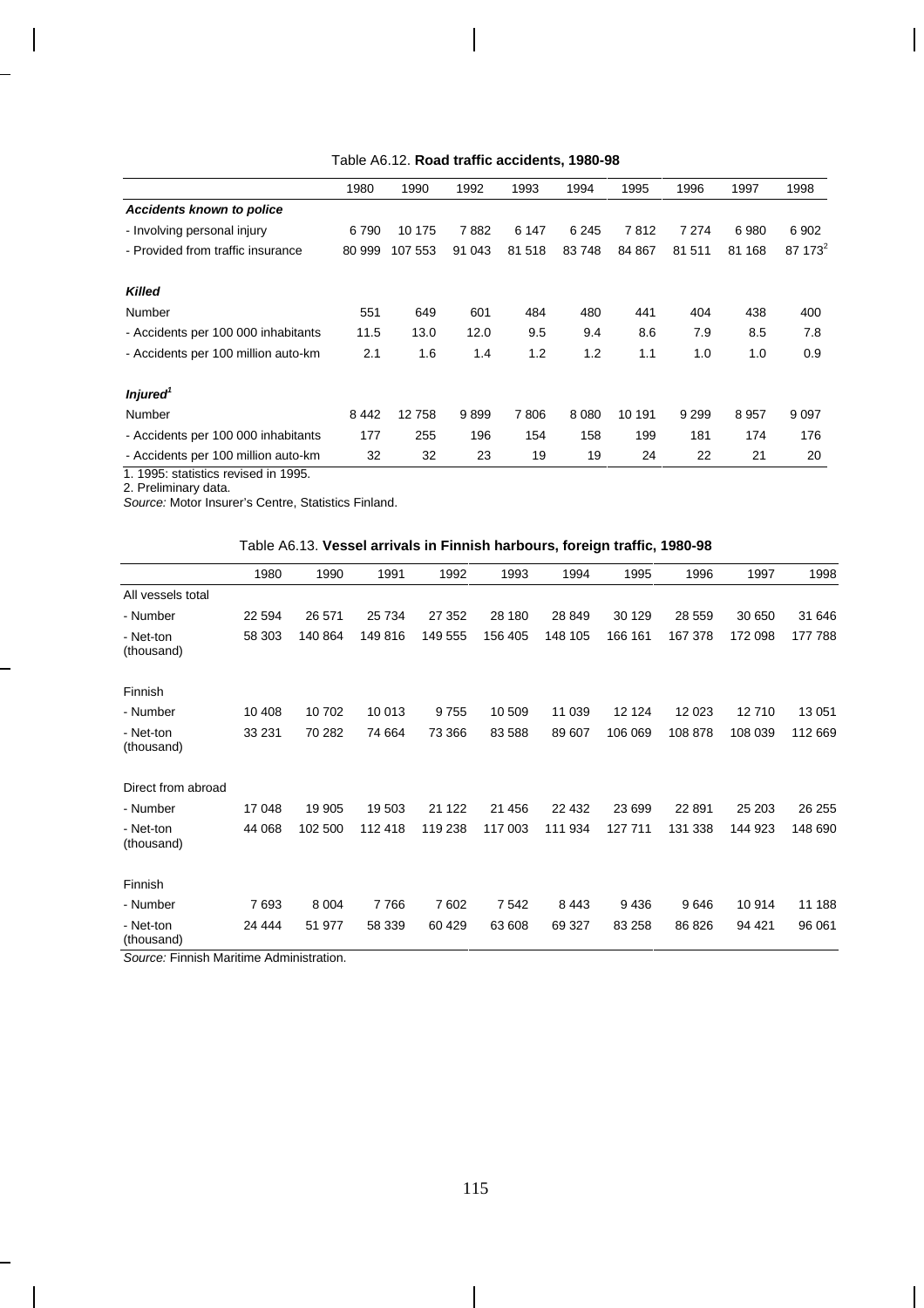|                         | Vessels registered<br>in Finland |                |                 |         | Vessels registered<br>in other countries |                 | Total   |                |                 |  |
|-------------------------|----------------------------------|----------------|-----------------|---------|------------------------------------------|-----------------|---------|----------------|-----------------|--|
|                         | No.                              | Tonnage<br>net | Cargo<br>tonnes | No.     | Tonnage<br>net                           | Cargo<br>tonnes | No.     | Tonnage<br>net | Cargo<br>tonnes |  |
| Total                   | 13 0 51                          | 112 669        | 19582           | 18 595  | 65 119                                   | 19 487          | 31 646  | 177 788        | 39 069          |  |
| Passenger vessels       | 467                              | 435            | $\Omega$        | 1 173   | 1574                                     | $\Omega$        | 1640    | 2 0 0 9        | 0               |  |
| Passenger/car ferries   | 5833                             | 88 102         | 872             | 5 1 1 2 | 31 491                                   | 643             | 10 945  | 119 593        | 1515            |  |
| <b>Train ferries</b>    | 87                               | 466            | 119             | 199     | 1 2 5 3                                  | 399             | 286     | 1 7 1 9        | 518             |  |
| Cargo ferries           | 3 3 9 7                          | 14 862         | 2849            | 2 9 9 0 | 11 409                                   | 2 0 4 5         | 6 3 8 7 | 26 271         | 4894            |  |
| Containers ships        | 0                                | 0              | $\Omega$        | 690     | 2488                                     | 679             | 690     | 2488           | 679             |  |
| <b>Bulk carriers</b>    | 325                              | 1613           | 3 2 5 4         | 338     | 2 4 9 5                                  | 1995            | 663     | 4 108          | 5 2 4 9         |  |
| Other dry cargo vessels | 1825                             | 2 4 9 8        | 1 1 5 7         | 6580    | 10 0 28                                  | 6881            | 8 4 0 5 | 12 5 26        | 8 0 3 8         |  |
| Tankers                 | 533                              | 3596           | 6911            | 1 2 8 2 | 4 1 8 9                                  | 6 200           | 1815    | 7785           | 13 111          |  |
| Other vessels           | 584                              | 1 0 9 7        | 4 4 2 0         | 231     | 192                                      | 645             | 815     | 1 2 8 9        | 5 0 6 5         |  |

Table A6.14. **Vessel arrivals, foreign traffic, by type of vessel, 1998**

Source: Finnish Maritime Administration.

## Table A6.15. **Goods transport on domestic waterways, 1980-98**

|                      | 1980  | 1990  | 1991  | 1992                     | 1993           | 1994                     | 1995  | 1996  | 1997  | 1998  |
|----------------------|-------|-------|-------|--------------------------|----------------|--------------------------|-------|-------|-------|-------|
| Total, all goods     | 16.28 | 12.36 | 10.46 | 8.99                     | 8.48           | 9.78                     | 12.05 | 12.58 | 11.85 | 12.88 |
| Goods transport      |       |       |       |                          |                |                          |       |       |       |       |
| - Total              | 8.73  | 8.04  | 7.05  | 6.89                     | 6.91           | 8.49                     | 10.48 | 11.42 | 10.44 | 11.72 |
| - Oil products       | 5.64  | 3.83  | 3.69  | 4.19                     | 4.11           | 4.81                     | 4.49  | 6.00  | 5.76  | 4.61  |
| - Other goods        | 1.98  | 1.99  | 1.65  | 1.44                     | 1.40           | 1.54                     | 1.73  | 1.95  | 1.94  | 2.64  |
| - Dredged quantities | 1.11  | 2.22  | 1.71  | 1.26                     | 1.40           | 2.14                     | 4.26  | 3.47  | 2.74  | 4.47  |
| Floating             |       |       |       |                          |                |                          |       |       |       |       |
| - Total              | 7.55  | 4.32  | 3.41  | 2.10                     | 1.57           | 1.29                     | 1.57  | 1.16  | 1.41  | 1.16  |
| - River floating     | 1.41  | 0.66  | 0.60  | $\overline{\phantom{0}}$ | $\blacksquare$ | $\overline{\phantom{a}}$ |       | ۰     |       | ۰     |
| - Bundle floating    | 6.14  | 3.66  | 2.81  | 2.10                     | 1.57           | 1.29                     | 1.57  | 1.16  | 1.41  | 1.16  |

# a) Million tonnes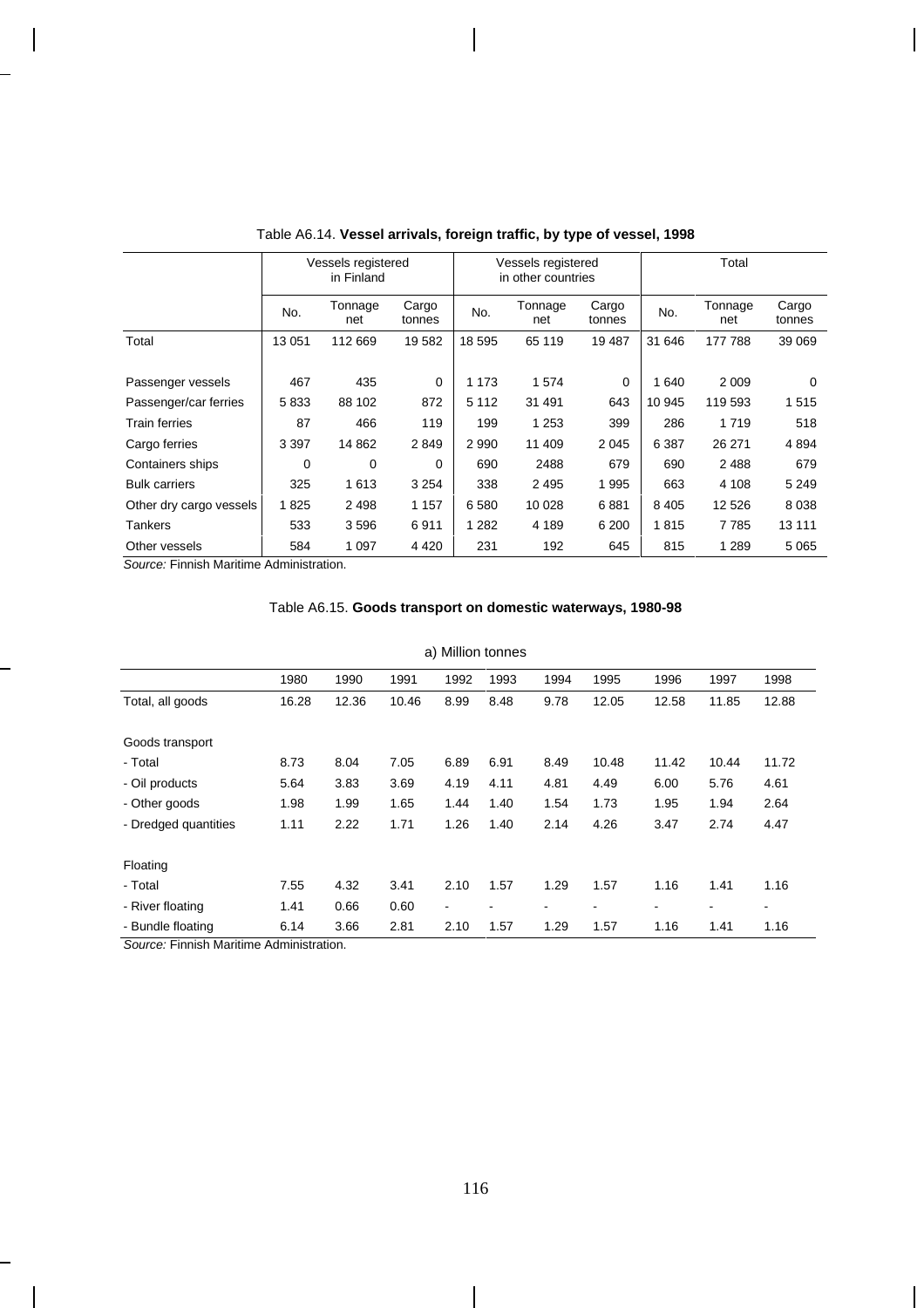|                      | 1980     | 1990    | 1991    | 1992    | 1993    | 1994    | 1995    | 1996    | 1997    | 1998    |
|----------------------|----------|---------|---------|---------|---------|---------|---------|---------|---------|---------|
| Total, all goods     | 5 1 8 4  | 4 0 3 2 | 3560    | 3 3 2 3 | 3 3 8 3 | 3599    | 3 2 4 0 | 3649    | 3 3 4 4 | 3 2 3 8 |
|                      |          |         |         |         |         |         |         |         |         |         |
| Goods transport      |          |         |         |         |         |         |         |         |         |         |
| - Total              | 3 3 9 5  | 2981    | 2731    | 2819    | 3 0 2 9 | 3 3 0 0 | 2870    | 3 3 6 5 | 2967    | 2 9 5 0 |
| - Oil products       | 3 0 6 4  | 2452    | 2 2 9 3 | 2411    | 2 6 0 5 | 2 7 8 6 | 2 3 4 0 | 2667    | 2 3 8 6 | 2251    |
| - Other goods        | 321      | 519     | 418     | 398     | 414     | 504     | 490     | 659     | 568     | 672     |
| - Dredged quantities | 10       | 10      | 20      | 10      | 10      | 10      | 40      | 39      | 13      | 27      |
|                      |          |         |         |         |         |         |         |         |         |         |
| Floating             |          |         |         |         |         |         |         |         |         |         |
| - Total              | 1789     | 1 0 5 1 | 829     | 504     | 354     | 299     | 370     | 284     | 377     | 288     |
| - River floating     | 438      | 244     | 219     | ۰       |         |         |         |         |         |         |
| - Bundle floating    | 351<br>1 | 807     | 610     | 504     | 354     | 299     | 370     | 284     | 377     | 288     |

b) Million tonne-km

Source: Finnish Maritime Administration.

# Table A6.16. **Goods transport in international traffic by sea**

|                      | 1980    | 1990    | 1991    | 1992    | 1993    | 1994    | 1995   | 1996   | 1997    | 1998    |
|----------------------|---------|---------|---------|---------|---------|---------|--------|--------|---------|---------|
| Total                | 49 370  | 58 872  | 58 895  | 59 848  | 64 436  | 74 243  | 71 158 | 70 289 | 75 182  | 76 593  |
| - By Finnish vessels | 21 062  | 20 355  | 20 147  | 20 970  | 25 25 6 | 28 8 82 | 28 877 | 29 642 | 32 183  | 32 896  |
| - Share %            | 42.7    | 34.6    | 34.2    | 35.0    | 39.2    | 38.9    | 40.6   | 42.2   | 42.8    | 42.9    |
| Imports              |         |         |         |         |         |         |        |        |         |         |
| - Total              | 31 470  | 34 825  | 32 277  | 32 090  | 32 560  | 38 637  | 37 036 | 36 944 | 39 018  | 39 069  |
| - By Finnish vessels | 14 4 28 | 13 103  | 12 14 6 | 12 668  | 15 911  | 18 114  | 18 066 | 18 693 | 20 158  | 19581   |
| - Share %            | 45.8    | 37.6    | 37.6    | 39.5    | 48.9    | 46.9    | 48.8   | 50.6   | 51.7    | 50.1    |
| Exports              |         |         |         |         |         |         |        |        |         |         |
| - Total              | 17 900  | 24 047  | 26 618  | 27 758  | 31 876  | 35 606  | 34 122 | 33 345 | 36 164  | 37 5 24 |
| - By Finnish vessels | 6633    | 7 2 5 2 | 8 0 0 1 | 8 3 0 2 | 9 3 4 5 | 10768   | 10811  | 10 949 | 12 0 25 | 13315   |
| - Share %            | 37.1    | 30.2    | 30.1    | 29.9    | 29.3    | 30.2    | 31.7   | 32.8   | 33.3    | 35.5    |

a) Imports and exports by sea, thousand tonnes, 1980-98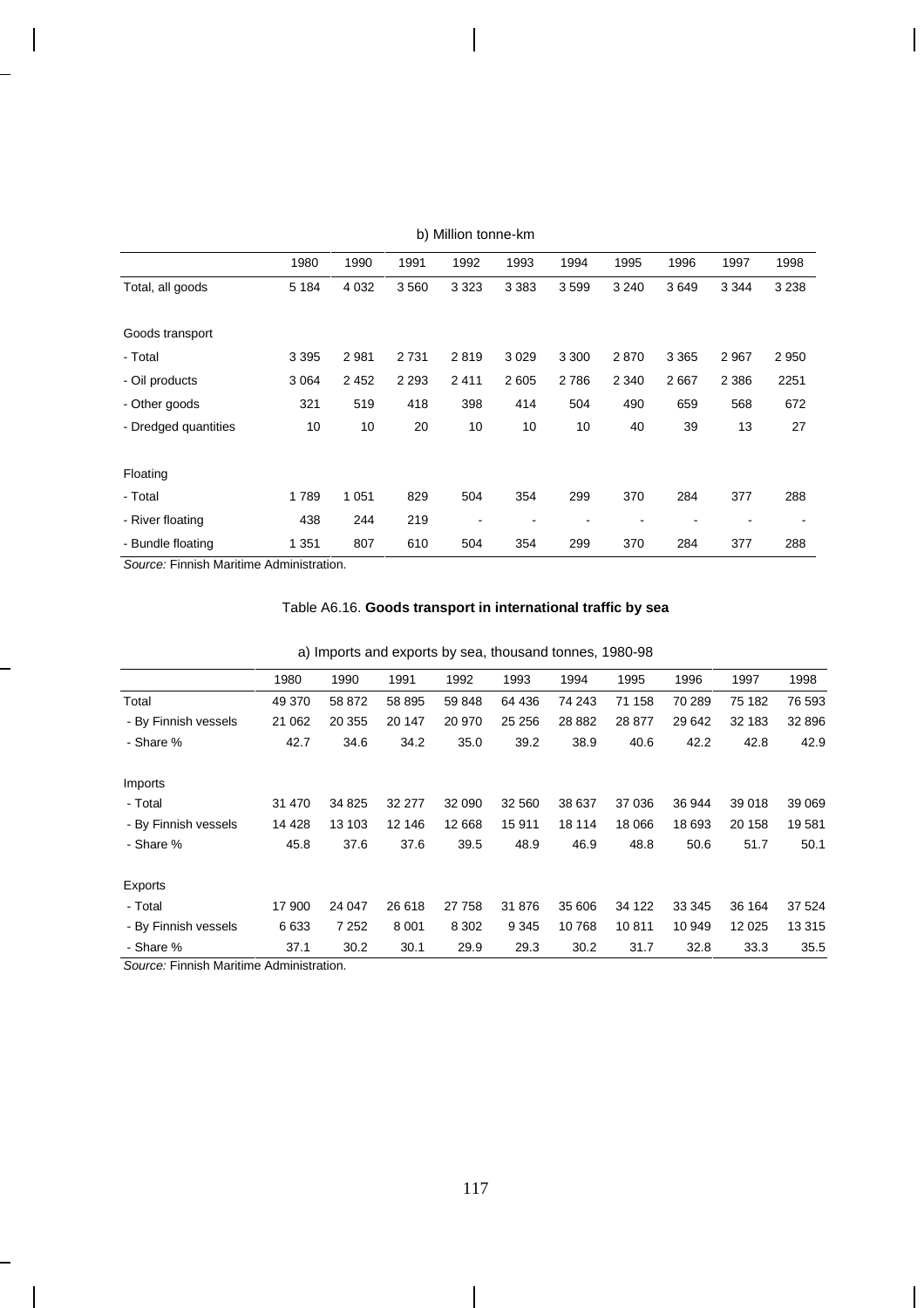|                      | 1985    | 1990    | 1991    | 1992    | 1993    | 1994    | 1995    | 1996    | 1997    | 1998    |
|----------------------|---------|---------|---------|---------|---------|---------|---------|---------|---------|---------|
| Total                | 167 614 | 145 607 | 168 064 | 157 355 | 169 283 | 203 390 | 193874  | 194 281 | 196 232 | 183877  |
| - By Finnish vessels | 59 715  | 24 084  | 26 448  | 31 992  | 34 038  | 38 357  | 43 690  | 40 975  | 36 945  | 38796   |
| - Share %            | 35.6    | 16.5    | 15.7    | 20.3    | 20.1    | 18.9    | 22.5    | 21.1    | 18.8    | 21.1    |
| Imports              | $\cdot$ | 76 064  | 87 905  | 77 708  | 64 882  | 75 071  | 73 947  | 78 685  | 78 803  | 73 654  |
| - By Finnish vessels |         | 11 932  | 14 671  | 19834   | 19 4 35 | 22 5 14 | 25 130  | 24 789  | 22757   | 22 950  |
| - Share %            |         | 15.7    | 16.7    | 25.5    | 30.0    | 30.0    | 34.0    | 31.5    | 28.9    | 31.2    |
| Exports              |         | 69 543  | 80 159  | 79 647  | 104 401 | 128 319 | 119 927 | 115 596 | 117429  | 110 223 |
| - By Finnish vessels |         | 12 152  | 11 777  | 12 158  | 14 603  | 15 843  | 18 560  | 16 18 6 | 14 188  | 15846   |
| - Share %<br>.       | .       | 17.5    | 14.7    | 15.3    | 14.0    | 12.3    | 15.5    | 14.0    | 12.1    | 14.4    |

b) Million tonne-km in foreign goods transport, 1985-98

Source: Finnish Maritime Administration.

|                      | $10.11.$ means of transport imported by |           |         |           |           |           |           |           |           |  |  |  |
|----------------------|-----------------------------------------|-----------|---------|-----------|-----------|-----------|-----------|-----------|-----------|--|--|--|
|                      | 1980                                    | 1990      | 1992    | 1993      | 1994      | 1995      | 1996      | 1997      | 1998      |  |  |  |
| Total (tonnes)       | 2 016 541                               | 3751518   | 3644380 | 4 259 517 | 5 407 275 | 5 486 438 | 6 529 560 | 7 996 700 | 7704730   |  |  |  |
| Cars (No.)           |                                         | 443 678   | 502 715 | 458 917   | 427 295   | 444 708   | 445 790   | 454 949   | 471 991   |  |  |  |
| Buses (No.)          | 6660                                    | 14 532    | 18 241  | 25 390    | 19 667    | 13 590    | 14 163    | 15 177    | 15 950    |  |  |  |
| Lorries              |                                         |           |         |           |           |           |           |           |           |  |  |  |
| - Number             | 59 393                                  | 57 508    | 61 534  | 81 648    | 98 138    | 105 110   | 106 926   | 125 011   | 129 144   |  |  |  |
| - Cargo (tonnes)     | 851 301                                 | 887 303   | 929 209 | 1 140 688 | 1 490 293 | 1549698   | 1 575 050 | 1843115   | 1839044   |  |  |  |
| <b>Trailers</b>      |                                         |           |         |           |           |           |           |           |           |  |  |  |
| - Number             | 19 275                                  | 77 706    | 73 528  | 80 914    | 98 925    | 108 084   | 122 972   | 145 426   | 152 714   |  |  |  |
| - Cargo (tonnes)     | 262 198                                 | 1 011 499 | 898 501 | 1 009 186 | 1 310 229 | 1 527 285 | 1758705   | 2 106 853 | 2 177 833 |  |  |  |
| Containers < 20 foot |                                         |           |         |           |           |           |           |           |           |  |  |  |
| - Number             | 41 488                                  | 64 687    | 69 996  | 84 384    | 93 262    | 86 560    | 85 364    | 102 306   | 110 554   |  |  |  |
| - Cargo (tonnes)     | 554 004                                 | 851 438   | 786 215 | 890 358   | 1 009 871 | 979 392   | 1 077 372 | 1 315 347 | 1 327 879 |  |  |  |
| Containers > 20 foot |                                         |           |         |           |           |           |           |           |           |  |  |  |
| - Number             | 13775                                   | 50 743    | 57 4 28 | 79 695    | 102 208   | 111 290   | 133 113   | 157 982   | 135 286   |  |  |  |
| - Cargo (tonnes)     | 196 062                                 | 591 247   | 587 210 | 809 245   | 1 144 659 | 1 326 430 | 1 649 846 | 2 081 328 | 1792290   |  |  |  |
| Other                |                                         |           |         |           |           |           |           |           |           |  |  |  |
| - Number             | 6703                                    | 23 807    | 25 113  | 28 0 21   | 28 867    | 27 862    | 30 645    | 41 379    | 37 740    |  |  |  |
| - Cargo (tonnes)     | 152 976                                 | 410 031   | 443 245 | 410 040   | 452 223   | 463 633   | 468 587   | 650 057   | 567 684   |  |  |  |

Table A6.17. **Means of transport imported by sea, 1980-98**

Note: Including cargoes.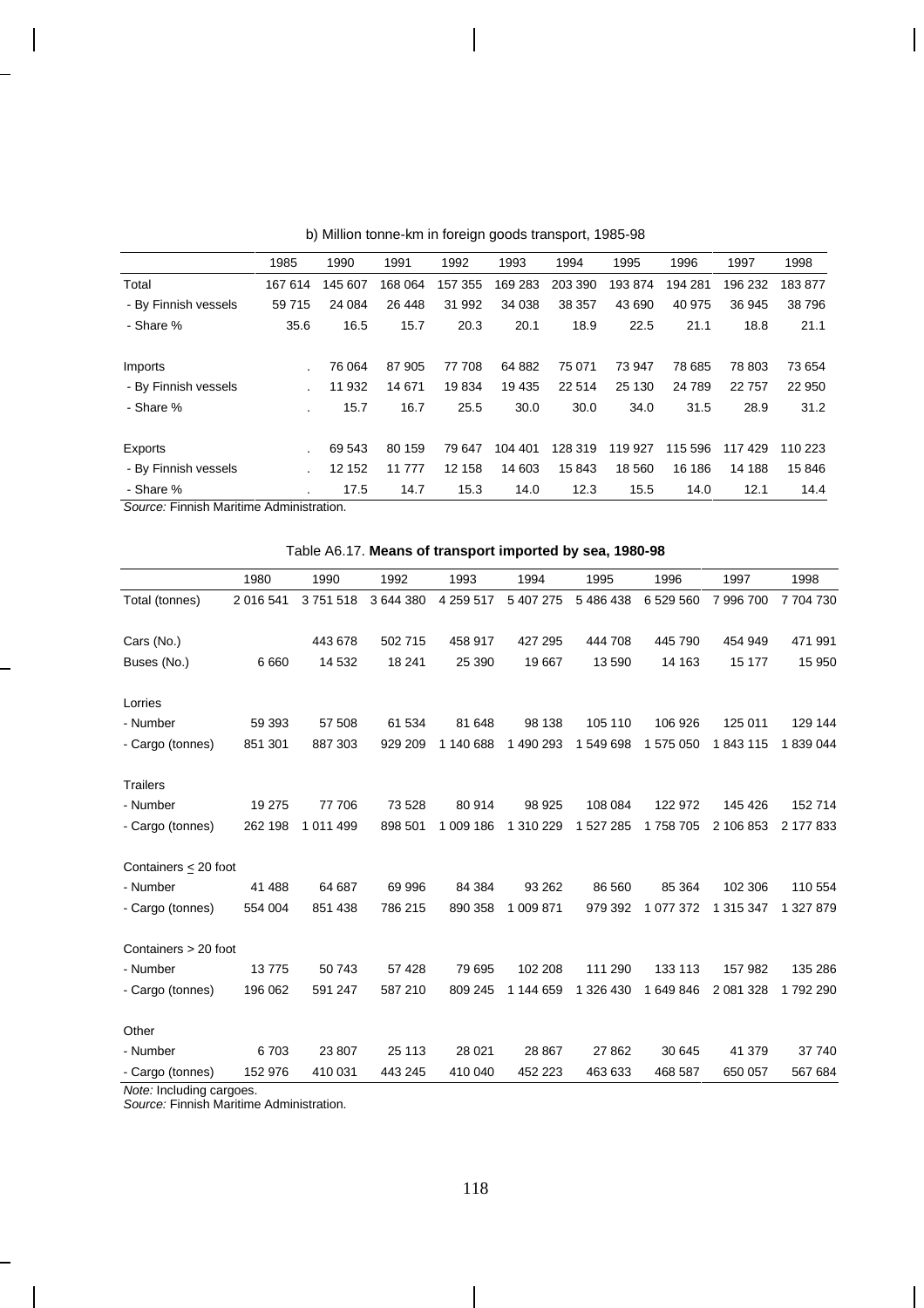|                             | Energy consumption |       | CO.             |       | HC              |               | <b>NO<sub>x</sub></b> |       |
|-----------------------------|--------------------|-------|-----------------|-------|-----------------|---------------|-----------------------|-------|
| Consumption                 | GJ/a               | %     | t/a             | %     | t/a             | $\frac{0}{0}$ | t/a                   | %     |
| Total                       | 37 467 197         | 100.0 | 25 908          | 100.0 | 9704            | 100.0         | 65 393                | 100.0 |
| - Harbours                  | 3792250            | 10.1  | 501             | 1.9   | 188             | 1.9           | 6 3 9 3               | 9.8   |
| - Waterways                 | 28 704 002         | 76.6  | 2817            | 10.9  | 1 3 8 1         | 14.2          | 53 135                | 813   |
| - Free-time boats           | 2 3 5 7 2 4 0      | 6.3   | 22 140          | 85.5  | 7969            | 82.1          | 1 2 5 0               | 1.9   |
| - Fishing and working boats | 1847550            | 4.9   | 394             | 1.5   | 130             | 1.3           | 3 0 0 3               | 4.6   |
| - Icebreakers               | 766 156            | 2.0   | 56              | 0.2   | 37              | 0.4           | 1612                  | 2.5   |
|                             | Particles          |       | SO <sub>2</sub> |       | CO <sub>2</sub> |               |                       |       |
| Emissions                   | t/a                | %     | t/a             | %     | t/a             | %             |                       |       |
| Total                       | 1925               | 100.0 | 18 201          | 100.0 | 2758761         | 100.0         |                       |       |
| - Harbours                  | 147                | 7.6   | 2 1 5 8         | 11.9  | 282 644         | 10.2          |                       |       |
| - Waterways                 | 1 3 2 9            | 69.0  | 15 654          | 86.0  | 2 109 616       | 76.5          |                       |       |
| - Free-time boats           | 339                | 17.6  | 69              | 0.4   | 172 584         | 6.3           |                       |       |
| - Fishing and working boats | 64                 | 3.3   | 105             | 0.6   | 138 698         | 5.0           |                       |       |
| - Icebreakers               | 46                 | 2.4   | 214             | 1.2   | 55 221          | 2.0           |                       |       |

## Table A6.18. **Energy consumption and emissions in water transport, 1998**

Source: Technical Research Centre of Finland.

## Table A6.19. **Accidents: water transport**

#### Shipwrecks, 1993-98

|                                                            | 1993 | 1994           | 1995 | 1996           | 1997           | 1998           |
|------------------------------------------------------------|------|----------------|------|----------------|----------------|----------------|
| All shipwrecks, total                                      | 87   | 62             | 61   | 49             | 54             | 58             |
| Finnish vessels, irrespective of the territory of waters   | 60   | 51             | 39   | 40             | 42             | 46             |
| Foreign vessels on Finnish territory                       | 27   | 11             | 22   | 9              | 12             | 12             |
| Stranding or touching                                      |      |                |      |                |                |                |
| - Total                                                    | 37   | 23             | 25   | 27             | 29             | 28             |
| - Finnish vessels, irrespective of the territory of waters | 22   | 14             | 11   | 25             | 21             | 19             |
| - Foreign vessels on Finnish territory                     | 15   | 9              | 14   | $\overline{2}$ | 8              | 9              |
| Collision                                                  |      |                |      |                |                |                |
| - Total                                                    | 18   | 6              | 22   | 14             | 12             | 14             |
| - Finnish vessels, irrespective of the territory of waters | 10   | 4              | 14   | 7              | 8              | 13             |
| - Foreign vessels on Finnish territory                     | 8    | $\overline{2}$ | 8    | $\overline{7}$ | 4              | 1              |
| Fire, explosion                                            |      |                |      |                |                |                |
| - Total                                                    | 2    | 3              | 4    | 3              | 5              | 3              |
| - Finnish vessels, irrespective of the territory of waters | 2    | 3              | 4    | 3              | 5              | 3              |
| - Foreign vessels on Finnish territory                     |      |                |      |                |                | 0              |
| Leaks and damaged cargo                                    |      |                |      |                |                |                |
| - Total                                                    | 4    | 3              | 4    | 1              | 6              | 1              |
| - Finnish vessels, irrespective of the territory of waters | 4    | 3              | 4    | 1              | 6              | 1              |
| - Foreign vessels on Finnish territory                     |      |                |      |                |                | 0              |
| Other accidents                                            |      |                |      |                |                |                |
| - Total                                                    | 26   | 27             | 6    | 4              | $\overline{2}$ | 12             |
| - Finnish vessels, irrespective of the territory of waters | 22   | 27             | 6    | 4              | 2              | 10             |
| - Foreign vessels on Finnish territory                     | 4    |                |      |                |                | $\overline{2}$ |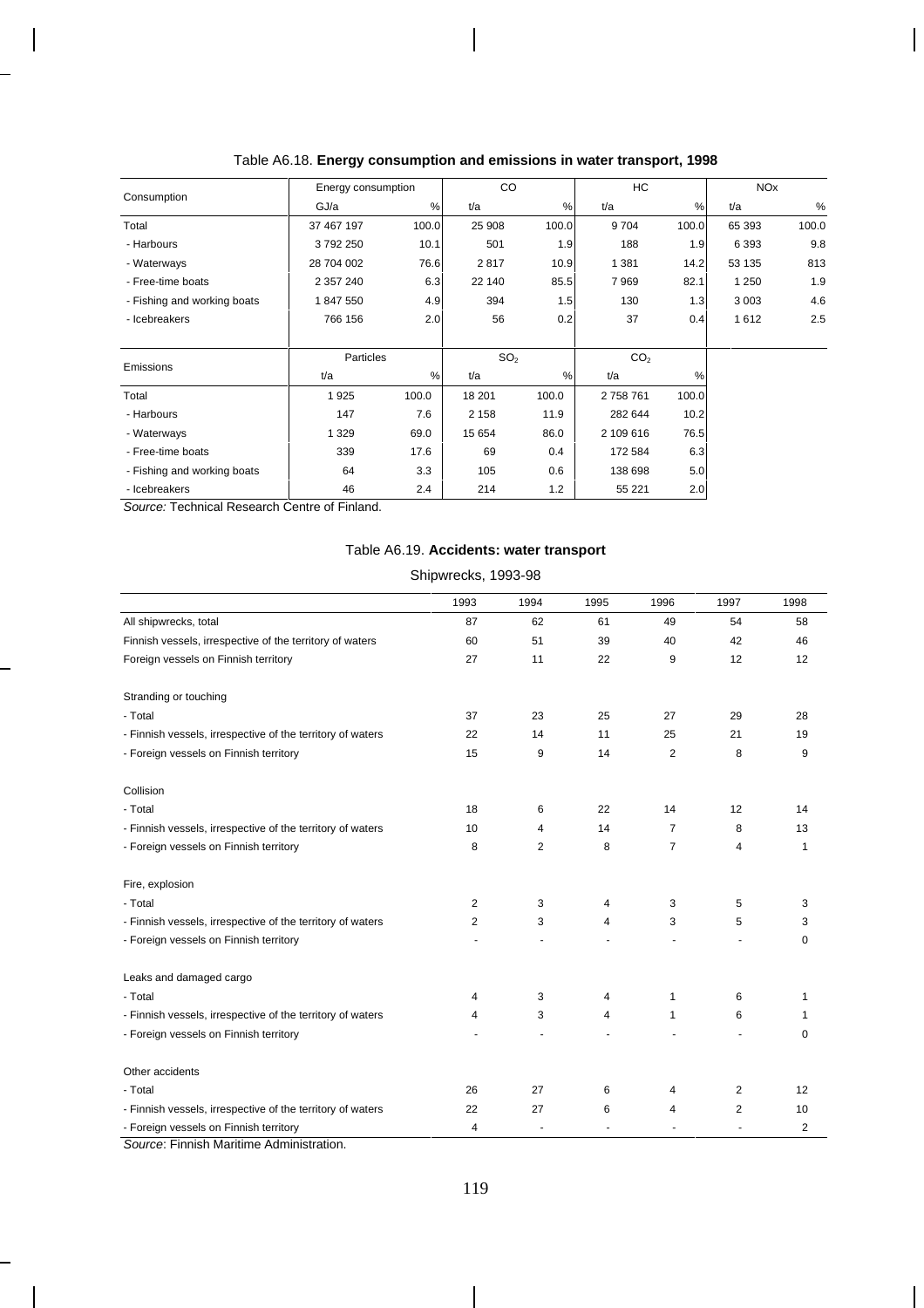|                                     | 1980    | 1990      | 1992    | 1993    | 1994      | 1995    | 1996                              | 1997      | 1998      |
|-------------------------------------|---------|-----------|---------|---------|-----------|---------|-----------------------------------|-----------|-----------|
| Total carriage                      |         |           |         |         |           |         |                                   |           |           |
| Total                               | 380 257 | 1 015 836 | 906 836 | 937 542 | 1 055 776 |         | 1 160 866 1 226 509 <sup>1)</sup> | 1 380 207 | 1 463 456 |
| - Passenger                         | 189756  | 859 289   | 764 347 | 756 160 | 839 714   | 929 915 | 968 114 <sup>1)</sup>             | 1 061 485 | 1 166 979 |
| - Freight & mail                    | 52 766  | 156 547   | 142 489 | 181 382 | 215 992   | 230 951 | $258389^{1}$                      | 318722    | 296 477   |
| Domestic traffic                    |         |           |         |         |           |         |                                   |           |           |
| Total                               | 48 250  | 86 202    | 77 384  | 71 638  | 74 695    | 79517   | $86234^1$                         | 96 525    | 110 112   |
| - Passenger                         | 46 109  | 84 130    | 75 387  | 69 492  | 72 038    | 76761   | 83 550 <sup>1</sup>               | 93 600    | 107 222   |
| - Freight & mail                    | 2 141   | 2072      | 1 9 9 7 | 2 1 4 6 | 2 5 5 7   | 2756    | $2684^1$                          | 2925      | 2890      |
| International scheduled traffic     |         |           |         |         |           |         |                                   |           |           |
| Total                               | 194 272 | 488 563   | 458 254 | 590 409 | 729 780   | 910 156 | 944 890                           | 1 073 045 | 1 136 888 |
| - Passenger                         | 143 647 | 347 398   | 337 070 | 422 950 | 526 949   | 686 237 | 694 014                           | 763 374   | 847 124   |
| - Freight & mail                    | 50 625  | 141 165   | 121 184 | 167 459 | 202 861   | 223 919 | 250 876                           | 309 671   | 289 764   |
| International non-scheduled traffic |         |           |         |         |           |         |                                   |           |           |
| Total                               | 137 735 | 441 071   | 371 198 | 275 495 | 251301    | 171 193 | $195385^{1}$                      | 210 637   | 216 456   |
| - Passenger                         | ۰       | 427 761   | 351 890 | 263718  | 240 727   | 166 917 | $190,550^{1}$                     | 204 511   | 212 633   |
| - Freight & mail                    | ۰.      | 13 310    | 19 308  | 11777   | 10 574    | 4 2 7 6 | $4829^{1}$                        | 6 1 2 6   | 3823      |

## Table A6.20. **Traffic by Finnish air carriers, 1980-98**

Thousand tonne-km

1. Revised figures

Source: Civil Aviation Administration.

## Table A6.21. **Carriage of freight and mail at Finnish airports, 1980-98**

|                              |         |         |         | Tonnes |         |        |         |        |        |         |
|------------------------------|---------|---------|---------|--------|---------|--------|---------|--------|--------|---------|
|                              | 1980    | 1990    | 1991    | 1992   | 1993    | 1994   | 1995    | 1996   | 1997   | 1998    |
| Total                        |         |         |         |        |         |        |         |        |        |         |
| Mail, loaded and unloaded    | 8528    | 14 294  | 13 900  | 16 347 | 16 361  | 17473  | 18 236  | 18724  | 20 627 | 22 26 2 |
| Freight, loaded and unloaded | 37 450  | 70 608  | 62 353  | 59 499 | 65 900  | 79 784 | 84 837  | 90 103 | 94 618 | 91 487  |
| Domestic carriage            |         |         |         |        |         |        |         |        |        |         |
| Mail, loaded and unloaded    | 3 2 5 8 | 5977    | 6 2 7 2 | 7555   | 7468    | 7884   | 8 0 3 1 | 7745   | 8974   | 9445    |
| Freight, loaded and unloaded | 12 933  | 16 110  | 11 718  | 10 341 | 9 0 8 1 | 10 233 | 10 100  | 10 058 | 10 509 | 9975    |
| International carriage       |         |         |         |        |         |        |         |        |        |         |
| Mail, loaded and unloaded    | 5 2 7 0 | 8 3 1 7 | 7628    | 8792   | 8893    | 9589   | 10 205  | 10 979 | 11 653 | 12817   |
| Freight, loaded and unloaded | 24 517  | 54 498  | 50 635  | 49 158 | 56 819  | 69 551 | 74 737  | 80 045 | 84 109 | 81 512  |

Source: Civil Aviation Administration.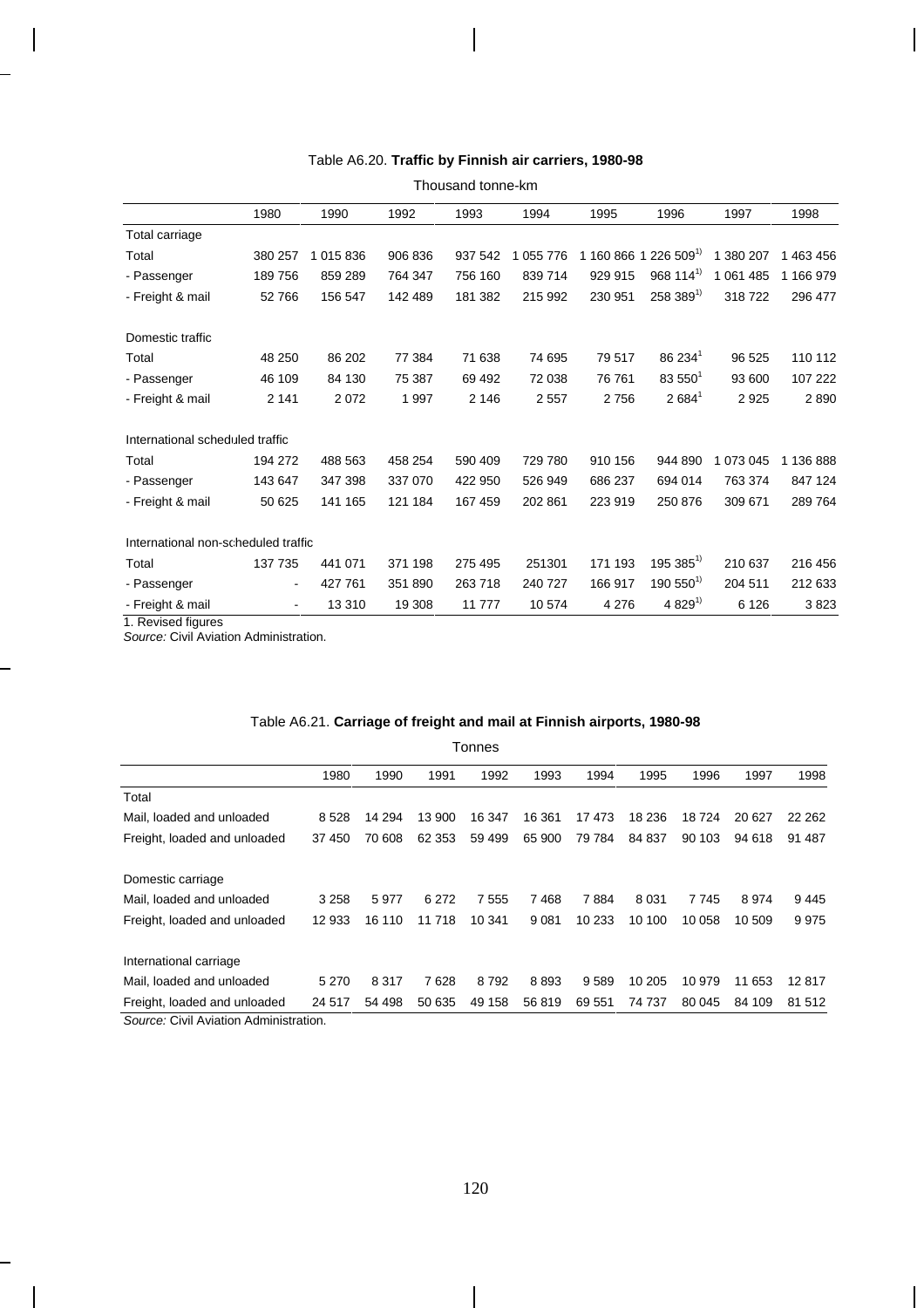| Consumption, 1998               | Energy consumption |       |             | <b>CO</b>       | HC              |       | <b>NO<sub>x</sub></b> |       |
|---------------------------------|--------------------|-------|-------------|-----------------|-----------------|-------|-----------------------|-------|
|                                 | GJ/a               | %     | t/a         | $\%$            | t/a             | $\%$  | t/a                   | $\%$  |
| Total                           | 14 230 323         | 100.0 | 3 0 6 8     | 100.0           | 393             | 100.0 | 3 2 2 0               | 100.0 |
| Domestic flights                | 5 176 598          | 36.4  | 446         | 14.5            | 154             | 39.2  | 1 2 7 2               | 39.5  |
| International flights, departed | 4 372 197          | 30.7  | 380         | 12.4            | 112             | 28.5  | 1422                  | 44.2  |
| International flights, arrived  | 2 004 230          | 14.1  | 256         | 8.3             | 69              | 17.6  | 317                   | 9.8   |
| Over-flights                    | 2 603 607          | 18.3  | 228         | 7.4             | 35              | 8.9   | 203                   | 6.3   |
| General aviation                | 73 691             | 0.5   | 1758        | 57.3            | 23              | 5.8   | 6                     | 0.2   |
|                                 |                    |       |             |                 |                 |       |                       |       |
| Emissions                       | Particles          |       |             | SO <sub>2</sub> | CO <sub>2</sub> |       | Pb                    |       |
|                                 | t/a                | %     | t/a         | $\frac{0}{0}$   | t/a             | $\%$  | t/a                   | $\%$  |
| Total                           |                    |       | 263         | 100.0           | 1 058 829       | 100.0 | 0                     | 0.0   |
| Domestic flights                |                    |       | 96          | 36.6            | 385 235         | 36.4  | $\mathbf 0$           | 0.0   |
| International flights, departed |                    |       | 81          | 30.9            | 325 373         | 30.7  | 0                     | 0.0   |
| International flights, arrived  |                    |       | 37          | 14.2            | 149 152         | 14.1  | 0                     | 0.0   |
| Over-flights                    |                    |       | 48          | 18.4            | 193 757         | 18.3  | 0                     | 0.0   |
| General aviation                |                    |       | $\mathbf 0$ | 0.0             | 5313            | 0.5   | 1.0                   | 100.0 |

## Table A6.22. **Air transport: energy consumption and emissions**

Source: Civil Aviation Administration.

# Table A6.23. **Accidents: air transport**

Accidents involving Finnish aircraft, 1980-98

|                                     | 1980                     | 1990           | 1992           | 1993                     | 1994           | 1995                     | 1996           | 1997                     | 1998                     |
|-------------------------------------|--------------------------|----------------|----------------|--------------------------|----------------|--------------------------|----------------|--------------------------|--------------------------|
| Scheduled and non-scheduled traffic |                          |                |                |                          |                |                          |                |                          |                          |
| Aeroplanes                          | 35                       | 49             | 54             | 55                       | 54             | 55                       | 56             | 55                       | 60                       |
| Aircraft hours                      | 83 4 28                  | 147 500        | 139 475        | 134 235                  | 144 710        | 155 700                  | 165 350        | 173 000                  | 190 180                  |
| Serious aircraft accidents          | ٠                        | $\blacksquare$ |                |                          |                |                          | $\mathbf{1}$   | $\ddot{\phantom{1}}$     | $\overline{\phantom{a}}$ |
| Aircraft accidents                  |                          | $\overline{2}$ |                |                          |                |                          |                |                          |                          |
| Killed                              |                          |                |                |                          |                |                          | 1              |                          |                          |
| Severely injured                    |                          |                |                |                          |                |                          |                |                          |                          |
| <b>General aviation</b>             |                          |                |                |                          |                |                          |                |                          |                          |
| Aeroplanes                          | 505                      | 782            | 776            | 746                      | 725            | 711                      | 704            | 677                      | 671                      |
| Aircraft hours                      | 85 201                   | 125 500        | 101 250        | 99 925                   | 97 500         | 92 510                   | 91 970         | 93 470                   | 88 0 20                  |
| Serious aircraft accidents          | 3                        | 2              | 6              | 3                        | 5              | 7                        | 3              | 1                        | $\overline{2}$           |
| Aircraft accidents                  | 19                       | 21             | 20             | 18                       | $\overline{7}$ | 14                       | 9              | 10                       | 12                       |
| Killed                              | $\overline{\phantom{a}}$ | 2              | $\mathbf{1}$   | 6                        |                | 2                        |                | $\overline{a}$           |                          |
| Severely injured                    | 2                        | 1              | 5              | 1                        | 1              | 1                        | 1              | 2                        | 2                        |
| Gliding                             |                          |                |                |                          |                |                          |                |                          |                          |
| Aeroplanes                          | 305                      | 377            | 376            | 364                      | 365            | 369                      | 369            | 374                      | 373                      |
| Aircraft hours                      | 35 690                   | 36 850         | 36 750         | 33 800                   | 32 700         | 31 700                   | 31 300         | 34 000                   | 24 700                   |
| Serious aircraft accidents          | 3                        | 1              | $\overline{4}$ | $\overline{\phantom{a}}$ | 2              | $\overline{\phantom{a}}$ | $\overline{2}$ | $\overline{\phantom{a}}$ | 2                        |
| Aircraft accidents                  | 19                       | 19             | 8              | 13                       | 11             | 8                        | 6              | 6                        | 7                        |
| Killed                              | 3                        | $\blacksquare$ |                | ٠                        |                |                          |                |                          |                          |
| Severely injured                    | 1                        | 1              | 4              | ٠                        | 1              |                          | 1              |                          | 2                        |

Source: Civil Aviation Administration.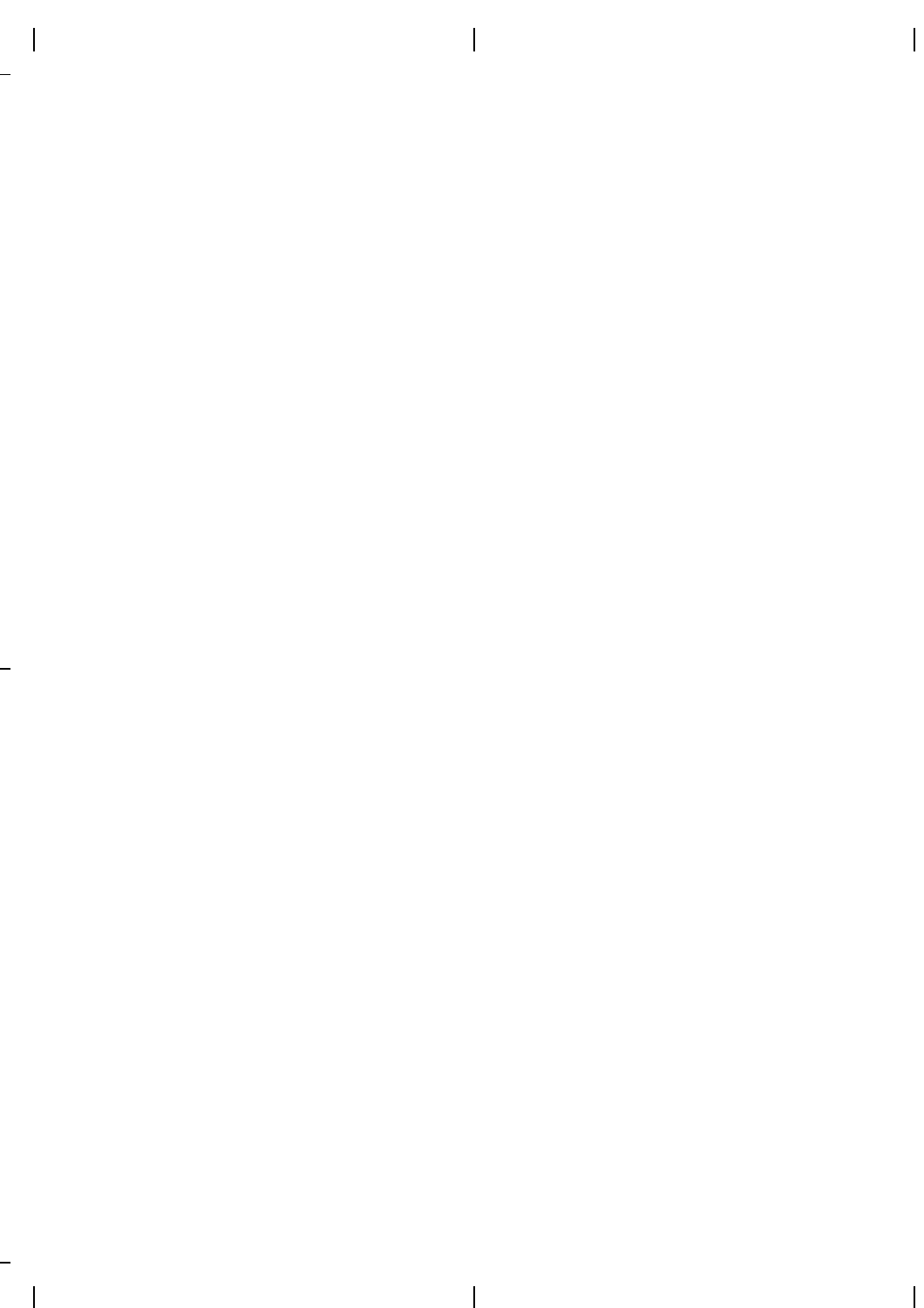# *Annex 7*

# **PERFORMANCE INDICATORS IN JAPAN**

# **Traditional performance indicators**

## Table A7.1. **Public investment by transportation**

| Fiscal year | 1993<br>(JPY billion) | 1994<br>(JPY billion) | 1995<br>(JPY billion) | 1995<br>$(\%)$ | 1995/93<br>$(\% )$ |
|-------------|-----------------------|-----------------------|-----------------------|----------------|--------------------|
| Total       | 17561                 | 16 144                | 17 100                | 100.0          | $-2.6$             |
| Road        | 15 059                | 13 989                | 14 4 48               | 84.5           | $-4.1$             |
| Railway     | 664                   | 615                   | 736                   | 4.3            | 10.8               |
| Port        | 1 2 8 0               | 1 1 2 5               | 1424                  | 8.3            | 11.3               |
| Airport     | 558                   | 415                   | 492                   | 2.9            | $-11.8$            |

Source: Ministry of Land, Infrastructure and Transport.

## Table A7.2. **Final energy consumption, 1995**

|            | Million kilo-litres oil equivalent |
|------------|------------------------------------|
| Total      | 388                                |
| Transport  | 94                                 |
| Livelihood | 102                                |
| Industry   | 192                                |

Source: Ministry of Economy, Trade and Industry.

#### Table A7.3. **Final energy consumption, by transport mode, 1995**

|  | 10 billion kcal |
|--|-----------------|
|  |                 |

|       | Passenger | Freight | Total   |
|-------|-----------|---------|---------|
| Total | 51 309    | 35 795  | 87 104  |
| Road  | 42 486    | 31 973  | 74 459  |
| Rail  | 4 2 1 3   | 295     | 4 5 0 8 |
| Sea   | 1853      | 3 0 0 0 | 4853    |
| Air   | 2757      | 527     | 3 2 8 4 |

Source: Ministry of Land, Infrastructure and Transport.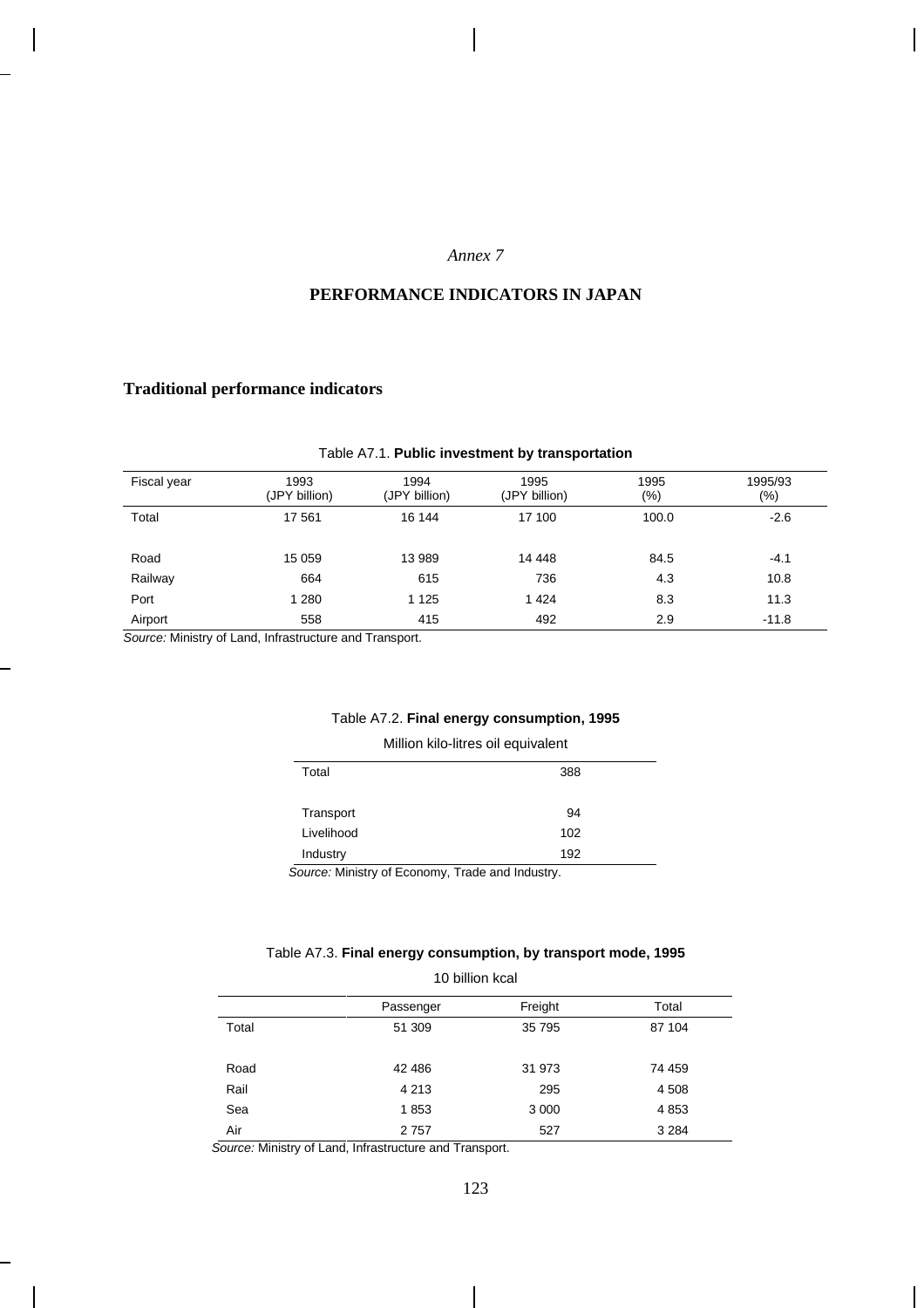|                  | ັ      |                     |
|------------------|--------|---------------------|
|                  | Energy | Transport<br>volume |
| Passenger        |        |                     |
| Total            | 100.0  | 100.0               |
| Passenger car    | 69.0   | 47.0                |
| <b>Bus</b>       | 2.0    | 5.0                 |
| Rail             | 7.0    | 29.0                |
| Others           | 22.0   | 19.0                |
|                  |        |                     |
| Freight          |        |                     |
| Total            | 100.0  | 100.0               |
| Own truck        | 46.0   | 13.0                |
| Commercial truck | 43.0   | 40.0                |
| Rail             | 1.0    | 4.0                 |
| Sea              | 8.0    | 43.0                |
| Air              | 1.0    | 0.2                 |

# Table A7.4. **Final energy consumption, by transport mode and transport volume Percentages**

Source: Japanese Ministry of Land, Infrastructure and Transport.

# **Performance indicators in "Comprehensive Programme of Logistics Policies" (CPLP)**

CPLP was decided by the Cabinet on 4 April 1997. CPLP includes all logistics policies in Japan, one major set of policies of which are intermodal freight transport policies. CPLP has since been annually reviewed by related ministries and the progress of CPLP has been reported to the Cabinet. As the implementation period of CPLP will finish at the end of FY2001 (*i.e.* the end of March 2002), the nenewed version of CPLP has been decided by the Cabinet in June 2001. Under strong constraints of data collection, it is extremely difficult to evaluate, by using performance indicators, the outcome of implementing CPLP for supply chains as a whole. Hence, the following six performance indicators have been adopted in CPLP, in addition to other traditional performance indicators such as length of improved highways and number of removal of congestion points:

- Performance indicators for urban logistics:
	- − Lading rate will be improved to 50%.
	- − Average vehicle speed during rush hours will be improved to 25km/h.
- Performance indicator for inter-urban logistics:
	- − The portion of the population that can be reached by land transport in a half-day round-trip from sea-terminals will be improved to 90%.
- Performance indicator for international logistics:
	- − Processing time for customs clearance will be shortened to around two days.
- Performance indicators for standardisation: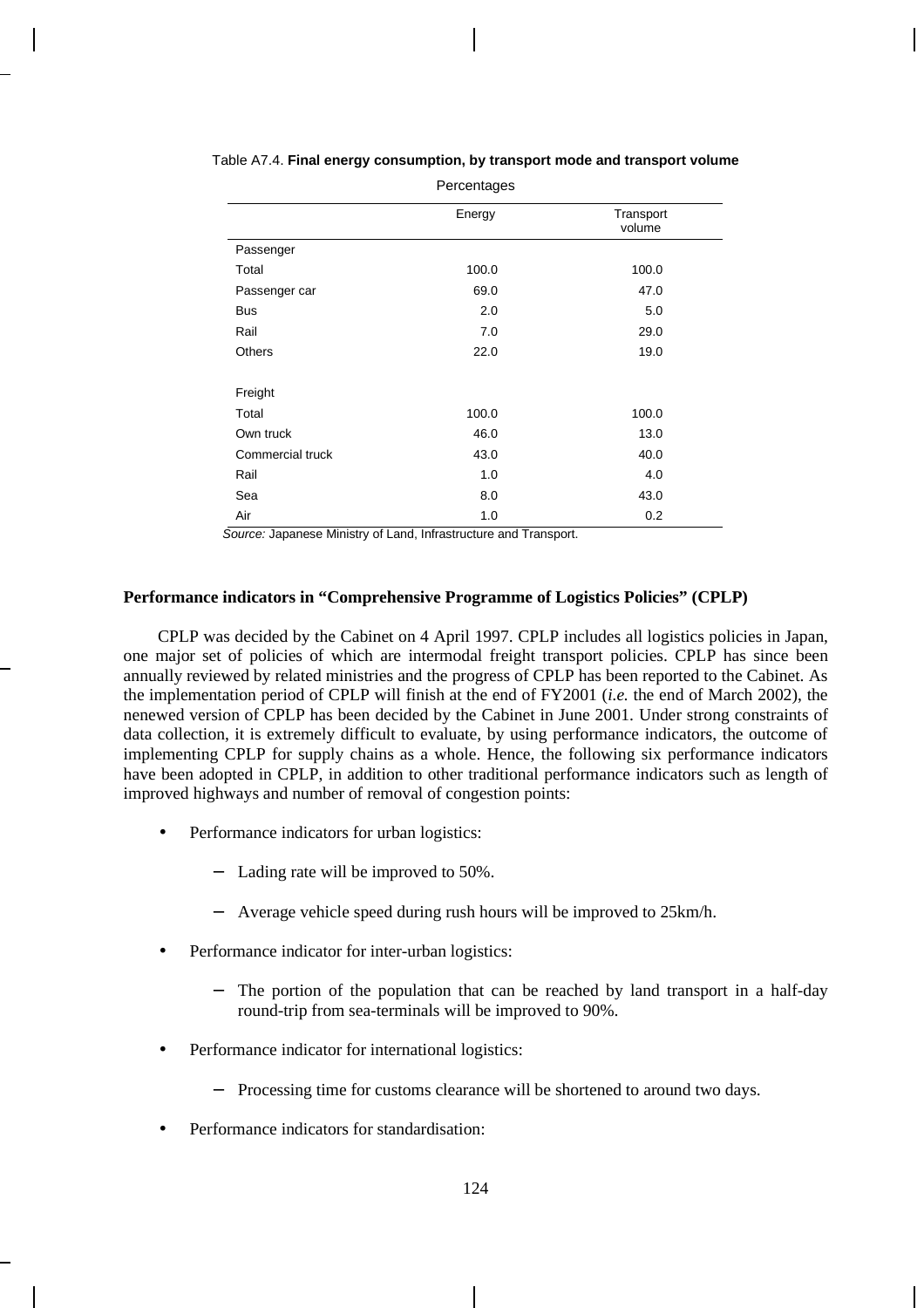- − The use of standardised pallets will be increased to 30%.
- − The ratio of unit-loading will be increased to 90%.

# **Summary statement of the original CPLP**

In carrying out the Programme, Japan will set up the following specific targets in each logistic fields; we will make the utmost efforts to realise these targets, contingent on obtaining the necessary co-operation of local public entities and private enterprises.

l. In regard to logistics in the major metropolitan areas, we aim to improve total lading rate to 50% by the beginning of the  $21<sup>st</sup>$  century by taking measures such as: increasing the ratio of commercial trucks, promoting computerisation and joint-delivery, and reforming commercial practice.

In order to mitigate traffic congestion, we will promote the following measures: increasing traffic capacity, implementation of regional TDM measures, improving efficiency, and promoting logistics systems carried out by private enterprises. We aim to improve, by the beginning of the  $21<sup>st</sup>$  century, the rush-hour driving speed to 25 km per hour in the densely populated areas of the three major cities.

2. In regard to inter-urban transport, in order to promote the use of coastal shipping transport, we aim to increase to around 90%, by the beginning of the  $21<sup>st</sup>$  century, the portion of the population that can be reached by land transport in a half-day round-trip from sea-terminals.

3. In regard to international logistics, we aim at placing, by the year 2001, the level of cost and service related to harbours to the level that is not internationally inferior.

In particular, in regard to cargo containers imported by sea, we aim at shortening, by the year 2001, the time of clearance to around two days (at present it requires four to five days from arrival at the port to departure from the container yard). In addition, we aim to reduce the total domestic transport cost for import/export containers by 30%(compared with the cost if the present situation had continued), by the beginning of the  $21<sup>st</sup>$  century, by measures such as improving international container terminals.

4. In regard to standardisation, we aim at increasing the present overall palletisation rate (currently around 20%) to around 30% by taking the following measures: increasing unit-loading (to pack, transport, and store in accordance with the unit standard so as to be suitable for mechanised loading and unloading of cargo) ratio to around 90% (currently around 70%), by the year 2001, and promoting the use of pallets to shippers in the manufacturing industry and to the logistics industry.

*Note:* These targets should be regarded as merely references, due to the limitation of available data, and because improvements depend not only on the government but also on the private sector, whose efforts are indispensable in certain fields.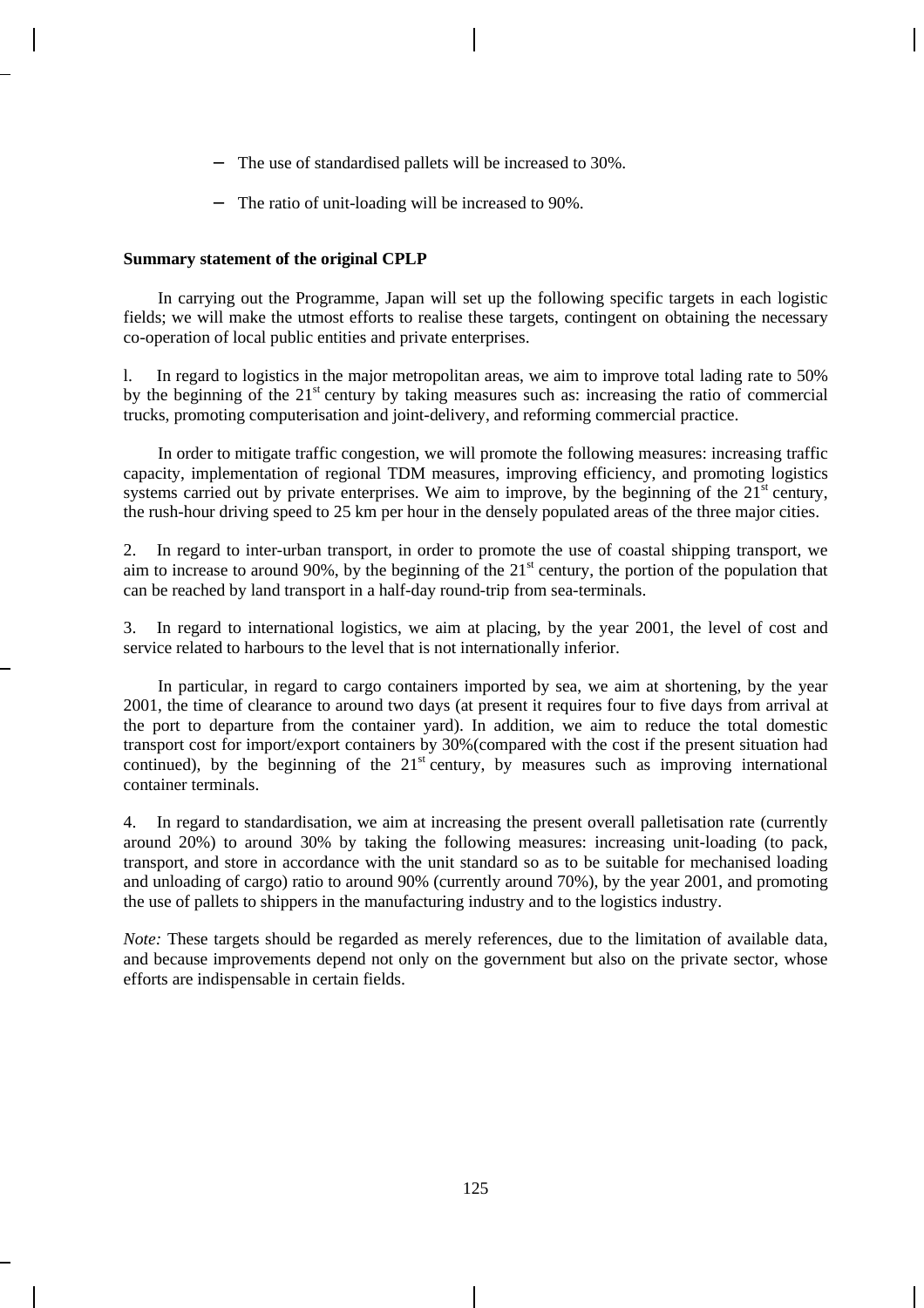

#### Figure A7.1. **Transport demand, supply and loading rate**

Note: Loading rate is the ratio of the actual goods moved to the maximum tonne-km that would be achievable if the vehicles, whenever loaded, were loaded to their maximum carrying capacity. Source: Japanese Ministry of Land, Infrastructure and Transport.



#### Figure A7.2. **Overall palletisation rate**

1. Palletisation rate is the rate of palletised volume to the whole palletisable volume.

2. 1996 figure is average of 23 areas of industry. For other years, figures are average of 25 industries. Source: JILS, Survey report on palletisation.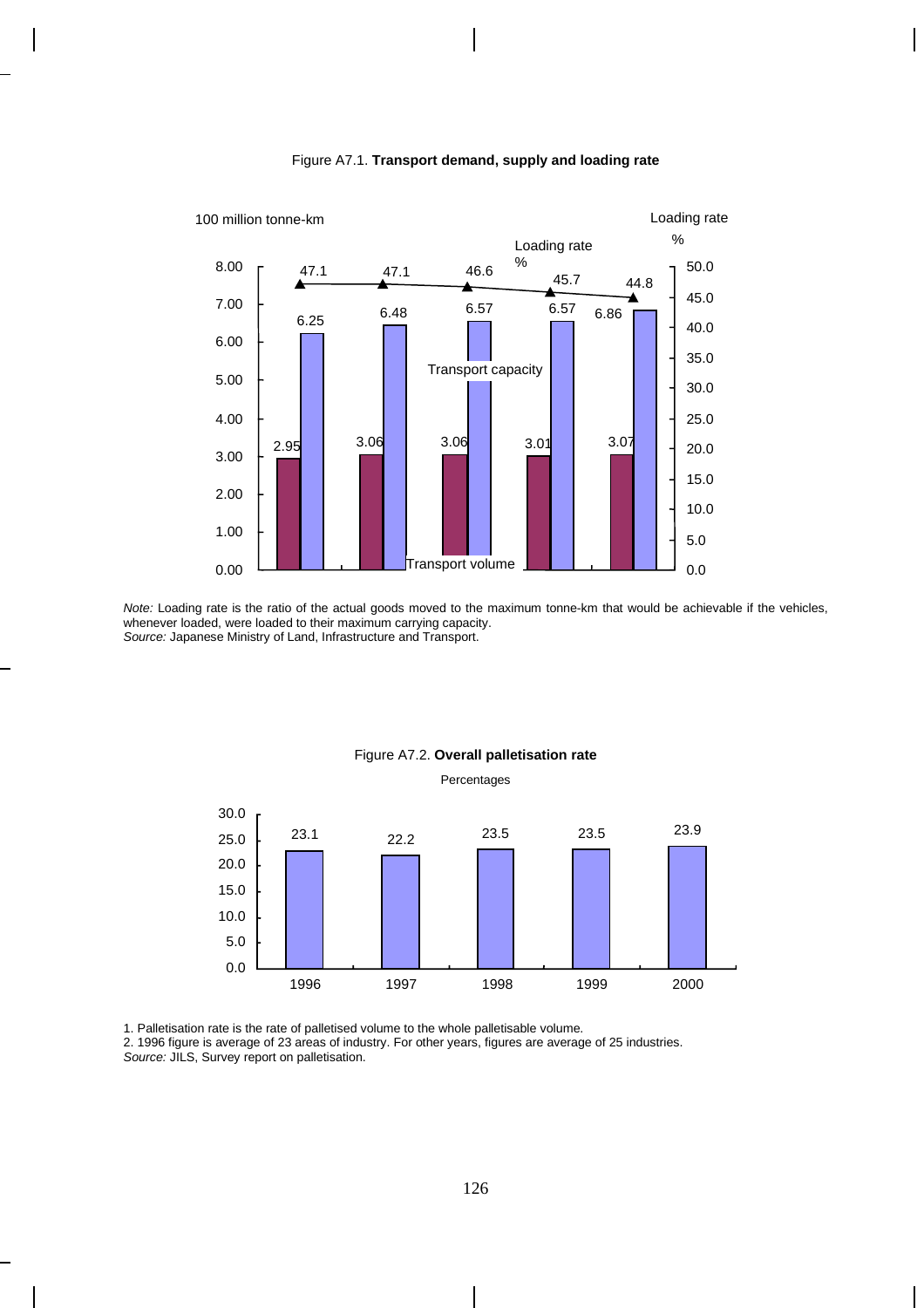# *Annex 8*

# **PERFORMANCE INDICATORS IN THE NETHERLANDS**

# **Proposed indicators**

The following tables show indicators which are proposed in the Netherlands by various target groups.

| Aggregate performance indicators      | Journey time index (true origin to final destination)<br>Average cost index<br>٠ |
|---------------------------------------|----------------------------------------------------------------------------------|
|                                       |                                                                                  |
|                                       |                                                                                  |
|                                       | Reliability index<br>٠                                                           |
| Environmental performance of the      | Emission (NOx, CO <sub>2</sub> )                                                 |
| different modes/modal<br>combinations | Fuel consumption<br>$\bullet$                                                    |
| Efficiency and use of infrastructure  | Average use of road, inland waterway and rail network                            |
|                                       | Length of road, inland waterway and rail network<br>$\bullet$                    |
|                                       | Average travel speed on road, inland waterway and rail network                   |
|                                       | Growth and growth potential of road, inland waterway and rail network            |
|                                       | Congestion / risk                                                                |
|                                       | Costs of maintenance and repair of the road, inland waterway and rail network    |
| Safety per mode                       | Number of deaths/accidents<br>$\bullet$                                          |
| External costs (per mode)             | Infrastructure costs                                                             |
|                                       | Safety                                                                           |
|                                       | Noise                                                                            |
|                                       | Emissions                                                                        |
|                                       |                                                                                  |

# Table A8.1. **Policy makers**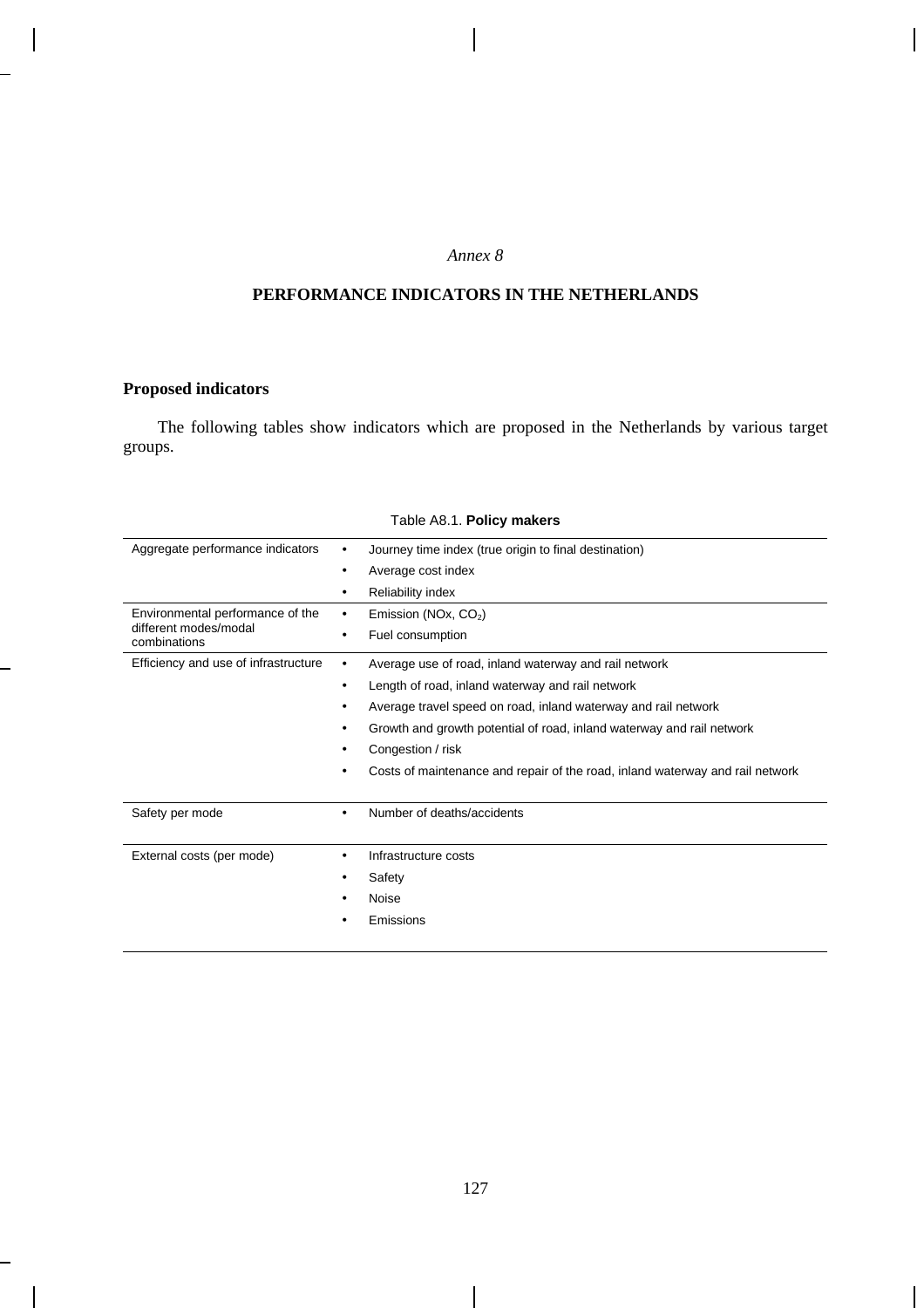# Table A8.2. **Semi-public organisations**

| Terminal efficiency       | Handling time per container<br>$\bullet$                                           |
|---------------------------|------------------------------------------------------------------------------------|
|                           | Number of container cranes<br>٠                                                    |
|                           | TEU per container crane<br>٠                                                       |
|                           | Movements per hour<br>٠                                                            |
|                           | Crane-intensity<br>٠                                                               |
|                           | Movements per crane-hour                                                           |
|                           | Net crane-productivity<br>$\bullet$                                                |
| Use of space              | Stackable height<br>٠                                                              |
|                           | Deposit area<br>٠                                                                  |
|                           | Total container area in hectares<br>٠                                              |
| Handling cost and revenue | Cost per container per handling                                                    |
|                           | Cost per container for stacking<br>٠                                               |
|                           | Cost for renting the container                                                     |
|                           | Revenue per container<br>٠                                                         |
| Service level             | Reliability<br>$\bullet$                                                           |
|                           | Facilities (quayage, maximum draught, deposit area, container-cranes)<br>$\bullet$ |
|                           | Average waiting time<br>٠                                                          |
|                           | Level of technology / EDI<br>٠                                                     |
|                           | Number and frequency of connections (to other terminals)<br>٠                      |
|                           |                                                                                    |

## Table A8.3. **Shippers**

| Relative performance of the | $\bullet$ | Total logistic costs (production, sales, collection, storage, transport) |
|-----------------------------|-----------|--------------------------------------------------------------------------|
| intermodal chain            | ٠         | Transit time from true origin to final destination                       |
|                             |           | Reliability                                                              |
|                             |           | Flexibility                                                              |
|                             |           | Risk of damage                                                           |
|                             |           |                                                                          |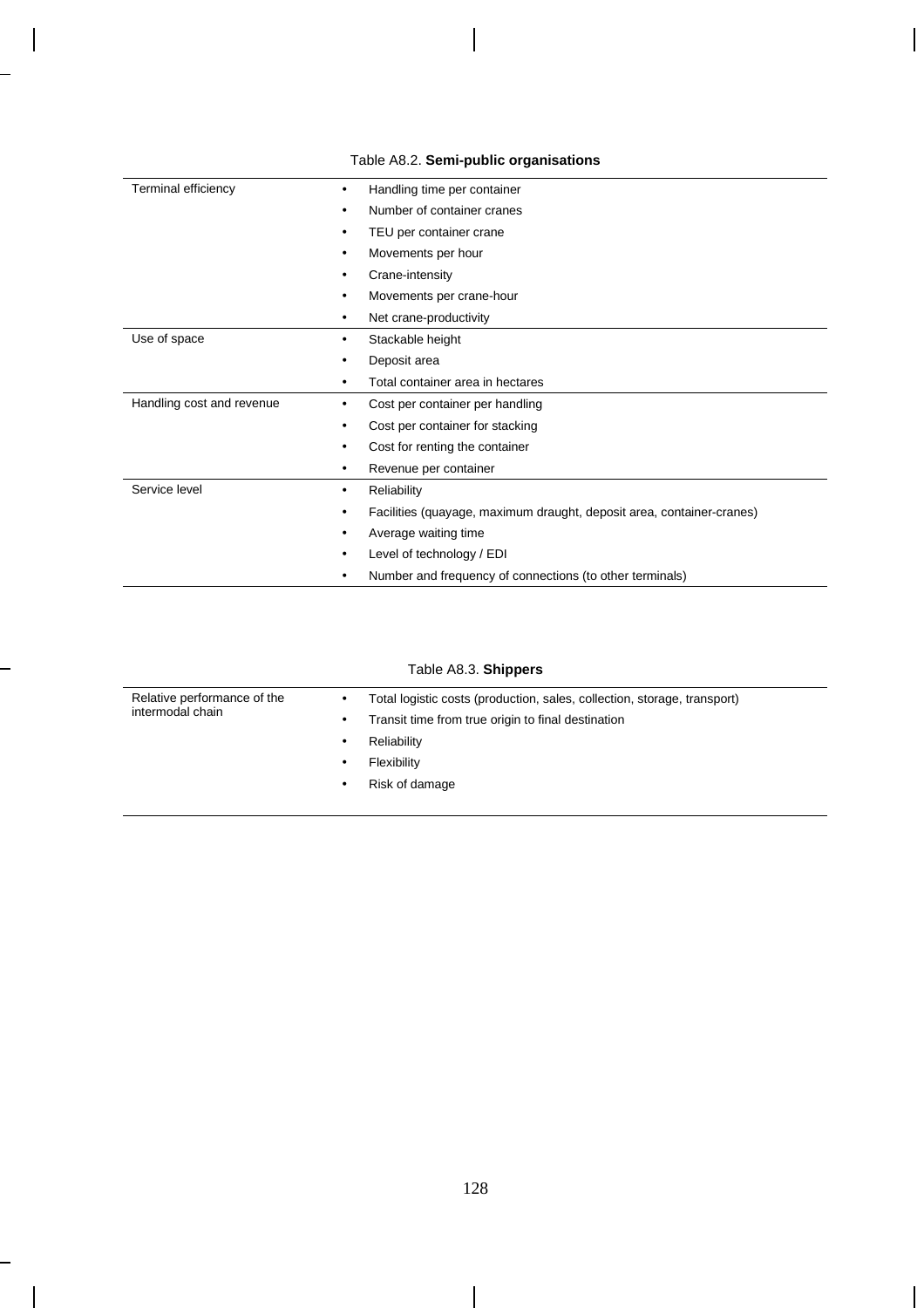| Transport company performance    | Return on assets<br>٠                                                                                                                                                                                                                                               |
|----------------------------------|---------------------------------------------------------------------------------------------------------------------------------------------------------------------------------------------------------------------------------------------------------------------|
|                                  | Return on equity                                                                                                                                                                                                                                                    |
|                                  | Trading margin etc.                                                                                                                                                                                                                                                 |
| Degree of utilisation of vehicle | In volume: measured by payload of weight, pallet numbers and average pallet<br>height                                                                                                                                                                               |
|                                  | In distance/empty running: measured as the number of miles the vehicle travelled<br>empty and the number of miles the vehicle travelled with only returnable items                                                                                                  |
|                                  | In time: measured on hourly basis as one of seven activities (running on the road,<br>rest period, loading or unloading, preloaded and awaiting departure, delayed or<br>otherwise inactive, maintenance and repair, and empty stationary) over a 48-hour<br>period |
| Schedule adherence and           | Problem at collection point and/or delivery point<br>٠                                                                                                                                                                                                              |
| deviations from schedule         | Own company actions                                                                                                                                                                                                                                                 |
|                                  | Traffic congestion on major corridors and at border crossings                                                                                                                                                                                                       |
|                                  | Equipment breakdown                                                                                                                                                                                                                                                 |
|                                  | Lack of personnel                                                                                                                                                                                                                                                   |
|                                  | Availability of required infrastructure (terminals, access roads, right-of-way,<br>highways, short-line rail services)                                                                                                                                              |
|                                  | Availability of appropriate equipment at terminals                                                                                                                                                                                                                  |
|                                  | Operating procedures at ports and terminals                                                                                                                                                                                                                         |
| Fuel efficiency                  | Measured as km per litre<br>$\bullet$                                                                                                                                                                                                                               |
|                                  | Measured as ml. fuel needed to move one standard industry pallet 1 km                                                                                                                                                                                               |
| Relative performance of the      | Timing: transit time, frequency of service and on time reliability<br>٠                                                                                                                                                                                             |
| intermodal chain                 | The total logistics costs and service in relation to the level and quality of logistics<br>services                                                                                                                                                                 |
|                                  | Efficient, seamless transfers between modes                                                                                                                                                                                                                         |
|                                  | Use of integrated enterprise systems                                                                                                                                                                                                                                |
|                                  | Compatibility of technology in different global regions                                                                                                                                                                                                             |
|                                  | Use of ITS to speed transport, improve connectivity, reduce congestion                                                                                                                                                                                              |
|                                  | High asset utilisation, leading to lower cost of operation, leading to lower freight<br>rates                                                                                                                                                                       |
| Harmonisation / regulation       | Harmonised vehicle weights and dimensions                                                                                                                                                                                                                           |
|                                  | Harmonised safety regulations                                                                                                                                                                                                                                       |
|                                  | Harmonised labour regulations                                                                                                                                                                                                                                       |
|                                  | Immigration policies (leading to such issues as trucking companies not able to hire<br>drivers from other countries during periods of driver shortage)                                                                                                              |
|                                  | Conflicting policies between government departments leading to tensions in<br>transportation system                                                                                                                                                                 |

Table A8.4. **Transport industry and logistic service providers**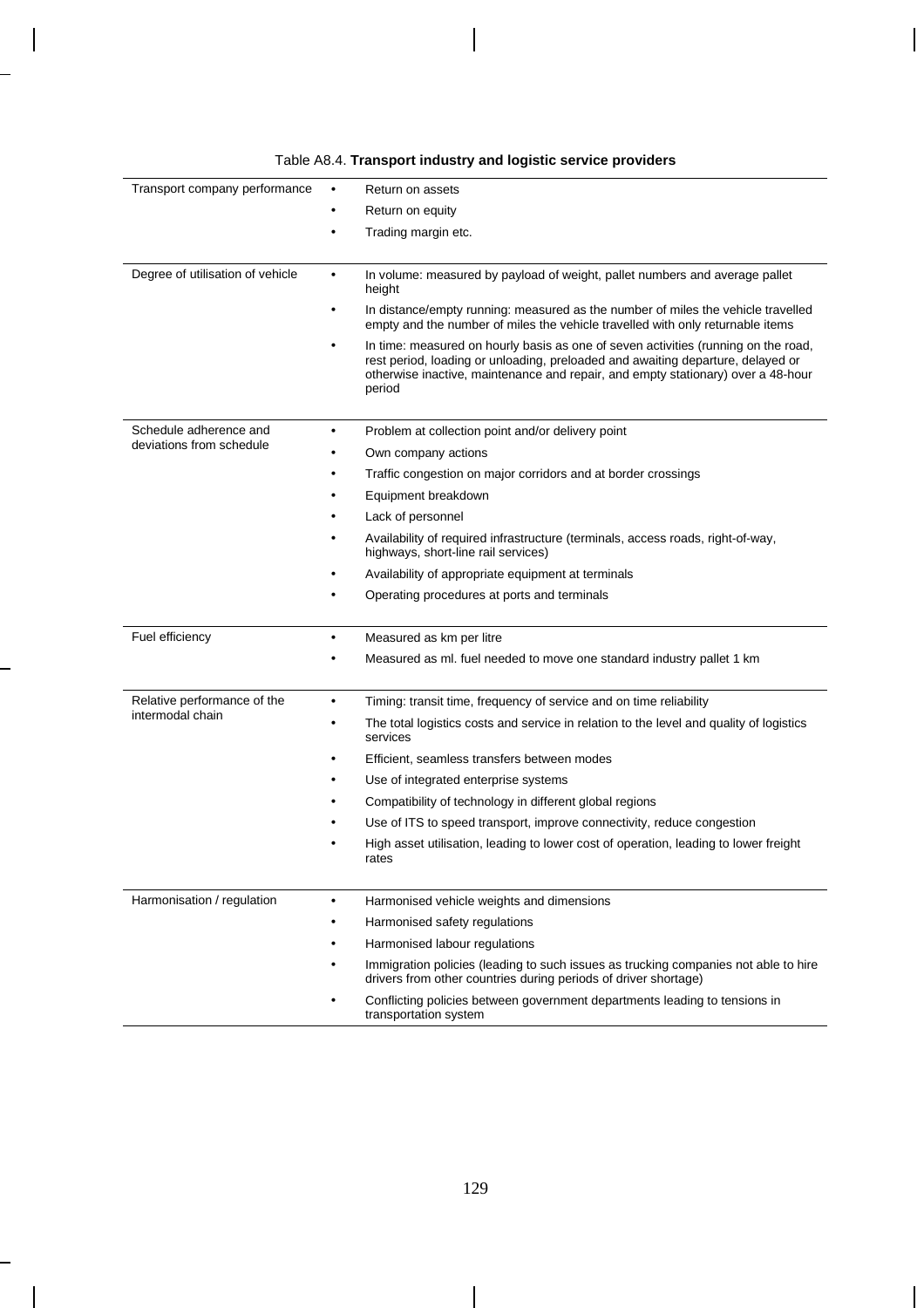The following series of tables provides information on all modes of freight transport in the Netherlands for the years 1990, 1993, 1995 and 1998. Data has been provided wherever possible although, due to the unavailability of some data, there are inevitably some statistical gaps in the tables.

|  |  |  | Table A8.5. Comparative table of modes of transport, 1998 |  |
|--|--|--|-----------------------------------------------------------|--|
|--|--|--|-----------------------------------------------------------|--|

| Indicators, 1998                                               | Road                     | Rail    | Shipping | Air  |
|----------------------------------------------------------------|--------------------------|---------|----------|------|
| Domestic freight moved<br>(million tonne-km)                   | 29 230                   | 848     | 8909     |      |
| Domestic freight moved - containers<br>(million tonne-km)      | n.a.                     | n.a.    | n.a.     | n.a. |
| International freight moved<br>(million tonne-km)              | 10579                    | 3 0 0 8 | 24 941   | 1.17 |
| International freight moved - containers<br>(million tonne-km) | n.a.                     | n.a.    | n.a.     | n.a. |
| Percentage share of domestic traffic (tonnage)                 | 73                       | 22      | 26       |      |
| Percentage share of international traffic (tonnage)            | 27                       | 78      | 74       |      |
| Energy consumption and pollution per tonne-km                  | 391                      | 1.4     | 30       |      |
| Reliability                                                    | n.a.                     | n.a.    | n.a.     |      |
| Price per tonne/km                                             | 0.27                     | 0.09    | 0.04     |      |
| Lading factor and degree of utilisation                        | Int 54.2%<br>Dom. 41.5 % | n.a.    | n.a.     |      |

## Table A8.6. **Rail freight**

| Indicators                                                   | 1990               | 1993       | 1995            | 1998            |
|--------------------------------------------------------------|--------------------|------------|-----------------|-----------------|
| Domestic freight moved (million tonne-km)                    |                    |            | 721             | 790             |
| Domestic freight lifted (million tonnes)                     |                    | 1994: 4.3  | 4.3             | 4.6             |
| Domestic freight moved - containers (million tonne-km)       | n.a.               | n.a.       | n.a.            | n.a.            |
| Domestic freight lifted – containers lifted (million tonnes) | 1.2                | 1.7        | 1.7             | 1.7             |
| Domestic freight lifted - No. of containers (in loaded TEU)  | n.a.               | n.a.       | 1996: 58        | 69              |
| International freight moved (million tonne-km)               |                    |            | 1996: 2 295     | 3 0 0 8         |
| International freight lifted (million tonnes)                | n.a.               | 1994: 13.6 | 15.2            | 20.6            |
| International freight moved – containers (million tonne-km)  | n.a.               | n.a.       | n.a.            | n.a.            |
| International freight lifted – containers (million tonnes)   | 1.3                | 1.4        | 2.1             | 3               |
| Percentage share of domestic traffic                         | n.a.               | 24%        | 22%             | 18%             |
| Percentage share of international traffic                    | n.a.               | 76%        | 78%             | 82%             |
| Energy consumption & pollution per tonne-km                  | See following rows |            |                 |                 |
| Fuel intensity (tonne-km per litre)                          | n.a.               | n.a.       | 74.6            | 81.5            |
| Energy demand (petajoules)                                   | n.a.               | n.a.       | 1.3             | 1.4             |
| GHG emissions (grams per tonne-km)                           | n.a.               | n.a.       | n.a.            | n.a.            |
| GHG emissions (megatonnes) / million kg                      | n.a.               | n.a.       | n.a.            | n.a.            |
| Carbon dioxide                                               | 58                 | 47         | 44              | 50              |
| Methane (CH4)                                                | n.a.               | n.a.       | n.a.            | n.a.            |
| Nitrous oxide                                                | 1.3                | 1.0        | 1.0             | 1.1             |
| Reliability                                                  | n.a.               | n.a.       | n.a.            | n.a.            |
| Price per tonne (NLG/tonne)                                  | 3.93               | 4.25       | 5.24            |                 |
| Price per tonne (NLG/tonne-km)                               | n.a.               | n.a.       | 0.11            | 0.09            |
| Lading factor and degree of utilisation                      | n.a.               | n.a.       | 368 tonne/train | 390 tonne/train |
| Accidents                                                    | n.a.               | n.a.       | n.a.            | n.a.            |
| Accidents per million train-miles                            | n.a.               | n.a.       | n.a.            | n.a.            |

GHG: Greenhouse gas; fuel intensity: total million tonne-km/million litres of fuel; energy demand: petajoules: only diesel traction, passenger transport included.

Source: BER, 1998, VEV, 1998, Tib-Monitor April 2000, CBS, Statistiek van het Goederenvervoer.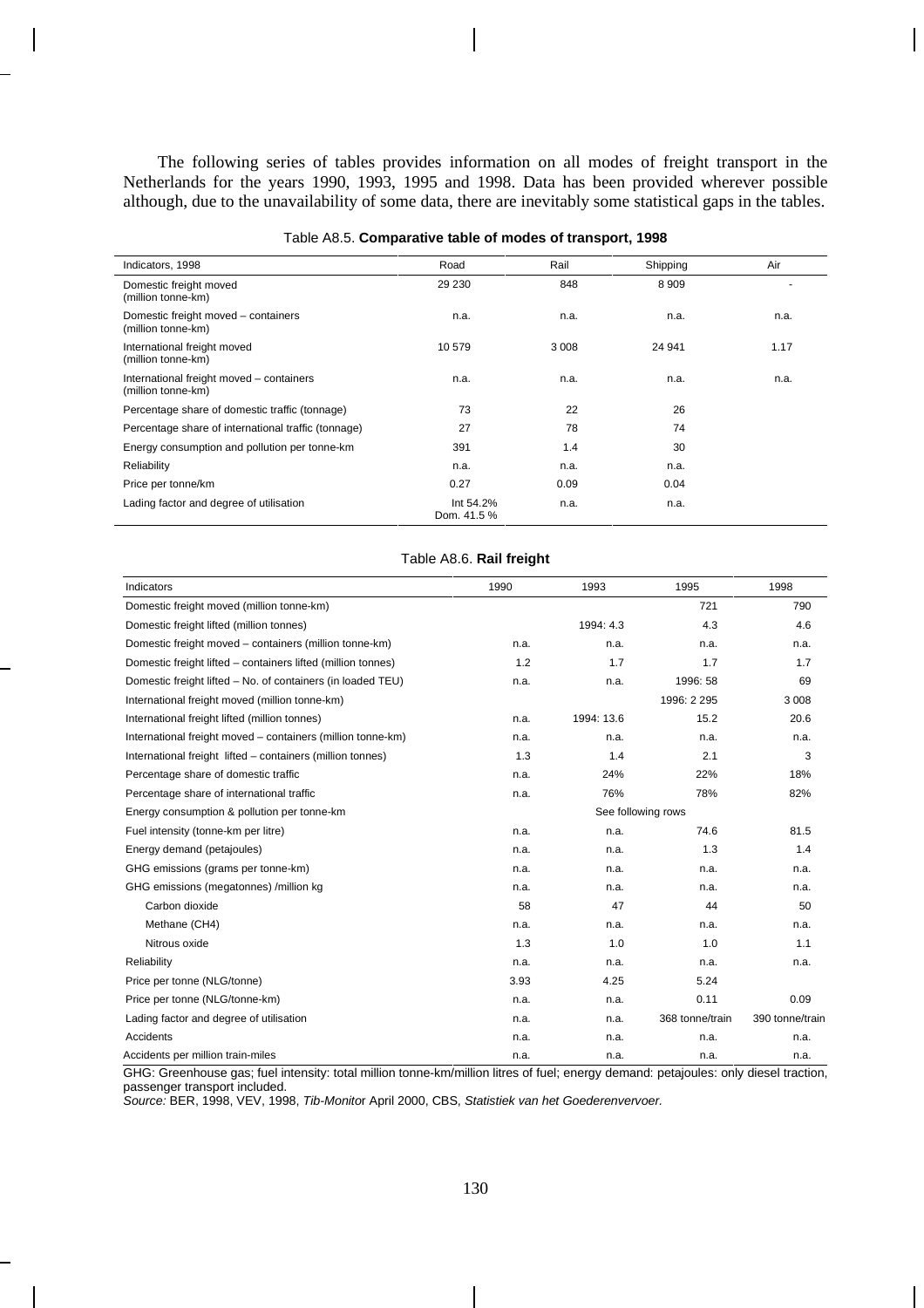| Year | Rail    | Road    | Inland<br>waterway |
|------|---------|---------|--------------------|
| 1990 | 2780    |         | 4586               |
| 1992 |         | 104 831 | 4586               |
| 1996 | 2 7 9 5 | 113419  | 4586               |
| 1998 | 2805    | 116 093 | 4586               |

Table A8.7. **Length of national rail, road and inland waterway networks**

Kilometres

Source: CBS, Statistiek van het Goederenvervoer 1998.

#### Table A8.8. **Growth of rail and road networks in the Netherlands since 1990**

| Kilometres |         |      |         |
|------------|---------|------|---------|
| Year       | Rail    | Year | Road    |
| 1990       | 2 7 8 0 | 1990 |         |
| 1991       |         | 1991 |         |
| 1992       |         | 1992 | 104 831 |
| 1993       |         | 1993 |         |
| 1994       |         | 1994 |         |
| 1995       | 2795    | 1995 |         |
| 1996       | 2795    | 1996 | 113419  |
| 1997       | 2805    | 1997 |         |
| 1998       | 2 8 0 5 | 1998 | 116 093 |

Table A8.9. **Growth of domestic traffic by road, rail and inland water, 1994-98**

Billion tonne-km

| Year | Road   | Rail | Inland water |
|------|--------|------|--------------|
| 1994 | 26 617 | 857  | 6976         |
| 1995 | 28 010 | 721  | 6930         |
| 1996 | 28 737 | 778  | 6884         |
| 1997 | 28 330 | 814  | 8 3 1 6      |
| 1998 | 29 230 | 848  | 8909         |
|      |        |      |              |

# Table A8.10. **Growth of total traffic by road, rail and water, 1994-98**

#### Billion tonne-km

| Year | Road    | Rail    | Water   |
|------|---------|---------|---------|
| 1994 | 9 7 1 3 | 1 949   | 23 012  |
| 1995 | 10 482  | 2 2 9 5 | 22 5 61 |
| 1996 | 10 049  | 2 3 8 5 | 22 624  |
| 1997 | 10 463  | 2621    | 25 974  |
| 1998 | 10 579  | 3 0 0 8 | 24 941  |

Source: Statistiek van het Goederenvervoer 1998.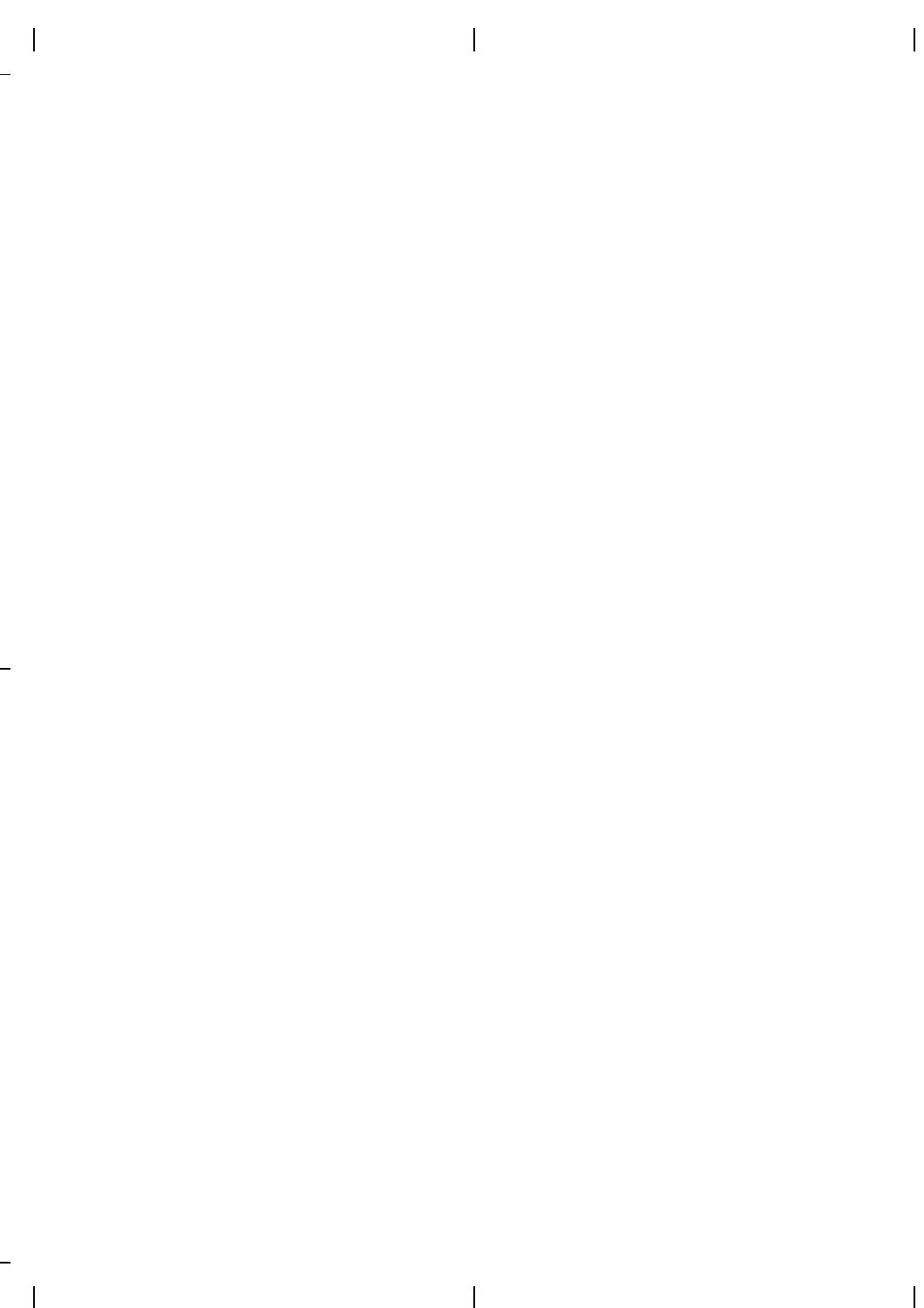# *Annex 9*

# **PERFORMANCE INDICATORS IN THE UNITED KINGDOM**

The following series of tables provides information on all modes of freight transport in the United Kingdom for the years 1990, 1993, 1995 and 1998. Data have been provided wherever possible although, due to the unavailability or commercial nature of some data, there are inevitably some statistical gaps in the tables.

| Indicators, 1998                               | Road           | Rail                                                     | Shipping  | Air                                                      |
|------------------------------------------------|----------------|----------------------------------------------------------|-----------|----------------------------------------------------------|
| Domestic freight moved (million tonne-km)      | 155 430        | 17400                                                    | 57 200    | n.a.                                                     |
| Domestic freight moved - containers            | 51.39          | n.a.                                                     | n.a.      | n.a.                                                     |
| International freight moved (million tonne-km) | 8058           | n.a.                                                     | n.a.      | n.a.                                                     |
| International freight moved - containers       | n.a.           | n.a.                                                     | 4 0 3 5   | n.a.                                                     |
| Percentage share of domestic traffic           | 65             | 5                                                        | 23        | $<$ 1                                                    |
| Percentage share of international traffic      | n.a.           | 1                                                        | 98 (1995) |                                                          |
| Energy consumption & pollution per tonne-km    | n.a.           | Figures only for<br>passenger and<br>freight<br>combined | n.a.      | Figures only for<br>passenger and<br>freight<br>combined |
| Reliability                                    | n.a.           | n.a.                                                     | n.a.      | n.a.                                                     |
| Price per tonne                                | n.a.           | n.a.                                                     | n.a.      | n.a.                                                     |
| Lading factor and degree of utilisation        | $0.65$ (artic) | n.a.                                                     | n.a.      | n.a.                                                     |
|                                                | 0.54 (rigid)   |                                                          |           |                                                          |

## Table A9.1. **Comparative table of modes of transport, 1998**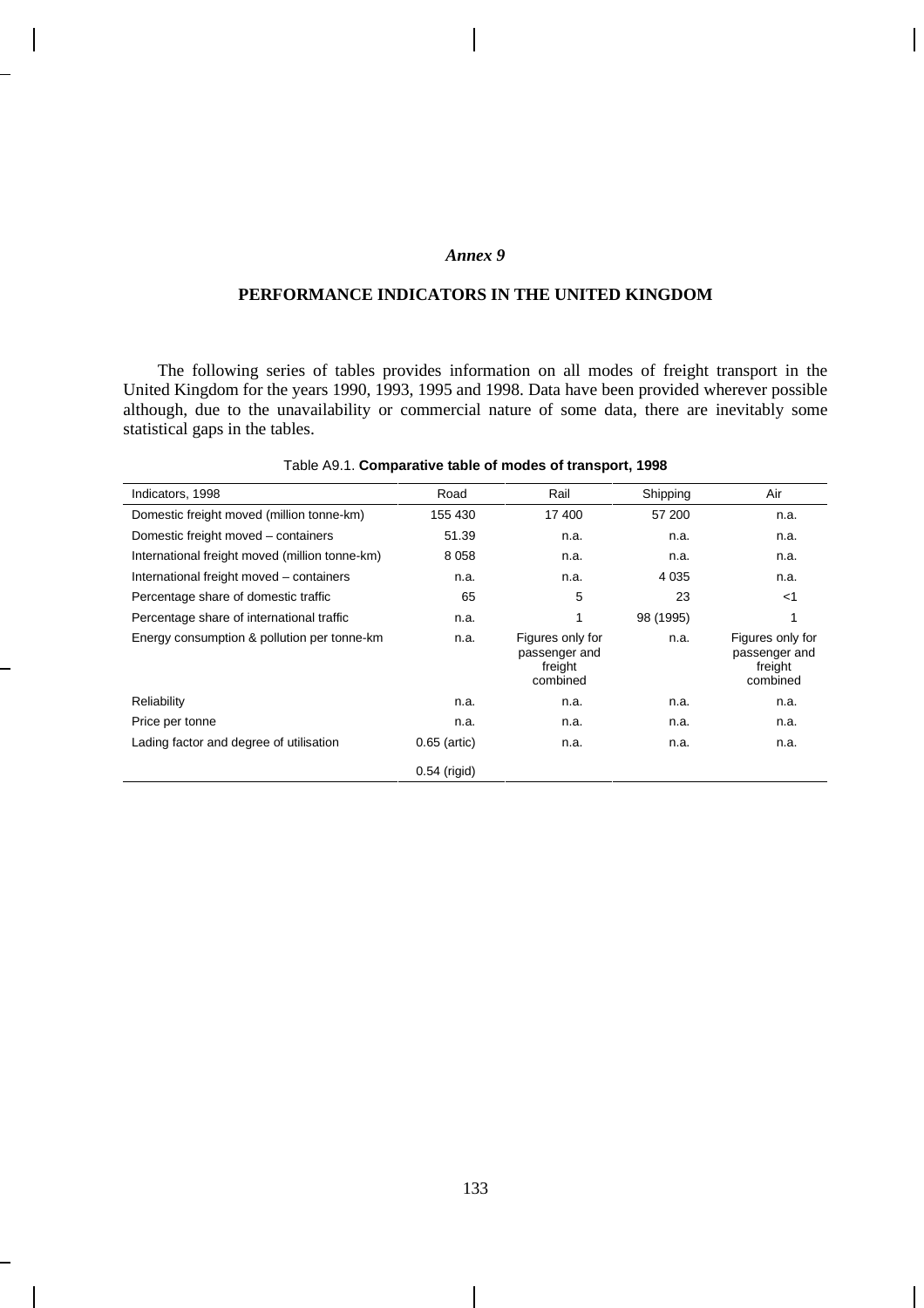| Indicators                                                 | 1990  | 1993  | 1995  | 1998 |
|------------------------------------------------------------|-------|-------|-------|------|
|                                                            |       |       |       |      |
| Domestic freight moved (billion tonne-km)                  | 15.8  | 13.8  | 13.3  | 17.4 |
| Domestic freight lifted (million tonnes)                   | 138.2 | 103.2 | 99.3  | 97.0 |
| Domestic freight moved - containers                        | n.a.  | n.a.  | n.a.  | n.a. |
| Domestic freight lifted - containers                       | n.a.  | n.a.  | n.a.  | n.a. |
| Domestic freight lifted - No of containers                 | n.a.  | n.a.  | n.a.  | n.a. |
| International freight moved (billion tonne-km)             | n.a.  | n.a.  | n.a.  | n.a. |
| International freight lifted <sup>1</sup> (million tonnes) | $<$ 1 | $<$ 1 | 1.4   | 3.1  |
| International freight moved - containers                   | n.a.  | n.a.  | n.a.  | n.a. |
| International freight lifted - containers                  | n.a.  | n.a.  | n.a.  | n.a. |
| Percentage share of domestic traffic                       | 6     | 5     | 5     | 5    |
| Percentage share of international traffic                  | $<$ 1 | $<$ 1 | $<$ 1 |      |
| Energy consumption & pollution per tonne-km                | x     | x     | x     | x    |
| Reliability                                                | n.a.  | n.a.  | n.a.  | n.a. |
| Price per tonne                                            | n.a.  | n.a.  | n.a.  | n.a. |
| Lading factor and degree of utilisation                    | n.a.  | n.a.  | n.a.  | n.a. |
| Accidents                                                  | n.a.  | n.a.  | n.a.  | n.a. |

Key: ✖ – figures only available for passenger and freight traffic combined; **n.a.** – not available; **tonnes –** metric tonnes; **international freight lifted** – traffic through the Channel Tunnel (excluding Eurotunnel "shuttle" services); **percentage share of domestic traffic** – total goods lifted by rail expressed as a percentage of all domestic goods lifted; **percentage share of international traffic** – total goods lifted by rail on an international journey expressed as a percentage of all international goods lifted; **lading factor and degree of utilisation** – ratio of the actual goods moved to the maximum tonne-km achievable if the vehicles, whenever loaded, were loaded to their maximum carrying capacity; **accidents** – deaths on the railway cannot be desegregated between freight and passenger companies.

1. Until 1995, a relatively small amount of international rail traffic was carried on the Dover to Dunkirk train ferry operated by Railfreight Distribution. This amount is negligible and the service was discontinued upon opening of the Channel Tunnel.

The rail freight sector in the United Kingdom has undergone radical change over the period in question. Trainload Freight, the freight division of British Rail, was privatised in the early 1990s and there are now two principle rail freight operators in the United Kingdom – EWS and Freightliner. In terms of the data required, in most cases these has simply not been collected; however, since privatisation, the data are subject to commercial confidentiality and, while the operating companies may collect this for their own purposes, they are not released for general consumption. As with all freight modes, the United Kingdom does not calculate figures relating to reliability or price per tonne. The figures given for rail are for financial rather than calendar years; this does not significantly detract from the validity of the figures.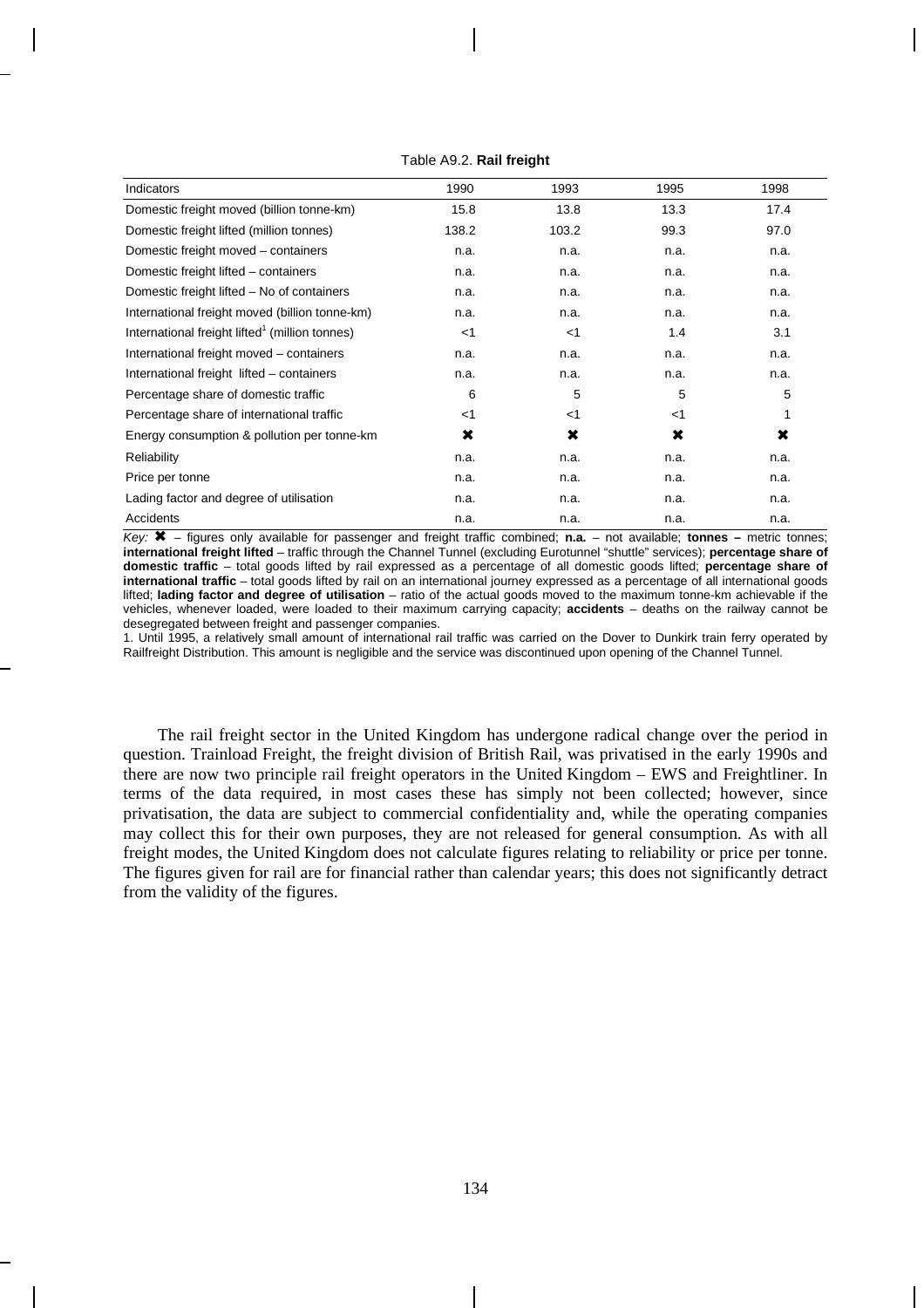| Indicators                                         | 1990              | 1993              | 1995              | 1998   |
|----------------------------------------------------|-------------------|-------------------|-------------------|--------|
| Domestic freight Moved (tonne-km)                  | n.a.              | n.a.              | n.a.              | n.a.   |
| Domestic freight moved - containers                | n.a.              | n.a.              | n.a.              | n.a.   |
| International freight moved (tonne-km)             | n.a.              | n.a.              | n.a.              | n.a.   |
| International freight lifted (thousand tonnes)     | 1 0 9 3           | 1 2 7 6           | 1587              | 1989   |
| International freight lifted - containers          | n.a.              | n.a.              | n.a.              | n.a.   |
| International freight lifted - value (GBP million) | n.a. <sup>1</sup> | n.a. <sup>1</sup> | n.a. <sup>1</sup> | 100.22 |
| Domestic freight lifted (thousand tonnes)          | 50                | 52                | 65                | 50     |
| Total belly-hold (thousand tonnes)                 | $n.a.*$           | $n.a.*$           | $n.a.*$           | 670    |
| Total freighter (thousand tonnes)                  | $n.a.*$           | $n.a.*$           | $n.a.*$           | 1550   |
| Percentage share of domestic traffic               | $<$ 1             | $<$ 1             | $<$ 1             | $<$ 1  |
| Percentage share of international traffic          | $<$ 1             | $<$ 1             |                   |        |
| Energy consumption & pollution per tonne-km        | X                 | X                 | x                 | X      |
| Accidents                                          | n.a.              | n.a.              | n.a.              | n.a.   |
| Reliability                                        | n.a.              | n.a.              | n.a.              | n.a.   |
| Price per tonne                                    | n.a.              | n.a.              | n.a.              | n.a.   |
| Lading factor and degree of utilisation            | n.a.              | n.a.              | n.a.              | n.a.   |

Table A9.3. **Air freight**

Key: ✖ – figures only available for passenger and freight traffic combined; **n.a.** – not available; **tonnes** – metric tonnes, **freight lifted** – weight of goods handled regardless of distance carried, **percentage share of domestic/international traffic** – total goods uplifted (weight of goods handled) by air expressed as a percentage of all domestic/international goods uplifted; **accidents** – figures for accidents involving air freight cannot be separated from passenger figures; **lading factor and degree of utilisation** –ratio of the actual goods moved to the maximum tonne-km achievable if the vehicle, whenever loaded, were loaded to their maximum carrying capacity.

1. Figures are not available for the given years up to 1998, but the United Kingdom can provide figures for "international air freight by value" for 1992: GBP 53.03 million, 1994: GBP 66.76 million and 1996: GBP 94.06 million; "total belly-hold" for 1992: 980 000 tonnes, 1994: 1.23 million tonnes and 1996:1.33 million tonnes; "total freighter" for 1992: 340 000 tonnes, 1994: 460 000 tonnes and 1996: 560 000 tonnes.

The statistical data available for United Kingdom air freight are, as with rail freight, governed by commercial sensitivity and source data not being collected. While the United Kingdom calculates both domestic and international freight moved, air freight is not included in the calculations used to define total UK freight moved due to possible distortions resulting from interlining.

In the United Kingdom, foreign operators carry the majority of international freight. Around 70% of all air freight travels in the belly-hold of passenger aircraft. This link explains why London-Heathrow and London-Gatwick are the dominant UK freight-handling airports. Other UK airports have and are developing freight operations, in particular for major air-freight carriers.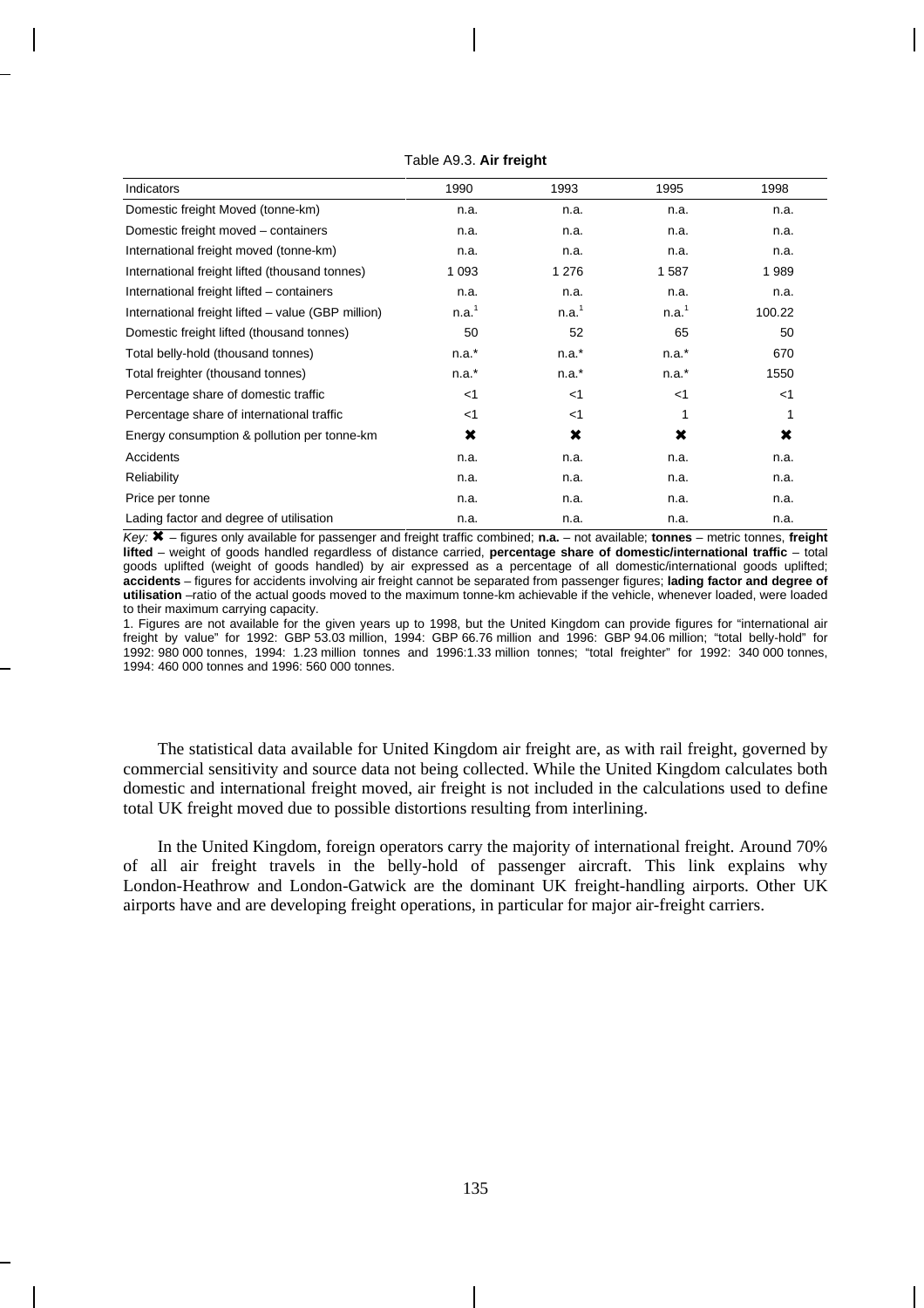# Table A9.4. **Road transport**

| Indicators                                                 | 1990        | 1993        | 1995        | 1998        |
|------------------------------------------------------------|-------------|-------------|-------------|-------------|
| Domestic freight moved (million tonne-km)                  | 132 968     | 131 453     | 146 713     | 155 430     |
| Domestic freight moved - containers<br>(million tonne-km)  | 44.04       | 39.79       | 50.67       | 51.39       |
| International freight moved - total<br>(million tonne-km)  | 5413        | 6 0 98      | 7 2 8 4     | 8 0 5 8     |
| International freight moved - containers <sup>1</sup>      | n.a.        | n.a.        | n.a.        | n.a.        |
| Percentage share international traffic                     | n.a.        | n.a.        | n.a.        | n.a.        |
| HGV mileage intensity (base: 1980 = 100)                   | 99          | 96          | 93          | 93          |
| Tonnes lifted (thousand tonnes)                            | 1 687 000   | 1 574 708   | 1 658 409   | 1 679 434   |
| Tonnes moved (thousand tonne-km)                           | 132 968 864 | 131 453 034 | 146 713 580 | 155 430 806 |
| Average length of haul (kilometres)                        | 79          | 83          | 88          | 93          |
| Average load: rigid (tonnes)                               | 3           | 3           | 3           | 3           |
| Average load: articulated vehicles (tonnes)                | 10          | 10          | 10          | 10          |
| Empty/light running                                        | 29.8        | 29.1        | 29.4        | 27.8        |
| Accidents involving HGVs - fatal and serious<br>casualties | 5 100       | 4 0 0 0     | 3700        | 3500        |
| Lading factor: rigid                                       | 0.58        | 0.55        | 0.56        | 0.54        |
| Lading factor: articulated                                 | 0.66        | 0.65        | 0.66        | 0.65        |
| Average fuel consumption per tonne-km                      | 22          | 21          | 22          | 23          |
| Average speeds                                             |             |             |             |             |
| Motorways (70 mph speed limit)                             |             |             |             |             |
| Rigid 2 axles                                              | n.a.        | 59          | 59          | 59          |
| Rigid 3/4 axles                                            | n.a.        | 57          | 56          | 54          |
| All articulated vehicles                                   | n.a.        | 57          | 56          | 55          |
| Dual carriageways (70 mph speed limit)                     |             |             |             |             |
| Rigid 2 axles                                              | n.a.        | 55          | 56          | 58          |
| Rigid 3/4 axles                                            | n.a.        | 52          | 53          | 53          |
| All articulated vehicles                                   | n.a.        | 54          | 55          | 55          |
| Indicators                                                 | 1990        | 1993        | 1995        | 1998        |
| Single carriageways (60 mph speed limit)                   |             |             |             |             |
| Rigid 2 axles                                              | n.a.        | 42          | 44          | 44          |
| Rigid 3/4 axles                                            | n.a.        | 40          | 42          | 42          |
| All articulated vehicles                                   | n.a.        | 42          | 45          | 45          |
| Urban roads (40 mph speed limit)                           |             |             |             |             |
| Rigid 2 axles                                              | n.a.        | n.a.        | 34          | 34          |
| Rigid 3/4 axles                                            | n.a.        | n.a.        | 33          | 34          |
| All articulated vehicles                                   | n.a.        | n.a.        | 31          | 32          |
| Urban roads (30 mph speed limit)                           |             |             |             |             |
| Rigid 2 axles                                              | n.a.        | n.a.        | 32          | 31          |
| Rigid 3/4 axles                                            | n.a.        | n.a.        | 30          | $30\,$      |
| All articulated vehicles                                   | n.a.        | n.a.        | 30          | 29          |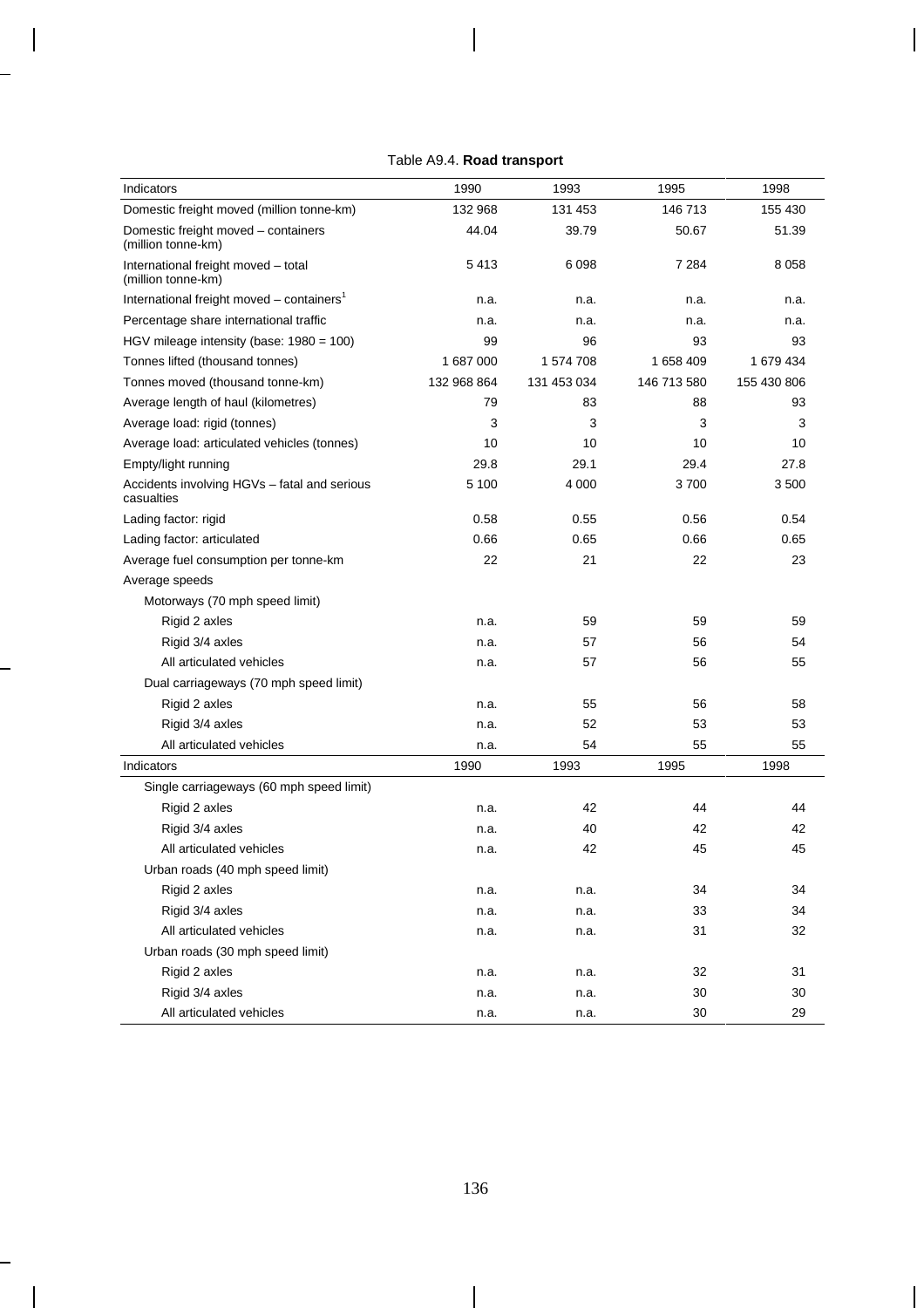| Table A9.4. Road transport (cont'd.) |  |  |  |  |
|--------------------------------------|--|--|--|--|
|--------------------------------------|--|--|--|--|

| Vehicle safety – VI/testing failure rate $(\%)^2$ | 21.9 | 25.5 | 25.6 | 25.0 |
|---------------------------------------------------|------|------|------|------|
| Emission standards (thousand tonnes)              |      |      |      |      |
| NO <sub>x</sub>                                   | 441  | n.a. | 345  | n.a. |
| $PM_{10}$                                         | 32   | n.a. | 24   | n.a. |
|                                                   |      |      |      |      |

Key: **n.a.** – not available; **tonnes** – metric tonnes; **domestic freight moved** – goods moved with an origin and destination within the United Kingdom (expressed in tonne/km = the weight of the load multiplied by the distance it travels); **international goods moved** – goods that raise a customs document with either an origin or destination outside the United Kingdom (expressed in tonne-km); **lading factor** – ratio of the actual goods moved to the maximum tonne-km achievable if the vehicle, whenever loaded, were loaded to their maximum carrying capacity; **accidents involving HGVs** – **fatal and serious casualties** represents approximate figures only; **HGV mileage intensity** – The relationship between the trend in vehicle tonne-km and the growth of GDP; **weight bands** – rigid vehicles: 3.5-36 tonnes, articulated vehicles: 7.5-44 tonnes (70% of articulated vehicles are 36+ tonnes).

1. The IRHS cannot distinguish between swap bodies and containers.

j

2. The Vehicle Inspectorate (VI) undertakes the enforcement and checking of the HGV fleet in the United Kingdom. The number of annual tests performed on HGVs has remained around 700 000 for the last few years. Of these, approximately 200 000 vehicles record an initial failure. This represents a fall in the failure rate over the past ten years.

Road freight accounts for just over 80% of all goods lifted in the United Kingdom. There are currently around 420 000 licensed HGVs in the United Kingdom; this figure has remained relatively constant for the last few years, although maximum vehicle weight is now 41 tonnes on six axles for general use and 44 tonnes on six axles<sup>25</sup> for journeys to and from a rail head.

The United Kingdom does not collect data on the number of containers moved by road in the United Kingdom, that have been imported or are destined for export. Figures for NOx and PM10 emissions are not available for 1993 and 1998 as the data for HGVs cannot be distinguished from total vehicle emissions. Figures are available for the remaining two years as part of additional work done for the department.

<sup>25.</sup> The UK Government recently announced that 44 tonnes on six axles would be allowed for domestic use. A date for their introduction is yet to be announced.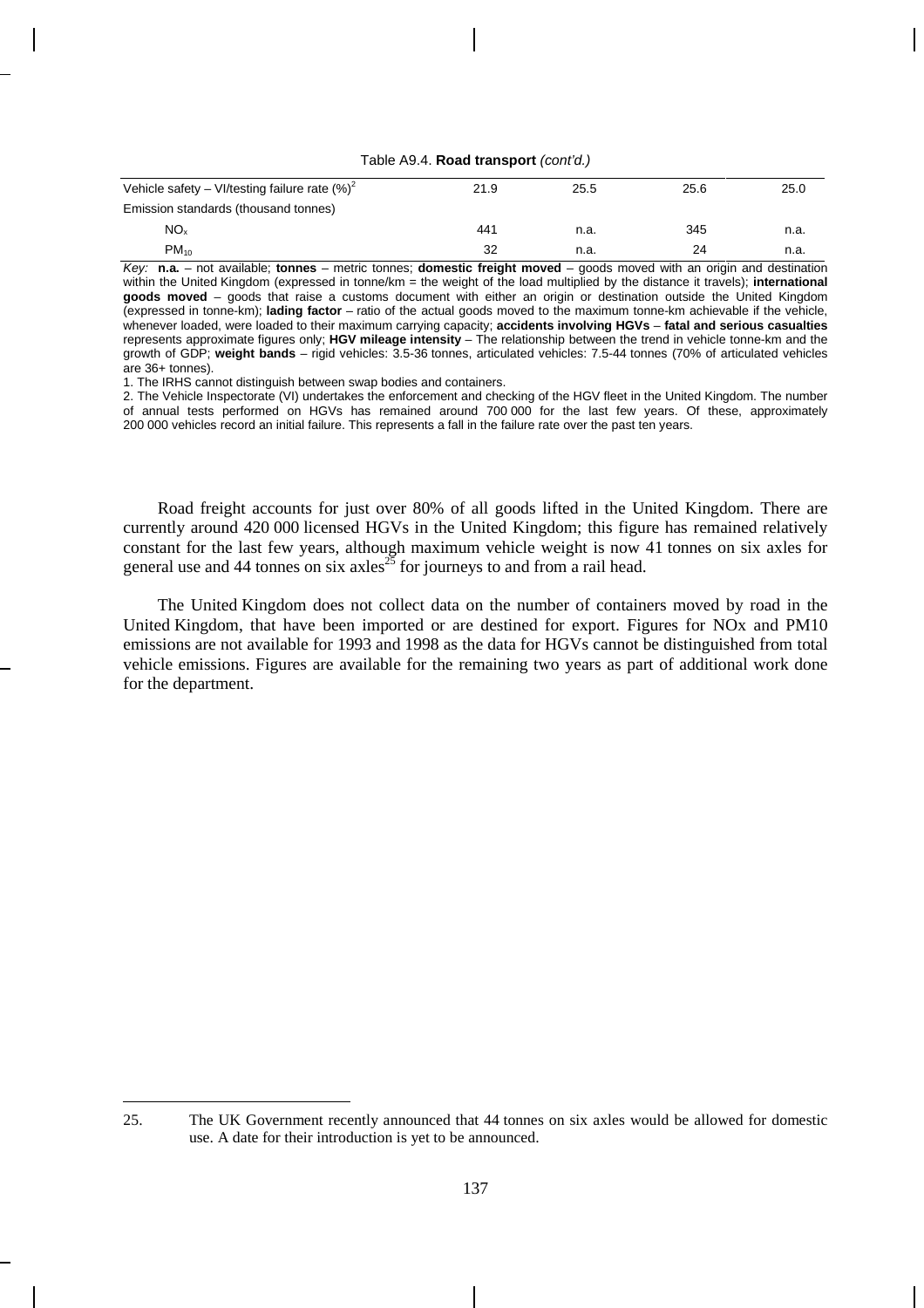## Table A9.5. **Maritime freight**

| Indicators                                                     | 1990    | 1993    | $1995^1$ | $1998^1$ |
|----------------------------------------------------------------|---------|---------|----------|----------|
| Domestic freight moved (billion tonne-km)                      | 55.7    | 51.2    | 52.6     | 57.2     |
| Domestic containerised traffic (thousand units)                | n.a.    | n.a.    | n.a.     | n.a.     |
| International freight moved (billion tonne-km)                 | n.a.    | n.a.    | n.a.     | n.a.     |
| International containerised traffic (thousand units)           | 2605    | 2879    | 3419     | 4 0 3 5  |
| Domestic freight lifted (million tonnes)                       | 172.3   | 159.3   | 179.1    | 176.9    |
| International freight lifted (million tonnes)                  | 319.6   | 346.9   | 369.1    | 391.6    |
| Total international bulk traffic (million tonnes)              | 222.9   | 242.0   | 251.9    | 257.4    |
| Percentage share of domestic traffic                           | 25      | 24      | 23       | 23       |
| Percentage share of international traffic                      | n.a.    | 99      | 98       | n.a.     |
| Total domestic combined transport (thousand units)             | 1 0 1 3 | 1 2 7 2 | 1 3 5 6  | 1 5 4 3  |
| Total international combined transport (thousand units)        | 2855    | 3 0 8 2 | 3 3 1 2  | 3975     |
| Total coastwise traffic (million tonnes)                       | 122.3   | 121.5   | 140.0    | 144.5    |
| Total unitised short-sea and near-sea traffic (thousand units) | 4 141   | 4 3 7 5 | 4 8 5 7  | 5 6 6 9  |
| Total inland water traffic (million tonnes)                    | 6.0     | 6.4     | 6.6      | 4.3      |
| Marine accident figures – deaths and injuries to crew members  | 600     | 411     | 341      | 361      |
| Marine accident figures – deaths and injuries to passengers    | 52      | 135     | 87       | 135      |
| <b>Reliability</b>                                             | n.a.    | n.a.    | n.a.     | n.a.     |
| Costs                                                          | n.a.    | n.a.    | n.a.     | n.a.     |

Key: **n.a.** – not available; **domestic traffic** –sum of coastwise and one-port traffic; **bulk traffic** – non-packaged dry and liquid shipments capable of being handled by pipeline, elevator, grab or similar forms of equipment; **containerised traffic** – number of containers (does not include Ro-Ro traffic); **combined transport** – the use of two modes simultaneously (active and passive), including Ro-Ro services; **coastwise shipping –** goods loaded or unloaded at a port in the United Kingdom and transported to or from another UK port; **one-port traffic** – comprises dredged sand and gravel, traffic to off-shore installations, materials for dumping at sea.

1. Figures for 1995 and 1998 include estimates for smaller ports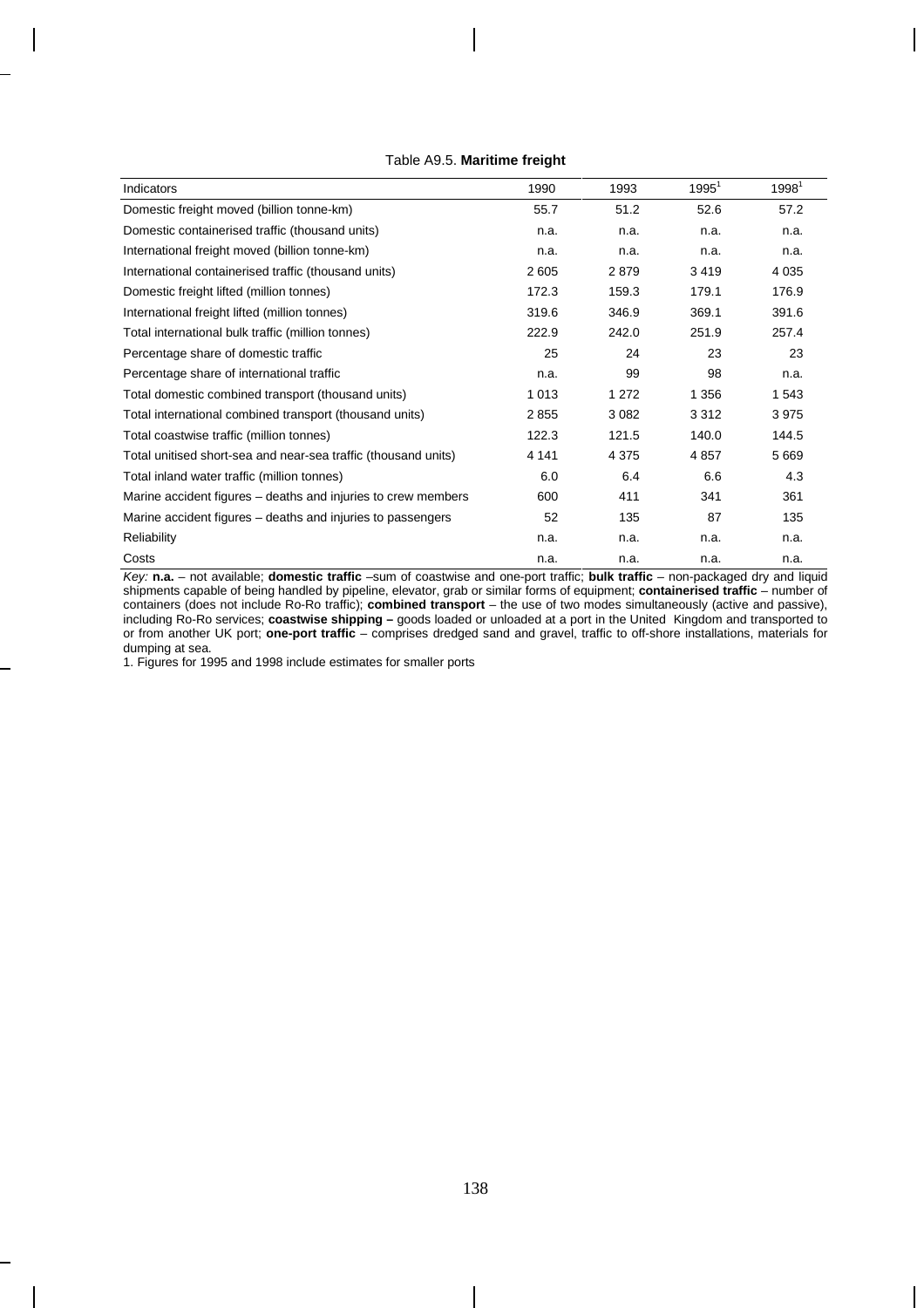|                                  |         | Number of vessels |         |         |
|----------------------------------|---------|-------------------|---------|---------|
| Dead-weight (tonnes)             | 1990    | 1993              | 1995    | 1998    |
| <b>Tankers</b>                   |         |                   |         |         |
| $1 - 4999$                       | 17 459  | 15 961            | 15837   | 13 995  |
| $5000 - 19999$                   | 3796    | 4 2 6 0           | 4 6 0 2 | 4790    |
| $20000 - 9999$                   | 3 4 5 0 | 3 0 6 1           | 3 1 5 5 | 3 0 8 1 |
| 100 000+                         | 927     | 692               | 674     | 663     |
| Ro-Ro vessels                    |         |                   |         |         |
| $1 - 4999$                       | 64 348  | 64 157            | 70 433  | 64 351  |
| $5000 - 19999$                   | 10 578  | 12 24 2           | 17 367  | 21 549  |
| 20 000+                          | 299     | 333               | 393     | 207     |
| Fully cellular container vessels |         |                   |         |         |
| $1 - 4999$                       | 2585    | 1589              | 1706    | 1561    |
| $5000 - 19999$                   | 905     | 1 1 2 7           | 1 376   | 2 0 9 3 |
| 20 000+                          | 2 1 1 1 | 2 2 5 4           | 2635    | 3 1 3 7 |
| Other dry cargo vessels          |         |                   |         |         |
| $1 - 4999$                       | 43 931  | 34 315            | 36 4 28 | 33 452  |
| $5000 - 19999$                   | 5 6 3 0 | 3 2 4 1           | 3625    | 4 2 9 5 |
| $20000 - 9999$                   | 2 3 8 9 | 1 505             | 1531    | 1844    |
| 100 000+                         | 539     | 182               | 239     | 293     |
| Total                            | 158 947 | 144 919           | 160 001 | 155 311 |

#### Table A9.6. **United Kingdom: ship arrivals by type and dead-weight**

Key: **Tonnes** = metric tonnes; **tankers –** includes oil, gas, chemical and other specialised tankers, **Ro-Ro vessels** – passenger and cargo vehicle carrying vessels; **fully cellular container vessels** – vessels that only carry containers; **other dry cargo vessels** – including reefer, general cargo, and single and multi-deck cargo vessels.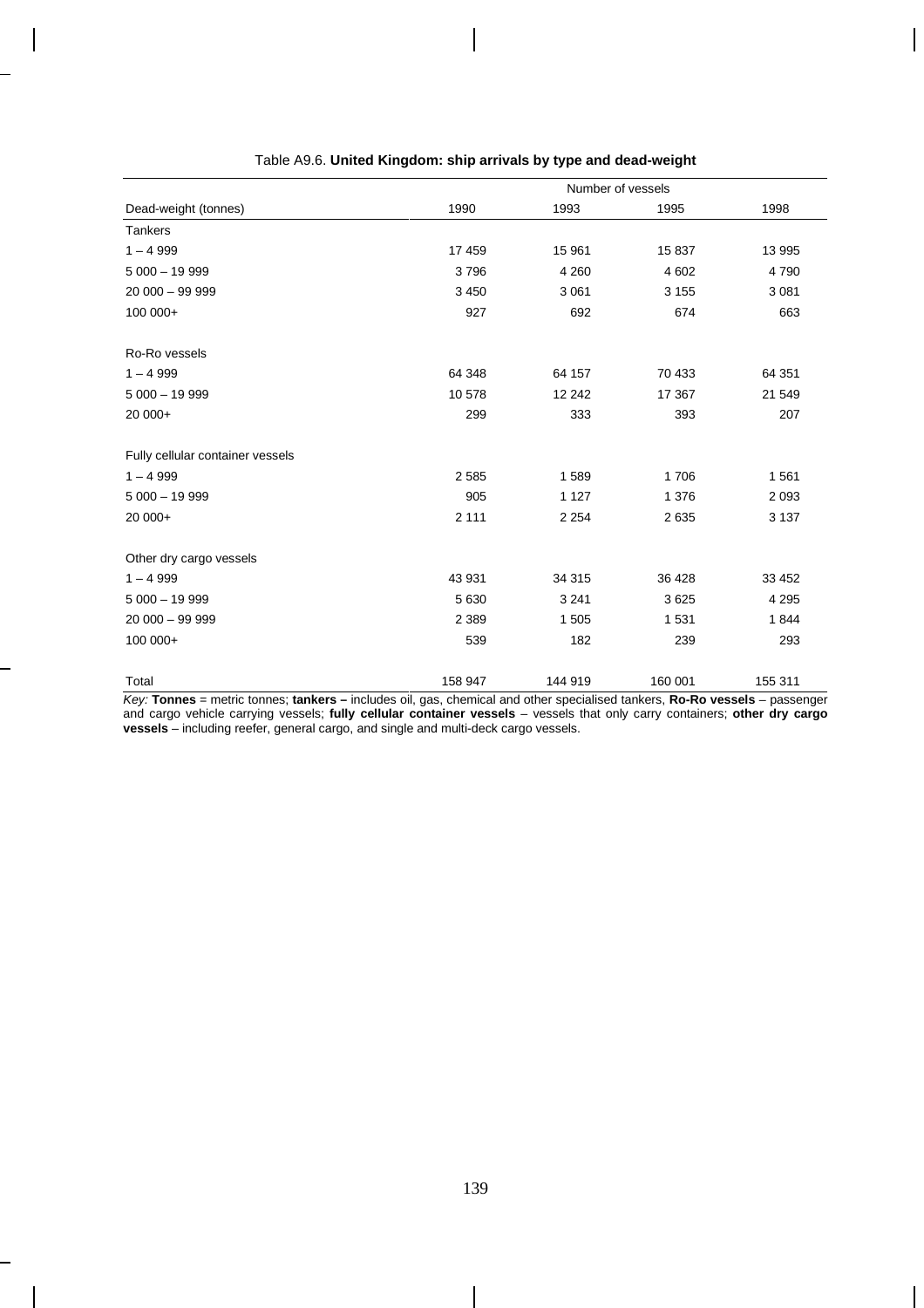## **Infrastructure: the United Kingdom's five largest ports**

The location of the United Kingdom's five largest ports can be seen below:



None of the other indicators are readily available on a port by port basis in the United Kingdom.

In common with other modes the United Kingdom is unable to provide figures for the reliability and costs of maritime freight and port traffic. However, the United Kingdom is able to provide data on all the other indicators.

In terms of movement through UK ports, the majority of tonnage is comprised of bulk traffic. This steadily increased between 1990 and 1998, by an overall increase of 15% to 257.4 million tonnes in 1998. There have been fluctuations within the bulk traffic total; for example, crude oil shipments have risen over the period while other bulk liquid traffic has begun to decline in recent years.

Containerised traffic (units) has increased more significantly over the same period, by 54% to just over 4 million units. This represents a strong growth in container movement, notwithstanding the opening of the Channel Tunnel in 1994.

In terms of combined international and domestic total tonnage, London is the largest port. A major factor of this is the growth in the last few years of traffic through the port of Tilbury.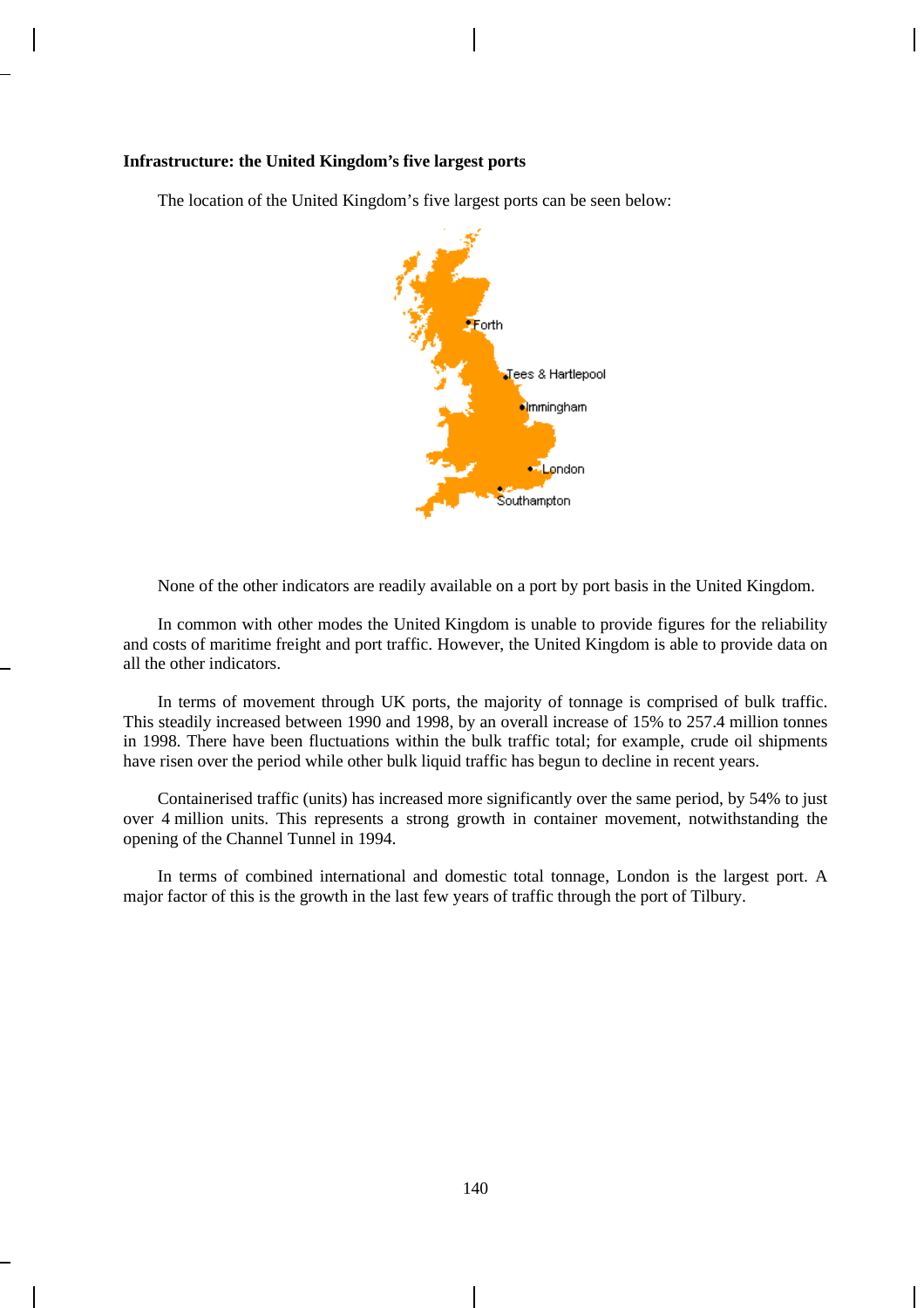| Table A9.7. London |  |
|--------------------|--|
|--------------------|--|

|                             | 1990           | 1993           | 1995   | 1998   |
|-----------------------------|----------------|----------------|--------|--------|
| Total domestic tonnage      | 26 50 6        | 19811          | 22 860 | 19581  |
| Of which: Bulk              | 26 481         | 19 684         | 22 856 | 19 557 |
| Container & Ro-Ro           | $\overline{2}$ | $\overline{2}$ | 4      | 20     |
| Total international tonnage | 31 641         | 31 121         | 28 502 | 37 729 |
| Of which: Bulk              | 22 047         | 21 733         | 18 357 | 23 137 |
| Container & Ro-Ro           | 6 1 9 7        | 6537           | 7066   | 11 185 |
| Quayage                     | n.a.           | n.a.           | n.a.   | n.a.   |
| Draught                     | n.a.           | n.a.           | n.a.   | n.a.   |
| Total container area        | n.a.           | n.a.           | n.a.   | n.a.   |
| No. of cranes               | n.a.           | n.a.           | n.a.   | n.a.   |
| TEU per metre quay          | n.a.           | n.a.           | n.a.   | n.a.   |
| TEU per hectare             | n.a.           | n.a.           | n.a.   | n.a.   |
| Movements per hour          | n.a.           | n.a.           | n.a.   | n.a.   |
| Crane intensity             | n.a.           | n.a.           | n.a.   | n.a.   |
| Movements per crane hour    | n.a.           | n.a.           | n.a.   | n.a.   |
| Crane productivity          | n.a.           | n.a.           | n.a.   | n.a.   |
| Accident rate               | n.a.           | n.a.           | n.a.   | n.a.   |
| Costs                       | n.a.           | n.a.           | n.a.   | n.a.   |
| TEU per hour                | n.a.           | n.a.           | n.a.   | n.a.   |
| Reliability                 | n.a.           | n.a.           | n.a.   | n.a.   |

# Table A9.8. **Tees and Hartlepool**

|                             | 1990     | 1993           | 1995    | 1998    |
|-----------------------------|----------|----------------|---------|---------|
| Total domestic tonnage      | 7596     | 8 1 7 4        | 804     | 11 023  |
| Of which: Bulk              | 7577     | 8 0 7 4        | 8 2 7 0 | 10 955  |
| Container & Ro-RO           | 0        | $\overline{2}$ | 1       | 3       |
| Total international tonnage | 32 651   | 34 567         | 37 772  | 40 430  |
| Of which: Bulk              | 29 0 9 2 | 29 0 86        | 31 006  | 34 478  |
| Container & Ro-RO           | 2031     | 2817           | 4924    | 4 4 5 5 |
| Quayage                     | n.a.     | n.a.           | 7854 m  | n.a.    |
| Draught                     | n.a.     | n.a.           | 1759 m  | n.a.    |
| Total container area        | n.a.     | n.a.           | n.a.    | n.a.    |
| No. of cranes               | n.a.     | n.a.           | n.a.    | n.a.    |
| TEU per metre quay          | n.a.     | n.a.           | n.a.    | n.a.    |
| TEU per hectare             | n.a.     | n.a.           | n.a.    | n.a.    |
| Movements per hour          | n.a.     | n.a.           | n.a.    | n.a.    |
| Crane intensity             | n.a.     | n.a.           | n.a.    | n.a.    |
| Movements per crane hour    | n.a.     | n.a.           | n.a.    | n.a.    |
| Crane productivity          | n.a.     | n.a.           | n.a.    | n.a.    |
| Accident rate               | n.a.     | n.a.           | n.a.    | n.a.    |
| Costs                       | n.a.     | n.a.           | n.a.    | n.a.    |
| TEU per hour                | n.a.     | n.a.           | n.a.    | n.a.    |
| Reliability                 | n.a.     | n.a.           | n.a.    | n.a.    |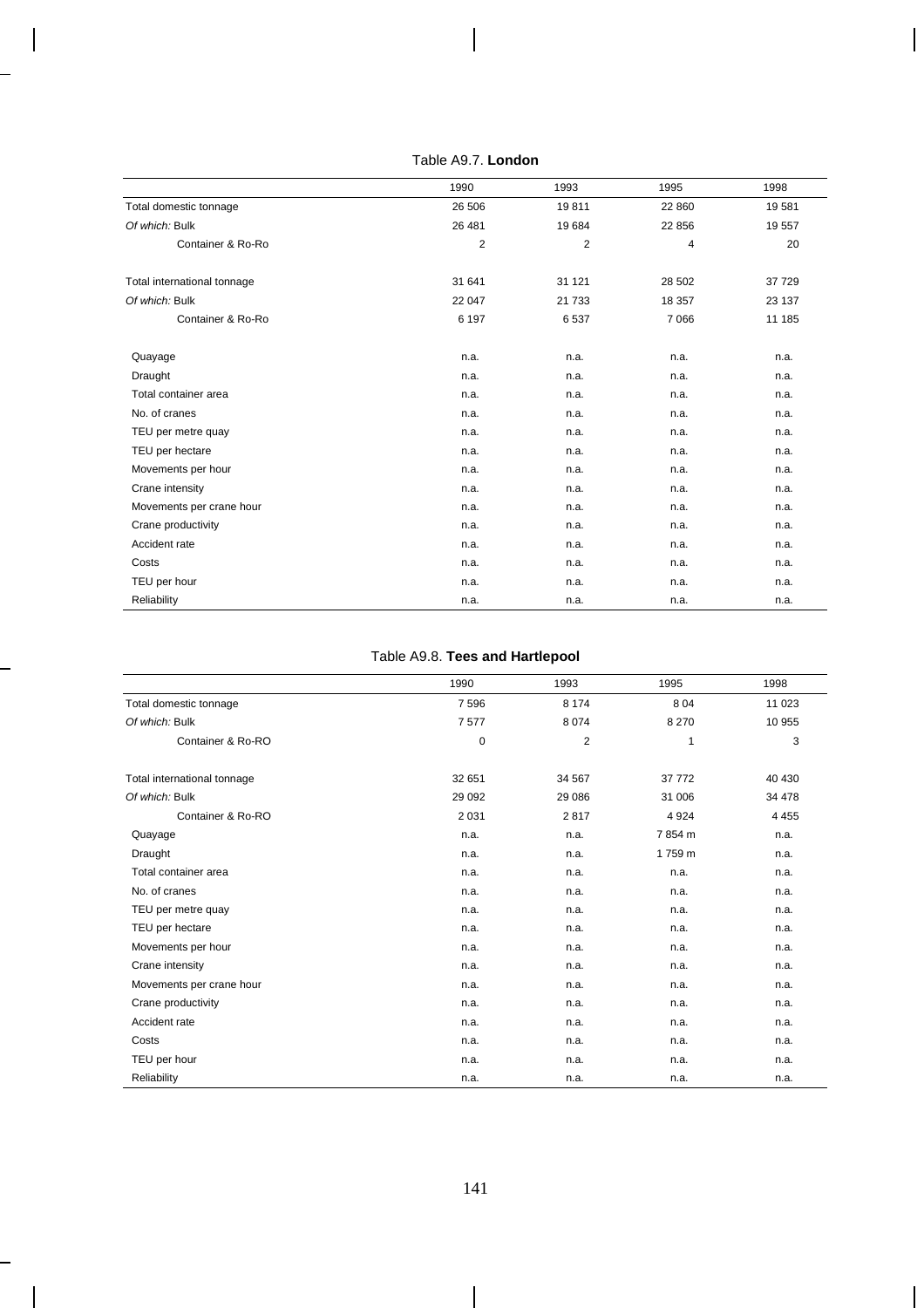|                             | 1990     | 1993    | 1995                | 1998     |
|-----------------------------|----------|---------|---------------------|----------|
| Total domestic tonnage      | 6837     | 8 0 8 5 | 9595                | 9696     |
| Of which: Bulk              | 6827     | 8 0 0 9 | 9551                | 9661     |
| Container & Ro-Ro           |          |         | 2                   | 3        |
| Total international tonnage | 33 250   | 33 206  | 37 195              | 38 691   |
| Of which: Bulk              | 25 5 5 2 | 27 005  | 29 042              | 28 991   |
| Container & Ro-Ro           | 5 1 7 4  | 4 9 2 5 | 6 0 8 2             | 7947     |
| Quayage                     | n.a.     | n.a.    | 3 803 $m1$          | n.a.     |
| Draught                     | n.a.     | n.a.    | $806 \; \text{m}^1$ | n.a.     |
| Total container area        | n.a.     | n.a.    | n.a.                | n.a.     |
| No. of cranes               | n.a.     | n.a.    | n.a.                | $17^{2}$ |
| TEU per metre quay          | n.a.     | n.a.    | n.a.                | n.a.     |
| TEU per hectare             | n.a.     | n.a.    | n.a.                | n.a.     |
| Movements per hour          | n.a.     | n.a.    | n.a.                | n.a.     |
| Crane intensity             | n.a.     | n.a.    | n.a.                | n.a.     |
| Movements per crane hour    | n.a.     | n.a.    | n.a.                | n.a.     |
| Crane productivity          | n.a.     | n.a.    | n.a.                | n.a.     |
| Accident rate               | n.a.     | n.a.    | n.a.                | n.a.     |
| Costs                       | n.a.     | n.a.    | n.a.                | n.a.     |
| TEU per hour                | n.a.     | n.a.    | n.a.                | n.a.     |
| Reliability                 | n.a.     | n.a.    | n.a.                | n.a.     |

#### Table A9.9. **Grimsby and Immingham**

1.From a report "Supply and Demand in the GB Ports Industry", by MDS Transmodal. Published in November 1996, this may not reflect the current situation.

2. This data is not collected by DETR. It is sourced from the ABP Web site.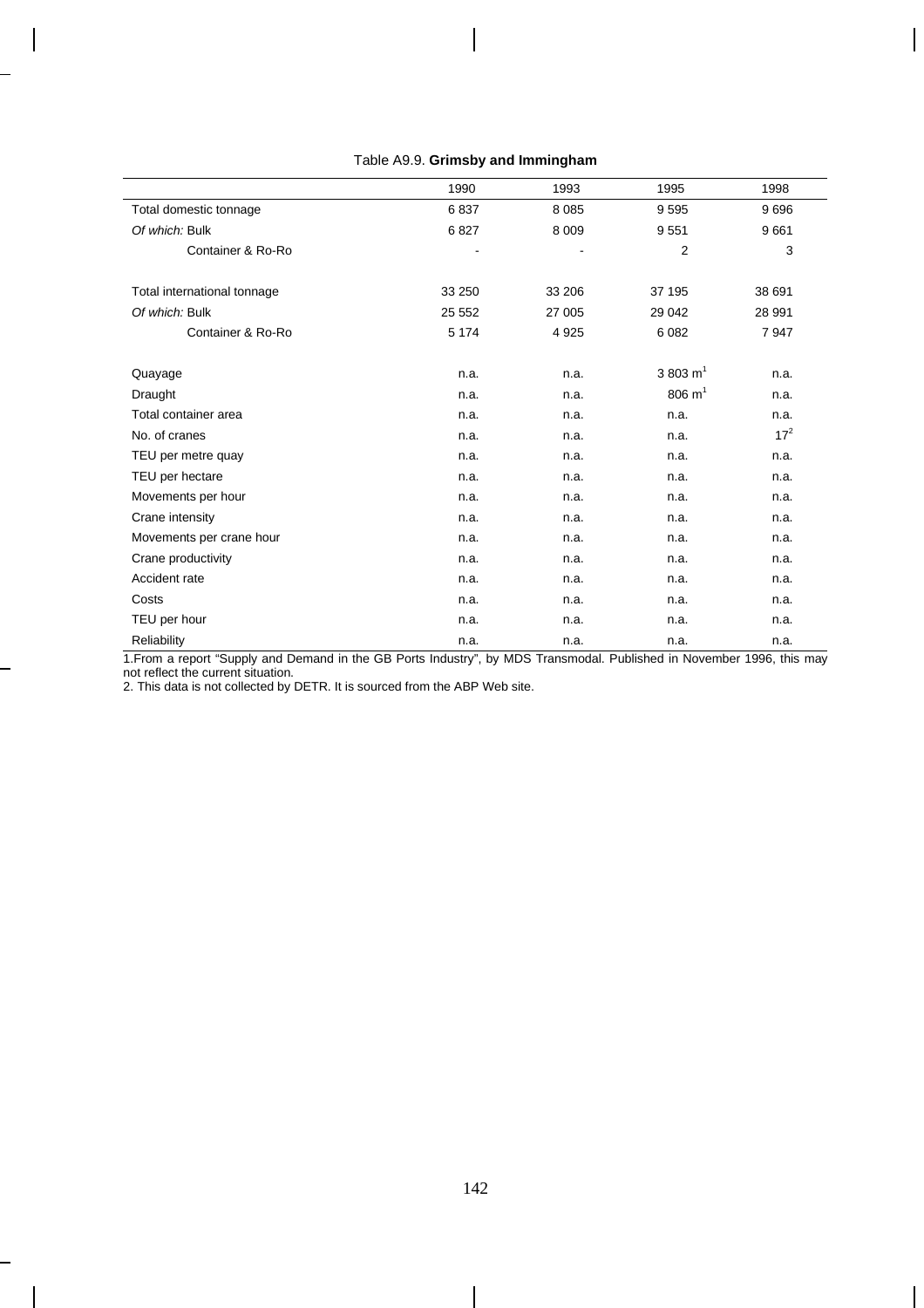1990 1993 1995 1998 Total domestic tonnage 10 709 10 709 10 717 14 730 15 690 Of which: Bulk 14 670 10 399 14 670 16 16 170 399 14 670 15 14 670 16 170 171 172 173 174 670 174 670 175 175 1 Container & Ro-Ro 6 142 332 347 Total international tonnage 14 724 15 658 32 353 28 711 Of which: Bulk 13 147 14 432 29 512 27 154 Container & Ro-Ro 738 677 572 556 Quayage n.a. n.a. 1 4816 m<sup>1</sup> n.a. Draught n.a. n.a. n.a. n.a. 1 315 m<sup>1</sup> n.a. n.a. Total container area n.a. n.a. n.a. n.a. No. of cranes n.a. n.a. n.a. n.a. TEU per metre quay n.a. n.a. n.a. n.a. TEU per hectare n.a. n.a. n.a. n.a. Movements per hour n.a. n.a. n.a. n.a. Crane intensity and the contract of the crane intensity and the crane intensity and the crane intensity and the crane intensity and the crane intensity and the crane intensity and the crane intensity and the crane intensit Movements per crane hour n.a. n.a. n.a. n.a. Crane productivity and the control of the crane n.a. n.a. n.a. n.a. n.a. n.a. n.a. Accident rate n.a. n.a. n.a. n.a. Costs n.a. n.a. n.a. n.a. TEU per hour n.a. n.a. n.a. n.a. Reliability n.a. n.a. n.a. n.a. n.a.

1. From a report "Supply and Demand in the GB Ports Industry", by MDS Transmodal. Published in November 1996, this may not reflect the current situation.

Table A9.10. **Forth**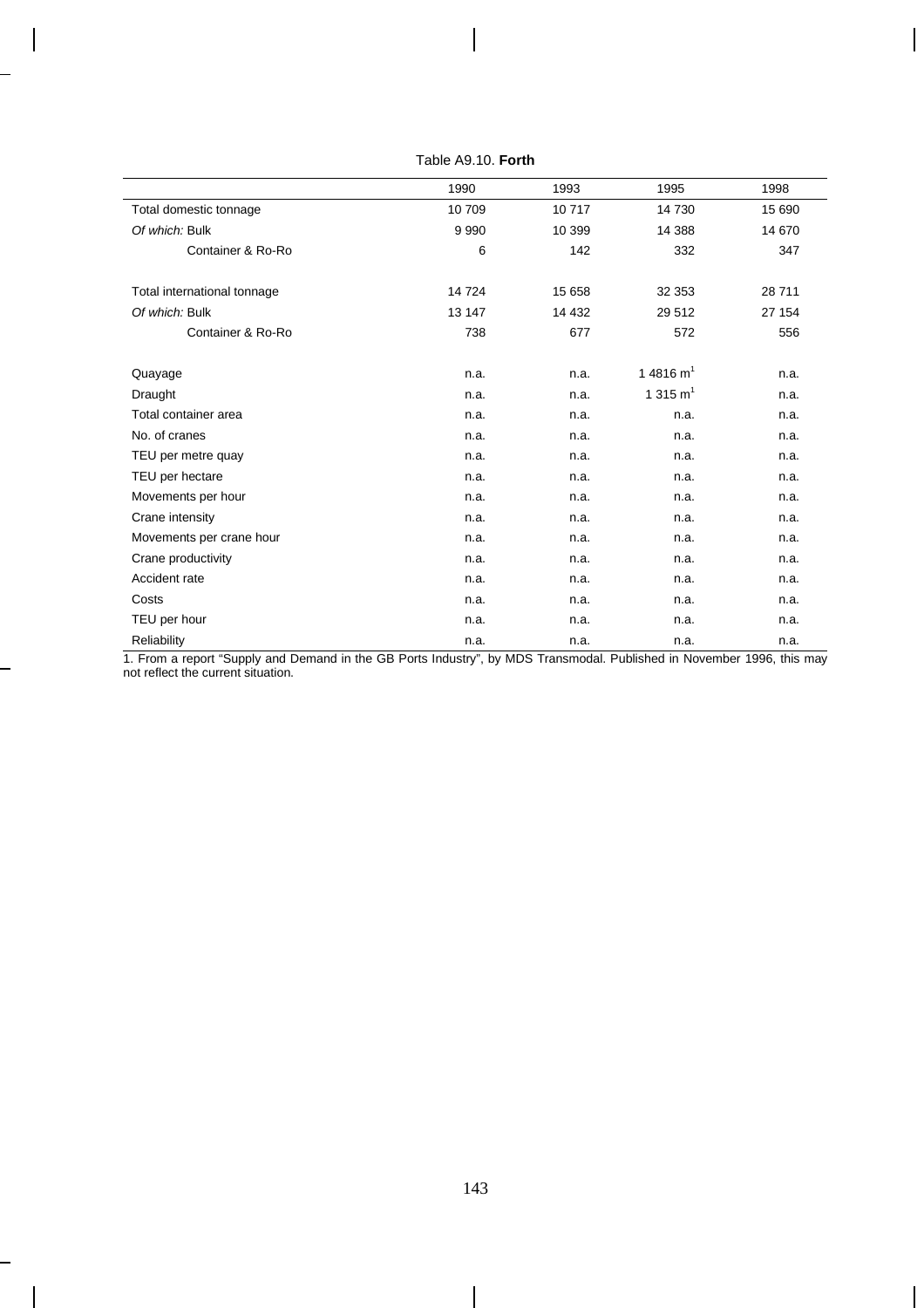|                             | 1990    | 1993   | 1995       | 1998        |  |
|-----------------------------|---------|--------|------------|-------------|--|
| Total domestic tonnage      | 11918   | 10 130 | 13 177     | 12 3 68     |  |
| Of which: Bulk              | 11893   | 10 099 | 13 138     | 12 3 24     |  |
| Container and Ro-Ro         |         | 15     | 38         | 44          |  |
|                             |         |        |            |             |  |
| Total international tonnage | 16 931  | 20 809 | 1907       | 21 891      |  |
| Of which: Bulk              | 13843   | 16 081 | 12 8 69    | 16 0 34     |  |
| Container and Ro-Ro         | 3 0 3 3 | 479    | 5 9 6 7    | 5576        |  |
|                             |         |        |            |             |  |
| Quayage                     | n.a.    | n.a.   | 6 090 $m1$ | 8 146 $m^2$ |  |
| Draught                     | n.a.    | n.a.   | 1 027 $m1$ | n.a.        |  |
| Total container area        | n.a.    | n.a.   | n.a.       | n.a.        |  |
| No cranes                   | n.a.    | n.a.   | n.a.       | n.a.        |  |
| TEU per metre quay          | n.a.    | n.a.   | n.a.       | n.a.        |  |
| TEU per hectare             | n.a.    | n.a.   | n.a.       | n.a.        |  |
| Movements per hour          | n.a.    | n.a.   | n.a.       | n.a.        |  |
| Crane intensity             | n.a.    | n.a.   | n.a.       | n.a.        |  |
| Movements per crane hour    | n.a.    | n.a.   | n.a.       | n.a.        |  |
| Crane productivity          | n.a.    | n.a.   | n.a.       | n.a.        |  |
| Accident rate               | n.a.    | n.a.   | n.a.       | n.a.        |  |
| Costs                       | n.a.    | n.a.   | n.a.       | n.a.        |  |
| TEU per hour                | n.a.    | n.a.   | n.a.       | $136*$      |  |
| Reliability                 | n.a.    | n.a.   | n.a.       | n.a.        |  |

### Table A9.11. **Southampton**

1. From a report "Supply and Demand in the GB Ports Industry", by MDS Transmodal. Published in November 1996, this may not reflect the current situation.

2. This data is not collected by DETR. It is sourced from the ABP Web site.

### **Corridor studies**

There has been only one specific corridor study carried out as part of the EC INSPIRE project. This project is looking at links between Ireland and mainland Europe for unit load cargoes, namely containerised traffic and that moving as Ro-Ro unit. A significant use is made of mainland United Kingdom as a land-bridge for the transhipment of cargoes. The study identifies the size and routes of present flows and estimates the traffic that transits mainland United Kingdom which potentially could move by sea. The final report is now available.

## **Additional information**<sup>26</sup>

From 1995, figures are for the length of the Railtrack network. Since privatisation, Railtrack has been responsible for the ownership and maintenance of the United Kingdom's railway infrastructure. Rail network figures are for financial years as opposed to calendar years. Figures for the road network include all motorways, trunk roads, principle, class 2 and class 3 roads.

j

<sup>26.</sup> All data in this section is sourced from *Transport Statistics Great Britain 1999* (ISBN 0 11 552163 1) GBP 30 from The Stationery Office Publications Centre, PO Box 276, London, SW8 5DT.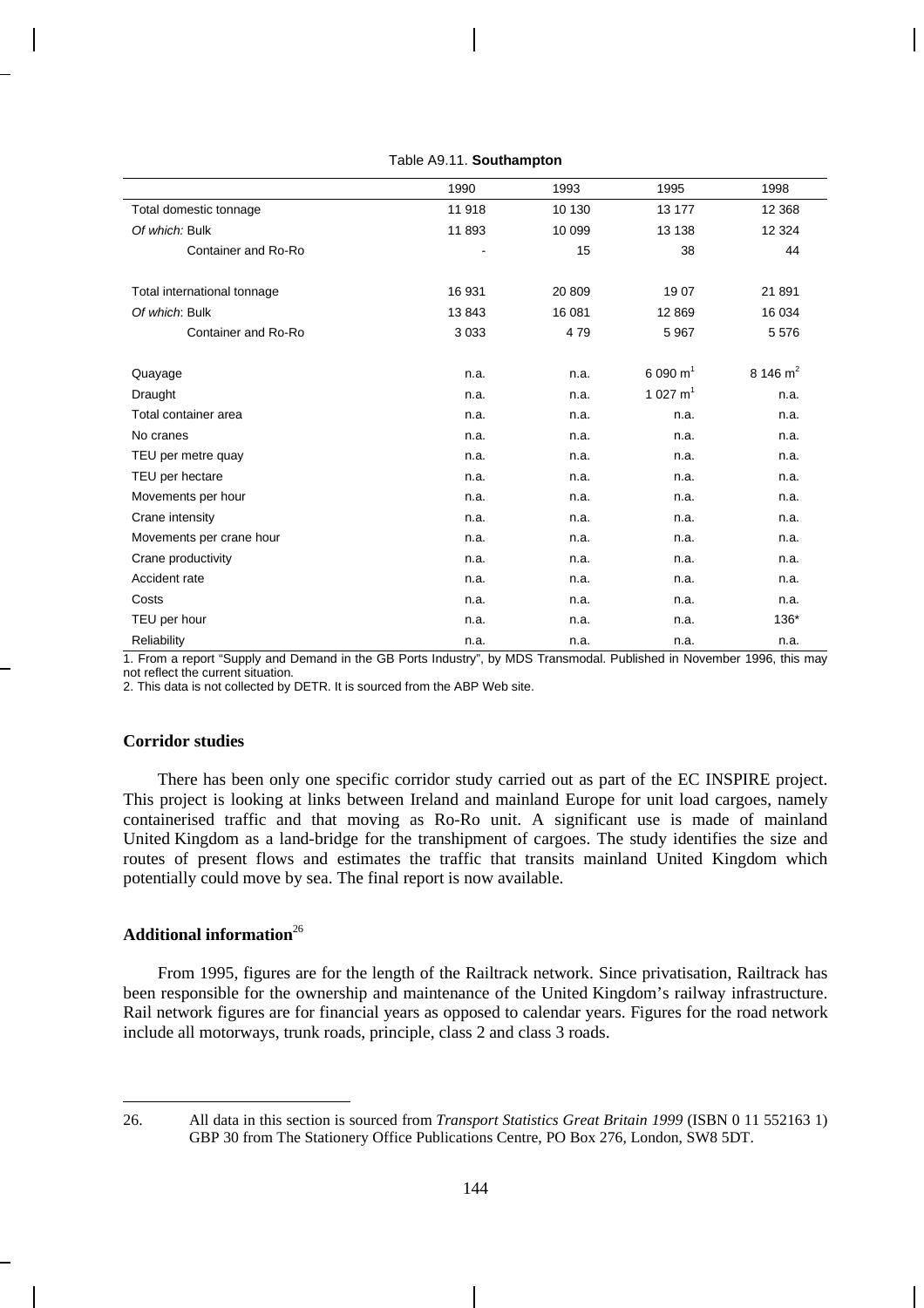The length of the inland waterway network represents the total length of commercial waterways in the United Kingdom.

| Kilometres |        |         |                    |  |  |  |
|------------|--------|---------|--------------------|--|--|--|
| Year       | Rail   | Road    | Inland<br>waterway |  |  |  |
| 1990       | 16 584 | 358 034 | 1 1 9 2            |  |  |  |
| 1991       | 16 558 | 359 966 | n.a.               |  |  |  |
| 1992       | 16 528 | 362 310 | n.a.               |  |  |  |
| 1993       | 16 536 | 364 212 | n.a.               |  |  |  |
| 1994       | 16 542 | 364 966 | n.a.               |  |  |  |
| 1995       | 16 666 | 366 999 | 1 1 5 3            |  |  |  |
| 1996       | 16 666 | 368 821 | n.a.               |  |  |  |
| 1997       | 16 656 | 369 867 | n.a.               |  |  |  |
| 1998       | 16 659 | 371 603 | n.a.               |  |  |  |

# Table A9.12. **Length of national rail, road and inland waterway networks**

## Table A9.13. **Modal share of freight transport**

#### Billion tonne-km

| Year | Road  | Rail | Water |
|------|-------|------|-------|
| 1990 | 136.3 | 15.8 | 55.7  |
| 1991 | 130.0 | 15.3 | 57.7  |
| 1992 | 126.5 | 15.5 | 54.9  |
| 1993 | 134.5 | 13.8 | 51.2  |
| 1994 | 143.7 | 13.0 | 52.2  |
| 1995 | 149.6 | 13.3 | 53.1  |
| 1996 | 153.9 | 15.1 | 55.3  |
| 1997 | 157.1 | 16.9 | 48.1  |
| 1998 | 159.5 | 17.4 | 57.2  |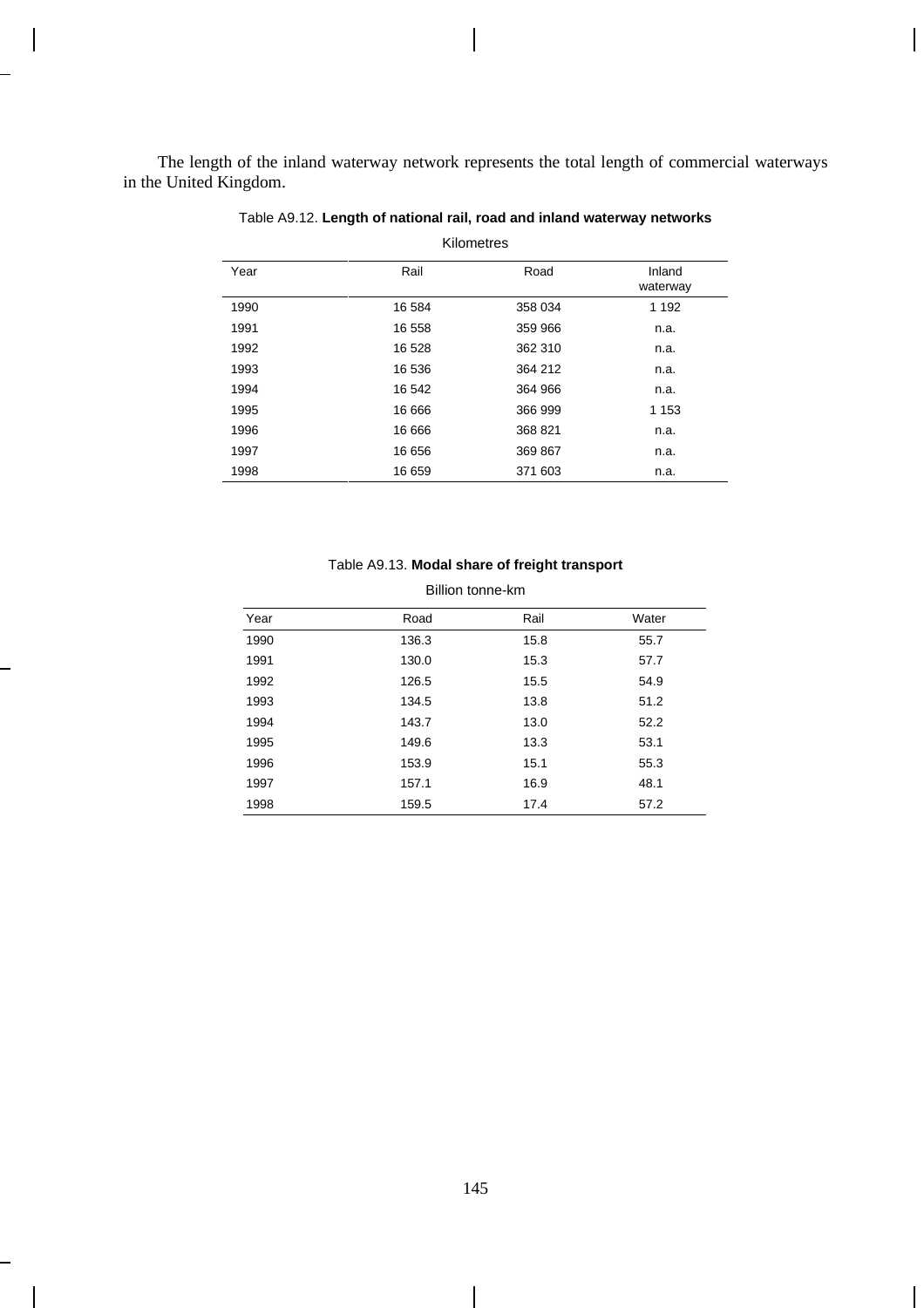

Figure A9.1. **Growth of the UK road network, 1990-98**

Figure A9.2. **Growth of domestic traffic by road, rail and inland water, 1990-98**